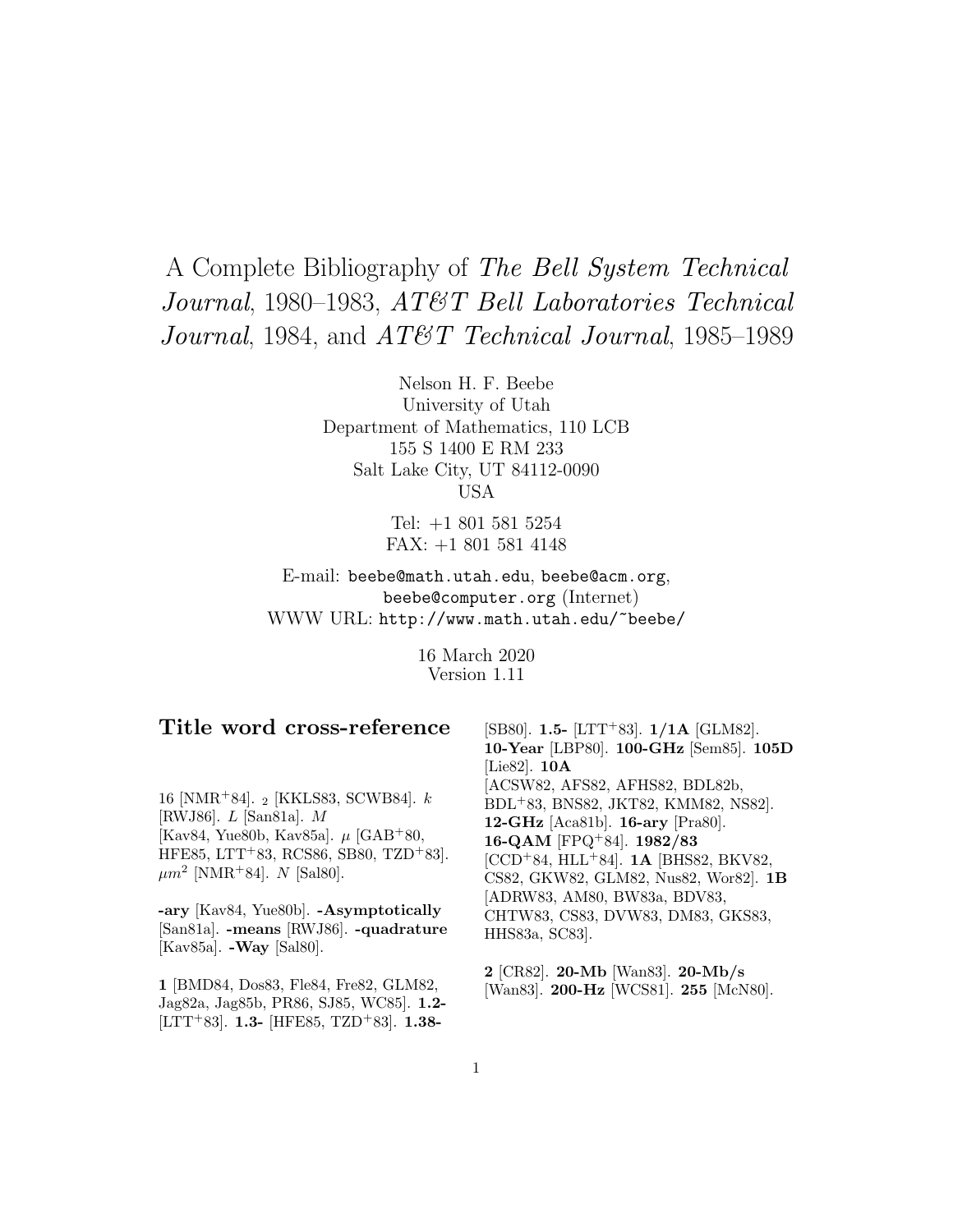**30-MHz** [WCS81]. **32-kb** [BBDS86]. **32-kb/s** [BBDS86]. **370** [FMM84]. **3B20** [EC83]. **3B20D** [BS83a, BW83b, EC83, GCD83, HP83a, HPW83, HK83, KAM83, KM83, KBF83, MBD<sup>+</sup>83, QEG83, RBH83, RW83, Sca83, TG83, YMNW83].

**4-GHz** [Wan83]. **4-Wire** [WPG87]. **47A** [Lon80]. **48-Bit** [Rob82].

**56-kb** [DGH<sup>+</sup>82]. **56-kb/s** [DGH<sup>+</sup>82]. **5ESS** [BHK<sup>+</sup>85, CCG<sup>+</sup>85, CP86, DFOS85, DHK89, FGNS85, HLRW85, HPS86, MMTV84].

**630** [BM87].

**75** [AK88, BBB<sup>+</sup>85].

**800** [BBM87, CMN84]. **800-MHz** [CMN83, CMN84].

**9.6-kb** [CCJS82]. **9.6-kb/s** [CCJS82]. **90-Mb** [FPQ<sup>+</sup>84]. **90-Mb/s** [FPQ<sup>+</sup>84]. **96** [AS84a, BH84a, BBB<sup>+</sup>84, Can81, COW82, LOS84, MMTV84, MSO84].

**Abbreviating** [SAT83]. **Abbreviations** [Ano81a, Ano81b, Ano82f, Ano82a, Ano82b, Ano82c, Ano82d, Ano82e, Ano83a, Ano83b, Ano83c, Ano83d, Ano83e]. **ability** [Wil85]. **above** [Ber84]. **Absenteeism** [Var81]. **absorption** [SCWB84]. **abstraction** [Str84]. **accelerated** [JLN<sup>+</sup>85]. **Access** [ANSW82, Hey82, LDGF82, Pfe80, WA88, WPG87, Yue80a, BCW86, DS84, Kam89b, Kam89a]. **accuracy** [You84]. **Accurate** [LMM81]. **Achieving** [Pet86, CC88]. **Acoustic** [Fla80, MF82, SBD82]. **Acquisition** [BGGW83, HLL<sup>+</sup>84]. **Acronyms** [Ano81a, Ano81b, Ano82f, Ano82a, Ano82b, Ano82c, Ano82d, Ano82e, Ano83a, Ano83b, Ano83c, Ano83d, Ano83e]. **Active** [AFPP82, Tow83]. **activities**

[MM85]. **Activity** [Smi83]. **Adaptive** [BJM<sup>+</sup>81, FPQ<sup>+</sup>84, Feu83, GL81, GMW82, JC80, Jay81a, LM81b, Mue81a, Pha82, Pir82, SS83, SA81b, SB83, GY85, RJ84]. **Added** [GNS<sup>+</sup>81]. **Adding** [IST<sup>+</sup>83]. **Address** [Ein80, Rei81]. **Addressable** [Roo82]. **Adjacent** [Yue80b]. **Adjustment** [Mue81b]. **Administration** [BDL<sup>+</sup>82a, CF88, Nea80, ST82, WH82, YMNW83, FGNS85]. **Administrative** [BM82b, HSS82]. **admission** [RS85b]. **Admittance** [WCS81]. **ADPCM** [BBDS86, Jay81a, Jay83, RJ84]. **Advances** [Li87]. **Affecting** [Rab82]. **after** [Log84d, Log84b, Log84c]. **age** [Ber84]. **aging** [JLN<sup>+</sup>85]. **Aided** [MS81]. **Aids** [War80]. **Airline** [LS80c]. **AKM** [SS86]. **Al** [DJ80]. **Algebraic** [Lee83, Yoo85]. **Algorithm** [GMW82, Hen81, IG82, MR83, MS82, Mor82, Str83, Sze82, Aga89, LF84, Tur85, WRM84]. **Algorithms** [GM87, Hon83, Kar83, Mue81a, Mue81b, MR81, NS85, Rab82, San80, San81b, HHL89, KLSW89]. **Allocation** [Elk80, GL80, SA81a, CV85]. **Almost** [SA85]. **Almost-periodic** [SA85]. **altering** [Fos85]. **Alternative** [Sun83a]. **Alternatives** [Koo80, FW88]. **America** [ACL88]. **American** [Rei85]. **Amplifier** [BCHR83, HHS83b, LFG82, Tow83]. **Amplifiers** [SS83, Min84]. **Amplitude** [Aca81a, Kar83, Log83a, SW80, Kav85a]. **Amplitude-Equalizing** [Kar83]. **amplitude-modulated** [Kav85a]. **Analog** [CT83, CBB<sup>+</sup>87, Fla80, JCMQ83, LM81b, CCD<sup>+</sup>84]. **Analog/Digital** [LM81b]. **Analysis** [Aca81a, AK88, BH84b, BB87, BS83b, BS83c, CP83a, CB81, Dos85, FH88, FH80, FLGD83, GH82, Gre85, Hey82, Hey83, HTB83, Hon84, JCV80, JCV83, Kum83, Kur80, Lon80, MR83, Maz80, Mor80a, MY83, RWA81, RD82, Sal82, WM83, Yum80, BC85, Ben84, BGGN<sup>+</sup>86, Fle84, Fre86, Lo87, MS84, WM88].

**Analysis/simulation** [Gre85]. **Analytical**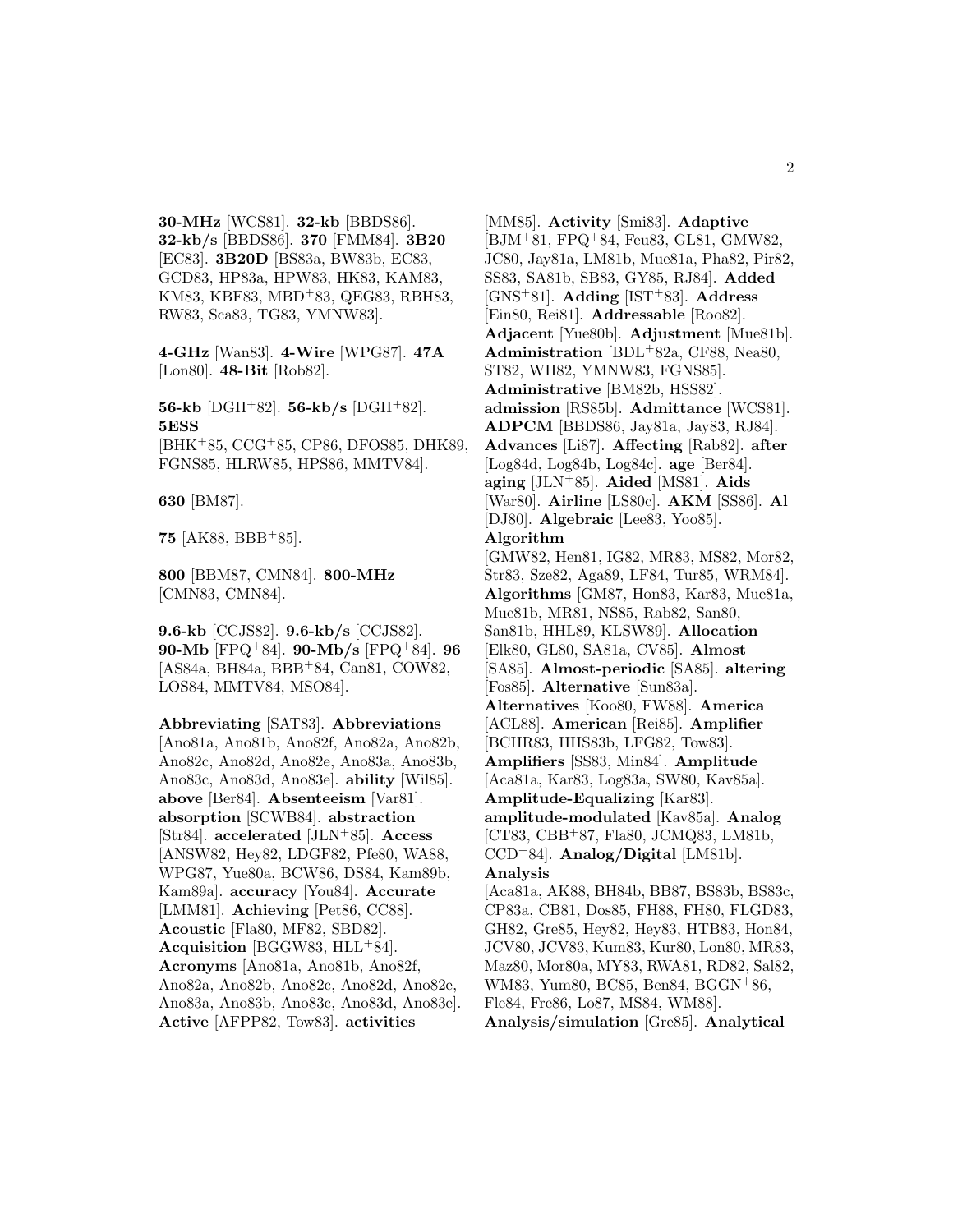[Ram88, Sha85]. **Analyzer** [Whi83b, Whi83c]. **Analyzing** [Gri83, RM82]. **Angle** [TA82, Sil84]. **Announcement** [ABC<sup>+</sup>81, FKSW81]. **Announcements** [RB82]. **Answers** [ND81]. **Antenna** [But81, Sem80, Sem83a, Sem83b, Sha85, Sil84]. **Antennas** [Dra81a]. **Anti** [Mea80]. **Anti-Sidetone** [Mea80]. **Antireflection** [Cla83, Eis84]. **Aperture** [JC80, Kum80]. **Application** [ALS80, BGK<sup>+</sup>86, Elk80, LRS83, MZ82, RLS83, Rub82, Str83, WC85, Yum80, CK88, Jag85a, JLR<sup>+</sup>86, Leu86, Lo87, Rab84, RWT84, RSL84, Sha85]. **Applications** [AT&T86, Bod81, BO85, DKW88, Dut89, EH82, HTB83, Hol83, LBHB83, MBD<sup>+</sup>83, MS82, NS87, Nuc81, RCS86, RS88, Var81, BLT89, Hin87, PR86, SCS85, SP89]. **Applied** [Han83, Koh83]. **Approach** [AKH87, HG81, RW81, Eck85, SRJR87, YG85, Yoo85]. **approaches** [MZCW84]. **Approximate** [Coy82, Jag82a, Kum83, Fle84, San85b]. **Approximation** [Fre80b, GC81, Lee82, Yue80b]. **Approximations** [Fre80a, Fre82, KW84, Whi84b, Whi84c, Whi84a]. **AR6A** [ADG<sup>+</sup>83, BCHR83, BMM<sup>+</sup>83, DRS83, FS83a, GMMR83, GK83, HP83b, HHS83b, HCH<sup>+</sup>83, KP83, Mar83]. **arbitrary** [GGV84]. **architectural** [CCG<sup>+</sup>85]. **Architecture** [AFS82, BKP88, BDE<sup>+</sup>81, CS82, GLM82, GKS83, KAM83, Mar82, NS82, Roc86, ST82, TG83, WH82, BBD<sup>+</sup>89, BBB<sup>+</sup>85, BCH<sup>+</sup>86, Cam87, Far89, LFLB85, NS86, PR86]. **architectures** [Jon88]. **Area** [LF82, SKP84, Ran84]. **Arranged** [Ben81a]. **Arrays** [DG80]. **ARSB** [GH82]. **Articulatory** [MF82]. **artificial** [BH88]. **ary** [Kav84, Pra80, Yue80b]. **aspects** [Pet84]. **ASPEN** [HLL<sup>+</sup>84]. **ASQIC** [BBM87]. **Assembler** [Sem81]. **Assemblies** [BB87]. **assembly** [Str88]. **Assignment**

[Ein80, FH80, MZ82, Str83, BH84b, LF84]. **Assignments** [SA81a]. **Assistance** [ALS80, RRW80]. **assistant** [Kow88]. **Assisted** [BJW88]. **astigmatic** [Sem85]. **astronomical** [Row84b]. **Asymptotic** [BS83c, MMR81, MM82]. **Asymptotically** [San81a]. **AT&T**  $[AT&T86, AAJ+86, BKP88, Cal88, CHL+89,$ CKP88, Eck86, EEF<sup>+</sup>86, Far89, Fow86, God86, HHL89, NS86, SKP84, Sur86]. **AT&Tt** [Bul87]. **Atmospheric** [KFS83]. **Attenuation** [LBP80, CMN84]. **Audio** [MDSL82]. **auditing** [KC88]. **Authors** [Ano80k, Ano80l, Ano80m, Ano80n, Ano80o, Ano80p, Ano80q, Ano80r, Ano80s, Ano80t, Ano81o, Ano81p, Ano81q, Ano81r, Ano81s, Ano81t, Ano81u, Ano81v, Ano81w, Ano81x, Ano82v, Ano82w, Ano82x, Ano82y, Ano82z, Ano82-27, Ano82-28, Ano82-29, Ano82-30, Ano82-31, Ano83s, Ano83t, Ano83u, Ano83v, Ano83w, Ano83x, Ano83y, Ano83z, Ano83-27, Ano83-28]. **Automated** [BR82a, BBOV82, BM82b, CHW82, DRT82, EGKS81, FV82, GH82, GB82, Hol82, LZ82, Mar82, Ove82, Ray88, RD82, Rub82, SB82, Uhr82]. **Automatic** [ALS80, Hol83, Lec80, LRS83]. **automatically** [Wil85]. **Automating** [Pul88]. **automation** [Cam87, Kow88]. **Avalanche** [SF82]. **Average** [LMOS83, SSW80]. **Avoidance** [Alb83].

#### **B.S.T.J.**

[Aha80, Ben80, FD82, Hen81, JCMS82, JC80, Lec80, PLR82, SB80, TA82, Wit80]. **balancing** [HJ88]. **Band** [EY81, Cro81, Wer85]. **Band-Limiting** [EY81]. **Bandpass** [Tow83]. **Bandwidth** [CMSP81, EH82, JCMS82, Log83a, Log85, SA81b, LL88]. **Bandwidth-Conserving** [Log83a]. **Bandwidth-error** [Log85]. **Bank** [AFPP82, AFHK82, ANSW82, AGS82, BM82a, CL82, COW82, CGG<sup>+</sup>82, DRM83, DGH<sup>+</sup>82, GLMS82, LOS84, Row84a, ACL88].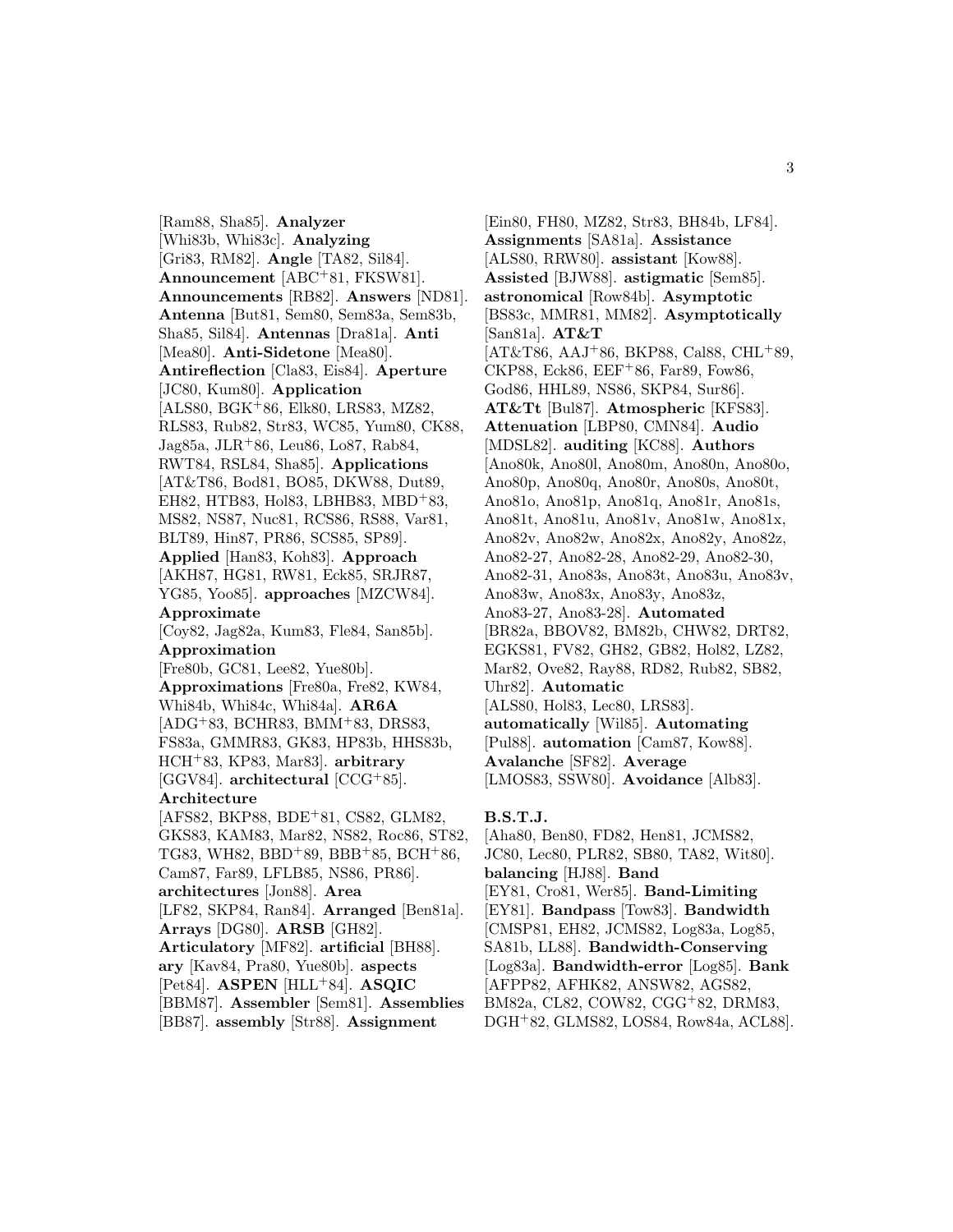#### **Base**

[BDL<sup>+</sup>82a, FV82, MBD<sup>+</sup>83, ST82, Gla84]. **Baseband** [Kav85a]. **Based** [BR82b, DRM83, JCMQ83, Jay83, KBG<sup>+</sup>88, Lec80, LS80b, RWA81, Ves88, Yav82, AO85, BTOA84, DeT84, Jay87, LL88, RS85b, Tol84]. **Bases** [MY83]. **Basic** [WPG87]. **Basics** [Bra88]. **basilar** [SA85]. **Batch** [Hal83, Whi83a]. **be** [Cox81, San81a]. **Beam** [Kum80, Pan89]. **Behavior** [Dra81b, KKLS83, Lin80, Lin81, Liu80, Nuc81]. **Behavioral** [Ano83n, Ano83q, Ano83o, Ano83p, CHM83, CK83, DK83, Ega83, Eig83, Fla83, Fra83, FLGD83, Gin83, Han83, Hol83, JB83, KRS83, Koh83, Loe83, Mac83, Pau83, Ros83, SAT83, Sum83]. **behaviour** [Ack84]. **Bell** [Aho82, Ano80k, Ano80l, Ano80m, Ano80n, Ano80o, Ano80p, Ano80q, Ano80r, Ano80s, Ano80t, Ano81o, Ano81p, Ano81q, Ano81r, Ano81s, Ano81t, Ano81u, Ano81v, Ano81w, Ano81x, Ano82v, Ano82w, Ano82x, Ano82y, Ano82z, Ano82-27, Ano82-28, Ano82-29, Ano82-30, Ano82-31, Ano83s, Ano83t, Ano83u, Ano83v, Ano83w, Ano83x, Ano83y, Ano83z, Ano83-27, Ano83-28, Bat84, Ber84, Gig80, Han83, Hol83, Rei85, SBD82]. **BER** [Gla84]. **Between** [CK83, Inf80]. **Biased** [FT83]. **biases** [CW85]. **Biasing** [SW83]. **Bidirectional** [MDSL82]. **Billing** [LW83]. **Binary** [WW81, Col88, Fos84, Maz85]. **Biphase** [LFG82]. **Biquad** [Tow83]. **birefringence** [SS84]. **Birth** [Nuc81]. **Birth-Death** [Nuc81]. **Bit** [GS83a, KSB88, Rob82]. **Blit** [Car84, Pik84]. **Block** [Aha80, Chu80b]. **Blocking** [Ben81a, Bur82, DH82, Fre80b, GGV84, KRS82, Nea80, Whi85, BH84b, Whi84a]. **board** [AAB<sup>+</sup>86]. **Bombarded** [HHG83]. **Bombardment** [DJ80]. **both** [WRM84]. **boundaries** [Tho87]. **Bounds** [AS83, CMS83, Tur85]. **Breakdown** [Wit80]. **Breaking** [SV81]. **Bridge** [WCS81]. **Brief** [Han83]. **Briefs**

[Aha80, Ben80, FD82, Hen81, JCMS82, JC80, Lec80, PLR82, SB80, TA82, Wit80]. **Broadband** [CE83, DL84, HB85]. **Broadcast** [EHS83]. **Broadcast-Quality** [EHS83]. **Bubble** [NWB<sup>+</sup>80, RB82, Wyn81, NMR<sup>+</sup>84]. **buckling** [Len85]. **buffer** [Ack84]. **Build** [EP84]. **Building** [And88, Gri83, CK88]. **Buildings** [CMN83, Wal83]. **Bulk** [CEGM89]. **bumps** [Ray88]. **Bundle** [Gri82]. **Bureau** [BR82a, BBOV82, BM82b, CHW82, DRT82, FV82, GH82, GB82, Hol82, LZ82, Mar82, Ove82, RD82, Rub82, SB82, Uhr82]. **Buried** [FLRT81, Ung80]. **Bursts** [JS82]. **Bursty** [BS83c]. **Bus** [SA81a]. **Bus-Allocation** [SA81a]. **buses** [DeT84]. **business** [GE87, Rei85]. **Busy** [ARW80, Yum80]. **Busy-Period** [Yum80]. **BX.25** [Kur85].

#### **C**

[Car84, CDK88, FF88, Rei81, Ros84b, Str84]. **Cabinets** [Coy82]. **Cable** [BM82b, FLRT81, GPP87, Gri82, Noe81, Ung80, CC85, HFE85]. **Cables** [Chu83]. **Calculation** [Blu80b, Len83, PCPF81, KD84]. **calculations** [BH84c, Jag84, Min84]. **California** [ACL88]. **Call** [BS88, Liu80, BBM87]. **Calling** [BBP<sup>+</sup>82, CRT82, EY82, Wor82]. **Calls** [Inf80, Tor81]. **Canceler** [DC80, Fan81, Wer85]. **Cancelers** [Sal83, CW85]. **Cancellation** [GL81, Gre85, Kav85a, KS85]. **Capabilities** [GLM82, FGNS85, HLRW85]. **Capability** [FKSW81, HSS82, SW82]. **Capacitated** [MS82]. **Capacitor** [LFG82]. **Capacity** [Aca80, CS83, Dat80, HG81, Nuc81, Rai81, Wit84]. **Card** [BBP<sup>+</sup>82, CRT82, EY82]. **Carolina** [Car80]. **Carrier** [BKL<sup>+</sup>82, DR81, GK83, Hey82, KLRS81, AS84a, BH84a, BBB<sup>+</sup>84, LOS84, MMTV84, MSO84]. **Carrier-Sense** [Hey82]. **Carrying** [Rai81].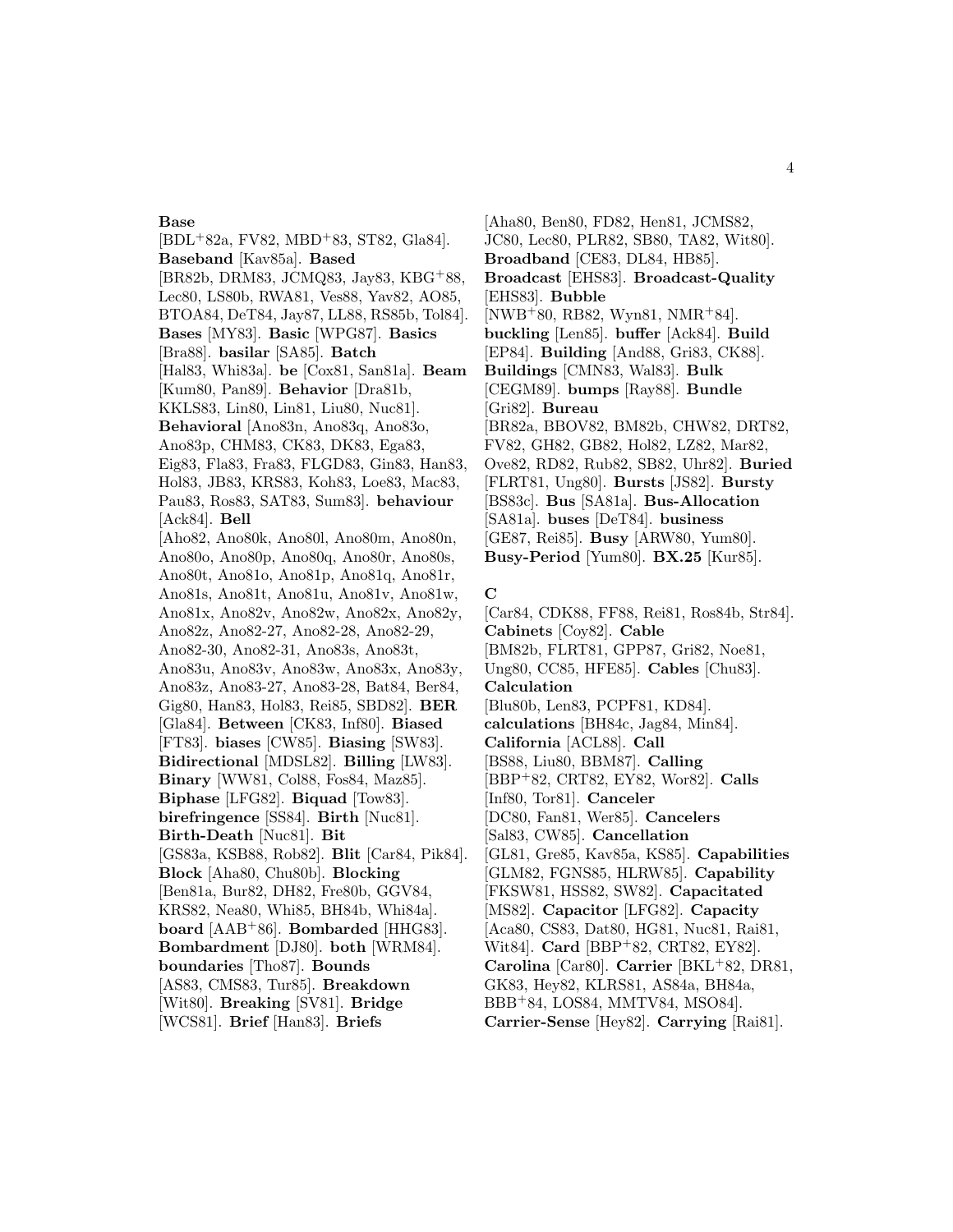**Case** [Wit81, Pha86, Row84b]. **Casper** [BS88]. **Cassegrainian** [Dra81a]. **Cathodoluminescence** [CTM81]. **CATV** [HB85]. **Caused** [CC80, Oga81, Gla84]. **CCIS** [DFS82, FM82]. **CCITT** [Gad81, GN83, JN81]. **CD** [DeT84, Max82]. **Cell** [Sun83a, NMR<sup>+</sup>84]. **Cells** [Blu80b]. **Cellular** [Sun83b, Wal83]. **Center** [BDV83, GM87, GGV84, SMNV89]. **Center-Tap** [GM87]. **Centering** [Eic80]. **Central** [GFGB83, RBH83, Ros83, War80]. **certifiable** [Sha88]. **certification** [Eck85]. **CEST** [FF88]. **Chains** [Maz82, Jua85]. **Change** [Aha82a]. **Changes** [CB83]. **Channel** [AFPP82, AFHK82, ANSW82, AGS82, BM82a, CDH81, CL82, COW82, CGG<sup>+</sup>82, DH82, DGH<sup>+</sup>82, Fan81, GLMS82, GS83a, GC80, Jay81b, MDSL82, OOB83, Rum82, Wit81, Kar86, KM85, Log85, LOS84, OW84, Row84a, Tay84, Wer85]. **channel-bank** [Row84a]. **Channels** [FS83b, Jay81b, Oza80, AS84b, Kav84, Kav85a, KS85, RWRH85, Sal85b, SSW84, SWS84a, SWS84b]. **Characteristics**  $[Ano83n, BDL+82a, BBP+82, But81,$ CMLF80, Inf80, RCS86, Tay84]. **Characterization** [CDH81, DR81, EGKS81, Hef80, KLRS81, Pre81, CCD<sup>+</sup>84]. **Characterize** [Chu83]. **Cheap** [Wei84]. **Check** [Fan81]. **Chip** [DC80, WPG87, AO85, GOP87, Rai84]. **Chirp** [EH81]. **Chromatic** [LTT<sup>+</sup>83]. **CIMA** [BCH<sup>+</sup>86]. **Circuit** [AFS82, AM80, CB83, NS82, PKSG83, Smi83, WA88, BN84, Kum88]. **Circuits** [Aha82a, Alb83, BBF81b, GLMS82, Wes81, AB89, Col88, MZCW84]. **Circulators** [Kne80]. **Clad** [JCMS82]. **Cladding** [GNS<sup>+</sup>81, AG84]. **Class** [Aha82a, Fre82, Hef80, Hef82, MMR81, Mea80, Sal80]. **Cleveland** [Car80]. **Click** [Log84a]. **clipping** [Log84d, Log84b, Log84c]. **Clock** [MRW81]. **clocked** [Ack85, Dos85]. **Closed** [MMR81, MM82, Whi84d]. **coated**

[KD84, Len85]. **Coating** [SF81]. **Coatings** [Cla83, Eic80, Eis84]. **Code** [AFPP82, BJM<sup>+</sup>81, CB83, GS83b, Joh81, Rei81, SV81, CS85]. **Code-Breaking** [SV81]. **Coded** [Ein80, NB82]. **Coder** [CCJS82, Pir82, Jua84b]. **Coders** [Cox81, RN82]. **Codes** [Aha80, CMS83, JN81]. **Coding** [Aha80, BJM<sup>+</sup>81, Cro81, GN83, GS83a, JC80, Jay83, JSC83, NR80, Oza80, SNR80, WW81, WWZ80, WWKZ84, BBDS86, Gha84, Kav85b, KM85]. **coefficient** [KD84]. **Coefficients** [RSL83]. **Coherent** [Sal85a, Sun82, Maz85]. **Collapsing** [CB81]. **Collision** [Alb83]. **Collision-Avoidance** [Alb83]. **Color** [Has81]. **Colorization** [PC82]. **combinatorial** [LF84]. **Combined** [GS83a, MF82]. **Combining** [Kar83, RSL84, YG85]. **Come** [SA81a]. **Command** [RW84, SAT83]. **commercial** [BN88]. **Commitment** [Dat80]. **Common** [Fan81]. **Common-Channel** [Fan81]. **Communication** [Aca80, GAB<sup>+</sup>80, HTB83, MDSL82, Str83, KM85, Maz85]. **Communications** [FS83b, LS80b, LF82, MBJ81, SF82, BBB<sup>+</sup>85, Col88, Kar86, Kav85b, Sal85a]. **Companded** [EH82, SSW84, SWS84b]. **Companding** [Log83b]. **Company** [Pfe83]. **Comparative** [MR81, Pre81]. **Comparing** [Whi83a]. **Comparison** [Cox81, DJ80, LM81a, Pau83, PCP80, Sch83b, DeT84]. **Comparisons** [DH82, Min84]. **Compatible** [GN83, Rze83]. **Compensated** [NR80, RN82]. **Compensation** [SNR80]. **Compiling** [Rei81]. **Completion** [Liu80]. **Complex** [BB87, Dra81a, NS82]. **Complexity** [Ben83, KM85]. **component** [Dec88]. **Components** [BR82a, Lin81, SY82]. **Compound** [DSMBB89, CEGM89]. **Compressed** [EY81]. **Compression** [EY81, EH81, EH82, EH83b, EHS83]. **Computation** [Sal80, Ack84, Ack85].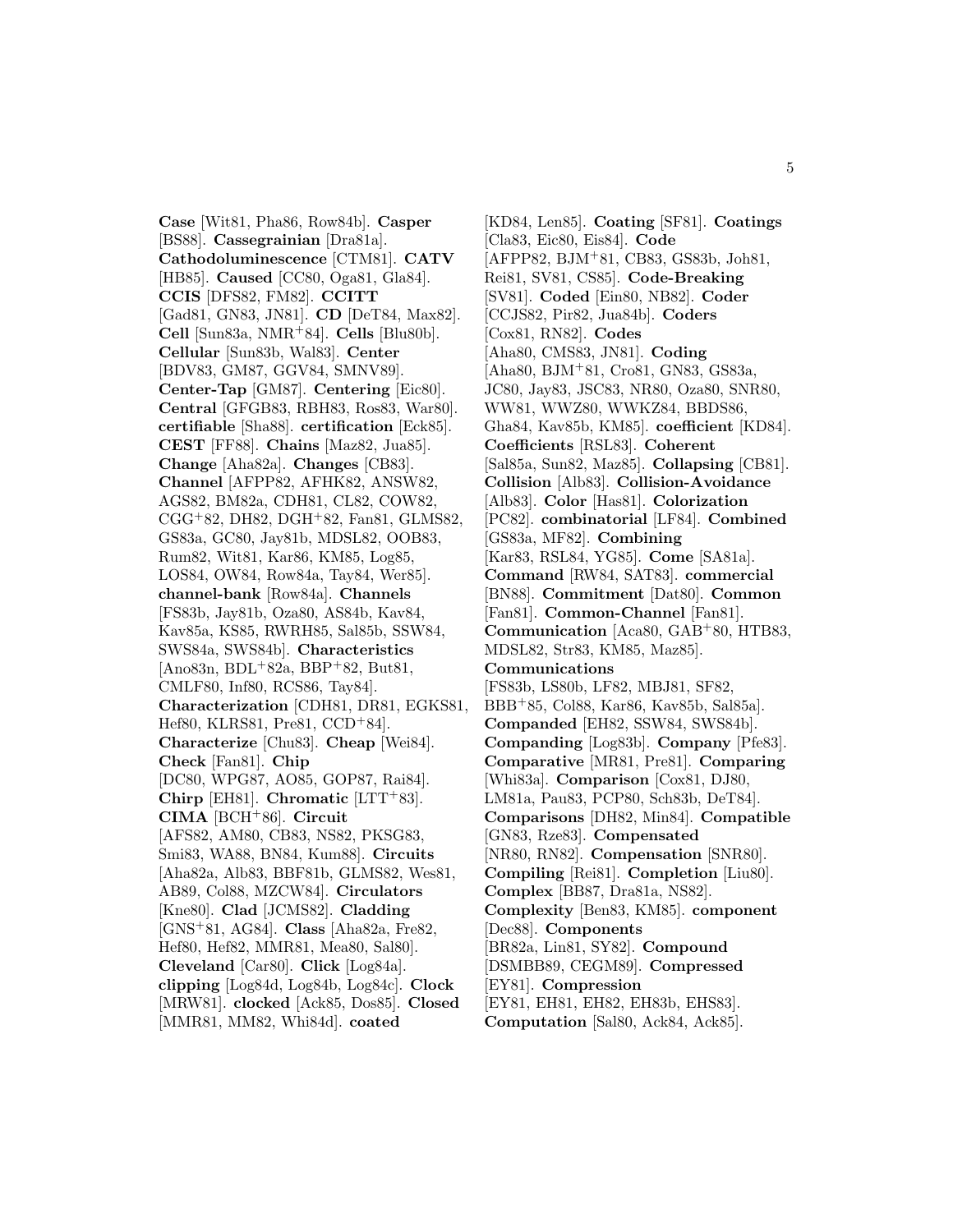**Computational** [Gri83]. **Computer** [But84, Fre80a, Gri83, LMP82, PW88, SS86, WCS81, Yav82, RS85c]. **Computer-Based** [Yav82]. **Computer-Operated** [WCS81]. **computers** [BGS<sup>+</sup>89, FHR84]. **Computing** [Mey82, Rai84, Gav85]. **COMSTAR** [TA82]. **Concentration** [WW80]. **Concentrator** [Can81]. **Concentricity** [SF81]. **concept** [ABC89, Leu86]. **concepts** [Hei89]. **Conditional** [Gha84, SJ85]. **Conducting** [ABS82]. **Conductivity** [HM80]. **Conductors** [Rai81]. **cones** [SS86]. **Configuration** [CHTW83]. **Configurations** [Sun83a]. **configuring** [Gav85]. **Confinement** [PPC81a, PLR82]. **Conformal** [Dra81a]. **Congestion** [DN88, Fre80b]. **connect** [MS84]. **Connected** [MR81, MRR81, RBW82, Rab84, RWT84, RWJ86]. **Connected-Digit** [RBW82]. **Connected-Word** [MR81]. **Connecting** [Ben81a, Ben83]. **Connection** [CCD<sup>+</sup>84, HLL<sup>+</sup>84]. **connectionist** [Jon88]. **Connections** [CHN80]. **Connector** [Fla83, AFM87, BMD84]. **Conserving** [Log83a]. **Consideration** [CMSP81]. **Considerations** [Oga82, Tow83, Yav82]. **Constrained** [AS83]. **constraints** [GP84, KW84, WRM84]. **construction** [EP84, Lin84]. **constructive** [LF84]. **Consumption** [Gri83]. **Contained** [Jay81b]. **containment** [GP84]. **Content** [Roo82]. **Content-Addressable** [Roo82]. **Context** [Hol82]. **Context-Sensitive** [Hol82]. **Continuing** [Lie82]. **Continuity** [Fan81]. **Continuous** [Kur80, Pau83, Sun82, Sun83b, RJLS85]. **Continuous-Groove** [Pau83]. **Continuous-Phase** [Sun82]. **continuum** [WC85]. **contours** [Rab84, RPS84]. **Contrasting** [Fos84]. **Contributors** [Ano80a, Ano80b, Ano80c, Ano80d, Ano80e, Ano80f, Ano80g, Ano80h, Ano80i, Ano80j, Ano81c, Ano81d, Ano81e, Ano81f, Ano81g, Ano81h, Ano81i, Ano81j, Ano81k, Ano81l,

Ano81m, Ano81n, Ano82g, Ano82h, Ano82i, Ano82j, Ano82k, Ano82l, Ano82m, Ano82n, Ano82o, Ano82p, Ano82q, Ano82r, Ano82s, Ano82t, Ano83f, Ano83g, Ano83h, Ano83i, Ano83j, Ano83k, Ano83l]. **Control** [AKK81, BDV83, DHM<sup>+</sup>86, GFGB83, Gri83, JCV83, Kar83, KP83, NS82, PKSG83, QEG83, Ros83, SF81, BBB<sup>+</sup>85, Cam87, DN88, LL88]. **Control-Complex** [NS82]. **Controlled** [AM82, BDL<sup>+</sup>82a, BBP<sup>+</sup>82, CRT82, DFS82, EY82, FM82, GLM82, HSS82, HMSY82, LLS82, RWR80, ST82, SW82, Bro85]. **Controller** [Kar80b, Lec80]. **Convergence** [Maz80, Mue81b]. **Conversant** [PR86]. **Conversational** [LS80c]. **Conversational-Mode** [LS80c]. **Conversion** [Fla80]. **convexity** [Jag85b]. **Convolutional** [Kav85b]. **Coordinates** [Dra81a]. **Copper** [HM80]. **Core** [GNS<sup>+</sup>81, Ung80]. **Core-Shield** [Ung80]. **Cores** [Phi82]. **Corporate** [DKW88]. **Correction** [GS83b, LS80b]. **corrugated** [DL84]. **Cost** [MS82, She88, KS86]. **counting** [Wei84]. **Coupled** [Tow83, Sal85b]. **Coupled-Single-Amplifier-Biquad** [Tow83]. **couplers** [LG84]. **Covariance** [Hef80, Hon83]. **Cover** [Sem80]. **COZY** [WCS81]. **Craft** [BS83a]. **Criteria** [San81a, San85a, SF80]. **Critical** [GL80]. **Cross** [KS85, Gre85, Kav84, Kav85a, MS84, Sal85b]. **cross-connect** [MS84]. **cross-coupled** [Sal85b]. **Cross-polarization** [KS85, Gre85, Kav85a]. **cross-polarized** [Kav84]. **crosscorrelation** [Ben84]. **Crosstalk** [Lin80, Lin81]. **crypt** [RW84]. **Cryptographic** [Hen81]. **Crystal** [JCV83, CEGM89]. **Crystals** [JCV80]. **CSMA** [DeT84, Max82]. **CSMA/CD** [DeT84, Max82]. **Cubic** [Gra83]. **Current** [Blu80b, Dix80, Rai81]. **Current-Carrying** [Rai81]. **Custom** [GLMS82, Wor82]. **Custom-Integrated** [GLMS82]. **Customer**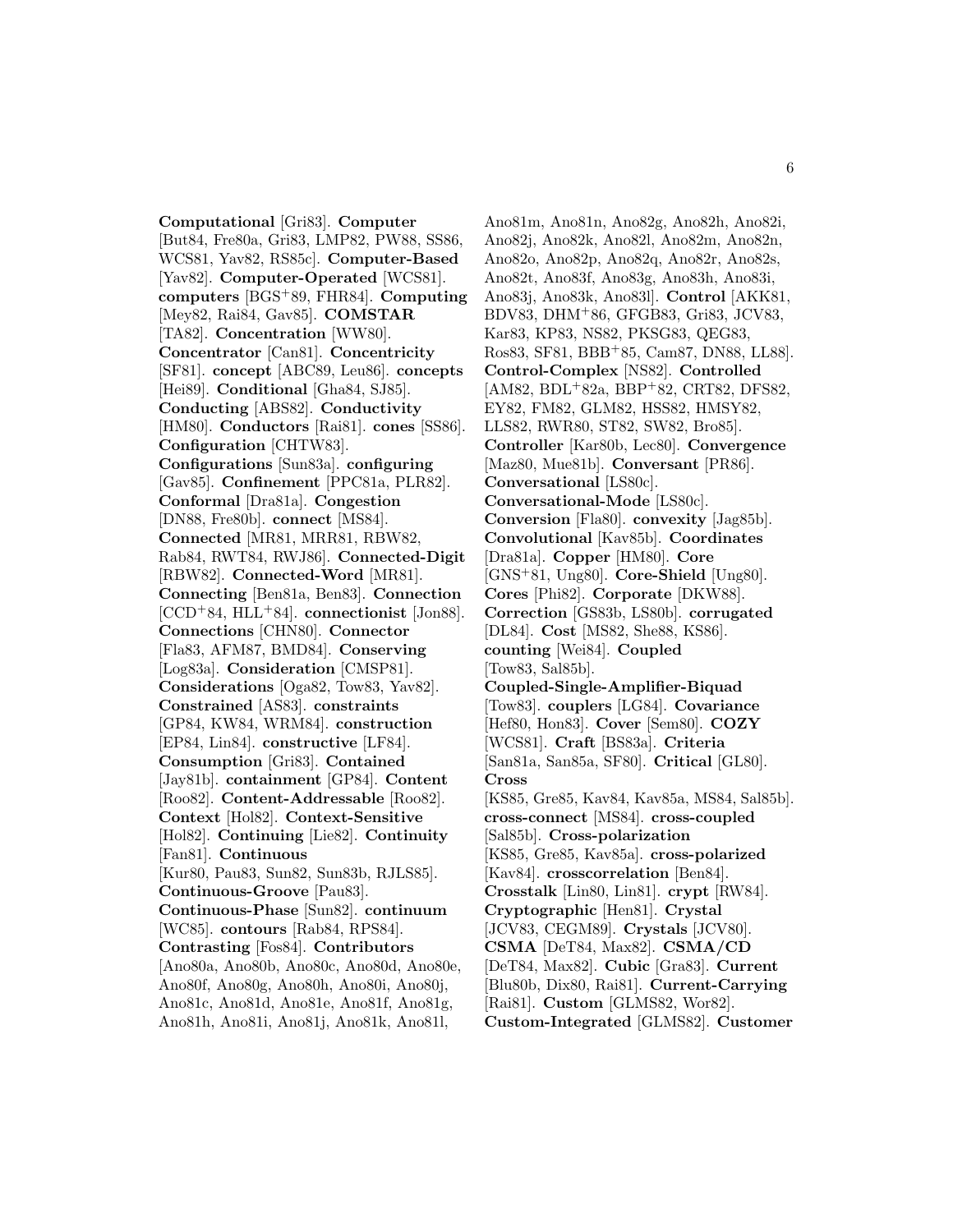[CM80, Fre80a, Hal83, Liu80, She88, Whi83a, WR83, Wil85]. **Customer-Viewed** [Fre80a]. **Cutoff** [Tor81]. **Cyclic** [Aha80, WC85]. **Cycling** [GNS<sup>+</sup>81]. **cyclostationary** [Ack84]. **cyclotomic** [HKMP85].

**D** [SCWB84]. **D4** [AFPP82, AFHK82, ANSW82, AGS82, BM82a, CL82, COW82, CGG<sup>+</sup>82, DGH<sup>+</sup>82, GLMS82]. **Data** [AE83, AMS82, AGS82, BO83, BDL<sup>+</sup>82a, BPRS83, BP83, BC83, BKP88, BGGW83, DKZ80, DKW88, DGH<sup>+</sup>82, EH83a, FV82, FGP<sup>+</sup>83, GL81, GS88, GK88, GFGB83, HKRS83, HM83, Hef80, Hey83, IST<sup>+</sup>83, KBN88, LDGF82, LM81b, Max82, MY83, MS81, Pfe83, ST82, Sch83a, SV81, SKP84, Str84, Wel87, WSX82, Yum80, ACL88, AS84b, BC85, BBM87, But84, CCD<sup>+</sup>84, CW85, DS84, Fos85, FM84, HB85, HLL<sup>+</sup>84, Hon84, Kum88, ML84, Ran84, Row84a, Row84b, Sha88, WM88, Wer85, Yan85]. **Data-Aided** [MS81]. **data-driven** [CW85, Wer85]. **data-flow** [Sha88]. **Data-Handling** [AMS82]. **Data-Transport** [Hey83]. **Database** [Aho82, BBN82, CR82, Coh82, Gog82, Gol82, LDGF82, Lin82, Roc82, Roo82, WH82, Wei82, CDG<sup>+</sup>89]. **Databases** [Lee83, Wei82]. **Dataport** [ANSW82, AGS82, DGH<sup>+</sup>82]. **Datastream** [Swa85]. **Day** [KRS82]. **Day-to-Day** [KRS82]. **DBM** [CR82]. **DBM-2** [CR82]. **Death** [Nuc81]. **Debugging** [Car84]. **Decision** [Maz80, SF80, SWS84a]. **Decision-Directed** [Maz80]. **Decoding** [Tim80, Tim81]. **decomposition** [WC85]. **Decreases** [Bur82]. **Decryption** [Hen81]. **Deep** [DJ80]. **Definition** [Rze83]. **Degradation** [Wit80]. **degradations** [Gla84]. **degrees** [Ber84]. **Delay** [Aha82a, AS83]. **Delays** [Fre80a, Hal83, Whi83a, Ack85]. **Delivery** [GB82]. **Delta** [SA81b, Ste82]. **Demand**

[Inf80, IG82, Sze80, Sze82, BH84b, You84].

**Demands** [Ano83q]. **demodulation** [SWS84a]. **Density** [Fla83, Son83]. **Dependent** [WW80]. **Depolarization** [Chu80a]. **depressed** [AG84]. **Derivative** [JCV83]. **Description** [BDL<sup>+</sup>82a, BBP<sup>+</sup>82, DM83, LF82, SBD82]. **Descriptions** [WW81, WWZ80]. **Design** [AFS82, Aha82b, ACL88, AFHK82, AG84, Ano83o, ACM81, BC85, CR82, CS82, DRT82, Dec88, GMMR83, GH82, Gog82, HP83b, HPU81, JKT82, LS80a, LZ82, Lin82, Mac83, NWB<sup>+</sup>80, NS82, PKSG83, Pha86, PK84, ST82, Sem81, Sha88, Tow83, WH82, WA88, Wes81, Wil82, BH84a, BGS<sup>+</sup>89, Eis84, FT87, KS86, Kow88, LFLB85, MZCW84, SMNV89]. **designed** [Log84d, Log84b, Log84c]. **Designer** [BF80, MT80, O'N80, Tho80]. **Designing** [KRS83, Aga89]. **Designs** [Chu80b]. **Detecting** [Ben81b, Fos85]. **Detection** [EH81, Feu81, Gad81, HPW83, JS82, Pra80, Maz85, WRM84]. **Detector** [Wyn81]. **Determination** [CC85, HFE85, SA85]. **Deuterium** [SB80]. **Deuterium-Hydrogen** [SB80]. **Develoment** [GB82]. **Developing** [War80]. **Development** [And83, BGK<sup>+</sup>86, Dix80, Geh81, HHS83a, KC87, KR80, RW83, BHK<sup>+</sup>85, BBW88, KPW85, Pet86, RS86]. **Device** [BJW88, Bod81, Dix80, Dut89, NWB<sup>+</sup>80, DD87, MS89, NMR<sup>+</sup>84, SP89, Sha88]. **Devices** [DSMBB89, DJ80, JDW89, LMM81, AB89, JLN<sup>+</sup>85, KD84, Wit84]. **Diagnostic** [QEG83]. **Diagnostics** [PC82]. **diagrams** [AG84]. **Dialer** [RWR80]. **Dialing** [Liu80]. **Diameter** [GNS<sup>+</sup>81, JCV83]. **Diffeomorphisms** [San80, San81b]. **Difference** [Sch83b]. **Differences** [Ega83]. **Differential** [BJM<sup>+</sup>81, GS83b, GH81, Wyn81, Maz85]. **Differentials** [EH82]. **Difficulty** [CK83]. **Diffusion** [Phi82, WW80]. **Digit** [RBW82]. **Digital**

[Aag81, AFPP82, Aha82b, Alb82, AFHK82,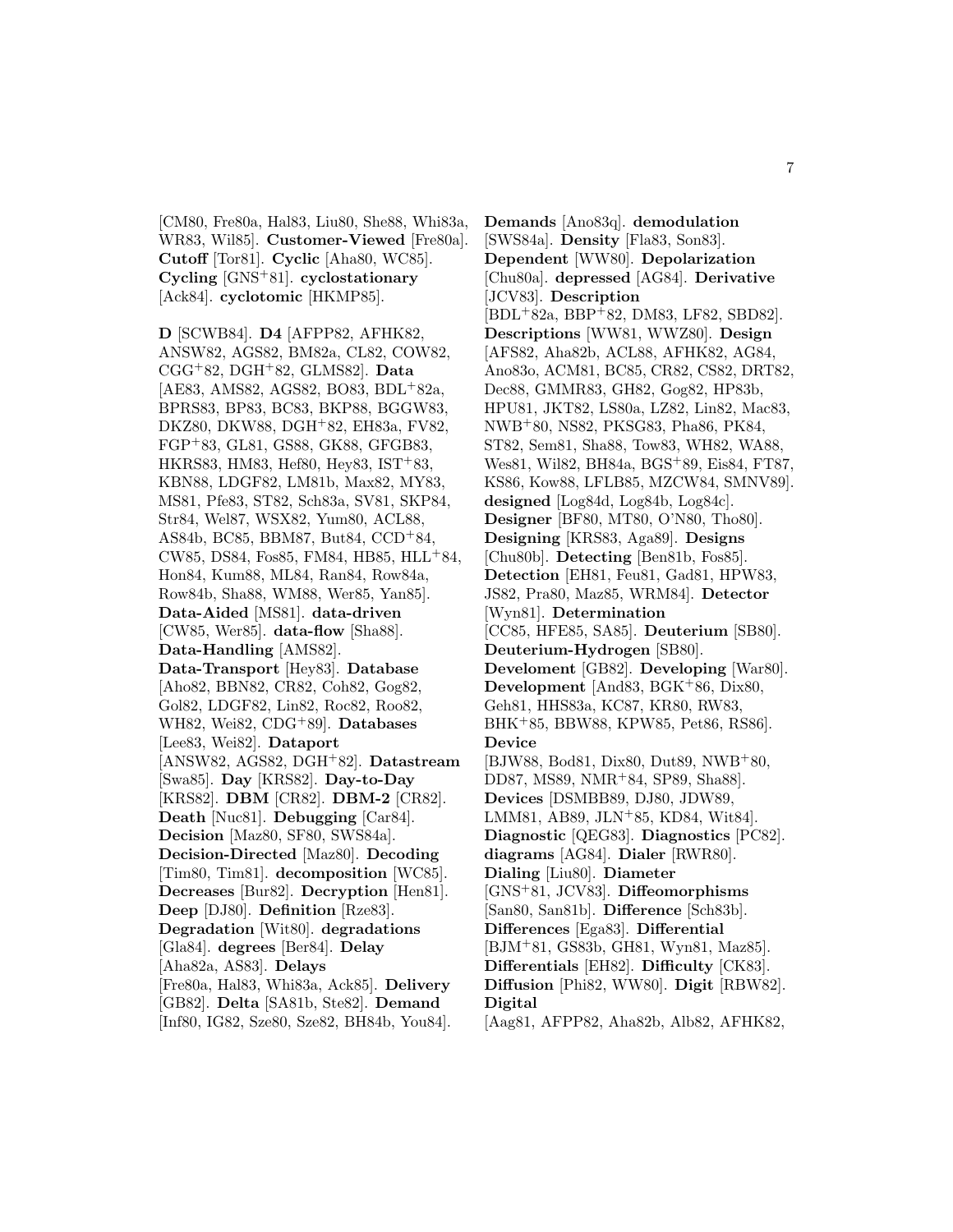Ang81, ANSW82, AGS82, BBF<sup>+</sup>81a, BM82a, BBF81b, Bod81, BDE<sup>+</sup>81, BJM<sup>+</sup>81, BST81, BGK<sup>+</sup>86, BKL<sup>+</sup>82, BKO81, Can81, CC80, CL82, COW82, Cox81, Cro81, CGG<sup>+</sup>82, DFN81, DGH<sup>+</sup>82, EG81, Els80, Fav81, FYC81, Fla80, FS83b, Gad81, GW81, GAB<sup>+</sup>80, GLMS82, HG81, HMPV81, Kar80b, LM81b, MBJ81, McN80, SS83, Sal83, Sal85b, Sem81, Smi82, Sun83a, Sun83b, Wan83, AS84b, BH84c, Cho86, FPQ<sup>+</sup>84, Fos85, Gla84, Gre85, GY85, KS85, YG85]. **Digital-to-Analog** [Fla80]. **Digitally** [GMW82, CW85]. **Digitizers** [PS81a]. **Digits** [WR83]. **Dijkstra** [Sha81]. **Dimension** [KSM81]. **Dimensional** [But81, WW80, CS85, NS85, Row84b]. **Dimensioning** [Els80]. **Diodes** [KBZ80]. **Direct** [Fla80, FM82, Liu80]. **Direct-Signaling** [FM82]. **Directed** [BK83, Gol82, Maz80, Str88]. **Direction** [San80, San81b]. **directional** [LG84]. **Directions** [Dix80, GS88, AR86, BBW88]. **Directory** [ALS80, RRW80, RWT84]. **Discipline** [Dos83, FS88, Fle84]. **disciplines** [FM84]. **Discrete** [FH80]. **Discrete-Event** [FH80]. **Dislocation** [JCV80]. **Dispersion** [LTT<sup>+</sup>83, Nas81, PLR82, RCS86]. **Dispersion-Shifted** [RCS86]. **Dispersionless** [PPC81a, PPC81b]. **Displacement** [SNR80]. **Displays** [MF82]. **Distance** [ALS80, CMS83, Liu80, RS85a]. **Distortion** [Ben84, Wit81]. **Distributed** [Coh82, LMP82, LMP83, Lin82, Rub82, DS84, Gav85, HJ88, Leu86]. **Distribution** [Fre82, Mey82, PCP80, SY82, SF80, Kli85, RS85c]. **Distributions** [Nea80, Whi84b, Whi84c]. **Dithered** [JN81, Joh81]. **Diversity** [Kar83, Rum82, Sun82, Gla84, GY85, KM85, YG85]. **Dividers** [Sal80]. **DMERT** [BS83a, BW83b, EC83, GKS83, GCD83, HP83a, HPW83, HK83, KAM83, KM83, KBF83, MBD<sup>+</sup>83, QEG83, RBH83, RW83,

Sca83, TG83, YMNW83]. **Document** [Ker89]. **Documentation** [GB82, HPU81]. **Documents** [CK83]. **Domain** [Rum80]. **Dominant** [Lin81]. **Doped** [PCPF81]. **Doppler** [LS80b]. **Doppler/Fading** [LS80b]. **Double** [CMLF80, DJ80, JCMS82]. **Double-Clad** [JCMS82]. **Double-Heterostructure** [DJ80]. **Double-Mode** [CMLF80]. **Downlinks** [Aca81b]. **DPCM** [Jay81b, NB82, Pir82]. **DPCM-Coded** [NB82]. **driven** [CW85, Wer85]. **DSP** [CCJS82]. **DSP32** [BGK<sup>+</sup>86]. **DTWP** [BTOA84]. **Dual** [AFPP82, Toy87, Gre85, Len85]. **dual-coated** [Len85]. **dual-polarization** [Gre85]. **dually** [AS84b, KS85]. **Duplex** [CT83]. **During** [JS82, But84]. **Dynamic** [ACM81, AKK81, HJ88, MR81, MRR81, Rab82, BTOA84, Jua84a, Wei84]. **EADAS** [BGGW83]. **Earth** [Chu80a, LBP80]. **Earth-Satellite** [LBP80].

**Echo** [CHN80, DC80, Fan81, Sal83, CW85, Wer85]. **Economic** [Koo80, Ove82]. **Editing** [Max80]. **Editor** [Ano82u, Ano83r]. **Editors** [BK83]. **Effect** [Fan81, GNS<sup>+</sup>81, LL88, SWS84a]. **Effective** [Jay87, RS86, KS86]. **Effects** [CHN80, CW85, Con80, DRM83, EY81, Hea81, KRS82, Koh83, Kum80, RWA81, TA82, Ung80, Wer85]. **Efficiency** [Pra80, SW81]. **Efficient** [Blu80b, CGH81]. **eight** [CS85]. **eight-state** [CS85]. **EISPACK** [Len83]. **EL2** [KR80]. **Electret** [KR80]. **Electrical** [Pet84]. **Electromagnetic** [Ber82, Blu80a, PPC81a]. **Electromechanical** [BB87]. **Electronic** [BB87, DSMBB89, HJG88, Wil82, MS89, SP89]. **Electronics** [CD80, Coy82]. **Electroplating** [Blu80b]. **Element** [Kne80, Len83, CC88]. **Elementary** [Row82, Pet84]. **Elements** [JB83, NWB<sup>+</sup>80, Smi82]. **Elevation** [TA82].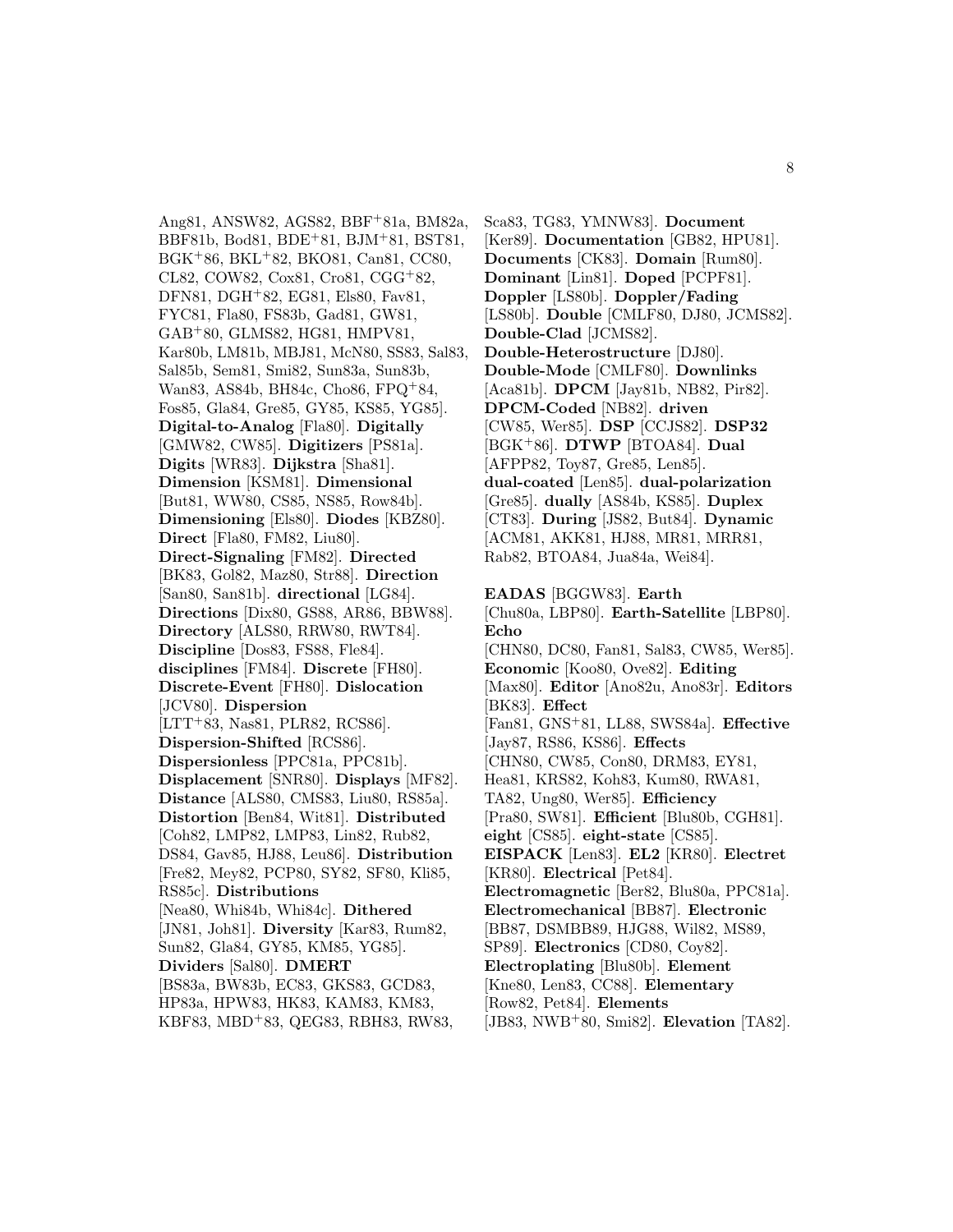**Eliminating** [Sem80]. **Embedded** [GS83b, RWT84]. **emergence** [BH88]. **Emitting** [KBZ80]. **Empirical** [CP83a]. **Employing** [NWB<sup>+</sup>80]. **End**  $[CHW82, Yav82, CCD+84, HLL+84].$ **Energy** [BR82b, Gri83, PPC81a, Rab84, RPS84, RSL84]. **engineered** [Aki84]. **Engineering** [BKV82, DK83, HM83, Yav82]. **Enhancement** [RJ84]. **entry** [But84]. **Envelope** [EH81]. **Environment** [BPRS83, BF80, DKW88, MT80, PK84, Tho80, Wal83, Yue80a, BHK<sup>+</sup>85, DS84, KPW85]. **Epitaxy** [Pan89]. **Equalization** [BMM<sup>+</sup>83, GW81, Kas82, LM81b, MS81, AS84b, GY85, KS85]. **equalizaton** [FPQ<sup>+</sup>84]. **Equalizer** [GW81, GMW82, Maz80, Mue81b]. **Equalizers** [Mue81a]. **Equalizing** [Fos85, Kar83]. **equation** [DS85]. **Equations** [Blu80a, GH81, PCPB80]. **Equilibrium** [Kum83]. **Equipment** [DRS83, FS83a, FGP<sup>+</sup>83, GFGB83, Tor81, War80]. **Equivalent** [Kum83]. **Error** [GS83b, Hea81, JS82, Sun82, Log85]. **Errors** [GS83b, SSW84, SWS84a]. **especially** [WC85]. **ESS** [ABC<sup>+</sup>81, BBN82, BDL<sup>+</sup>83, CH81, DG81, FKSW81, GLM82, GY83, HMPV81, IST<sup>+</sup>83, LW83, Mar81, MRW81]. **Estimates** [Reu83]. **Estimation** [Aca81a, Hea81, LSY88, Shi82, Jua85, NS85]. **Estimations** [Toy87]. **Estimator** [Ben80]. **Evaluating** [KRS83]. **Evaluation** [CP83a, CS83, KSB88, KK82, Koo80, Ove82, Pha82, RD82, CLMS87, Jua84b]. **Event** [Ben81b, FH80]. **Evolution** [BBOV82, CH81, Fed84, GY83, Lie82, Rit84a, Rog87, Ros84b, Ald86, God86]. **Evolving** [CDK88, CF86]. **Exact** [KD84, PCPB80]. **Example** [Sha81]. **Examples** [GH82]. **excellence** [CC88]. **Exchange** [SB80, Log85]. **Exhibiting** [PLR82]. **existence** [San85a]. **Existing** [IST<sup>+</sup>83]. **exit** [SS86]. **Expansion** [Nuc81]. **Expansions**

[MMR81, MM82, San82a, San82b, San85a].

**Experience** [DG81]. **experiences** [BHK<sup>+</sup>84]. **Experimental** [BT83, CE83, HAK83, JCMS82, KFS83, Max80, NMR<sup>+</sup>84, PKSG83, Sil84, Wan83]. **Experiments** [CHM83, LBP80]. **Expert** [Cal88, Mar88, FF88, Kow88]. **Explicit** [Jay83]. **Exponential** [Feu83, Whi84c]. **Extending** [Tho87]. **Extension** [JN81]. **Extensions** [LM81a]. **Extremal** [Maz82, Whi84b].

**Fabricated** [DJ80]. **Fabrication** [DSMBB89, PLR82, PKSG83]. **facets** [Eis84]. **Facilities** [Bod81, Str83, Whi85]. **Facility** [Max80, RWRH85]. **Facsimile** [JN81]. **Factors** [Ano83n, Ano83q, Ano83o, Ano83p, CHM83, CK83, DK83, Ega83, EY82, Eig83, Fla83, Fra83, FLGD83, Gin83, Han83, Hol83, JB83, KRS83, Koh83, LDGF82, Loe83, Mac83, Pau83, Rab82, Ros83, SAT83, Sum83]. **Factory** [DTV85, Cam87, Pul88]. **Fading** [BMM<sup>+</sup>83, FS83b, GC80, GC81, LS80b, Rum80, Rum82, Sun82, Vig81, Yue80a, AS84b, Kav84, Kav85a, KS85, Log85, RWRH85, SSW84, SWS84a, SWS84b]. **Fail** [Alb82]. **Fail-Safe** [Alb82]. **Fair** [Hen84]. **Family** [AFPP82, AFHK82, ANSW82, AGS82, BM82a, CL82, COW82, CGG<sup>+</sup>82, DGH<sup>+</sup>82, GLMS82, BMD84]. **Fasnet** [Hey83, LF82, ML84]. **Fast** [Hen81, KBZ80, MR83, Shi82, And88]. **faster** [Fos84]. **Fault** [CB81, EG81, HPW83, LM81a, LMP83, Wil82]. **Fault-Collapsing** [CB81]. **Fault-Simulation** [LM81a]. **Fault-Tolerant** [Wil82]. **Feature** [ARW80, KSM81, AO85, DHK89]. **Features** [BK83]. **Feed** [CE83, DL84]. **Feeder** [BKL<sup>+</sup>82, Dat80, Elk80, Koo80, Noe81]. **Feeder-Cable** [Noe81]. **Females** [Koh83]. **Fiber** [BS83b, CP83a, CP83b, CMSP81, Eic80, GNS<sup>+</sup>81, JPW87, JCMS82, KC87, Kas82, Len83, Oga82, Pau83, PLR82, Phi82, SF81, BBB<sup>+</sup>84, CC85, Len85, TNG88].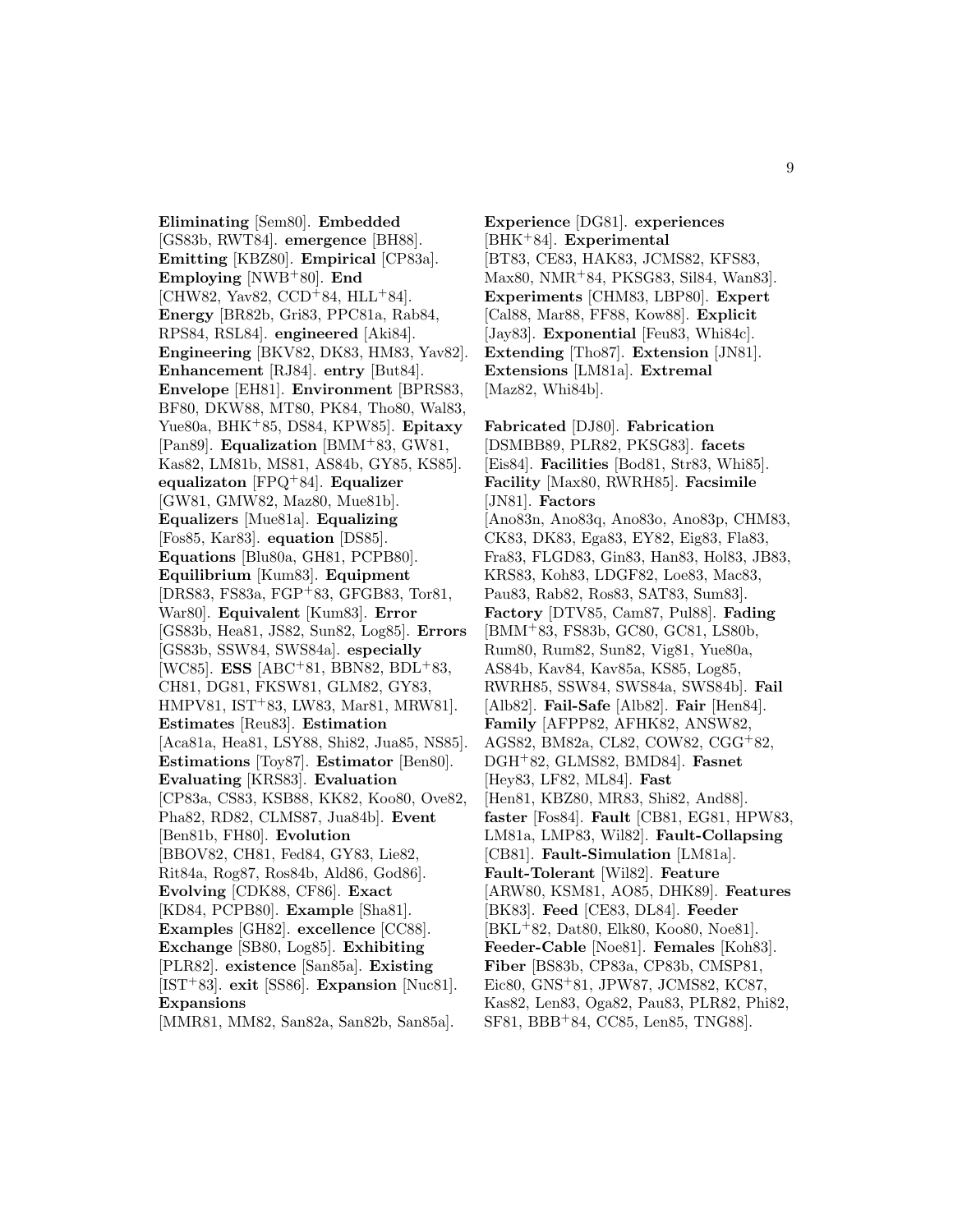**Fiber-Coating** [SF81]. **Fiber-Optic** [BS83b, Pau83]. **Fibers** [CMLF80, LTT+83, PS81a, Pre81, SB80, AG84, SS84, SCWB84]. **Field** [ABS82, Eig83, EC83, Gin83, KLRS81, PPC81a, Pau83, YMNW83]. **Field-Measurement** [KLRS81]. **Field-Repair** [Pau83]. **Field-Tracking** [ABS82]. **Fields** [PPC81a]. **File** [HP83a, RW84, Roc82, ASG85]. **files** [Swa85]. **Film** [AFPP82]. **Filter** [AFPP82, DRM83, EH81, PW82]. **Filter-Bank-Based** [DRM83]. **Filtering** [Ang81, DG80, Jay81a, Pha82, Row84b]. **Filters** [LFG82, LS80a, Tow83, BH84c, HKMP85]. **Finding** [MS82]. **Fine** [And83, Rai81]. **Fine-Line** [And83, Rai81]. **Finite** [Dra81b, LS80a, Len83, Ack84]. **FIR** [LS80a, MR83]. **Firestopped** [Gri82]. **Firmware** [AFHS82, Bre81]. **First** [SA81a, Son83]. **First-Come-First-Serve** [SA81a]. **First-Order** [Son83]. **Fixed** [Bur82, Hon83]. **Fixed-Order** [Hon83]. **Flexible** [LFHV88]. **Flow** [Blu80b, CGH81, PPC81a, LL88, Sha88]. **Flows** [MS82]. **FM** [Ben81b]. **Focal** [DG80]. **force** [Str88]. **force-directed** [Str88]. **Forces** [Koh83]. **Forecast** [Noe81]. **Forecasting** [Feu83, Mor82, PW82, Sze82, You84]. **Foreword** [Aho84]. **Fork** [BS88]. **form** [Yoo85]. **Formulae** [Hef82]. **Formulas** [Ste82]. **Forward** [Eic80, GS83b]. **Foundations** [HM83]. **Four** [CS85]. **Four-dimensional** [CS85]. **Fourier** [Log84c]. **Fractional** [Aha82a]. **Fractionally** [GW81, GMW82]. **Fractionally-Spaced** [GW81]. **frame** [Col88, DN88, Kum88, RS85a]. **frame-relay** [DN88, Kum88]. **framing** [FM84]. **Frequencies** [HM80]. **Frequency** [Aca80, Ben80, BBF81b, Dra81b, Ein80, Feu81, GHP80, HHG83, Has81, JCMQ83, KP83, Lec80, MF81, PS82, Rum80, Sal80, SW80,

Sch83b, Tim80, Tim81, Tim82, Yue80a]. **Frequency-Domain** [Rum80]. **Frequency-Hopped** [GHP80, PS82, Tim80, Tim81, Tim82]. **Frequency-Hopping** [Yue80a]. **Frequency-Reuse** [Aca80]. **Frequency-Shift** [Ben80]. **Front** [CHW82]. **Front-End** [CHW82]. **FSK** [GHP80, Tim80, Tim81, Wan83]. **Full** [CT83]. **Fully** [Kar80b]. **Function** [Hef80, SY82, FF88]. **functional** [San85a]. Functions [Ano83p, HSS82, Lee82, LRS83]. **Fundamental** [HHL<sup>+</sup>87, JB83]. **future** [Hei89, Ros84b].

#### **G**

[Dos83, Fle84, Fre82, Jag82a, Jag85b, WC85]. **Ga** [DJ80]. **GaAs** [Dix80, JCV80, JCV83, Oga81]. **Gain** [JCV83, SNR80]. **Gate** [RS88]. **Gates** [LMM81]. **Gauss** [LMOS83]. **Gaussian** [Mey82, Row82, SSW84, Ste82, Sun82, SWS84b]. **GE** [Rei85]. **General** [Aha82a, AAB<sup>+</sup>86]. **general-purpose** [AAB<sup>+</sup>86]. **Generalizable** [IABB<sup>+</sup>89]. **Generalizations** [MMR81, Log84d]. **Generation** [BK83, Fav81, JCV80, Rub82]. **Generator** [Rob82]. **generators** [CK88]. **Generic** [LLS82, MZCW84]. **Germania** [PCPF81]. **Germania-Doped** [PCPF81]. **GHz** [Aca81b, Sem85, Wan83]. **GI** [Fre82, Jag82a]. **GI/G/1** [Fre82, Jag82a]. **gigabit** [Rog87]. **global** [San85a]. **goal** [LF84]. **goal-programming** [LF84]. **Good** [Rob82]. **government** [BN88]. **Graded** [PPC81a]. **Graded-Index** [PPC81a]. **Gradient** [Feu83]. **Gradients** [Sch81]. **Graph** [MZ82]. **Graphic** [MF82]. **Graphics** [BM87, Pik84]. **Graphs** [CDH81, CHM83, DH82]. **Grating** [DG80]. **gray** [Gha84]. **gray-level** [Gha84]. **Gregorian** [Dra81a]. **GRIN** [LG84]. **GRIN-lens** [LG84]. **gripper** [Bro85]. **Groove** [Pau83]. **Group** [KRS82]. **Groups**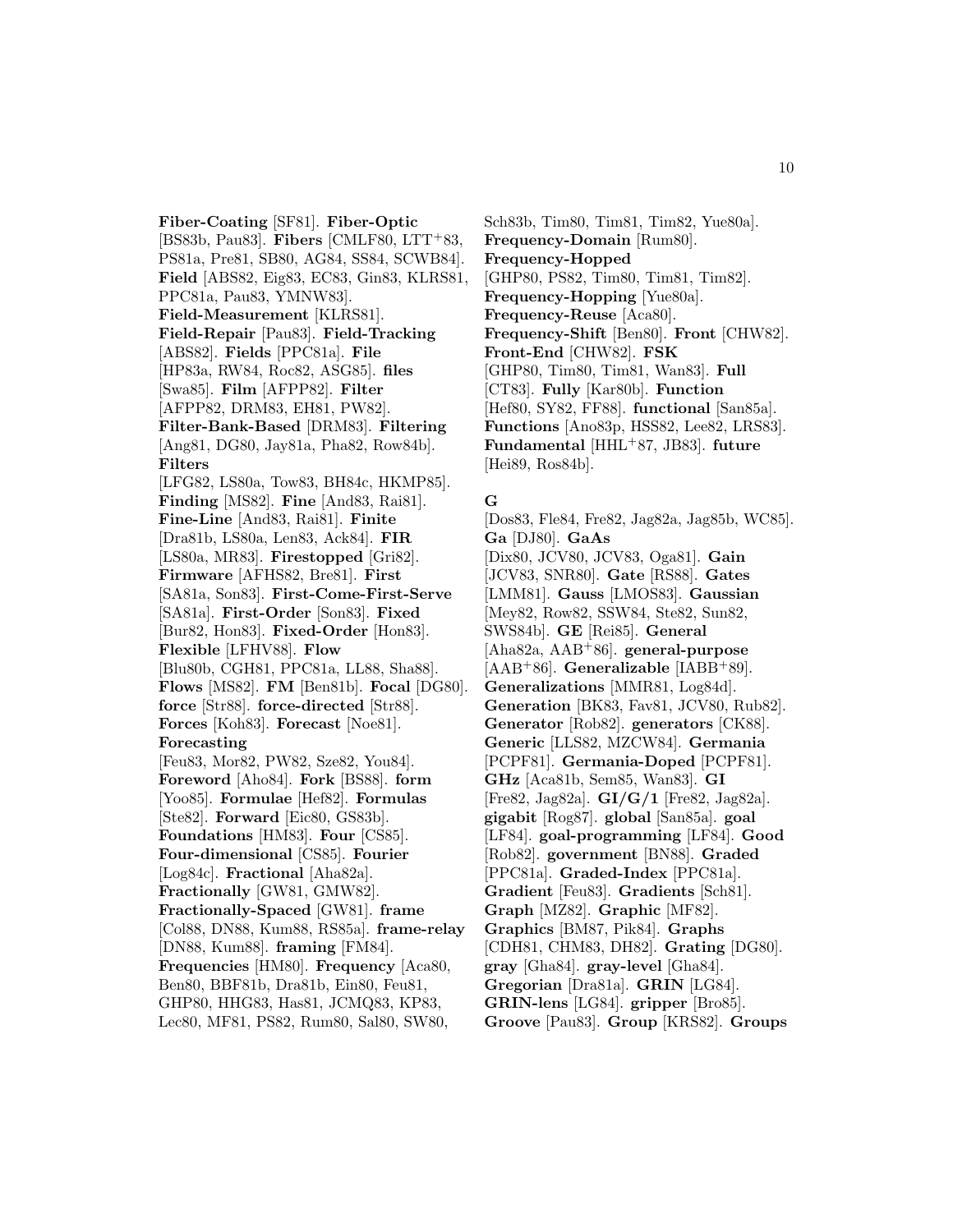**H** [KKLS83, SCWB84]. **Half** [CT83, Jay81b]. **Half-Rate** [Jay81b]. **Hand** [Koh83]. **Hand-Turning** [Koh83]. **Handling** [AMS82]. **Hardware** [CHTW83, CRT82, HAK83, SKP84]. **Haul** [DKZ80, GPP87]. **Heat** [Gri82]. **Heavy** [Whi84a]. **Heavy-traffic** [Whi84a]. **HEQS** [DS85]. **Hermitian** [Ber82]. **Heterojunction** [KBZ80]. **Heterostructure** [DJ80]. **Hidden** [RLS83, Jua84a, RLS84, RJLS85]. **hierarchical** [Aki84, DS85, KV84]. **High** [DKZ80, Dra81b, Fla83, GAB<sup>+</sup>80, HHG83, HG81, LBHB83, RS88, Rze83, SF81, Dos85, Kav85b, SS84]. **high-birefringence** [SS84]. **High-Capacity** [HG81]. **High-Definition** [Rze83]. **High-Density** [Fla83]. **High-Frequency** [Dra81b, HHG83]. **High-Power** [LBHB83]. **High-Quality** [RS88]. **High-Speed** [DKZ80, GAB<sup>+</sup>80, SF81, Kav85b]. **History** [Ano83m, Han83, Nus82, God86]. **Homenet** [HB85]. **Homogeneous** [Ber82]. **Hopped** [GHP80, PS82, Tim80, Tim81, Tim82]. **Hopping** [Yue80a]. **Horn** [But81, Sem80, Sem83b, Sha85, Sil84]. **Horn-Reflector** [But81, Sem80, Sem83b, Sha85, Sil84]. **Host** [BDL82b]. **Hosting** [BDL<sup>+</sup>83]. **Household** [Inf80]. **houses** [CMN84]. **Human** [Ano83n, Ano83q, Ano83o, Ano83p, CHM83, CK83, DK83, Ega83, EY82, Eig83, Fla83, Fra83, FLGD83, GH82, Gin83, Han83, Hol83, JB83, KRS83, Koh83, LDGF82, LZ82, Loe83, Mac83, Pau83, Pfe80, Ros83, SAT83, Sum83, Yav82]. **Hybrid** [Dos83, Sem83a]. **Hybrid-Mode** [Sem83a]. **Hydrogen** [SB80]. **Hydrothermal** [KKLS83]. **Hyperbolic** [PCP80]. **Hypergraph** [Gol82]. **Hz** [WCS81].

[Els80]. **Growth**

[Ben83, JDW89, KKLS83, CEGM89].

 $IC$  [BGGN<sup>+</sup>86].  $ICS$  [HHL<sup>+</sup>87]. **Identification** [MR83]. **II** [Chu80b, GH81, JC80, KW84, Log84c, OW84, WW81]. **III** [AB89, CEGM89, DSMBB89, Dut89, JDW89, Log84d, SP89, Whi84c]. **Imaging** [CE83, DG80]. **Impact** [Noe81]. **Impacts** [She88]. **Impairment** [LS80b]. **impairments** [Wer85]. **Impedance** [HHG83, WCS81, Bro85]. **Impedance/Admittance** [WCS81]. **Impedances** [Dra81b]. **Implanted** [NWB<sup>+</sup>80, NMR<sup>+</sup>84]. **Implementation** [BBF<sup>+</sup>81a, CR82, Coh82, CRT82, HSS82, Kar80b, AO85, FMM84, KV84, Leu86, SKP84]. **Implemented** [Cox81, GMW82, CW85]. **Implementing** [Rob82]. **Implications** [JCV83]. **Improved** [GW81, NB82, RBW82, Tim80, TRW82, WRM84]. **Improvement** [Aca81b, AH86, FHH<sup>+</sup>87]. **Improving** [FS88, SSR81, KS86]. **impulse** [Ben84]. **in-band** [Wer85]. **In-process** [Fow86]. **incorporating** [WRM84]. **Independent** [Log83a, RLS83, RRW80, RLS84]. **Index** [PPC81a, PPC81b, PCP80, WM83]. **indoor** [KM85]. **Induced** [BS83b]. **inductive** [Rai84]. **industrial** [Rei85]. **inequalities** [Jag85a]. **infinite** [Log84b]. **Information** [ALS88, Feu81, FLGD83, LS80c, MF82, Ber84, Hei89, NS86]. **Infrared** [Nas81]. **InGaAs** [SCS85]. **InGaAsP**  $[TT^+83, TZD^+83]$ . **Initial**  $[Mue81b]$ . **Injection** [HHG83, LTT<sup>+</sup>83]. **Input** [BW83b, Kur80, LS80c, Sal82, Ste82, Rit84b, San85a, San85b]. **input-output** [Rit84b, San85b]. **Input/Output** [BW83b, San85a]. **Inputs** [Row82]. **INS** [Man89]. **Insensitive** [LFG82]. **insertion** [Dec88]. **insertions** [Str88]. **inspection** [Ray88, dlRR86]. **inspections** [Fow86]. **instruction** [Wei84]. **Instructions** [KRS83]. **Integral** [Blu80a, MMR81, MM82]. **Integrated** [GLMS82, ML84, Max82, PKSG83, Wes81, AB89, BCH<sup>+</sup>86].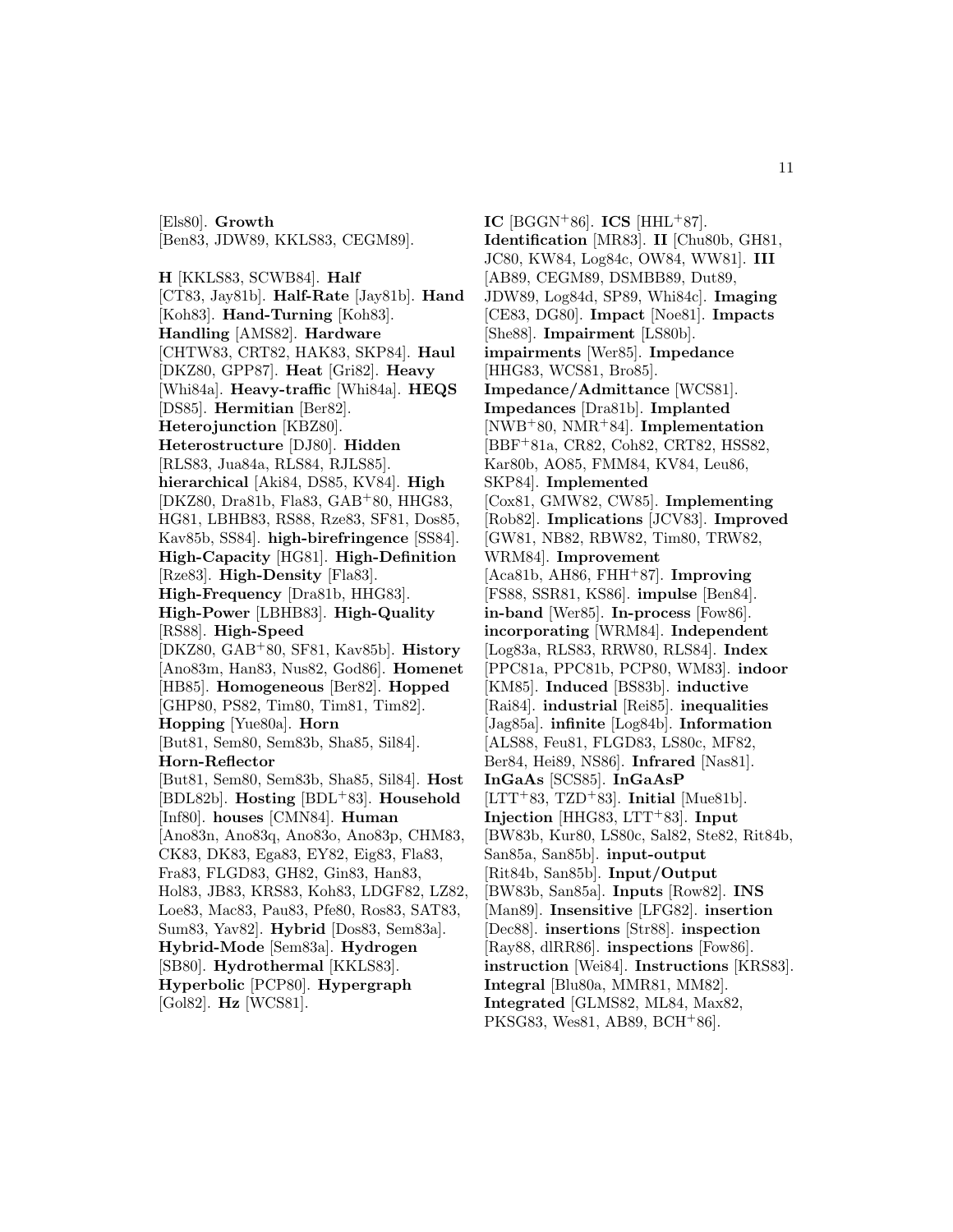**Integration** [ADRW83, BBF<sup>+</sup>81a, GH81, KM83, MMTV84]. **intelligence** [BH88]. **Intelligent** [Roo82, And88]. **Interactive** [Wes81]. **Interconnection** [PK87, CLMS87, HHL<sup>+</sup>87, HHC87, Man89]. **Interface** [Ano83o, BS83a, BDV83, HMPV81, Pfe80, BGS<sup>+</sup>89, Far89, GOP87, IABB<sup>+</sup>89]. **Interfaces** [Wel87]. **Interference** [CC80, GL81, Yue80b, Kav85a]. **Interframe** [Pir82, SNR80, MS84]. **International** [CDG<sup>+</sup>89]. **Interoffice** [Fan81]. **Interpolation** [SB83]. **Interpretation** [KBG<sup>+</sup>88]. **Intersymbol** [CC80, GL81]. **Interval** [Con80]. **Intra** [Pir82]. **Intra-Interframe** [Pir82]. **Introduction** [Ang81, FH88, LRS83, MM85, Sch83a, Sum83]. **Inventory** [Bre81]. **Inversion** [Jag82b]. **investigation** [Sil84]. **Ion** [NWB<sup>+</sup>80, NMR<sup>+</sup>84]. **Ion-Implanted** [NWB<sup>+</sup>80, NMR<sup>+</sup>84]. **ISDN** [Ald86, CP86, DKW88, DN88, GOP87, HPS86, Kum88, NS86, Roc86, WPG87]. **Isolated** [BR82b, DRM83, RWA81, RW81, RRWK82, Rab82, RLS83, TRW82, WR83, BTOA84, RPS84, RLS84, RSL84]. **Issue** [Ano80a, Ano80b, Ano80c, Ano80d, Ano80e, Ano80f, Ano80g, Ano80h, Ano80i, Ano80j, Ano81c, Ano81d, Ano81e, Ano81f, Ano81g, Ano81h, Ano81i, Ano81j, Ano81k, Ano81l, Ano81m, Ano81n, Ano82g, Ano82h, Ano82i, Ano82j, Ano82k, Ano82l, Ano82m, Ano82n, Ano82o, Ano82p, Ano82q, Ano82r, Ano82s, Ano82t, Ano83f, Ano83g, Ano83h, Ano83i, Ano83j, Ano83k, Ano83l, GK88]. **Issues** [Lin82, ND81, WH82, HHL<sup>+</sup>87]. **Itakura**  $[Jua84b]$ .

**Job** [Hef82]. **Josephson** [FD82]. **Judgements** [CHM83].

**Kalman** [PW82, Pha82]. **Karmarkar** [KLSW89]. **Karmarkar-type** [KLSW89]. **kb/s** [BBDS86, CCJS82, DGH<sup>+</sup>82].

**Kendall** [Nuc81]. **Key** [FLGD83, CC88]. **Key-Word** [FLGD83]. **Keyboards** [Loe83]. **Keying** [PS81b, Yue80a, Yue80b]. **keys** [Jay87]. **Kinds** [FT83]. **Knapsack** [Hen81]. **Knobs** [Koh83]. **Knowledge** [KBG<sup>+</sup>88, Bra88]. **Knowledge-Based** [KBG<sup>+</sup>88]. **KORBX** [CHL<sup>+</sup>89, HHL89].

**labeling** [FW88]. **Laboratories** [Aho82, Ano80k, Ano80l, Ano80m, Ano80n, Ano80o, Ano80p, Ano80q, Ano80r, Ano80s, Ano80t, Ano81o, Ano81p, Ano81q, Ano81r, Ano81s, Ano81t, Ano81u, Ano81v, Ano81w, Ano81x, Ano82v, Ano82w, Ano82x, Ano82y, Ano82z, Ano82-27, Ano82-28, Ano82-29, Ano82-30, Ano82-31, Ano83s, Ano83t, Ano83u, Ano83v, Ano83w, Ano83x, Ano83y, Ano83z, Ano83-27, Ano83-28, Han83, SBD82]. **laboratory** [RWRH85]. **Labs** [Ber84]. **Language** [CDK88, FF88, HBH88, Swa85]. **LANs** [WC85]. **Laplace** [Jag82b, Jag85a]. **Large** [BBF<sup>+</sup>81a, Mor80b, MW82, RRWK82, WR83, Yav82, BBW88, Gav85, Kli85, LMS<sup>+</sup>89, Swa85, Wil85]. **large-scale** [BBW88, Gav85, Kli85]. **Laser** [Dix80, Eck85, Eis84, HFE85, dlRR86]. **Lasers** [DJ80, HHG83, LTT<sup>+</sup>83, LBHB83, SW83]. **Lattice** [Shi82]. **Launch** [Kum80]. **launchers** [Sem85]. **layer** [Eis84, Kur85]. **Layout** [Wes81]. **Leakage** [GMW82]. **Least** [Ben80, Hon83, MR83, Mue81a, Mue81b]. **Least-Squares** [Ben80, Hon83, MR83, Mue81a, Mue81b]. **LEDs** [DKZ80, GAB<sup>+</sup>80, TZD<sup>+</sup>83]. **length** [Gha84]. **lens** [LG84]. **Letter** [Ano82u, Ano83r, RWT84]. **Level** [JSC83, Gha84]. **Levinson** [Ack84]. **library** [FF88]. **Light** [CD80, KBZ80]. **Light-Emitting** [KBZ80]. **Lightguide** [Alb82, Kum80, MDSL82, NS87, PCP80, PCPF81, CC85]. **Lightguides** [PPC81a, PPC81b, PCPB80, RCS86]. **Lightning** [Ung80]. **Lightwave**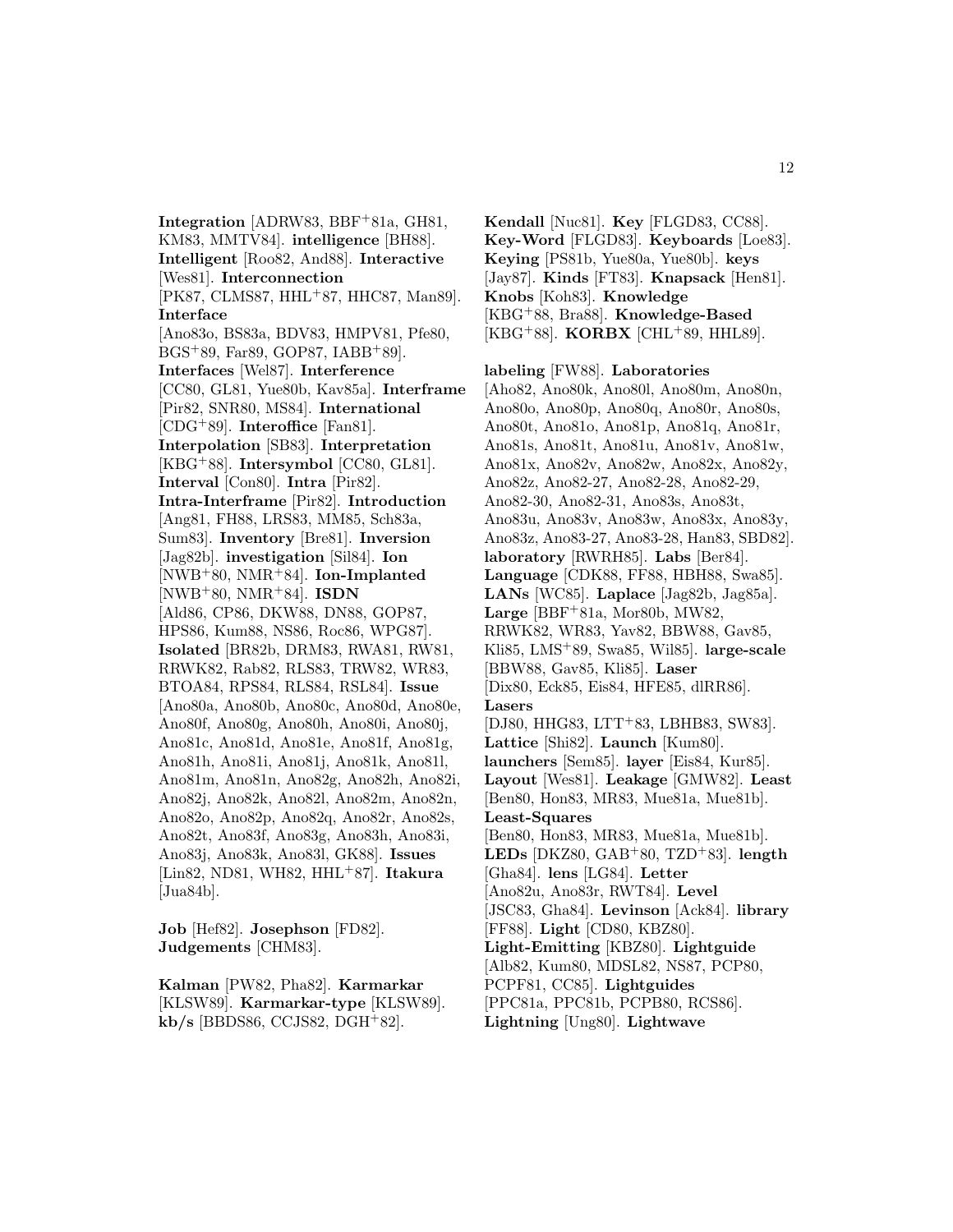[AKH87, AFM87, BJW88, DD87, Dut89, GAB<sup>+</sup>80, San87, Wel87, Li87, Maz85, Rog87, Sal85a, Tho87]. **Likelihood** [Aca81a, Jua85]. **Limit** [Bur82]. **Limiting** [EY81]. **Limits** [Smi82]. **Line** [And83, ARW80, BH86, HP83b, PKSG83, Rai81, Rum80, Sch81, Sch83b, She88, Col88, GB82]. **Line-of-Sight** [Rum80, Sch81]. **Linear** [AS84b, LS80a, Lee82, Sal85b]. **Linear-Phase** [LS80a]. **Linearization** [SS83]. **Lines** [Aha82b, BGGN<sup>+</sup>86, Pet84]. **Link** [Yum80, Kur85]. **Links** [DKZ80, IST<sup>+</sup>83, KBZ80, Wel87]. **Liquid** [JDW89]. **Listener** [CHN80]. **listing** [RWT84]. **Lithographic** [And83]. **Load** [Bur82, Con80, KRS82, Mor82, HJ88]. **loading** [LMS<sup>+</sup>89]. **Lobes** [DG80]. **Local** [Gol82, Inf80, LF82, Max82, McN80, Ran84, DS84, Lav87, SKP84]. **Local-Area** [LF82]. **Localization** [FLRT81, Log84b]. **Locating** [Fla83]. **Location** [AE83, HKMP85, Kli85]. **Log** [SY82]. **Log-Normal** [SY82]. **logarithmic** [SWS84a]. **Logic** [CB81, EG81, LMM81, LMP82, Smi82]. **Logical** [Coh82]. **Long** [BW83a, CMSP81, GPP87, JS82, OOB83, SF82]. **Long-Haul** [GPP87]. **Long-Range** [BW83a]. **Long-Wavelength** [OOB83, SF82]. **Loop** [BKL<sup>+</sup>82, CM80, Car80, CD80, DRT82, Dat80, DK83, Elk80, FH80, GPP87, GL80, Gol82, Hol82, Koo80, NS87, Rub82, Uhr82, AS84a, BH84a, Bat84, BBB<sup>+</sup>84, LOS84, MMTV84, MSO84, TNG88]. **Loops** [WPG87]. **Loss** [BS83b, CC80, GNS<sup>+</sup>81, Kum80, PLR82, Reu83, WM83]. **Lossless** [Mea80]. **Low** [PLR82, TA82, KM85]. **low-complexity** [KM85]. **Low-Elevation-Angle** [TA82]. **Lower** [AS83]. **LPC** [AO85, BR82b, BTOA84, RWA81, RSL83, RSL84]. **LPC-Based** [BR82b, RWA81, AO85, BTOA84]. **LT** [BMD84]. **LT-1** [BMD84]. **Lumped** [Kne80]. **Lumped-Element** [Kne80].

**M** [SJ85, GAB<sup>+</sup>80, HFE85, LTT<sup>+</sup>83, RCS86, SB80, TZD<sup>+</sup>83, Dos83, Fle84, Jag85b, SJ85, WC85]. **M/G/1** [Dos83, Fle84, Jag85b, WC85]. **M/M/1** [SJ85]. **Machine** [BJW88, Kar80a, FHK<sup>+</sup>84]. **Machine-Vision-Assisted** [BJW88]. **Made** [Ben81a]. **Magnetic** [FLRT81, RB82]. **Maintenance** [AM80, BM82a, BKV82, Hol82, KMM82, Cal88, FGNS85, HLRW85, MSO84]. **Making** [Wei82, Rei85]. **Management** [BBN82, BP83, CR82, Coh82, CKP88, EH83a, Lin82, LL88, RS86, Yan85]. **Manager** [Roo82]. **Managerial** [Var81]. **mandatory** [FW88]. **manual** [Pul88]. **Manufacture** [BJW88]. **Manufacturing** [JPW87, KC87, LFHV88, BGGN<sup>+</sup>86, CC88, FHH<sup>+</sup>87, Fre86, KS86, McC86, DHM<sup>+</sup>86. **Mapping** [Dra81a]. **Maps** [CHM83, San85a, San85b]. **Margin** [Aca81b]. **Markov** [Jua84a, Jua85, LRS83, LMOS83, Maz82, RLS83, RLS84, RJLS85]. **Markovian** [MMR81, MM82, RM82]. **Mask** [And83]. **Mass** [ABC<sup>+</sup>81, FKSW81]. **master** [BBM87]. **Match** [CK83]. **Matching** [JSC83, DL84]. **Material** [LBHB83, Nas81]. **Material-Processing** [LBHB83]. **Materials** [JDW89, Nas81, Pet84]. **Mathematical** [Elk80]. **Matrix** [Sal82]. **Maximal** [Koh83]. **Maximum** [Aca81a, Jua85, Kar83]. **Maximum-Likelihood** [Aca81a, Jua85]. **Maximum-Power** [Kar83]. **Maxwell** [PCPB80]. **Mb/s** [FPQ<sup>+</sup>84, Wan83]. **McDonald** [Sha81]. **MCVD** [CP83a, CP83b]. **Mean** [AS83, Jag82a]. **means** [RWJ86]. **Measured** [JCV83, CMN84]. **Measurement** [AE83, EGKS81, Hoa81, KLRS81, SF81, Sze80, AO85]. **Measurement/Trouble** [AE83]. **Measurements** [Car80, CMSP81, Con80, CMN83, FYC81, LTT<sup>+</sup>83, LW83, Phi82, Sem83b, Min84, Sem85]. **measures**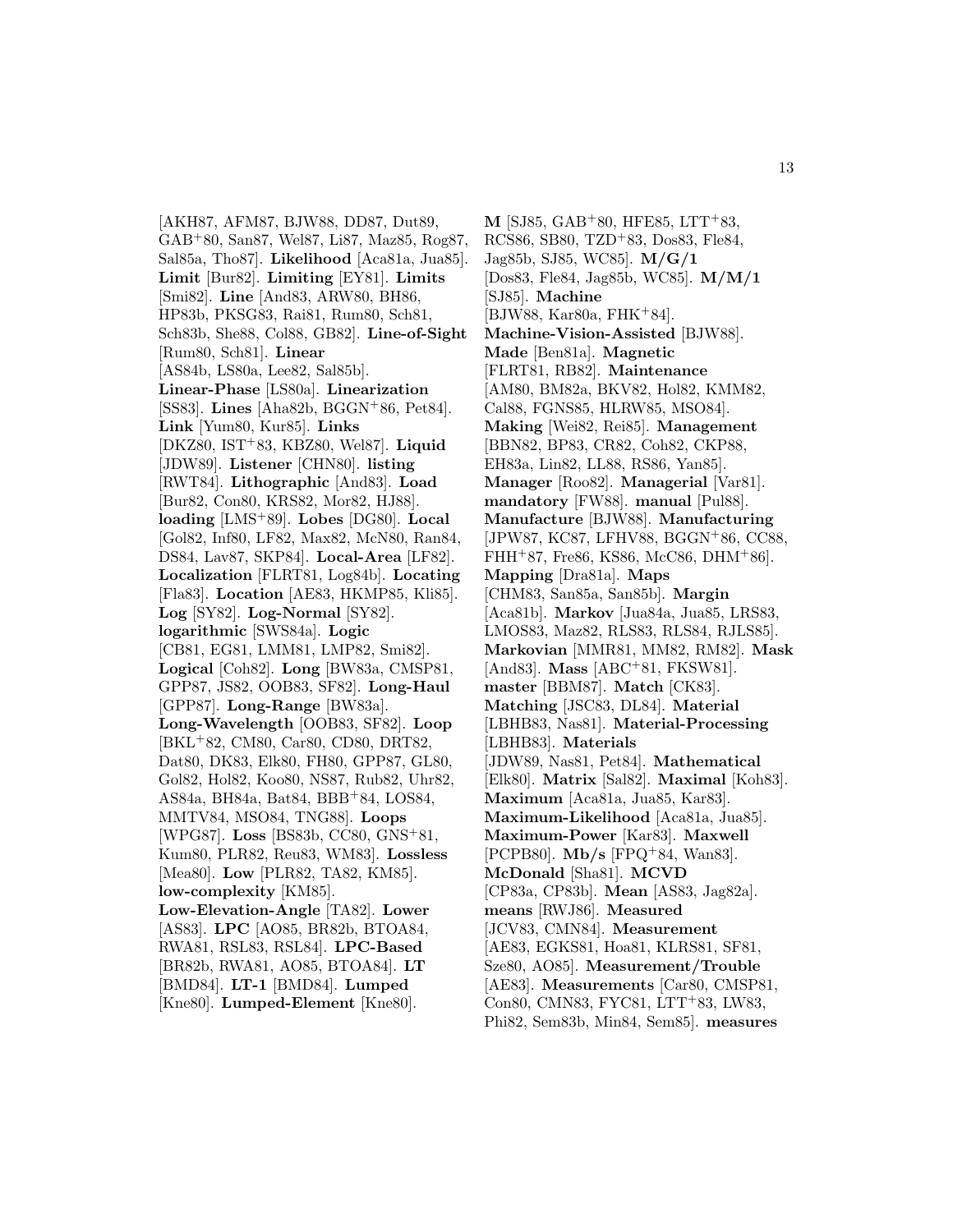[Jua84b, RS85a]. **Measuring** [Yum80, Ben84]. **Mechanical** [Chu83, Str88]. **Mechanisms** [LS80b]. **Mechanized** [DRT82, Rub82, Uhr82]. **Mechanizing** [GB82, MY83]. **Media** [Ber82]. **Medium** [HPU81, RLS84]. **medium-size** [RLS84]. **Membrane** [Loe83, SA85]. **Memories** [RB82]. **Memory** [AS83, HP83a, HK83, Kar80b, Sal82, Wyn81, NMR<sup>+</sup>84, WWKZ84]. **Memory-Constrained** [AS83]. **Memoryless** [Row82]. **MESFETs** [Oga81]. **Messagesin** [FM82]. **Metallic** [CMN83]. **Method** [Chu83, Gri83, Len83, Sha81, Ack84, KS86]. **Methodology** [JLN<sup>+</sup>85, PW88]. **Methods** [Ano83m, BKL<sup>+</sup>82, Eig83, GL80, Jag84, LM81a, AH86]. **metrics** [Ing86]. **Metropolitan** [DFN81]. **MFSK** [Tim82]. **MHz** [CMN83, CMN84, WCS81]. **Microprocessor** [Bre81, Lec80, Rub82]. **Microprocessor-Based** [Lec80]. **Microscope** [SBD82, dlRR86]. **Microwave**  $[ADG+83, BCHR83, BMM+83, Chu80a,$ DRS83, FS83a, GMMR83, GK83, HP83b, HHS83b, HCH<sup>+</sup>83, KP83, Kne80, Mar83, Rum80, Sch81, Vig81, GY85, Kav85b, RWRH85, YG85]. **Mildly** [Sal82]. **Military** [Lie82]. **Millimeter** [HM80]. **Millimeter-Wave** [HM80]. **minicomputer** [Tol84]. **minicomputer-based** [Tol84]. **Minimal** [Wit80]. **Minimizing** [Wit81]. **Minimum** [Aha82a, ALS80, CMS83, MS82, Str83]. **Minimum-Cost** [MS82]. **Minimum-Delay** [Aha82a]. **Minimum-Distance** [ALS80]. **Minimum-Weight** [Str83]. **Misclassification** [Hea81]. **Mixed** [Hef82]. **Mixing** [WM83]. **mixture** [FM84, Jua85]. **Mixtures** [Whi84c]. **MLS** [FW88]. **Mobile** [GHP80, HG81, LS80b, PS82, Reu83, Sun83a, Sun83b, Tim82, Gla84, Kar86]. **Mobile-Satellite** [Reu83]. **Modal** [CP83a, CP83b, WM83]. **Mode**

[CMLF80, CMSP81, GPP87, JCMS82, KC87, LS80c, LTT<sup>+</sup>83, Oga82, PPC81a, PPC81b, PLR82, Sem83a, WM83, AG84, SS84]. **Model** [Bre81, BS83c, CHN80, Coy82, Gol82, GC80, Gri82, Ram88, Rum82, Smi83, TRW82, Jua84a, Kli85, LF84, Log85, RJLS85, Ros84a, WC85]. **Modeling** [FH88, GC81, Fre86, PK87]. **Models** [Gav85, KSM81, LMM81, PW82, RLS83, Col88, Pet84, RLS84, SA85, WC85, Whi84d]. **Modernization** [BDL<sup>+</sup>83, GY83, IST<sup>+</sup>83, LW83]. **Modes** [Len83, PCP80]. **Modulated** [CB83, Kav85a]. **Modulation** [Aca81a, AFPP82, Ben80, BJM<sup>+</sup>81, GS83b, Log83a, PS82, SW80, SA81b, Ste82, Sun82, Sun83b, CS85, Log84a]. **modules** [ABeB88]. **Molecular** [Pan89]. **Molecular-Beam** [Pan89]. **Moment** [BH84c, Hef82]. **Moments** [SY82]. **Monitoring** [Eic80]. **MOS** [And83, LMM81]. **MOSFET** [OOB83]. **MOSFETs** [Tay84]. **Motion** [NR80, RN82, NS85]. **Motion-Compensated** [NR80, RN82]. **Movable** [Max82]. **Movement** [Ros83]. **Moving** [SSW80]. **Moving-Average** [SSW80]. **MPCS** [DHM<sup>+</sup>86]. **MSK** [Sun82]. **MSK-Type** [Sun82]. **Mu** [McN80]. **Mu-255** [McN80]. **MULGA** [Wes81]. **Multi** [Hef82]. **Multi-Job-Type** [Hef82]. **multiclass** [RS85b]. **Multihop** [AKH87]. **Multilevel** [GN83, GHP80, Tim80]. **Multimode** [Kas82, WM83]. **multiobjective** [LF84]. **Multipair** [Lin80]. **Multipath** [BMM<sup>+</sup>83, GC80, GC81, Rum80, Rum82, FPQ<sup>+</sup>84, Kav85a, KS85, RWRH85]. **Multiple** [AMS82, Dat80, Hey82, Sal82, WW81, WWZ80, Yue80a, Kam89b, Kam89a]. **Multiple-Access** [Hey82, Yue80a, Kam89b, Kam89a]. **Multiple-Input** [Sal82]. **Multiple-Output** [Sal82]. **Multiplex** [DRS83]. **multiplexed**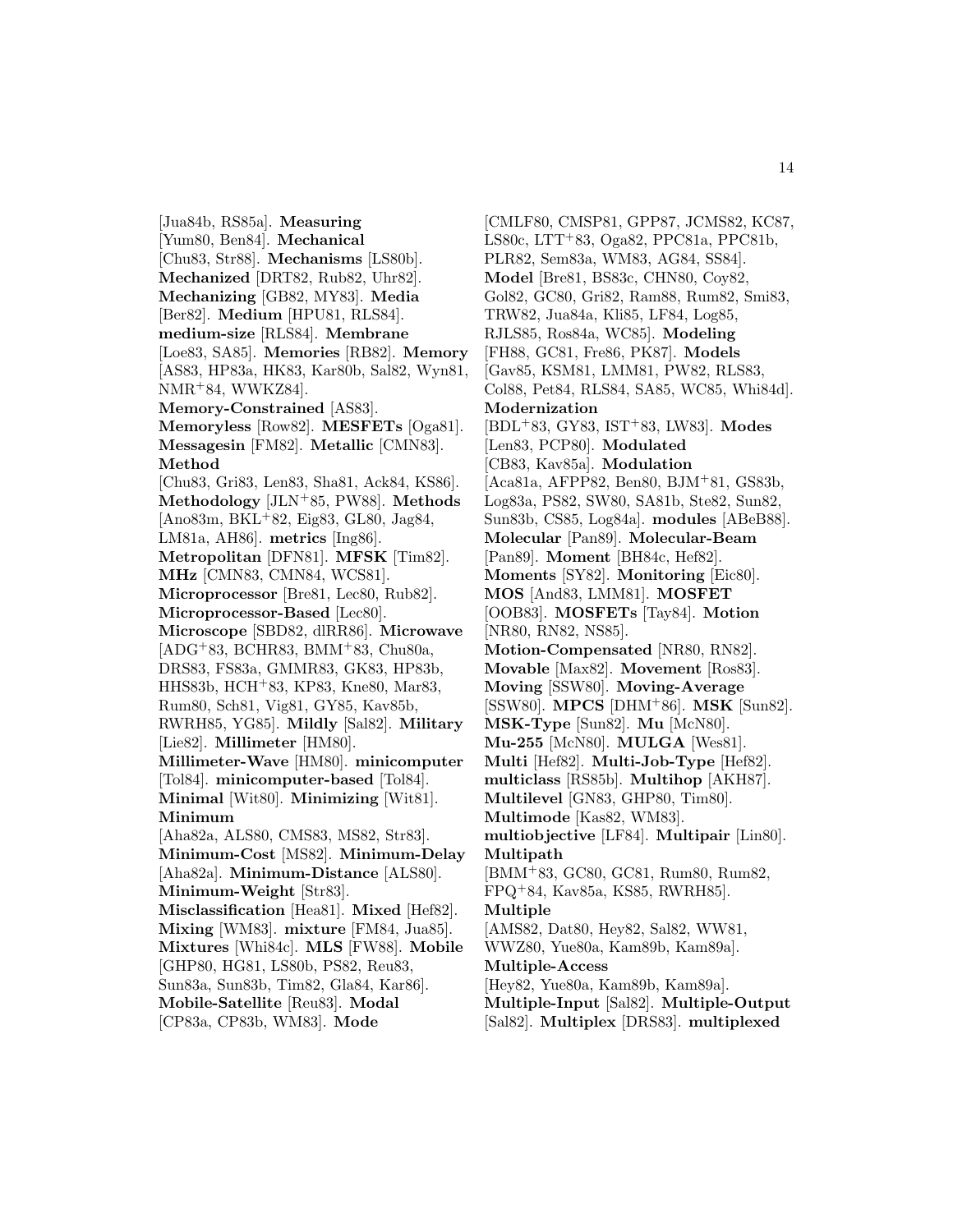[Pik84]. **Multiplexer** [WA88]. **multiplexers** [Cho86]. **Multiplexing** [EY81, EH83b, EHS83, Has81, Sch83b, Kam89a]. **Multiplier** [FD82]. **multipoint** [Col88]. **Multiprocessor** [Bac84]. **Multiprogrammed** [Fre80a, RS85c]. **Multistage** [Ste82, Tim81]. **Multitasking** [BM87]. **Multitone** [GC81, Tim82]. **Multivariate** [Lee82, Jua85].

**Names** [RRW80, SAT83]. **NaOH** [KKLS83]. **National** [BP83]. **Natural** [HBH88]. **Near** [BGGW83, RCS86, Sem83b]. **Near-In** [Sem83b]. **Near-Real-Time** [BGGW83]. **Network** [Alb83, AE83, AM82, BO83, BDL<sup>+</sup>82a, BPRS83, BP83, BBP<sup>+</sup>82, BC83, BGGW83, CGH81, CKP88, CRT82, DFS82, EH83a, EY82, FH80, FM82, FHR84, FGP<sup>+</sup>83, GLM82, GOP87, GFGB83, HSS82, HKRS83, HM83, HMSY82, KBN88, LLS82, LF82, Man89, Mar88, MRW81, Nea80, Nus82, PW82, Pfe83, ST82, Sch83a, SF80, SW82, WA88, Whi83b, Whi83c, WPG87, ACL88, Cal88, CCD<sup>+</sup>84, Eck86, HB85, Hon84, LMS<sup>+</sup>89, MZCW84, Sur86, TNG88, WM88, Yoo85]. **Network-interface** [GOP87]. **Networking** [BKP88, DKW88, GS88, GK88]. **Networks** [AKH87, ADG<sup>+</sup>83, Alb82, AS83, ACM81, AKK81, Ben81a, Ben83, CB81, Chu80b, CD80, Els80, GPP87, Hef82, KSB88, KK82, Kum83, Kur80, Max82, MMR81, MM82, Mea80, MS82, Mor81a, PW88, RM82, Wit80, Aga89, Aki84, Col88, DeT84, DN88, Hei89, HJG88, Kam89b, Kam89a, KV84, Kum88, Whi84d]. **neural** [HJG88]. **Newton** [San80, San81b]. **Newton-Direction** [San80, San81b]. **Nmake** [CF88]. **No** [ACSW82, AFS82, ADRW83, ABC<sup>+</sup>81, AFHS82, ARW80, BBN82, BW83a, BDV83, BDL82b, BDL<sup>+</sup>83, BNS82, CH81, CHTW83, CS83, DVW83, DG81, DM83, FKSW81, Gad81, GLM82, GKS83, HHS83a, HMPV81, JKT82, KMM82, Mar81, MRW81, NS82,

SC83, Wil82]. **Nodes** [Alb82]. **Noise** [Ben80, Ben81b, Jay83, Oga81, Ste82, Sun82, Bat84, Rai84]. **Noisy** [SSR81]. **Noncolocated** [EH83b]. **nondispersive** [Kav84]. **nonhierarchical** [Aki84]. **Nonlinear** [BB87, LF84, MZ82, Sal82, San81a, San82a, San82b, San85b, Min84]. **Nonlinearities** [Row82]. **nonproduct** [Yoo85]. **Normal** [MM82, SY82]. **Note** [Rab82, RSL83]. **NTSC** [Has81]. **Number** [Rob82, Jay87]. **Numerical** [Ack85, GH81, Kum80, PCPB80, PCPF81].

**O** [KKLS83]. **Objectives** [BPRS83, DG81, SC83]. **observations** [Jua85]. **Obstruction** [Vig81]. **Occurrence** [Ben81b]. **Off** [PKSG83]. **Off-Line** [PKSG83]. **Offered** [Bur82]. **Office** [BO83, BKV82, CCD<sup>+</sup>84, GFGB83, HLL<sup>+</sup>84, McN80, War80]. **offices** [Lav87]. **Offset** [Sem83a]. **OH** [Phi82]. **On-line** [GB82]. **once** [WWKZ84]. **One** [LFG82, LF84, Row84b, Sha88]. **one-dimensional** [Row84b]. **one-way** [Sha88]. **Open** [Whi84d]. **Operated** [WCS81]. **Operating** [BS83a, BW83b, EC83, GKS83, GCD83, HP83a, HPW83, HK83, KAM83, KM83, KBF83, MBD<sup>+</sup>83, Pfe83, QEG83, Roc82, RBH83, RW83, Sca83, TG83, Wei82, YMNW83, Bac84, BHK+84, GM84. **Operation** [GMW82, Min84, MSO84]. **Operational** [BDL<sup>+</sup>82a, BBP<sup>+</sup>82, LFG82, DFOS85]. **Operations** [FH80, Hol82, McC86, FGNS85, Tol84]. **Operator** [DHK89, BLT89]. **Operators** [Var81]. **Optic** [BS83b, Pau83, TNG88]. **Optical** [CP83a, CP83b, CC80, DKZ80, Eic80, GNS<sup>+</sup>81, JPW87, Kas82, KBZ80, KFS83, Len83, LBHB83, Nas81, Oga81, OOB83, PLR82, PS81a, Phi82, Pre81, PC82, RCS86, Smi82, SF82, SB80, TZD<sup>+</sup>83, KD84, SCWB84]. **Optical-Fiber** [Phi82].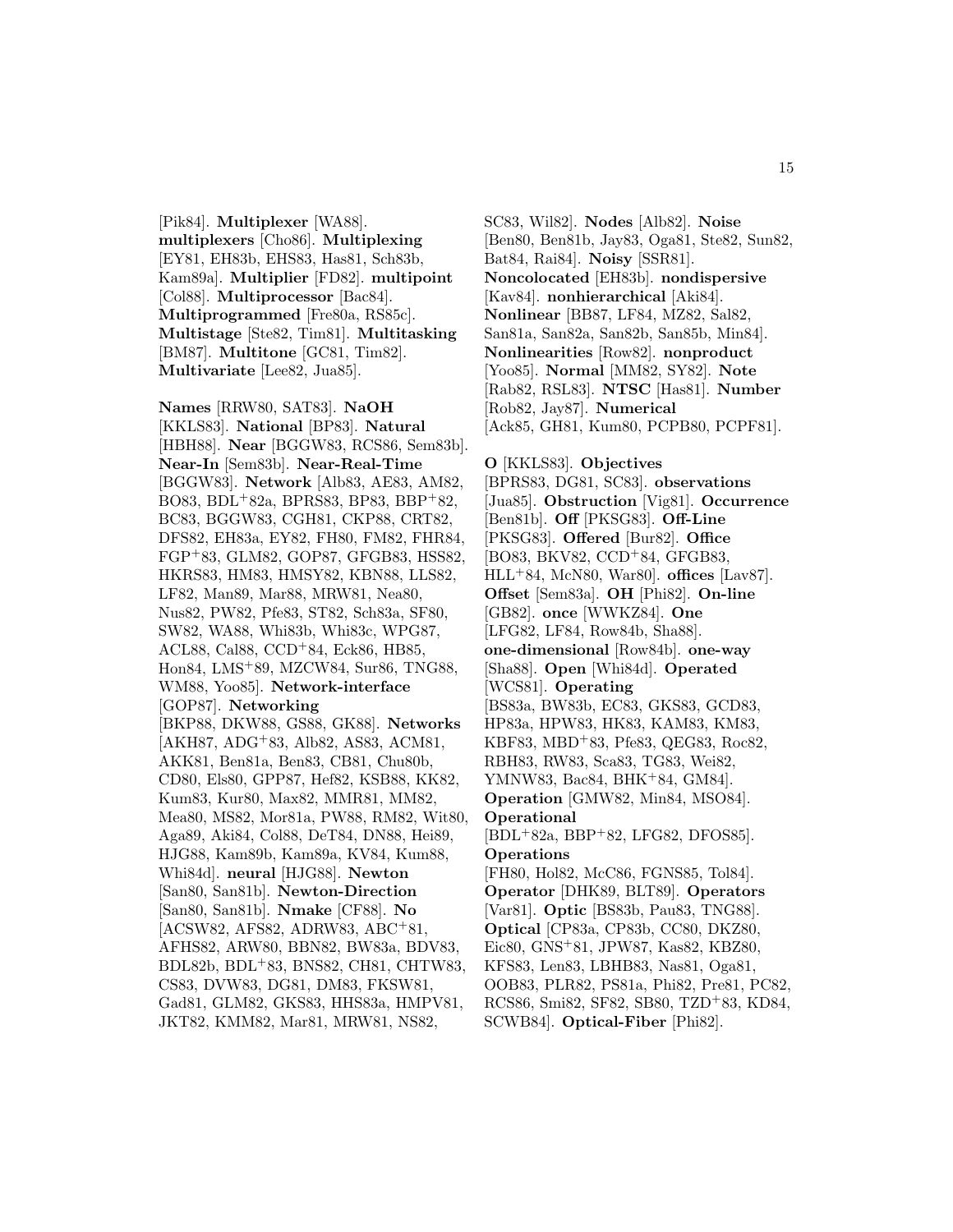**Optically** [MDSL82]. **Optimal** [CV85, MZ82]. **Optimally** [Lav87]. **Optimization** [ACM81, CMSP81, Pha86, SMNV89]. **Optimum** [GP84, PCPF81]. **Order** [Hon83, Son83]. **Ordered** [Joh81]. **Oriented** [BK83, Fre80a]. **OSPS** [BLT89, BBD<sup>+</sup>89, CDG<sup>+</sup>89]. **Outdoor** [Coy82]. **Output** [BW83b, LS80c, Sal82, Rit84b, San85a, San85b]. **Overall** [BDL<sup>+</sup>82a, BBP<sup>+</sup>82]. **Overflow** [KSM81, Mor80a, Mor80b, Mor81b, MW82]. **overload** [Aki84]. **Overtone** [SCWB84]. **Overview** [ACSW82, ALS88, BBF+81a, Bod81, CL82, DR81, Gig80, GK88, GY83, Hei89, HMSY82, KAM83, Pra83, RM82, SC83, TG83, CCG<sup>+</sup>85, Ran84, SKP84]. **Oxides** [RS88].

#### **Package** [RM82]. **Packages**

[KSM81, Rai84]. **Packaging** [AB89, GNS<sup>+</sup>81, KBF83, AHC87]. **Packet** [HTB83, KSB88, Kar86, WA88, BN84, Lo87]. **Packet-Switched** [KSB88]. **packet/circuit** [BN84]. **Page** [Roo82]. **Pair** [LFG82]. **PANACEA** [RM82]. **Papers** [Ano80k, Ano80l, Ano80m, Ano80n, Ano80o, Ano80p, Ano80q, Ano80r, Ano80s, Ano80t, Ano81o, Ano81p, Ano81q, Ano81r, Ano81s, Ano81t, Ano81u, Ano81v, Ano81w, Ano81x, Ano82v, Ano82w, Ano82x, Ano82y, Ano82z, Ano82-27, Ano82-28, Ano82-29, Ano82-30, Ano82-31, Ano83s, Ano83t, Ano83u, Ano83v, Ano83w, Ano83x, Ano83y, Ano83z, Ano83-27, Ano83-28]. **Parabolic** [Sem83a, WM83]. **Parallel** [CDH81, Cho86, DH82, FD82, HHL89, LMP83]. **Parameters** [RWA81, RSL84]. **Parasitic** [LFG82]. **Partial** [Sun82]. **Partial-Response** [Sun82]. **Pass** [RW81]. **password** [BCW86]. **past** [Ros84b]. **Path** [Chu80a, Reu83]. **Paths** [LBP80, Rum80, Sch81]. **Pattern** [JSC83, RW81]. **Pattern-Recognition** [RW81]. **Patterns**

[CGH81, Eic80, NWB<sup>+</sup>80, Sha85]. **pay** [Bul87]. **pay-per-view** [Bul87]. **PBX** [KSM81]. **PCM** [SSW84, SWS84a, SWS84b]. **Peak** [Con80, Ste82, SB80]. **Peakedness** [Bur82]. **Penetration** [Wal83]. **People** [Ega83]. **Perception** [JB83]. **Performance** [Aca81a, AE83, Ano83n, AK88, BS88, Ben83, BDE<sup>+</sup>81, BGGN<sup>+</sup>86, Col88, DRM83, DG81, DFS82, Fla83, Fre86, FH88, FLGD83, GMMR83, GH82, Hey83, HTB83, KAM83, KSB88, Kav84, KM85, LZ82, Lo87, Loe83, MR83, McN80, PS81b, Rab82, She88, Whi83b, Yav82, Yue80a, Aki84, But84, CCD<sup>+</sup>84, Fed84, Fos84, Jua84b, Kum88, LL88, RPS84, Ros84a, Tur85, Wer85]. **Period** [Yum80]. **Periodic** [Gra83, San81a, SA85]. **Peripheral** [AFS82]. **Permeability** [Ber82]. **Permittivity** [Ber82]. **permutation** [Jay87]. **Permutations** [JCMQ83]. **Personnel** [CK83]. **Perspective** [Nus82, Pfe83]. **Phase** [JDW89, Kar83, LS80a, LM81b, Log83a, PS81b, Sun82, Sun83b, WSX82, Yue80a, Yue80b]. **Phase-Shift** [Yue80b]. **Phase-Shift-Keying** [PS81b, Yue80a]. **Phased** [DG80]. **Philosophy** [Fra83, O'N80]. **Photodetector** [SF82]. **Photodiodes** [GAB<sup>+</sup>80, SCS85]. **Photonic** [DSMBB89, Hin87, JDW89, Kam89b, Kam89a, MS89, AB89]. **Physical** [AFHK82, CS82, HP83b, JKT82, LFLB85, Smi82, BH84a]. **Picosecond** [LTT+83]. **Pictures** [GN83, JN81, Joh81, JSC83, NB82, Gha84]. **Piecewise** [Lee82]. **Pilot** [LS80b]. **Pilot-Based** [LS80b]. **PIN** [GAB<sup>+</sup>80]. **PKM** [SS86]. **placement** [HJ88]. **Plan** [BNS82, HKRS83, Hoa81, KP88, LLS82, Pha82, HLL<sup>+</sup>84, KV84]. **Planar** [KBZ80]. **Plane** [DG80]. **Planning** [ABS82, BW83a, BKL<sup>+</sup>82, CP86, GH82, HPS86, KP88, War80, BO85, GE87]. **Plant** [Dat80, DFN81, DK83, GL80, Gol82, Bat84]. **Point** [Yue80b, Lav87]. **Polarization**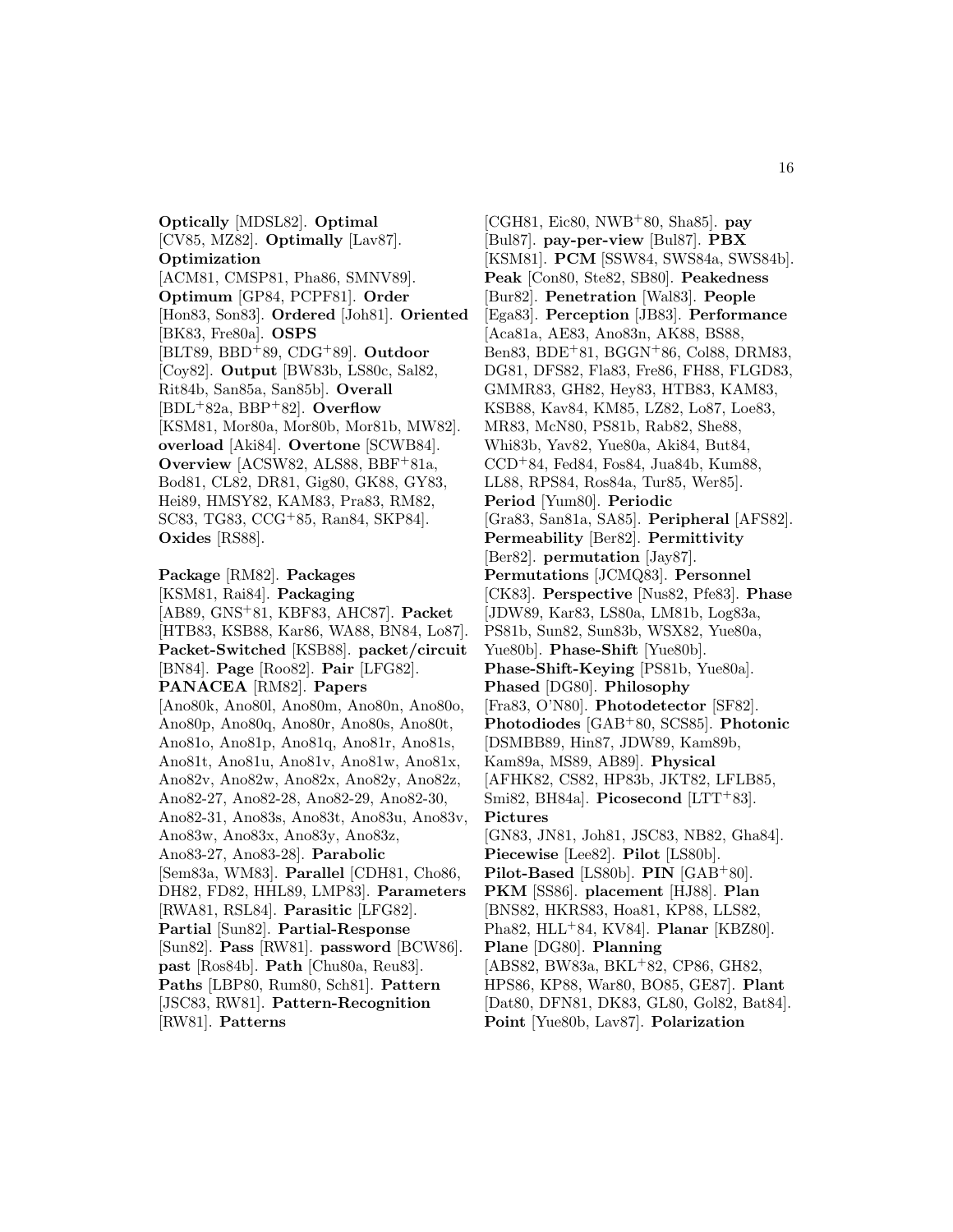[SS84, Gre85, Kav85a, KS85]. **polarized** [AS84b, Kav84, KS85]. **Pole** [LFG82]. **policy** [FW88, GGV84]. **Polynomial** [GC80, GC81]. **Population** [Hea81, WR83]. **Populations** [ND81, Wil85]. **Port** [Kur80, ABC89]. **porting** [BHK<sup>+</sup>84]. **Position** [ADRW83, ARW80, BW83a, Ben80, BDV83, CHTW83, CS83, DVW83, DM83, GKS83, HHS83a, SC83]. **Positive** [Sch81]. **Post** [Jay81a]. **Post-Filtering** [Jay81a]. **postfiltering** [RJ84]. **Potential** [FLGD83]. **Power** [FYC81, Kar83, KLSW89, Lin81, LBHB83, Reu83, Sal80, SS83, SY82, Min84]. **Powered** [MDSL82]. **Powerful** [CDK88]. **Practical** [Tow83]. **Practice** [Eic80, Fuc86, Lin84]. **Preattentive** [JB83]. **Precedence** [Mor81b]. **Precision** [LS80a]. **Prediction** [Sch81, SSW80]. **Predictions** [Sch83b]. **Predistortion** [HHS83b]. **Preemptive** [HTB83]. **Preface** [Mar84, SB82]. **Preparation** [Ker89]. **Presence** [Sze80, Lav87]. **Presentations** [MF82]. **Pressure** [KKLS83]. **Pressure-Volume-Temperature** [KKLS83]. **Primal** [MS82]. **Primary** [MW82]. **principle** [WC85]. **Printed** [Rai81]. **Priority** [HTB83, Mor81a, WA88, Dos85, Lo87, RS85b]. **priority-based** [RS85b]. **Privacy** [CT83, CBB<sup>+</sup>87, Jay87]. **Private** [KK82, MBJ81, She88, Col88]. **Private-Line** [She88, Col88]. **Probabilistic** [LRS83, MS84, Ros84a]. **Probabilities** [DH82]. **Probability** [Son83, Sun82, GGV84]. **Probing** [GC81]. **Problem** [MZ82, Oza80, Sal83, Sha81]. **Problems** [Log83b, Mor80a, Mor80b, LMS<sup>+</sup>89, LF84]. **Procedure** [RBW82, RWJ86]. **Process** [And83, DHM<sup>+</sup>86, LRS83, Nuc81, Fow86, HJ88, Pet86]. **Processes** [Hef80, SSW80, Son83, CV85, KS86, Leu86]. **Processing**

[DRM83, LMP82, LMP83, LBHB83, RBH83,

Row84a, AAJ<sup>+</sup>86, CF86, HBH88, JLR<sup>+</sup>86]. **Processor** [Aag81, Ang81, BBF+81a, BS83a, BBF81b, Bod81, BDE<sup>+</sup>81, BJM<sup>+</sup>81, BST81, BGK<sup>+</sup>86, BW83b, BKO81, Cox81, Cro81, DVW83, EC83, EG81, Fav81, FYC81, Gad81, GCD83, HP83a, HPW83, HK83, KAM83, KM83, KBF83, MBJ81, MBD+83, QEG83, RBH83, RW83, Sca83, Sem81, TG83, YMNW83, BTOA84, SJ85, WM88]. **processor-sharing** [SJ85, WM88]. **Product** [CF88, LMOS83, Mar88, BCH<sup>+</sup>86, GMT87]. **Production** [CR82, Tho80]. **Productivity** [FS88, FHH<sup>+</sup>87]. **products** [CLMS87, Log84b]. **Profile** [CP83a, PPC81b, Pre81]. **Profiles** [PPC81a]. **Program** [AM82, BDL<sup>+</sup>82a, BBP<sup>+</sup>82, CRT82, DR81, DFS82, DS84, EY82, FM82, GLM82, Geh81, GFGB83, Gri83, HSS82, HMSY82, LLS82, PK84, Pra83, ST82, SW82]. **Programmable** [Kar80b]. **Programmer** [MT80]. **Programming** [Elk80, Jon88, Sha81, Ves88, LF84]. **Programs** [Rei81, Car84]. **Project** [KPW85]. **Projection** [IG82, Mor82]. **Prologue** [AM82, BHS82, Mar83, Mar81, Sca83]. **proof** [CC85]. **proof-test** [CC85]. Propagation<sup> [Ber82, CMLF80, NWB<sup>+</sup>80,</sup> TA82, FPQ<sup>+</sup>84, Pet84]. **Properties** [Chu83, EY81, PLR82, RSL83, RJLS85]. **Proportions** [Hea81]. **Proposed** [Kur85]. **Protocol** [FHK<sup>+</sup>84, Hey82, Kur85, ASG85]. **protocols** [Hol85]. **Proton** [DJ80, HHG83]. **Proton-Bombarded** [HHG83]. **Prototype** [Gog82]. **prototyping** [BCMZ88]. **Provide** [Jay81b, RB82]. **Providing** [Tho80]. **Pseudo** [Rob82]. **Pseudo-Random** [Rob82]. **Public** [KRS83, CCD<sup>+</sup>84]. **Pulled** [JCV80]. **Pulse** [AFPP82, BJM<sup>+</sup>81, CB83, GS83b]. **Pulse-Code-Modulation** [BJM<sup>+</sup>81]. **Punctures** [Ung80]. **Purpose**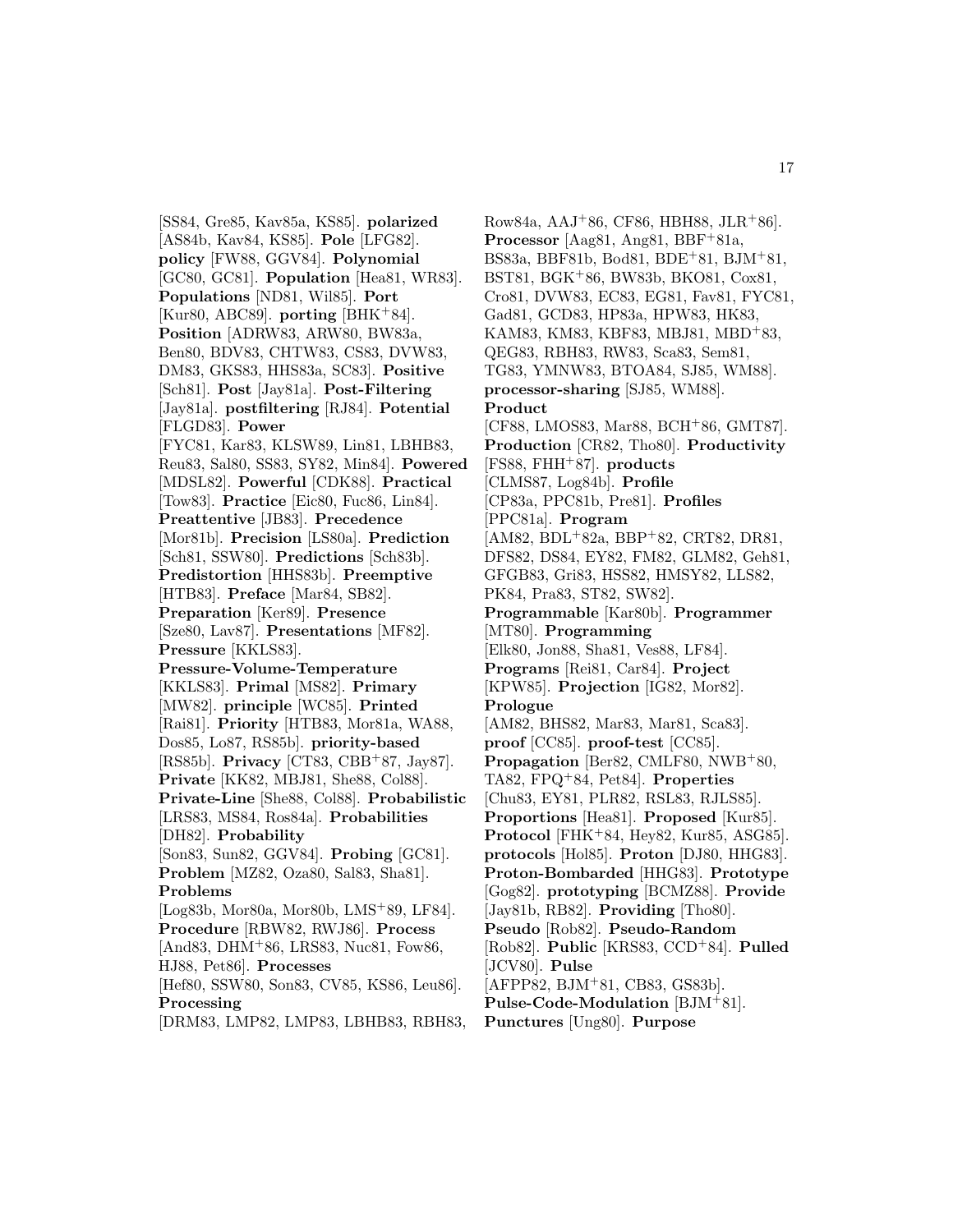[LMP82, AAB<sup>+</sup>86]. **Pyramidal** [But81, Sem83b, Sha85, Sil84].

**QAM** [FPQ<sup>+</sup>84, Fos84, Kav84, Pra80]. **QMP** [Hoa81]. **Quadrature** [Aca81a, Mey82, Kav85a]. **Quality** [Eck86, EHS83, Fuc86, GMT87, Hoa81, Pha82, PKSG83, RS88, SSR81, Sur86, FT87, God86, GST86, Ing86, Pet86, SS84, WRM84, Wil85]. **Quantitative** [CHM83]. **Quantization** [McN80, RLS83, RPS84, RS85a, SRJR87]. **Quantizer** [RSL83, RSL84]. **Quarter** [DL84]. **Quarter-wave** [DL84]. **Quartz** [KKLS83]. **Quest** [KC88]. **Queue** [Dos83, HTB83, Mor80b, MW82, Fle84, Jag85b, Lo87, SJ85]. **Queueing** [AS83, BS83c, FM84, Fre82, Hef82, Kum83, MM82, RM82, Whi83b, Whi83c, Jag85a, RS85b, WC85]. **Queues** [Jag82a, KW84, Whi84b, Whi84c, Whi84d]. **Queuing** [Hef80, MMR81, Mor81a, Mor80a, Mor81b].

#### **Radiated** [Reu83]. **Radiation**

[But81, Sha85]. **Radio** [ADG<sup>+</sup>83, BCHR83, BMM<sup>+</sup>83, CMN83, DRS83, FS83a, FS83b, GMMR83, GK83, GHP80, HP83b, HHS83b, HCH<sup>+</sup>83, HG81, KP83, Mar83, PS82, Rum82, SS83, Sch81, Sun83a, Sun83b, Tim82, Vig81, Wal83, Wan83, AS84b, FPQ<sup>+</sup>84, Fos85, Gla84, Gre85, GY85, Kar86, Kav85a, Kav85b, Row84b, RWRH85, YG85]. **Radio-Line** [HP83b]. **Rain** [Aca81b, LBP80]. **Raman** [SCWB84]. **Random** [Mey82, Rob82, Son83]. **Range** [BW83a]. **Rapid** [Mue81b]. **Rate** [Aha82a, AS83, CB83, DGH<sup>+</sup>82, GS83a, Jay81b, Jay83, KSB88]. **Rationale** [Mac83]. **Rayleigh** [SSW84, SWS84a, Sun82, SWS84b, Yue80a]. **RC** [Ste82]. **RC-Shaped** [Ste82]. **read** [HJ88]. **read-site** [HJ88]. **Reading** [CK83]. **Readings** [AT&T86]. **Real** [AKK81, BBN82, BGGW83, CKKS88, GKS83].

**Real-Time**

[AKK81, BBN82, CKKS88, GKS83]. **Realization** [CGH81, BCH<sup>+</sup>86, GMT87]. **Realized** [LFG82]. **Reasoning** [Ega83, Bra88]. **Receiver** [BST81, HCH<sup>+</sup>83, OOB83, Sun82]. **Receivers** [CC80, Oga81, Oza80, SF82]. **Reciprocal** [Mea80]. **Recognition** [BR82b, Hol83, KP88, LRS83, MR81, MRR81, RW81, RBW82, RRWK82, Rab82, RLS83, RRW80, TRW82, WR83, AO85, AAB<sup>+</sup>86, BTOA84, Jua84a, Rab84, RWT84, RLS84, RSL84, RS85a, RWJ86, SRJR87]. **recognize** [Wil85]. **Recognizer** [DRM83, RWA81]. **recognizers** [RPS84, Ros84a]. **Reconstruction** [NB82]. **Record** [Lin82]. **Recorded** [RB82]. **Recovery** [GM87, HPW83, Wil82, Log84d, Log84b, Log84c]. **Recursive** [Hon83, Shi82]. **Reduce** [DG80, SWS84a]. **Reduction** [Sem83b, SB83, SB80]. **Refinement** [Geh81]. **Reflection** [Cla83, KD84]. **Reflections** [Sem80]. **Reflector** [But81, Dra81a, Sem80, Sem83b, Sha85, Sil84]. **Reflectors** [DG80]. **Refractivity** [Sch81]. **Region** [LTT<sup>+</sup>83]. **Regular** [DH82]. **Rehabilitation** [SF80]. **rehoming** [Lav87]. **Related** [Geh81, Hef80]. **Relational** [Lee83]. **Relationship** [KKLS83]. **Relationships** [Inf80]. **relay** [Col88, DN88, Kum88]. **Reliability** [AM80, BKV82, CLMS87, CS83, SCS85, Tor81, Toy87, AH86, HFE85]. **Reliable** [DKZ80, KBZ80]. **Relief** [Koo80]. **Remote** [ACSW82, AFS82, AFHS82, BDL82b, BDL<sup>+</sup>83, BNS82, Gig80, JKT82, KMM82, NS82, Pfe80]. **remoted** [Leu86]. **Repair** [BR82a, BBOV82, BM82b, CHW82, DRT82, FV82, GH82, GB82, Hol82, LZ82, Mar82, Ove82, Pau83, RD82, Rub82, SB82, Uhr82]. **Repertory** [RWR80]. **Repertory-Dialer** [RWR80]. **Report** [RD82]. **Reports** [Ega83, GFGB83]. **Representation** [Rum80, Bra88, Sha85]. **Representations** [MMR81, MM82, RJLS85, San85b].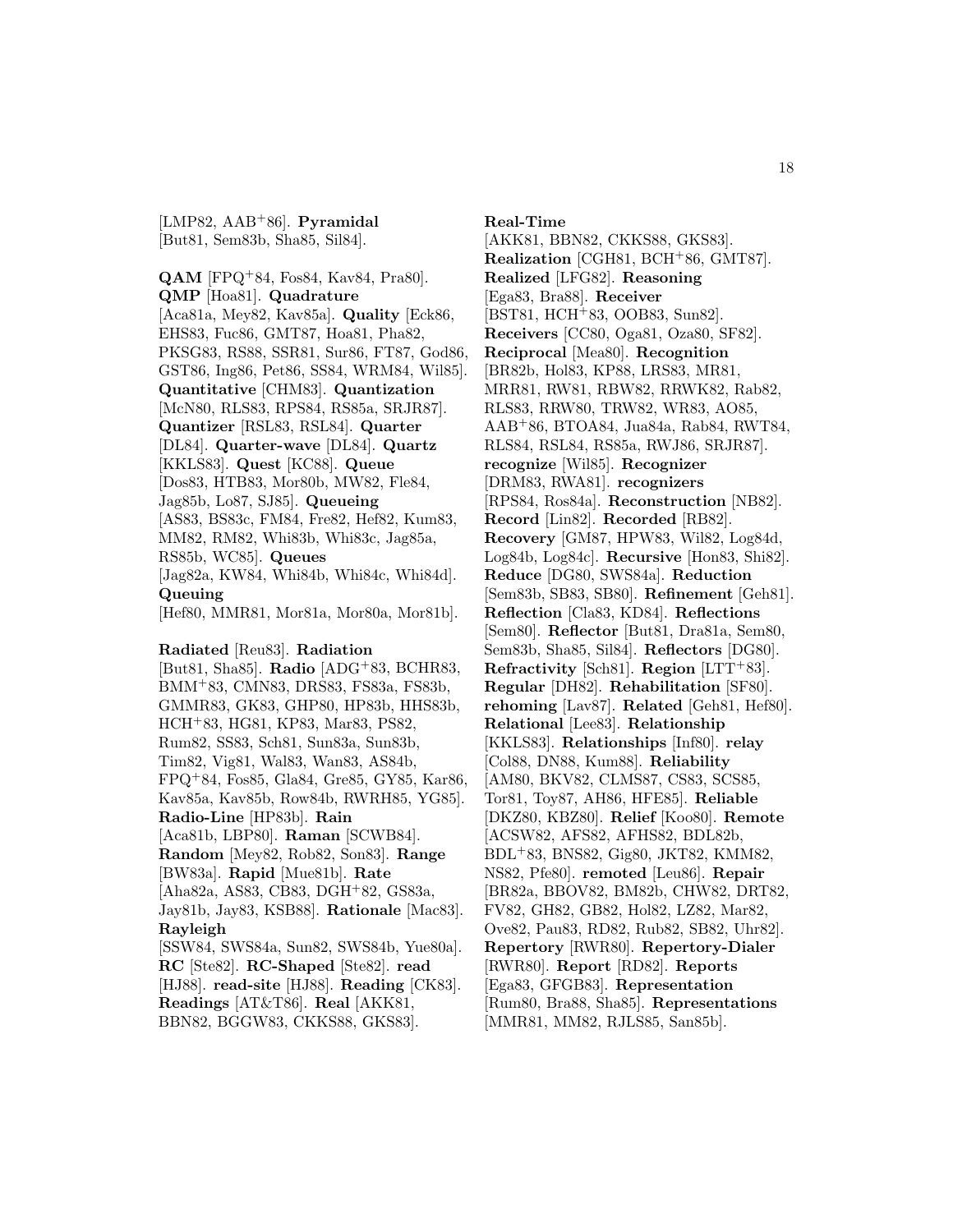**required** [Whi85]. **requirements** [MS84, PK87]. **Research** [KC87, AR86, BBW88, IABB<sup>+</sup>89, Li87, McC86, Rei85]. **Reservation** [LS80c]. **Resource** [Aca81b, SW81, CV85]. **resources** [GE87]. **Response** [Sal80, San81a, Sun82, Ben84, But84, SA85, SJ85]. **Responses** [GC80, GC81]. **Results** [Gin83, Has81, Hef80, KLRS81, NR80, Row82, Wan83, MM85]. **Retrial** [Liu80]. **retrieval** [RWT84]. **Retrofitting** [DVW83]. **Retrospective** [Ega83, Ker89]. **Reuse** [Aca80, ABeB88]. **Reveal** [Ega83]. **review** [FT87]. **Ribbons** [BS83b]. **ring** [WC85]. **robin** [Fle84]. **robot** [And88, Bro85]. **Robotic** [LBHB83, Dec88, Str88]. **Robotics** [CC88, CKKS88]. **Robust** [KS86, Mor82]. **Role** [NS86]. **round** [Fle84]. **round-robin** [Fle84]. **routine** [Lin84]. **Routing** [ACM81, AKK81, FM82, Aki84, GGV84, Kam89a]. **Rule** [Ves88]. **Rule-Based** [Ves88]. **Rules** [Mey82]. **running** [FHR84].

**s** [BBDS86, CCJS82, DGH<sup>+</sup>82, BC85, FPQ<sup>+</sup>84, Wan83]. **Sable** [CF88]. **Saddle** [Yue80b]. **Saddle-Point** [Yue80b]. **Safe** [Alb82, Wei82]. **Saito** [Jua84b]. **Sample** [SB83]. **Sampling** [Lie82, ND81, HLL<sup>+</sup>84]. **Sandia** [TNG88]. **SARTS** [Gig80]. **Satellite** [Aca81b, DG80, EH82, EH83b, EHS83, LBP80, Reu83, TA82, Yue80b]. **Satellites** [Aca80]. **saturated** [Tay84]. **Scalar** [PCP80]. **Scale** [BBF<sup>+</sup>81a, BBW88, Gav85, Kli85]. **Scaling** [MF81]. **scan** [BH86, GP84]. **scan-width** [GP84]. **Scanned** [SBD82]. **Scanning** [Con80, PS81a, dlRR86]. **SCARAB** [FLRT81]. **Scatterers** [Blu80a]. **Scattering** [Blu80a, Eic80]. **Scheduler** [Hen84]. **schedules** [Ack85, Dos85]. **schedules-high-priority** [Dos85]. **Scheme** [SA81a, Tim80, RS85b]. **Science** [Ano83n, Ano83q, Ano83o, Ano83p, CHM83, CK83, DK83, Ega83, Eig83, Fla83, Fra83,

FLGD83, Gin83, Han83, Hol83, JB83, KRS83, Koh83, Loe83, Mac83, Pau83, Ros83, SAT83, Sum83, Rei85]. **Scramblers** [JCMQ83]. **Scrambling** [CT83, Cho86, Jay87]. **screen** [EEF<sup>+</sup>86]. **SDLC** [Kum88, WA88]. **Search** [ALS80, FT83]. **Secant** [PCP80]. **Second** [Rub82]. **Second-Generation** [Rub82]. **Secondary** [Mor80b]. **Section** [GL80]. **Secure** [KBN88]. **Security** [ALS88, BN88, PW88, RW84, BCW86, GM84, KC88]. **segmental** [RWJ86]. **Selected** [DRM83]. **selection** [GP84]. **Selective** [Sem83b]. **Self** [Jay81b]. **Self-Contained** [Jay81b]. **semantic** [WRM84]. **Semantics** [FLGD83]. **Semiconductor** [DSMBB89, SW83, CEGM89, JLN<sup>+</sup>85]. **Sense** [Hey82]. **Sensitive** [Hol82, EEF+86]. **Sensitivity** [CC80, Lon80, SF82]. **Sequence** [Aca81a]. **sequences** [Rab84]. **Sequential** [CB81, IG82, JCMQ83, Mor82]. **Serial** [Aha80]. **Series** [CDH81, DH82, Kne80, Log83b, KLSW89]. **Series-** [Kne80]. **Series-Parallel** [CDH81]. **Serve** [SA81a]. **Service** [ADRW83, ARW80, BBP<sup>+</sup>82, BW83a, BR82a, BBF81b, BST81, BDV83, BBOV82, BM82b, CHW82, CHTW83, CRT82, CS83, DVW83, DRT82, DG81, DM83, EY82, FV82, GH82, Gig80, GKS83, GB82, HSS82, HHS83a, Hol82, LZ82, Mar82, Ove82, RD82, Rub82, SB82, SW82, Smi83, SC83, Uhr82, Fle84, Ran84, Whi84a, Whi85]. **Services** [Eig83, IG82, Nuc81, Wor82, BLT89, CDG<sup>+</sup>89, DHK89, Hei89, MZCW84, ML84]. **Servicing** [AKK81, Sze80, Sze82]. **serving** [Lav87]. **Sets** [Mea80]. **Several** [Hea81, MR81, RS85a, Whi85]. **Shallow** [DJ80]. **Shape** [JCV83, Koh83, KW84]. **Shaped** [Ste82]. **Shaping** [SW80]. **Share** [Hen84]. **Sharing** [Aca81b, SW81, Rit84a, SJ85, WM88]. **Shield** [Ung80]. **Shielded** [Sem83a]. **Shift** [Ben80, PS81b, Yue80a, Yue80b]. **Shifted**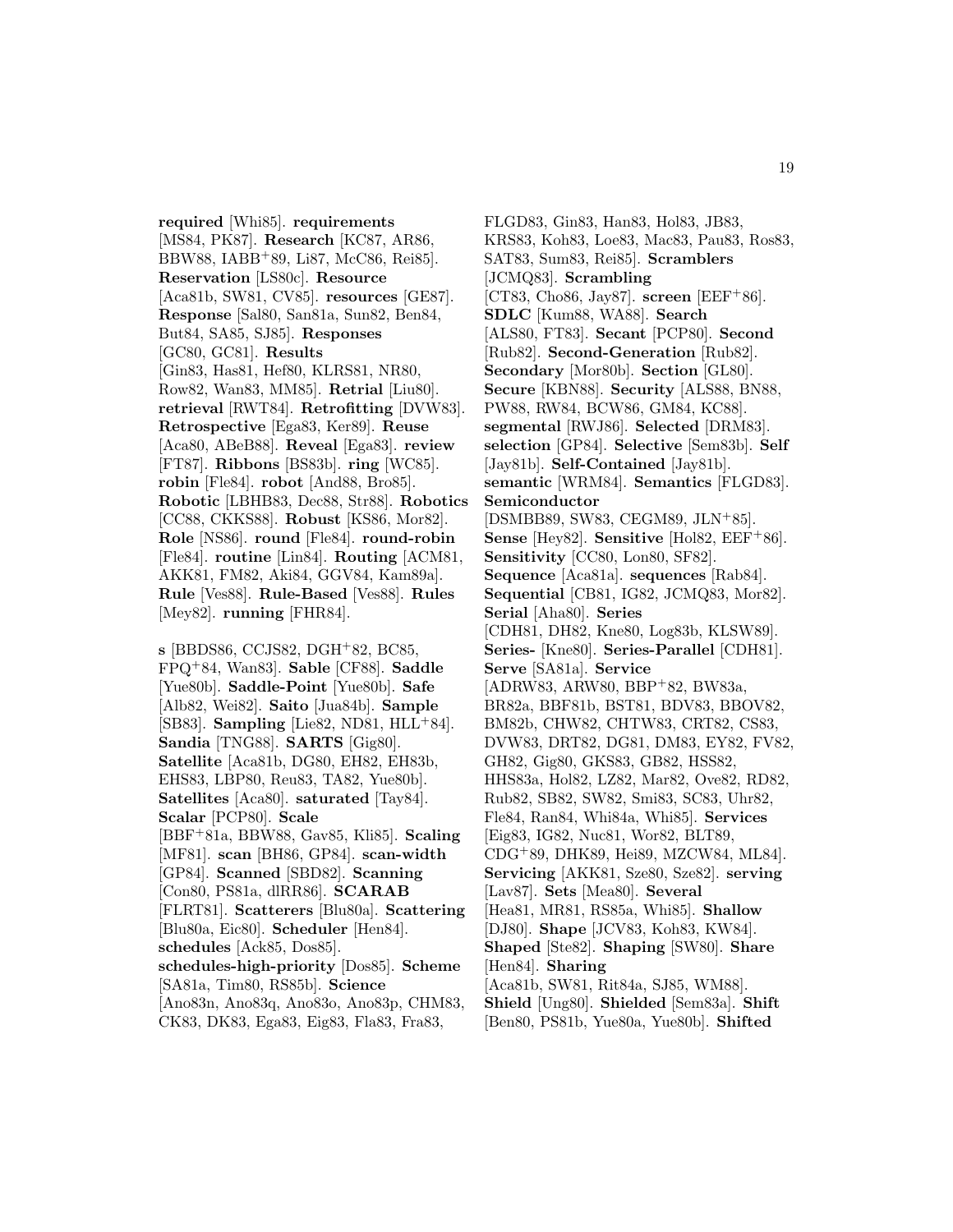[RCS86]. **Short** [DKZ80, OOB83, Sze82, Tay84]. **Short-Channel** [OOB83, Tay84]. **Short-Haul** [DKZ80]. **Short-Term** [Sze82]. **Shunt** [Kne80]. **Shunt-Tuned** [Kne80]. **Si** [OOB83]. **Si-MOSFET** [OOB83]. **Sideband** [ADG<sup>+</sup>83, BCHR83, BMM<sup>+</sup>83, DRS83, FS83a, GMMR83, GK83, HP83b, HHS83b, HCH<sup>+</sup>83, KP83, Mar83, PS82]. **Sidelobe** [Sem83b, Sil84]. **Sidetone** [Mea80]. **Sight** [Rum80, Sch81]. **Signal** [Aag81, Ang81, BBF<sup>+</sup>81a, BBF81b, Bod81, BDE<sup>+</sup>81, BJM<sup>+</sup>81, BST81, BGK<sup>+</sup>86, BKO81, Cox81, Cro81, DRM83, EG81, Fav81, FYC81, Gad81, JCV83, KBG<sup>+</sup>88, Lon80, MBJ81, Sem81, SSR81, Ste82]. **Signal-to-Noise** [Ste82]. **Signaling** [CRT82, Fan81, FM82, GLM82, Fos84]. **Signals** [CB83, EY81, EH83b, EHS83, Fla80, GC81, Has81, JS82, Kur80, Log84d, Log84b, Log84c, MF81, Sch83b, Ste82, SB83, TA82, Wal83, WSX82, Kav84, Kav85a]. **Silica** [PCPF81, SCWB84]. **Silicon** [BBF<sup>+</sup>81a]. **Simple** [Fre80b, Sha85, Log85]. **Simulation** [Aha82b, FH80, Has81, LMM81, LM81a, LMP82, LMP83, DeT84, Gre85, GY85, RWRH85]. **simulation-based** [DeT84]. **Simulations** [EG81]. **Simulator** [Aag81, Man89]. **Simultaneous** [LM81b, SW80, SV81]. **Simultaneously** [PLR82, Whi85]. **Single** [AO85, AAB<sup>+</sup>86, ADG<sup>+</sup>83, BCHR83, BMM<sup>+</sup>83, CMSP81, DRS83, DC80, FS83a, GMMR83, GPP87, GK83, HP83b, HHS83b, HCH<sup>+</sup>83, JCMS82, KC87, KBZ80, KP83, LG84, LTT+83, Mar83, Oga82, PPC81a, PPC81b, PLR82, PS82, RS85a, Tow83, AG84, Eis84, SS84]. **Single-board** [AAB<sup>+</sup>86]. **Single-Chip** [DC80, AO85]. **Single-frame** [RS85a]. **Single-Heterojunction** [KBZ80]. **single-layer** [Eis84]. **Single-Mode** [CMSP81, GPP87, JCMS82, KC87, LTT+83, Oga82, PPC81a, PPC81b, PLR82, AG84, SS84]. **Single-Sideband**

 $[ADG+83, BCHR83, BMM+83, DRSS3,$ FS83a, GMMR83, GK83, HP83b, HHS83b, HCH<sup>+</sup>83, KP83, Mar83, PS82]. **SiO** [KKLS83]. **Site** [CM80, HJ88]. **Size** [Koh83, RLS84]. **Sizing** [Noe81]. **Skills** [CK83]. **SLC** [AS84a, BH84a, BBB<sup>+</sup>84, Can81, COW82, LOS84, MMTV84, MSO84]. **SLC-96** [Can81, COW82]. **Slots** [Max82]. **Slow** [Sun82]. **Small** [BO83]. **Smoothing** [Feu83, Gra83]. **SNA** [Kum88]. **SNA\*** [WA88]. **SNA\*/SDLC** [WA88]. **SNA/SDLC** [Kum88]. **Soft** [SWS84a, EEF<sup>+</sup>86]. **Software** [Aag81, BT83, BR82a, BDL82b, BCMZ88, CH81, CRT82, CKKS88, FS88, FT87, Fra83, GKW82, Gin83, HHS83a, HPU81, LSY88, Mac83, QEG83, RM82, RW83, ABeB88, BBW88, DFOS85, EP84, Ing86, Leu86, RS86, SKP84]. **Sojourn** [RS85c, Fle84]. **solder** [Ray88]. **solid** [Min84]. **solid-state** [Min84]. **soliton** [Pet84]. **solitons** [Pet84]. **Solution** [MZ82, PCPB80]. **Solutions** [Log83b]. **solver** [DS85]. **Solving** [LMS<sup>+</sup>89, LF84]. **Some** [BBW88, Maz82, Mor80a, Mor80b, ND81, NR80, Rab82, RJLS85]. **sort** [Lin84]. **Source** [GS83a, Oza80, Wit80, WW81, WWZ80]. **Source-Coding** [Oza80]. **Sources** [AMS82]. **South** [Car80]. **Space** [War80, GY85, YG85, Chu80a, Kar83, Rum82]. **Space-Diversity** [Rum82]. **Spaced** [GW81, GMW82]. **Spanning** [Str83]. **Spanning-Tree** [Str83]. **sparing** [Tol84]. **Spatial** [DG80, RN82, Row84b, Sha85]. **SPC** [DFS82, GLM82, HSS82, SW82]. **Speaker** [RLS83, RRW80, RLS84, SRJR87]. **Speaker-Independent** [RLS83, RRW80, RLS84]. **Speaking** [BGS<sup>+</sup>89]. **Special** [BBF81b, FS83a, Feu81, Gig80, IG82, LMP82, Nuc81, Smi83]. **Special-Information-Tone** [Feu81]. **Special-Purpose** [LMP82]. **Special-Service** [BBF81b, Gig80, Smi83]. **Special-Services** [IG82]. **specification**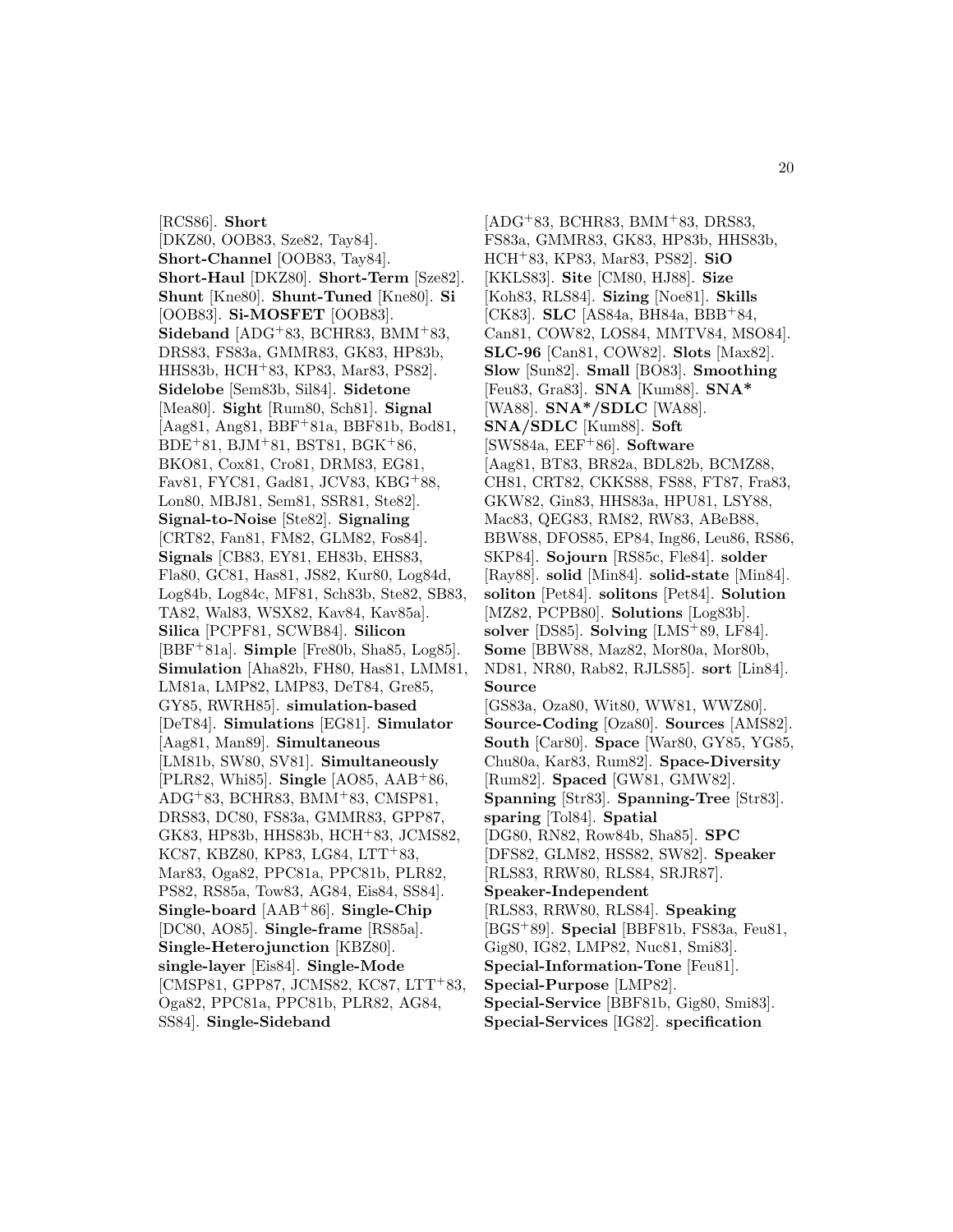[BCMZ88, Kur85]. **Specified** [Son83]. **Spectra** [JCMS82, SCWB84]. **Spectral**  $[EY81, LTT+83, SW80, Son83].$ **spectrometer** [Row84a]. **Spectrum** [Ein80, KM85]. **Speech** [AAJ<sup>+</sup>86, AR86, BKO81, Cox81, CCJS82, CF86, GS83a, Hol83, JC80, Jay81a, Jay81b, JCMQ83, JLR<sup>+</sup>86, LS80c, LRS83, MF81, Max80, SSR81, SV81, SB83, WSX82, AO85, AAB<sup>+</sup>86, BGS<sup>+</sup>89, Jua84a, Jua84b, RPS84, RJ84, WRM84, Wil85]. **Speed** [DKZ80, GAB<sup>+</sup>80, SF81, Kav85b]. **Spelled** [RRW80]. **Splice** [Kum80]. **Splices** [WM83]. **Splicing** [Pau83, AFM87]. **Splines** [Gra83]. **Splitting** [Wit81]. **Spoken** [RRW80]. **Spotting** [MRR81]. **Spread** [Ein80, KM85]. **Spread-Spectrum** [Ein80]. **Square** [Ben81a]. **Squares** [Ben80, Hon83, MR83, Mue81a, Mue81b]. **SSB** [LS80b]. **Stability** [Kar80a]. **Stabilized** [SW83]. **Stable** [GMW82]. **Stages** [Ben81a]. **Standard** [Ing86, KRS83, Lie82, BBDS86]. **Standards** [Ald86, BN88, JLR<sup>+</sup>86]. **Star** [Alb83]. **StarKeeper** [Mar88]. **Start** [Sal83]. **Start-Up** [Sal83]. **State** [Kar80a, CS85, Min84]. **States** [Ben81a]. **station** [Gla84]. **Stationary** [Ack84]. **Statistical** [AH86, FLGD83, Lin80, Lin81, Rum82, Var81, WA88, Eck85]. **Steady** [Kar80a]. **Steady-State** [Kar80a]. **Stepwise** [Geh81]. **sticky** [Wit84]. **Stochastic** [AMS82, GH81, MY83, Jua85]. **Storage** [Ano82f, BHS82, BKV82, CS82, GKW82, Max80, Nus82, Wor82, Wit84]. **Store** [Roo82]. **Stored** [AM82, BDL<sup>+</sup>82a, BBP<sup>+</sup>82, CRT82, DFS82, EY82, FM82, GLM82, GFGB83, HSS82, HMSY82, LLS82, ST82, SW82]. **storeroom** [Pul88]. **Strategies** [Uhr82, Wil82, SWS84b]. **Strategy** [BT83]. **Stream** [Rit84b]. **stress** [CC85]. **Structural** [BB87]. **Structure** [CH81, CP83a, CP83b, Roc82, Shi82]. **Structured** [ND81]. **Studies** [Aha82b,

ABS82, CMSP81, EY82, LBP80, Pha86]. **Study** [AM80, BS88, CK83, EH81, Gin83, KFS83, MR81, Pre81, Var81, Gre85, GY85, Wil85, CCD<sup>+</sup>84, HLL<sup>+</sup>84]. **Stylistic** [CK83]. **Sub** [Cro81]. **Sub-band** [Cro81]. **Subjective** [CHN80]. **submarine** [HFE85]. **Submersible** [FLRT81]. **Subnetworks** [Coh82]. **Subrates** [AGS82]. **Subsampling** [Jay81b, RN82]. **Subscriber** [Aha82b, AS84a, BH84a, BBB<sup>+</sup>84, LOS84, MMTV84, MSO84]. **Subsequent** [SB83]. **Substitution** [JSC83]. **Subsystem** [ABC<sup>+</sup>81]. **Subsystems** [YMNW83]. **Suburban** [BDL<sup>+</sup>83, CD80, GY83, IST<sup>+</sup>83, LW83, CMN84]. **Sum** [Lin81]. **Summary** [LBP80]. **Sums** [SY82]. **Supply** [GK83]. **Support** [Bod81, Coh82]. **suppression** [Sil84]. **Surface** [Dra81b]. **Surveillance** [BGGW83]. **survey** [Bat84]. **survivable** [Aga89]. **Switch** [Hol82, BN84, CP86, DHK89, HPS86, WM88]. **Switched** [KSB88, LFG82, Pfe80, Cal88, CCD<sup>+</sup>84]. **Switches** [Ben81a]. **Switching** [ACSW82, AFS82, AFHS82, BDV83, BDL82b, BDL<sup>+</sup>83, BNS82, Chu80b, JKT82, KMM82, NS82, Smi82, Wil82, BHK<sup>+</sup>85, CCG<sup>+</sup>85, DFOS85, FGNS85, Gla84, GGV84, HLRW85, Hin87, MMTV84, TNG88]. **Symbolic** [Wes81]. **Symmetric** [Sal80]. **Synchronization** [EH83b, MRW81]. **Synchronous** [Kar80a, Yum80, Col88]. **syntactic** [WRM84]. **Syntax** [BK83]. **Syntax-Directed** [BK83]. **Synthesis** [BKO81, RS88, Kow88]. **System** [AT&T86, ACSW82, ADG<sup>+</sup>83, AFS82, ADRW83, Aho84, AFHS82, AE83, And83, AMS82, Ano82f, AGS82, ARW80, AM80, BCHR83, BBN82, BS88, BO83, BDL<sup>+</sup>82a, BPRS83, BS83a, BP83, BW83a, BHS82, BC83, BDV83, BM82b, BKV82, BDL82b, BDL<sup>+</sup>83, BW83b, BNS82, BMM<sup>+</sup>83, BGGW83, Can81, CHW82, CR82, COW82, CHTW83, Coh82, CS82, CBB<sup>+</sup>87, CS83,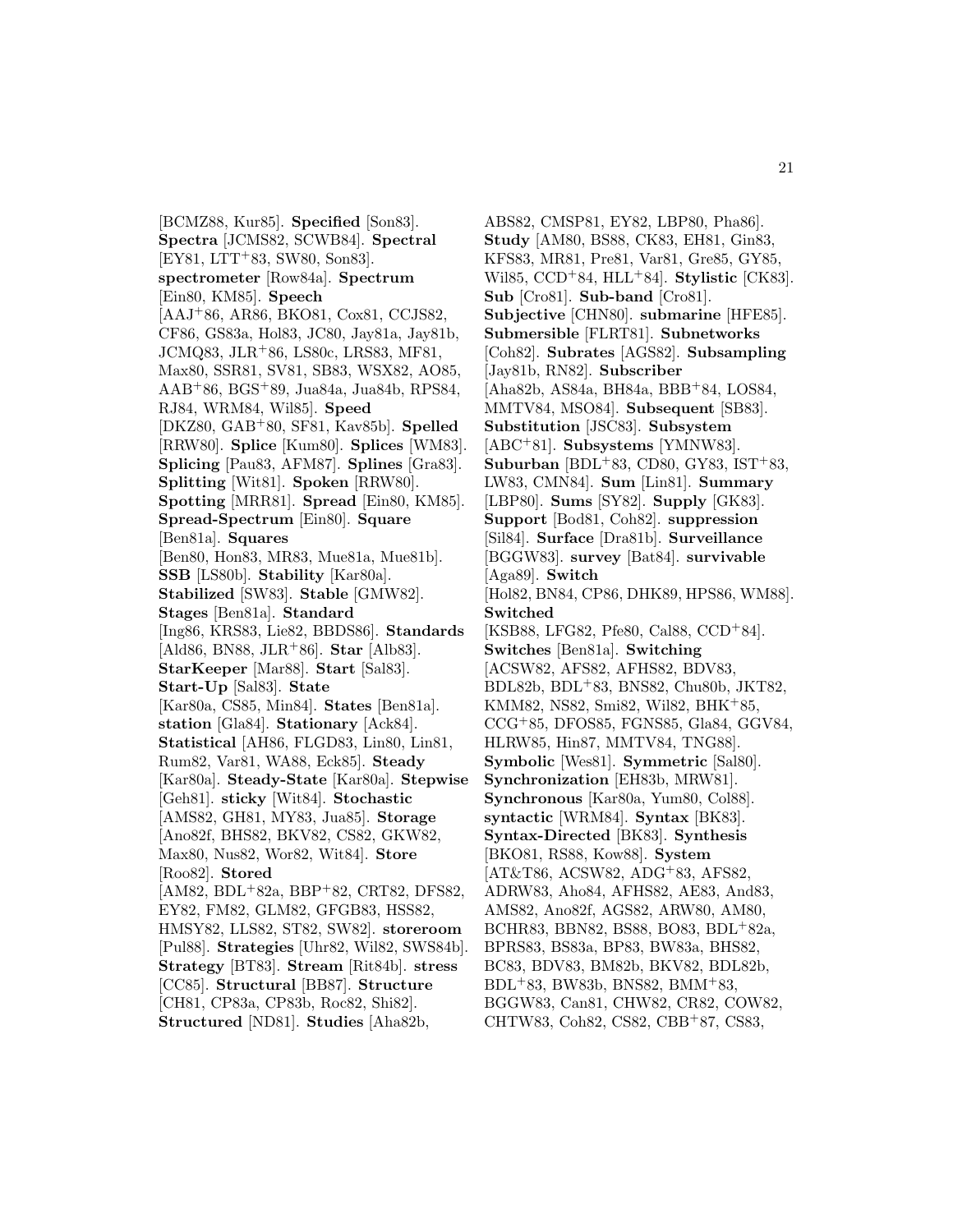DVW83, DM83, DRS83, DGH<sup>+</sup>82, EH83a, Ein80, EC83, EY81, EH83b, EGKS81, FS83a, FV82, Fre82, FGP<sup>+</sup>83, GMMR83, GKW82, GKS83, Gog82, GK83, GFGB83, GCD83, HHS83a, HP83a, HKRS83, HPW83, HP83b, HM83, HHS83b, HCH<sup>+</sup>83, Hen81, HK83, Hol82, JKT82, KAM83, KMM82, Ker89, KP83, KM83, KKLS83, KBF83, LS80c, Lie82, Lin82, Mar83, MR83, Mar88, Mar82, Mar84, MBD<sup>+</sup>83, Mor81b, MW82, NS82, Nus82, Pfe83, Pfe80, PK84]. **System** [QEG83, RWR80, RW84, Roc82, RBH83, RW83, Rub82, Rze83, ST82, Sca83, Sch83a, SC83, Tim80, Tim81, Tim82, Tol84, TG83, Ves88, WH82, Wes81, Wil82, Wor82, YMNW83, Yue80a, AS84a, AAB<sup>+</sup>86, BH84a, BH84b, BHK<sup>+</sup>85, BBD<sup>+</sup>89, BC85, Ben84, BCW86, BHK+84, BBB+84, BH86, CCG+85, CHL<sup>+</sup>89, DTV85, DFOS85, Fed84, FMM84, FF88, FHR84, FGNS85, GM84, GE87, HJ88, HLRW85, HLL<sup>+</sup>84, HHL89, Jay87, LOS84, MMTV84, MSO84, PR86, PK87, RS85b, RS85c, Rit84a, Rit84b, SMNV89, Yan85, AK88, Bat84, BBB<sup>+</sup>85, DHM<sup>+</sup>86, FMM84, FW88, Gig80, Hol83, KBN88]. **System-1B** [AM80]. **System/370** [FMM84]. **system/C** [FF88]. **Systems** [AFPP82, ADG<sup>+</sup>83, AFS82, Aho82, AHC87, BBN82, CR82, Coh82, CT83, Fre80a, Fre80b, FGP<sup>+</sup>83, FLGD83, Gog82, Gol82, GFGB83, HP83a, HK83, HTB83, Kas82, LDGF82, Lin82, Oga82, PS81b, Ram88, Reu83, Roc82, Roo82, Sal82, SS83, San81a, San82a, San82b, San87, SW81, Sun83a, Sun83b, WH82, War80, Wei82, Yav82, And88, Bac84, Cal88, Eck86, Fos85, FHH<sup>+</sup>87, Fre86, Gav85, Gla84, GMT87, HFE85, HB85, Li87, MS84, NS86, Rog87, Sur86, Tol84, Whi84a].

**T** [DR81, Yan85]. **T-Carrier** [DR81]. **T1** [EGKS81, KLRS81]. **Tailoring** [RCS86]. **Takes** [Mor81b]. **Tap** [GMW82, GM87, OW84]. **Tap-Leakage** [GMW82]. **tasks** [Dos85]. **TCM** [EHS83].

**TD** [Wan83]. **TDM** [Max82]. **TDMA** [BH84b, Hon84]. **Technical** [CK83]. **Technique** [ALS80, EH81, Fre80b, Jag82b]. **Techniques** [CGH81, DRM83, EH82, JPW87, LZ82, MF81, Pau83, SV81, Uhr82, BGGN<sup>+</sup>86, Cho86, GST86]. **Technological** [Ano83q]. **Technologies** [DSMBB89, Dut89, BGS<sup>+</sup>89, BCMZ88, CC88, Hei89, MS89, SP89, SKP84]. **Technology** [Ano83p, HHC87, KR80, KBF83, LSY88, Str88, AB89, AFM87, BH88, CF86, DD87, GMT87, Hin87, Tho87]. **TELBECC** [Gri83]. **Telecommuncations** [MBD<sup>+</sup>83]. **Telecommunications** [PC82, LMS<sup>+</sup>89]. **Telephone** [Ben83, BBF81b, CHN80, Eig83, Gol82, Gri83, Inf80, Mea80, Tor81, WR83, WRM84, Wil85, You84]. **telephone-quality** [WRM84, Wil85]. **Telephones** [KRS83]. **Teleterminal** [BT83]. **Teleterminals** [HAK83]. **Television** [RN82, Rze83, Sch83b, SNR80, Bul87]. **Temperature** [KKLS83]. **Templates** [RRW80]. **temporal** [RPS84]. **Terabit** [AKH87]. **Term** [Sze82]. **Terminal** [AFHK82, AFHS82, DRS83, Pik84, TNG88, BM87]. **Terminals** [Fla83, GLMS82, GOP87]. **Termination** [WPG87]. **Terrestrial** [San87]. **Test** [FS83a, KM83, Pfe80, CC85]. **Testing** [ADRW83, DRT82, Eig83, Gig80, Pra83, Rob82, Rub82, Uhr82, DTV85]. **Tests** [QEG83]. **Text** [BK83]. **Text-Oriented** [BK83]. **Textons** [JB83]. **Textures** [JB83]. **TFM** [Has81]. **TFSP** [CT83]. **Their** [EH82, Kum83, Leu86]. **Theoretical** [Eis84, Gri82, HM83]. **Theory** [AMS82, Cla83, Eic80, Lee83, LRS83, Lin84, MZ82, MS81, Pra83, AS84b, Fuc86, Log84c]. **Thermal** [Coy82, GNS<sup>+</sup>81, Len85]. **Thermally** [BS83b]. **Thermoelastic** [JCV80]. **Thin** [AFPP82, RS88]. **Thin-Film** [AFPP82]. **Three** [Ber84, But81, Cox81, EHS83, Oza80, Rei81, NS85].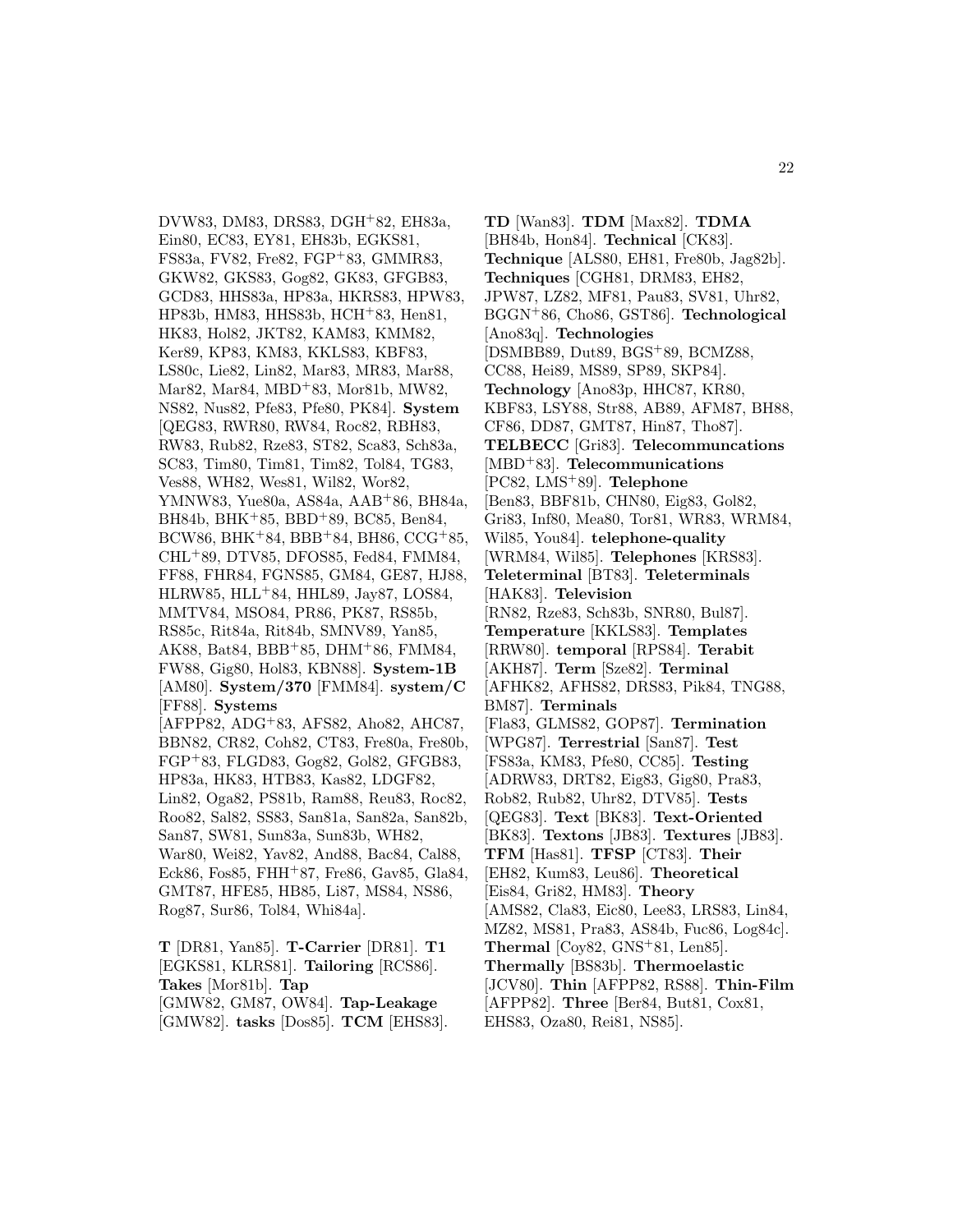**Three-Address** [Rei81]. **Three-Dimensional** [But81, NS85]. **Throughput** [AS83]. **Ticket** [SA81a]. **tie** [MS84]. **Tight** [PLR82]. **Time** [AKK81, BBN82, BGGW83, CKKS88, Ein80, EY81, EH81, EH82, EH83b, EHS83, Fre82, GKS83, Has81, JCMQ83, MR81, MRR81, Rab82, Rum80, San82b, Sch83b, BTOA84, But84, Jag85b, Jua84a, RS85c, Rit84a, SJ85]. **Time-** [Rum80]. **Time-Companded** [EH82]. **Time-Compressed** [EY81]. **Time-Compression** [EY81, EH81, EH83b, EHS83]. **Time-Frequency** [Has81, Sch83b]. **Time-Frequency-Coded** [Ein80]. **time-sharing** [Rit84a]. **Time-Varying** [San82b]. **Time-Warping** [MR81, BTOA84]. **Times** [Jag82a, Fle84]. **Timing** [GM87, Ros83]. **token** [DeT84, WC85]. **token-ring** [WC85]. **Tolerant** [Wil82]. **tomography** [SS86]. **Tone** [BST81, Fav81, Feu81, Gad81, HKMP85]. **Tool** [RD82, EP84, KC88]. **Tools** [BW83a, BR82a, BGK<sup>+</sup>86, CK88, GST86, Ker89]. **Topics** [Geh81]. **topologies** [Kam89b]. **Total** [AE83, BO83, BPRS83, BP83, BC83, BGGW83, EH83a, FGP<sup>+</sup>83, GFGB83, HKRS83, HM83, Pfe83, Sch83a]. **Totempole** [LMM81]. **Touch** [BST81, EEF+86]. **touch-sensitive** [EEF<sup>+</sup>86]. **Touch-Tone** [BST81]. **Tracing** [Hol85]. **Tracking** [ABS82, GM87, LM81b]. **Traffic** [ADRW83, ARW80, BW83a, BDV83, BS83c, CHTW83, CS83, DVW83, DM83, GKS83, HHS83a, Hef80, Mor82, Mor80b, MW82, SW81, SC83, FM84, Hon84, Jag84, Whi84a]. **Training** [RBW82, RWT84, RWJ86]. **Transaction** [Fre80a, MY83]. **Transaction-Oriented** [Fre80a]. **Transceiver** [Gad81]. **Transfer** [ASG85, Gri82]. **Transform** [Jag82b, MF81, Jag85a, Log84c]. **transformations** [DS84]. **transformer** [DL84]. **Transient**

[Car80, Gri82, Jag82a, Nuc81, WM88]. **Transients** [CM80]. **Transmission** [BBF81b, BNS82, CTM81, CMSP81, CMN83, EH81, GL81, GS83a, GS83b, JS82, Joh81, KFS83, LM81b, McN80, SSW84, SV81,  $TZD+83$ , Wan83, AS84b, CCD+84, DeT84, KS85, Pet84, Rog87, Sal85b, SWS84a]. **Transmissions** [EH82]. **transmitted** [SWS84a, SWS84b]. **Transmitter** [HCH<sup>+</sup>83, KR80]. **Transmitter-Receiver** [HCH<sup>+</sup>83]. **Transmitting** [WSX82]. **transmultiplexers** [BMD84]. **Transponder** [EHS83]. **Transport** [Hey83, Ran84, SKP84]. **Transversal** [GW81, FPQ<sup>+</sup>84]. **Traveling** [BCHR83, HHS83b]. **Traveling-Wave-Tube** [BCHR83, HHS83b]. **Treatment** [BBF81b]. **Tree** [Str83]. **Trees** [FT83]. **Trellis** [CMS83, CS85]. **trial** [Bul87]. **Triplication** [Toy87]. **Tristate** [LMM81]. **Trouble** [AE83, RD82]. **Troubleshooter** [Mar88]. **Truck** [DFN81]. **Trunk** [Els80, GPP87, KRS82, KV84, Nea80, Sze80, Sze82]. **Trunking** [BC83]. **TSPS** [CRT82]. **TTL** [LMM81]. **Tube** [BCHR83, HHS83b]. **Tuned** [Kne80]. **Turning** [Koh83]. **Tutorial** [Ang81]. **TV** [EY81, EH81, EH82, EH83b, EHS83, Has81]. **Two** [FT83, GH82, Has81, Jay81b, JSC83, Kur80, Oza80, Pau83, RW81, WW80, CV85, Lo87, Sem85, WC85]. **Two-Level** [JSC83]. **Two-Pass** [RW81]. **Two-Port** [Kur80]. **two-priority** [Lo87]. **Type** [Hef82, Sun82, KLSW89]. **types** [FM84].

**UHF** [LS80b, Reu83]. **ULSI** [RS88]. **Ultimate** [Aca80]. **Ultra** [JCMS82, RS88]. **Ultra-Thin** [RS88]. **Ultra-Wide** [JCMS82]. **Uncertainty** [Noe81, Sze80]. **Undersea** [Chu83, CC85]. **Unidirectional** [LF82]. **Unified** [CKP88, MS81, Jua84a]. **Union** [Tur85]. **Unit** [RBH83]. **Units** [AGS82, DGH<sup>+</sup>82, HCH<sup>+</sup>83]. **Universal** [ABC89, Hei89]. **UNIX**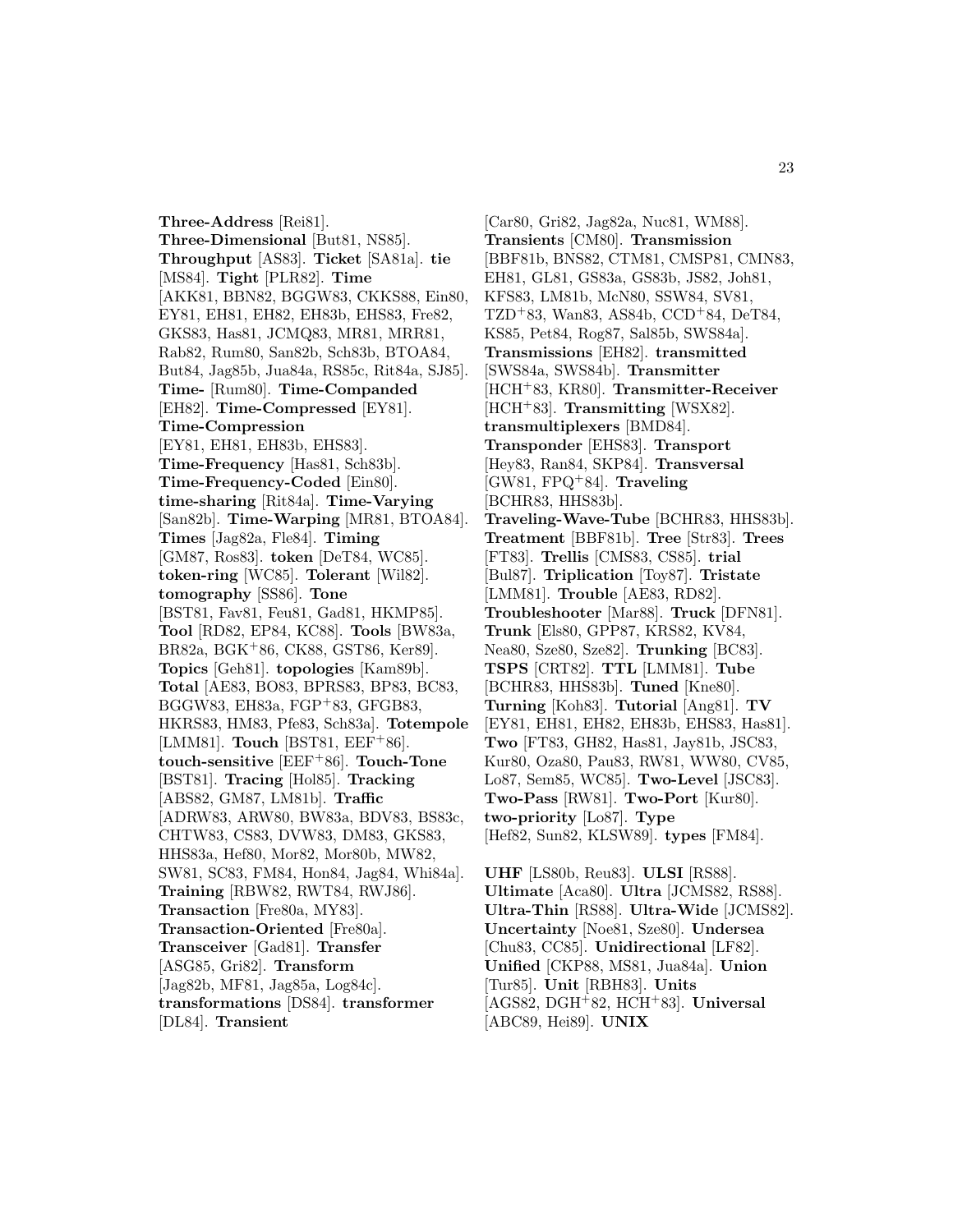$[AT&T86, Aho84, Bac84, BHK+84, Fed84,$ FMM84, FF88, Fra83, FHR84, Gin83, GM84, Ker89, Mac83, Mar84, PK84, RW84, Rit84a, Roc82, Wei82, BS88, Ram88, Ves88]. **Update** [Bre81]. **Upper** [AS83, CMS83]. **Urban** [CD80]. **Usage** [MM82, You84]. **Use** [BR82b, DG80, GB82, Kum83, MRR81, RLS84]. **User** [BF80, Yav82, BGS<sup>+</sup>89, But84, Far89, IABB<sup>+</sup>89]. **user-interface** [BGS<sup>+</sup>89, Far89, IABB<sup>+</sup>89]. **Using** [Aca81b, BS88, CP83a, CT83, EH81, EH82, GAB<sup>+</sup>80, GC81, HSS82, HPU81, Len83, LMP82, LMP83, LS80c, LTT<sup>+</sup>83, MR83, OOB83, Pha82, PKSG83, RRW80, RB82, SA81a, Sha81, SW82, Shi82, SV81, SNR80, Ben84, Gla84, Jua84b, RPS84, RS85a]. **Utilities** [EC83]. **Utilization** [Yum80]. **Utilizing** [GKS83].

**V** [AB89, BS88, CEGM89, DSMBB89, Dut89, FW88, JDW89, SP89]. **V/MLS** [FW88]. **vacation** [WC85]. **Vapor** [JDW89]. **Variable** [GS83a, Jay83, KSB88, Mey82, SA81b, Gha84]. **Variable-Bit-Rate** [GS83a, KSB88]. **variable-length** [Gha84]. **Variables** [LMOS83]. **variants** [KLSW89]. **Variation** [KRS82, Max82]. **Variations** [CP83a]. **Varying** [RWA81, San82b]. **Vector** [PCP80, RLS83, RSL83, SRJR87, RPS84, RSL84, RS85a]. **Velocity** [Tay84]. **Velocity-saturated** [Tay84]. **Verification** [ARW80, JCMS82]. **Versions** [Rob82]. **Versus** [Hal83, Toy87]. **Very** [BBF<sup>+</sup>81a, Yav82]. **Very-Large-Scale-Integration** [BBF<sup>+</sup>81a]. **via** [Ack84, Mey82]. **Video** [JS82, PC82, HB85, Pet84]. **Videotex** [Gog82]. **view** [Bul87, Jua84a]. **Viewed** [Fre80a]. **Virtual** [She88, WA88, Col88, Kum88, FHK<sup>+</sup>84]. **Virtual-Circuit** [WA88, Kum88]. **Vision** [BJW88, JB83, BH86]. **visual** [Ray88]. **Viterbi** [Tur85]. **VLSI** [DC80, GST86, Kow88]. **Vocabularies**

[RRWK82]. **vocabulary** [RLS84]. **Voice** [Ano82f, BHS82, BCW86, BBF81b, BKV82, CS82, CT83, CBB<sup>+</sup>87, GKW82, KSB88, Max82, Nus82, RWR80, Wor82, CCD<sup>+</sup>84, DeT84, HB85, Hon84, Jay87, ML84, PR86]. **Voice-Controlled** [RWR80]. **Voice-Frequency** [BBF81b]. **Voice/Data** [Max82, ML84]. **voice/data/video** [HB85]. **voiceband** [CCD<sup>+</sup>84]. **Voltage** [Ung80]. **Volterra** [San82b]. **Volume** [KKLS83]. **vowel** [RS85a].

**Wafer** [dlRR86]. **Waiting** [Fre82, Jag82a, Jag85b]. **Walls** [CMN83]. **Warping** [MR81, MRR81, Rab82, BTOA84, Jua84a]. **Water** [SB80]. **Wave** [BCHR83, HHS83b, HM80, DL84]. **Waveforms** [JC80]. **Waveguide** [CP83a, CP83b, Nas81, KD84]. **Waveguides** [Dra81b, LBHB83]. **Wavelength** [OOB83, SF82]. **Way** [Sal80, Sha88]. **Weather** [Sem80]. **Weather-Cover** [Sem80]. **Weight** [JCV83, Str83]. **Weight-Gain** [JCV83]. **Weighting** [SWS84b]. **Which** [Mor81b]. **White** [Ben80]. **Wide** [Blu80a, JCMS82, Sil84]. **wide-angle** [Sil84]. **Wideband** [MDSL82, Min84]. **width** [GP84]. **window** [LL88]. **window-based** [LL88]. **Wire** [OW84, WPG87]. **Wire-tap** [OW84]. **wireless** [KM85]. **without** [Fos85]. **Word** [CB83, DRM83, FLGD83, MR81, MRR81, RWA81, RW81, RRWK82, Rab82, RLS83, TRW82, BTOA84, Rab84, RPS84, RSL84, RWJ86, Ros84a, WRM84]. **word-detection** [WRM84]. **Words** [BR82b, RLS84]. **Work** [Aho82]. **workbench** [FF88, BF80, Fra83, Gin83, Mac83, MT80, O'N80, Tho80]. **working** [Lin84]. **workproducts** [Fow86]. **Workstation** [LFHV88, Dec88]. **Workstations** [BJW88, AAJ<sup>+</sup>86]. **Worst** [Wit81]. **Worst-Case** [Wit81]. **write** [WWKZ84]. **write-once** [WWKZ84].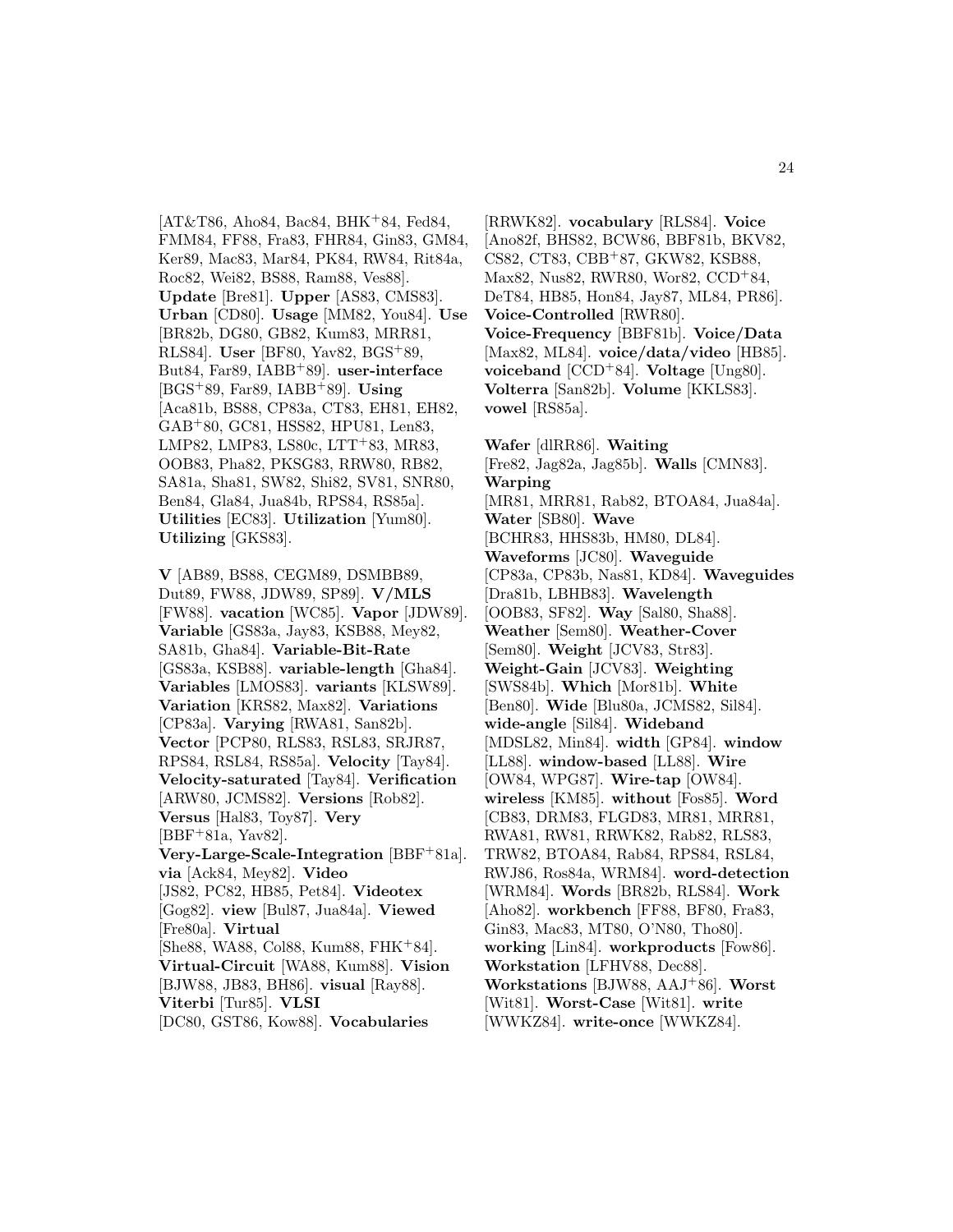**Writer** [Fra83, Gin83, Mac83].

**Year** [LBP80]. **Yields** [Max82].

**Zero** [Aha82a, Nas81, Ber84, LF84]. **Zero-** [Aha82a]. **zero-one** [LF84]. **zones** [Pul88].

# **References**

#### **Ackenhusen:1986:SBG**

[AAB<sup>+</sup>86] John G. Ackenhusen, Syed S. Ali, David Bishop, Louis F. Rosa, and Reed Thorkildsen. Singleboard general-purpose speech recognition system.  $AT\mathcal{O}T$ Technical Journal, 65(5):48– 59, September 1986. CODEN ATJOEM. ISSN 2376-676X (print), 8756-2324 (electronic).

#### **Aagesen:1981:DSP**

[Aag81] J. Aagesen. Digital signal processor: Software simulator. The Bell System Technical Journal, 60(7):1475–1481, September 1981. CODEN BSTJAN. ISSN 0005-8580 (print), 2376- 7154 (electronic). URL http: //bstj.bell-labs.com/BSTJ/ images/Vol60/bstj60-7-1475. pdf; http://www.alcatellucent.com/bstj/vol60-1981/ articles/bstj60-7-1475.pdf.

#### **Ackenhusen:1986:SPA**

[AAJ<sup>+</sup>86] J. G. Ackenhusen, S. S. Ali, J. G. Josenhans, J. W. Moffett, R. R. Robertson, and J. R. Tormos. Speech processing for AT&T workstations. AT&T Technical Journal, 65(5):60–67, September/October 1986. CO-

DEN ATJOEM. ISSN 2376- 676X (print), 8756-2324 (electronic).

#### **Alles:1989:PTI**

[AB89] David S. Alles and Kevin J. Brady. Packaging technology for III–V photonic devices and integrated circuits. AT&T Technical Journal, 68(1):83–92, January/February 1989. CODEN ATJOEM. ISSN 2376-676X (print), 8756-2324 (electronic).

#### **Anderson:1981:NEM**

[ABC<sup>+</sup>81] T. W. Anderson, J. H. Bobsin, R. F. Cook, L. Gingerich, M. A. Marouf, and R. J. Milczarek. No. 4 ESS: Mass announcement subsystem. The Bell System Technical Journal,  $60(6):1083-1108$ , July/ August 1981. CODEN BSTJAN. ISSN 0005-8580 (print), 2376- 7154 (electronic). URL http: //bstj.bell-labs.com/BSTJ/ images/Vol60/bstj60-6-1083. pdf; http://www.alcatellucent.com/bstj/vol60-1981/ articles/bstj60-6-1083.pdf.

#### **Austin:1989:UPC**

[ABC89] Gary P. Austin, Barry S. Bosik, and Christopher J. Capece. Universal port concept. AT&T Technical Journal, 68(2):14–22, 1989. CODEN ATJOEM. ISSN 2376- 676X (print), 8756-2324 (electronic).

#### **Anderson:1988:RSM**

[ABeB88] Kathryn Anderson, Roger P. Beck, and Thomas e. Buo-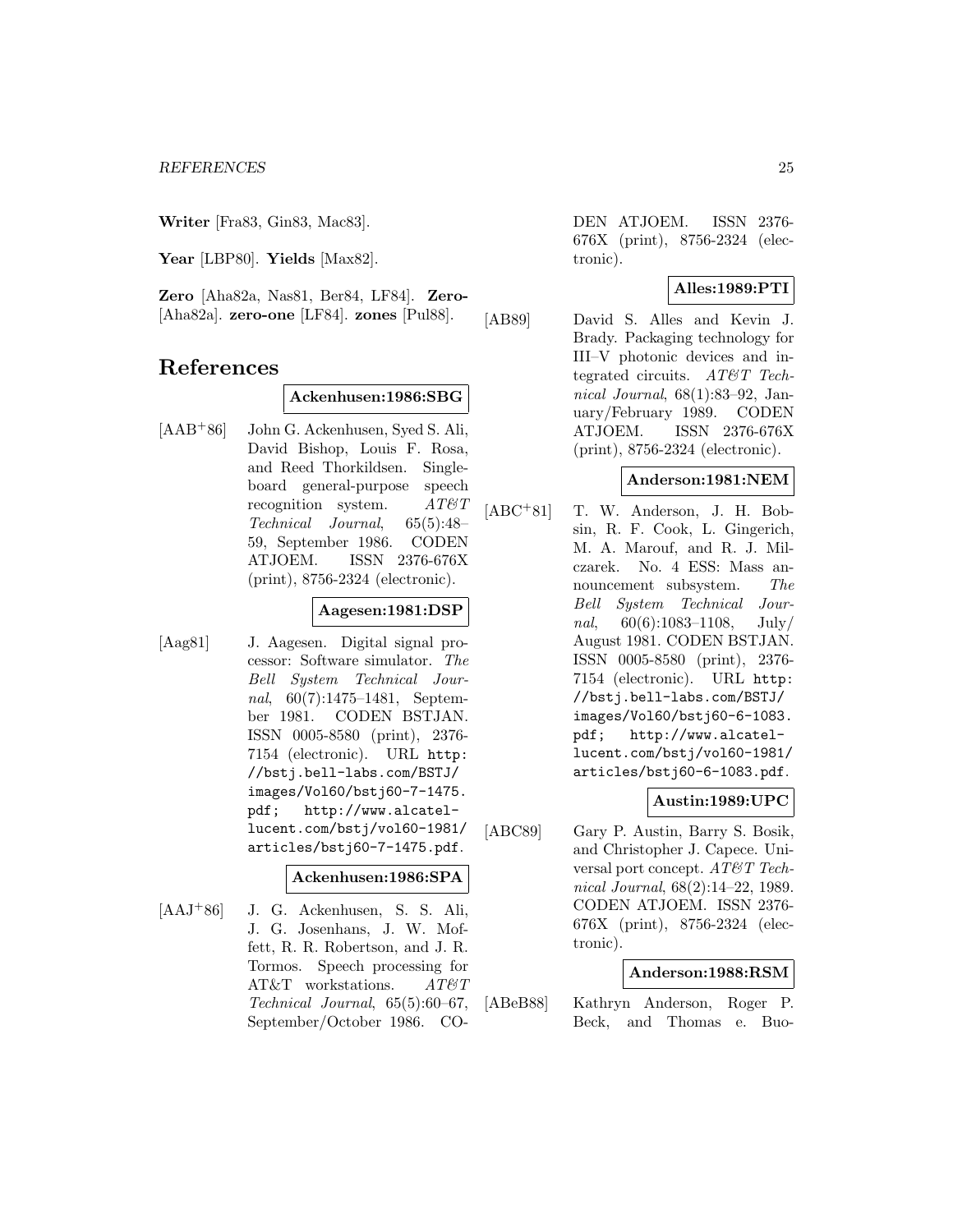nanno. Reuse of software modules. AT&T Technical Journal, 67(4):71–76, July 1988. CO-DEN ATJOEM. ISSN 2376- 676X (print), 8756-2324 (electronic).

#### **Amster:1982:PCF**

[ABS82] S. J. Amster, G. G. Brush, and B. Saperstein. Planning and conducting field-tracking studies. The Bell System Technical Journal, 61(9):2333–2365, November 1982. CODEN BSTJAN. ISSN 0005-8580 (print), 2376- 7154 (electronic). URL http: //bstj.bell-labs.com/BSTJ/ images/Vol61/bstj61-9-2333. pdf; http://www.alcatellucent.com/bstj/vol61-1982/ articles/bstj61-9-2333.pdf.

#### **Acampora:1980:UCF**

[Aca80] A. S. Acampora. The ultimate capacity of frequencyreuse communication satellites. The Bell System Technical Journal, 59(7):1089–1122, September 1980. CODEN BSTJAN. ISSN 0005-8580 (print), 2376- 7154 (electronic). URL http: //bstj.bell-labs.com/BSTJ/ images/Vol59/bstj59-7-1089. pdf; http://www.alcatellucent.com/bstj/vol59-1980/ articles/bstj59-7-1089.pdf.

#### **Acampora:1981:AML**

[Aca81a] A. S. Acampora. Analysis of maximum-likelihood sequence estimation performance for quadrature amplitude modulation. The Bell System Techni-

cal Journal, 60(6):865–885, July/ August 1981. CODEN BSTJAN. ISSN 0005-8580 (print), 2376- 7154 (electronic). URL http: //bstj.bell-labs.com/BSTJ/ images/Vol60/bstj60-6-865. pdf; http://www.alcatellucent.com/bstj/vol60-1981/ articles/bstj60-6-865.pdf.

#### **Acampora:1981:RMI**

[Aca81b] A. S. Acampora. Rain margin improvement using resource sharing in 12-GHz satellite downlinks. The Bell System Technical Journal, 60(2):167–192, February 1981. CODEN BSTJAN. ISSN 0005-8580 (print), 2376- 7154 (electronic). URL http: //bstj.bell-labs.com/BSTJ/ images/Vol60/bstj60-2-167. pdf; http://www.alcatellucent.com/bstj/vol60-1981/ articles/bstj60-2-167.pdf.

# **Ackroyd:1984:SCF**

[Ack84] Martin H. Ackroyd. Stationary and cyclostationary finite buffer behaviour computation via Levinson's method.  $AT \mathcal{C}T$ Bell Laboratories Technical Journal, 63(10 part 1):2159-2170, 1984. CODEN ABLJER. ISSN 0748-612X (print), 2376-7162 (electronic).

#### **Ackroyd:1985:NCD**

[Ack85] M. H. Ackroyd. Numerical computation of delays in clocked schedules. AT&T Technical Journal, 64(2 part 1):617–631, 1985. CODEN ATJOEM. ISSN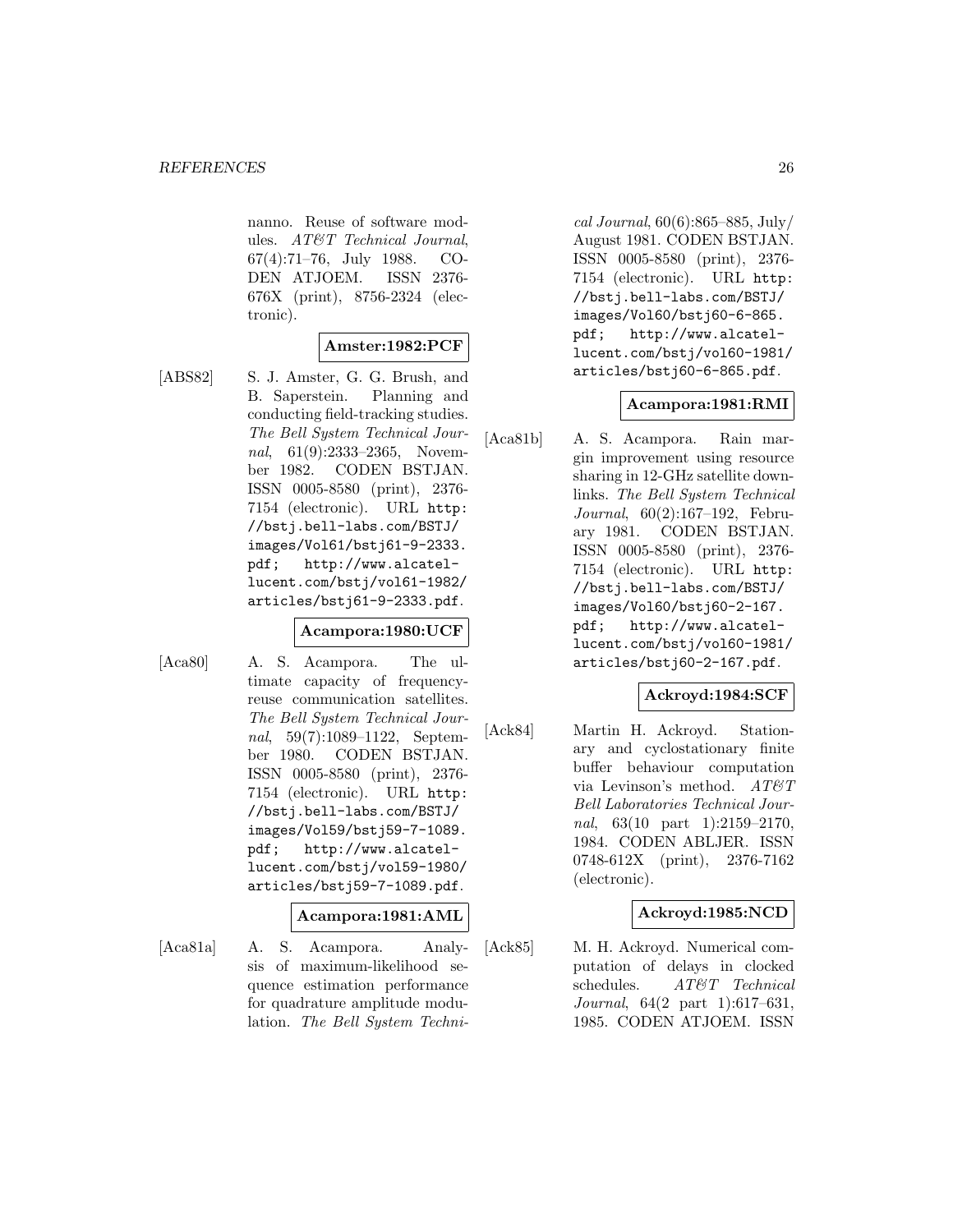2376-676X (print), 8756-2324 (electronic).

## **Al-Chalabi:1988:DBA**

[ACL88] Muayyad Al-Chalabi and William  $J[$ <sup> $\triangle$ DG<sup>+</sup>83]</sup> Liss. Design of the Bank of America California data network. AT&T Technical Journal, 67(6):87–106, November 1988. CODEN ATJOEM. ISSN 2376- 676X (print), 8756-2324 (electronic).

# **Ash:1981:DON**

[ACM81] G. R. Ash, R. H. Cardwell, and R. P. Murray. Design and optimization of networks with dynamic routing. The Bell System Technical Journal, 60(8):1787–1820, October 1981. CODEN BSTJAN. ISSN 0005-8580 (print), 2376- 7154 (electronic). URL http: //bstj.bell-labs.com/BSTJ/ images/Vol60/bstj60-8-1787. pdf; http://www.alcatellucent.com/bstj/vol60-1981/ articles/bstj60-8-1787.pdf.

# **Abbott:1982:NRS**

[ACSW82] N. B. Abbott, K. J. S. Chadha, D. P. Smith, and T. F. Wickham. No. 10A remote switching system: System overview. The Bell System Technical Journal, 61(4):391–417, April 1982. CODEN BSTJAN. ISSN 0005-8580 (print), 2376- 7154 (electronic). URL http: //bstj.bell-labs.com/BSTJ/ images/Vol61/bstj61-4-391. pdf; http://www.alcatellucent.com/bstj/vol61-1982/ articles/bstj61-4-391.pdf.

#### **Adams:1983:ASS**

R. L. Adams, J. L. Donoghue, A. N. Georgiades, J. R. Sundquist, R. E. Sheehey, and C. F. Walker. The AR6A single-sideband microwave radio system: Systems networks. The Bell System Technical Journal, 62(10):3465– 3475, December 1983. CO-DEN BSTJAN. ISSN 0005- 8580 (print), 2376-7154 (electronic). URL http://bstj. bell-labs.com/BSTJ/images/ Vol62/bstj62-10-3465.pdf; http://www.alcatel-lucent. com/bstj/vol62-1983/articles/ bstj62-10-3465.pdf.

#### **Ahmari:1983:TSP**

[ADRW83] R. Ahmari, R. S. DiPietro, S. C. Reed, and J. R. Williams. Traffic service position system no. 1B: Integration and system testing. The Bell System Technical Journal, 62(3):885–905, March 1983. CODEN BSTJAN. ISSN 0005-8580 (print), 2376- 7154 (electronic). URL http: //bstj.bell-labs.com/BSTJ/ images/Vol62/bstj62-3-885. pdf; http://www.alcatellucent.com/bstj/vol62-1983/ articles/bstj62-3-885.pdf.

#### **Anderson:1983:TND**

[AE83] D. R. Anderson and M. J. Evans. Total network data system: Performance measurement/trouble location. The Bell System Technical Jour-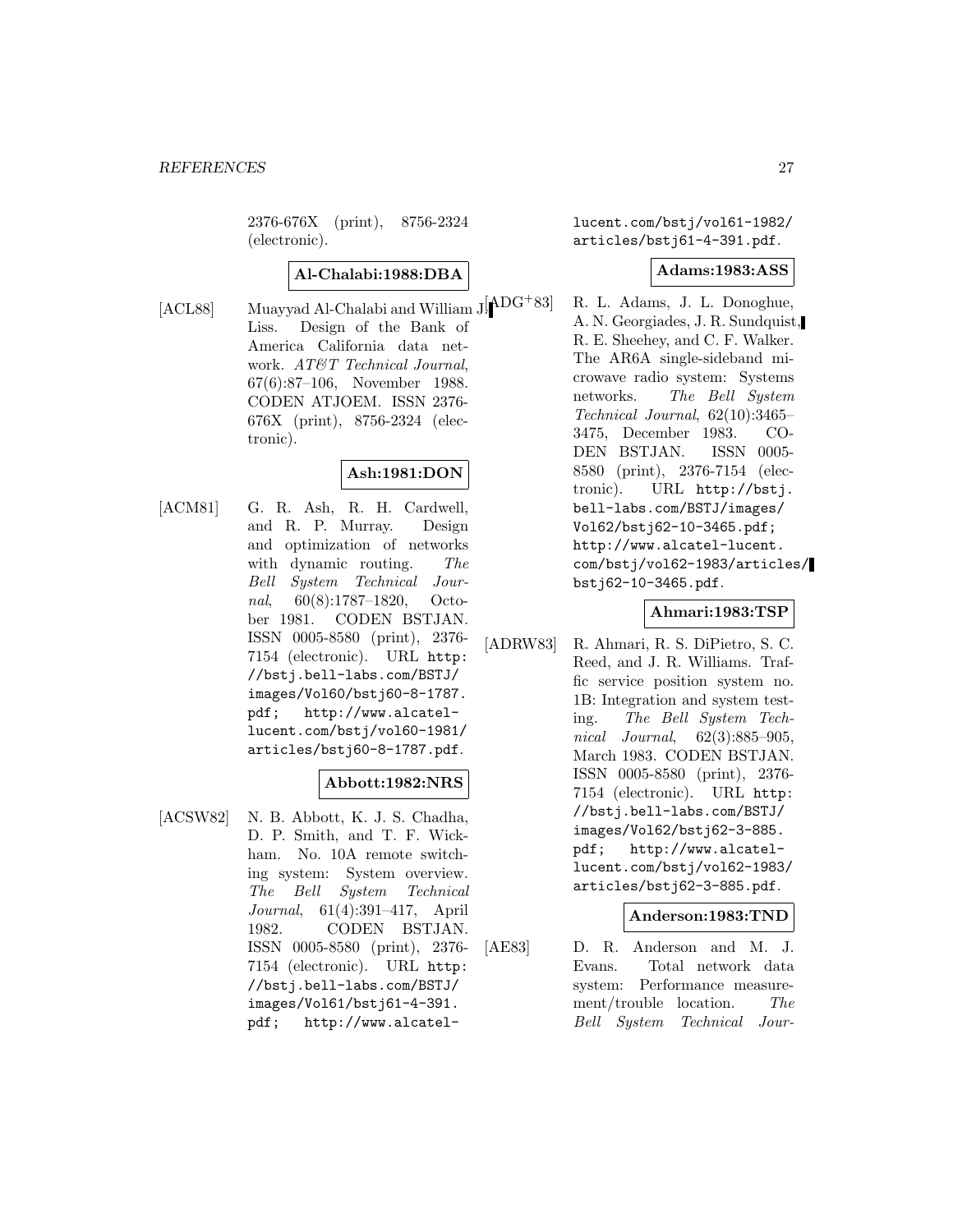nal, 62(7):2433–2458, September 1983. CODEN BSTJAN. ISSN 0005-8580 (print), 2376- 7154 (electronic). URL http: //bstj.bell-labs.com/BSTJ/ images/Vol62/bstj62-7-2433. pdf; http://www.alcatellucent.com/bstj/vol62-1983/ articles/bstj62-7-2433.pdf.

# **Albert:1982:DDC**

[AFHK82] W. G. Albert, A. G. Favale, J. R. Hall, and D. H. Klockow. D4 digital channel bank family: Digital terminal physical design. The Bell System Technical Journal, 61(9):2757–2790, November 1982. CODEN BSTJAN. ISSN 0005-8580 (print), 2376- 7154 (electronic). URL http: //bstj.bell-labs.com/BSTJ/ images/Vol61/bstj61-9-2757. pdf; http://www.alcatellucent.com/bstj/vol61-1982/ articles/bstj61-9-2757.pdf.

#### **Anderson:1982:NRS**

[AFHS82] D. A. Anderson, D. R. Fuller, D. R. Hanson, and R. B. Schmidt. No. 10A remote switching system: Remote terminal firmware. The Bell System Technical Journal, 61(4):565–596, April 1982. CODEN BSTJAN. ISSN 0005-8580 (print), 2376- 7154 (electronic). URL http: //bstj.bell-labs.com/BSTJ/ images/Vol61/bstj61-4-565. pdf; http://www.alcatellucent.com/bstj/vol61-1982/ articles/bstj61-4-565.pdf.

# **Anderson:1987:LSC**

[AFM87] Jerry M. Anderson, Dean R. Frey, and Calvin M. Miller. Lightwave splicing and connector technology.  $AT\mathcal{C}T$  Technical Journal,  $66(1):45-64$ , January 1987. CODEN ATJOEM. ISSN 2376-676X (print), 8756- 2324 (electronic).

# **Adams:1982:DDC**

[AFPP82] R. L. Adams, J. S. Fisher, O. G. Petersen, and I. G. Post. D4 digital channel bank family: Thin-film dual active filter for pulse code modulation systems. The Bell System Technical Journal, 61(9):2815–2834, November 1982. CODEN BSTJAN. ISSN 0005-8580 (print), 2376- 7154 (electronic). URL http: //bstj.bell-labs.com/BSTJ/ images/Vol61/bstj61-9-2815. pdf; http://www.alcatellucent.com/bstj/vol61-1982/ articles/bstj61-9-2815.pdf.

# **Adrian:1982:NRS**

[AFS82] J. M. Adrian, L. Freimanis, and R. G. Sparber. No. 10A remote switching system: Peripheral systems architecture and circuit design. The Bell System Technical Journal, 61(4):451–489, April 1982. CODEN BSTJAN. ISSN 0005-8580 (print), 2376- 7154 (electronic). URL http: //bstj.bell-labs.com/BSTJ/ images/Vol61/bstj61-4-451. pdf; http://www.alcatellucent.com/bstj/vol61-1982/ articles/bstj61-4-451.pdf.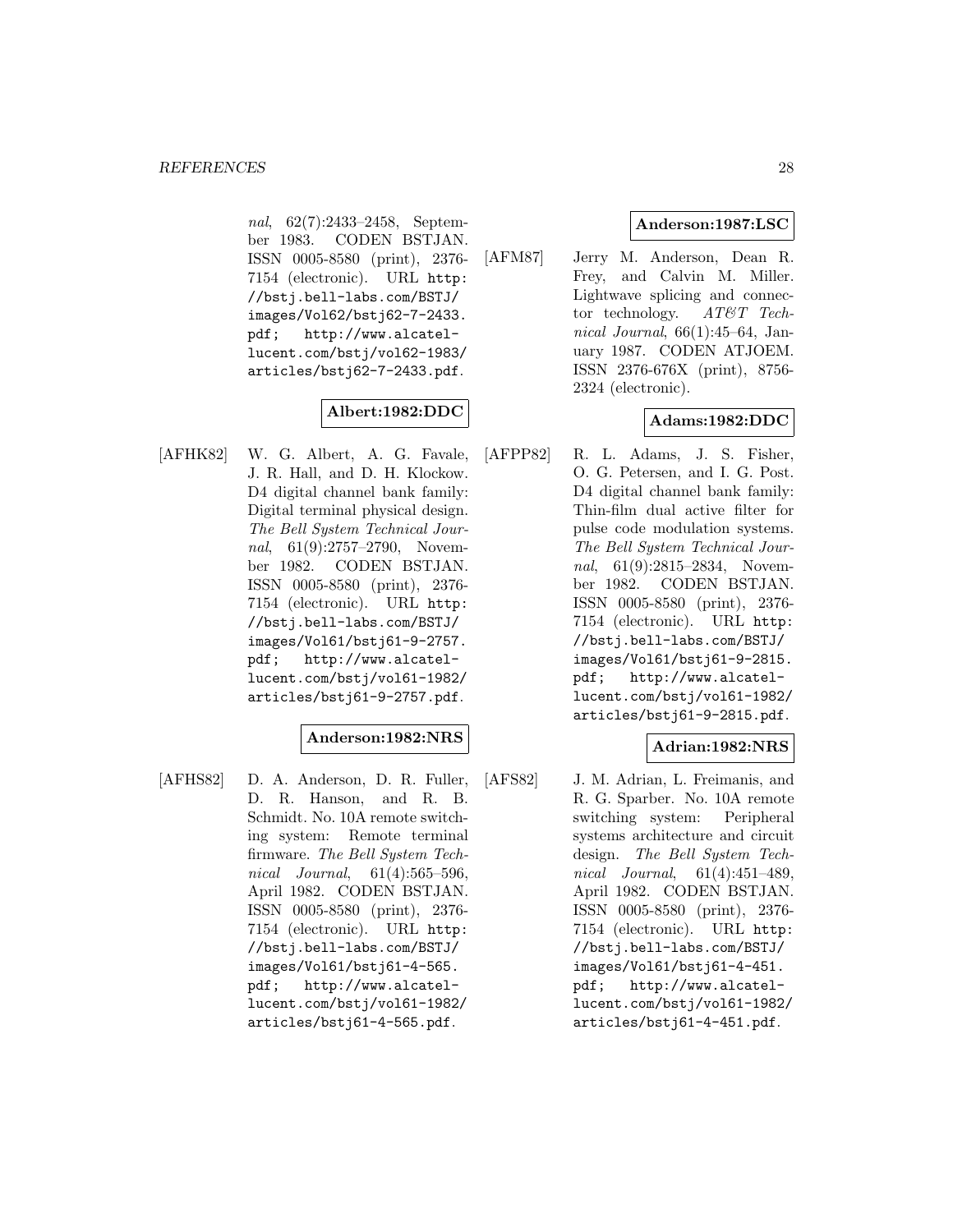#### **Anderson:1984:DDD**

[AG84] W. T. Anderson and P. F. Glodis. Design diagrams for depressed cladding single-mode fibers. AT&T Bell Laboratories Technical Journal, 63(3):425– 430, 1984. CODEN ABLJER. ISSN 0748-612X (print), 2376- 7162 (electronic).

#### **Agarwal:1989:ADS**

[Aga89] Yogesh K. Agarwal. An algorithm for designing survivable networks. AT&T Technical Journal, 68(3):64–76, 1989. CO-DEN ATJOEM. ISSN 2376- 676X (print), 8756-2324 (electronic).

#### **Aprille:1982:DDCb**

[AGS82] T. J. Aprille, D. V. Gupta, and P. G. St. Amand. D4 digital channel bank family: Dataport — channel units for digital data system subrates. The Bell System Technical Journal, 61(9):2721-2740, November 1982. CODEN BSTJAN. ISSN 0005-8580 (print), 2376- 7154 (electronic). URL http: //bstj.bell-labs.com/BSTJ/ images/Vol61/bstj61-9-2721. pdf; http://www.alcatellucent.com/bstj/vol61-1982/ articles/bstj61-9-2721.pdf.

#### **Amster:1986:SMR**

[AH86] Sigmund J. Amster and Jeffrey H. Hopper. Statistical methods for reliability improvement. AT&T Technical Journal, 65(2): 69–76, March/April 1986. CO- DEN ATJOEM. ISSN 2376- 676X (print), 8756-2324 (electronic).

#### **Ahamed:1980:BJB**

[Aha80] S. V. Ahamed. B.S.T.J. briefs: Serial coding for cyclic block codes. The Bell System Technical Journal, 59(2):269–276, February 1980. CODEN BSTJAN. ISSN 0005-8580 (print), 2376- 7154 (electronic). URL http: //bstj.bell-labs.com/BSTJ/ images/Vol59/bstj59-2-269. pdf; http://www.alcatellucent.com/bstj/vol59-1980/ articles/bstj59-2-269.pdf.

# **Ahamed:1982:GCZ**

[Aha82a] S. V. Ahamed. A general class of zero- or minimumdelay fractional rate change circuits. The Bell System Technical Journal, 61(3):327–346, March 1982. CODEN BSTJAN. ISSN 0005-8580 (print), 2376- 7154 (electronic). URL http: //bstj.bell-labs.com/BSTJ/ images/Vol61/bstj61-3-327. pdf; http://www.alcatellucent.com/bstj/vol61-1982/ articles/bstj61-3-327.pdf.

# **Ahamed:1982:SDS**

[Aha82b] S. V. Ahamed. Simulation and design studies of digital subscriber lines. The Bell System Technical Journal,  $61(6):1003-1077$ , July/ August 1982. CODEN BSTJAN. ISSN 0005-8580 (print), 2376- 7154 (electronic). URL http: //bstj.bell-labs.com/BSTJ/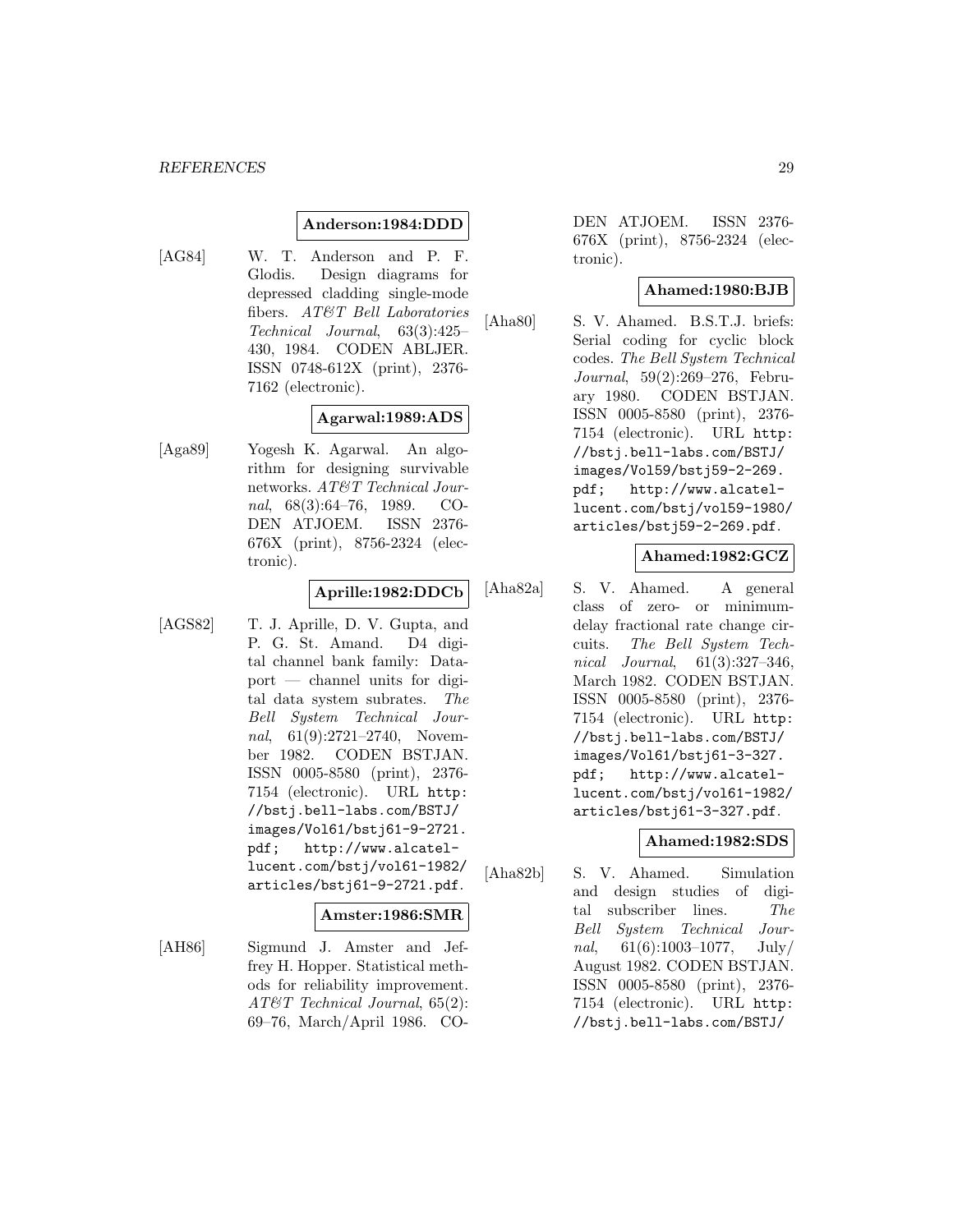images/Vol61/bstj61-6-1003. pdf; http://www.alcatellucent.com/bstj/vol61-1982/ articles/bstj61-6-1003.pdf.

#### **Ambekar:1987:SP**

[AHC87] S. M. Ambekar, W. E. Hamilton, and T. E. Cole. Systems packaging. AT&T Technical Journal, 66(4):81–95, 1987. CO-DEN ATJOEM. ISSN 2376- 676X (print), 8756-2324 (electronic).

#### **Aho:1982:DSD**

[Aho82] A. V. Aho. Database systems: Database work at Bell Laboratories. The Bell System Technical Journal, 61(9): 2383–2385, November 1982. CODEN BSTJAN. ISSN 0005-8580 (print), 2376-7154 (electronic). URL http: //bstj.bell-labs.com/BSTJ/ images/Vol61/bstj61-9-2383. pdf; http://www.alcatellucent.com/bstj/vol61-1982/ articles/bstj61-9-2383.pdf.

#### **Aho:1984:USF**

[Aho84] A. V. Aho. The UNIX system: Foreword. AT&T Bell Laboratories Technical Journal, 63(8 part 2):1573–1576, October 1984. CODEN ABLJER. ISSN 0748-612X (print), 2376- 7162 (electronic).

#### **Astmann:1988:PAS**

[AK88] Robert H. Astmann and Joseph S. Kaufman. Performance analysis of System 75. AT&T Technical

Journal, 67(5):110–120, September/October 1988. CODEN ATJOEM. ISSN 2376-676X (print), 8756-2324 (electronic).

#### **Acampora:1987:TLN**

[AKH87] Anthony S. Acampora, Mark J. Karol, and Michael G. Hluchyj. Terabit lightwave networks: The multihop approach. AT&T Technical Journal, 66(6):21– 34, November 1987. CODEN ATJOEM. ISSN 2376-676X (print), 8756-2324 (electronic).

## **Akinpelu:1984:OPE**

[Aki84] Jacqueline M. Akinpelu. The overload performance of engineered networks with nonhierarchical and hierarchical routing. AT&T Bell Laboratories Technical Journal, 63(7):1261– 1281, 1984. CODEN ABLJER. ISSN 0748-612X (print), 2376- 7162 (electronic).

#### **Ash:1981:SRT**

[AKK81] G. R. Ash, A. H. Kafker, and K. R. Krishnan. Servicing and real-time control of networks with dynamic routing. The Bell System Technical Journal, 60(8):1821–1845, October 1981. CODEN BSTJAN. ISSN 0005-8580 (print), 2376- 7154 (electronic). URL http: //bstj.bell-labs.com/BSTJ/ images/Vol60/bstj60-8-1821. pdf; http://www.alcatellucent.com/bstj/vol60-1981/ articles/bstj60-8-1821.pdf.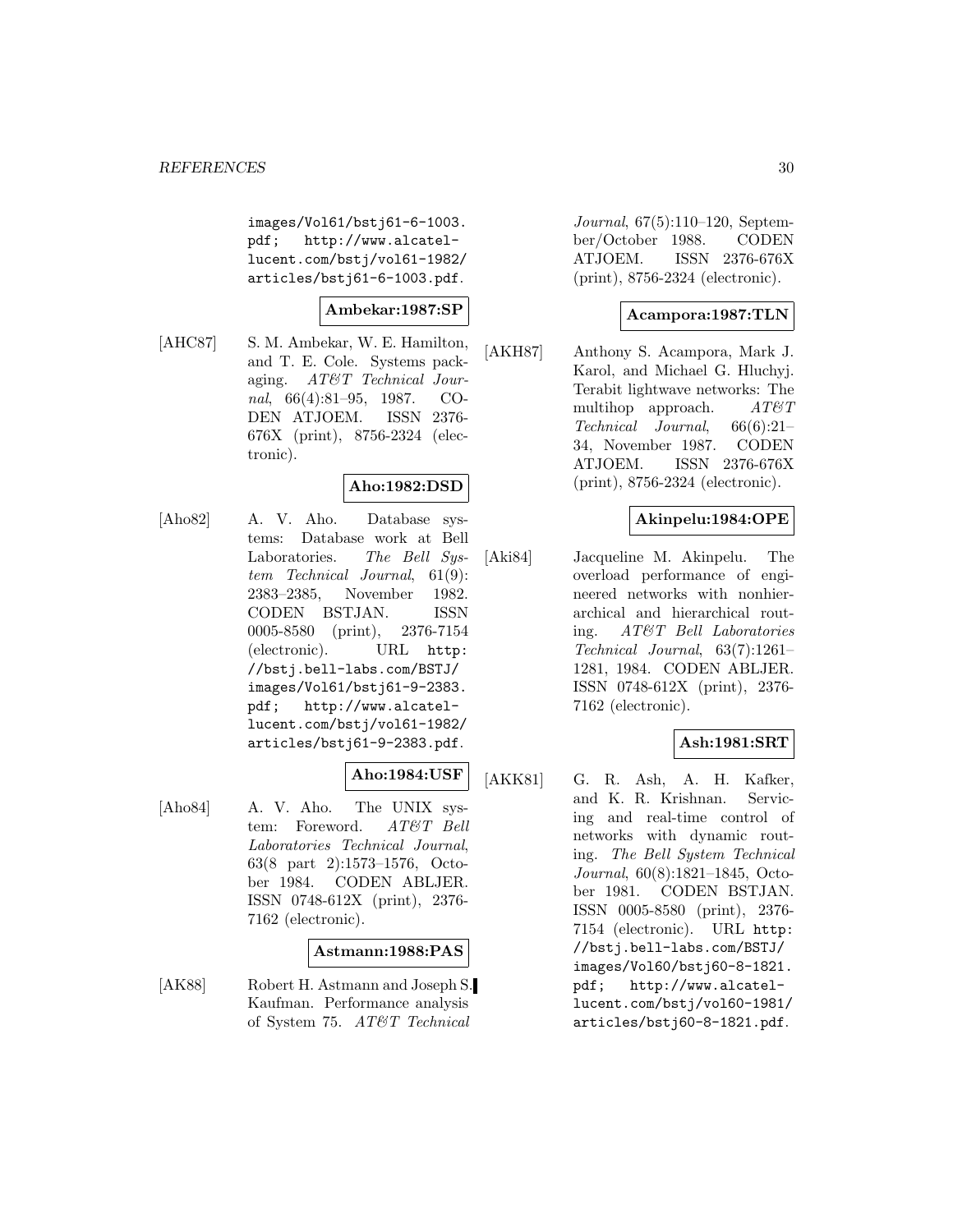#### **Albanese:1982:FSN**

[Alb82] A. Albanese. Fail-safe nodes for lightguide digital networks. The Bell System Technical Journal, 61(2):247–256, February 1982. CODEN BSTJAN. ISSN 0005-8580 (print), 2376- 7154 (electronic). URL http: //bstj.bell-labs.com/BSTJ/ images/Vol61/bstj61-2-247. pdf; http://www.alcatellucent.com/bstj/vol61-1982/ articles/bstj61-2-247.pdf.

#### **Albanese:1983:SNC**

[Alb83] A. Albanese. Star network with collision-avoidance circuits. The Bell System Technical Journal, 62(3):631–638, March 1983. CODEN BSTJAN. ISSN 0005-8580 (print), 2376- 7154 (electronic). URL http: //bstj.bell-labs.com/BSTJ/ images/Vol62/bstj62-3-631. pdf; http://www.alcatellucent.com/bstj/vol62-1983/ articles/bstj62-3-631.pdf.

#### **Aldermeshian:1986:ISE**

[Ald86] Hrair Aldermeshian. ISDN standards evolution. AT&T Technical Journal,  $65(1):19-26$ , January/February 1986. CODEN ATJOEM. ISSN 2376-676X (print), 8756-2324 (electronic).

#### **Aldefeld:1980:MDS**

[ALS80] B. Aldefeld, S. E. Levinson, and T. G. Szymanski. A minimum-distance search technique and its application to automatic directory assistance.

The Bell System Technical Journal, 59(8):1343–1356, October 1980. CODEN BSTJAN. ISSN 0005-8580 (print), 2376- 7154 (electronic). URL http: //bstj.bell-labs.com/BSTJ/ images/Vol59/bstj59-8-1343. pdf; http://www.alcatellucent.com/bstj/vol59-1980/ articles/bstj59-8-1343.pdf.

#### **Andreassen:1988:ISO**

[ALS88] Alf L. Andreassen, William J. Leighton III, and David F. Schreiber. Information security: An overview. AT&T Technical Journal, 67(3):2–8, May 1988. CODEN ATJOEM. ISSN 2376- 676X (print), 8756-2324 (electronic).

# **Aveyard:1980:SRC**

[AM80] R. L. Aveyard and F. T. Man. A study on the reliability of the circuit maintenance system-1B. The Bell System Technical Journal, 59(8):1317–1332, October 1980. CODEN BSTJAN. ISSN 0005-8580 (print), 2376- 7154 (electronic). URL http: //bstj.bell-labs.com/BSTJ/ images/Vol59/bstj59-8-1317. pdf; http://www.alcatellucent.com/bstj/vol59-1980/ articles/bstj59-8-1317.pdf.

#### **Andrews:1982:SPC**

[AM82] F. T. Andrews, Jr. and K. E. Martersteck. Stored program controlled network: Prologue. The Bell System Technical Journal, 61(7):1575–1577, September 1982. CODEN BSTJAN.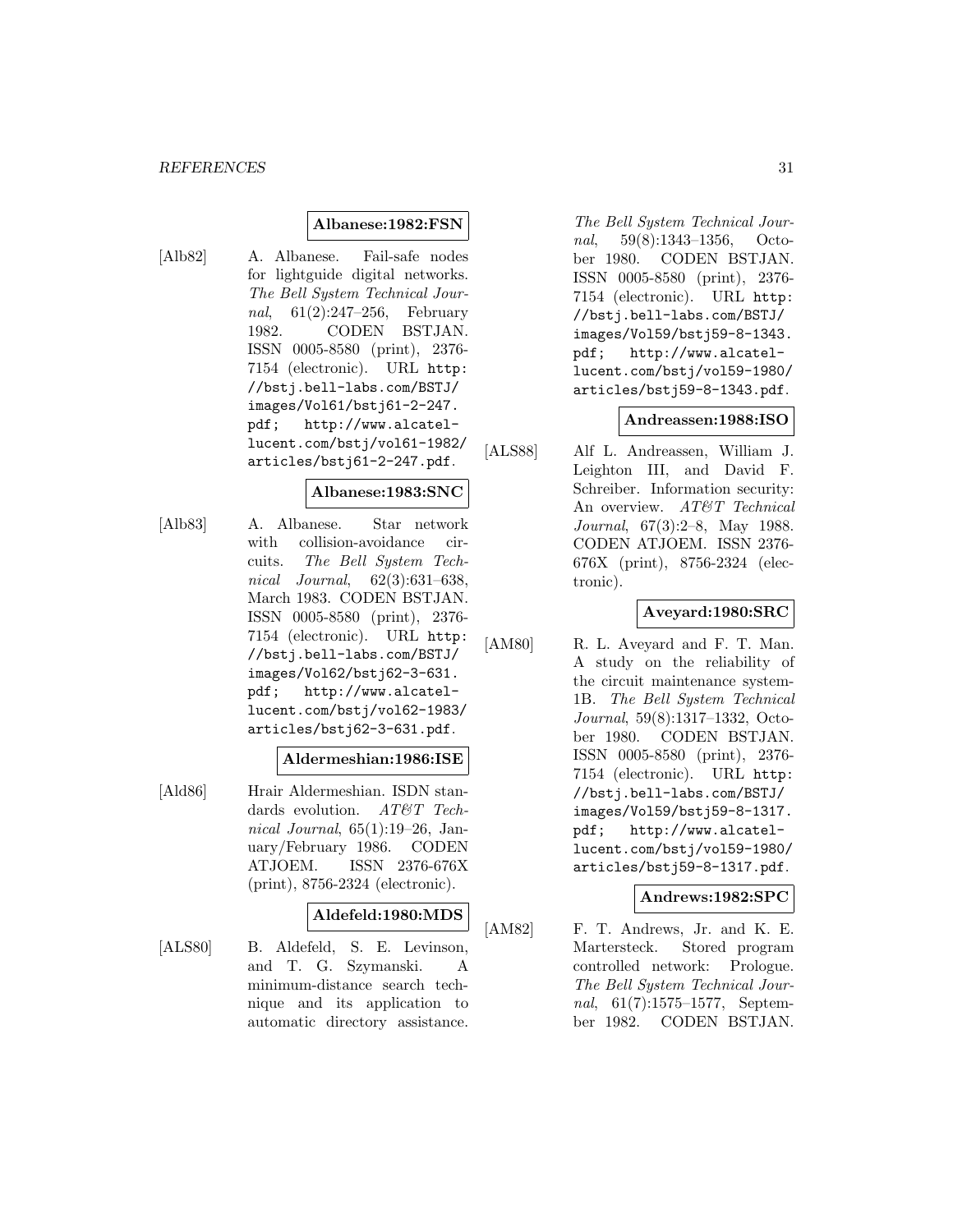ISSN 0005-8580 (print), 2376- 7154 (electronic). URL http: //bstj.bell-labs.com/BSTJ/ images/Vol61/bstj61-7-1575. pdf; http://www.alcatellucent.com/bstj/vol61-1982/ articles/bstj61-7-1575.pdf.

# **Anick:1982:STD**

[AMS82] D. Anick, D. Mitra, and M. M. Sondhi. Stochastic theory of a data-handling system with multiple sources. The Bell System Technical Journal, 61(8):1871–1894, October 1982. CODEN BSTJAN. ISSN 0005-8580 (print), 2376- 7154 (electronic). URL http: //bstj.bell-labs.com/BSTJ/ images/Vol61/bstj61-8-1871. pdf; http://www.alcatellucent.com/bstj/vol61-1982/ articles/bstj61-8-1871.pdf.

# **Andrews:1983:LMS**

[And83] J. M. Andrews. A lithographic mask system for MOS fineline process development. The Bell System Technical Journal, 62(4):1107–1160, April 1983. CODEN BSTJAN. ISSN 0005-8580 (print), 2376- 7154 (electronic). URL http: //bstj.bell-labs.com/BSTJ/ images/Vol62/bstj62-4-1107. pdf; http://www.alcatellucent.com/bstj/vol62-1983/ articles/bstj62-4-1107.pdf.

#### **Andersson:1988:BFI**

[And88] Russell L. Andersson. Building fast, intelligent robot systems. AT&T Technical Journal,

67(2):73–86, March/April 1988. CODEN ATJOEM. ISSN 2376- 676X (print), 8756-2324 (electronic).

# **Angelo:1981:DSP**

[Ang81] E. J. Angelo, Jr. Digital signal processor: A tutorial introduction to digital filtering. The Bell System Technical Journal, 60(7):1499–1546, September 1981. CODEN BSTJAN. ISSN 0005-8580 (print), 2376- 7154 (electronic). URL http: //bstj.bell-labs.com/BSTJ/ images/Vol60/bstj60-7-1499. pdf; http://www.alcatellucent.com/bstj/vol60-1981/ articles/bstj60-7-1499.pdf.

#### **Anonymous:1980:CIa**

[Ano80a] Anonymous. Contributors to this issue. The Bell System Technical Journal, 59(1):139–141, January 1980. CODEN BSTJAN. ISSN 0005-8580 (print), 2376- 7154 (electronic). URL http: //bstj.bell-labs.com/BSTJ/ images/Vol59/bstj59-1-139. pdf; http://www.alcatellucent.com/bstj/vol59-1980/ articles/bstj59-1-139.pdf.

#### **Anonymous:1980:CIb**

[Ano80b] Anonymous. Contributors to this issue. The Bell System Technical Journal, 59(2):259–263, February 1980. CODEN BSTJAN. ISSN 0005-8580 (print), 2376- 7154 (electronic). URL http: //bstj.bell-labs.com/BSTJ/ images/Vol59/bstj59-2-259. pdf; http://www.alcatel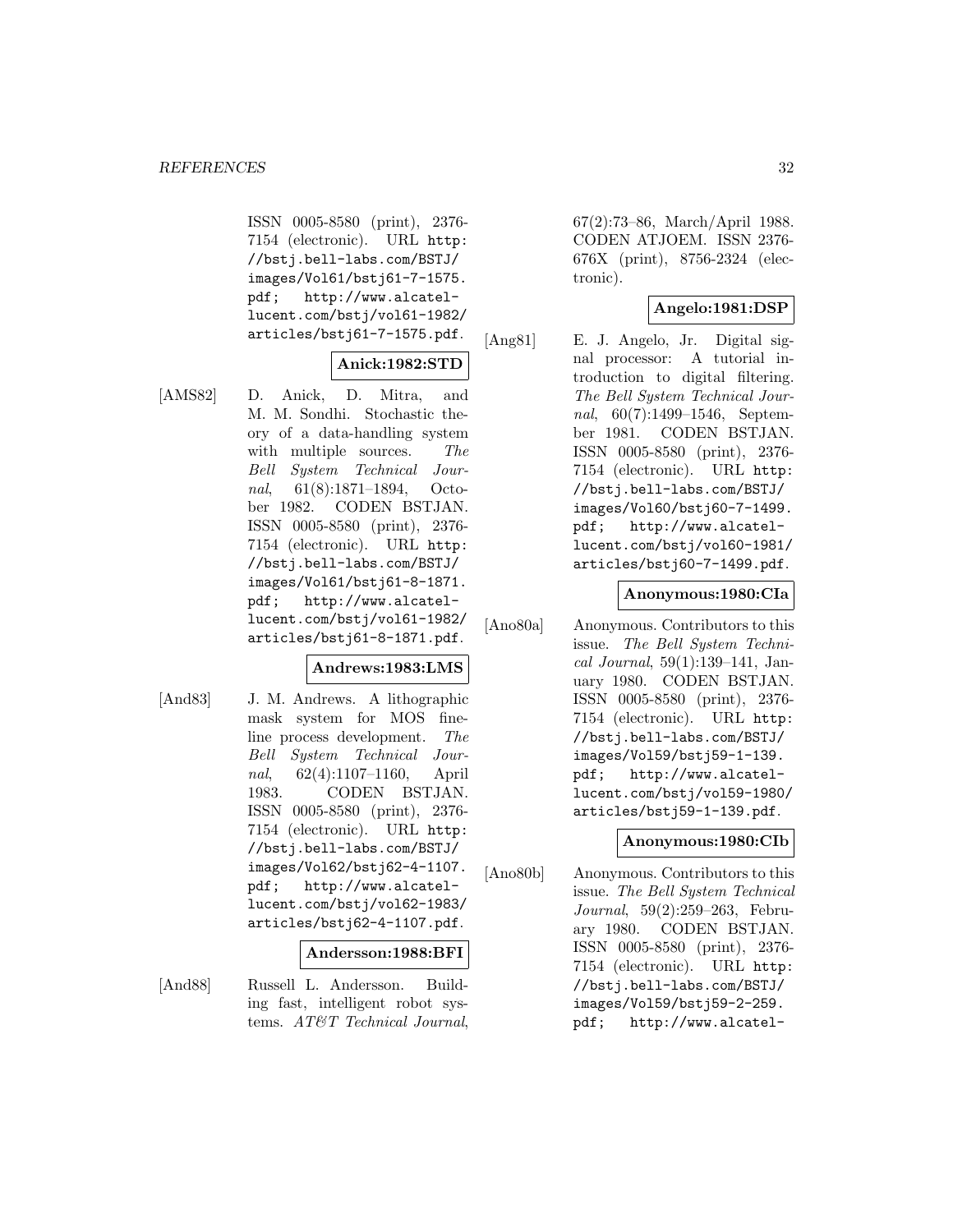lucent.com/bstj/vol59-1980/ articles/bstj59-2-259.pdf.

#### **Anonymous:1980:CIc**

[Ano80c] Anonymous. Contributors to this issue. The Bell System Technical Journal, 59(3):463–466, March 1980. CODEN BSTJAN. ISSN 0005-8580 (print), 2376- 7154 (electronic). URL http: //bstj.bell-labs.com/BSTJ/ images/Vol59/bstj59-3-463. pdf; http://www.alcatellucent.com/bstj/vol59-1980/ articles/bstj59-3-463.pdf.

#### **Anonymous:1980:CId**

[Ano80d] Anonymous. Contributors to this issue. The Bell System Technical Journal, 59(4):657–659, April 1980. CODEN BSTJAN. ISSN 0005-8580 (print), 2376- 7154 (electronic). URL http: //bstj.bell-labs.com/BSTJ/ images/Vol59/bstj59-4-657. pdf; http://www.alcatellucent.com/bstj/vol59-1980/ articles/bstj59-4-657.pdf.

#### **Anonymous:1980:CIe**

[Ano80e] Anonymous. Contributors to this issue. The Bell System Technical Journal, 59(5):797–798, May/ June 1980. CODEN BSTJAN. ISSN 0005-8580 (print), 2376- 7154 (electronic). URL http: //bstj.bell-labs.com/BSTJ/ images/Vol59/bstj59-5-797. pdf; http://www.alcatellucent.com/bstj/vol59-1980/ articles/bstj59-5-797.pdf.

#### **Anonymous:1980:CIf**

[Ano80f] Anonymous. Contributors to this issue. The Bell System Technical Journal, 59(6):1073–1077, July/ August 1980. CODEN BSTJAN. ISSN 0005-8580 (print), 2376- 7154 (electronic). URL http: //bstj.bell-labs.com/BSTJ/ images/Vol59/bstj59-6-1073. pdf; http://www.alcatellucent.com/bstj/vol59-1980/ articles/bstj59-6-1073.pdf.

#### **Anonymous:1980:CIg**

[Ano80g] Anonymous. Contributors to this issue. The Bell System Technical Journal, 59(7): 1277–1281, September 1980. CODEN BSTJAN. ISSN 0005-8580 (print), 2376-7154 (electronic). URL http: //bstj.bell-labs.com/BSTJ/ images/Vol59/bstj59-7-1277. pdf; http://www.alcatellucent.com/bstj/vol59-1980/ articles/bstj59-7-1277.pdf.

#### **Anonymous:1980:CIh**

[Ano80h] Anonymous. Contributors to this issue. The Bell System Technical Journal, 59(8):1525–1531, October 1980. CODEN BSTJAN. ISSN 0005-8580 (print), 2376- 7154 (electronic). URL http: //bstj.bell-labs.com/BSTJ/ images/Vol59/bstj59-8-1525. pdf; http://www.alcatellucent.com/bstj/vol59-1980/ articles/bstj59-8-1525.pdf.

#### **Anonymous:1980:CIi**

[Ano80i] Anonymous. Contributors to this issue. The Bell Sys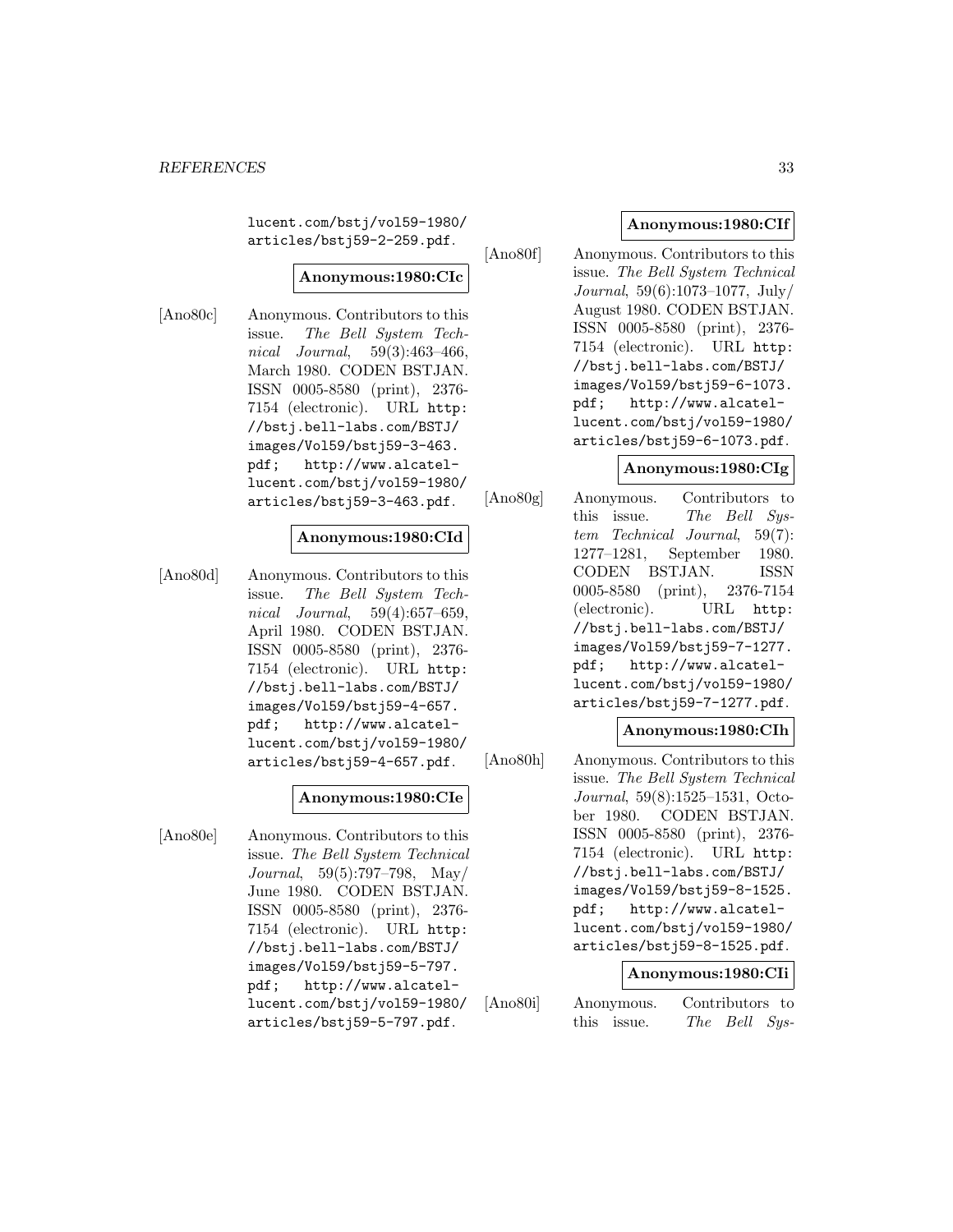tem Technical Journal, 59(9): 1827–1832, November 1980. CODEN BSTJAN. ISSN 0005-8580 (print), 2376-7154 (electronic). URL http: //bstj.bell-labs.com/BSTJ/ images/Vol59/bstj59-9-1827. pdf; http://www.alcatellucent.com/bstj/vol59-1980/ articles/bstj59-9-1827.pdf.

# **Anonymous:1980:CIj**

[Ano80j] Anonymous. Contributors to this issue. The Bell System Technical Journal, 59(10):2001– 2002, December 1980. CO-DEN BSTJAN. ISSN 0005- 8580 (print), 2376-7154 (electronic). URL http://bstj. bell-labs.com/BSTJ/images/ Vol59/bstj59-10-2001.pdf; http://www.alcatel-lucent. com/bstj/vol59-1980/articles/ bstj59-10-2001.pdf.

#### **Anonymous:1980:PBLa**

[Ano80k] Anonymous. Papers by Bell Laboratories authors. The Bell System Technical Jour*nal*,  $59(1):143-147$ , January 1980. CODEN BSTJAN. ISSN 0005-8580 (print), 2376- 7154 (electronic). URL http: //bstj.bell-labs.com/BSTJ/ images/Vol59/bstj59-1-143. pdf; http://www.alcatellucent.com/bstj/vol59-1980/ articles/bstj59-1-143.pdf.

# **Anonymous:1980:PBLb**

[Ano80l] Anonymous. Papers by Bell Laboratories authors. The Bell System Technical Jour-

nal, 59(2):265–267, February 1980. CODEN BSTJAN. ISSN 0005-8580 (print), 2376- 7154 (electronic). URL http: //bstj.bell-labs.com/BSTJ/ images/Vol59/bstj59-2-265. pdf; http://www.alcatellucent.com/bstj/vol59-1980/ articles/bstj59-2-265.pdf.

#### **Anonymous:1980:PBLc**

[Ano80m] Anonymous. Papers by Bell Laboratories authors. The Bell System Technical Journal, 59(3):467–470, March 1980. CODEN BSTJAN. ISSN 0005-8580 (print), 2376-7154 (electronic). URL http: //bstj.bell-labs.com/BSTJ/ images/Vol59/bstj59-3-467. pdf; http://www.alcatellucent.com/bstj/vol59-1980/ articles/bstj59-3-467.pdf.

#### **Anonymous:1980:PBLd**

[Ano80n] Anonymous. Papers by Bell Laboratories authors. The Bell System Technical Journal, 59(4):661–667, April 1980. CODEN BSTJAN. ISSN 0005-8580 (print), 2376-7154 (electronic). URL http: //bstj.bell-labs.com/BSTJ/ images/Vol59/bstj59-4-661. pdf; http://www.alcatellucent.com/bstj/vol59-1980/ articles/bstj59-4-661.pdf.

# **Anonymous:1980:PBLe**

[Ano80o] Anonymous. Papers by Bell Laboratories authors. The Bell System Technical Journal, 59(5):799–803, May/June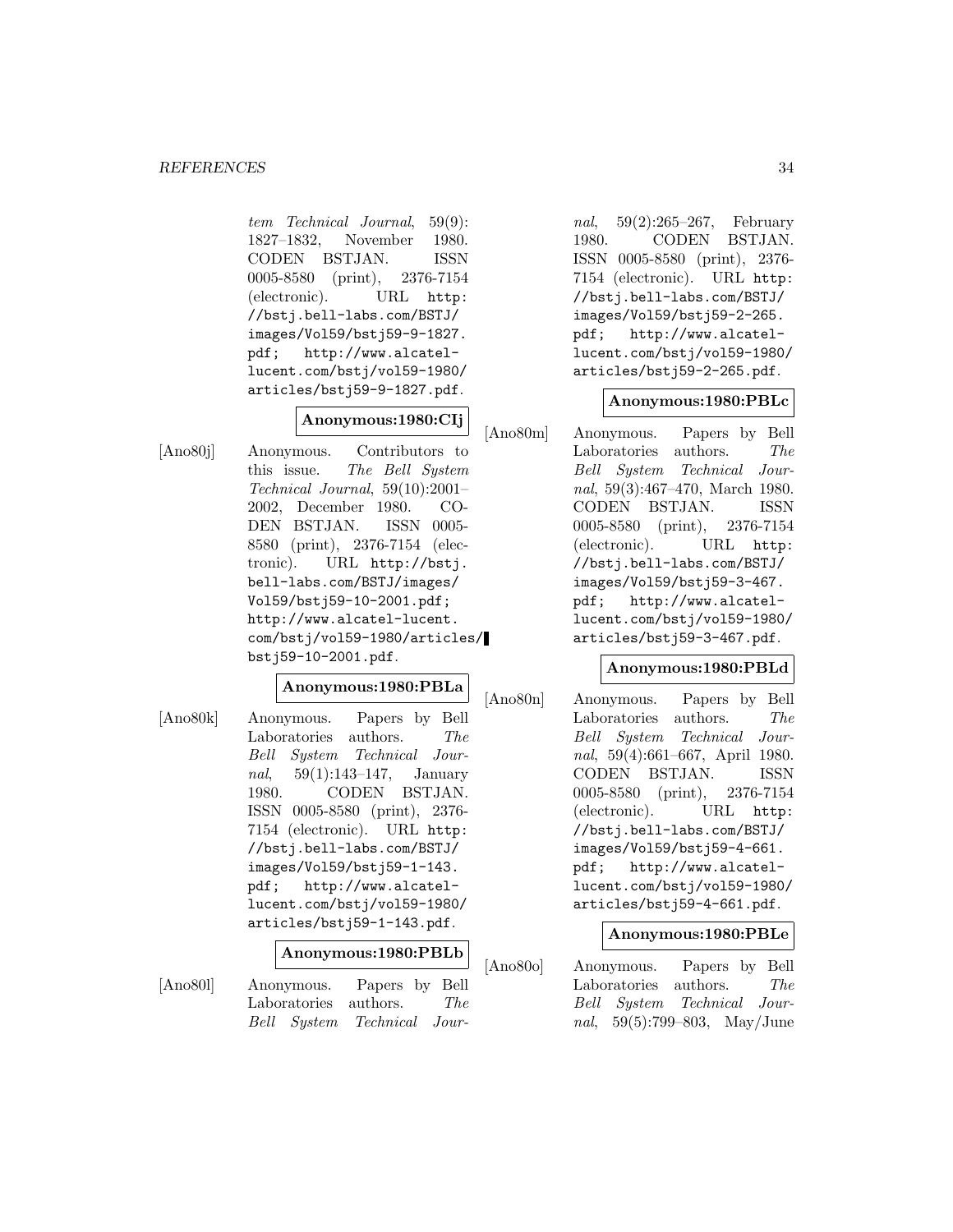1980. CODEN BSTJAN. ISSN 0005-8580 (print), 2376- 7154 (electronic). URL http: //bstj.bell-labs.com/BSTJ/ images/Vol59/bstj59-5-799. pdf; http://www.alcatellucent.com/bstj/vol59-1980/ articles/bstj59-5-799.pdf.

#### **Anonymous:1980:PBLf**

[Ano80p] Anonymous. Papers by Bell Laboratories authors. The Bell System Technical Journal,  $59(6):1079-1082$ , July/ August 1980. CODEN BSTJAN. ISSN 0005-8580 (print), 2376- 7154 (electronic). URL http: //bstj.bell-labs.com/BSTJ/ images/Vol59/bstj59-6-1079. pdf; http://www.alcatellucent.com/bstj/vol59-1980/ articles/bstj59-6-1079.pdf.

# **Anonymous:1980:PBLg**

[Ano80q] Anonymous. Papers by Bell Laboratories authors. The Bell System Technical Journal, 59(7):1283–1285, September 1980. CODEN BSTJAN. ISSN 0005-8580 (print), 2376- 7154 (electronic). URL http: //bstj.bell-labs.com/BSTJ/ images/Vol59/bstj59-7-1283. pdf; http://www.alcatellucent.com/bstj/vol59-1980/ articles/bstj59-7-1283.pdf.

#### **Anonymous:1980:PBLh**

[Ano80r] Anonymous. Papers by Bell Laboratories authors. The Bell System Technical Journal, 59(8):1533–1537, October 1980. CODEN BSTJAN.

ISSN 0005-8580 (print), 2376- 7154 (electronic). URL http: //bstj.bell-labs.com/BSTJ/ images/Vol59/bstj59-8-1533. pdf; http://www.alcatellucent.com/bstj/vol59-1980/ articles/bstj59-8-1533.pdf.

#### **Anonymous:1980:PBLi**

[Ano80s] Anonymous. Papers by Bell Laboratories authors. The Bell System Technical Journal, 59(9):1833–1835, November 1980. CODEN BSTJAN. ISSN 0005-8580 (print), 2376- 7154 (electronic). URL http: //bstj.bell-labs.com/BSTJ/ images/Vol59/bstj59-9-1833. pdf; http://www.alcatellucent.com/bstj/vol59-1980/ articles/bstj59-9-1833.pdf.

#### **Anonymous:1980:PBLj**

[Ano80t] Anonymous. Papers by Bell Laboratories authors. The Bell System Technical Journal, 59(10): 2003–2004, December 1980. CO-DEN BSTJAN. ISSN 0005- 8580 (print), 2376-7154 (electronic). URL http://bstj. bell-labs.com/BSTJ/images/ Vol59/bstj59-10-2003.pdf; http://www.alcatel-lucent. com/bstj/vol59-1980/articles/ bstj59-10-2003.pdf.

#### **Anonymous:1981:AAa**

[Ano81a] Anonymous. Acronyms and abbreviations. The Bell System Technical Journal, 60(6): 1225–1228, July/August 1981. CODEN BSTJAN. ISSN 0005-8580 (print), 2376-7154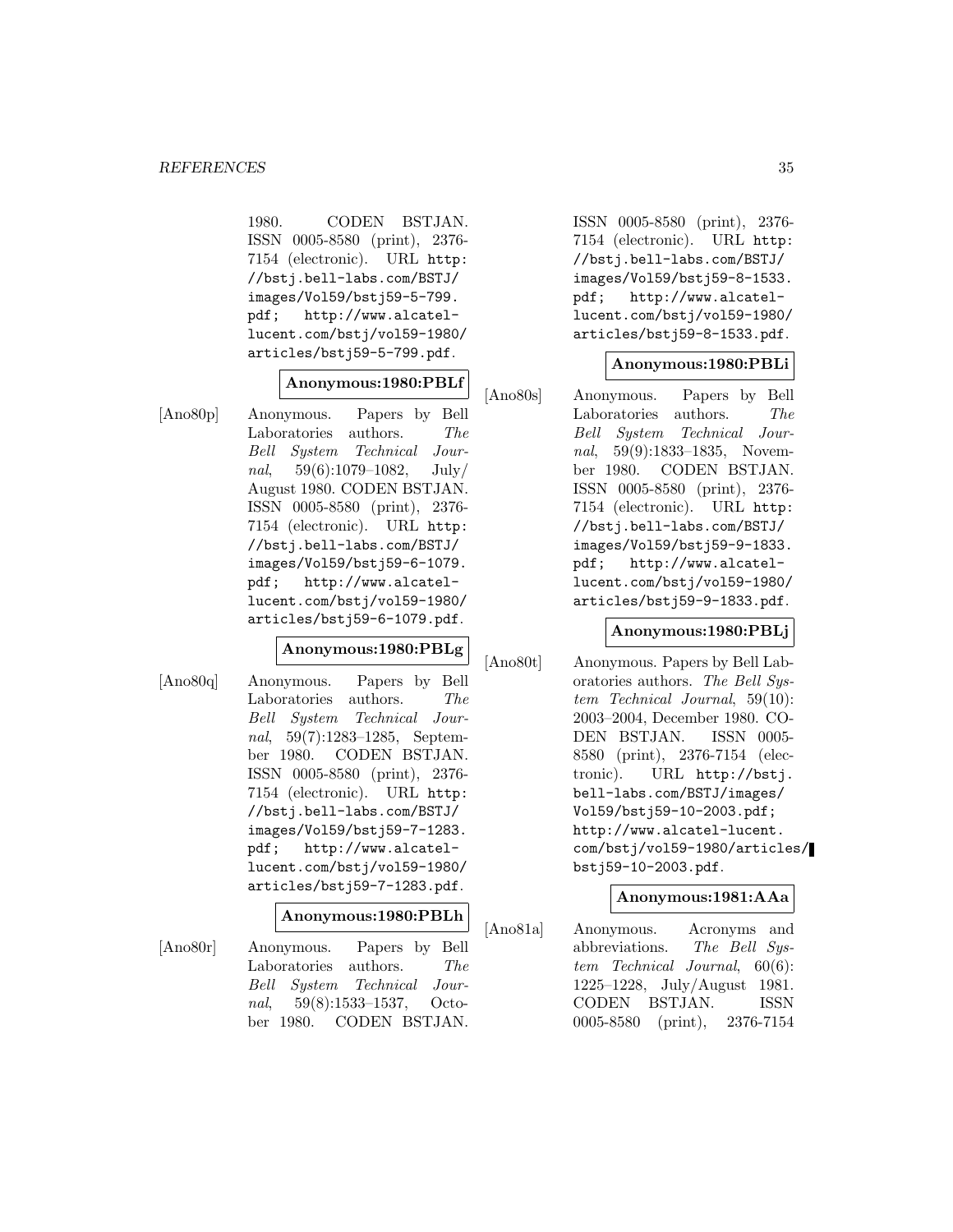(electronic). URL http: //bstj.bell-labs.com/BSTJ/ images/Vol60/bstj60-6-1225. pdf; http://www.alcatellucent.com/bstj/vol60-1981/ articles/bstj60-6-1225.pdf.

#### **Anonymous:1981:AAb**

[Ano81b] Anonymous. Acronyms and abbreviations. The Bell System Technical Journal, 60(7): 1699–1701, September 1981. CODEN BSTJAN. ISSN 0005-8580 (print), 2376-7154 (electronic). URL http: //bstj.bell-labs.com/BSTJ/ images/Vol60/bstj60-7-1699. pdf; http://www.alcatellucent.com/bstj/vol60-1981/ articles/bstj60-7-1699.pdf.

#### **Anonymous:1981:CIa**

[Ano81c] Anonymous. Contributors to this issue. The Bell System Technical Journal,  $60(1):117-118$ , January 1981. CODEN BSTJAN. ISSN 0005-8580 (print), 2376- 7154 (electronic). URL http: //bstj.bell-labs.com/BSTJ/ images/Vol60/bstj60-1-117. pdf; http://www.alcatellucent.com/bstj/vol60-1981/ articles/bstj60-1-117.pdf.

# **Anonymous:1981:CIb**

[Ano81d] Anonymous. Contributors to this issue. The Bell System Technical Journal, 60(2):297–298, February 1981. CODEN BSTJAN. ISSN 0005-8580 (print), 2376- 7154 (electronic). URL http: //bstj.bell-labs.com/BSTJ/ images/Vol60/bstj60-2-297.

pdf; http://www.alcatellucent.com/bstj/vol60-1981/ articles/bstj60-2-297.pdf.

#### **Anonymous:1981:CIc**

[Ano81e] Anonymous. Contributors to this issue. The Bell System Technical Journal, 60(3):445–447, March 1981. CODEN BSTJAN. ISSN 0005-8580 (print), 2376- 7154 (electronic). URL http: //bstj.bell-labs.com/BSTJ/ images/Vol60/bstj60-3-445. pdf; http://www.alcatellucent.com/bstj/vol60-1981/ articles/bstj60-3-445.pdf.

#### **Anonymous:1981:CId**

[Ano81f] Anonymous. Contributors to this issue. The Bell System Technical Journal, 60(4):575–578, April 1981. CODEN BSTJAN. ISSN 0005-8580 (print), 2376- 7154 (electronic). URL http: //bstj.bell-labs.com/BSTJ/ images/Vol60/bstj60-4-575. pdf; http://www.alcatellucent.com/bstj/vol60-1981/ articles/bstj60-4-575.pdf.

#### **Anonymous:1981:CIe**

[Ano81g] Anonymous. Contributors to this issue. The Bell System Technical Journal, 60(5):775–778, May/ June 1981. CODEN BSTJAN. ISSN 0005-8580 (print), 2376- 7154 (electronic). URL http: //bstj.bell-labs.com/BSTJ/ images/Vol60/bstj60-5-775. pdf; http://www.alcatellucent.com/bstj/vol60-1981/ articles/bstj60-5-775.pdf.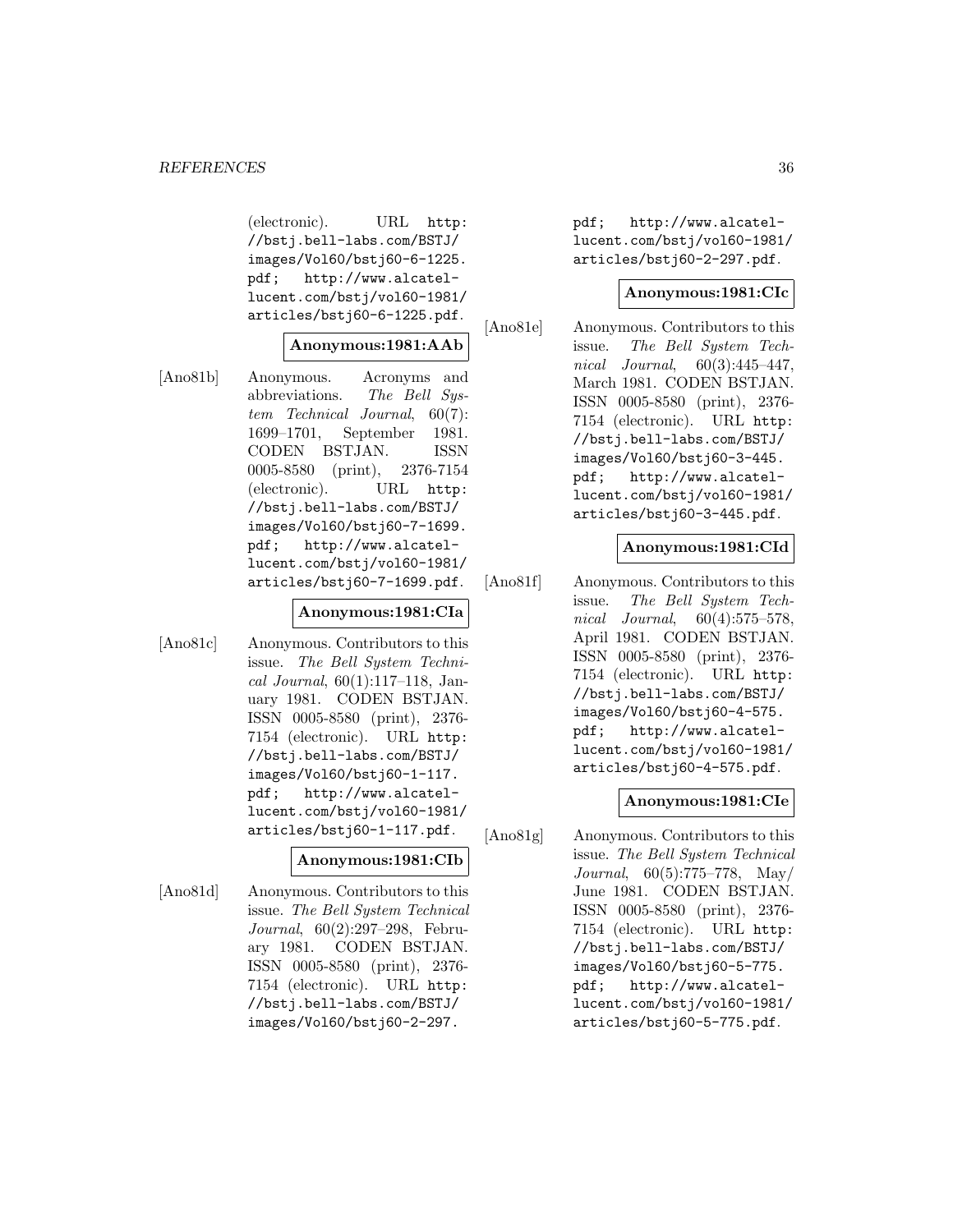#### *REFERENCES* 37

## **Anonymous:1981:CIf**

[Ano81h] Anonymous. Contributors to this issue. The Bell System Technical Journal, 60(6):1027–1033, July/ August 1981. CODEN BSTJAN. ISSN 0005-8580 (print), 2376- 7154 (electronic). URL http: //bstj.bell-labs.com/BSTJ/ images/Vol60/bstj60-6-1027. pdf; http://www.alcatellucent.com/bstj/vol60-1981/ articles/bstj60-6-1027.pdf.

## **Anonymous:1981:CIg**

[Ano81i] Anonymous. Contributors to this issue. The Bell System Technical Journal, 60(6):1229–1232, July/ August 1981. CODEN BSTJAN. ISSN 0005-8580 (print), 2376- 7154 (electronic). URL http: //bstj.bell-labs.com/BSTJ/ images/Vol60/bstj60-6-1229. pdf; http://www.alcatellucent.com/bstj/vol60-1981/ articles/bstj60-6-1229.pdf.

#### **Anonymous:1981:CIh**

[Ano81j] Anonymous. Contributors to this issue. The Bell System Technical Journal, 60(7): 1423–1426, September 1981. CODEN BSTJAN. ISSN 0005-8580 (print), 2376-7154 (electronic). URL http: //bstj.bell-labs.com/BSTJ/ images/Vol60/bstj60-7-1423. pdf; http://www.alcatellucent.com/bstj/vol60-1981/ articles/bstj60-7-1423.pdf.

#### **Anonymous:1981:CIi**

[Ano81k] Anonymous. Contributors to this issue. The Bell Sys-

tem Technical Journal, 60(7): 1703–1709, September 1981. CODEN BSTJAN. ISSN 0005-8580 (print), 2376-7154 (electronic). URL http: //bstj.bell-labs.com/BSTJ/ images/Vol60/bstj60-7-1703. pdf; http://www.alcatellucent.com/bstj/vol60-1981/ articles/bstj60-7-1703.pdf.

## **Anonymous:1981:CIj**

[Ano81l] Anonymous. Contributors to this issue. The Bell System Technical Journal, 60(8):1985–1991, October 1981. CODEN BSTJAN. ISSN 0005-8580 (print), 2376- 7154 (electronic). URL http: //bstj.bell-labs.com/BSTJ/ images/Vol60/bstj60-8-1985. pdf; http://www.alcatellucent.com/bstj/vol60-1981/ articles/bstj60-8-1985.pdf.

#### **Anonymous:1981:CIk**

[Ano81m] Anonymous. Contributors to this issue. The Bell System Technical Journal, 60(9): 2273–2278, November 1981. CODEN BSTJAN. ISSN 0005-8580 (print), 2376-7154 (electronic). URL http: //bstj.bell-labs.com/BSTJ/ images/Vol60/bstj60-9-2273. pdf; http://www.alcatellucent.com/bstj/vol60-1981/ articles/bstj60-9-2273.pdf.

#### **Anonymous:1981:CIl**

[Ano81n] Anonymous. Contributors to this issue. The Bell System Technical Journal, 60(10):2421– 2423, December 1981. CO-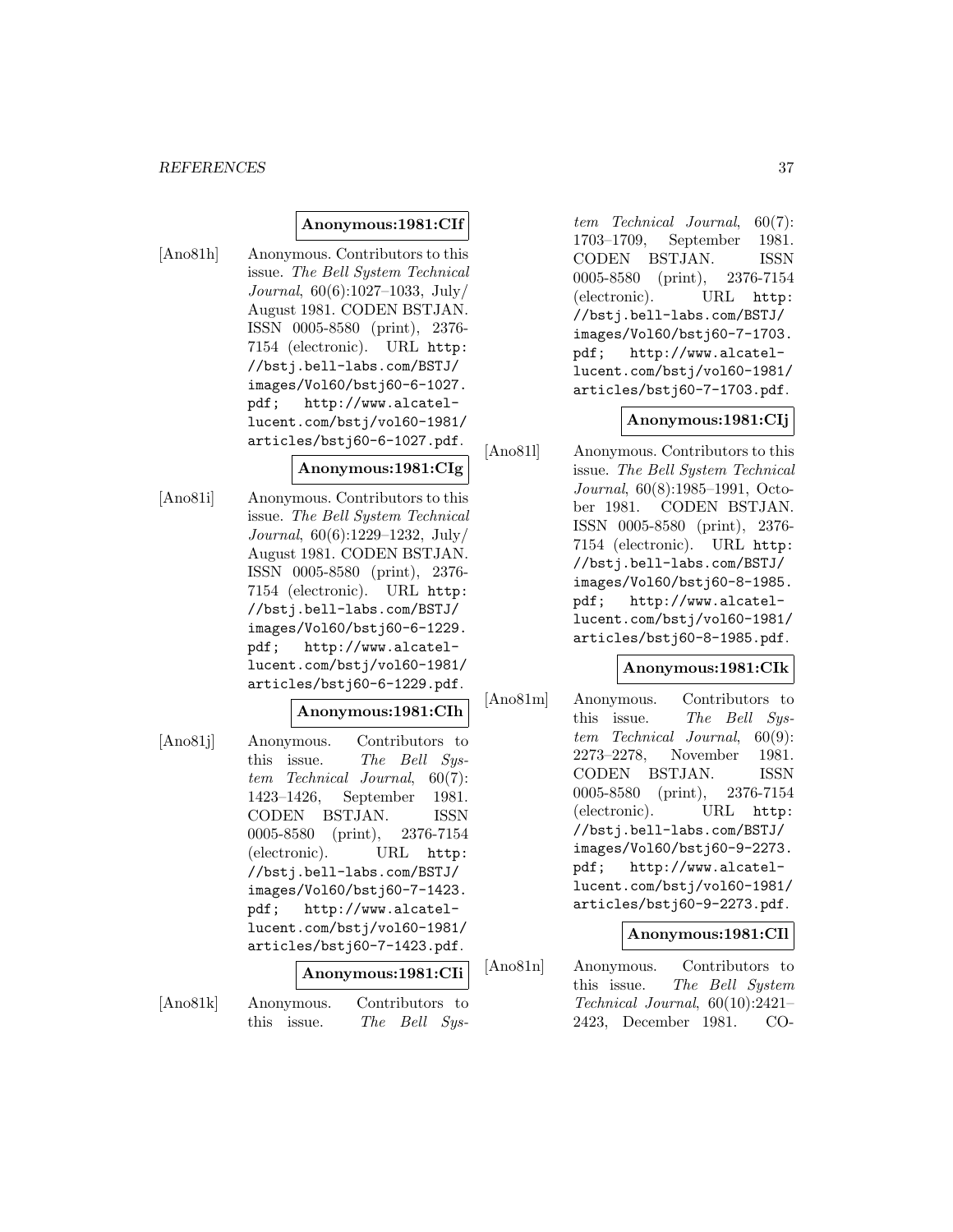DEN BSTJAN. ISSN 0005- 8580 (print), 2376-7154 (electronic). URL http://bstj. bell-labs.com/BSTJ/images/ Vol60/bstj60-10-2421.pdf; http://www.alcatel-lucent. com/bstj/vol60-1981/articles/ bstj60-10-2421.pdf.

# **Anonymous:1981:PBLa**

[Ano81o] Anonymous. Papers by Bell Laboratories authors. The Bell System Technical Journal, 60(1):119–120, January 1981. CODEN BSTJAN. ISSN 0005-8580 (print), 2376- 7154 (electronic). URL http: //bstj.bell-labs.com/BSTJ/ images/Vol60/bstj60-1-119. pdf; http://www.alcatellucent.com/bstj/vol60-1981/ articles/bstj60-1-119.pdf.

## **Anonymous:1981:PBLb**

[Ano81p] Anonymous. Papers by Bell Laboratories authors. The Bell System Technical Journal, 60(2):299–300, February 1981. CODEN BSTJAN. ISSN 0005-8580 (print), 2376- 7154 (electronic). URL http: //bstj.bell-labs.com/BSTJ/ images/Vol60/bstj60-2-299. pdf; http://www.alcatellucent.com/bstj/vol60-1981/ articles/bstj60-2-299.pdf.

## **Anonymous:1981:PBLc**

[Ano81q] Anonymous. Papers by Bell Laboratories authors. The Bell System Technical Journal, 60(3):449–453, March 1981. CODEN BSTJAN. ISSN

0005-8580 (print), 2376-7154 (electronic). URL http: //bstj.bell-labs.com/BSTJ/ images/Vol60/bstj60-3-449. pdf; http://www.alcatellucent.com/bstj/vol60-1981/ articles/bstj60-3-449.pdf.

## **Anonymous:1981:PBLd**

[Ano81r] Anonymous. Papers by Bell Laboratories authors. The Bell System Technical Journal, 60(4):579–581, April 1981. CODEN BSTJAN. ISSN 0005-8580 (print), 2376-7154 (electronic). URL http: //bstj.bell-labs.com/BSTJ/ images/Vol60/bstj60-4-579. pdf; http://www.alcatellucent.com/bstj/vol60-1981/ articles/bstj60-4-579.pdf.

#### **Anonymous:1981:PBLe**

[Ano81s] Anonymous. Papers by Bell Laboratories authors. The Bell System Technical Journal, 60(5):779–782, May/June 1981. CODEN BSTJAN. ISSN 0005-8580 (print), 2376- 7154 (electronic). URL http: //bstj.bell-labs.com/BSTJ/ images/Vol60/bstj60-5-779. pdf; http://www.alcatellucent.com/bstj/vol60-1981/ articles/bstj60-5-779.pdf.

## **Anonymous:1981:PBLf**

[Ano81t] Anonymous. Papers by Bell Laboratories authors. The Bell System Technical Journal,  $60(6):1035-1038$ , July/ August 1981. CODEN BSTJAN. ISSN 0005-8580 (print), 2376-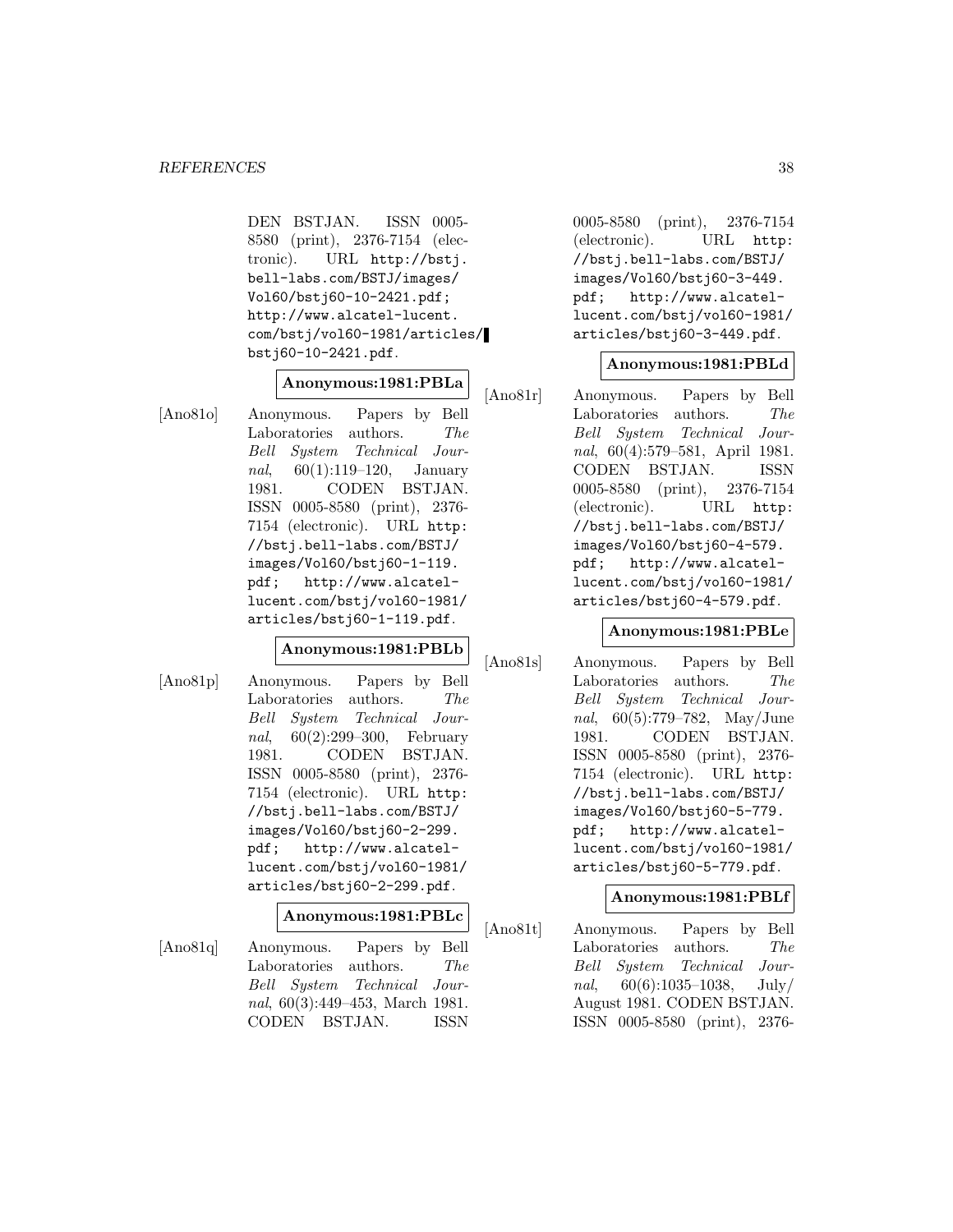7154 (electronic). URL http: //bstj.bell-labs.com/BSTJ/ images/Vol60/bstj60-6-1035. pdf; http://www.alcatellucent.com/bstj/vol60-1981/ articles/bstj60-6-1035.pdf.

## **Anonymous:1981:PBLg**

[Ano81u] Anonymous. Papers by Bell Laboratories authors. The Bell System Technical Journal, 60(7):1427–1429, September 1981. CODEN BSTJAN. ISSN 0005-8580 (print), 2376- 7154 (electronic). URL http: //bstj.bell-labs.com/BSTJ/ images/Vol60/bstj60-7-1427. pdf; http://www.alcatellucent.com/bstj/vol60-1981/ articles/bstj60-7-1427.pdf.

## **Anonymous:1981:PBLh**

[Ano81v] Anonymous. Papers by Bell Laboratories authors. The Bell System Technical Journal, 60(8):1993–??, October 1981. CODEN BSTJAN. ISSN 0005-8580 (print), 2376- 7154 (electronic). URL http: //bstj.bell-labs.com/BSTJ/ images/Vol60/bstj60-8-1993. pdf; http://www.alcatellucent.com/bstj/vol60-1981/ articles/bstj60-8-1993.pdf.

#### **Anonymous:1981:PBLi**

[Ano81w] Anonymous. Papers by Bell Laboratories authors. The Bell System Technical Journal, 60(9):2279–2280, November 1981. CODEN BSTJAN. ISSN 0005-8580 (print), 2376- 7154 (electronic). URL http:

//bstj.bell-labs.com/BSTJ/ images/Vol60/bstj60-9-2279. pdf; http://www.alcatellucent.com/bstj/vol60-1981/ articles/bstj60-9-2279.pdf.

## **Anonymous:1981:PBLj**

[Ano81x] Anonymous. Papers by Bell Laboratories authors. The Bell System Technical Journal, 60(10): 2425–2426, December 1981. CO-DEN BSTJAN. ISSN 0005- 8580 (print), 2376-7154 (electronic). URL http://bstj. bell-labs.com/BSTJ/images/ Vol60/bstj60-10-2425.pdf; http://www.alcatel-lucent. com/bstj/vol60-1981/articles/ bstj60-10-2425.pdf.

#### **Anonymous:1982:AAa**

[Ano82a] Anonymous. Acronyms and abbreviations. The Bell System Technical Journal, 61(4): 643–646, April 1982. CO-DEN BSTJAN. ISSN 0005- 8580 (print), 2376-7154 (electronic). URL http://bstj. bell-labs.com/BSTJ/images/ Vol61/bstj61-4-643.pdf; http://www.alcatel-lucent. com/bstj/vol61-1982/articles/ bstj61-4-643.pdf.

## **Anonymous:1982:AAb**

[Ano82b] Anonymous. Acronyms and abbreviations. The Bell System Technical Journal, 61(6): 1345–1347, July/August 1982. CODEN BSTJAN. ISSN 0005-8580 (print), 2376-7154 (electronic). URL http: //bstj.bell-labs.com/BSTJ/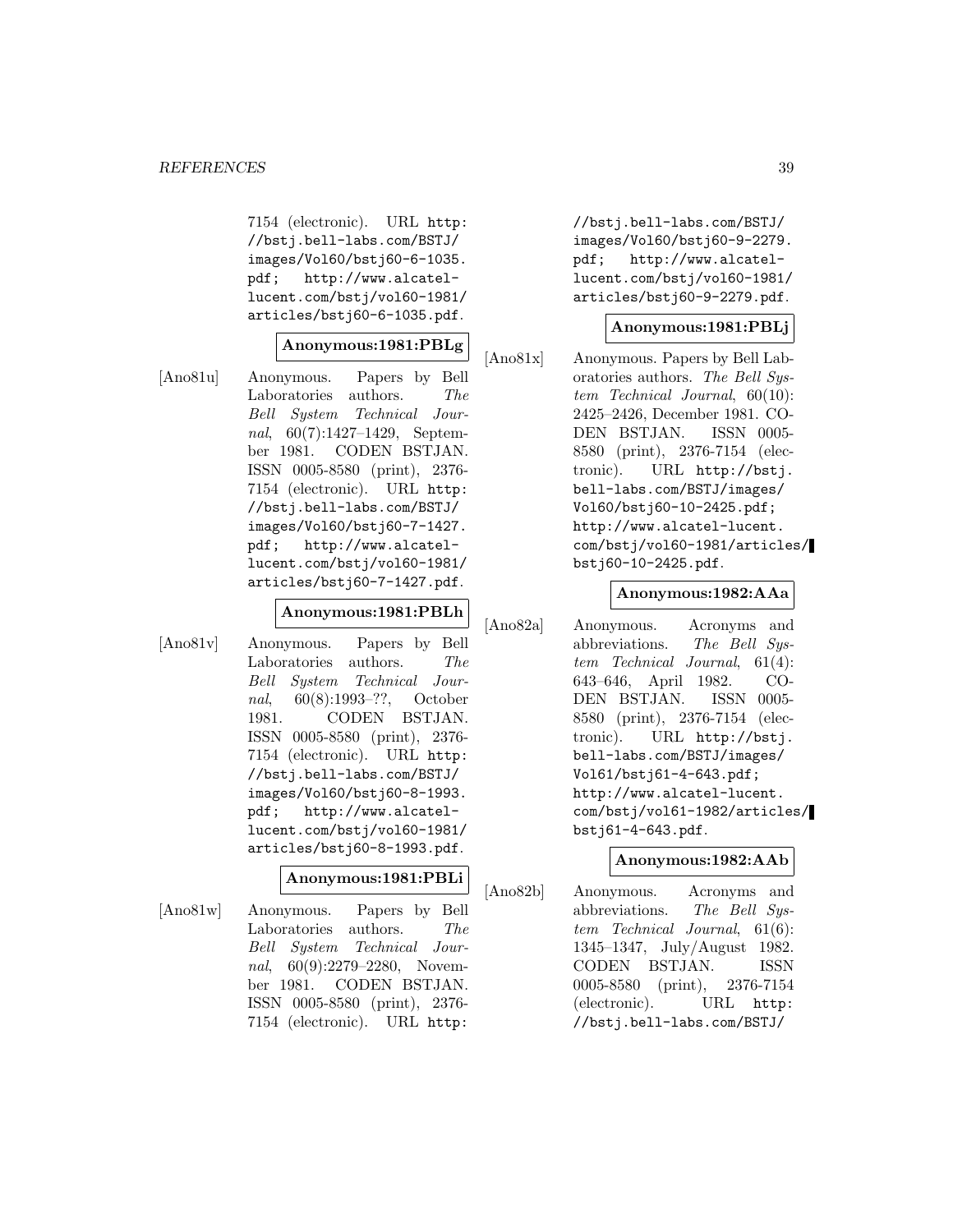images/Vol61/bstj61-6-1345. pdf; http://www.alcatellucent.com/bstj/vol61-1982/ articles/bstj61-6-1345.pdf.

## **Anonymous:1982:AAc**

[Ano82c] Anonymous. Acronyms and abbreviations. The Bell System Technical Journal, 61(7): 1799–1803, September 1982. CODEN BSTJAN. ISSN 0005-8580 (print), 2376-7154 (electronic). URL http: //bstj.bell-labs.com/BSTJ/ images/Vol61/bstj61-7-1799. pdf; http://www.alcatellucent.com/bstj/vol61-1982/ articles/bstj61-7-1799.pdf.

## **Anonymous:1982:AAd**

[Ano82d] Anonymous. Acronyms and abbreviations. The Bell System Technical Journal, 61(9): 2597–2598, November 1982. CODEN BSTJAN. ISSN 0005-8580 (print), 2376-7154 (electronic). URL http: //bstj.bell-labs.com/BSTJ/ images/Vol61/bstj61-9-2597. pdf; http://www.alcatellucent.com/bstj/vol61-1982/ articles/bstj61-9-2597.pdf.

#### **Anonymous:1982:AAe**

[Ano82e] Anonymous. Acronyms and abbreviations. The Bell System Technical Journal, 61(9): 2835–2838, November 1982. CODEN BSTJAN. ISSN 0005-8580 (print), 2376-7154 (electronic). URL http: //bstj.bell-labs.com/BSTJ/ images/Vol61/bstj61-9-2835.

pdf; http://www.alcatellucent.com/bstj/vol61-1982/ articles/bstj61-9-2835.pdf.

#### **Anonymous:1982:AAV**

[Ano82f] Anonymous. Acronyms and abbreviations for voice storage system. The Bell System Technical Journal, 61(5):913–914, May/ June 1982. CODEN BSTJAN. ISSN 0005-8580 (print), 2376- 7154 (electronic). URL http: //bstj.bell-labs.com/BSTJ/ images/Vol61/bstj61-5-913. pdf; http://www.alcatellucent.com/bstj/vol61-1982/ articles/bstj61-5-913.pdf.

## **Anonymous:1982:CIa**

[Ano82g] Anonymous. Contributors to this issue. The Bell System Technical Journal, 61(1):117–118, January 1982. CODEN BSTJAN. ISSN 0005-8580 (print), 2376- 7154 (electronic). URL http: //bstj.bell-labs.com/BSTJ/ images/Vol61/bstj61-1-117. pdf; http://www.alcatellucent.com/bstj/vol61-1982/ articles/bstj61-1-117.pdf.

#### **Anonymous:1982:CIb**

[Ano82h] Anonymous. Contributors to this issue. The Bell System Technical Journal, 61(2):257–258, February 1982. CODEN BSTJAN. ISSN 0005-8580 (print), 2376- 7154 (electronic). URL http: //bstj.bell-labs.com/BSTJ/ images/Vol61/bstj61-2-257. pdf; http://www.alcatellucent.com/bstj/vol61-1982/ articles/bstj61-2-257.pdf.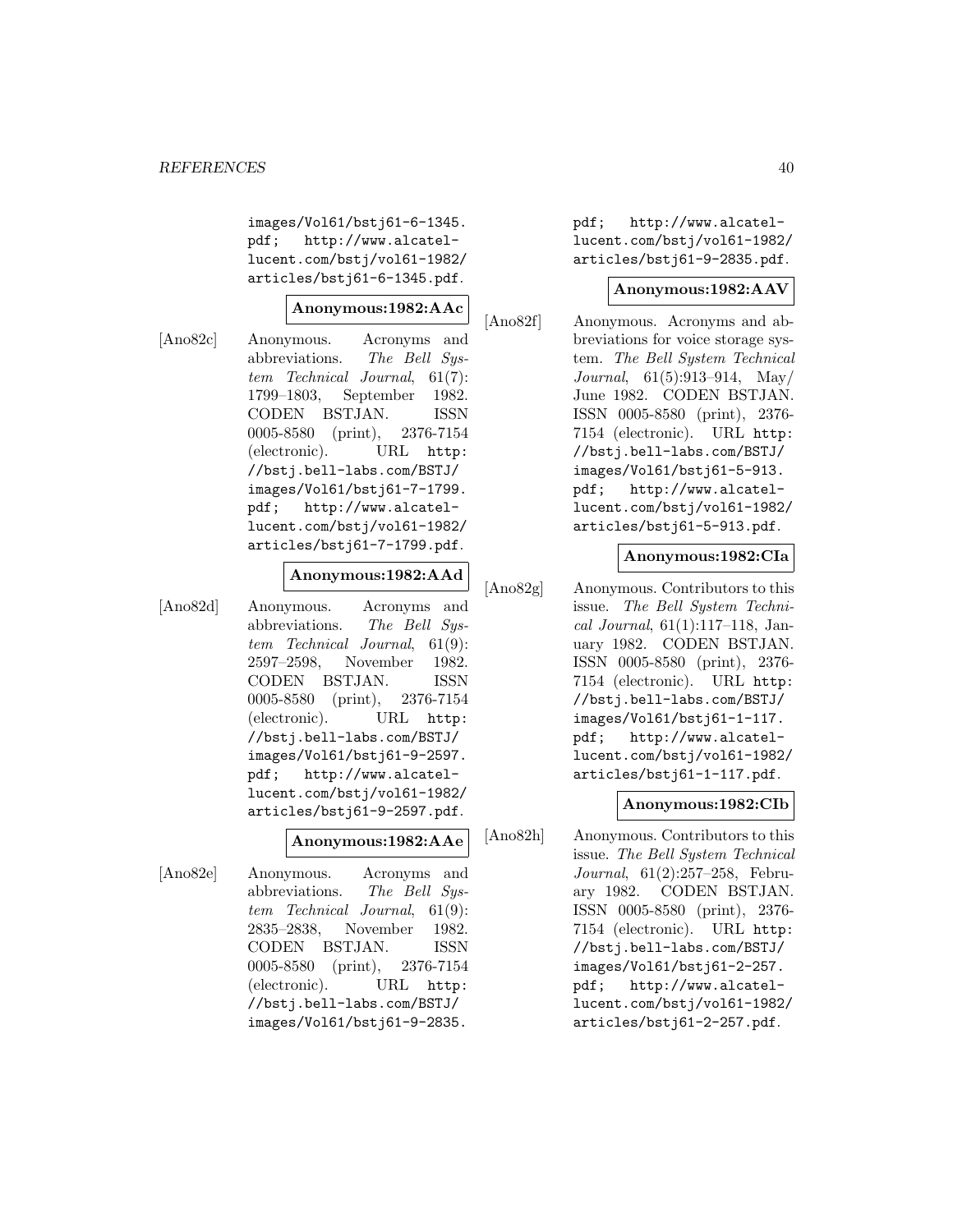#### **Anonymous:1982:CIc**

[Ano82i] Anonymous. Contributors to this issue. The Bell System Technical Journal, 61(3):377–378, March 1982. CODEN BSTJAN. ISSN 0005-8580 (print), 2376- 7154 (electronic). URL http: //bstj.bell-labs.com/BSTJ/ images/Vol61/bstj61-3-377. pdf; http://www.alcatellucent.com/bstj/vol61-1982/ articles/bstj61-3-377.pdf.

#### **Anonymous:1982:CId**

[Ano82j] Anonymous. Contributors to this issue. The Bell System Technical Journal, 61(4):647–652, April 1982. CODEN BSTJAN. ISSN 0005-8580 (print), 2376- 7154 (electronic). URL http: //bstj.bell-labs.com/BSTJ/ images/Vol61/bstj61-4-647. pdf; http://www.alcatellucent.com/bstj/vol61-1982/ articles/bstj61-4-647.pdf.

## **Anonymous:1982:CIe**

[Ano82k] Anonymous. Contributors to this issue. The Bell System Technical Journal, 61(5):915–921, May/ June 1982. CODEN BSTJAN. ISSN 0005-8580 (print), 2376- 7154 (electronic). URL http: //bstj.bell-labs.com/BSTJ/ images/Vol61/bstj61-5-915. pdf; http://www.alcatellucent.com/bstj/vol61-1982/ articles/bstj61-5-915.pdf.

#### **Anonymous:1982:CIf**

[Ano82l] Anonymous. Contributors to this issue. The Bell System Technical

Journal, 61(6):1079–1081, July/ August 1982. CODEN BSTJAN. ISSN 0005-8580 (print), 2376- 7154 (electronic). URL http: //bstj.bell-labs.com/BSTJ/ images/Vol61/bstj61-6-1079. pdf; http://www.alcatellucent.com/bstj/vol61-1982/ articles/bstj61-6-1079.pdf.

#### **Anonymous:1982:CIg**

[Ano82m] Anonymous. Contributors to this issue. The Bell System Technical Journal, 61(6):1349–1357, July/ August 1982. CODEN BSTJAN. ISSN 0005-8580 (print), 2376- 7154 (electronic). URL http: //bstj.bell-labs.com/BSTJ/ images/Vol61/bstj61-6-1349. pdf; http://www.alcatellucent.com/bstj/vol61-1982/ articles/bstj61-6-1349.pdf.

## **Anonymous:1982:CIh**

[Ano82n] Anonymous. Contributors to this issue. The Bell System Technical Journal, 61(7): 1551–1554, September 1982. CODEN BSTJAN. ISSN 0005-8580 (print), 2376-7154 (electronic). URL http: //bstj.bell-labs.com/BSTJ/ images/Vol61/bstj61-7-1551. pdf; http://www.alcatellucent.com/bstj/vol61-1982/ articles/bstj61-7-1551.pdf.

## **Anonymous:1982:CIi**

[Ano82o] Anonymous. Contributors to this issue. The Bell System Technical Journal, 61(7): 1805–1815, September 1982. CODEN BSTJAN. ISSN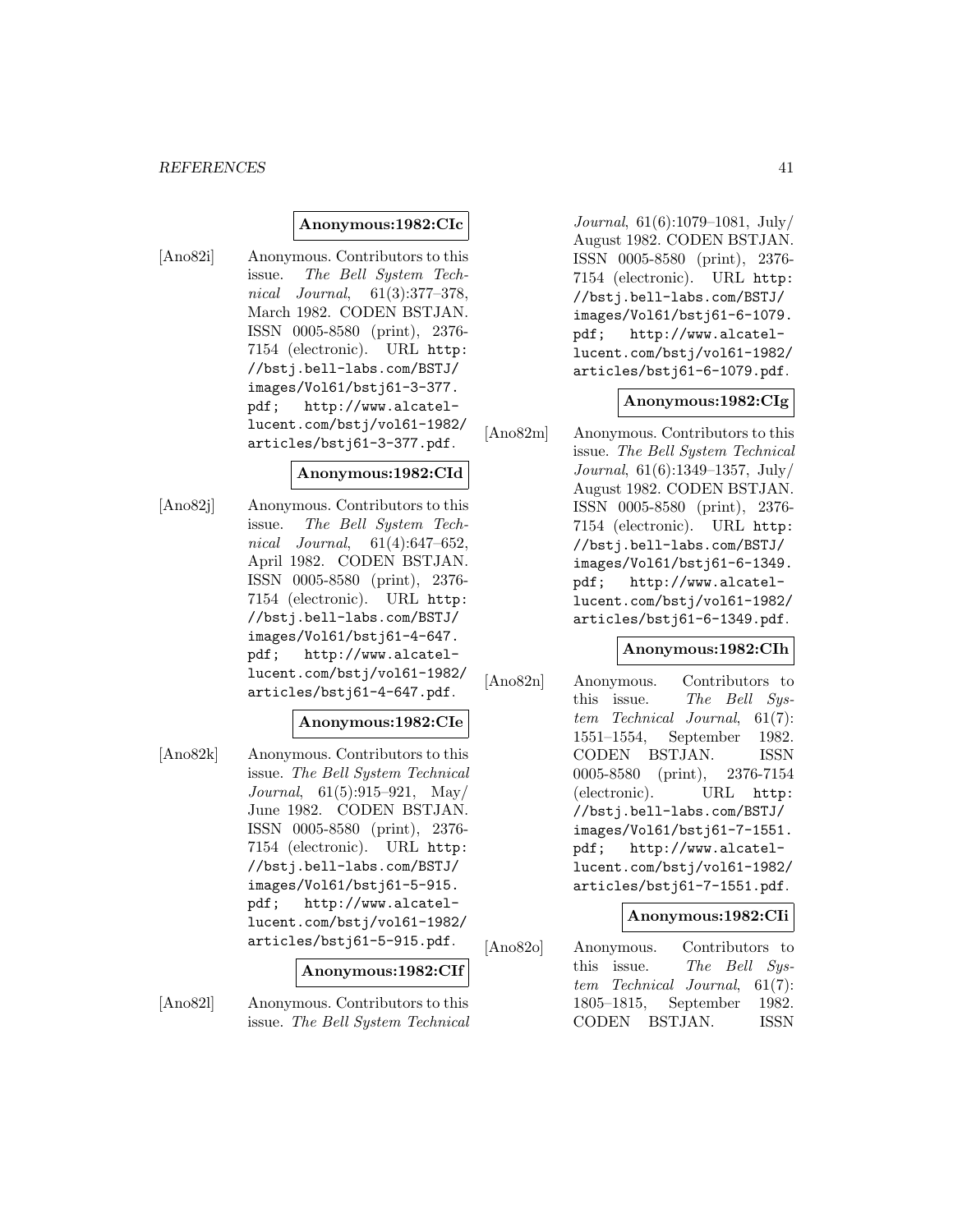0005-8580 (print), 2376-7154 (electronic). URL http: //bstj.bell-labs.com/BSTJ/ images/Vol61/bstj61-7-1805. pdf; http://www.alcatellucent.com/bstj/vol61-1982/ articles/bstj61-7-1805.pdf.

## **Anonymous:1982:CIj**

[Ano82p] Anonymous. Contributors to this issue. The Bell System Technical Journal, 61(8):2109–2115, October 1982. CODEN BSTJAN. ISSN 0005-8580 (print), 2376- 7154 (electronic). URL http: //bstj.bell-labs.com/BSTJ/ images/Vol61/bstj61-8-2109. pdf; http://www.alcatellucent.com/bstj/vol61-1982/ articles/bstj61-8-2109.pdf.

## **Anonymous:1982:CIk**

[Ano82q] Anonymous. Contributors to this issue. The Bell System Technical Journal, 61(9): 2367–2372, November 1982. CODEN BSTJAN. ISSN 0005-8580 (print), 2376-7154 (electronic). URL http: //bstj.bell-labs.com/BSTJ/ images/Vol61/bstj61-9-2367. pdf; http://www.alcatellucent.com/bstj/vol61-1982/ articles/bstj61-9-2367.pdf.

#### **Anonymous:1982:CIl**

[Ano82r] Anonymous. Contributors to this issue. The Bell Sustem Technical Journal, 61(9): 2599–2603, November 1982. CODEN BSTJAN. ISSN 0005-8580 (print), 2376-7154 (electronic). URL http:

//bstj.bell-labs.com/BSTJ/ images/Vol61/bstj61-9-2599. pdf; http://www.alcatellucent.com/bstj/vol61-1982/ articles/bstj61-9-2599.pdf.

## **Anonymous:1982:CIm**

[Ano82s] Anonymous. Contributors to this issue. The Bell System Technical Journal, 61(9): 2839–2847, November 1982. CODEN BSTJAN. ISSN 0005-8580 (print), 2376-7154 (electronic). URL http: //bstj.bell-labs.com/BSTJ/ images/Vol61/bstj61-9-2839. pdf; http://www.alcatellucent.com/bstj/vol61-1982/ articles/bstj61-9-2839.pdf.

## **Anonymous:1982:CIn**

[Ano82t] Anonymous. Contributors to this issue. The Bell System Technical Journal, 61(10):3041– 3045, December 1982. CO-DEN BSTJAN. ISSN 0005- 8580 (print), 2376-7154 (electronic). URL http://bstj. bell-labs.com/BSTJ/images/ Vol61/bstj61-10-3041.pdf; http://www.alcatel-lucent. com/bstj/vol61-1982/articles/ bstj61-10-3041.pdf.

## **Anonymous:1982:LE**

[Ano82u] Anonymous. Letter to the editor. The Bell System Technical Journal, 61(3):375–??, March 1982. CODEN BSTJAN. ISSN 0005-8580 (print), 2376- 7154 (electronic). URL http: //bstj.bell-labs.com/BSTJ/ images/Vol61/bstj61-3-375.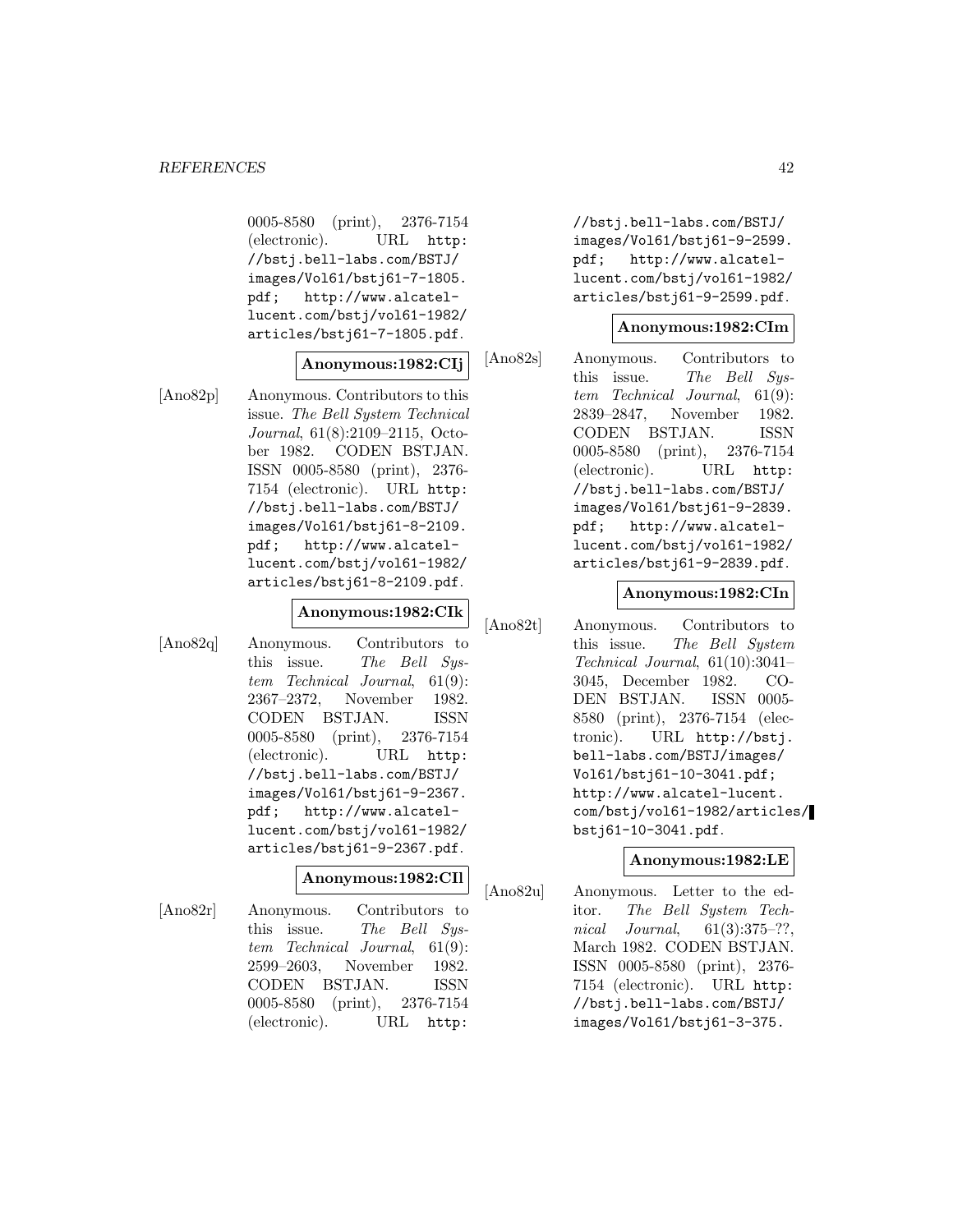pdf; http://www.alcatellucent.com/bstj/vol61-1982/ articles/bstj61-3-375.pdf.

## **Anonymous:1982:PBLa**

[Ano82v] Anonymous. Papers by Bell Laboratories authors. The Bell System Technical Journal, 61(1):119–120, January 1982. CODEN BSTJAN. ISSN 0005-8580 (print), 2376- 7154 (electronic). URL http: //bstj.bell-labs.com/BSTJ/ images/Vol61/bstj61-1-119. pdf; http://www.alcatellucent.com/bstj/vol61-1982/ articles/bstj61-1-119.pdf.

## **Anonymous:1982:PBLb**

[Ano82w] Anonymous. Papers by Bell Laboratories authors. The Bell System Technical Journal, 61(2):259–260, February 1982. CODEN BSTJAN. ISSN 0005-8580 (print), 2376- 7154 (electronic). URL http: //bstj.bell-labs.com/BSTJ/ images/Vol61/bstj61-2-259. pdf; http://www.alcatellucent.com/bstj/vol61-1982/ articles/bstj61-2-259.pdf.

## **Anonymous:1982:PBLc**

[Ano82x] Anonymous. Papers by Bell Laboratories authors. The Bell System Technical Journal, 61(3):379–381, March 1982. CODEN BSTJAN. ISSN 0005-8580 (print), 2376-7154 (electronic). URL http: //bstj.bell-labs.com/BSTJ/ images/Vol61/bstj61-3-379. pdf; http://www.alcatellucent.com/bstj/vol61-1982/ articles/bstj61-3-379.pdf.

#### **Anonymous:1982:PBLd**

[Ano82y] Anonymous. Papers by Bell Laboratories authors. The Bell System Technical Journal, 61(4):653–657, April 1982. CODEN BSTJAN. ISSN 0005-8580 (print), 2376-7154 (electronic). URL http: //bstj.bell-labs.com/BSTJ/ images/Vol61/bstj61-4-653. pdf; http://www.alcatellucent.com/bstj/vol61-1982/ articles/bstj61-4-653.pdf.

#### **Anonymous:1982:PBLe**

[Ano82z] Anonymous. Papers by Bell Laboratories authors. The Bell System Technical Journal, 61(5):923–928, May/June 1982. CODEN BSTJAN. ISSN 0005-8580 (print), 2376- 7154 (electronic). URL http: //bstj.bell-labs.com/BSTJ/ images/Vol61/bstj61-5-923. pdf; http://www.alcatellucent.com/bstj/vol61-1982/ articles/bstj61-5-923.pdf.

## **Anonymous:1982:PBLf**

[Ano82-27] Anonymous. Papers by Bell Laboratories authors. The Bell System Technical Journal,  $61(6):1083-1091$ , July/ August 1982. CODEN BSTJAN. ISSN 0005-8580 (print), 2376- 7154 (electronic). URL http: //bstj.bell-labs.com/BSTJ/ images/Vol61/bstj61-6-1083. pdf; http://www.alcatel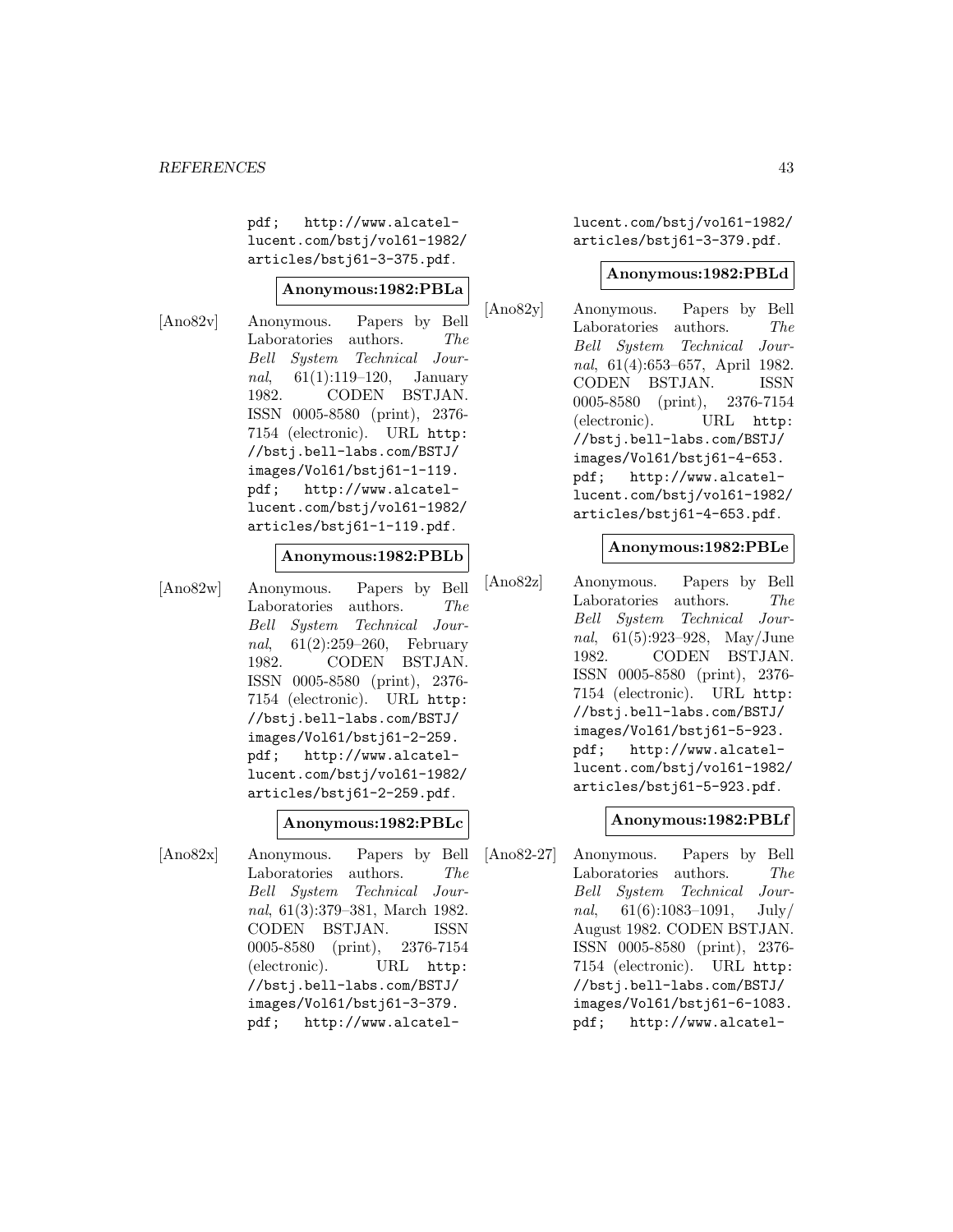lucent.com/bstj/vol61-1982/ articles/bstj61-6-1083.pdf.

## **Anonymous:1982:PBLg**

[Ano82-28] Anonymous. Papers by Bell Laboratories authors. The Bell System Technical Journal, 61(7):1555–1564, September 1982. CODEN BSTJAN. ISSN 0005-8580 (print), 2376- 7154 (electronic). URL http: //bstj.bell-labs.com/BSTJ/ images/Vol61/bstj61-7-1555. pdf; http://www.alcatellucent.com/bstj/vol61-1982/ articles/bstj61-7-1555.pdf.

#### **Anonymous:1982:PBLh**

[Ano82-29] Anonymous. Papers by Bell Laboratories authors. The Bell System Technical Journal, 61(8):2117–2124, October 1982. CODEN BSTJAN. ISSN 0005-8580 (print), 2376- 7154 (electronic). URL http: //bstj.bell-labs.com/BSTJ/ images/Vol61/bstj61-8-2117. pdf; http://www.alcatellucent.com/bstj/vol61-1982/ articles/bstj61-8-2117.pdf.

## **Anonymous:1982:PBLi**

[Ano82-30] Anonymous. Papers by Bell Laboratories authors. The Bell System Technical Journal, 61(9):2373–2379, November 1982. CODEN BSTJAN. ISSN 0005-8580 (print), 2376- 7154 (electronic). URL http: //bstj.bell-labs.com/BSTJ/ images/Vol61/bstj61-9-2373. pdf; http://www.alcatellucent.com/bstj/vol61-1982/ articles/bstj61-9-2373.pdf.

#### **Anonymous:1982:PBLj**

[Ano82-31] Anonymous. Papers by Bell Laboratories authors. The Bell System Technical Journal, 61(10): 3047–3049, December 1982. CO-DEN BSTJAN. ISSN 0005- 8580 (print), 2376-7154 (electronic). URL http://bstj. bell-labs.com/BSTJ/images/ Vol61/bstj61-10-3047.pdf; http://www.alcatel-lucent. com/bstj/vol61-1982/articles/ bstj61-10-3047.pdf.

## **Anonymous:1983:AAa**

[Ano83a] Anonymous. Acronyms and abbreviations. The Bell System Technical Journal, 62 (1):411–416, January 1983. CODEN BSTJAN. ISSN 0005-8580 (print), 2376-7154 (electronic). URL http: //bstj.bell-labs.com/BSTJ/ images/Vol62/bstj62-1-411. pdf; http://www.alcatellucent.com/bstj/vol62-1983/ articles/bstj62-1-411.pdf.

## **Anonymous:1983:AAb**

[Ano83b] Anonymous. Acronyms and abbreviations. The Bell System Technical Journal, 62(3): 979–983, March 1983. CO-DEN BSTJAN. ISSN 0005- 8580 (print), 2376-7154 (electronic). URL http://bstj. bell-labs.com/BSTJ/images/ Vol62/bstj62-3-979.pdf; http://www.alcatel-lucent.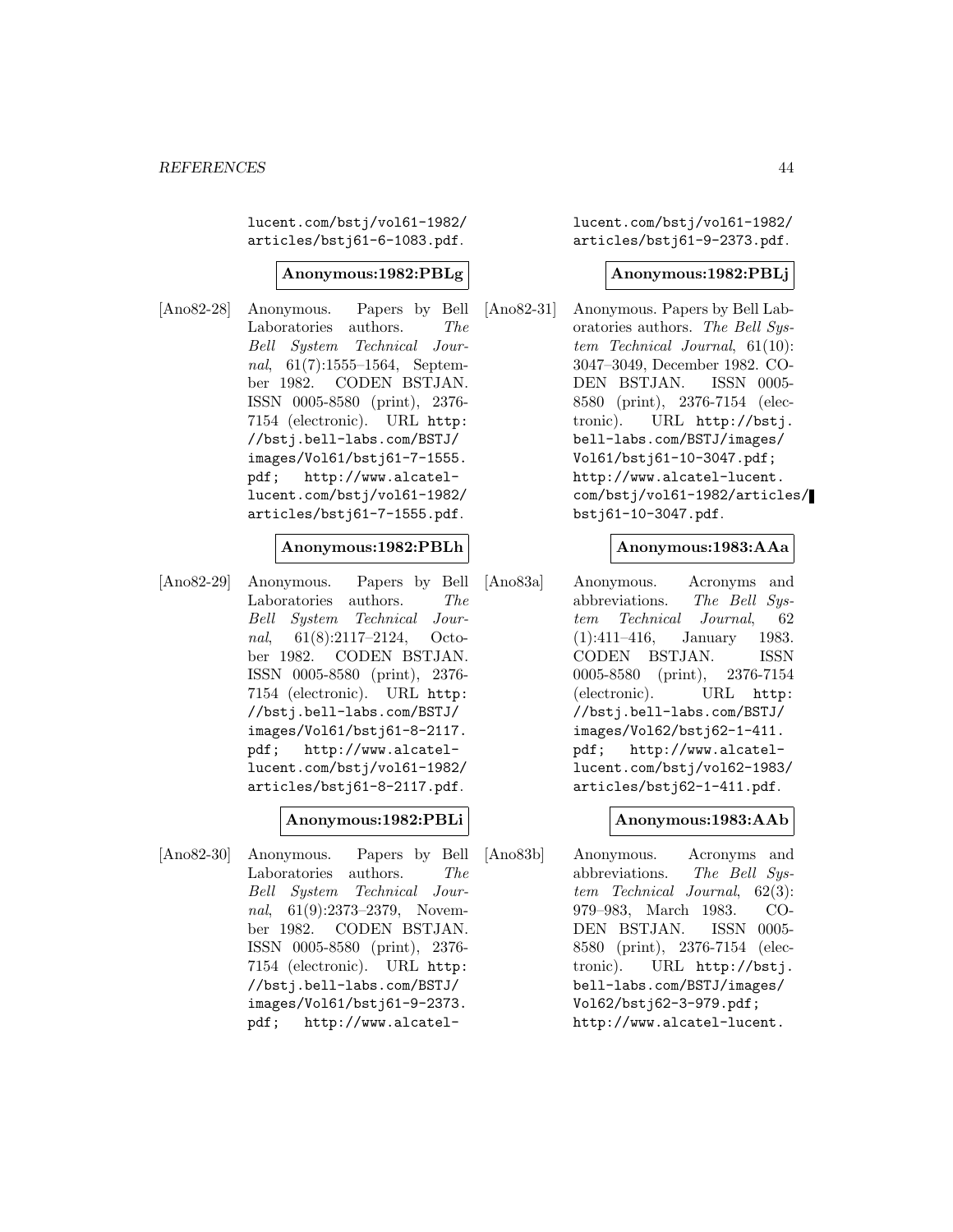com/bstj/vol62-1983/articles/ bstj62-3-979.pdf.

## **Anonymous:1983:AAc**

[Ano83c] Anonymous. Acronyms and abbreviations. The Bell System Technical Journal, 62(6): 1551–1552, July/August 1983. CODEN BSTJAN. ISSN 0005-8580 (print), 2376-7154 (electronic). URL http: //bstj.bell-labs.com/BSTJ/ images/Vol62/bstj62-6-1551. pdf; http://www.alcatellucent.com/bstj/vol62-1983/ articles/bstj62-6-1551.pdf.

## **Anonymous:1983:AAd**

[Ano83d] Anonymous. Acronyms and abbreviations. The Bell System Technical Journal, 62(7): 2473–2478, September 1983. CODEN BSTJAN. ISSN 0005-8580 (print), 2376-7154 (electronic). URL http: //bstj.bell-labs.com/BSTJ/ images/Vol62/bstj62-7-2473. pdf; http://www.alcatellucent.com/bstj/vol62-1983/ articles/bstj62-7-2473.pdf.

## **Anonymous:1983:AAe**

[Ano83e] Anonymous. Acronyms and abbreviations. The Bell System Technical Journal, 62(10):3491– 3492, December 1983. CO-DEN BSTJAN. ISSN 0005- 8580 (print), 2376-7154 (electronic). URL http://bstj. bell-labs.com/BSTJ/images/ Vol62/bstj62-10-3491.pdf; http://www.alcatel-lucent.

com/bstj/vol62-1983/articles/ bstj62-10-3491.pdf.

#### **Anonymous:1983:CIa**

[Ano83f] Anonymous. Contributors to this issue. The Bell System Technical Journal,  $62(1):153-157$ , January 1983. CODEN BSTJAN. ISSN 0005-8580 (print), 2376- 7154 (electronic). URL http: //bstj.bell-labs.com/BSTJ/ images/Vol62/bstj62-1-153. pdf; http://www.alcatellucent.com/bstj/vol62-1983/ articles/bstj62-1-153.pdf.

#### **Anonymous:1983:CIb**

[Ano83g] Anonymous. Contributors to this issue. The Bell System Technical Journal, 62(1):417–428, January 1983. CODEN BSTJAN. ISSN 0005-8580 (print), 2376- 7154 (electronic). URL http: //bstj.bell-labs.com/BSTJ/ images/Vol62/bstj62-1-417. pdf; http://www.alcatellucent.com/bstj/vol62-1983/ articles/bstj62-1-417.pdf.

#### **Anonymous:1983:CIc**

[Ano83h] Anonymous. Contributors to this issue. The Bell System Technical Journal, 62(2):583–586, February 1983. CODEN BSTJAN. ISSN 0005-8580 (print), 2376- 7154 (electronic). URL http: //bstj.bell-labs.com/BSTJ/ images/Vol62/bstj62-2-583. pdf; http://www.alcatellucent.com/bstj/vol62-1983/ articles/bstj62-2-583.pdf.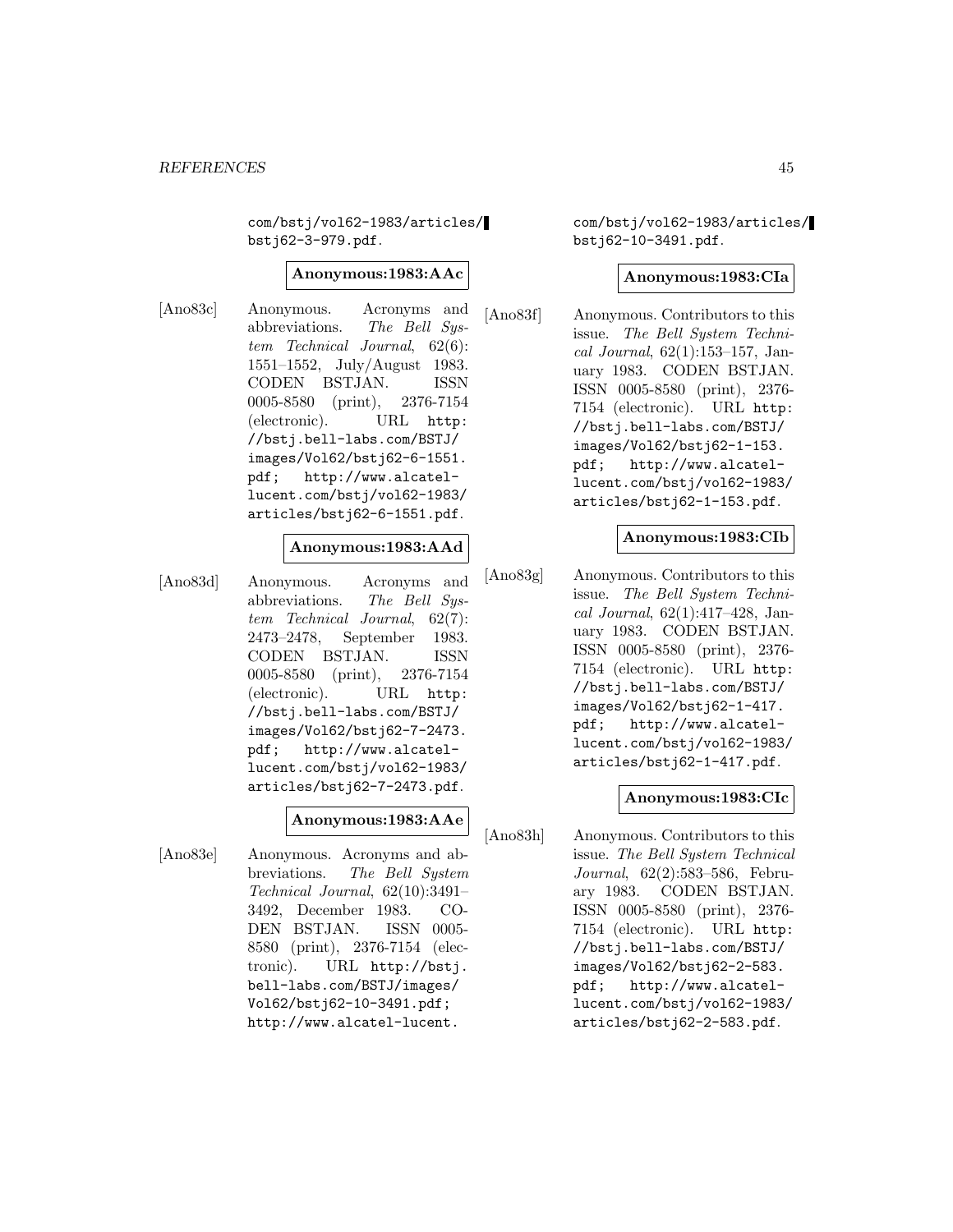## **Anonymous:1983:CId**

[Ano83i] Anonymous. Contributors to this issue. The Bell System Technical Journal, 62(3):743–746, March 1983. CODEN BSTJAN. ISSN 0005-8580 (print), 2376- 7154 (electronic). URL http: //bstj.bell-labs.com/BSTJ/ images/Vol62/bstj62-3-743. pdf; http://www.alcatellucent.com/bstj/vol62-1983/ articles/bstj62-3-743.pdf.

#### **Anonymous:1983:CIe**

[Ano83j] Anonymous. Contributors to this issue. The Bell System Technical Journal, 62(3):985–992, March 1983. CODEN BSTJAN. ISSN 0005-8580 (print), 2376- 7154 (electronic). URL http: //bstj.bell-labs.com/BSTJ/ images/Vol62/bstj62-3-985. pdf; http://www.alcatellucent.com/bstj/vol62-1983/ articles/bstj62-3-985.pdf.

## **Anonymous:1983:CIf**

[Ano83k] Anonymous. Contributors to this issue. The Bell System Technical Journal, 62(4):1169–1171, April 1983. CODEN BSTJAN. ISSN 0005-8580 (print), 2376- 7154 (electronic). URL http: //bstj.bell-labs.com/BSTJ/ images/Vol62/bstj62-4-1169. pdf; http://www.alcatellucent.com/bstj/vol62-1983/ articles/bstj62-4-1169.pdf.

## **Anonymous:1983:CIg**

[Ano83l] Anonymous. Contributors to this issue. The Bell System Technical

Journal, 62(5):1337–1340, May/ June 1983. CODEN BSTJAN. ISSN 0005-8580 (print), 2376- 7154 (electronic). URL http: //bstj.bell-labs.com/BSTJ/ images/Vol62/bstj62-5-1337. pdf; http://www.alcatellucent.com/bstj/vol62-1983/ articles/bstj62-5-1337.pdf.

#### **Anonymous:1983:HM**

[Ano83m] Anonymous. History and methods. The Bell System Technical Journal,  $62(6):1569$ , July/ August 1983. CODEN BSTJAN. ISSN 0005-8580 (print), 2376- 7154 (electronic). URL http: //bstj.bell-labs.com/BSTJ/ images/Vol62/bstj62-6-1569. pdf; http://www.alcatellucent.com/bstj/vol62-1983/ articles/bstj62-6-1569.pdf.

## **Anonymous:1983:HFBa**

[Ano83n] Anonymous. Human factors and behavioral science: Characteristics of human performance. The Bell System Technical Journal,  $62(6):1617$ , July/ August 1983. CODEN BSTJAN. ISSN 0005-8580 (print), 2376- 7154 (electronic). URL http: //bstj.bell-labs.com/BSTJ/ images/Vol62/bstj62-6-1617. pdf; http://www.alcatellucent.com/bstj/vol62-1983/ articles/bstj62-6-1617.pdf.

**Anonymous:1983:HFBc**

[Ano83o] Anonymous. Human factors and behavioral science: Interface design. The Bell System Technical Journal,  $62(6):1751$ , July/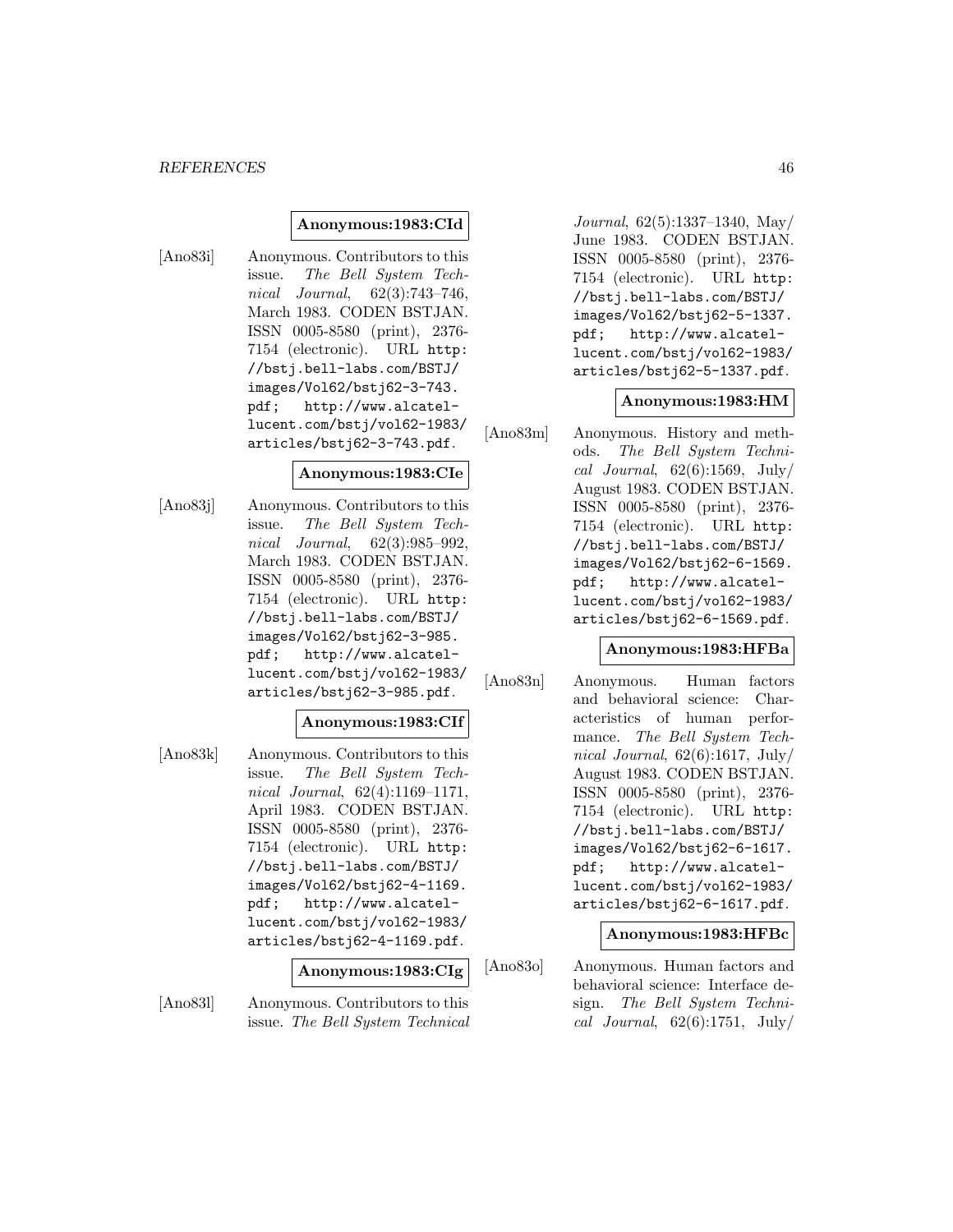August 1983. CODEN BSTJAN. ISSN 0005-8580 (print), 2376- 7154 (electronic). URL http: //bstj.bell-labs.com/BSTJ/ images/Vol62/bstj62-6-1751. pdf; http://www.alcatellucent.com/bstj/vol62-1983/ articles/bstj62-6-1751.pdf.

## **Anonymous:1983:HFBd**

[Ano83p] Anonymous. Human factors and behavioral science: New functions for technology. The Bell System Technical Journal, 62(6):1881, July/August 1983. CODEN BSTJAN. ISSN 0005-8580 (print), 2376- 7154 (electronic). URL http: //bstj.bell-labs.com/BSTJ/ images/Vol62/bstj62-6-1881. pdf; http://www.alcatellucent.com/bstj/vol62-1983/ articles/bstj62-6-1881.pdf.

#### **Anonymous:1983:HFBb**

[Ano83q] Anonymous. Human factors and behavioral science: New technological demands. The Bell System Technical Journal,  $62(6):1699$ , July/August 1983. CODEN BSTJAN. ISSN 0005-8580 (print), 2376- 7154 (electronic). URL http: //bstj.bell-labs.com/BSTJ/ images/Vol62/bstj62-6-1699. pdf; http://www.alcatellucent.com/bstj/vol62-1983/ articles/bstj62-6-1699.pdf.

## **Anonymous:1983:LE**

[Ano83r] Anonymous. Letter to the editor. The Bell System Technical Journal, 62(7):2113–2114, Septem-

ber 1983. CODEN BSTJAN. ISSN 0005-8580 (print), 2376- 7154 (electronic). URL http: //bstj.bell-labs.com/BSTJ/ images/Vol62/bstj62-7-2113. pdf; http://www.alcatellucent.com/bstj/vol62-1983/ articles/bstj62-7-2113.pdf.

#### **Anonymous:1983:PBLa**

[Ano83s] Anonymous. Papers by Bell Laboratories authors. The Bell System Technical Journal, 62(1):159–164, January 1983. CODEN BSTJAN. ISSN 0005-8580 (print), 2376- 7154 (electronic). URL http: //bstj.bell-labs.com/BSTJ/ images/Vol62/bstj62-1-159. pdf; http://www.alcatellucent.com/bstj/vol62-1983/ articles/bstj62-1-159.pdf.

## **Anonymous:1983:PBLb**

[Ano83t] Anonymous. Papers by Bell Laboratories authors. The Bell System Technical Journal, 62(2):587–591, February 1983. CODEN BSTJAN. ISSN 0005-8580 (print), 2376- 7154 (electronic). URL http: //bstj.bell-labs.com/BSTJ/ images/Vol62/bstj62-2-587. pdf; http://www.alcatellucent.com/bstj/vol62-1983/ articles/bstj62-2-587.pdf.

## **Anonymous:1983:PBLc**

[Ano83u] Anonymous. Papers by Bell Laboratories authors. The Bell System Technical Journal, 62(3):747–750, March 1983. CODEN BSTJAN. ISSN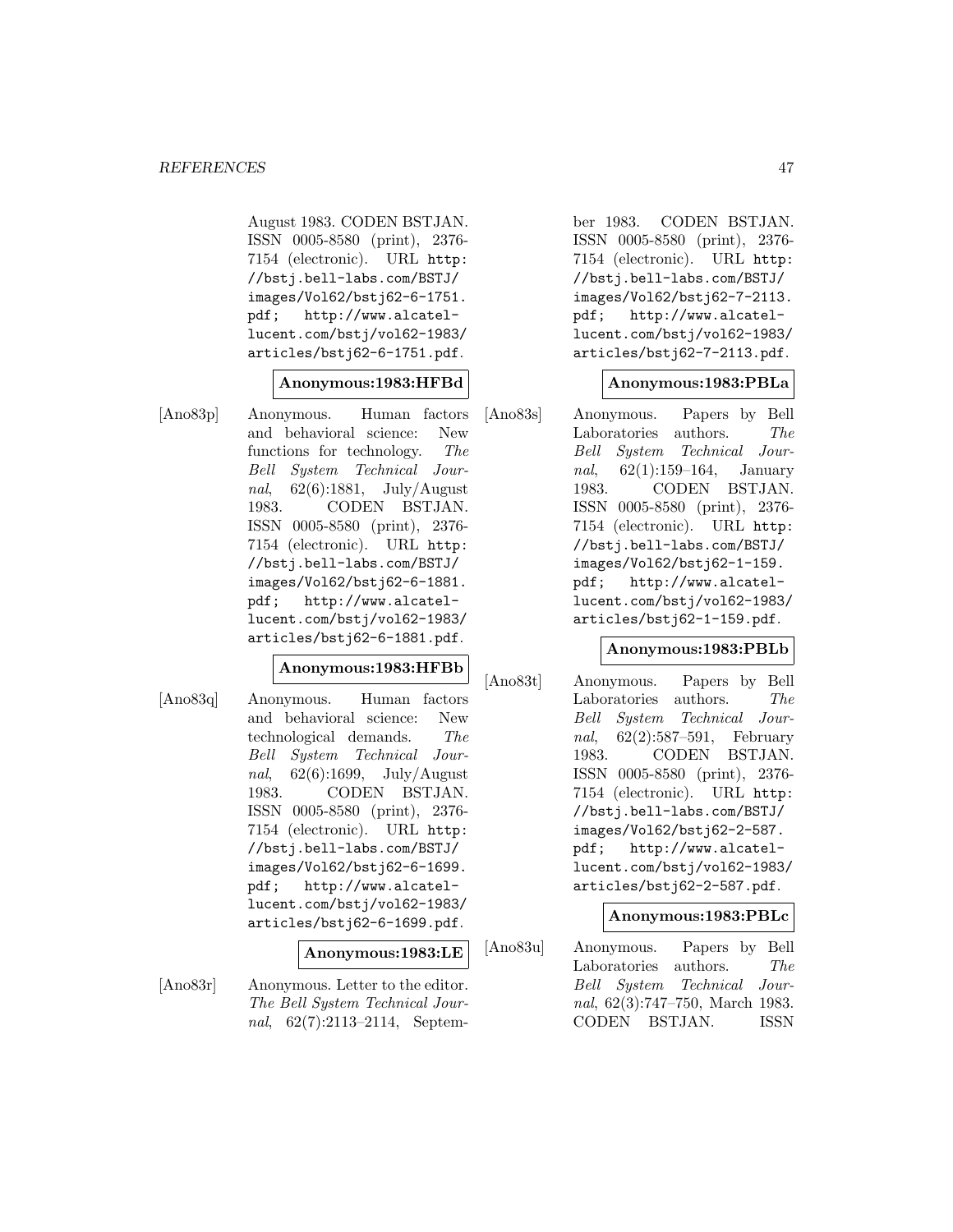0005-8580 (print), 2376-7154 (electronic). URL http: //bstj.bell-labs.com/BSTJ/ images/Vol62/bstj62-3-747. pdf; http://www.alcatellucent.com/bstj/vol62-1983/ articles/bstj62-3-747.pdf.

## **Anonymous:1983:PBLd**

[Ano83v] Anonymous. Papers by Bell Laboratories authors. The Bell System Technical Journal, 62(4):1173–1177, April 1983. CODEN BSTJAN. ISSN 0005-8580 (print), 2376- 7154 (electronic). URL http: //bstj.bell-labs.com/BSTJ/ images/Vol62/bstj62-4-1173. pdf; http://www.alcatellucent.com/bstj/vol62-1983/ articles/bstj62-4-1173.pdf.

#### **Anonymous:1983:PBLe**

[Ano83w] Anonymous. Papers by Bell Laboratories authors. The Bell System Technical Journal,  $62(5):1341-1347$ , May/ June 1983. CODEN BSTJAN. ISSN 0005-8580 (print), 2376- 7154 (electronic). URL http: //bstj.bell-labs.com/BSTJ/ images/Vol62/bstj62-5-1341. pdf; http://www.alcatellucent.com/bstj/vol62-1983/ articles/bstj62-5-1341.pdf.

#### **Anonymous:1983:PBLf**

[Ano83x] Anonymous. Papers by Bell Laboratories authors. The Bell System Technical Journal,  $62(6):1553-1556$ , July/ August 1983. CODEN BSTJAN. ISSN 0005-8580 (print), 23767154 (electronic). URL http: //bstj.bell-labs.com/BSTJ/ images/Vol62/bstj62-6-1553. pdf; http://www.alcatellucent.com/bstj/vol62-1983/ articles/bstj62-6-1553.pdf.

## **Anonymous:1983:PBLg**

[Ano83y] Anonymous. Papers by Bell Laboratories authors. The Bell System Technical Journal, 62(7):2115–2118, September 1983. CODEN BSTJAN. ISSN 0005-8580 (print), 2376- 7154 (electronic). URL http: //bstj.bell-labs.com/BSTJ/ images/Vol62/bstj62-7-2115. pdf; http://www.alcatellucent.com/bstj/vol62-1983/ articles/bstj62-7-2115.pdf.

#### **Anonymous:1983:PBLh**

[Ano83z] Anonymous. Papers by Bell Laboratories authors. The Bell System Technical Journal, 62(8):2647–2659, October 1983. CODEN BSTJAN. ISSN 0005-8580 (print), 2376- 7154 (electronic). URL http: //bstj.bell-labs.com/BSTJ/ images/Vol62/bstj62-8-2647. pdf; http://www.alcatellucent.com/bstj/vol62-1983/ articles/bstj62-8-2647.pdf.

## **Anonymous:1983:PBLi**

[Ano83-27] Anonymous. Papers by Bell Laboratories authors. The Bell System Technical Journal, 62(9):2845–2847, November 1983. CODEN BSTJAN. ISSN 0005-8580 (print), 2376- 7154 (electronic). URL http: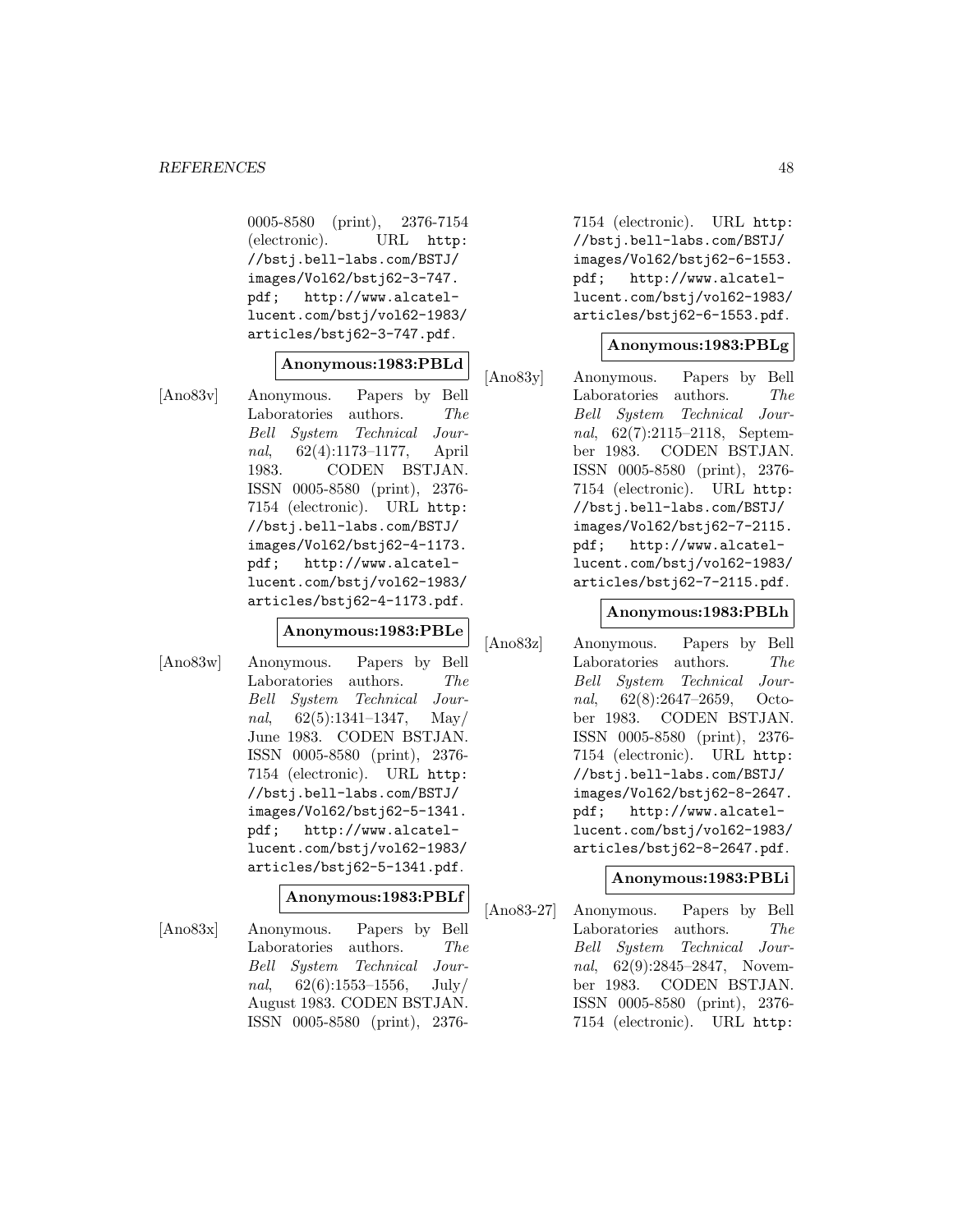//bstj.bell-labs.com/BSTJ/ images/Vol62/bstj62-9-2845. pdf; http://www.alcatellucent.com/bstj/vol62-1983/ articles/bstj62-9-2845.pdf.

## **Anonymous:1983:PBLj**

[Ano83-28] Anonymous. Papers by Bell Laboratories authors. The Bell System Technical Journal, 62(10): 3063–3069, December 1983. CO-DEN BSTJAN. ISSN 0005- 8580 (print), 2376-7154 (electronic). URL http://bstj. bell-labs.com/BSTJ/images/ Vol62/bstj62-10-3063.pdf; http://www.alcatel-lucent. com/bstj/vol62-1983/articles/ bstj62-10-3063.pdf.

## **Aprille:1982:DDCa**

[ANSW82] T. J. Aprille, S. Narayanan, P. G. St. Amand, and F. E. Weber. D4 digital channel bank family: Dataport — digital access through D4. The Bell System Technical Journal, 61(9):2703–2720, November 1982. CODEN BSTJAN. ISSN 0005-8580 (print), 2376- 7154 (electronic). URL http: //bstj.bell-labs.com/BSTJ/ images/Vol61/bstj61-9-2703. pdf; http://www.alcatellucent.com/bstj/vol61-1982/ articles/bstj61-9-2703.pdf.

#### **Ackenhusen:1985:SCI**

[AO85] J. G. Ackenhusen and Y. H. Oh. Single-chip implementation of feature measurement for LPCbased speech recognition.  $AT\mathcal{O}T$ Technical Journal, 64(8):1787–

1805, 1985. CODEN ATJOEM. ISSN 2376-676X (print), 8756- 2324 (electronic).

## **Atal:1986:SRD**

[AR86] Bishnu S. Atal and Lawrence R. Rabiner. Speech research directions. AT&T Technical Journal, 65(5):75–88, September 1986. CODEN ATJOEM. ISSN 2376- 676X (print), 8756-2324 (electronic).

## **Atkins:1980:TSP**

[ARW80] J. Atkins, K. A. Raschke, and D. L. Woody. Traffic service position system no. 1: Busy line verification feature. The Bell System Technical Journal, 59(8):1397–1416, October 1980. CODEN BSTJAN. ISSN 0005-8580 (print), 2376- 7154 (electronic). URL http: //bstj.bell-labs.com/BSTJ/ images/Vol59/bstj59-8-1397. pdf; http://www.alcatellucent.com/bstj/vol59-1980/ articles/bstj59-8-1397.pdf.

## **Arthurs:1983:ULB**

[AS83] E. Arthurs and B. W. Stuck. Upper and lower bounds on mean throughput rate and mean delay in memory-constrained queueing networks. The Bell System Technical Journal, 62 (2):541–581, February 1983. CODEN BSTJAN. ISSN 0005-8580 (print), 2376-7154 (electronic). URL http: //bstj.bell-labs.com/BSTJ/ images/Vol62/bstj62-2-541. pdf; http://www.alcatel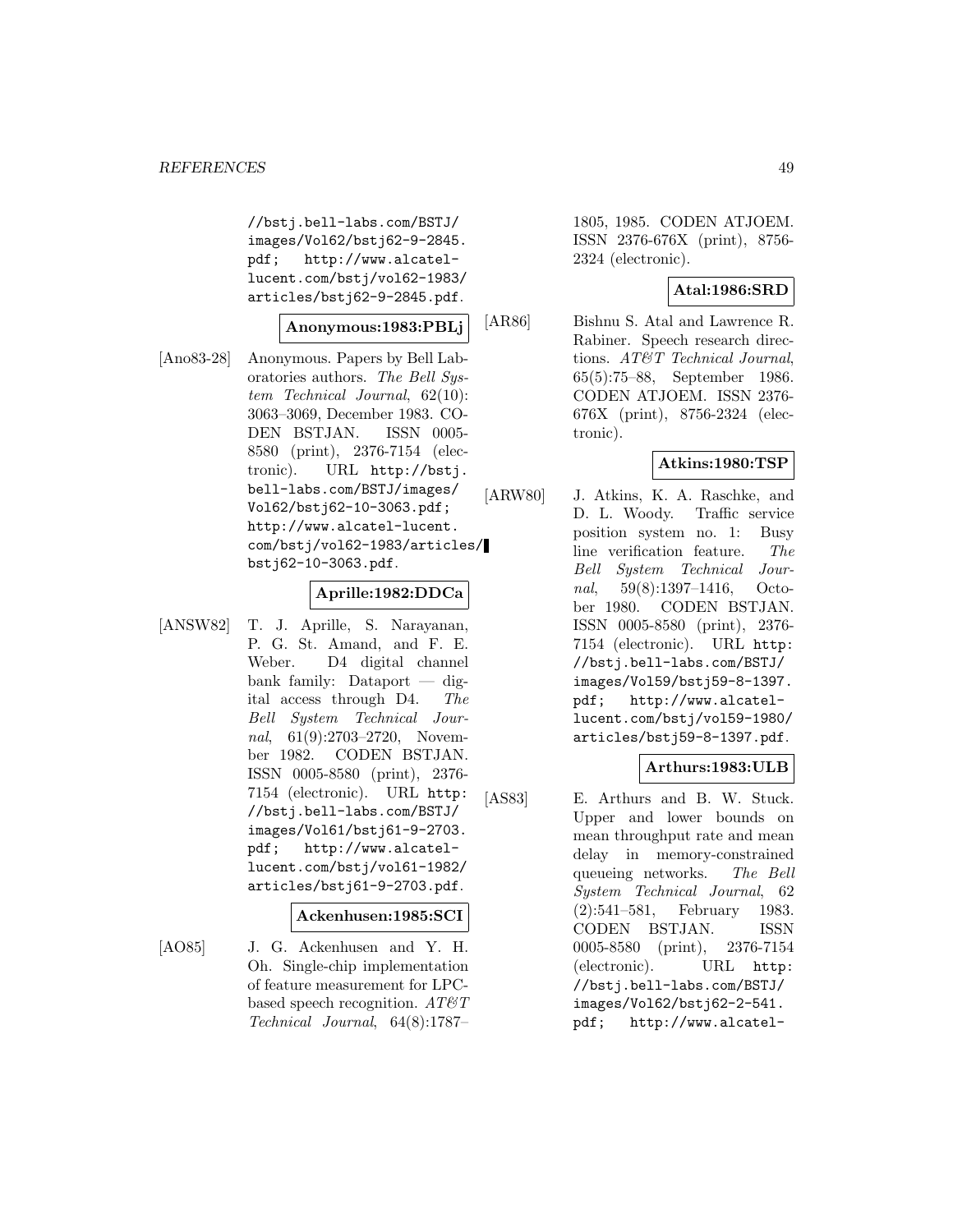lucent.com/bstj/vol62-1983/ articles/bstj62-2-541.pdf.

## **Abele:1984:SSL**

[AS84a] Thomas A. Abele and Albert J. Schepis. SLC 96 subscriber loop carrier system. AT&T Bell Laboratories Technical Journal, 63 (10 part 2):2273–2281, 1984. CO-DEN ABLJER. ISSN 0748-612X (print), 2376-7162 (electronic).

# **Amitay:1984:LET**

[AS84b] Noach Amitay and Jack Salz. Linear equalization theory in digital data transmission over dually polarized fading radio channels. AT&T Bell Laboratories Technical Journal, 63(10 part 1):2215– 2259, 1984. CODEN ABLJER. ISSN 0748-612X (print), 2376- 7162 (electronic).

## **Aggarwal:1985:NFT**

[ASG85] Sudhir Aggarwal, Krishan Sabnani, and B. Gopinath. New File Transfer Protocol.  $AT \mathcal{C}T$ Technical Journal, 64(10):2387– 2411, 1985. CODEN ATJOEM. ISSN 2376-676X (print), 8756- 2324 (electronic).

## **ATT:1986:AUS**

[AT&T86] AT&T. AT&T UNIX System Readings and Applications, volume II. Prentice-Hall, Inc., Upper Saddle River, NJ 07458, USA, 1986. ISBN 0-13-939845- 7. xii + 324 pp. LCCN QA76.76.O63 U553 1986.

# **Bach:1984:MUO**

[Bac84] M. J. Bach. Multiprocessor UNIX operating systems.  $AT\&T$ Bell Laboratories Technical Journal, 63(8 part 2):1733–1749, October 1984. CODEN ABLJER. ISSN 0748-612X (print), 2376- 7162 (electronic).

## **Batorsky:1984:BSN**

[Bat84] D. V. Batorsky. 1980 Bell System noise survey of the loop plant. AT&T Bell Laboratories Technical Journal, 63(5):775–818, 1984. CODEN ABLJER. ISSN 0748- 612X (print), 2376-7162 (electronic).

# **Biffle:1987:NSA**

[BB87] Johnny H. Biffle and Steven N. Burchett. Nonlinear structural analysis of complex electronic and electromechanical assemblies. AT&T Technical Journal, 66(6):51–62, November 1987. CODEN ATJOEM. ISSN 2376- 676X (print), 8756-2324 (electronic).

## **Bohn:1984:SSL**

[BBB<sup>+</sup>84] Peter P. Bohn, Charles A. Brackett, Michael J. Buckler, Tadikonda N. Rao, and Robert H. Saul. SLC 96 subscriber loop carrier system: the fiber SLC carrier system.  $AT\mathcal{O}T$ Bell Laboratories Technical Journal, 63(10 part 2):2389-2416, 1984. CODEN ABLJER. ISSN 0748-612X (print), 2376-7162 (electronic).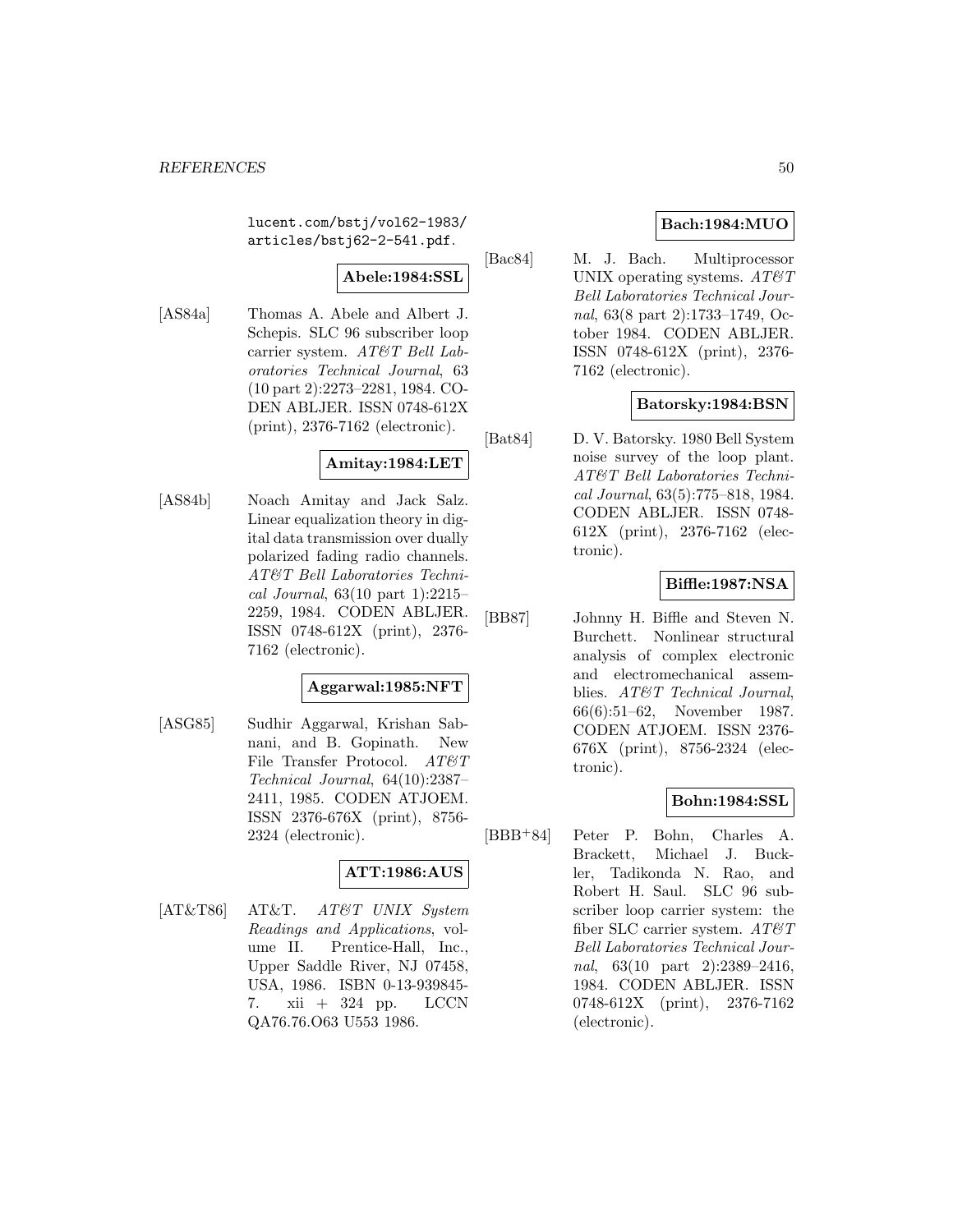## **Baxter:1985:SCC**

[BBB<sup>+</sup>85] L. A. Baxter, P. R. Berkowitz, C. A. Buzzard, J. J. Horenkamp, and F. E. Wyatt. System 75: communications and control architecture. AT&T Technical Journal, 64(1 part 1):153– 173, 1985. CODEN ATJOEM. ISSN 2376-676X (print), 8756- 2324 (electronic).

## **Basso:1989:OSA**

[BBD<sup>+</sup>89] Richard J. Basso, Hugh J. Beuscher, Iris S. Dowden, Richard J. Piereth, and Samuel M. Salchenberger. OSPS system architecture. AT&T Technical Journal, 68(6):9–24, 1989. CO-DEN ATJOEM. ISSN 2376- 676X (print), 8756-2324 (electronic).

## **Benvenuto:1986:KAC**

[BBDS86] Nevio Benvenuto, Guido Bertocci, William R. Daumer, and D. K. Sparrell. The 32-kb/s AD-PCM coding standard.  $AT\&T$ Technical Journal, 65(5):12–22, September/October 1986. CO-DEN ATJOEM. ISSN 2376- 676X (print), 8756-2324 (electronic).

## **Barber:1981:DSP**

[BBF<sup>+</sup>81a] F. E. Barber, T. J. Bartoli, R. L. Freyman, J. A. Grant, J. Kane, and R. N. Kershaw. Digital signal processor: An overview of the silicon very-large-scaleintegration implementation. The Bell System Technical Journal, 60(7):1441–1447, Septem-

ber 1981. CODEN BSTJAN. ISSN 0005-8580 (print), 2376- 7154 (electronic). URL http: //bstj.bell-labs.com/BSTJ/ images/Vol60/bstj60-7-1441. pdf; http://www.alcatellucent.com/bstj/vol60-1981/ articles/bstj60-7-1441.pdf.

## **Blake:1981:DSP**

[BBF81b] R. B. Blake, A. C. Bolling, and R. L. Farah. Digital signal processor: Voice-frequency transmission treatment for specialservice telephone circuits. The Bell System Technical Journal, 60(7):1585–1619, September 1981. CODEN BSTJAN. ISSN 0005-8580 (print), 2376- 7154 (electronic). URL http: //bstj.bell-labs.com/BSTJ/ images/Vol60/bstj60-7-1585. pdf; http://www.alcatellucent.com/bstj/vol60-1981/ articles/bstj60-7-1585.pdf.

#### **Braunstein:1987:ACD**

[BBM87] Marcy R. Braunstein, Christopher L. Burton, and Sandra D. McNabb. ASQIC 800 call data master. AT&T Technical Journal,  $66(3):21-31$ , May/ June 1987. CODEN ATJOEM. ISSN 2376-676X (print), 8756- 2324 (electronic).

## **Barclay:1982:DSR**

[BBN82] D. K. Barclay, E. R. Byrne, and F. K. Ng. Database systems: A real-time database management system for no. 5 ESS. The Bell System Technical Journal, 61(9):2423–2437, Novem-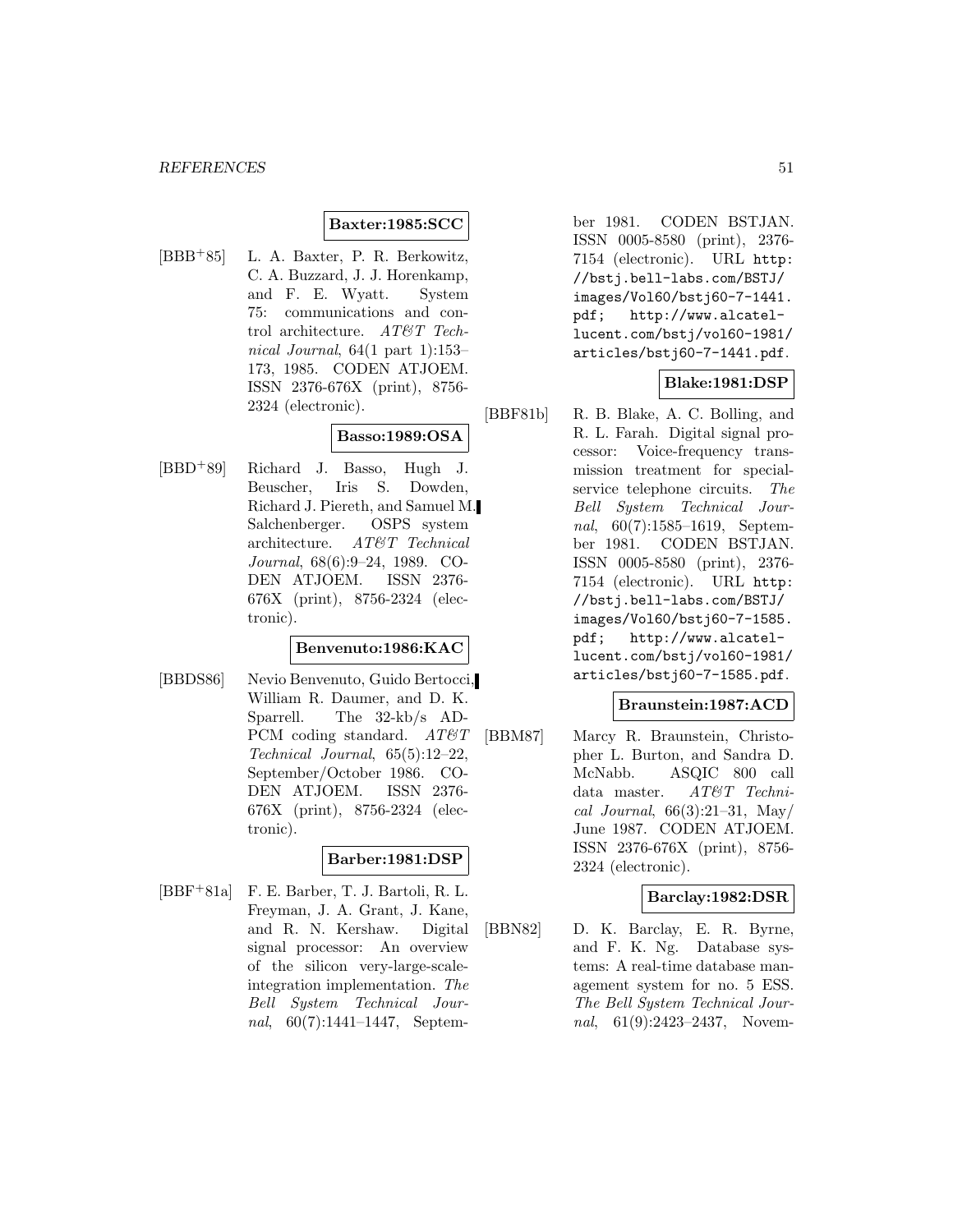ber 1982. CODEN BSTJAN. ISSN 0005-8580 (print), 2376- 7154 (electronic). URL http: //bstj.bell-labs.com/BSTJ/ images/Vol61/bstj61-9-2423. pdf; http://www.alcatellucent.com/bstj/vol61-1982/ articles/bstj61-9-2423.pdf.

## **Boggs:1982:ARSa**

[BBOV82] P. S. Boggs, M. W. Bowker, E. A. Overstreet, and R. W. Vetter, Jr. Automated repair service bureau: Evolution. The Bell System Technical Journal, 61(6):1097–1114, July/ August 1982. CODEN BSTJAN. ISSN 0005-8580 (print), 2376- 7154 (electronic). URL http: //bstj.bell-labs.com/BSTJ/ images/Vol61/bstj61-6-1097. pdf; http://www.alcatellucent.com/bstj/vol61-1982/ articles/bstj61-6-1097.pdf.

## **Basinger:1982:SPC**

[BBP<sup>+</sup>82] R. G. Basinger, M. Berger, E. M. Prell, V. L. Ransom, and J. R. Williams. Stored program controlled network: Calling card service — overall description and operational characteristics. The Bell System Technical Journal, 61(7):1655-1673, September 1982. CODEN BSTJAN. ISSN 0005-8580 (print), 2376- 7154 (electronic). URL http: //bstj.bell-labs.com/BSTJ/ images/Vol61/bstj61-7-1655. pdf; http://www.alcatellucent.com/bstj/vol61-1982/ articles/bstj61-7-1655.pdf.

## **Belanger:1988:SRD**

[BBW88] David G. Belanger, G. David Bergland, and Mike Wish. Some research directions for large-scale software development.  $AT\&T$ Technical Journal, 67(4):77–92, July 1988. CODEN ATJOEM. ISSN 2376-676X (print), 8756- 2324 (electronic).

## **Bezdek:1983:TND**

[BC83] P. V. Bezdek and J. P. Collins. Total network data system: Trunking system. The Bell System Technical Journal, 62(7):2345–2364, September 1983. CODEN BSTJAN. ISSN 0005-8580 (print), 2376- 7154 (electronic). URL http: //bstj.bell-labs.com/BSTJ/ images/Vol62/bstj62-7-2345. pdf; http://www.alcatellucent.com/bstj/vol62-1983/ articles/bstj62-7-2345.pdf.

## **Becker:1985:DSD**

[BC85] R. A. Becker and J. M. Chambers. Design of the S system for data analysis. AT&T Technical Journal, 64(9):2131–2151, 1985. CODEN ATJOEM. ISSN 2376- 676X (print), 8756-2324 (electronic).

## **Boza:1986:CIA**

 $[BCH<sup>+</sup>86]$  L. B. Boza, C. D. Chavous, J. C. Hsu, R. D. Lake, and M. K. Pratt. CIMA — an integrated architecture for product realization. AT&T Technical Journal, 65(4):17–24, July/August 1986. CODEN ATJOEM. ISSN 2376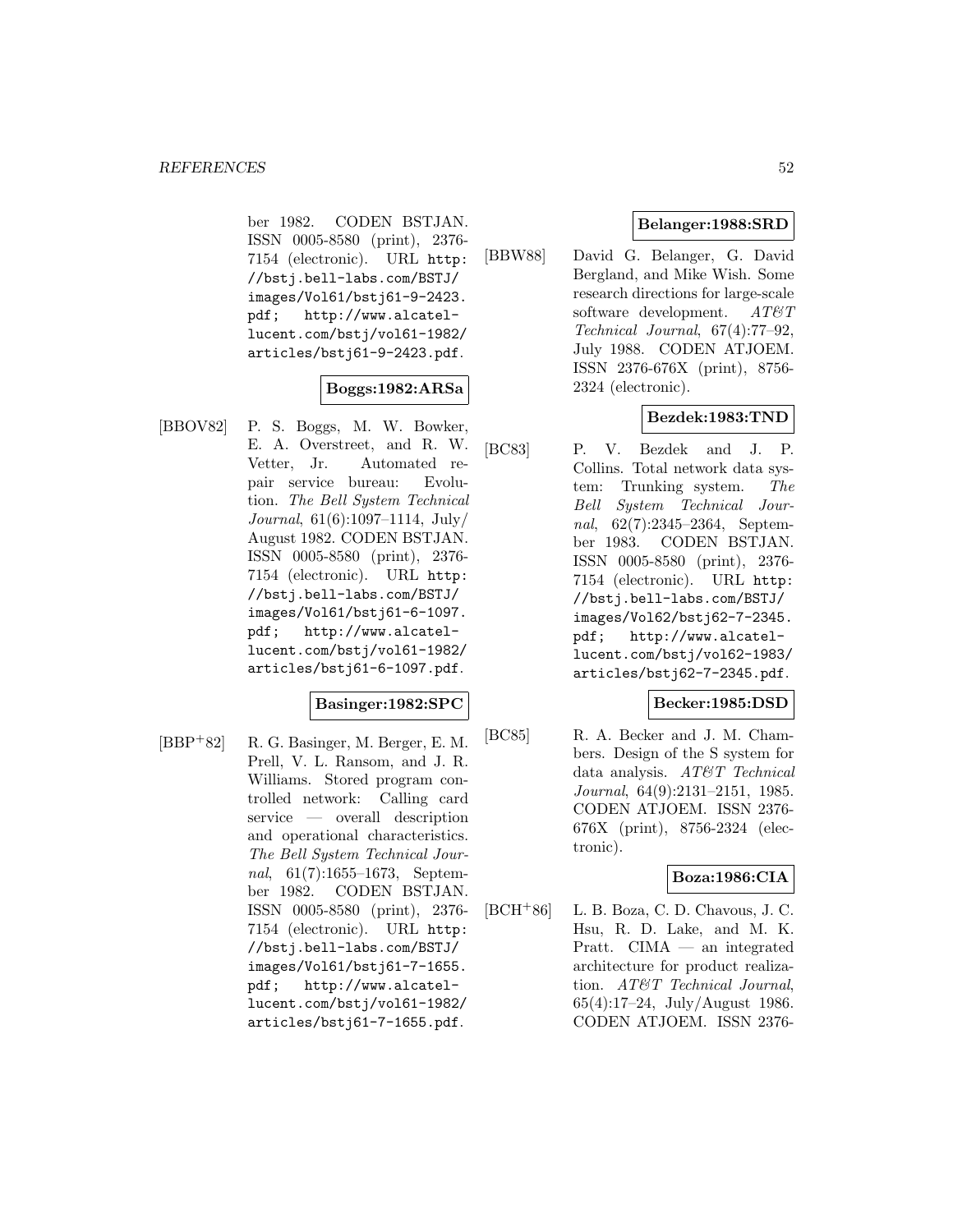676X (print), 8756-2324 (electronic).

## **Balicki:1983:ASS**

[BCHR83] J. F. Balicki, E. F. Cook, R. C. Heidt, and V. E. Rutter. The AR6A single-sideband microwave radio system: The traveling-wave-tube amplifier. The Bell System Technical Journal, 62(10):3429–3445, December 1983. CODEN BSTJAN. ISSN 0005-8580 (print), 2376-7154 (electronic). URL http://bstj. bell-labs.com/BSTJ/images/ Vol62/bstj62-10-3429.pdf; http://www.alcatel-lucent. com/bstj/vol62-1983/articles/ bstj62-10-3429.pdf.

## **Brown:1988:SSP**

[BCMZ88] Donald W. Brown, Christopher D. Carson, Warren A. Montgomery, and Paul M. Zislis. Software specification and prototyping technologies.  $AT\&T$ Technical Journal, 67(4):33–45, July 1988. CODEN ATJOEM. ISSN 2376-676X (print), 8756- 2324 (electronic).

## **Birnbaum:1986:VPS**

[BCW86] Martha Birnbaum, Larry A. Cohen, and Frank X. Welsh. Voice password system for access security. AT&T Technical Journal, 65(5):68–74, September 1986. CODEN ATJOEM. ISSN 2376- 676X (print), 8756-2324 (electronic).

## **Boddie:1981:DSPb**

[BDE<sup>+</sup>81] J. R. Boddie, G. T. Daryanani, I. I. Eldumiati, R. N. Gadenz, J. S. Thompson, and S. M. Walters. Digital signal processor: Architecture and performance. The Bell System Technical Journal, 60(7):1449–1462, September 1981. CODEN BSTJAN. ISSN 0005-8580 (print), 2376- 7154 (electronic). URL http: //bstj.bell-labs.com/BSTJ/ images/Vol60/bstj60-7-1449. pdf; http://www.alcatellucent.com/bstj/vol60-1981/ articles/bstj60-7-1449.pdf.

## **Barrere:1982:SPC**

[BDL<sup>+</sup>82a] R. G. Barrere, J. P. Delatore, J. W. Lurtz, R. J. Piereth, and C. M. Rubald. Stored program controlled network: Data base administration system overall description and operational characteristics. The Bell System Technical Journal, 61(7):1759–1777, September 1982. CODEN BSTJAN. ISSN 0005-8580 (print), 2376- 7154 (electronic). URL http: //bstj.bell-labs.com/BSTJ/ images/Vol61/bstj61-7-1759. pdf; http://www.alcatellucent.com/bstj/vol61-1982/ articles/bstj61-7-1759.pdf.

## **Brown:1982:NRS**

[BDL82b] D. W. Brown, J. J. Driscoll, and F. M. Lax. No. 10A remote switching system: Host software. The Bell System Technical Journal, 61(4):491–524, April 1982. CODEN BSTJAN.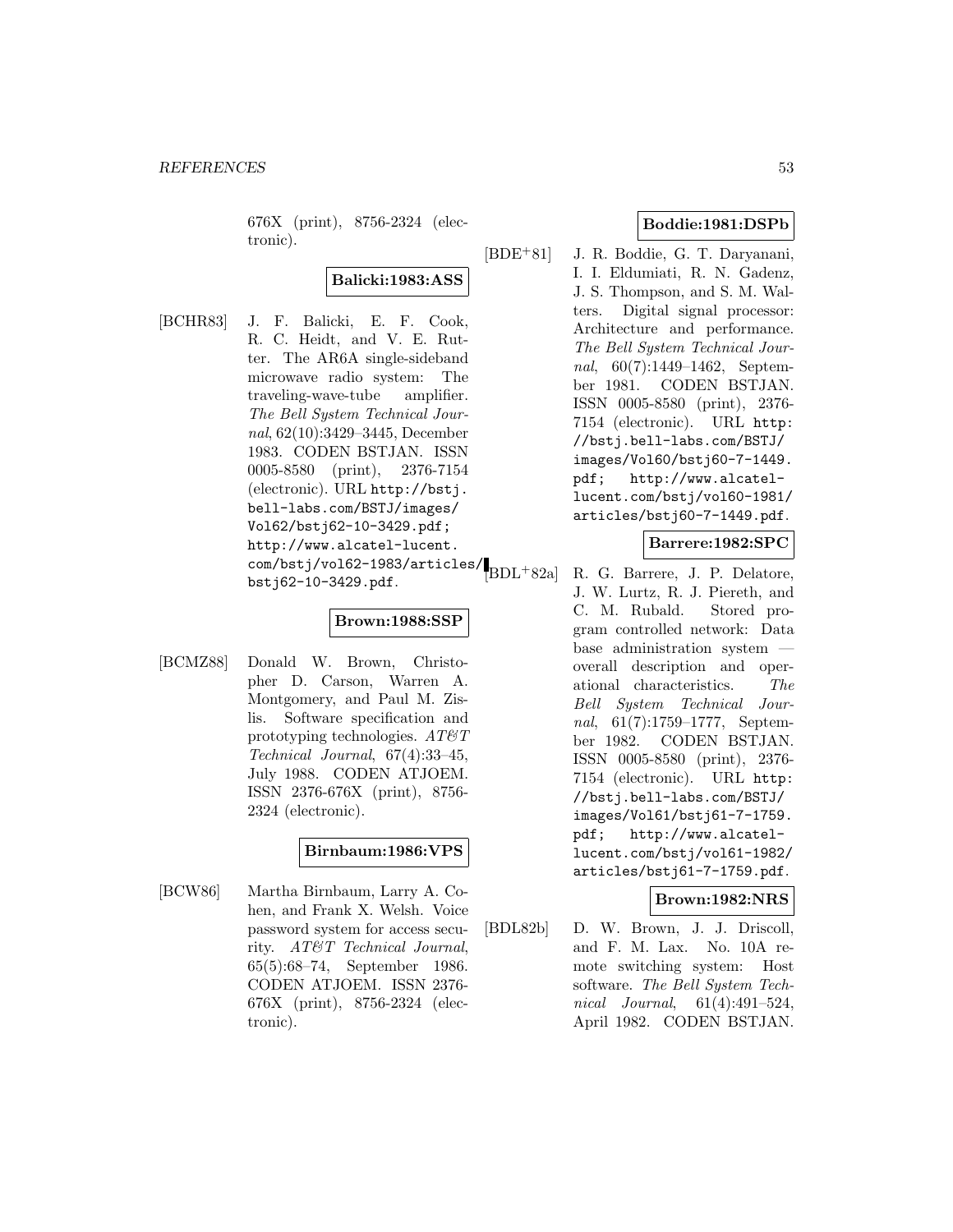ISSN 0005-8580 (print), 2376- 7154 (electronic). URL http: //bstj.bell-labs.com/BSTJ/ images/Vol61/bstj61-4-491. pdf; http://www.alcatellucent.com/bstj/vol61-1982/ articles/bstj61-4-491.pdf.

## **Brown:1983:MSE**

[BDL<sup>+</sup>83] D. W. Brown, J. J. Driscoll, F. M. Lax, M. W. Saad, and J. G. Whitemyer. Modernization of the suburban ESS: Hosting the no. 10A remote switching system. The Bell System Technical Journal, 62(6):1497–1536, July/ August 1983. CODEN BSTJAN. ISSN 0005-8580 (print), 2376- 7154 (electronic). URL http: //bstj.bell-labs.com/BSTJ/ images/Vol62/bstj62-6-1497. pdf; http://www.alcatellucent.com/bstj/vol62-1983/ articles/bstj62-6-1497.pdf.

## **Bodnar:1983:TSP**

[BDV83] J. J. Bodnar, J. R. Daino, and K. A. VanderMeulen. Traffic service position system no. 1B: Switching control center system interface. The Bell System Technical Journal, 62(3):941–957, March 1983. CODEN BSTJAN. ISSN 0005-8580 (print), 2376- 7154 (electronic). URL http: //bstj.bell-labs.com/BSTJ/ images/Vol62/bstj62-3-941. pdf; http://www.alcatellucent.com/bstj/vol62-1983/ articles/bstj62-3-941.pdf.

## **Benes:1980:BJB**

[Ben80] V. E. Beneš. B.S.T.J. briefs:

Least-squares estimator for frequency-shift position modulation in white noise. The Bell System Technical Journal, 59(7):1289–1296, September 1980. CODEN BSTJAN. ISSN 0005-8580 (print), 2376- 7154 (electronic). URL http: //bstj.bell-labs.com/BSTJ/ images/Vol59/bstj59-7-1289. pdf; http://www.alcatellucent.com/bstj/vol59-1980/ articles/bstj59-7-1289.pdf.

## **Benes:1981:BSC**

[Ben81a] V. E. Beneš. Blocking states in connecting networks made of square switches arranged in stages. The Bell System Technical Journal,  $60(4):511-521$ , April 1981. CODEN BSTJAN. ISSN 0005-8580 (print), 2376- 7154 (electronic). URL http: //bstj.bell-labs.com/BSTJ/ images/Vol60/bstj60-4-511. pdf; http://www.alcatellucent.com/bstj/vol60-1981/ articles/bstj60-4-511.pdf.

## **Benes:1981:DOE**

[Ben81b] V. E. Beneš. Detecting the occurrence of an event by FM through noise. The Bell System Technical Journal, 60(9):2227-2233, November 1981. CODEN BSTJAN. ISSN 0005-8580 (print), 2376- 7154 (electronic). URL http: //bstj.bell-labs.com/BSTJ/ images/Vol60/bstj60-9-2227. pdf; http://www.alcatellucent.com/bstj/vol60-1981/ articles/bstj60-9-2227.pdf.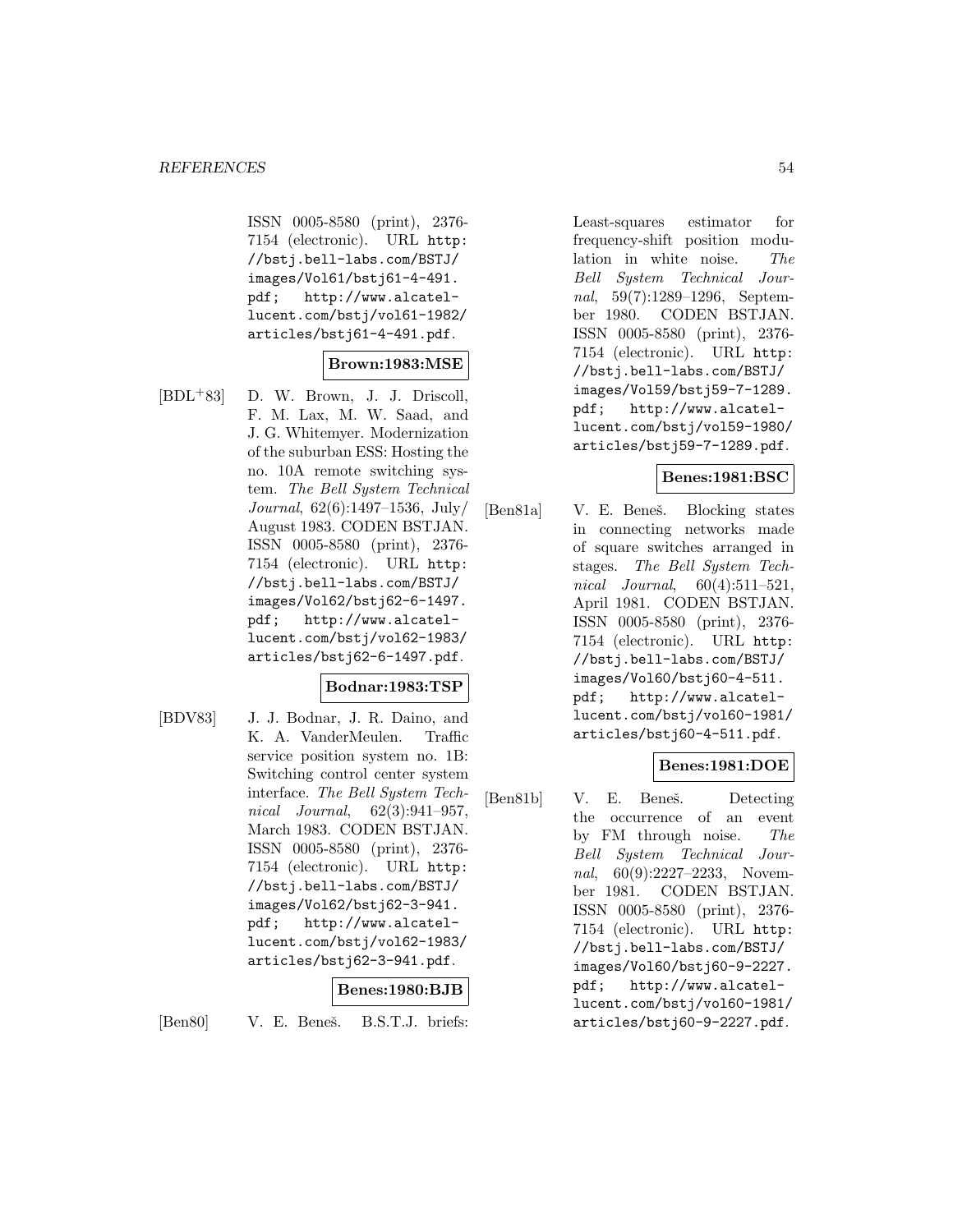## **Benes:1983:GCP**

[Ben83] V. E. Beneš. Growth, complexity, and performance of telephone connecting networks. The Bell System Technical Journal, 62(2):499–539, February 1983. CODEN BSTJAN. ISSN 0005-8580 (print), 2376- 7154 (electronic). URL http: //bstj.bell-labs.com/BSTJ/ images/Vol62/bstj62-2-499. pdf; http://www.alcatellucent.com/bstj/vol62-1983/ articles/bstj62-2-499.pdf.

#### **Benvenuto:1984:DAM**

[Ben84] N. Benvenuto. Distortion analysis on measuring the impulse response of a system using a crosscorrelation. AT&T Bell Laboratories Technical Journal, 63(10 part 1):2171–2192, 1984. CO-DEN ABLJER. ISSN 0748-612X (print), 2376-7162 (electronic).

## **Bergmann:1982:EPH**

[Ber82] E. E. Bergmann. Electromagnetic propagation in homogeneous media with Hermitian permeability and permittivity. The Bell System Technical Journal, 61(6):935–948, July/ August 1982. CODEN BSTJAN. ISSN 0005-8580 (print), 2376- 7154 (electronic). URL http: //bstj.bell-labs.com/BSTJ/ images/Vol61/bstj61-6-935. pdf; http://www.alcatellucent.com/bstj/vol61-1982/ articles/bstj61-6-935.pdf.

## **Bernstein:1984:TDA**

[Ber84] Jeremy Bernstein. Three degrees above zero: Bell Labs in the information age. C. Scribner's, New York, NY, USA, 1984. ISBN 0-684-18170-3. xiii  $+241 + 8$ pp. LCCN T178.B45 B47 1984. US\$17.95.

## **Breiland:1980:DWU**

[BF80] J. R. Breiland and R. A. Friedenson. Designer's Workbench: The user environment. The Bell System Technical Journal, 59(9):1767–1792, November 1980. CODEN BSTJAN. ISSN 0005-8580 (print), 2376- 7154 (electronic). URL http: //bstj.bell-labs.com/BSTJ/ images/Vol59/bstj59-9-1767. pdf; http://www.alcatellucent.com/bstj/vol59-1980/ articles/bstj59-9-1767.pdf.

## **Burman:1986:PAT**

[BGGN<sup>+</sup>86] D. Y. Burman, F. J. Gurrola-Gal, A. Nozari, S. Sathaye, and J. P. Sitarik. Performance analysis techniques for IC manufacturing lines.  $AT \& T$ Technical Journal, 65(4):46–57, July/August 1986. CODEN ATJOEM. ISSN 2376-676X (print), 8756-2324 (electronic).

## **Byrne:1983:TND**

[BGGW83] C. J. Byrne, D. J. Gagne, J. A. Grandle, Jr., and G. H. Wedemeyer. Total network data system: Data acquisition and near-real-time surveillance by EADAS. The Bell System Technical Journal, 62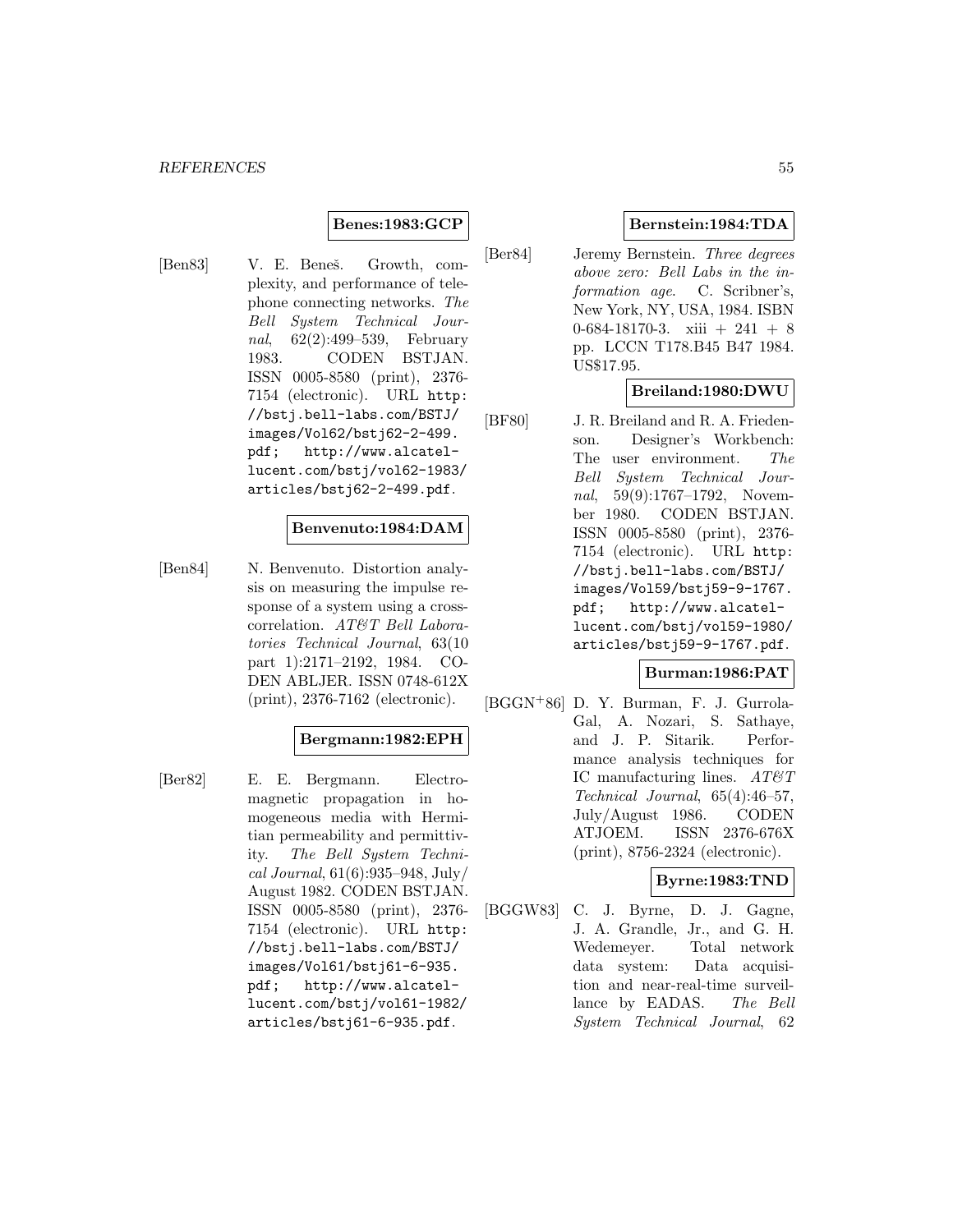(7):2209–2237, September 1983. CODEN BSTJAN. ISSN 0005-8580 (print), 2376-7154 (electronic). URL http: //bstj.bell-labs.com/BSTJ/ images/Vol62/bstj62-7-2209. pdf; http://www.alcatellucent.com/bstj/vol62-1983/ articles/bstj62-7-2209.pdf.

## **Boddie:1986:DDS**

[BGK<sup>+</sup>86] James R. Boddie, Renato N. Gadenz, Robert N. Kershaw, W. Patrick Hays, and James Tow. The DSP32 digital signal processor and its application development tools.  $AT \mathcal{C}T$ Technical Journal, 65(5):89– 104, September 1986. CODEN ATJOEM. ISSN 2376-676X (print), 8756-2324 (electronic).

## **Bennett:1989:STC**

[BGS<sup>+</sup>89] Raymond W. Bennett, Steven L. Greenspan, Ann K. Syrdal, Judith E. Tschirgi, and John J. Wisowaty. Speaking to, from, and through computers. speech technologies and user-interface design.  $AT\&T$  *chnical* Journal, 68(5):17–30, September/October 1989. CODEN ATJOEM. ISSN 2376-676X (print), 8756-2324 (electronic).

## **Bainbridge:1984:SSL**

[BH84a] Gary D. Bainbridge and Robert W. Henn. SLC 96 subscriber loop carrier system: physical design. AT&T Bell Laboratories Technical Journal, 63(10 part 2):2333– 2362, 1984. CODEN ABLJER.

ISSN 0748-612X (print), 2376- 7162 (electronic).

#### **Barta:1984:ADA**

[BH84b] S. M. Barta and M. L. Honig. Analysis of a demand assignment TDMA blocking system.  $AT\mathcal{O}T$ Bell Laboratories Technical Journal, 63(1):89–114, 1984. CO-DEN ABLJER. ISSN 0748-612X (print), 2376-7162 (electronic).

## **Budrikis:1984:MCD**

[BH84c] Z. L. Budrikis and M. Hatamian. Moment calculations by digital filters. AT&T Bell Laboratories Technical Journal, 63(2):217– 229, 1984. CODEN ABLJER. ISSN 0748-612X (print), 2376- 7162 (electronic).

## **Brunelle:1986:LSV**

[BH86] Norman R. Brunelle and Frank P. Higgins. Line scan vision system. AT&T Technical Journal, 65(4):58–65, July/August 1986. CODEN ATJOEM. ISSN 2376- 676X (print), 8756-2324 (electronic).

## **Brachman:1988:EAI**

[BH88] R. J. Brachman and F. H. Henig. The emergence of artificial intelligence technology. AT&T Technical Journal,  $67(1):3-6$ , January 1988. CODEN ATJOEM. ISSN 2376-676X (print), 8756- 2324 (electronic).

## **Bodenstab:1984:UOS**

[BHK<sup>+</sup>84] D. E. Bodenstab, Thomas F. Houghton, Keith A. Kelleman, George Ronkin, and Edward P.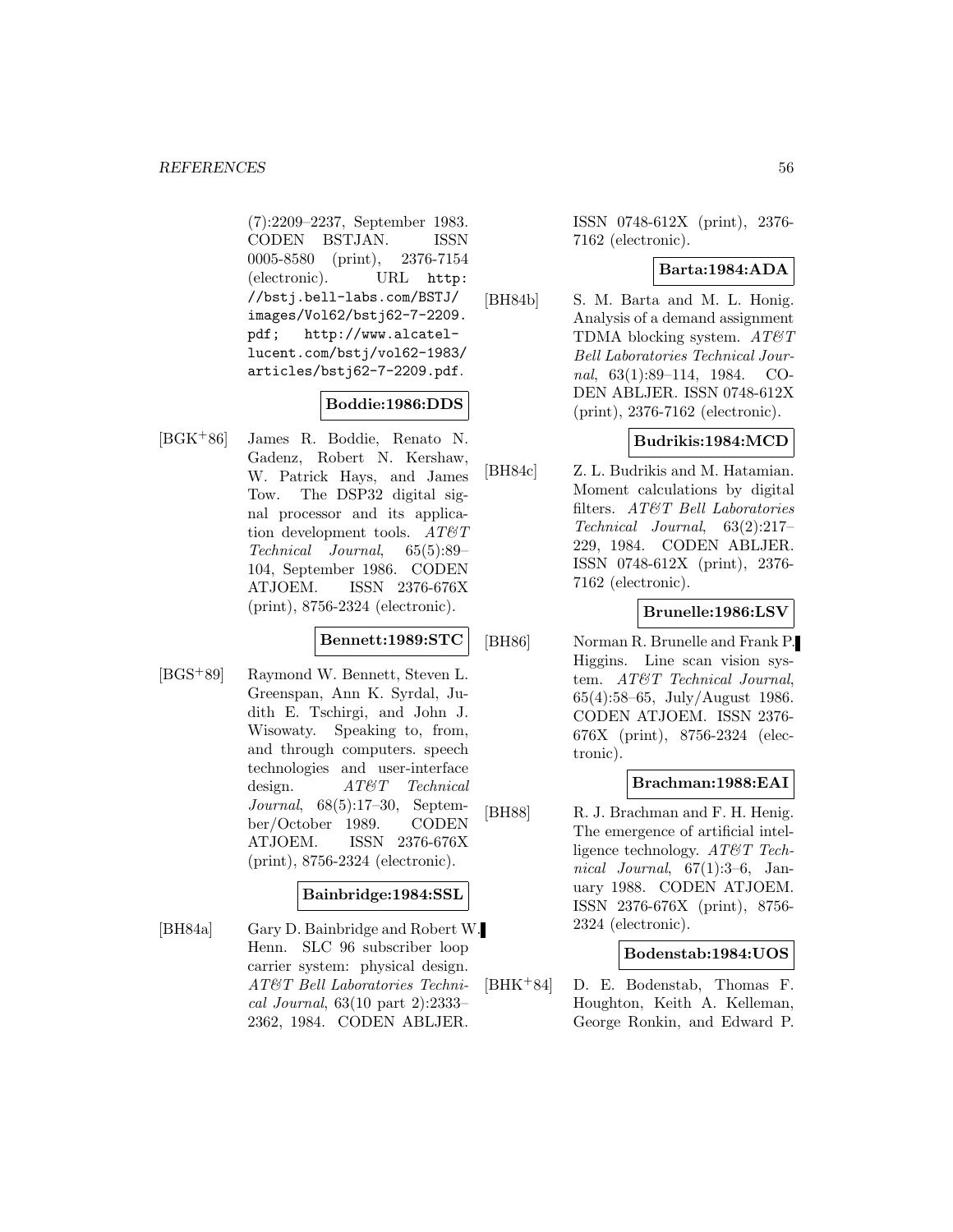Schan. UNIX operating system porting experiences.  $AT\mathcal{O}T$ Bell Laboratories Technical Journal, 63(8 part 2):1769–1790, October 1984. CODEN ABLJER. ISSN 0748-612X (print), 2376- 7162 (electronic).

## **Basinger:1985:SSS**

[BHK<sup>+</sup>85] R. G. Basinger, J. A. Herndon, B. Kaskey, J. A. Lindner, and J. M. Milner. The 5ESS switching system: system development environment. AT&T Technical Journal, 64(6 part 1):1485– 1502, 1985. CODEN ATJOEM. ISSN 2376-676X (print), 8756- 2324 (electronic).

## **Bergland:1982:VSS**

[BHS82] G. D. Bergland, W. T. Hartwell, and G. W. Smith, Jr. 1A voice storage system: Prologue. The Bell System Technical Journal, 61(5):815–819, May/ June 1982. CODEN BSTJAN. ISSN 0005-8580 (print), 2376- 7154 (electronic). URL http: //bstj.bell-labs.com/BSTJ/ images/Vol61/bstj61-5-815. pdf; http://www.alcatellucent.com/bstj/vol61-1982/ articles/bstj61-5-815.pdf.

## **Boddie:1981:DSPc**

[BJM<sup>+</sup>81] J. R. Boddie, J. D. Johnston, C. A. McGonegal, J. W. Upton, D. A. Berkley, R. E. Crochiere, and J. L. Flanagan. Digital signal processor: Adaptive differential pulsecode-modulation coding. The Bell System Technical Jour-

nal, 60(7):1547–1561, September 1981. CODEN BSTJAN. ISSN 0005-8580 (print), 2376- 7154 (electronic). URL http: //bstj.bell-labs.com/BSTJ/ images/Vol60/bstj60-7-1547. pdf; http://www.alcatellucent.com/bstj/vol60-1981/ articles/bstj60-7-1547.pdf.

## **Berk:1988:MVA**

[BJW88] Donald A. Berk, Frank F. Judd, and Stanley C. Wisniewski II. Machine-vision-assisted workstations for lightwave device manufacture. AT&T Technical Journal, 67(2):35–46, March/April 1988. CODEN ATJOEM. ISSN 2376-676X (print), 8756-2324 (electronic).

## **Bottos:1983:GSD**

[BK83] B. A. Bottos and C. M. R. Kintala. Generation of syntaxdirected editors with textoriented features. The Bell System Technical Journal, 62(10): 3205–3224, December 1983. CO-DEN BSTJAN. ISSN 0005- 8580 (print), 2376-7154 (electronic). URL http://bstj. bell-labs.com/BSTJ/images/ Vol62/bstj62-10-3205.pdf; http://www.alcatel-lucent. com/bstj/vol62-1983/articles/ bstj62-10-3205.pdf.

## **Bulcha:1982:FPM**

[BKL<sup>+</sup>82] B. Bulcha, L. E. Kodrich, D. B. Luber, W. J. Mitchell, M. A. Schwartz, and F. N. Woomer. Feeder planning methods for digital loop carrier.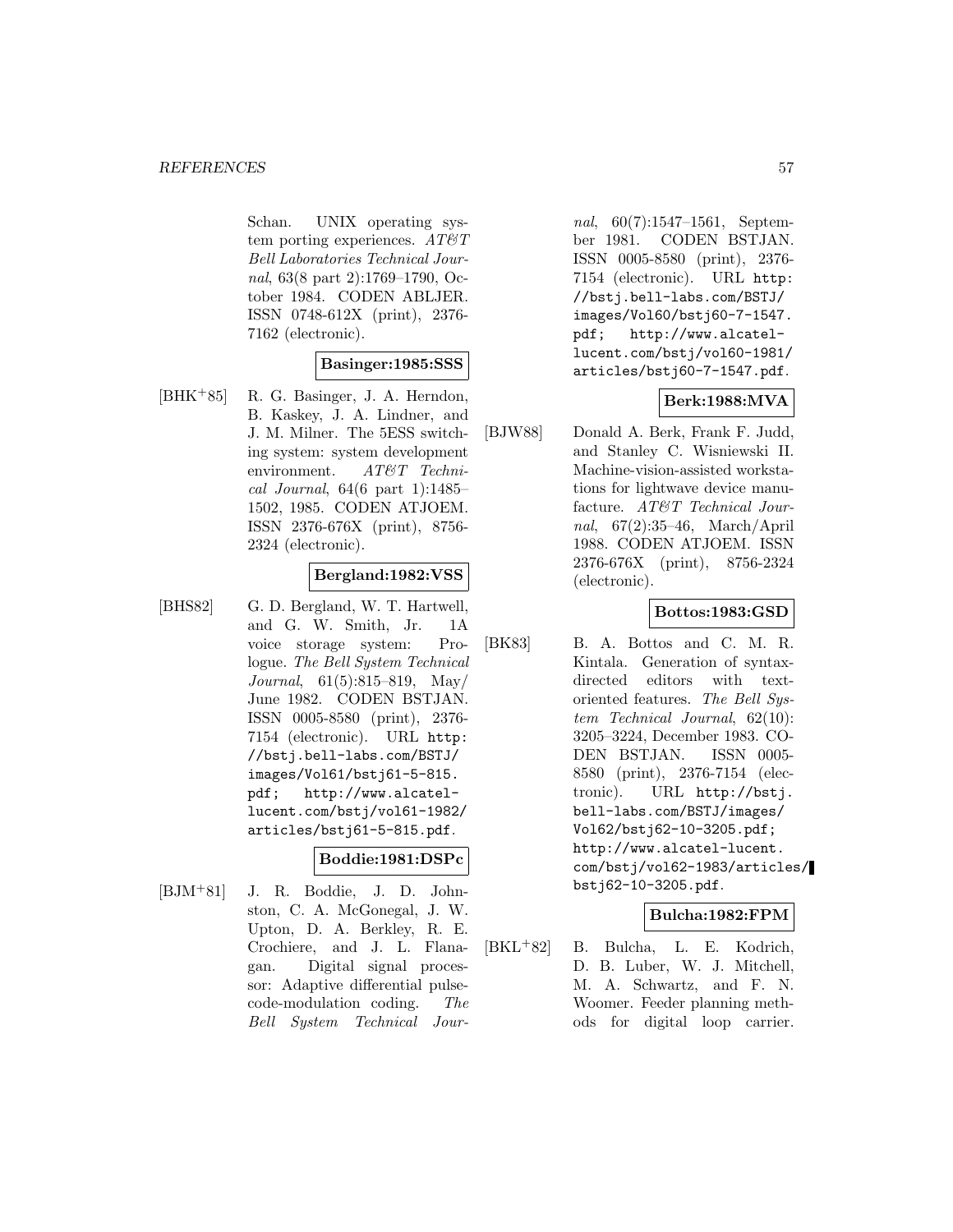The Bell System Technical Journal, 61(9):2129-2141, November 1982. CODEN BSTJAN. ISSN 0005-8580 (print), 2376- 7154 (electronic). URL http: //bstj.bell-labs.com/BSTJ/ images/Vol61/bstj61-9-2129. pdf; http://www.alcatellucent.com/bstj/vol61-1982/ articles/bstj61-9-2129.pdf.

# **Buric:1981:DSP**

[BKO81] M. R. Buric, J. Kohut, and J. P. Olive. Digital signal processor: Speech synthesis. The Bell System Technical Journal, 60(7):1621–1631, September 1981. CODEN BSTJAN. ISSN 0005-8580 (print), 2376- 7154 (electronic). URL http: //bstj.bell-labs.com/BSTJ/ images/Vol60/bstj60-7-1621. pdf; http://www.alcatellucent.com/bstj/vol60-1981/ articles/bstj60-7-1621.pdf.

## **Boakye:1988:ADN**

[BKP88] Kwame A. Boakye, James C. Kaufeld, Jr., and John W. Palmer. AT&T data networking architecture. AT&T Technical Journal, 67(6):23–34, November 1988. CODEN ATJOEM. ISSN 2376-676X (print), 8756- 2324 (electronic).

## **Bowman:1982:VSS**

[BKV82] P. W. Bowman, J. C. Kennedy, and G. A. VanDine. 1A voice storage system: Office engineering, maintenance, and reliability. The Bell System Technical Journal, 61(5):885–911, May/

June 1982. CODEN BSTJAN. ISSN 0005-8580 (print), 2376- 7154 (electronic). URL http: //bstj.bell-labs.com/BSTJ/ images/Vol61/bstj61-5-885. pdf; http://www.alcatellucent.com/bstj/vol61-1982/ articles/bstj61-5-885.pdf.

## **Basso:1989:OOS**

[BLT89] R. J. Basso, J. C. Lund, Jr., and J. H. Tendick. OSPS operator services applications. AT&T Technical Journal, 68(6): 25–37, 1989. CODEN ATJOEM. ISSN 2376-676X (print), 8756- 2324 (electronic).

## **Blue:1980:IEE**

[Blu80a] J. L. Blue. Integral equations for electromagnetic scattering by wide scatterers. The Bell System Technical Journal, 59(10): 1893–1908, December 1980. CO-DEN BSTJAN. ISSN 0005- 8580 (print), 2376-7154 (electronic). URL http://bstj. bell-labs.com/BSTJ/images/ Vol59/bstj59-10-1893.pdf; http://www.alcatel-lucent. com/bstj/vol59-1980/articles/ bstj59-10-1893.pdf.

## **Blue:1980:ECC**

[Blu80b] James L. Blue. Efficient calculation of current flow in electroplating cells. The Bell System Technical Journal, 59(2):169–182, February 1980. CODEN BSTJAN. ISSN 0005-8580 (print), 2376- 7154 (electronic). URL http: //bstj.bell-labs.com/BSTJ/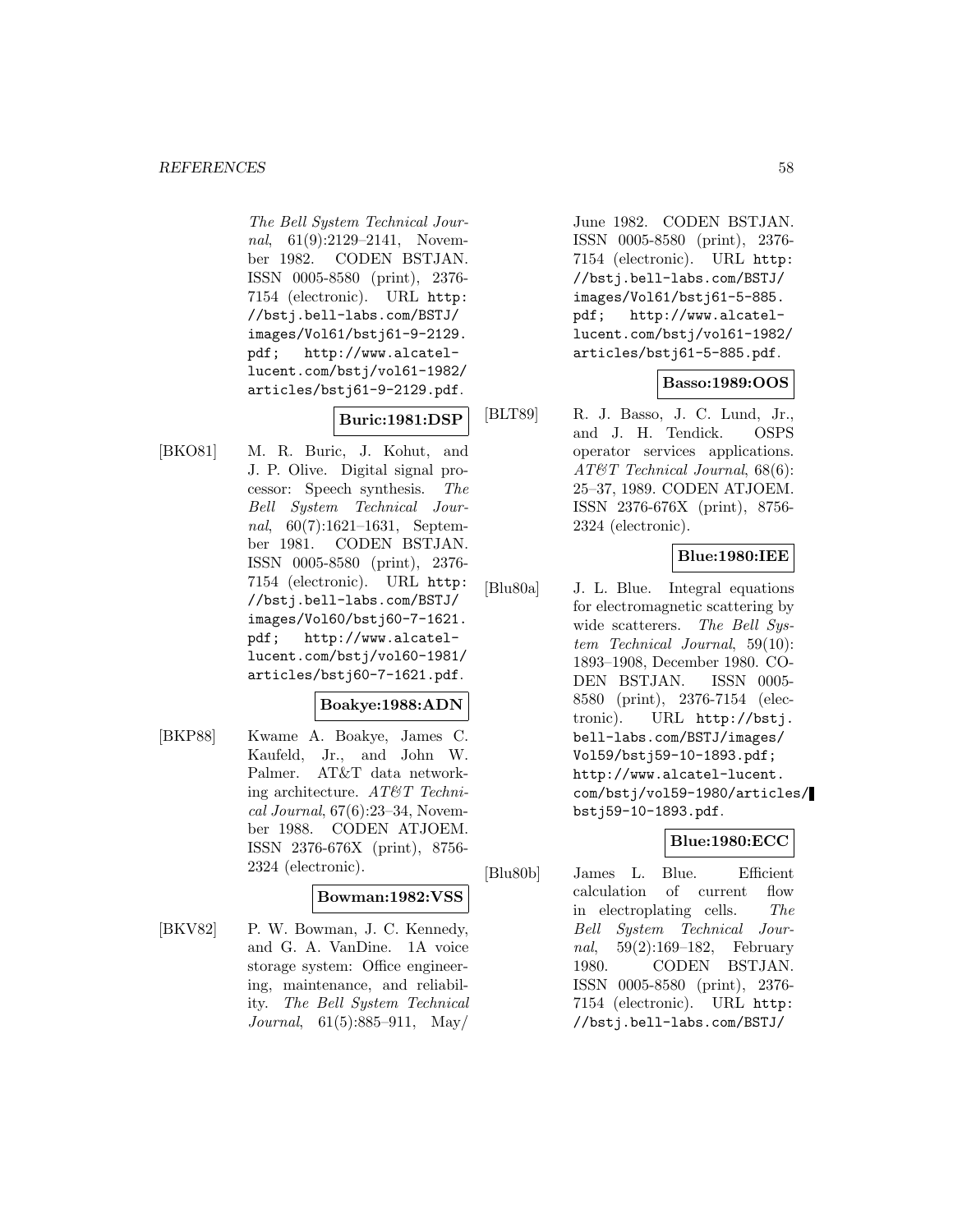images/Vol59/bstj59-2-169. pdf; http://www.alcatellucent.com/bstj/vol59-1980/ articles/bstj59-2-169.pdf.

## **Benjamin:1982:DDC**

[BM82a] R. E. Benjamin and H. H. Mahn. D4 digital channel bank family: The maintenance bank. The Bell System Technical Journal, 61(9):2665–2676, November 1982. CODEN BSTJAN. ISSN 0005-8580 (print), 2376- 7154 (electronic). URL http: //bstj.bell-labs.com/BSTJ/ images/Vol61/bstj61-9-2665. pdf; http://www.alcatellucent.com/bstj/vol61-1982/ articles/bstj61-9-2665.pdf.

## **Boggs:1982:ARSb**

[BM82b] P. S. Boggs and J. R. Mashey. Automated repair service bureau: Cable repair administrative system. The Bell System Technical Journal, 61(6): 1275–1291, July/August 1982. CODEN BSTJAN. ISSN 0005-8580 (print), 2376-7154 (electronic). URL http: //bstj.bell-labs.com/BSTJ/ images/Vol61/bstj61-6-1275. pdf; http://www.alcatellucent.com/bstj/vol61-1982/ articles/bstj61-6-1275.pdf.

## **Bernet:1987:MGT**

[BM87] Yoram Bernet and James M. McCarthy. The 630 Multitasking Graphics Terminal. AT&T Technical Journal, 66(6): 3–14, November 1987. CO-DEN ATJOEM. ISSN 2376676X (print), 8756-2324 (electronic).

## **Bleisch:1984:LCF**

[BMD84] George W. Bleisch, William J. Mitchell, and Stanley Dodds. The LT-1 connector family of transmultiplexers. AT&T Bell Laboratories Technical Journal, 63(6 part 1):879–900, 1984. CO-DEN ABLJER. ISSN 0748-612X (print), 2376-7162 (electronic).

#### **Burgess:1983:ASS**

[BMM<sup>+</sup>83] N. O. Burgess, R. C. MacLean, G. J. Mandeville, D. I. McLean, M. E. Sands, and R. P. Snicer. The AR6A single-sideband microwave radio system: Equalization for multipath fading. The Bell System Technical Journal, 62(10):3409–3428, December 1983. CODEN BSTJAN. ISSN 0005-8580 (print), 2376-7154 (electronic). URL http://bstj. bell-labs.com/BSTJ/images/ Vol62/bstj62-10-3409.pdf; http://www.alcatel-lucent. com/bstj/vol62-1983/articles/ bstj62-10-3409.pdf.

## **Budrikis:1984:PCS**

[BN84] Zigmantas L. Budrikis and Arun N. Netravali. A packet/ circuit switch. AT&T Bell Laboratories Technical Journal, 63 (8 part 1):1499–1520, 1984. CO-DEN ABLJER. ISSN 0748-612X (print), 2376-7162 (electronic).

## **Barker:1988:SSG**

[BN88] L. Kirk Barker and Larry D. Nelson. Security standards: gov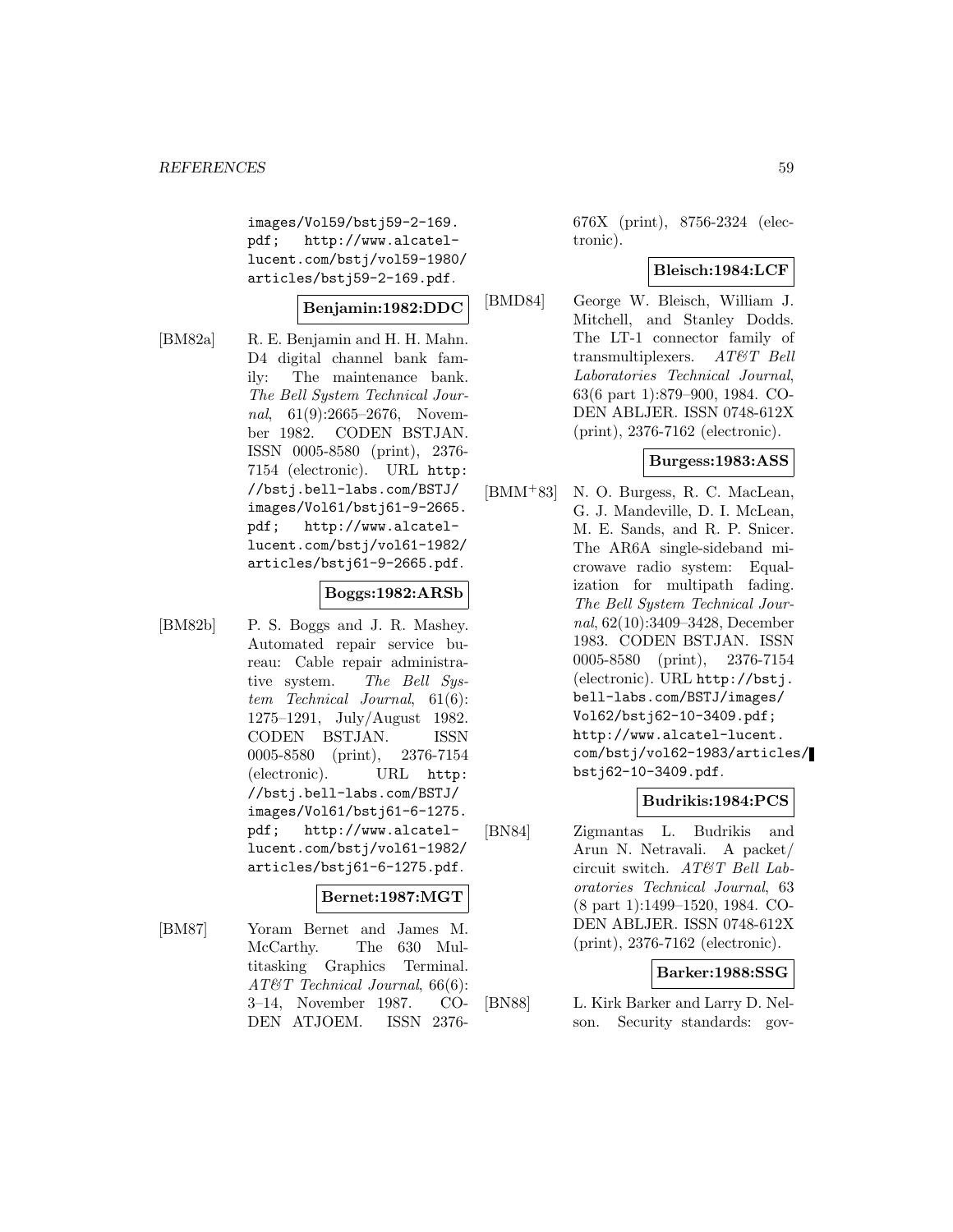ernment and commercial.  $AT \mathcal{C}T$ Technical Journal, 67(3):9–18, May 1988. CODEN ATJOEM. ISSN 2376-676X (print), 8756- 2324 (electronic).

## **Burgess:1982:NRS**

[BNS82] P. N. Burgess, J. L. Neigh, and R. G. Sparber. No. 10A remote switching system: Transmission plan. The Bell System Technical Journal, 61(4):627–642, April 1982. CODEN BSTJAN. ISSN 0005-8580 (print), 2376- 7154 (electronic). URL http: //bstj.bell-labs.com/BSTJ/ images/Vol61/bstj61-4-627. pdf; http://www.alcatellucent.com/bstj/vol61-1982/ articles/bstj61-4-627.pdf.

# **Barnes:1983:TND**

[BO83] D. H. Barnes and J. J. O'Connor. Total network data system: Small office network data system. The Bell System Technical Journal, 62(7):2397–2431, September 1983. CODEN BSTJAN. ISSN 0005-8580 (print), 2376- 7154 (electronic). URL http: //bstj.bell-labs.com/BSTJ/ images/Vol62/bstj62-7-2397. pdf; http://www.alcatellucent.com/bstj/vol62-1983/ articles/bstj62-7-2397.pdf.

# **Byrne:1985:AP**

[BO85] William R. Byrne and Gerard P. O'Reilly. Applications planning. AT&T Technical Journal, 64(6 part 1):1315–1337, 1985. CO-DEN ATJOEM. ISSN 2376676X (print), 8756-2324 (electronic).

## **Boddie:1981:DSPa**

[Bod81] J. R. Boddie. Digital signal processor: Overview: The device, support facilities, and applications. The Bell System Technical Journal, 60(7): 1431–1439, September 1981. CODEN BSTJAN. ISSN 0005-8580 (print), 2376-7154 (electronic). URL http: //bstj.bell-labs.com/BSTJ/ images/Vol60/bstj60-7-1431. pdf; http://www.alcatellucent.com/bstj/vol60-1981/ articles/bstj60-7-1431.pdf.

## **Bartz:1983:TND**

[BP83] W. S. Bartz and R. W. Patterson. Total network data system: National network management. The Bell System Technical Journal, 62(7):2261–2280, September 1983. CODEN BSTJAN. ISSN 0005-8580 (print), 2376- 7154 (electronic). URL http: //bstj.bell-labs.com/BSTJ/ images/Vol62/bstj62-7-2261. pdf; http://www.alcatellucent.com/bstj/vol62-1983/ articles/bstj62-7-2261.pdf.

## **Barrese:1983:TND**

[BPRS83] A. L. Barrese, D. E. Parker, T. E. Robbins, and L. M. Steele. Total network data system: Environment and objectives. The Bell System Technical Journal, 62(7):2127–2146, September 1983. CODEN BSTJAN. ISSN 0005-8580 (print), 2376-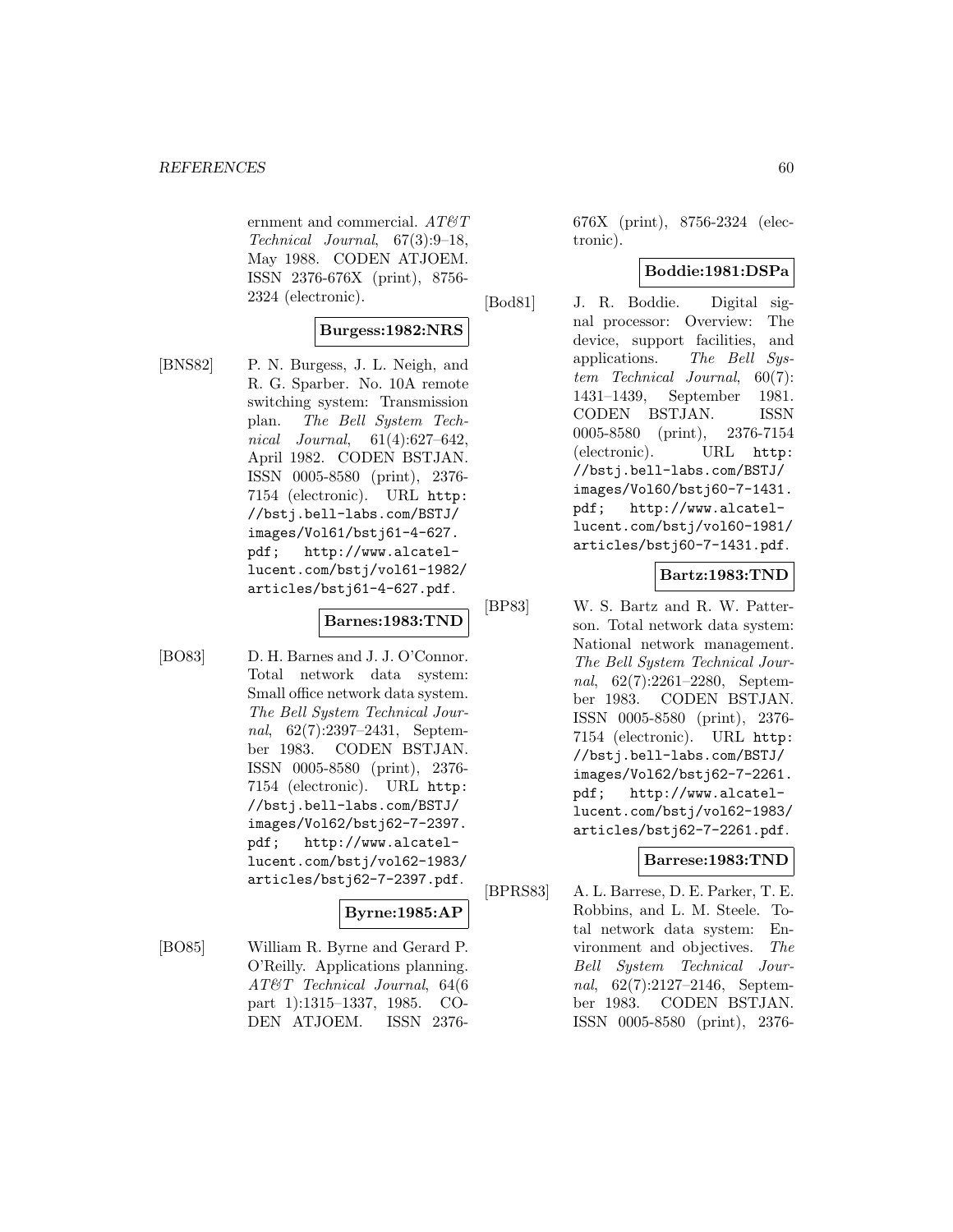7154 (electronic). URL http: //bstj.bell-labs.com/BSTJ/ images/Vol62/bstj62-7-2127. pdf; http://www.alcatellucent.com/bstj/vol62-1983/ articles/bstj62-7-2127.pdf.

#### **Bergeron:1982:ARS**

[BR82a] R. F. Bergeron and M. J. Rochkind. Automated repair service bureau: Software tools and components. The Bell System Technical Journal,  $61(6):1177-1195$ ,  $July/$ August 1982. CODEN BSTJAN. ISSN 0005-8580 (print), 2376- 7154 (electronic). URL http: //bstj.bell-labs.com/BSTJ/ images/Vol61/bstj61-6-1177. pdf; http://www.alcatellucent.com/bstj/vol61-1982/ articles/bstj61-6-1177.pdf.

## **Brown:1982:UEL**

[BR82b] M. K. Brown and L. R. Rabiner. On the use of energy in LPC-based recognition of isolated words. The Bell System Technical Journal, 61(10): 2971–2987, December 1982. CO-DEN BSTJAN. ISSN 0005- 8580 (print), 2376-7154 (electronic). URL http://bstj. bell-labs.com/BSTJ/images/ Vol61/bstj61-10-2971.pdf; http://www.alcatel-lucent. com/bstj/vol61-1982/articles/ bstj61-10-2971.pdf.

#### **Brachman:1988:BKR**

[Bra88] Ronald J. Brachman. Basics of knowledge representation and reasoning. AT&T Tech-

nical Journal,  $67(1):7-24$ , January 1988. CODEN ATJOEM. ISSN 2376-676X (print), 8756- 2324 (electronic).

## **Brecher:1981:MFU**

[Bre81] S. M. Brecher. Microprocessor firmware update inventory model. The Bell System Technical Journal, 60(10):2293– 2306, December 1981. CO-DEN BSTJAN. ISSN 0005- 8580 (print), 2376-7154 (electronic). URL http://bstj. bell-labs.com/BSTJ/images/ Vol60/bstj60-10-2293.pdf; http://www.alcatel-lucent. com/bstj/vol60-1981/articles/ bstj60-10-2293.pdf.

## **Brown:1985:CIR**

[Bro85] M. K. Brown. A controlled impedance robot gripper.  $AT\mathcal{O}T$ Technical Journal, 64(4):937– 969, 1985. CODEN ATJOEM. ISSN 2376-676X (print), 8756- 2324 (electronic).

## **Barton:1983:PAD**

[BS83a] M. E. Barton and D. A. Schmitt. The 3B20D processor & DMERT operating system: 3B20D craft interface. The Bell System Technical Journal, 62(1):383–397, January 1983. CODEN BSTJAN. ISSN 0005-8580 (print), 2376- 7154 (electronic). URL http: //bstj.bell-labs.com/BSTJ/ images/Vol62/bstj62-1-383. pdf; http://www.alcatellucent.com/bstj/vol62-1983/ articles/bstj62-1-383.pdf.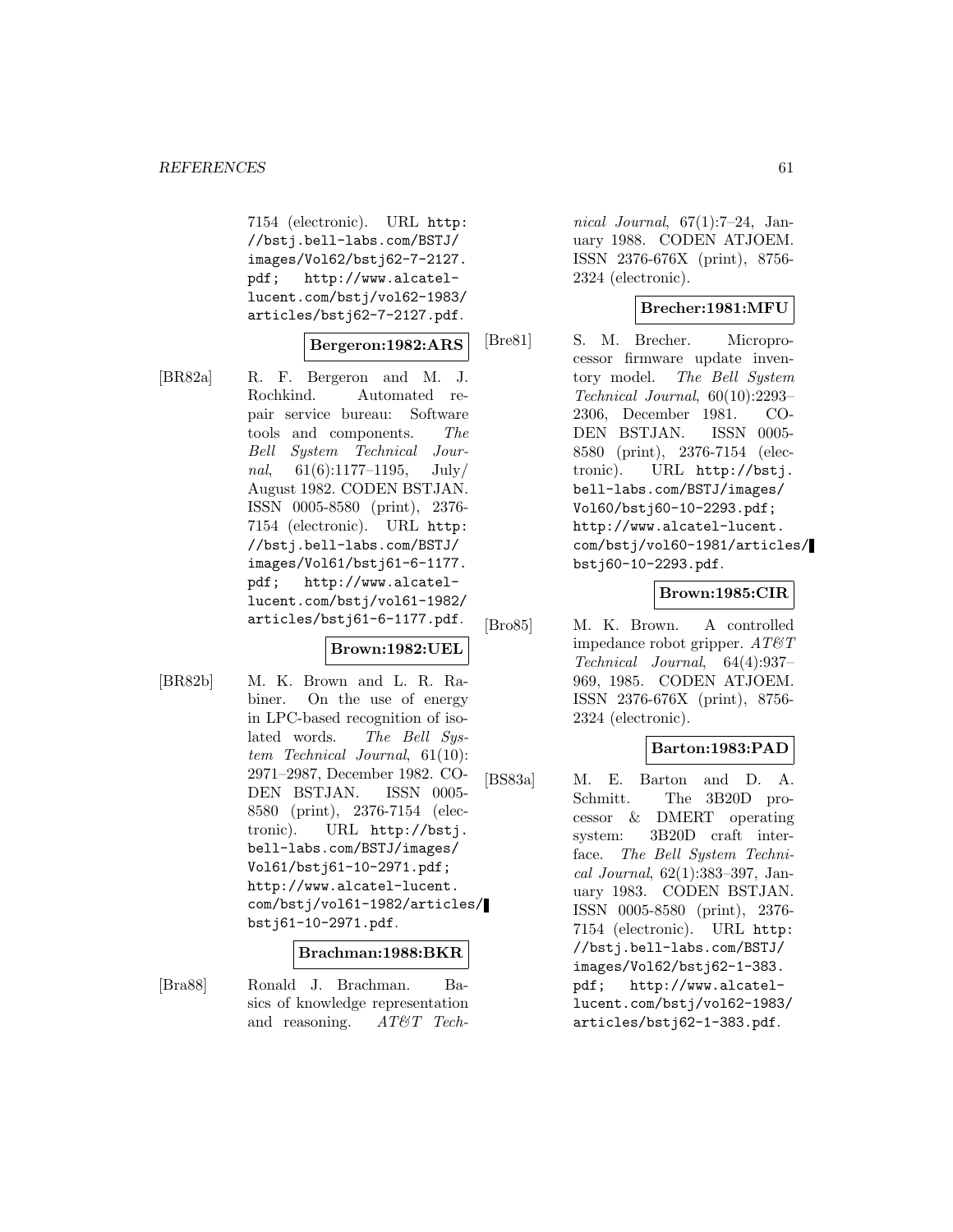## **Brockway:1983:ATI**

[BS83b] G. S. Brockway and M. R. Santana. Analysis of thermally induced loss in fiber-optic ribbons. The Bell System Technical Journal, 62(4):993–1018, April 1983. CODEN BSTJAN. ISSN 0005-8580 (print), 2376- 7154 (electronic). URL http: //bstj.bell-labs.com/BSTJ/ images/Vol62/bstj62-4-993. pdf; http://www.alcatellucent.com/bstj/vol62-1983/ articles/bstj62-4-993.pdf.

## **Burman:1983:AAQ**

[BS83c] D. Y. Burman and D. R. Smith. Asymptotic analysis of a queueing model with bursty traffic. The Bell System Technical Journal, 62(6):1433–1453, July/ August 1983. CODEN BSTJAN. ISSN 0005-8580 (print), 2376- 7154 (electronic). URL http: //bstj.bell-labs.com/BSTJ/ images/Vol62/bstj62-6-1433. pdf; http://www.alcatellucent.com/bstj/vol62-1983/ articles/bstj62-6-1433.pdf.

## **Barkley:1988:PSU**

[BS88] Ronald E. Barkley and Curt F. Schimmel. A performance study of the Unix System V fork system call using Casper.  $AT\&T$ Technical Journal, 67(5):100– 109, September/October 1988. CODEN ATJOEM. ISSN 2376- 676X (print), 8756-2324 (electronic).

## **Boddie:1981:DSPd**

[BST81] J. R. Boddie, N. Sachs, and J. Tow. Digital signal processor: Receiver for touch-tone service. The Bell System Technical Journal, 60(7):1573–1583, September 1981. CODEN BSTJAN. ISSN 0005-8580 (print), 2376- 7154 (electronic). URL http: //bstj.bell-labs.com/BSTJ/ images/Vol60/bstj60-7-1573. pdf; http://www.alcatellucent.com/bstj/vol60-1981/ articles/bstj60-7-1573.pdf.

#### **Bayer:1983:ETS**

[BT83] D. L. Bayer and R. A. Thompson. An experimental teleterminal — the software strategy. The Bell System Technical Journal,  $62(1):121-144$ , January 1983. CODEN BSTJAN. ISSN 0005-8580 (print), 2376- 7154 (electronic). URL http: //bstj.bell-labs.com/BSTJ/ images/Vol62/bstj62-1-121. pdf; http://www.alcatellucent.com/bstj/vol62-1983/ articles/bstj62-1-121.pdf.

## **Brown:1984:DLB**

[BTOA84] M. K. Brown, R. Thorkildsen, Y. H. Oh, and S. S. Ali. The DTWP: an LPC-based dynamic time-warping processor for isolated word recognition.  $AT \& T$ Bell Laboratories Technical Journal, 63(3):441–457, 1984. CO-DEN ABLJER. ISSN 0748-612X (print), 2376-7162 (electronic).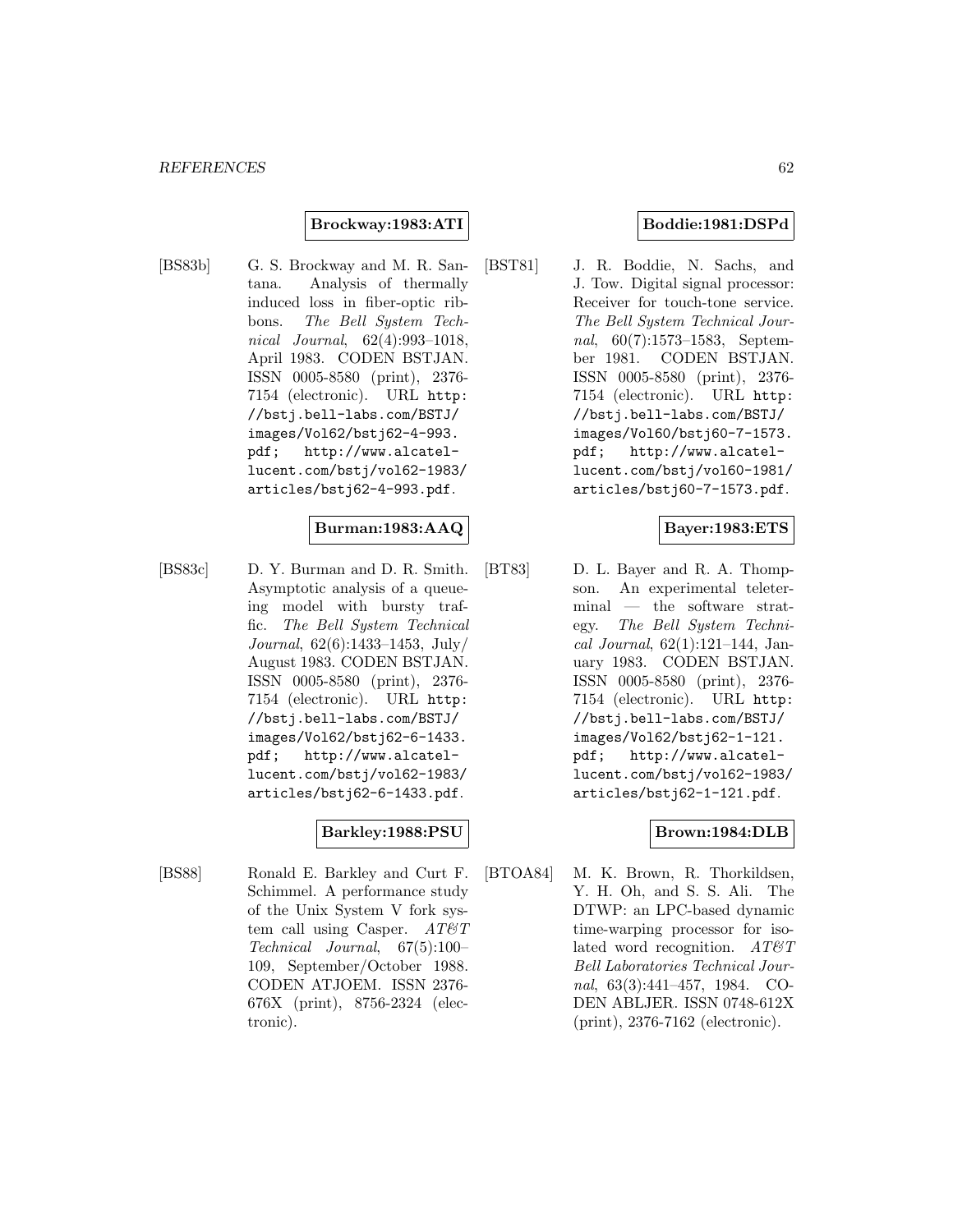## **Bulfer:1987:APP**

[Bul87] A. F. Bulfer. AT&Tt's payper-view television trial.  $AT\&T$ Technical Journal, 66(3):54– 63, May/June 1987. CODEN ATJOEM. ISSN 2376-676X (print), 8756-2324 (electronic).

## **Burke:1982:LBO**

[Bur82] P. J. Burke. The limit of the blocking as offered load decreases with fixed peakedness. The Bell System Technical Journal, 61 (10):2911–2916, December 1982. CODEN BSTJAN. ISSN 0005- 8580 (print), 2376-7154 (electronic). URL http://bstj. bell-labs.com/BSTJ/images/ Vol61/bstj61-10-2911.pdf; http://www.alcatel-lucent. com/bstj/vol61-1982/articles/ bstj61-10-2911.pdf.

## **Butzien:1981:TDR**

[But81] P. E. Butzien. Three-dimensional radiation characteristics of a pyramidal horn-reflector antenna. The Bell System Technical Journal, 60(6):913–921, July/ August 1981. CODEN BSTJAN. ISSN 0005-8580 (print), 2376- 7154 (electronic). URL http: //bstj.bell-labs.com/BSTJ/ images/Vol60/bstj60-6-913. pdf; http://www.alcatellucent.com/bstj/vol60-1981/ articles/bstj60-6-913.pdf.

#### **Butler:1984:CRT**

[But84] Thomas W. Butler. Computer response time and user performance during data entry.

AT&T Bell Laboratories Technical Journal, 63(6 part 2):1007– 1018, 1984. CODEN ABLJER. ISSN 0748-612X (print), 2376- 7162 (electronic).

## **Bastien:1983:TSP**

[BW83a] P. L. Bastien and B. R. Wycherley. Traffic service position system no. 1B: Long-range planning tools. The Bell System Technical Journal, 62(3):959–978, March 1983. CODEN BSTJAN. ISSN 0005-8580 (print), 2376- 7154 (electronic). URL http: //bstj.bell-labs.com/BSTJ/ images/Vol62/bstj62-3-959. pdf; http://www.alcatellucent.com/bstj/vol62-1983/ articles/bstj62-3-959.pdf.

## **Budlong:1983:PAD**

[BW83b] A. H. Budlong and F. W. Wendland. The 3B20D processor & DMERT operating system: 3B20D input/output system. The Bell System Technical Journal, 62(1):255–273, January 1983. CODEN BSTJAN. ISSN 0005-8580 (print), 2376- 7154 (electronic). URL http: //bstj.bell-labs.com/BSTJ/ images/Vol62/bstj62-1-255. pdf; http://www.alcatellucent.com/bstj/vol62-1983/ articles/bstj62-1-255.pdf.

## **Callahan:1988:ESA**

[Cal88] Paul H. Callahan. Expert systems for AT&T switched network maintenance. AT&T Technical Journal, 67(1):93–103, January 1988. CODEN ATJOEM.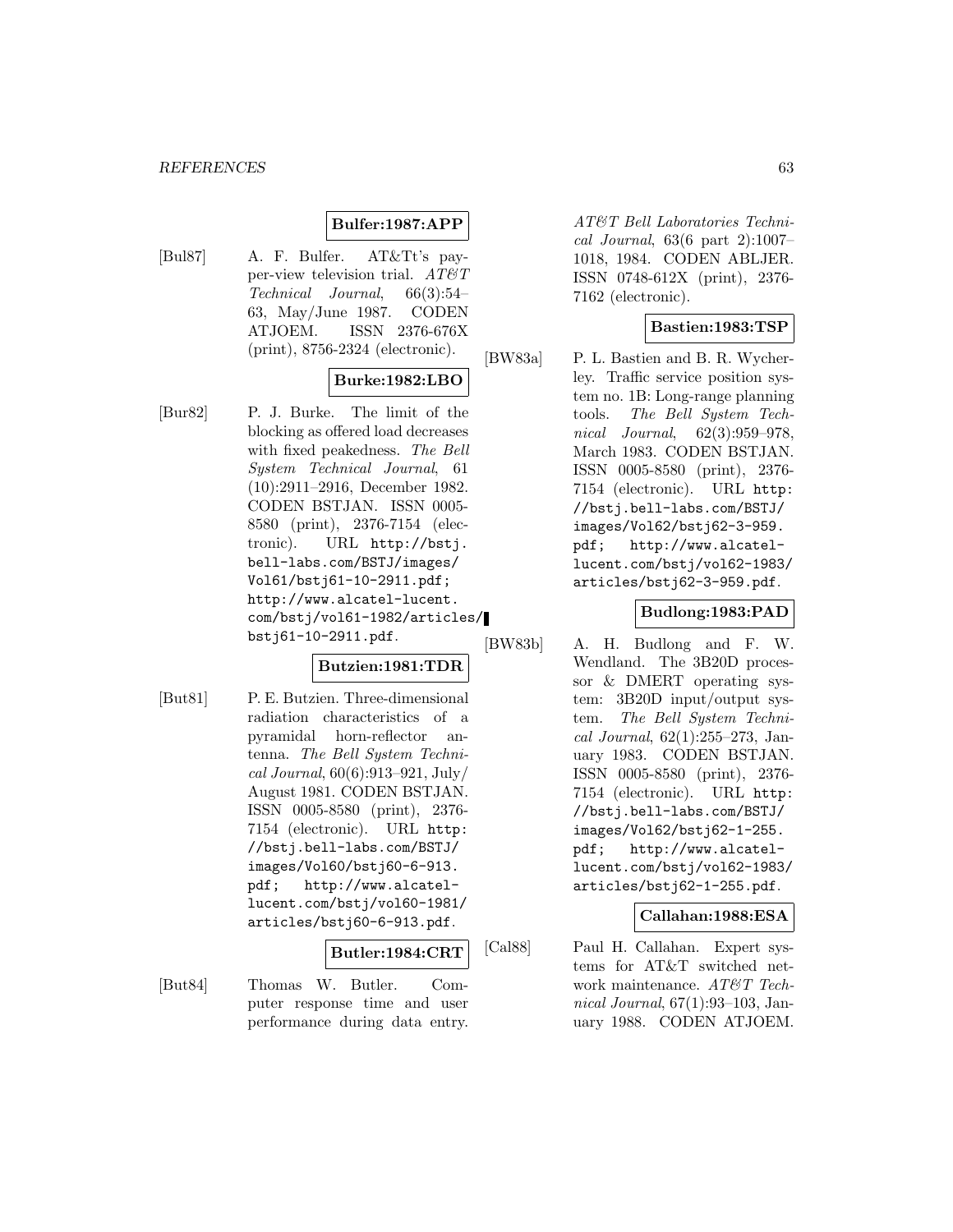ISSN 2376-676X (print), 8756- 2324 (electronic).

# **Campbell:1987:AFC**

[Cam87] R. L. Campbell. An architecture for factory control automation. AT&T Technical Journal, 66(5): 77–85, September/October 1987. CODEN ATJOEM. ISSN 2376- 676X (print), 8756-2324 (electronic).

## **Canniff:1981:DCS**

[Can81] R. J. Canniff. A digital concentrator for the SLC-96 system. The Bell System Technical Journal, 60(2):121–158, February 1981. CODEN BSTJAN. ISSN 0005-8580 (print), 2376- 7154 (electronic). URL http: //bstj.bell-labs.com/BSTJ/ images/Vol60/bstj60-2-121. pdf; http://www.alcatellucent.com/bstj/vol60-1981/ articles/bstj60-2-121.pdf.

## **Carroll:1980:LTM**

[Car80] R. L. Carroll. Loop transient measurements in cleveland, south carolina. The Bell System Technical Journal, 59(9):1645–1680, November 1980. CODEN BSTJAN. ISSN 0005-8580 (print), 2376- 7154 (electronic). URL http: //bstj.bell-labs.com/BSTJ/ images/Vol59/bstj59-9-1645. pdf; http://www.alcatellucent.com/bstj/vol59-1980/ articles/bstj59-9-1645.pdf.

# **Cargill:1984:DCP**

[Car84] Thomas A. Cargill. Debugging C programs with the Blit.  $AT\&T$ Bell Laboratories Technical Journal, 63(8 part 2):1633–1647, October 1984. CODEN ABLJER. ISSN 0748-612X (print), 2376- 7162 (electronic).

# **Chang:1981:FCA**

[CB81] S. J. Chang and M. A. Breuer. A fault-collapsing analysis in sequential logic networks. The Bell System Technical Journal, 60(9):2259-2271, November 1981. CODEN BSTJAN. ISSN 0005-8580 (print), 2376- 7154 (electronic). URL http: //bstj.bell-labs.com/BSTJ/ images/Vol60/bstj60-9-2259. pdf; http://www.alcatellucent.com/bstj/vol60-1981/ articles/bstj60-9-2259.pdf.

## **Candy:1983:CCW**

[CB83] J. C. Candy and O. J. Benjamin. A circuit that changes the word rate of pulse code modulated signals. The Bell System Technical Journal, 62(4):1161–1168, April 1983. CODEN BSTJAN. ISSN 0005-8580 (print), 2376- 7154 (electronic). URL http: //bstj.bell-labs.com/BSTJ/ images/Vol62/bstj62-4-1161. pdf; http://www.alcatellucent.com/bstj/vol62-1983/ articles/bstj62-4-1161.pdf.

## **Cox:1987:AVP**

[CBB<sup>+</sup>87] Richard V. Cox, Donald E. Bock, Keith B. Bauer, James D. Johnston, and James H. Snyder.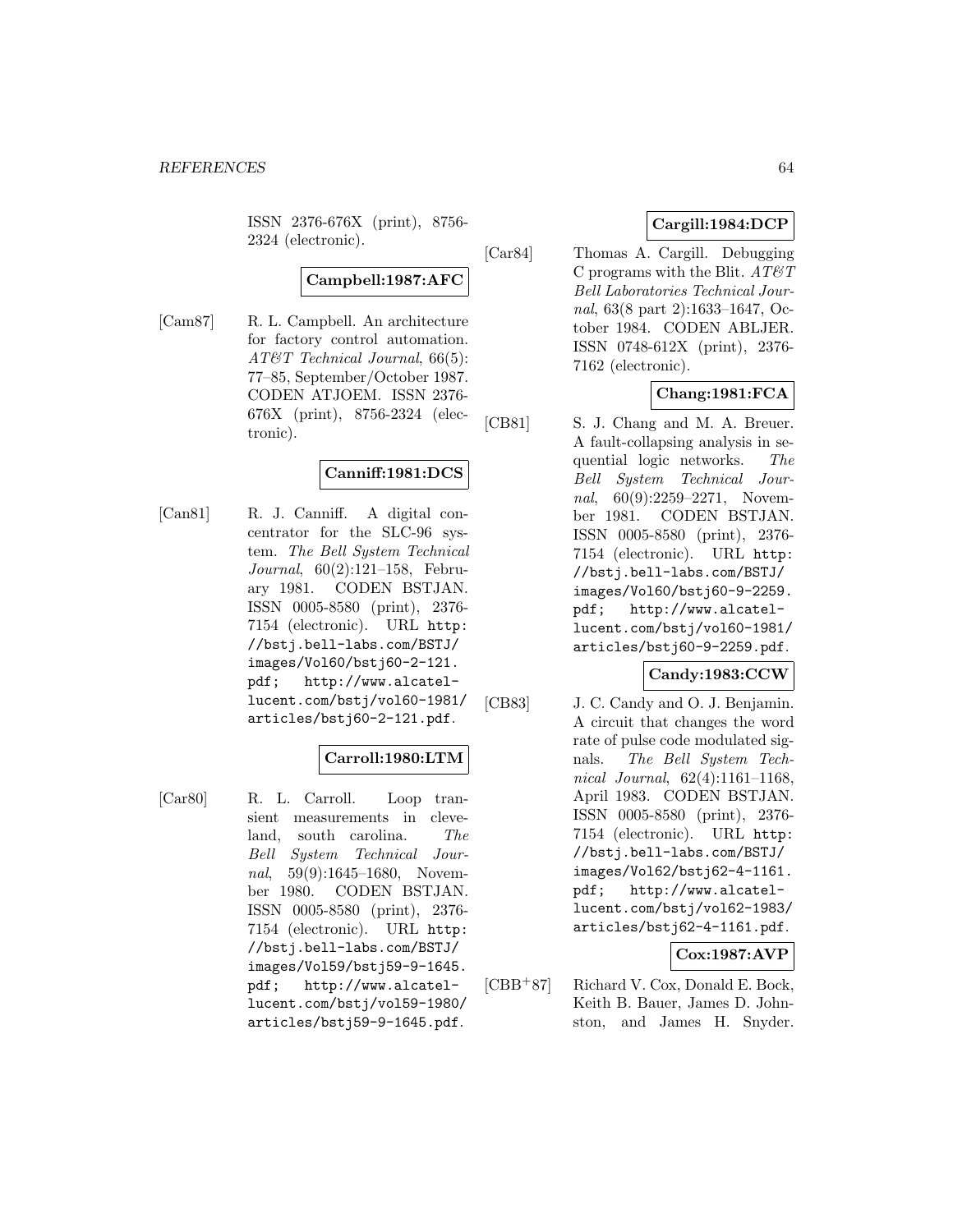The analog voice privacy system. AT&T Technical Journal, 66(1): 119–131, January 1987. CO-DEN ATJOEM. ISSN 2376- 676X (print), 8756-2324 (electronic).

## **Chen:1980:SLD**

[CC80] F. S. Chen and Y. S. Chen. Sensitivity loss of digital optical receivers caused by intersymbol interference. The Bell System Technical Journal, 59(10): 1877–1891, December 1980. CO-DEN BSTJAN. ISSN 0005- 8580 (print), 2376-7154 (electronic). URL http://bstj. bell-labs.com/BSTJ/images/ Vol59/bstj59-10-1877.pdf; http://www.alcatel-lucent. com/bstj/vol59-1980/articles/ bstj59-10-1877.pdf.

## **Chu:1985:DFP**

[CC85] T. C. Chu and H. C. Chandan. Determination of fiber proof-test stress for undersea lightguide cable. AT&T Technical Journal, 64(4):971–982, 1985. CO-DEN ATJOEM. ISSN 2376- 676X (print), 8756-2324 (electronic).

## **Cohen:1988:RTK**

[CC88] M. I. Cohen and R. L. Campbell. Robotics technologies — a key element in achieving manufacturing excellence. AT&T Technical Journal,  $67(2):2-4$ , March/ April 1988. CODEN ATJOEM. ISSN 2376-676X (print), 8756- 2324 (electronic).

## **Carey:1984:EOC**

[CCD<sup>+</sup>84] Michele B. Carey, Han-Tee Chen, Alfred Descloux, James F. Ingle, and Kun I. Park. 1982/83 End Office Connection Study: analog voice and voiceband data transmission performance characterization of the public switched network. AT&T Bell Laboratories Technical Journal, 63(9):2059– 2119, 1984. CODEN ABLJER. ISSN 0748-612X (print), 2376- 7162 (electronic).

## **Carney:1985:SSA**

[CCG<sup>+</sup>85] D. L. Carney, J. I. Cochrane, L. J. Gitten, E. M. Prell, and R. Staehler. The 5ESS switching system: architectural overview. AT&T Technical Journal, 64(6 part 1):1339–1356, 1985. CO-DEN ATJOEM. ISSN 2376- 676X (print), 8756-2324 (electronic).

## **Crochiere:1982:KDS**

[CCJS82] R. E. Crochiere, R. V. Cox, J. D. Johnston, and L. A. Seltzer. A 9.6-kb/s DSP speech coder. The Bell System Technical Journal, 61(9):2263-2288, November 1982. CODEN BSTJAN. ISSN 0005-8580 (print), 2376- 7154 (electronic). URL http: //bstj.bell-labs.com/BSTJ/ images/Vol61/bstj61-9-2263. pdf; http://www.alcatellucent.com/bstj/vol61-1982/ articles/bstj61-9-2263.pdf.

## **Ciesielka:1980:ESL**

[CD80] A. J. Ciesielka and D. C. Douglas. Electronics in the subur-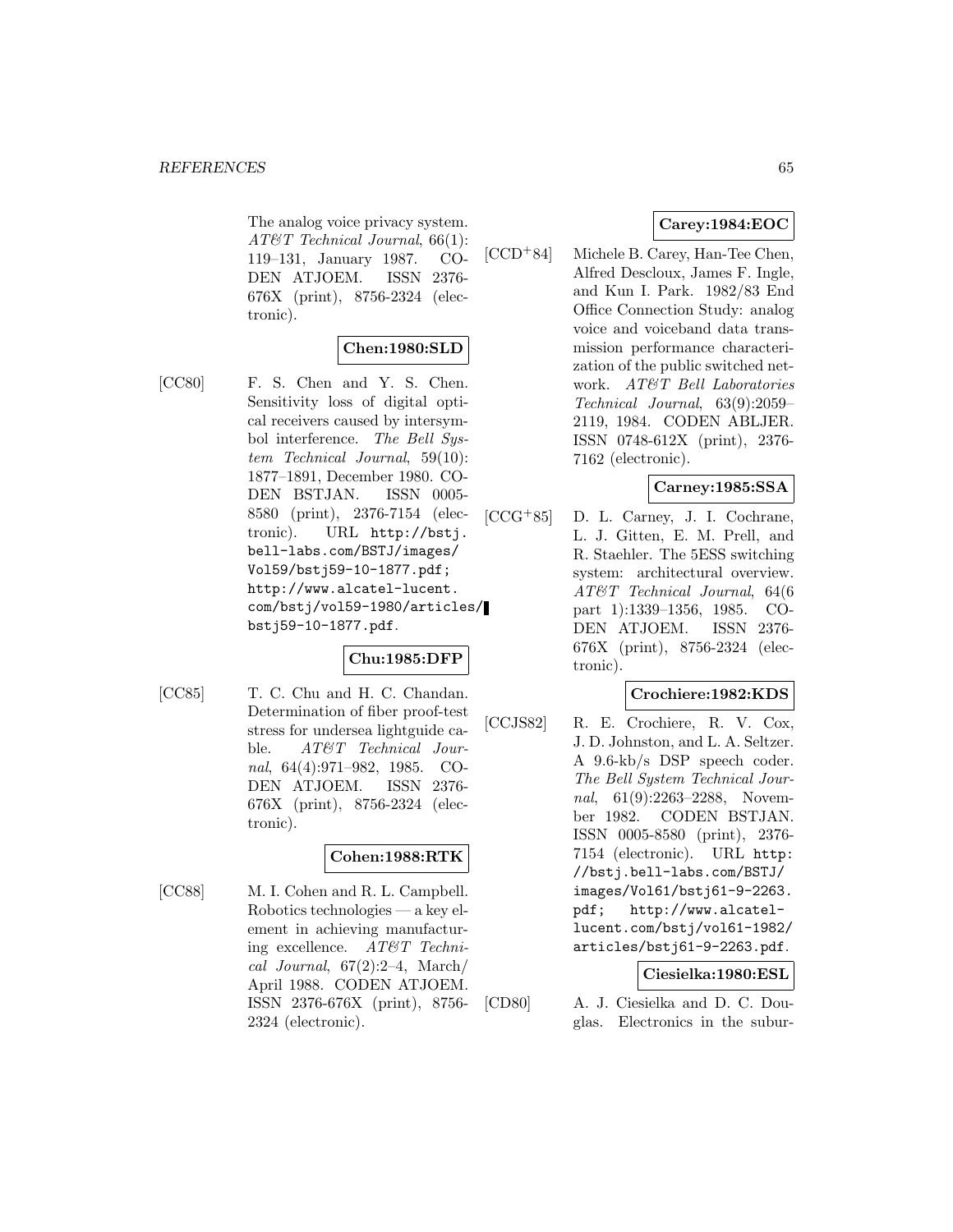ban and light urban loop networks. The Bell System Technical Journal, 59(3):417–439, March 1980. CODEN BSTJAN. ISSN 0005-8580 (print), 2376- 7154 (electronic). URL http: //bstj.bell-labs.com/BSTJ/ images/Vol59/bstj59-3-417. pdf; http://www.alcatellucent.com/bstj/vol59-1980/ articles/bstj59-3-417.pdf.

# **Crane:1989:IOD**

[CDG<sup>+</sup>89] Bently A. Crane, John C. Dalby, Kamla Garg, Michael H. Poepping, and Charles E. W. Ward. International OSPS database services. AT&T Technical Journal, 68(6):38–50, 1989. CO-DEN ATJOEM. ISSN 2376- 676X (print), 8756-2324 (electronic).

## **Chang:1981:CSP**

[CDH81] X. M. Chang, D. Z. Du, and F. K. Hwang. Characterization for series-parallel channel graphs. The Bell System Technical Journal, 60(6):887–891, July/ August 1981. CODEN BSTJAN. ISSN 0005-8580 (print), 2376- 7154 (electronic). URL http: //bstj.bell-labs.com/BSTJ/ images/Vol60/bstj60-6-887. pdf; http://www.alcatellucent.com/bstj/vol60-1981/ articles/bstj60-6-887.pdf.

## **Coplien:1988:CET**

[CDK88] James O. Coplien, Stephen C. Dewhurst, and Andrew R. Koenig. C++: Evolving toward a more powerful language.

AT&T Technical Journal, 67 (4):19–32, July 1988. CODEN ATJOEM. ISSN 2376-676X (print), 8756-2324 (electronic).

# **Chu:1983:EBI**

[CE83] T. S. Chu and R. W. England. An experimental broadband imaging feed. The Bell System Technical Journal,  $62(5):1233-1250$ , May June 1983. CODEN BSTJAN. ISSN 0005-8580 (print), 2376- 7154 (electronic). URL http: //bstj.bell-labs.com/BSTJ/ images/Vol62/bstj62-5-1233. pdf; http://www.alcatellucent.com/bstj/vol62-1983/ articles/bstj62-5-1233.pdf.

## **Clemans:1989:BIV**

[CEGM89] Jim E. Clemans, Theophilus I. Ejim, William A. Gault, and Eric M. Monberg. Bulk III–V compound semiconductor crystal growth.  $AT\&T$  Technical Journal, 68(1):29–42, January/February 1989. CO-DEN ATJOEM. ISSN 2376- 676X (print), 8756-2324 (electronic). URL http://www. osti.gov/energycitations/ product.biblio.jsp?osti\_id= 7152214.

## **Crochiere:1986:SPE**

[CF86] Ronald E. Crochiere and James L. Flanagan. Speech processing: an evolving technology.  $AT\&T$ Technical Journal, 65(5):2–11, September/October 1986. CO-DEN ATJOEM. ISSN 2376- 676X (print), 8756-2324 (electronic).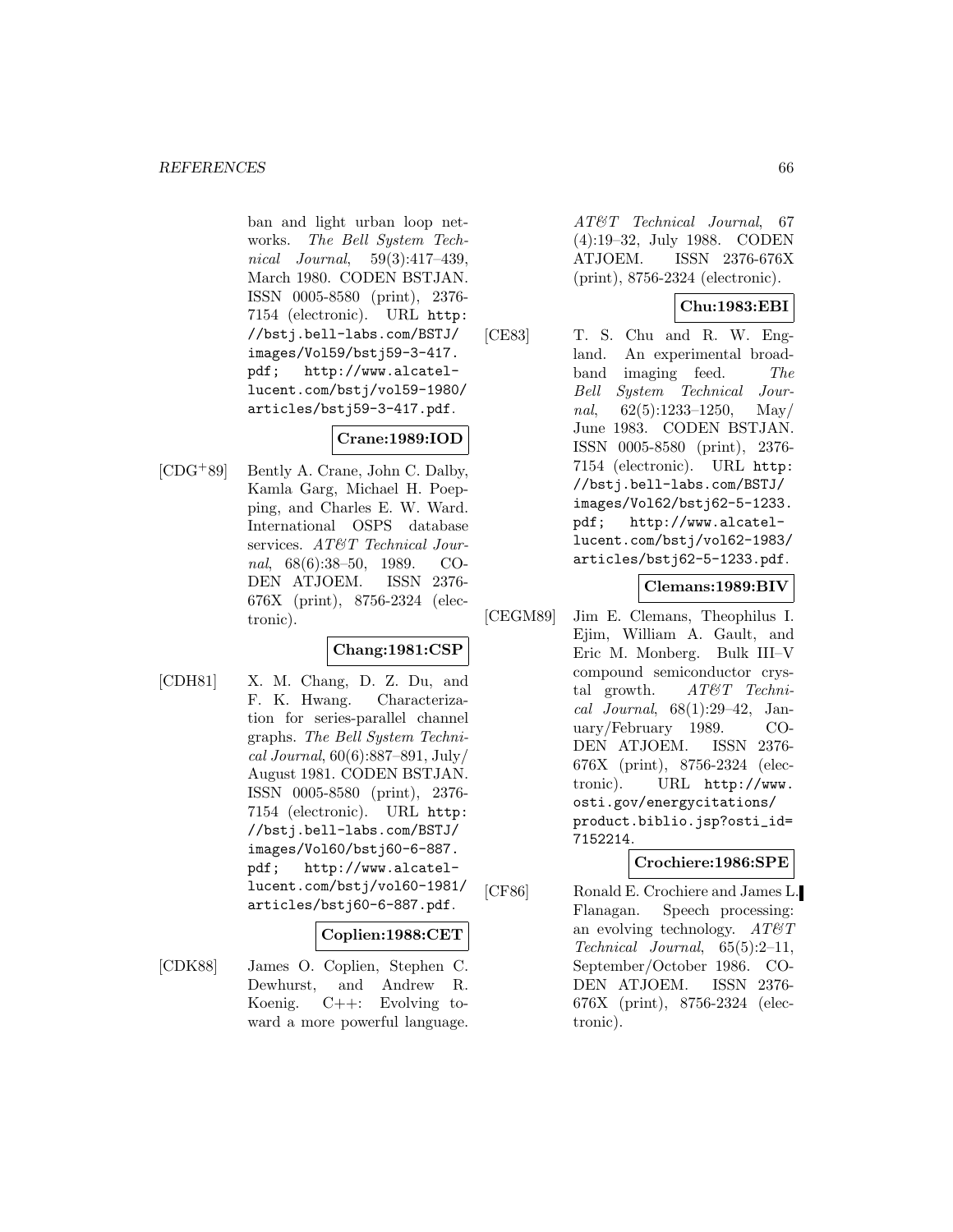## **Cichinski:1988:PAT**

[CF88] Steve Cichinski and Glenn S. Fowler. Product administration through Sable and Nmake. AT&T Technical Journal, 67(4): 59–70, July 1988. CODEN ATJOEM. ISSN 2376-676X (print), 8756-2324 (electronic).

# **Crue:1982:DDC**

 $[CGG<sup>+</sup>82]$  C. R. Crue, W. B. Gaunt, Jr., J. H. Green, J. E. Landry, and D. A. Spires. D4 digital channel bank family: The channel bank. The Bell System Technical Journal, 61(9):2611-2664, November 1982. CODEN BSTJAN. ISSN 0005-8580 (print), 2376- 7154 (electronic). URL http: //bstj.bell-labs.com/BSTJ/ images/Vol61/bstj61-9-2611. pdf; http://www.alcatellucent.com/bstj/vol61-1982/ articles/bstj61-9-2611.pdf.

## **Chung:1981:ERT**

[CGH81] F. R. K. Chung, R. L. Graham, and F. K. Hwang. Efficient realization techniques for network flow patterns. The Bell System Technical Journal, 60(8):1771–1786, October 1981. CODEN BSTJAN. ISSN 0005-8580 (print), 2376- 7154 (electronic). URL http: //bstj.bell-labs.com/BSTJ/ images/Vol60/bstj60-8-1771. pdf; http://www.alcatellucent.com/bstj/vol60-1981/ articles/bstj60-8-1771.pdf.

## **Carestia:1981:NEE**

[CH81] P. D. Carestia and F. S. Hudson. No. 4 ESS: Evolution of software structure. The Bell System Technical Journal,  $60(6):1167-1201$ , July/ August 1981. CODEN BSTJAN. ISSN 0005-8580 (print), 2376- 7154 (electronic). URL http: //bstj.bell-labs.com/BSTJ/ images/Vol60/bstj60-6-1167. pdf; http://www.alcatellucent.com/bstj/vol60-1981/ articles/bstj60-6-1167.pdf.

## **Cheng:1989:AKS**

[CHL<sup>+</sup>89] Yun-Chian Cheng, David J. Houck, Jr., Jun-Min Liu, Marc S. Meketon, Lev Slutsman, Robert J. Vanderbei, and Pyng Wang. The AT&T KORBX system. AT&T Technical Journal, 68(3):7–19, 1989. CODEN ATJOEM. ISSN 2376-676X (print), 8756-2324 (electronic).

## **Cleveland:1983:HFB**

[CHM83] W. S. Cleveland, C. S. Harris, and R. McGill. Human factors and behavioral science: Experiments on quantitative judgements of graphs and maps. The Bell System Technical Journal, 62(6):1659–1674, July/ August 1983. CODEN BSTJAN. ISSN 0005-8580 (print), 2376- 7154 (electronic). URL http: //bstj.bell-labs.com/BSTJ/ images/Vol62/bstj62-6-1659. pdf; http://www.alcatellucent.com/bstj/vol62-1983/ articles/bstj62-6-1659.pdf.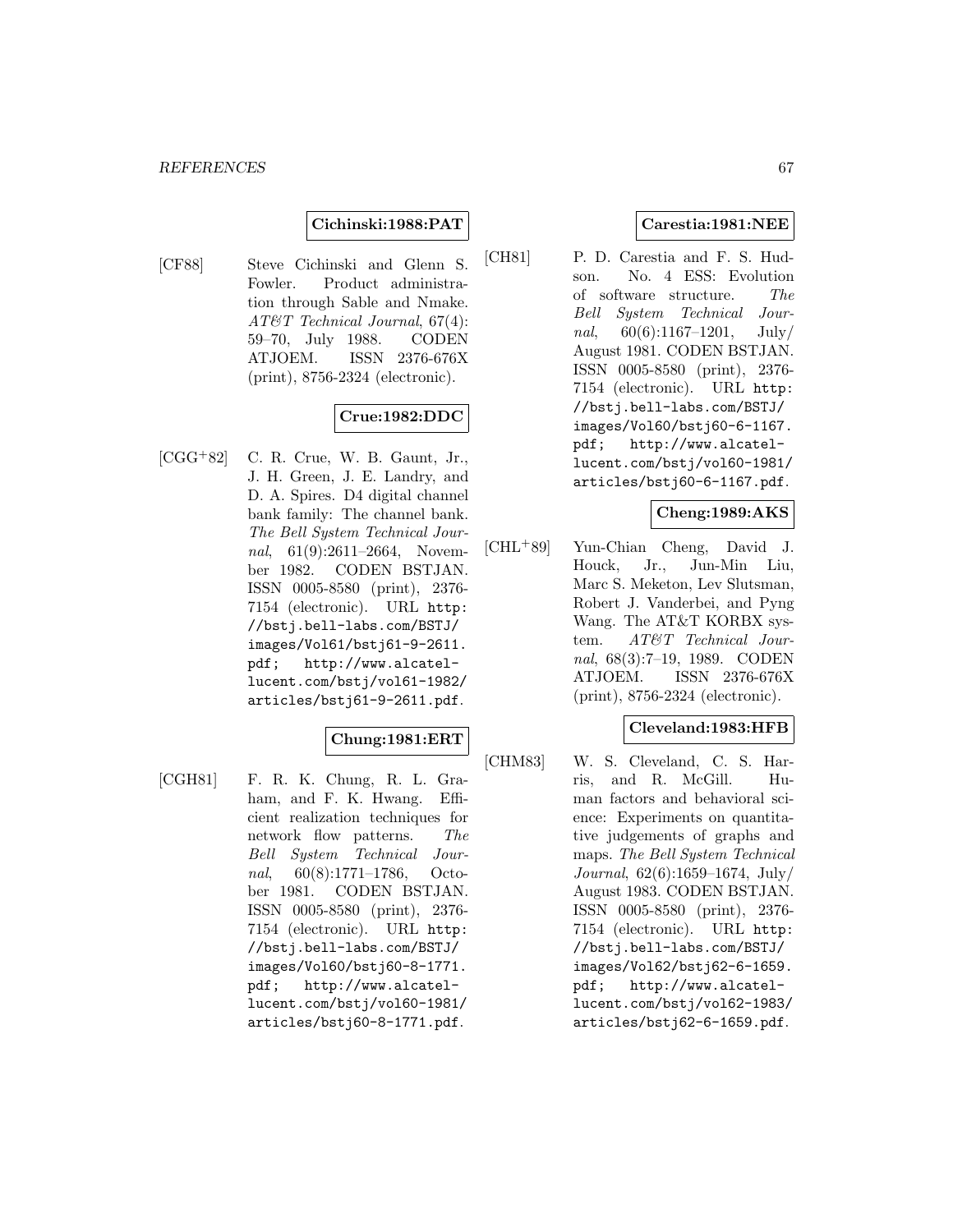#### **Cavanaugh:1980:MSE**

[CHN80] J. R. Cavanaugh, R. W. Hatch, and J. L. Neigh. A model for the subjective effects of listener echo on telephone connections. The Bell System Technical Journal, 59(6):1009–1060, July/ August 1980. CODEN BSTJAN. ISSN 0005-8580 (print), 2376- 7154 (electronic). URL http: //bstj.bell-labs.com/BSTJ/ images/Vol59/bstj59-6-1009. pdf; http://www.alcatellucent.com/bstj/vol59-1980/ articles/bstj59-6-1009.pdf.

## **Choi:1986:PST**

[Cho86] DooWhan Choi. Parallel scrambling techniques for digital multiplexers. AT&T Technical Journal, 65(5):123–136, September/October 1986. CODEN ATJOEM. ISSN 2376-676X (print), 8756-2324 (electronic).

#### **Clark:1983:TSP**

[CHTW83] G. T. Clark, H. A. Hilsinger, J. H. Tendick, and R. A. Weber. Traffic service position system no. 1B: Hardware configuration. The Bell System Technical Journal, 62(3):827–858, March 1983. CODEN BSTJAN. ISSN 0005-8580 (print), 2376- 7154 (electronic). URL http: //bstj.bell-labs.com/BSTJ/ images/Vol62/bstj62-3-827. pdf; http://www.alcatellucent.com/bstj/vol62-1983/ articles/bstj62-3-827.pdf.

## **Chu:1980:MDE**

[Chu80a] T. S. Chu. Microwave depolarization of an Earth–Space path. The Bell System Technical Journal, 59(6):987–1007, July/ August 1980. CODEN BSTJAN. ISSN 0005-8580 (print), 2376- 7154 (electronic). URL http: //bstj.bell-labs.com/BSTJ/ images/Vol59/bstj59-6-987. pdf; http://www.alcatellucent.com/bstj/vol59-1980/ articles/bstj59-6-987.pdf.

#### **Chung:1980:SNB**

[Chu80b] F. R. K. Chung. On switching networks and block designs, II. The Bell System Technical Journal, 59(7):1165–1173, September 1980. CODEN BSTJAN. ISSN 0005-8580 (print), 2376- 7154 (electronic). URL http: //bstj.bell-labs.com/BSTJ/ images/Vol59/bstj59-7-1165. pdf; http://www.alcatellucent.com/bstj/vol59-1980/ articles/bstj59-7-1165.pdf.

## **Chu:1983:MCM**

[Chu83] T. C. Chu. A method to characterize the mechanical properties of undersea cables. The Bell System Technical Journal, 62(3):703–715, March 1983. CODEN BSTJAN. ISSN 0005-8580 (print), 2376- 7154 (electronic). URL http: //bstj.bell-labs.com/BSTJ/ images/Vol62/bstj62-3-703. pdf; http://www.alcatellucent.com/bstj/vol62-1983/ articles/bstj62-3-703.pdf.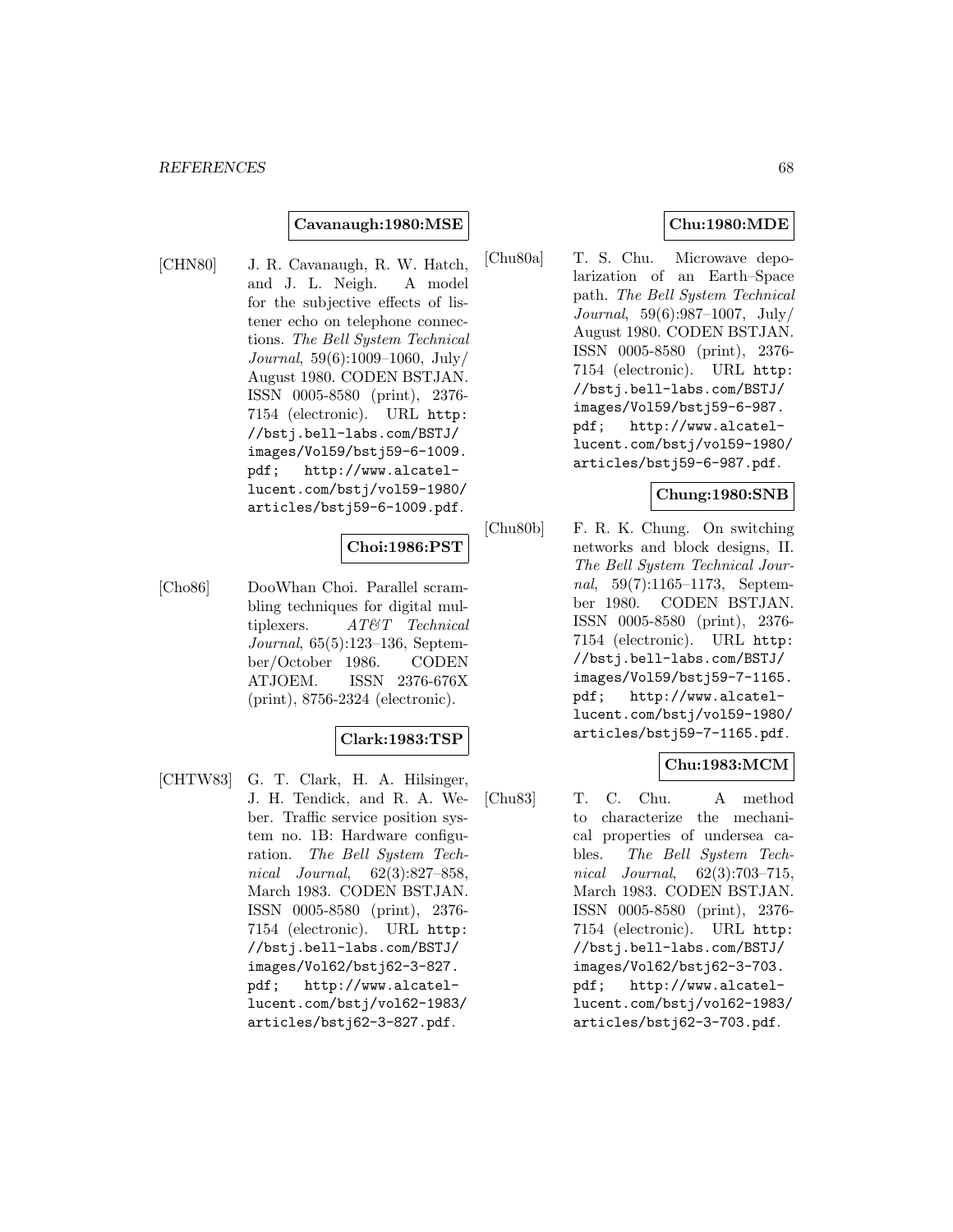## **Chappell:1982:ARS**

[CHW82] S. G. Chappell, F. H. Henig, and D. S. Watson. Automated repair service bureau: The front-end system. The Bell System Technical Journal,  $61(6):1165-1176$ , July/ August 1982. CODEN BSTJAN. ISSN 0005-8580 (print), 2376- 7154 (electronic). URL http: //bstj.bell-labs.com/BSTJ/ images/Vol61/bstj61-6-1165. pdf; http://www.alcatellucent.com/bstj/vol61-1982/ articles/bstj61-6-1165.pdf.

## **Coke:1983:HFB**

[CK83] E. U. Coke and M. E. Koether. Human factors and behavioral science: A study of the match between the stylistic difficulty of technical documents and the reading skills of technical personnel. The Bell System Technical Journal, 62(6):1849–1864, July/ August 1983. CODEN BSTJAN. ISSN 0005-8580 (print), 2376- 7154 (electronic). URL http: //bstj.bell-labs.com/BSTJ/ images/Vol62/bstj62-6-1849. pdf; http://www.alcatellucent.com/bstj/vol62-1983/ articles/bstj62-6-1849.pdf.

## **Cleaveland:1988:TBA**

[CK88] J. C. Cleaveland and C. M. R. Kintala. Tools for building application generators.  $AT \mathcal{C}T$ Technical Journal, 67(4):46–58, July 1988. CODEN ATJOEM. ISSN 2376-676X (print), 8756- 2324 (electronic).

## **Cox:1988:RTS**

[CKKS88] Ingemar J. Cox, David A. Kapilow, Walt J. Kropfl, and Jonathan E. Shopiro. Real-time software for robotics. AT&T Technical Journal, 67(2):61–72, March/April 1988. CODEN ATJOEM. ISSN 2376-676X (print), 8756-2324 (electronic).

## **Cohen:1988:UNM**

[CKP88] Roberta S. Cohen, Hsin K. Kan, and Raymond J. Pennotti. Unified network management from AT&T. AT&T Technical Journal, 67(6):121– 136, November 1988. CODEN ATJOEM. ISSN 2376-676X (print), 8756-2324 (electronic).

## **Chernak:1982:DDC**

[CL82] J. Chernak and J. J. Lang. D4 digital channel bank family: Overview. The Bell System Technical Journal, 61 (9):2607–2610, November 1982. CODEN BSTJAN. ISSN 0005-8580 (print), 2376-7154 (electronic). URL http: //bstj.bell-labs.com/BSTJ/ images/Vol61/bstj61-9-2607. pdf; http://www.alcatellucent.com/bstj/vol61-1982/ articles/bstj61-9-2607.pdf.

## **Clarke:1983:TRA**

[Cla83] R. H. Clarke. Theory of reflection from antireflection coatings. The Bell System Technical Journal, 62(10):2885–2891, December 1983. CODEN BSTJAN. ISSN 0005-8580 (print), 2376-7154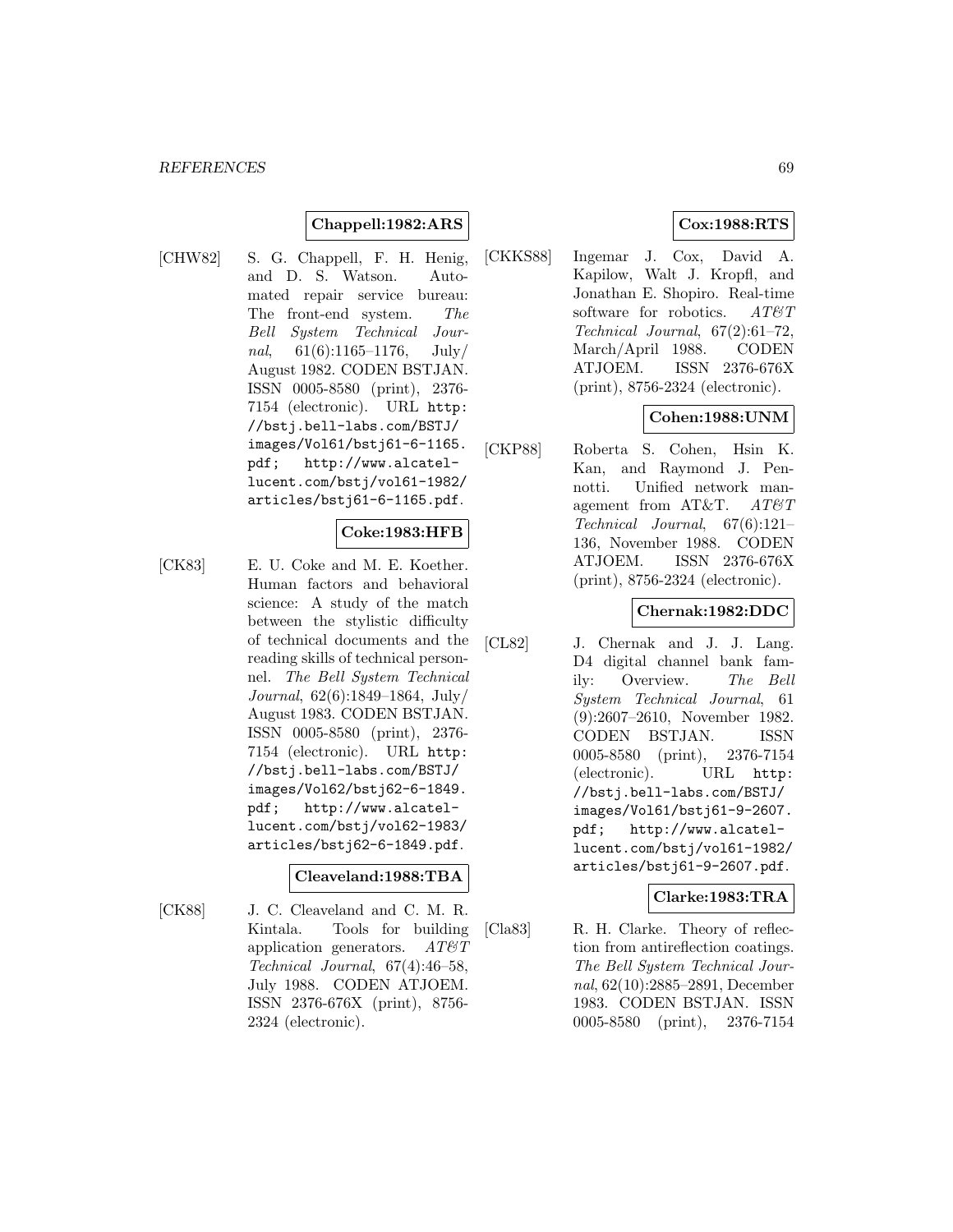(electronic). URL http://bstj. bell-labs.com/BSTJ/images/ Vol62/bstj62-10-2885.pdf; http://www.alcatel-lucent. com/bstj/vol62-1983/articles/ bstj62-10-2885.pdf.

## **Cohen:1987:REI**

[CLMS87] Howard M. Cohen, Michael J. LuValle, J. Peter Mitchell, and Edward S. Sproles, Jr. Reliability evaluation of interconnection products. AT&T Technical Journal, 66(4):70–80, 1987. CODEN ATJOEM. ISSN 2376- 676X (print), 8756-2324 (electronic).

## **Carroll:1980:LTC**

[CM80] R. L. Carroll and P. S. Miller. Loop transients at the customer site. The Bell System Technical Journal, 59(9): 1609–1643, November 1980. CODEN BSTJAN. ISSN 0005-8580 (print), 2376-7154 (electronic). URL http: //bstj.bell-labs.com/BSTJ/ images/Vol59/bstj59-9-1609. pdf; http://www.alcatellucent.com/bstj/vol59-1980/ articles/bstj59-9-1609.pdf.

## **Cohen:1980:PCD**

[CMLF80] L. G. Cohen, W. L. Mammel, C. Lin, and W. G. French. Propagation characteristics of double-mode fibers. The Bell System Technical Journal,  $59(6):1061-1072$ ,  $July/$ August 1980. CODEN BSTJAN. ISSN 0005-8580 (print), 2376- 7154 (electronic). URL http:

//bstj.bell-labs.com/BSTJ/ images/Vol59/bstj59-6-1061. pdf; http://www.alcatellucent.com/bstj/vol59-1980/ articles/bstj59-6-1061.pdf.

## **Cox:1983:MMR**

[CMN83] D. C. Cox, R. R. Murray, and A. W. Norris. Measurements of 800-MHz radio transmission into buildings with metallic walls. The Bell System Technical Journal, 62(9):2695-2717, November 1983. CODEN BSTJAN. ISSN 0005-8580 (print), 2376- 7154 (electronic). URL http: //bstj.bell-labs.com/BSTJ/ images/Vol62/bstj62-9-2695. pdf; http://www.alcatellucent.com/bstj/vol62-1983/ articles/bstj62-9-2695.pdf.

## **Cox:1984:MAM**

[CMN84] Donald C. Cox, Roy R. Murray, and A. W. Norris. 800- MHz attenuation measured in and around suburban houses. AT&T Bell Laboratories Technical Journal,  $63(6$  part 1):921-954, 1984. CODEN ABLJER. ISSN 0748-612X (print), 2376- 7162 (electronic).

## **Calderbank:1983:UBM**

[CMS83] A. E. Calderbank, J. E. Mazo, and H. M. Shapiro. Upper bounds on the minimum distance of trellis codes. The Bell System Technical Journal, 62(8):2617–2646, October 1983. CODEN BSTJAN. ISSN 0005-8580 (print), 2376- 7154 (electronic). URL http: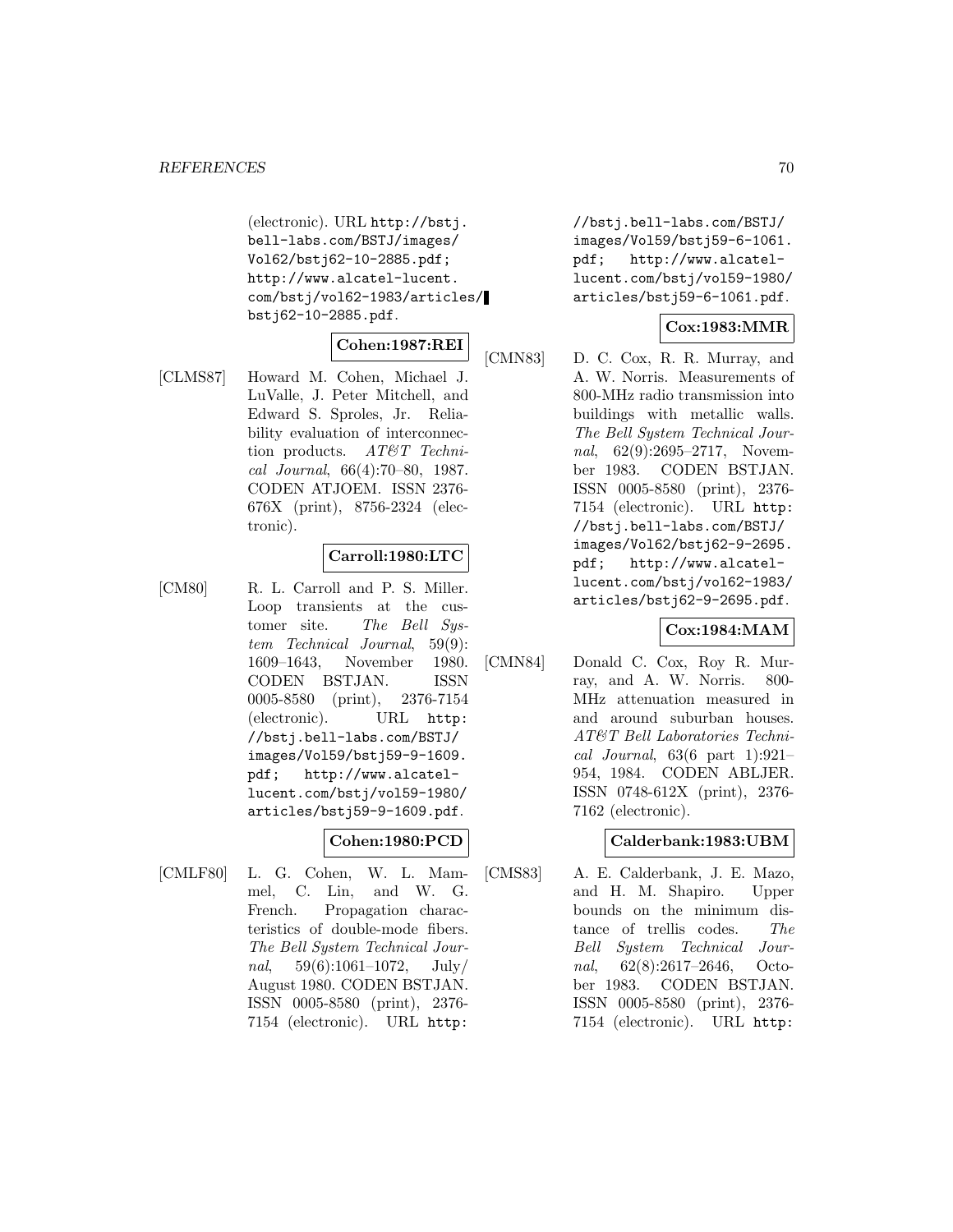//bstj.bell-labs.com/BSTJ/ images/Vol62/bstj62-8-2617. pdf; http://www.alcatellucent.com/bstj/vol62-1983/ articles/bstj62-8-2617.pdf.

# **Cohen:1981:TSL**

[CMSP81] L. G. Cohen, W. L. Mammel, J. Stone, and A. D. Pearson. Transmission studies of a long single-mode fiber measurements and consideration for bandwidth optimization. The Bell System Technical Journal, 60(8):1713–1725, October 1981. CODEN BSTJAN. ISSN 0005-8580 (print), 2376- 7154 (electronic). URL http: //bstj.bell-labs.com/BSTJ/ images/Vol60/bstj60-8-1713. pdf; http://www.alcatellucent.com/bstj/vol60-1981/ articles/bstj60-8-1713.pdf.

## **Cohen:1982:DSI**

[Coh82] D. Cohen. Database systems: Implementation of a distributed database management system to support logical subnetworks. The Bell System Technical Journal, 61(9):2459–2474, November 1982. CODEN BSTJAN. ISSN 0005-8580 (print), 2376- 7154 (electronic). URL http: //bstj.bell-labs.com/BSTJ/ images/Vol61/bstj61-9-2459. pdf; http://www.alcatellucent.com/bstj/vol61-1982/ articles/bstj61-9-2459.pdf.

## **Cole:1988:PMB**

- 
- [Col88] Robert G. Cole. Performance models of binary synchronous

communications multipoint circuits over virtual private-line frame relay networks.  $AT\&T$ Technical Journal, 67(5):41–56, September/October 1988. CO-DEN ATJOEM. ISSN 2376- 676X (print), 8756-2324 (electronic).

## **Conte:1980:ESI**

[Con80] R. Conte. Effects of scanning interval on peak load measurements. The Bell System Technical Journal, 59 (8):1513–1524, October 1980. CODEN BSTJAN. ISSN 0005-8580 (print), 2376-7154 (electronic). URL http: //bstj.bell-labs.com/BSTJ/ images/Vol59/bstj59-8-1513. pdf; http://www.alcatellucent.com/bstj/vol59-1980/ articles/bstj59-8-1513.pdf.

## **Cho:1982:DDC**

[COW82] Y. S. Cho, J. W. Olson, and D. H. Williamson. D4 digital channel bank family: The SLC-96 system. The Bell System Technical Journal, 61(9):2677–2702, November 1982. CODEN BSTJAN. ISSN 0005-8580 (print), 2376- 7154 (electronic). URL http: //bstj.bell-labs.com/BSTJ/ images/Vol61/bstj61-9-2677. pdf; http://www.alcatellucent.com/bstj/vol61-1982/ articles/bstj61-9-2677.pdf.

## **Cox:1981:CTS**

[Cox81] R. V. Cox. A comparison of three speech coders to be implemented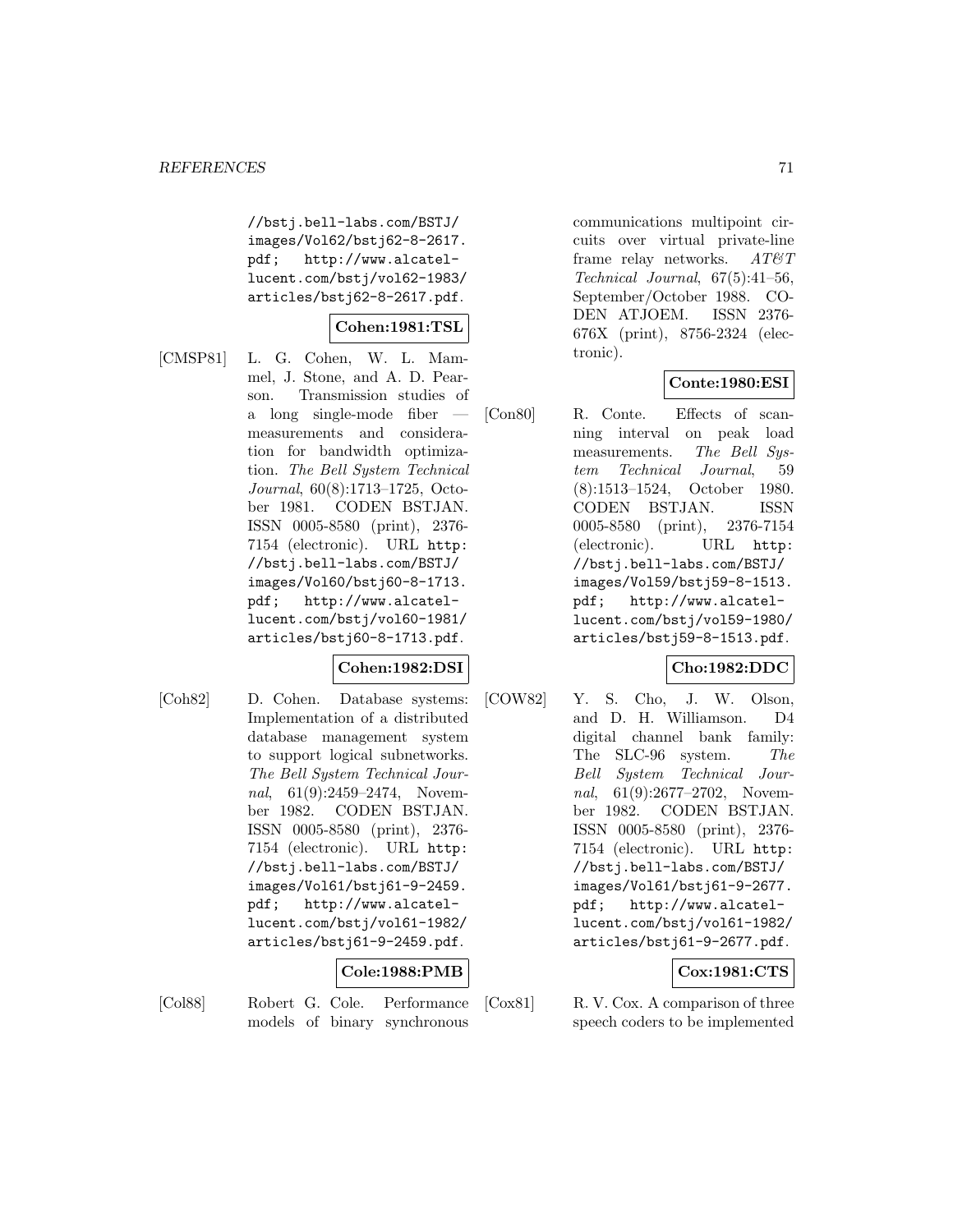on the digital signal processor. The Bell System Technical Journal, 60(7):1411–1421, September 1981. CODEN BSTJAN. ISSN 0005-8580 (print), 2376- 7154 (electronic). URL http: //bstj.bell-labs.com/BSTJ/ images/Vol60/bstj60-7-1411. pdf; http://www.alcatellucent.com/bstj/vol60-1981/ articles/bstj60-7-1411.pdf.

# **Coyne:1982:ATM**

[Coy82] J. C. Coyne. An approximate thermal model for outdoor electronics cabinets. The Bell System Technical Journal, 61(2):227–246, February 1982. CODEN BSTJAN. ISSN 0005-8580 (print), 2376- 7154 (electronic). URL http: //bstj.bell-labs.com/BSTJ/ images/Vol61/bstj61-2-227. pdf; http://www.alcatellucent.com/bstj/vol61-1982/ articles/bstj61-2-227.pdf.

## **Carnevale:1983:EEP**

- 
- [CP83a] A. Carnevale and U. C. Paek. Empirical evaluation of profile variations in an MCVD optical waveguide fiber using modal structure analysis. The Bell System Technical Journal, 62(7):1937–1954, September 1983. CODEN BSTJAN. ISSN 0005-8580 (print), 2376- 7154 (electronic). URL http: //bstj.bell-labs.com/BSTJ/ images/Vol62/bstj62-7-1937. pdf; http://www.alcatellucent.com/bstj/vol62-1983/ articles/bstj62-7-1937.pdf.

## **Carnevale:1983:MSM**

[CP83b] A. Carnevale and U. C. Paek. Modal structure of an MCVD optical waveguide fiber. The Bell System Technical Journal,  $62(6):1415-1431$ , July/ August 1983. CODEN BSTJAN. ISSN 0005-8580 (print), 2376- 7154 (electronic). URL http: //bstj.bell-labs.com/BSTJ/ images/Vol62/bstj62-6-1415. pdf; http://www.alcatellucent.com/bstj/vol62-1983/ articles/bstj62-6-1415.pdf.

## **Carney:1986:PIS**

[CP86] David L. Carney and Edward M. Prell. Planning for ISDN in the 5ESS switch. AT&T Technical Journal, 65(1):35–43, January/February 1986. CODEN ATJOEM. ISSN 2376-676X (print), 8756-2324 (electronic).

# **Chiang:1982:DSD**

[CR82] T. C. Chiang and G. R. Rose. Database systems: Design and implementation of a production database management system (DBM-2). The Bell System Technical Journal, 61(9):2511-2528, November 1982. CODEN BSTJAN. ISSN 0005-8580 (print), 2376- 7154 (electronic). URL http: //bstj.bell-labs.com/BSTJ/ images/Vol61/bstj61-9-2511. pdf; http://www.alcatellucent.com/bstj/vol61-1982/ articles/bstj61-9-2511.pdf.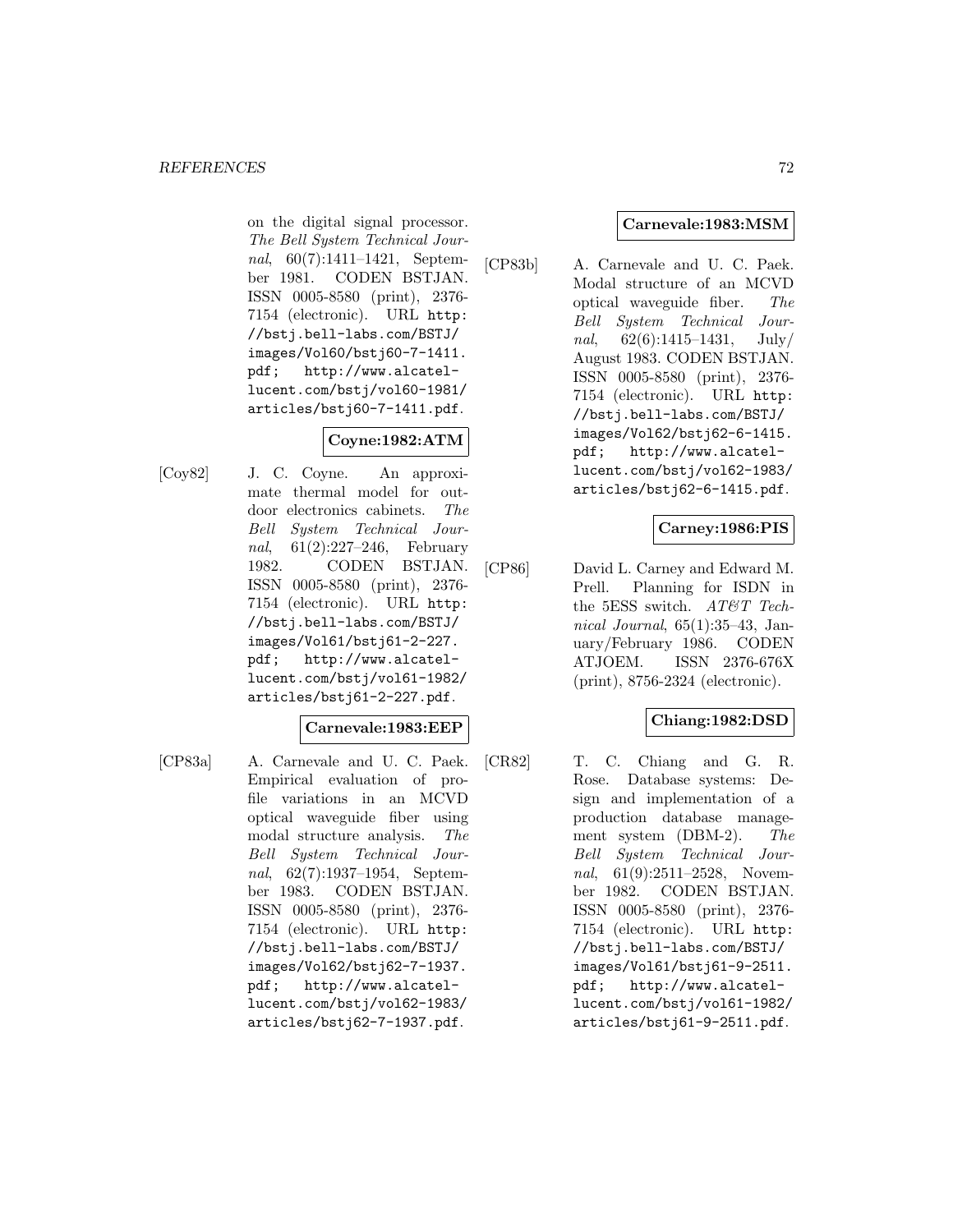### **Crochiere:1981:DSP**

[Cro81] R. E. Crochiere. Digital signal processor: Sub-band coding. The Bell System Technical Journal, 60(7):1633–1653, September 1981. CODEN BSTJAN. ISSN 0005-8580 (print), 2376- 7154 (electronic). URL http: //bstj.bell-labs.com/BSTJ/ images/Vol60/bstj60-7-1633. pdf; http://www.alcatellucent.com/bstj/vol60-1981/ articles/bstj60-7-1633.pdf.

### **Confalone:1982:SPC**

[CRT82] D. E. Confalone, B. W. Rogers, and R. J. Thornberry, Jr. Stored program controlled network: Calling card service — TSPS hardware, software, and signaling implementation. The Bell System Technical Journal, 61(7):1675–1714, September 1982. CODEN BSTJAN. ISSN 0005-8580 (print), 2376- 7154 (electronic). URL http: //bstj.bell-labs.com/BSTJ/ images/Vol61/bstj61-7-1675. pdf; http://www.alcatellucent.com/bstj/vol61-1982/ articles/bstj61-7-1675.pdf.

**Cornell:1982:VSS**

[CS82] R. G. Cornell and J. V. Smith. 1A voice storage system: Architecture and physical design. The Bell System Technical Journal, 61(5):841–861, May/ June 1982. CODEN BSTJAN. ISSN 0005-8580 (print), 2376- 7154 (electronic). URL http: //bstj.bell-labs.com/BSTJ/ images/Vol61/bstj61-5-841.

pdf; http://www.alcatellucent.com/bstj/vol61-1982/ articles/bstj61-5-841.pdf.

### **Crane:1983:TSP**

[CS83] B. A. Crane and D. S. Suk. Traffic service position system no. 1B: Capacity and reliability evaluation. The Bell System Technical Journal, 62(3):919–939, March 1983. CODEN BSTJAN. ISSN 0005-8580 (print), 2376- 7154 (electronic). URL http: //bstj.bell-labs.com/BSTJ/ images/Vol62/bstj62-3-919. pdf; http://www.alcatellucent.com/bstj/vol62-1983/ articles/bstj62-3-919.pdf.

### **Calderbank:1985:FDM**

[CS85] A. R. Calderbank and N. J. A. Sloane. Four-dimensional modulation with an eight-state trellis code. AT&T Technical Journal, 64(5):1005–1018, 1985. CO-DEN ATJOEM. ISSN 2376- 676X (print), 8756-2324 (electronic).

### **Cox:1983:AVP**

[CT83] R. V. Cox and J. M. Tribolet. Analog voice privacy systems using TFSP scrambling: Full duplex and half duplex. The Bell System Technical Journal,  $62(1):47-61$ , January 1983. CODEN BSTJAN. ISSN 0005-8580 (print), 2376- 7154 (electronic). URL http: //bstj.bell-labs.com/BSTJ/ images/Vol62/bstj62-1-47. pdf; http://www.alcatel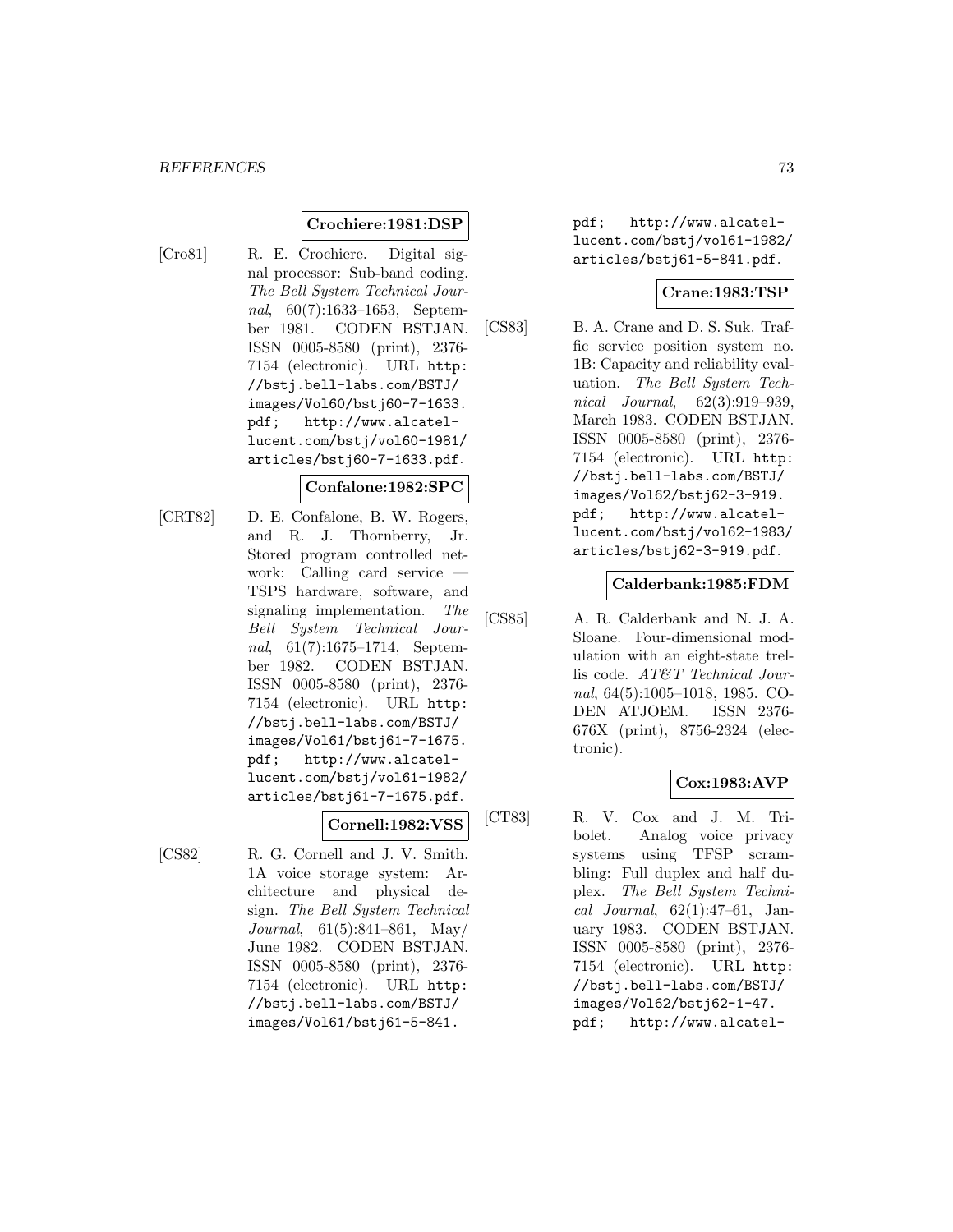lucent.com/bstj/vol62-1983/ articles/bstj62-1-47.pdf.

# **Chin:1981:TC**

[CTM81] A. K. Chin, H. Temkin, and S. Mahajan. Transmission cathodoluminescence. The Bell System Technical Journal, 60(9):2187–2226, November 1981. CODEN BSTJAN. ISSN 0005-8580 (print), 2376- 7154 (electronic). URL http: //bstj.bell-labs.com/BSTJ/ images/Vol60/bstj60-9-2187. pdf; http://www.alcatellucent.com/bstj/vol60-1981/ articles/bstj60-9-2187.pdf.

#### **Courcoubetis:1985:ORA**

[CV85] Costas Courcoubetis and P. Varaiya. Optimal resource allocation for two processes. AT&T Technical Journal, 64(1 part 1):1–14, 1985. CODEN ATJOEM. ISSN 2376- 676X (print), 8756-2324 (electronic).

### **Cioffi:1985:EBD**

[CW85] John M. Cioffi and Jean-Jacques Werner. Effects of biases on digitally implemented data-driven echo cancelers. AT&T Technical Journal,  $64(1$  part  $1):115-$ 138, 1985. CODEN ATJOEM. ISSN 2376-676X (print), 8756- 2324 (electronic).

# **Dattatreya:1980:MCF**

[Dat80] E. S. Dattatreya. Multiple commitment of feeder capacity in the loop plant. The Bell System Technical Journal, 59(1):67–79, January 1980.

CODEN BSTJAN. ISSN 0005-8580 (print), 2376-7154 (electronic). URL http: //bstj.bell-labs.com/BSTJ/ images/Vol59/bstj59-1-67. pdf; http://www.alcatellucent.com/bstj/vol59-1980/ articles/bstj59-1-67.pdf.

### **Duttweiler:1980:SCV**

[DC80] D. L. Duttweiler and Y. S. Chen. A single-chip VLSI echo canceler. The Bell System Technical Journal, 59(2):149–160, February 1980. CODEN BSTJAN. ISSN 0005-8580 (print), 2376- 7154 (electronic). URL http: //bstj.bell-labs.com/BSTJ/ images/Vol59/bstj59-2-149. pdf; http://www.alcatellucent.com/bstj/vol59-1980/ articles/bstj59-2-149.pdf.

### **Dixon:1987:LDT**

[DD87] Richard W. Dixon and Niloy K. Dutta. Lightwave device technology. AT&T Technical Journal, 66(1):73–83, January 1987. CODEN ATJOEM. ISSN 2376- 676X (print), 8756-2324 (electronic).

### **Decelle:1988:DRW**

[Dec88] L. S. Decelle. Design of a robotic workstation for component insertion. AT&T Technical Journal, 67(2):15–22, March/April 1988. CODEN ATJOEM. ISSN 2376- 676X (print), 8756-2324 (electronic).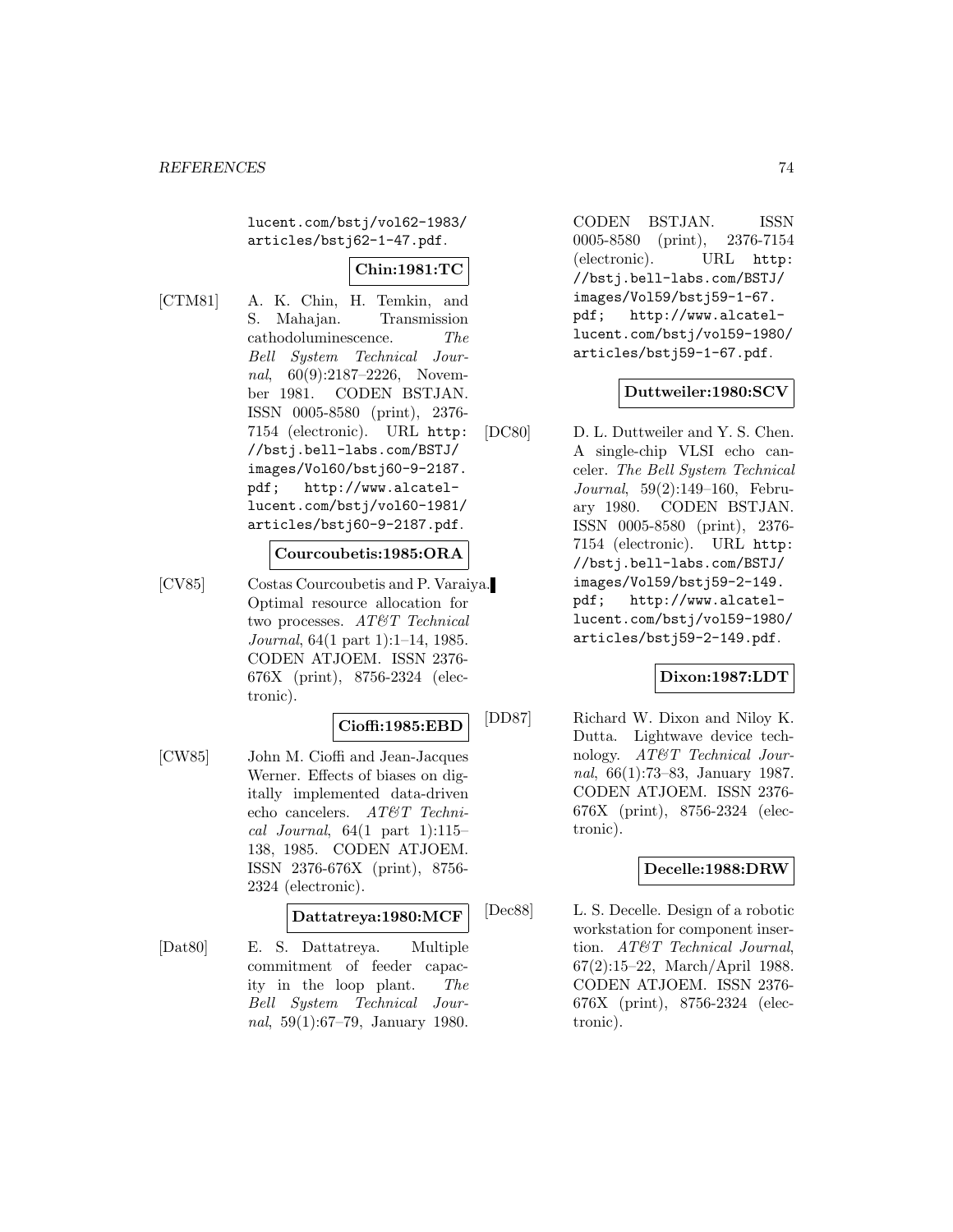### **DeTreville:1984:SBC**

[DeT84] J. D. DeTreville. A simulationbased comparison of voice transmission on CSMA/CD networks and on token buses.  $AT \mathcal{C}T$ Bell Laboratories Technical Journal, 63(1):33–55, 1984. CO-DEN ABLJER. ISSN 0748-612X (print), 2376-7162 (electronic).

# **Davis:1981:MDT**

[DFN81] J. R. Davis, L. E. Forman, and L. T. Nguyen. The metropolitan digital truck plant. The Bell System Technical Journal, 60(6):933–964, July/August 1981. CODEN BSTJAN. ISSN 0005-8580 (print), 2376- 7154 (electronic). URL http: //bstj.bell-labs.com/BSTJ/ images/Vol60/bstj60-6-933. pdf; http://www.alcatellucent.com/bstj/vol60-1981/ articles/bstj60-6-933.pdf.

### **Delatore:1985:SSO**

[DFOS85] J. P. Delatore, R. J. Frank, H. Oehring, and L. C. Stecher. The 5ESS switching system: operational software. AT&T Technical Journal, 64(6 part 1):1357– 1384, 1985. CODEN ATJOEM. ISSN 2376-676X (print), 8756- 2324 (electronic).

### **Davis:1982:SPC**

[DFS82] E. A. Davis, C. J. Funk, and J. M. Sebeson. Stored program controlled network: CCIS and SPC network performance. The Bell System Technical Journal, 61(7):1637–1654, September 1982. CODEN BSTJAN.

ISSN 0005-8580 (print), 2376- 7154 (electronic). URL http: //bstj.bell-labs.com/BSTJ/ images/Vol61/bstj61-7-1637. pdf; http://www.alcatellucent.com/bstj/vol61-1982/ articles/bstj61-7-1637.pdf.

# **Dragone:1980:SPA**

[DG80] C. Dragone and M. J. Gans. Satellite phased arrays: Use of imaging reflectors with spatial filtering in the focal plane to reduce grating lobes. The Bell System Technical Journal, 59(3):449–461, March 1980. CODEN BSTJAN. ISSN 0005-8580 (print), 2376-7154 (electronic). URL http: //bstj.bell-labs.com/BSTJ/ images/Vol59/bstj59-3-449. pdf; http://www.alcatellucent.com/bstj/vol59-1980/ articles/bstj59-3-449.pdf.

### **Davis:1981:NEP**

[DG81] E. A. Davis and P. K. Giloth. No. 4 ESS: Performance objectives and service experience. The Bell System Technical Journal, 60(6):1203–1224, July/ August 1981. CODEN BSTJAN. ISSN 0005-8580 (print), 2376- 7154 (electronic). URL http: //bstj.bell-labs.com/BSTJ/ images/Vol60/bstj60-6-1203. pdf; http://www.alcatellucent.com/bstj/vol60-1981/ articles/bstj60-6-1203.pdf.

### **Dunbar:1982:DDC**

[DGH<sup>+</sup>82] B. J. Dunbar, D. V. Gupta, M. P. Horvath, S. P. Verma,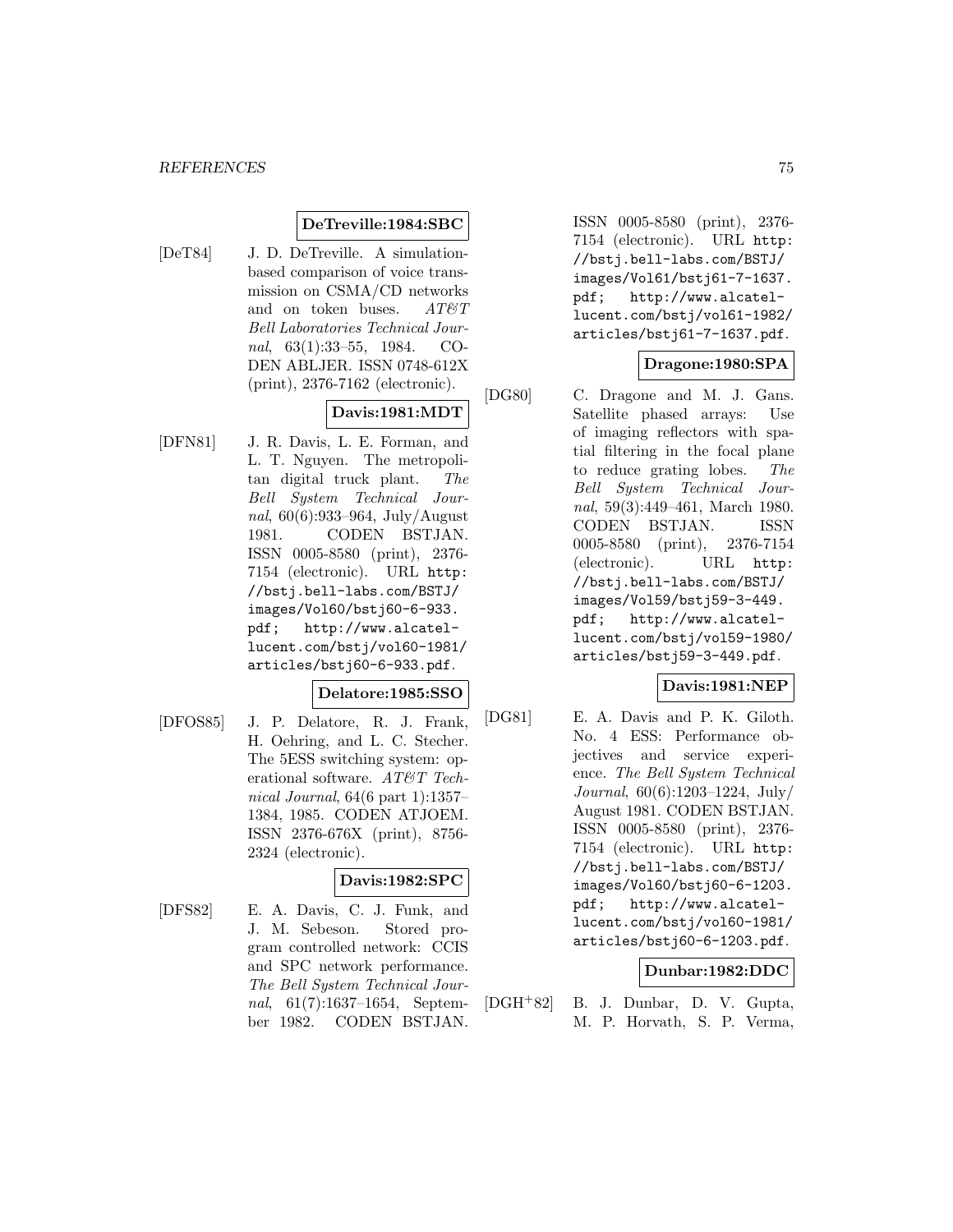and R. E. Sheehey. D4 digital channel bank family: Dataport — channel units for digital data system 56-kb/s rate. The Bell System Technical Journal, 61(9):2741–2756, November 1982. CODEN BSTJAN. ISSN 0005-8580 (print), 2376- 7154 (electronic). URL http: //bstj.bell-labs.com/BSTJ/ images/Vol61/bstj61-9-2741. pdf; http://www.alcatellucent.com/bstj/vol61-1982/ articles/bstj61-9-2741.pdf.

# **Du:1982:CBP**

[DH82] D. Z. Du and F. K. Hwang. Comparisons on blocking probabilities for regular series parallel channel graphs. The Bell System Technical Journal, 61(8):1965–1973, October 1982. CODEN BSTJAN. ISSN 0005-8580 (print), 2376- 7154 (electronic). URL http: //bstj.bell-labs.com/BSTJ/ images/Vol61/bstj61-8-1965. pdf; http://www.alcatellucent.com/bstj/vol61-1982/ articles/bstj61-8-1965.pdf.

### **Dowden:1989:OSF**

[DHK89] D. C. Dowden, D. E. Herr, and B. Kaskey. Operator services feature of the 5ESS switch. AT&T Technical Journal, 68(6): 3–8, 1989. CODEN ATJOEM. ISSN 2376-676X (print), 8756- 2324 (electronic).

### **Dunietz:1986:MMP**

[DHM<sup>+</sup>86] I. S. Dunietz, J. L. C. Hsu, M. T. McEachern, J. H. Stocking, M. A. Swartz, and R. M. Trombly. MPCS: The Manufacturing Process Control System. AT&T Technical Journal, 65(4):35–45, July/August 1986. CODEN ATJOEM. ISSN 2376- 676X (print), 8756-2324 (electronic).

## **Dixon:1980:CDG**

[Dix80] R. W. Dixon. Current directions in GaAs laser device development. The Bell System Technical Journal, 59(5):669–722, May/ June 1980. CODEN BSTJAN. ISSN 0005-8580 (print), 2376- 7154 (electronic). URL http: //bstj.bell-labs.com/BSTJ/ images/Vol59/bstj59-5-669. pdf; http://www.alcatellucent.com/bstj/vol59-1980/ articles/bstj59-5-669.pdf.

### **Dixon:1980:AGD**

[DJ80] R. W. Dixon and W. B. Joyce. (Al,Ga)As doubleheterostructure lasers: Comparison of devices fabricated with deep and shallow proton bombardment. The Bell System Technical Journal, 59 (6):975–985, July/August 1980. CODEN BSTJAN. ISSN 0005-8580 (print), 2376-7154 (electronic). URL http: //bstj.bell-labs.com/BSTJ/ images/Vol59/bstj59-6-975. pdf; http://www.alcatellucent.com/bstj/vol59-1980/ articles/bstj59-6-975.pdf.

#### **Donegan:1983:HFB**

[DK83] J. Donegan and D. N. Koppes.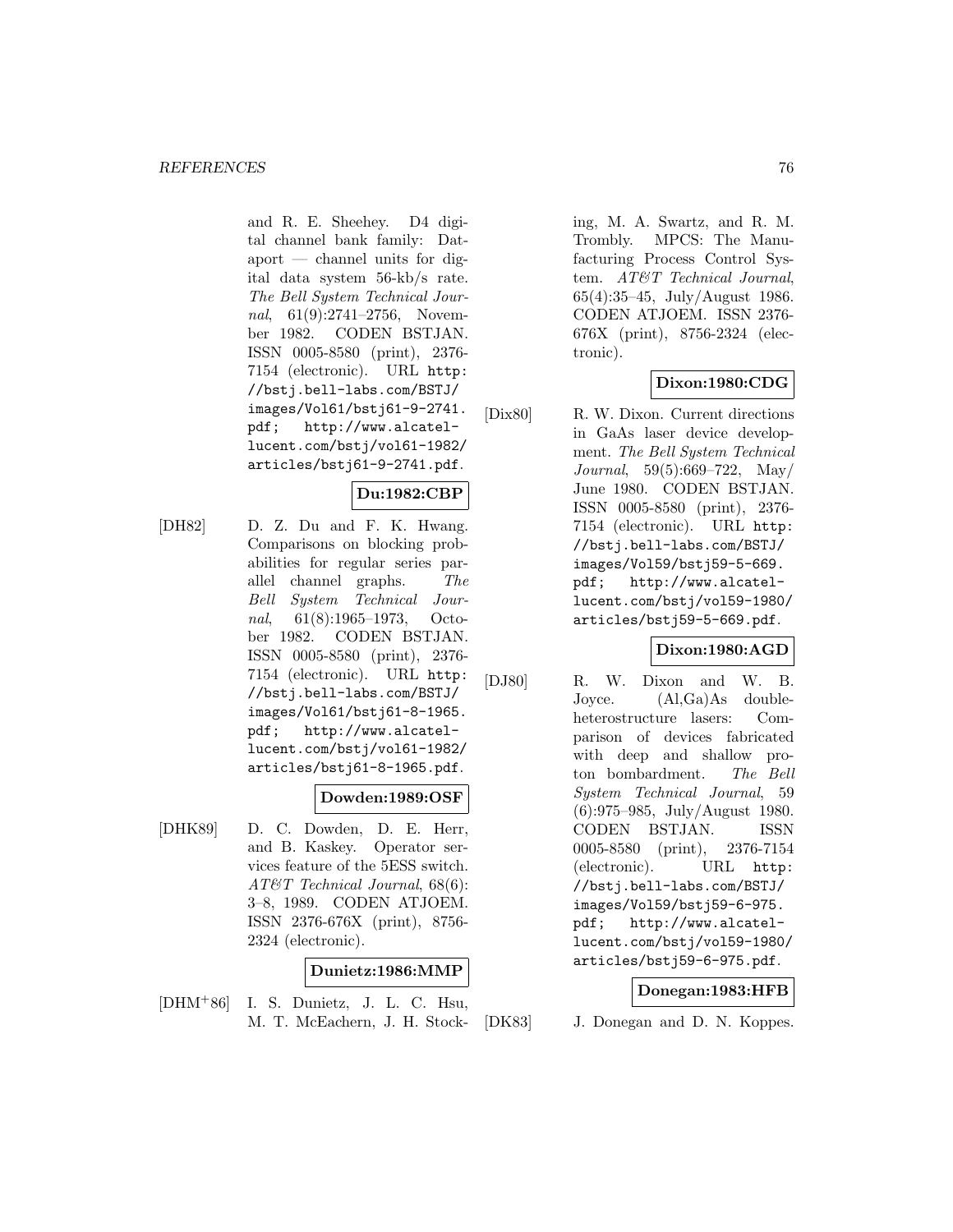Human factors and behavioral science: Human factors engineering for the loop plant. The Bell System Technical Journal,  $62(6):1701-1703$ , July/ August 1983. CODEN BSTJAN. ISSN 0005-8580 (print), 2376- 7154 (electronic). URL http: //bstj.bell-labs.com/BSTJ/ images/Vol62/bstj62-6-1701. pdf; http://www.alcatellucent.com/bstj/vol62-1983/ articles/bstj62-6-1701.pdf.

### **Delatore:1988:IDN**

[DKW88] John P. Delatore, Patrick Krause, and Randall J. Wilson. ISDN data networking applications in the corporate environment. AT&T Technical Journal, 67(6):107–120, November 1988. CODEN ATJOEM. ISSN 2376- 676X (print), 8756-2324 (electronic).

### **Dawson:1980:RHS**

[DKZ80] L. R. Dawson, V. G. Keramidas, and C. L. Zipfel. Reliable, high-speed LEDs for shorthaul optical data links. The Bell System Technical Journal, 59(2):161–168, February 1980. CODEN BSTJAN. ISSN 0005-8580 (print), 2376- 7154 (electronic). URL http: //bstj.bell-labs.com/BSTJ/ images/Vol59/bstj59-2-161. pdf; http://www.alcatellucent.com/bstj/vol59-1980/ articles/bstj59-2-161.pdf.

# **Dragone:1984:QWC**

[DL84] C. Dragone and W. E. Legg.

Quarter-wave corrugated transformer for broadband matching of a corrugated feed.  $AT \& T$ Bell Laboratories Technical Journal, 63(2):207–215, 1984. CO-DEN ABLJER. ISSN 0748-612X (print), 2376-7162 (electronic).

### **delaRosa:1986:WIL**

[dlRR86] John G. de la Rosa and Deni M. Rose. Wafer inspection with a laser scanning microscope. AT&T Technical Journal, 65(1): 68–77, January/February 1986. CODEN ATJOEM. ISSN 2376- 676X (print), 8756-2324 (electronic).

### **DeLessio:1983:TSP**

[DM83] N. X. DeLessio and N. A. Martellotto. Traffic service position system no. 1B: System description. The Bell System Technical Journal, 62(3):765–774, March 1983. CODEN BSTJAN. ISSN 0005-8580 (print), 2376- 7154 (electronic). URL http: //bstj.bell-labs.com/BSTJ/ images/Vol62/bstj62-3-765. pdf; http://www.alcatellucent.com/bstj/vol62-1983/ articles/bstj62-3-765.pdf.

### **Doshi:1988:CCI**

[DN88] Bharat T. Doshi and Han Q. Nguyen. Congestion control in ISDN frame-relay networks. AT&T Technical Journal, 67(6): 35–46, November 1988. CO-DEN ATJOEM. ISSN 2376- 676X (print), 8756-2324 (electronic).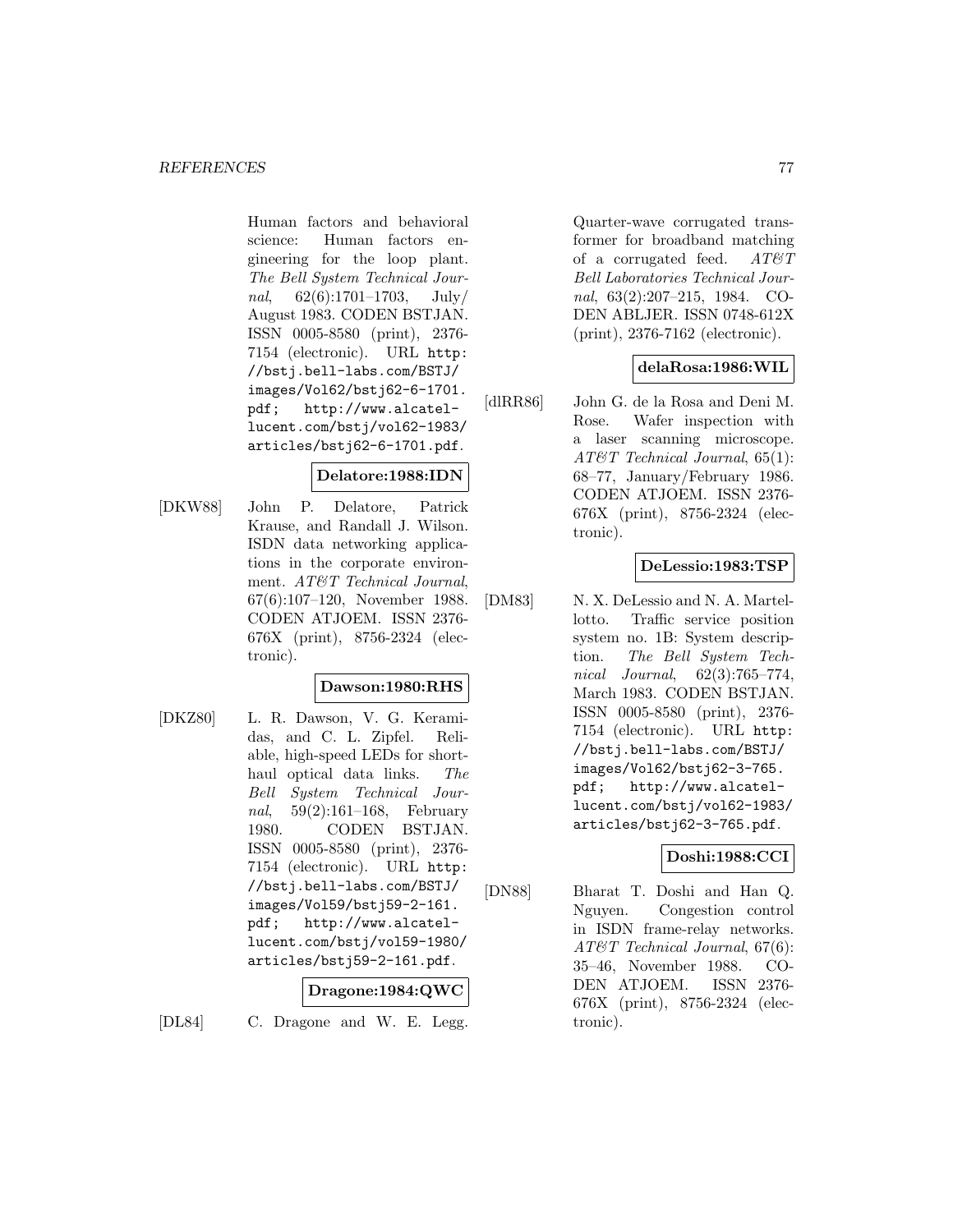# **Doshi:1983:MGQ**

[Dos83] B. T. Doshi. An M/G/1 queue with a hybrid discipline. The Bell System Technical Journal, 62(5):1251–1271, May/ June 1983. CODEN BSTJAN. ISSN 0005-8580 (print), 2376- 7154 (electronic). URL http: //bstj.bell-labs.com/BSTJ/ images/Vol62/bstj62-5-1251. pdf; http://www.alcatellucent.com/bstj/vol62-1983/ articles/bstj62-5-1251.pdf.

#### **Doshi:1985:ACS**

[Dos85] B. T. Doshi. Analysis of clocked schedules-high-priority tasks. AT&T Technical Journal, 64(2 part 1):633–660, 1985. CODEN ATJOEM. ISSN 2376- 676X (print), 8756-2324 (electronic).

# **Davis:1981:CCP**

[DR81] J. R. Davis and A. K. Reilly. T-carrier characterization pro- $\mathrm{gram}$  — overview. The Bell System Technical Journal, 60 (6):929–932, July/August 1981. CODEN BSTJAN. ISSN 0005-8580 (print), 2376-7154 (electronic). URL http: //bstj.bell-labs.com/BSTJ/ images/Vol60/bstj60-6-929. pdf; http://www.alcatellucent.com/bstj/vol60-1981/ articles/bstj60-6-929.pdf.

### **Dragone:1981:CMC**

[Dra81a] C. Dragone. Conformal mapping and complex coordinates on Cassegrainian and Gregorian re-

flector antennas. The Bell System Technical Journal, 60(10): 2397–2420, December 1981. CO-DEN BSTJAN. ISSN 0005- 8580 (print), 2376-7154 (electronic). URL http://bstj. bell-labs.com/BSTJ/images/ Vol60/bstj60-10-2397.pdf; http://www.alcatel-lucent. com/bstj/vol60-1981/articles/ bstj60-10-2397.pdf.

# **Dragone:1981:HFB**

[Dra81b] C. Dragone. High-frequency behavior of waveguides with finite surface impedances. The Bell System Technical Jour*nal*,  $60(1):89-116$ , January 1981. CODEN BSTJAN. ISSN 0005-8580 (print), 2376- 7154 (electronic). URL http: //bstj.bell-labs.com/BSTJ/ images/Vol60/bstj60-1-89. pdf; http://www.alcatellucent.com/bstj/vol60-1981/ articles/bstj60-1-89.pdf.

### **Dautrich:1983:ESS**

[DRM83] B. A. Dautrich, L. R. Rabiner, and T. B. Martin. The effects of selected signal processing techniques on the performance of a filter-bank-based isolated word recognizer. The Bell System Technical Journal,  $62(5):1311-1336$ , May June 1983. CODEN BSTJAN. ISSN 0005-8580 (print), 2376- 7154 (electronic). URL http: //bstj.bell-labs.com/BSTJ/ images/Vol62/bstj62-5-1311. pdf; http://www.alcatel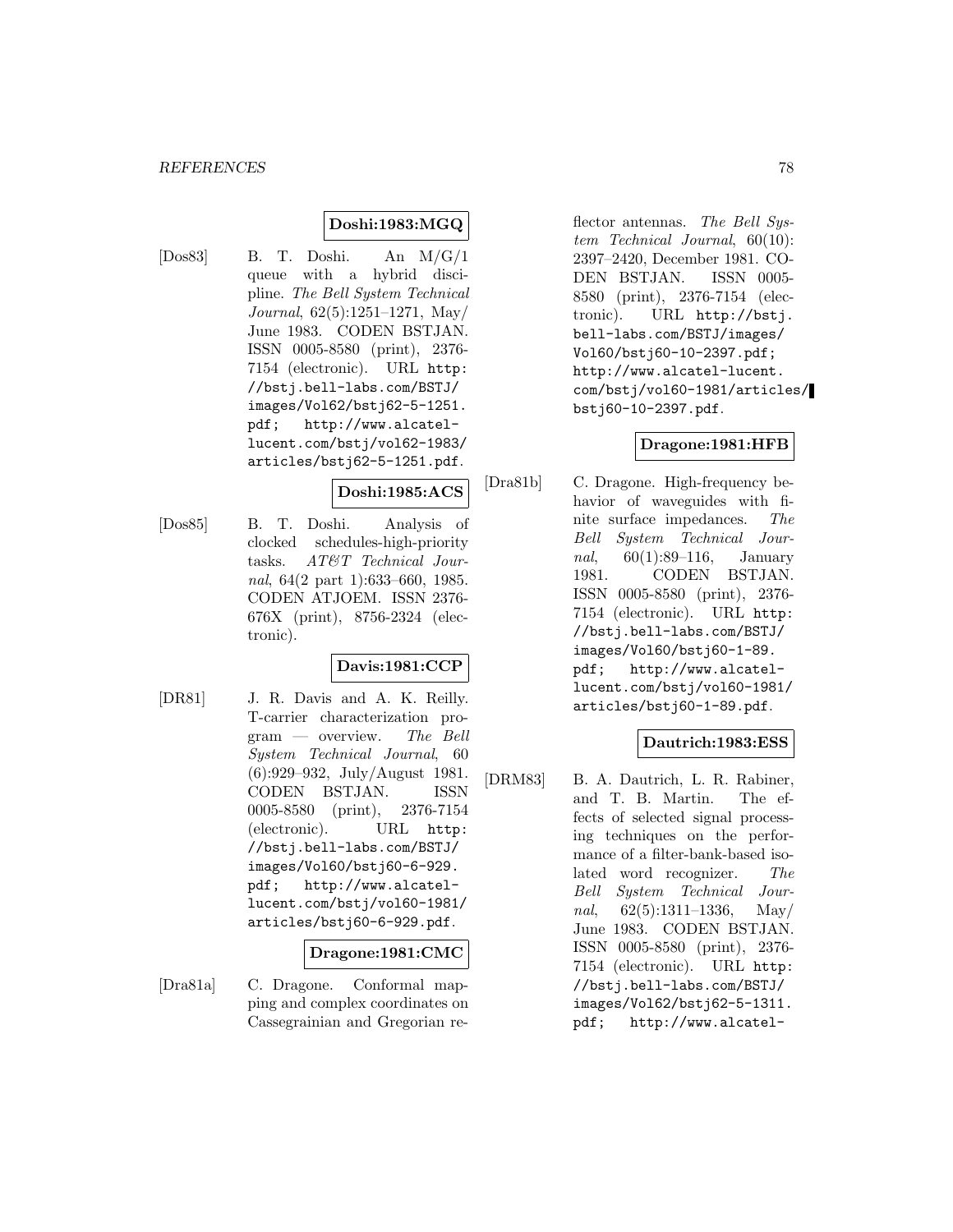lucent.com/bstj/vol62-1983/ articles/bstj62-5-1311.pdf.

#### **Dubois:1983:ASS**

[DRS83] A. Dubois, D. N. Ritchie, and F. M. Smith. The AR6A single-sideband microwave radio system: Terminal multiplex equipment. The Bell System Technical Journal, 62(10): 3357–3375, December 1983. CO-DEN BSTJAN. ISSN 0005- 8580 (print), 2376-7154 (electronic). URL http://bstj. bell-labs.com/BSTJ/images/ Vol62/bstj62-10-3357.pdf; http://www.alcatel-lucent. com/bstj/vol62-1983/articles/ bstj62-10-3357.pdf.

#### **Dale:1982:ARS**

- 
- [DRT82] O. B. Dale, T. W. Robinson, and E. J. Theriot. Automated repair service bureau: Mechanized loop testing design. The Bell System Technical Journal, 61(6):1235–1256, July/ August 1982. CODEN BSTJAN. ISSN 0005-8580 (print), 2376- 7154 (electronic). URL http: //bstj.bell-labs.com/BSTJ/ images/Vol61/bstj61-6-1235. pdf; http://www.alcatellucent.com/bstj/vol61-1982/ articles/bstj61-6-1235.pdf.

### **DeTreville:1984:PTD**

[DS84] John D. DeTreville and W. David Sincoskie. Program transformations for data access in a local distributed environment. AT&T Bell Laboratories Technical Journal, 63(6 part 2):1019–

1028, 1984. CODEN ABLJER. ISSN 0748-612X (print), 2376- 7162 (electronic).

# **Derman:1985:HHE**

[DS85] E. Derman and E. G. Sheppard. HEQS — a hierarchical equation solver. AT&T Technical Journal, 64(9):2061–2096, 1985. CODEN ATJOEM. ISSN 2376- 676X (print), 8756-2324 (electronic).

## **Dautremont-Smith:1989:FTI**

[DSMBB89] William C. Dautremont-Smith, R. J. McCoy, Randolph H. Burton, and Albert G. Baca. Fabrication technologies for III–V compound semiconductor photonic and electronic devices. AT&T Technical Journal, 68(1): 64–82, January/February 1989. CODEN ATJOEM. ISSN 2376- 676X (print), 8756-2324 (electronic).

### **Delatore:1985:FST**

[DTV85] John P. Delatore, Monte P. Tull, and D. Van Haften. Factory system testing. AT&T Technical Journal, 64(6 part 2):1537– 1558, 1985. CODEN ATJOEM. ISSN 2376-676X (print), 8756- 2324 (electronic).

#### **Dutta:1989:IVD**

[Dut89] Niloy K. Dutta. III–V device technologies for lightwave applications. AT&T Technical Journal, 68(1):5–18, January/February 1989. CODEN ATJOEM. ISSN 2376-676X (print), 8756-2324 (electronic).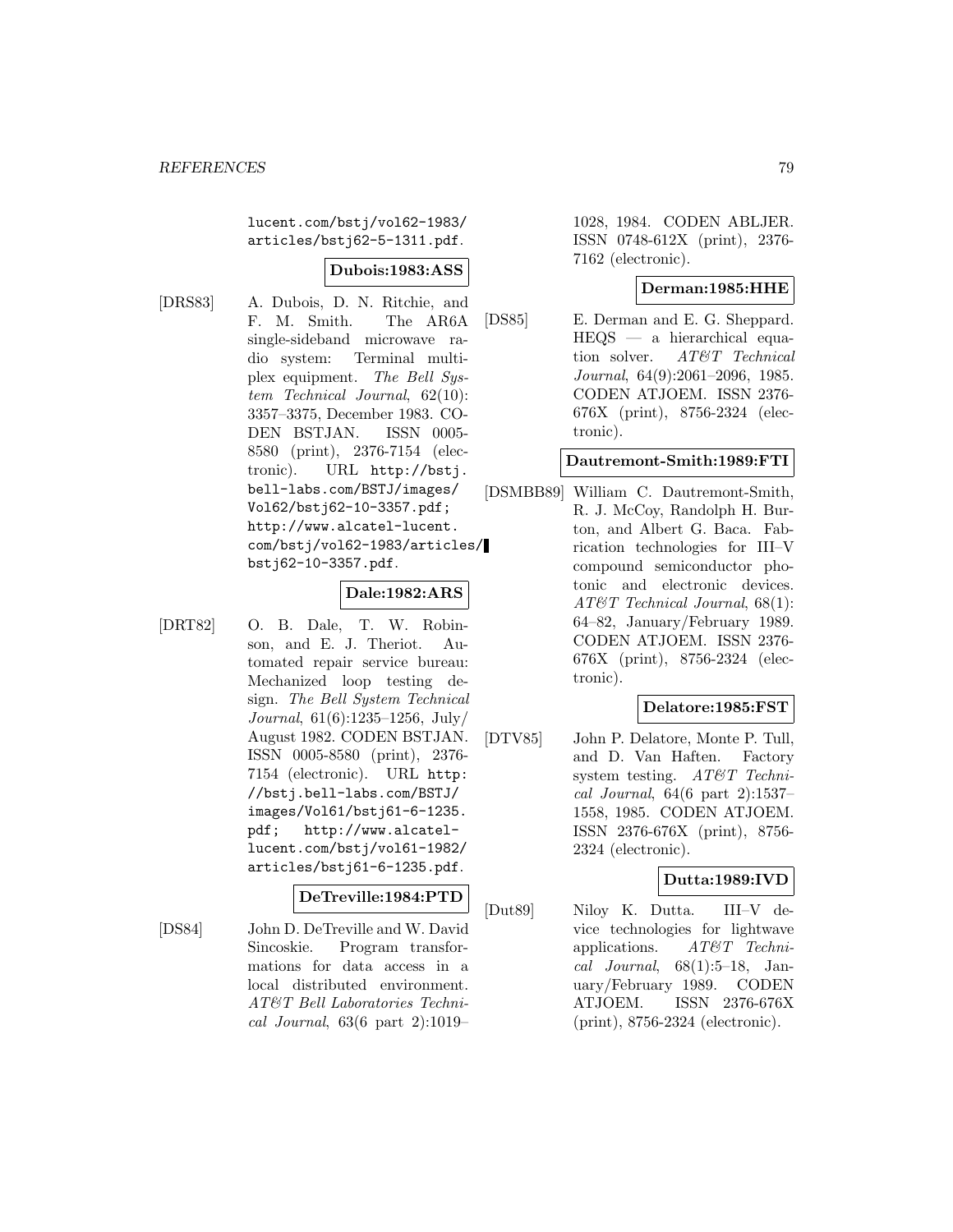### **Dalby:1983:TSP**

[DVW83] J. C. Dalby, Jr., D. Van Haften, and L. A. Weber. Traffic service position system no. 1B: Retrofitting the processor. The Bell System Technical Journal, 62(3):907–918, March 1983. CODEN BSTJAN. ISSN 0005-8580 (print), 2376- 7154 (electronic). URL http: //bstj.bell-labs.com/BSTJ/ images/Vol62/bstj62-3-907. pdf; http://www.alcatellucent.com/bstj/vol62-1983/ articles/bstj62-3-907.pdf.

### **Eldredge:1983:PAD**

[EC83] G. P. Eldredge and J. C. Chevalier. The 3B20D processor & DMERT operating system: 3B20 field utilities. The Bell System Technical Journal, 62(1):341–348, January 1983. CODEN BSTJAN. ISSN 0005-8580 (print), 2376- 7154 (electronic). URL http: //bstj.bell-labs.com/BSTJ/ images/Vol62/bstj62-1-341. pdf; http://www.alcatellucent.com/bstj/vol62-1983/ articles/bstj62-1-341.pdf.

### **Eckler:1985:SAL**

[Eck85] A. R. Eckler. A statistical approach to laser certification. AT&T Technical Journal, 64(3):765–770, 1985. CO-DEN ATJOEM. ISSN 2376- 676X (print), 8756-2324 (electronic).

# **Eckel:1986:QAN**

[Eck86] Eugene J. Eckel. Quality in AT&T network systems.  $AT \&T$ Technical Journal, 65(2):30–38, March/April 1986. CODEN ATJOEM. ISSN 2376-676X (print), 8756-2324 (electronic).

### **Elliot:1986:AST**

[EEF<sup>+</sup>86] Ray S. Elliot, David N. Ernst, William M. Flegal, Eugene A. Haney, and John T. Kamino. The AT&T soft touch-sensitive screen. AT&T Technical Jour*nal*,  $65(1):56-61$ , January/ February 1986. CODEN ATJOEM. ISSN 2376-676X (print), 8756-2324 (electronic).

## **Eldumiati:1981:DSP**

[EG81] I. I. Eldumiati and R. N. Gadenz. Digital signal processor: Logic and fault simulations. The Bell System Technical Journal, 60(7):1463–1473, September 1981. CODEN BSTJAN. ISSN 0005-8580 (print), 2376- 7154 (electronic). URL http: //bstj.bell-labs.com/BSTJ/ images/Vol60/bstj60-7-1463. pdf; http://www.alcatellucent.com/bstj/vol60-1981/ articles/bstj60-7-1463.pdf.

### **Egan:1983:HFB**

[Ega83] D. E. Egan. Human factors and behavioral science: Retrospective reports reveal differences in people's reasoning. The Bell System Technical Journal, 62(6):1675–1697, July/ August 1983. CODEN BSTJAN.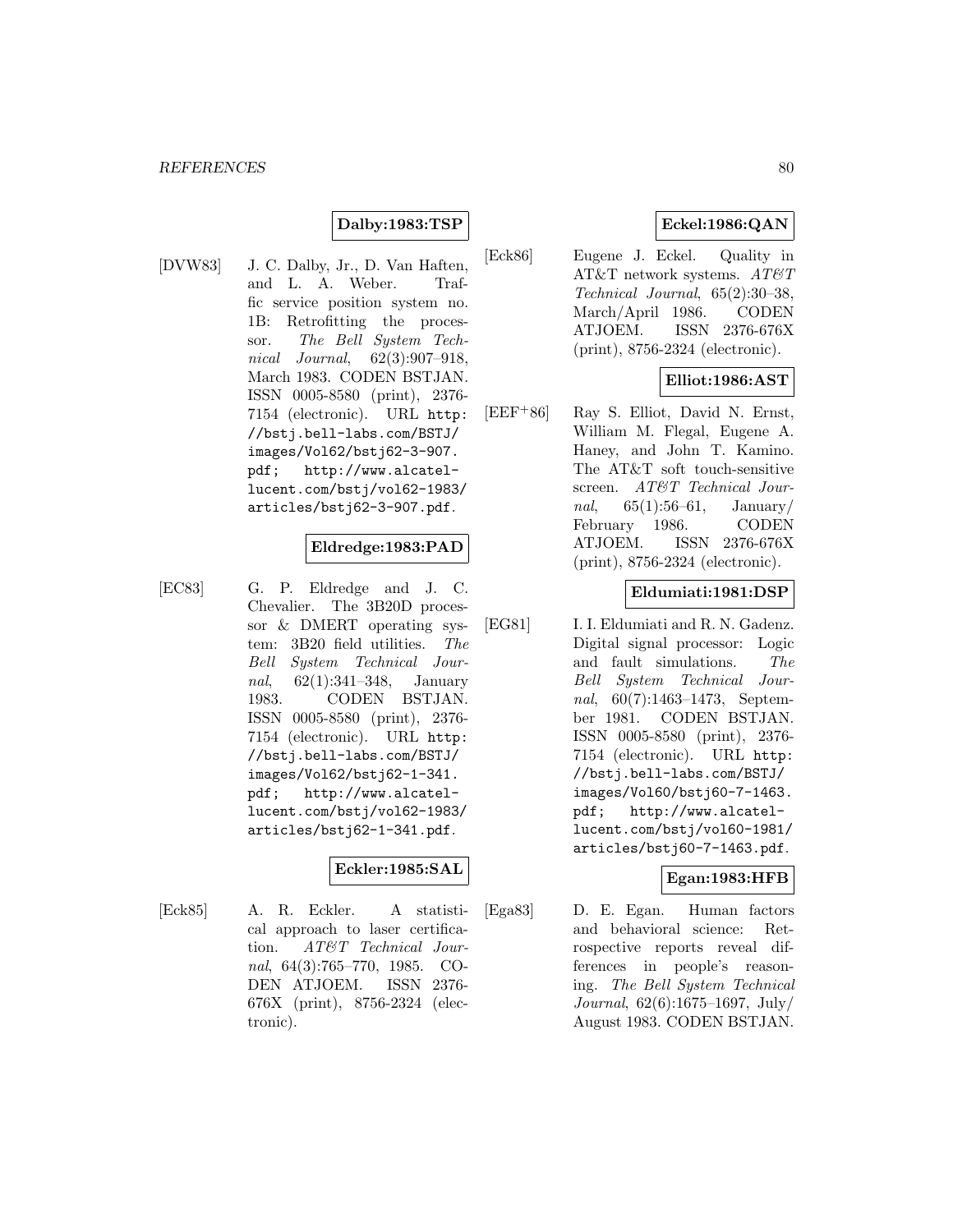ISSN 0005-8580 (print), 2376- 7154 (electronic). URL http: //bstj.bell-labs.com/BSTJ/ images/Vol62/bstj62-6-1675. pdf; http://www.alcatellucent.com/bstj/vol62-1983/ articles/bstj62-6-1675.pdf.

### **Erbrecht:1981:AMS**

[EGKS81] G. F. Erbrecht, J. H. Gentry, Jr., T. C. Kaup, and R. J. Schweizer. Automated measurement system for T1 characterization. The Bell System Technical Journal, 60(6):1005–1026, July/ August 1981. CODEN BSTJAN. ISSN 0005-8580 (print), 2376- 7154 (electronic). URL http: //bstj.bell-labs.com/BSTJ/ images/Vol60/bstj60-6-1005. pdf; http://www.alcatellucent.com/bstj/vol60-1981/ articles/bstj60-6-1005.pdf.

### **Eng:1981:STC**

[EH81] K. Y. Eng and B. G. Haskell. Study of a time-compression technique for TV transmission using a chirp filter and envelope detection. The Bell System Technical Journal, 60(10): 2373–2395, December 1981. CO-DEN BSTJAN. ISSN 0005- 8580 (print), 2376-7154 (electronic). URL http://bstj. bell-labs.com/BSTJ/images/ Vol60/bstj60-10-2373.pdf; http://www.alcatel-lucent. com/bstj/vol60-1981/articles/ bstj60-10-2373.pdf.

### **Eng:1982:TBC**

[EH82] K. Y. Eng and B. G. Haskell.

TV bandwidth compression techniques using time-companded differentials and their applications to satellite transmissions. The Bell System Technical Journal, 61(10):2917–2927, December 1982. CODEN BSTJAN. ISSN 0005-8580 (print), 2376-7154 (electronic). URL http://bstj. bell-labs.com/BSTJ/images/ Vol61/bstj61-10-2917.pdf; http://www.alcatel-lucent. com/bstj/vol61-1982/articles/ bstj61-10-2917.pdf.

#### **Ebner:1983:TND**

[EH83a] G. C. Ebner and D. G. Haenschke. Total network data system: Network management. The Bell System Technical Journal, 62(7):2239–2260, September 1983. CODEN BSTJAN. ISSN 0005-8580 (print), 2376- 7154 (electronic). URL http: //bstj.bell-labs.com/BSTJ/ images/Vol62/bstj62-7-2239. pdf; http://www.alcatellucent.com/bstj/vol62-1983/ articles/bstj62-7-2239.pdf.

### **Eng:1983:SNT**

[EH83b] K. Y. Eng and B. G. Haskell. Synchronization of noncolocated TV signals in a satellite time-compression multiplexing system. The Bell System Technical Journal, 62(10):2867– 2883, December 1983. CO-DEN BSTJAN. ISSN 0005- 8580 (print), 2376-7154 (electronic). URL http://bstj. bell-labs.com/BSTJ/images/ Vol62/bstj62-10-2867.pdf;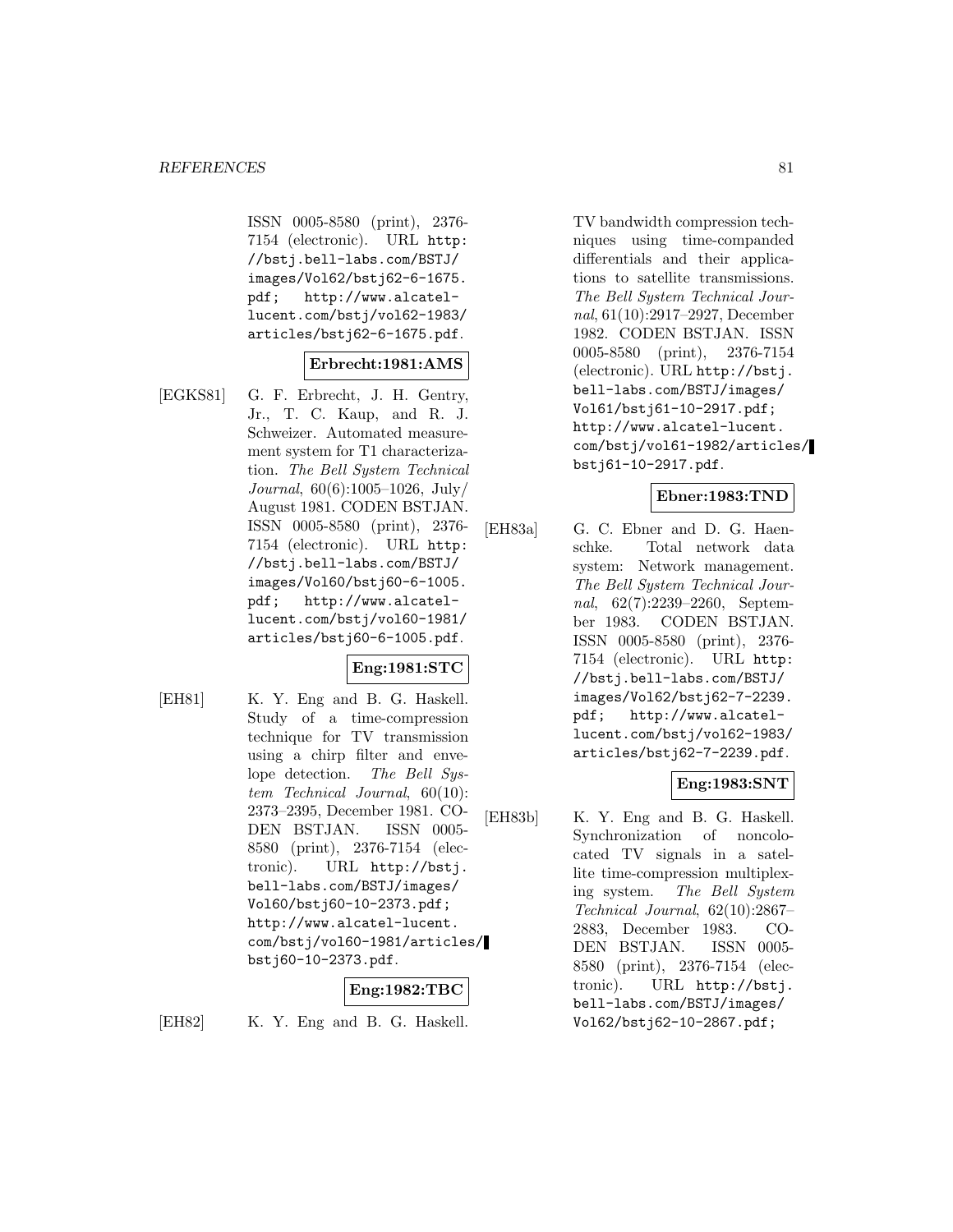http://www.alcatel-lucent. com/bstj/vol62-1983/articles/ bstj62-10-2867.pdf.

# **Eng:1983:TCM**

[EHS83] K. Y. Eng, B. G. Haskell, and R. L. Schmidt. Timecompression multiplexing (TCM) of three broadcast-quality TV signals in a satellite transponder. The Bell System Technical Journal, 62(10):2853–2865, December 1983. CODEN BSTJAN. ISSN 0005-8580 (print), 2376-7154 (electronic). URL http://bstj. bell-labs.com/BSTJ/images/ Vol62/bstj62-10-2853.pdf; http://www.alcatel-lucent. com/bstj/vol62-1983/articles/ bstj62-10-2853.pdf.

#### **Eichenbaum:1980:COF**

[Eic80] B. R. Eichenbaum. The centering of optical fiber coatings by monitoring forward scattering patterns — theory and practice. The Bell System Technical Journal, 59(3):313–332, March 1980. CODEN BSTJAN. ISSN 0005-8580 (print), 2376- 7154 (electronic). URL http: //bstj.bell-labs.com/BSTJ/ images/Vol59/bstj59-3-313. pdf; http://www.alcatellucent.com/bstj/vol59-1980/ articles/bstj59-3-313.pdf.

#### **Eigen:1983:HFB**

[Eig83] D. J. Eigen. Human factors and behavioral science: Methods for field testing new telephone services. The Bell System Technical Journal, 62(6):1591–1616, July/

August 1983. CODEN BSTJAN. ISSN 0005-8580 (print), 2376- 7154 (electronic). URL http: //bstj.bell-labs.com/BSTJ/ images/Vol62/bstj62-6-1591. pdf; http://www.alcatellucent.com/bstj/vol62-1983/ articles/bstj62-6-1591.pdf.

### **Einarsson:1980:AAT**

[Ein80] G. Einarsson. Address assignment for a time-frequencycoded, spread-spectrum system. The Bell System Technical Journal, 59(7):1241–1255, September 1980. CODEN BSTJAN. ISSN 0005-8580 (print), 2376- 7154 (electronic). URL http: //bstj.bell-labs.com/BSTJ/ images/Vol59/bstj59-7-1241. pdf; http://www.alcatellucent.com/bstj/vol59-1980/ articles/bstj59-7-1241.pdf.

#### **Eisenstein:1984:TDS**

[Eis84] G. Eisenstein. Theoretical design of single-layer antireflection coatings on laser facets.  $AT\&T$ Bell Laboratories Technical Journal, 63(2):357–364, 1984. CO-DEN ABLJER. ISSN 0748-612X (print), 2376-7162 (electronic).

### **Elken:1980:AMP**

[Elk80] T. R. Elken. The application of mathematical programming to loop feeder allocation. The Bell System Technical Journal, 59(4):479–500, April 1980. CODEN BSTJAN. ISSN 0005-8580 (print), 2376- 7154 (electronic). URL http: //bstj.bell-labs.com/BSTJ/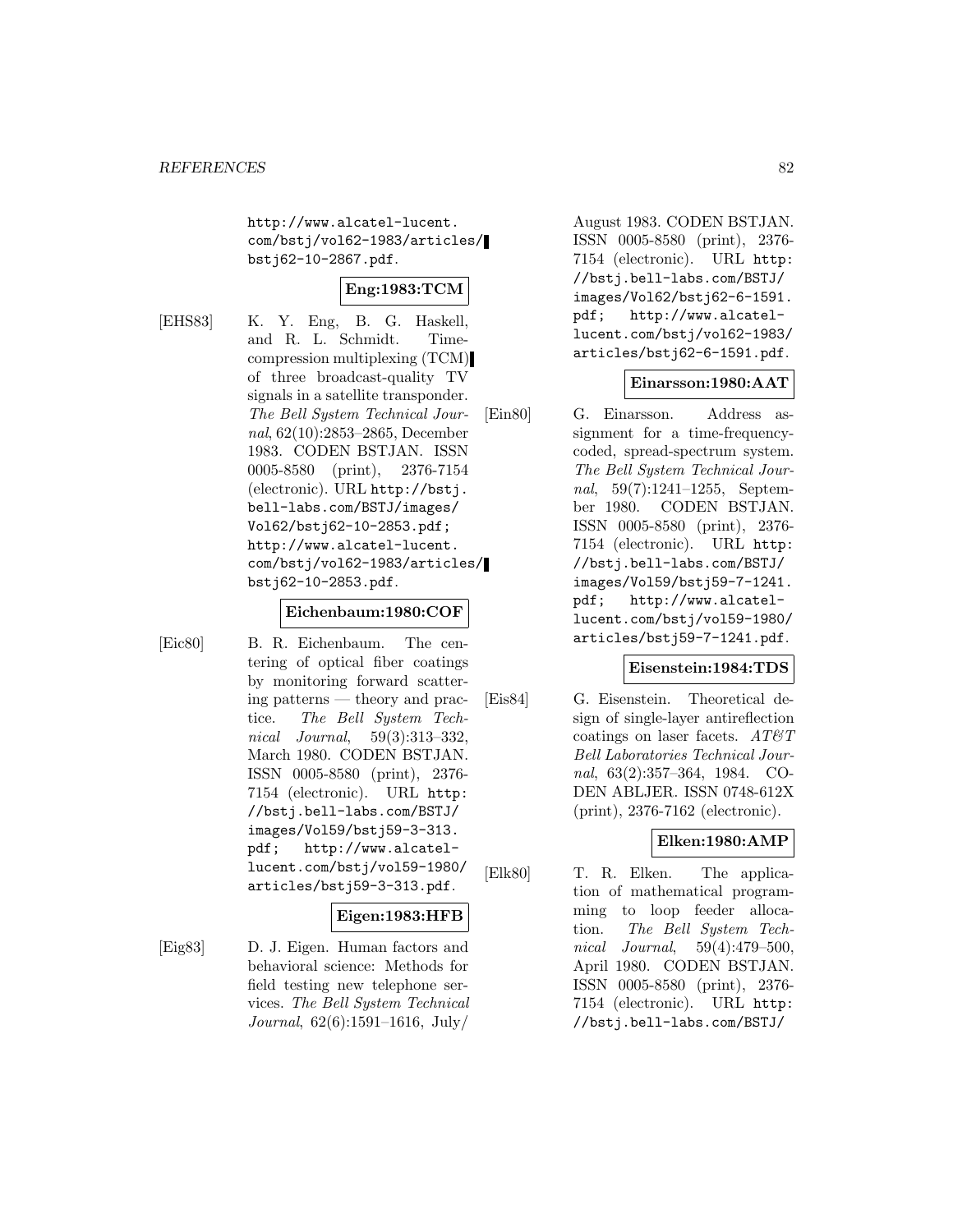images/Vol59/bstj59-4-479. pdf; http://www.alcatellucent.com/bstj/vol59-1980/ articles/bstj59-4-479.pdf.

### **Elsner:1980:DTG**

[Els80] W. B. Elsner. Dimensioning trunk groups for digital networks. The Bell System Technical Journal, 59(7): 1123–1138, September 1980. CODEN BSTJAN. ISSN 0005-8580 (print), 2376-7154 (electronic). URL http: //bstj.bell-labs.com/BSTJ/ images/Vol59/bstj59-7-1123. pdf; http://www.alcatellucent.com/bstj/vol59-1980/ articles/bstj59-7-1123.pdf.

### **Erickson:1984:BSC**

[EP84] Verlyn B. Erickson and John F. Pellegrin. Build  $-$  a software construction tool. AT&T Bell Laboratories Technical Journal, 63(6 part 2):1049–1059, 1984. CODEN ABLJER. ISSN 0748- 612X (print), 2376-7162 (electronic).

# **Eng:1981:SPB**

[EY81] K. Y. Eng and O. C. Yue. Spectral properties and band-limiting effects of time-compressed TV signals in a time-compression multiplexing system. The Bell System Technical Journal, 60(9):2167-2185, November 1981. CODEN BSTJAN. ISSN 0005-8580 (print), 2376- 7154 (electronic). URL http: //bstj.bell-labs.com/BSTJ/ images/Vol60/bstj60-9-2167.

pdf; http://www.alcatellucent.com/bstj/vol60-1981/ articles/bstj60-9-2167.pdf.

# **Eigen:1982:SPC**

[EY82] D. J. Eigen and E. A. Youngs. Stored program controlled network: Calling card service human factors studies. The Bell System Technical Journal, 61(7):1715–1735, September 1982. CODEN BSTJAN. ISSN 0005-8580 (print), 2376- 7154 (electronic). URL http: //bstj.bell-labs.com/BSTJ/ images/Vol61/bstj61-7-1715. pdf; http://www.alcatellucent.com/bstj/vol61-1982/ articles/bstj61-7-1715.pdf.

### **Fang:1981:EEC**

[Fan81] G. S. Fang. Effect of echo canceler on common-channel interoffice signaling continuity check. The Bell System Technical Journal, 60(7):1313–1334, September 1981. CODEN BSTJAN. ISSN 0005-8580 (print), 2376- 7154 (electronic). URL http: //bstj.bell-labs.com/BSTJ/ images/Vol60/bstj60-7-1313. pdf; http://www.alcatellucent.com/bstj/vol60-1981/ articles/bstj60-7-1313.pdf.

### **Farber:1989:AUI**

[Far89] J. M. Farber. The AT&T userinterface architecture.  $AT\mathcal{C}T$ Technical Journal, 68(5):9–16, September/October 1989. CO-DEN ATJOEM. ISSN 2376- 676X (print), 8756-2324 (electronic).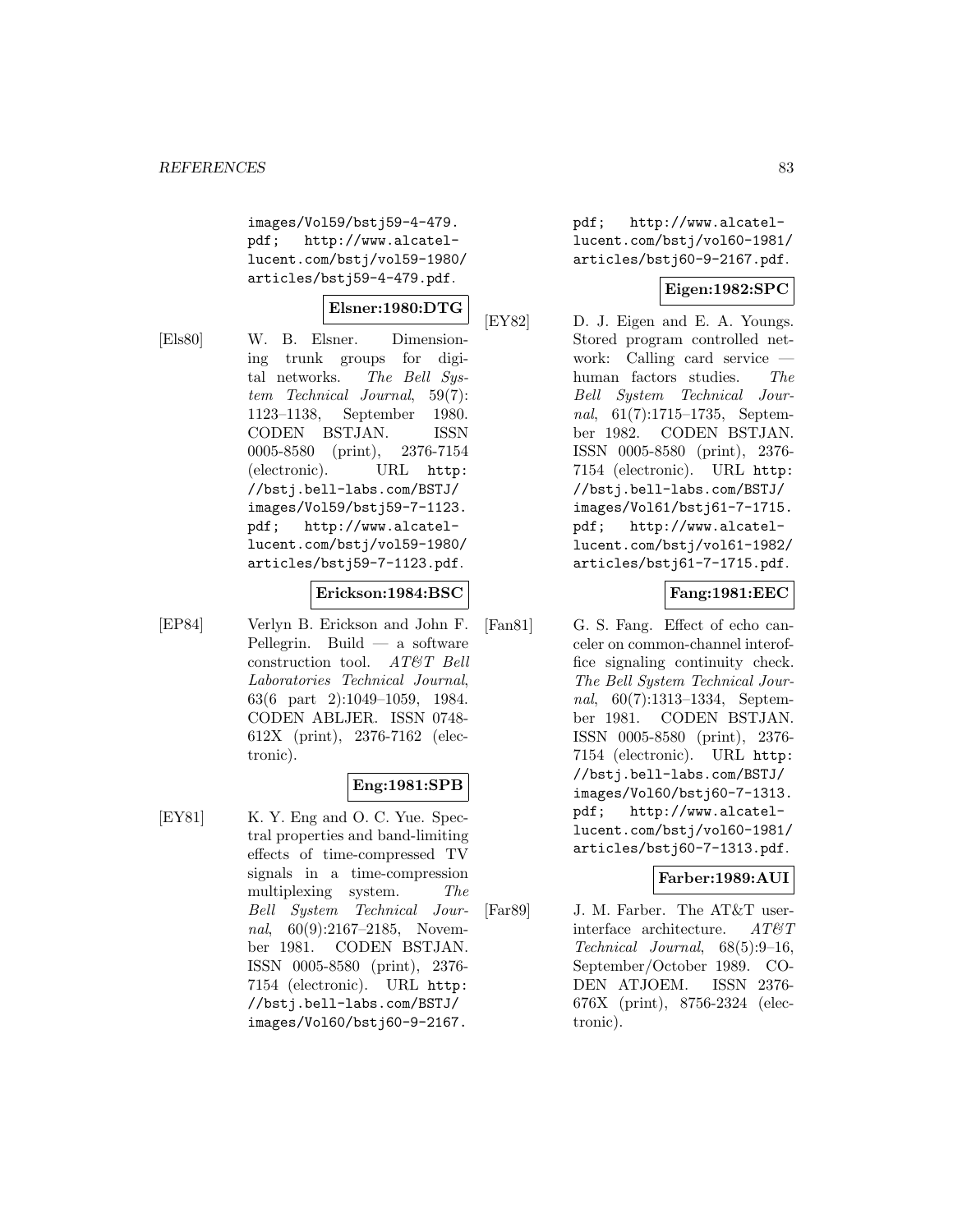### **Favin:1981:DSPa**

[Fav81] D. L. Favin. Digital signal processor: Tone generation. The Bell System Technical Journal, 60(7):1655–1671, September 1981. CODEN BSTJAN. ISSN 0005-8580 (print), 2376- 7154 (electronic). URL http: //bstj.bell-labs.com/BSTJ/ images/Vol60/bstj60-7-1655. pdf; http://www.alcatellucent.com/bstj/vol60-1981/ articles/bstj60-7-1655.pdf.

### **Fulton:1982:BJB**

[FD82] T. A. Fulton and L. N. Dunkleberger. B.S.T.J. briefs: A Josephson parallel multiplier. The Bell System Technical Journal, 61(5):931–933, May/ June 1982. CODEN BSTJAN. ISSN 0005-8580 (print), 2376- 7154 (electronic). URL http: //bstj.bell-labs.com/BSTJ/ images/Vol61/bstj61-5-931. pdf; http://www.alcatellucent.com/bstj/vol61-1982/ articles/bstj61-5-931.pdf.

#### **Feder:1984:EUS**

[Fed84] Jerome Feder. Evolution of UNIX system performance. AT&T Bell Laboratories Technical Journal, 63(8 part 2): 1791–1814, October 1984. CO-DEN ABLJER. ISSN 0748-612X (print), 2376-7162 (electronic).

#### **Feuer:1981:SIT**

[Feu81] A. Feuer. Special-informationtone frequency detection. The Bell System Technical Jour-

nal, 60(7):1289–1312, September 1981. CODEN BSTJAN. ISSN 0005-8580 (print), 2376- 7154 (electronic). URL http: //bstj.bell-labs.com/BSTJ/ images/Vol60/bstj60-7-1289. pdf; http://www.alcatellucent.com/bstj/vol60-1981/ articles/bstj60-7-1289.pdf.

### **Feuer:1983:FAG**

[Feu83] A. Feuer. Forecasting with adaptive gradient exponential smoothing. The Bell System Technical Journal, 62 (8):2561–2580, October 1983. CODEN BSTJAN. ISSN 0005-8580 (print), 2376-7154 (electronic). URL http: //bstj.bell-labs.com/BSTJ/ images/Vol62/bstj62-8-2561. pdf; http://www.alcatellucent.com/bstj/vol62-1983/ articles/bstj62-8-2561.pdf.

#### **Frakes:1988:CES**

[FF88] William B. Frakes and Christopher J. Fox. CEST: an expert system function library and workbench for UNIX system/ C language. AT&T Technical Journal, 67(2):95–106, March/ April 1988. CODEN ATJOEM. ISSN 2376-676X (print), 8756- 2324 (electronic).

### **Fuhrer:1985:SSO**

[FGNS85] P. T. Fuhrer, L. J. Gitten, B. A. Newman, and B. E. Snyder. The 5ESS switching system: operations, administration, and maintenance capabilities. AT&T Technical Journal,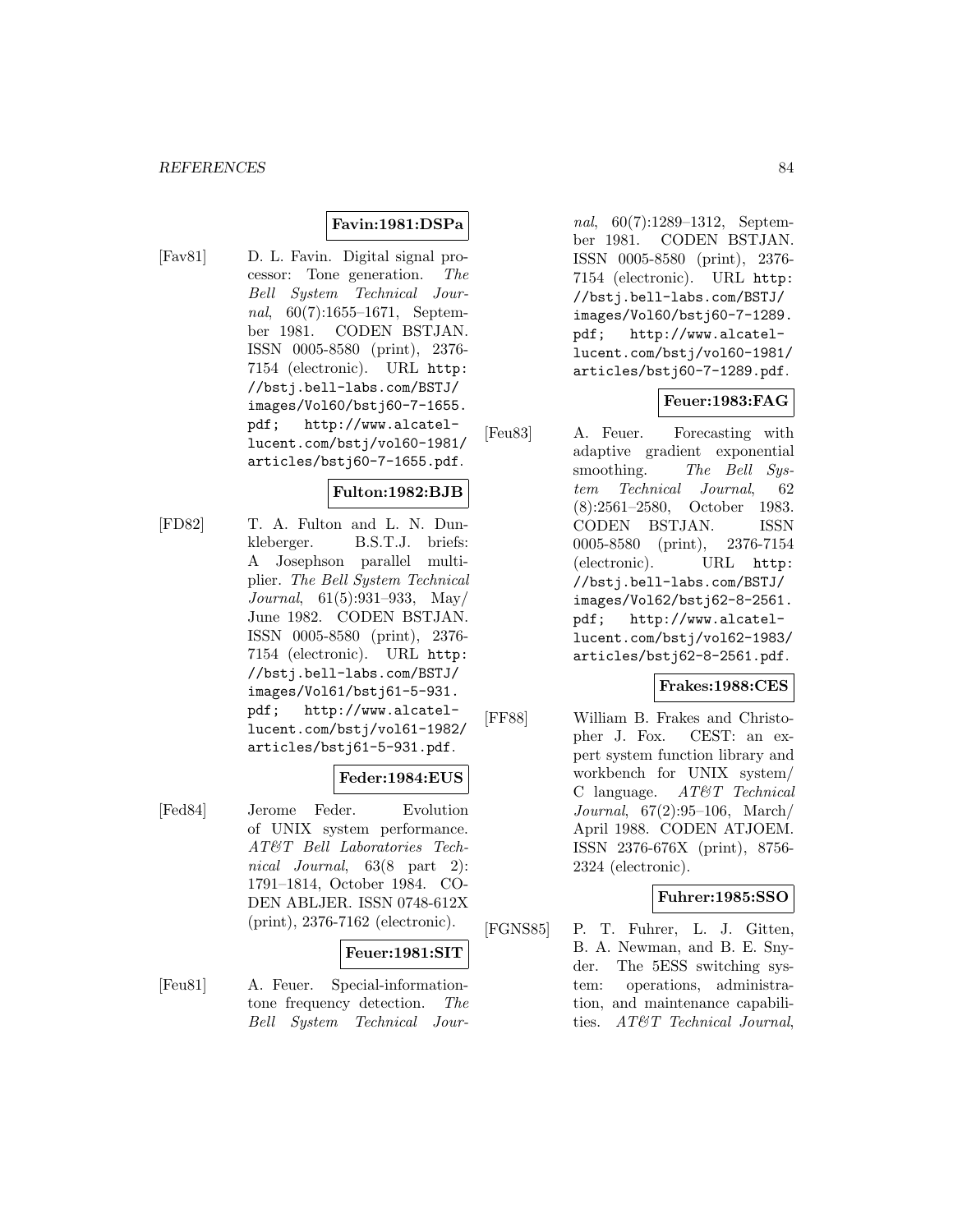64(6 part 1):1523–1536, 1985. CODEN ATJOEM. ISSN 2376- 676X (print), 8756-2324 (electronic).

### **Fulton:1983:TND**

[FGP<sup>+</sup>83] N. D. Fulton, J. J. Galiardi, E. J. Pasternak, S. A. Schulman, and H. E. Voigt. Total network data system: Equipment systems. The Bell System Technical Journal, 62(7):2281–2343, September 1983. CODEN BSTJAN. ISSN 0005-8580 (print), 2376- 7154 (electronic). URL http: //bstj.bell-labs.com/BSTJ/ images/Vol62/bstj62-7-2281. pdf; http://www.alcatellucent.com/bstj/vol62-1983/ articles/bstj62-7-2281.pdf.

### **Freedman:1980:DES**

[FH80] H. T. Freedman and T. R. Harms. A discrete-event simulation analysis of loop network assignment operations. The Bell System Technical Journal, 59(1):81–98, January 1980. CODEN BSTJAN. ISSN 0005-8580 (print), 2376- 7154 (electronic). URL http: //bstj.bell-labs.com/BSTJ/ images/Vol59/bstj59-1-81. pdf; http://www.alcatellucent.com/bstj/vol59-1980/ articles/bstj59-1-81.pdf.

### **Fredericks:1988:IPM**

[FH88] Albert A. Fredericks and Jack M. Holtzman. An introduction to performance modeling and analysis. AT&T Technical Journal, 67(5):2–3, September/October

1988. CODEN ATJOEM. ISSN 2376-676X (print), 8756-2324 (electronic).

## **Franks:1987:PIS**

[FHH<sup>+</sup>87] Richard L. Franks, James P. Holtman, John L. C. Hsu, L. Gary Raymer, and Bernard E. Snyder. Productivity improvement systems for manufacturing. AT&T Technical Journal, 66(5): 61–76, September/October 1987. CODEN ATJOEM. ISSN 2376- 676X (print), 8756-2324 (electronic).

### **Fitton:1984:VPM**

[FHK<sup>+</sup>84] Michael J. Fitton, Carol J. Harkness, Keith A. Kelleman, Paul F. Long, and Carl Mee III. Virtual Protocol Machine. AT&T Bell Laboratories Technical Journal, 63(8 part 2):1859–1876, October 1984. CODEN ABLJER. ISSN 0748-612X (print), 2376- 7162 (electronic).

# **Fritz:1984:NCR**

[FHR84] T. E. Fritz, J. E. Hefner, and T. M. Raleigh. Network of computers running the UNIX system. AT&T Bell Laboratories Technical Journal, 63(8 part 2): 1877–1896, October 1984. CO-DEN ABLJER. ISSN 0748-612X (print), 2376-7162 (electronic).

### **Frank:1981:NEM**

[FKSW81] R. J. Frank, R. J. Keevers, F. B. Strebendt, and J. E. Waninski. No. 4 ESS: Mass announcement capability. The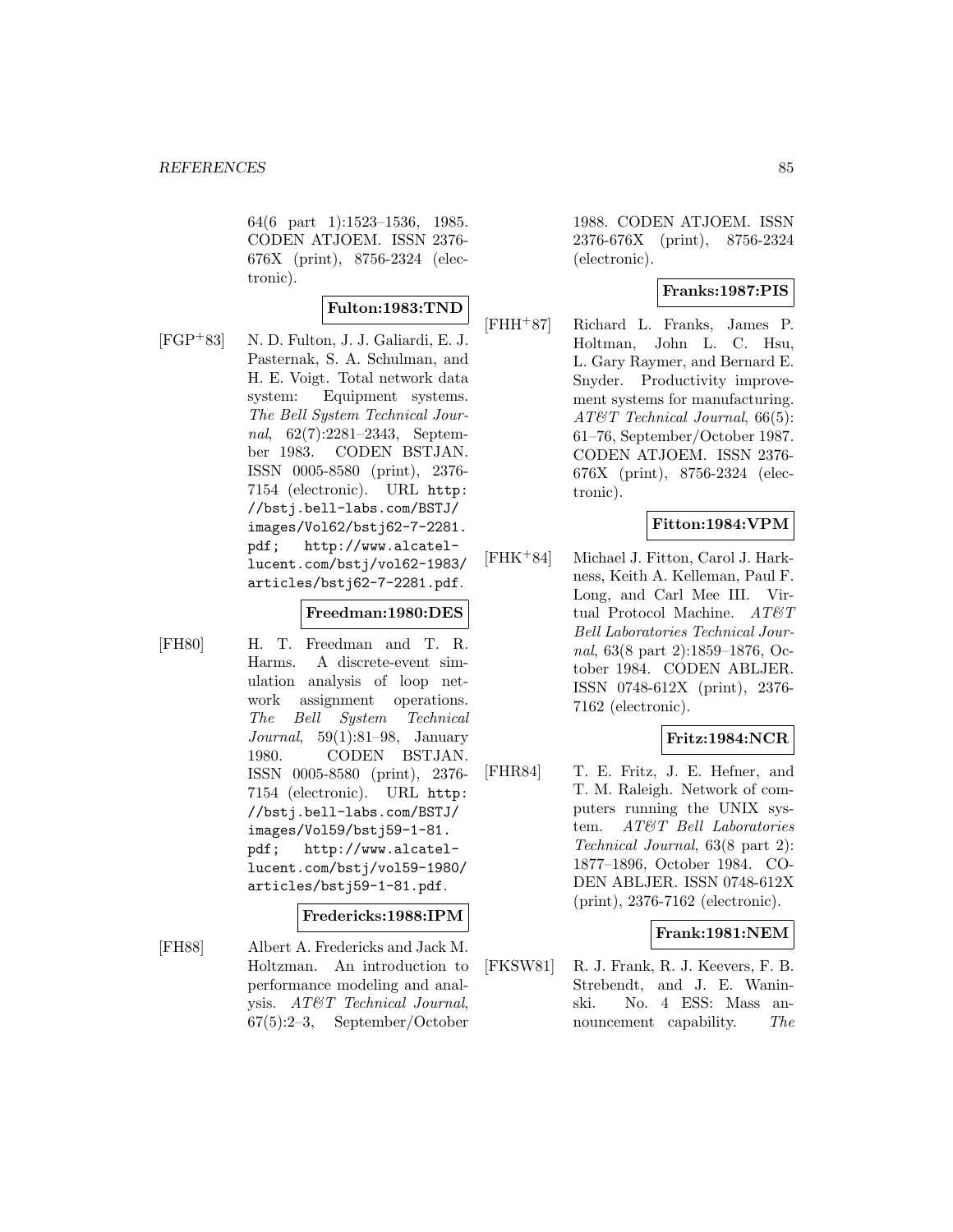Bell System Technical Journal,  $60(6):1049-1081$ , July/ August 1981. CODEN BSTJAN. ISSN 0005-8580 (print), 2376- 7154 (electronic). URL http: //bstj.bell-labs.com/BSTJ/ images/Vol60/bstj60-6-1049. pdf; http://www.alcatellucent.com/bstj/vol60-1981/ articles/bstj60-6-1049.pdf.

# **Flanagan:1980:DDA**

[Fla80] J. L. Flanagan. Direct digitalto-analog conversion of acoustic signals. The Bell System Technical Journal, 59(9): 1693–1719, November 1980. CODEN BSTJAN. ISSN 0005-8580 (print), 2376-7154 (electronic). URL http: //bstj.bell-labs.com/BSTJ/ images/Vol59/bstj59-9-1693. pdf; http://www.alcatellucent.com/bstj/vol59-1980/ articles/bstj59-9-1693.pdf.

# **Flamm:1983:HFB**

[Fla83] L. E. Flamm. Human factors and behavioral science: Performance in locating terminals on a high-density connector. The Bell System Technical Journal, 62(6):1723–1731, July/ August 1983. CODEN BSTJAN. ISSN 0005-8580 (print), 2376- 7154 (electronic). URL http: //bstj.bell-labs.com/BSTJ/ images/Vol62/bstj62-6-1723. pdf; http://www.alcatellucent.com/bstj/vol62-1983/ articles/bstj62-6-1723.pdf.

# **Fleming:1984:AAS**

[Fle84] Philip J. Fleming. An approximate analysis of sojourn times in the  $M/G/1$  queue with round-robin service discipline. AT&T Bell Laboratories Technical Journal, 63(8 part 1):1521– 1535, 1984. CODEN ABLJER. ISSN 0748-612X (print), 2376- 7162 (electronic).

# **Furnas:1983:HFB**

[FLGD83] G. W. Furnas, T. K. Landauer, L. M. Gomez, and S. T. Dumais. Human factors and behavioral science: Statistical semantics: Analysis of the potential performance of key-word information systems. The Bell System Technical Journal, 62(6):1753–1806, July/ August 1983. CODEN BSTJAN. ISSN 0005-8580 (print), 2376- 7154 (electronic). URL http: //bstj.bell-labs.com/BSTJ/ images/Vol62/bstj62-6-1753. pdf; http://www.alcatellucent.com/bstj/vol62-1983/ articles/bstj62-6-1753.pdf.

# **Francis:1981:MLB**

[FLRT81] S. H. Francis, H. R. Lunde, G. A. Reinold, and T. E. Talpey. Magnetic localization of buried cable by the SCARAB submersible. The Bell System Technical Journal, 60(4):535–574, April 1981. CODEN BSTJAN. ISSN 0005-8580 (print), 2376- 7154 (electronic). URL http: //bstj.bell-labs.com/BSTJ/ images/Vol60/bstj60-4-535. pdf; http://www.alcatel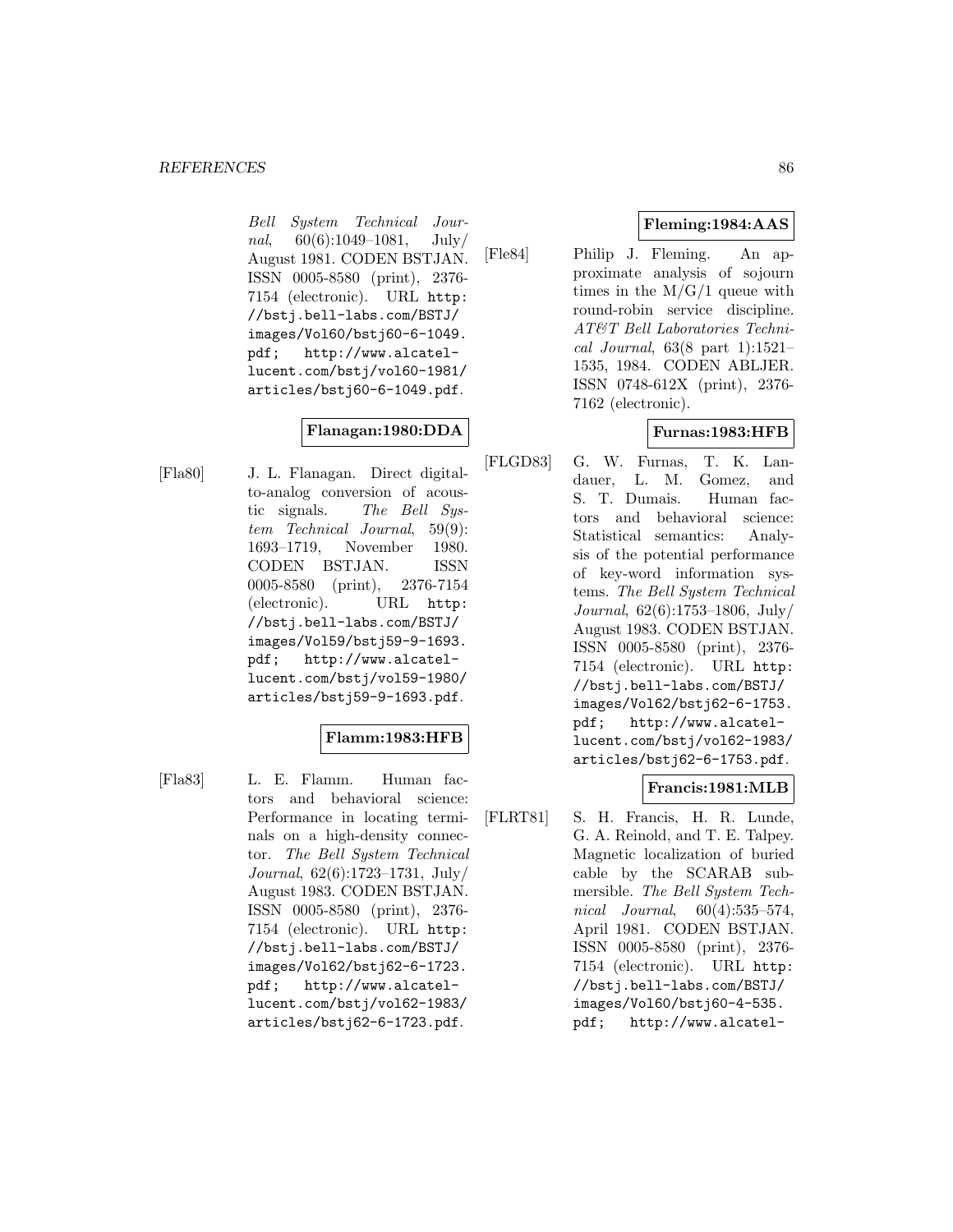lucent.com/bstj/vol60-1981/ articles/bstj60-4-535.pdf.

# **Frerking:1982:SPC**

[FM82] R. F. Frerking and M. A. McGrew. Stored program controlled network: Routing of direct-signaling messagesin the CCIS network. The Bell System Technical Journal, 61(7):1599–1609, September 1982. CODEN BSTJAN. ISSN 0005-8580 (print), 2376- 7154 (electronic). URL http: //bstj.bell-labs.com/BSTJ/ images/Vol61/bstj61-7-1599. pdf; http://www.alcatellucent.com/bstj/vol61-1982/ articles/bstj61-7-1599.pdf.

# **Fraser:1984:QFD**

[FM84] A. G. Fraser and Samuel P. Morgan. Queueing and framing disciplines for a mixture of data traffic types. AT&T Bell Laboratories Technical Journal, 63(6 part 2):1061–1087, 1984. CO-DEN ABLJER. ISSN 0748-612X (print), 2376-7162 (electronic).

# **Felton:1984:USI**

[FMM84] William A. Felton, Gerald L. Miller, and J. Michael Milner. A UNIX system implementation for System/370.  $AT\&T$  Bell Laboratories Technical Journal, 63(8 part 2):1751–1767, October 1984. CODEN ABLJER. ISSN 0748-612X (print), 2376- 7162 (electronic).

## **Foschini:1984:CPF**

[Fos84] Gerard J. Foschini. Contrasting performance of faster binary signaling with QAM. AT&T Bell Laboratories Technical Journal, 63(8 part 1):1419–1445, 1984. CODEN ABLJER. ISSN 0748- 612X (print), 2376-7162 (electronic).

# **Foschini:1985:EAD**

[Fos85] G. J. Foschini. Equalizing without altering or detecting data [digital radio systems].  $AT\&T$ Technical Journal, 64(8):1885– 1911, 1985. CODEN ATJOEM. ISSN 2376-676X (print), 8756- 2324 (electronic).

### **Fowler:1986:PIW**

[Fow86] Priscilla J. Fowler. In-process inspections of workproducts at AT&T. AT&T Technical Journal, 65(2):102–112, March/April 1986. CODEN ATJOEM. ISSN 2376-676X (print), 8756-2324 (electronic).

### **Fenderson:1984:ATE**

[FPQ<sup>+</sup>84] Gerald L. Fenderson, James W. Parker, Patrick D. Quigley, Scott R. Shepard, and Curtis A. Siller Jr. Adaptive transversal equalizaton of multipath propagation for 16-QAM, 90-Mb/s digital radio. AT&T Bell Laboratories Technical Journal, 63 (8 part 1):1447–1463, 1984. CO-DEN ABLJER. ISSN 0748-612X (print), 2376-7162 (electronic).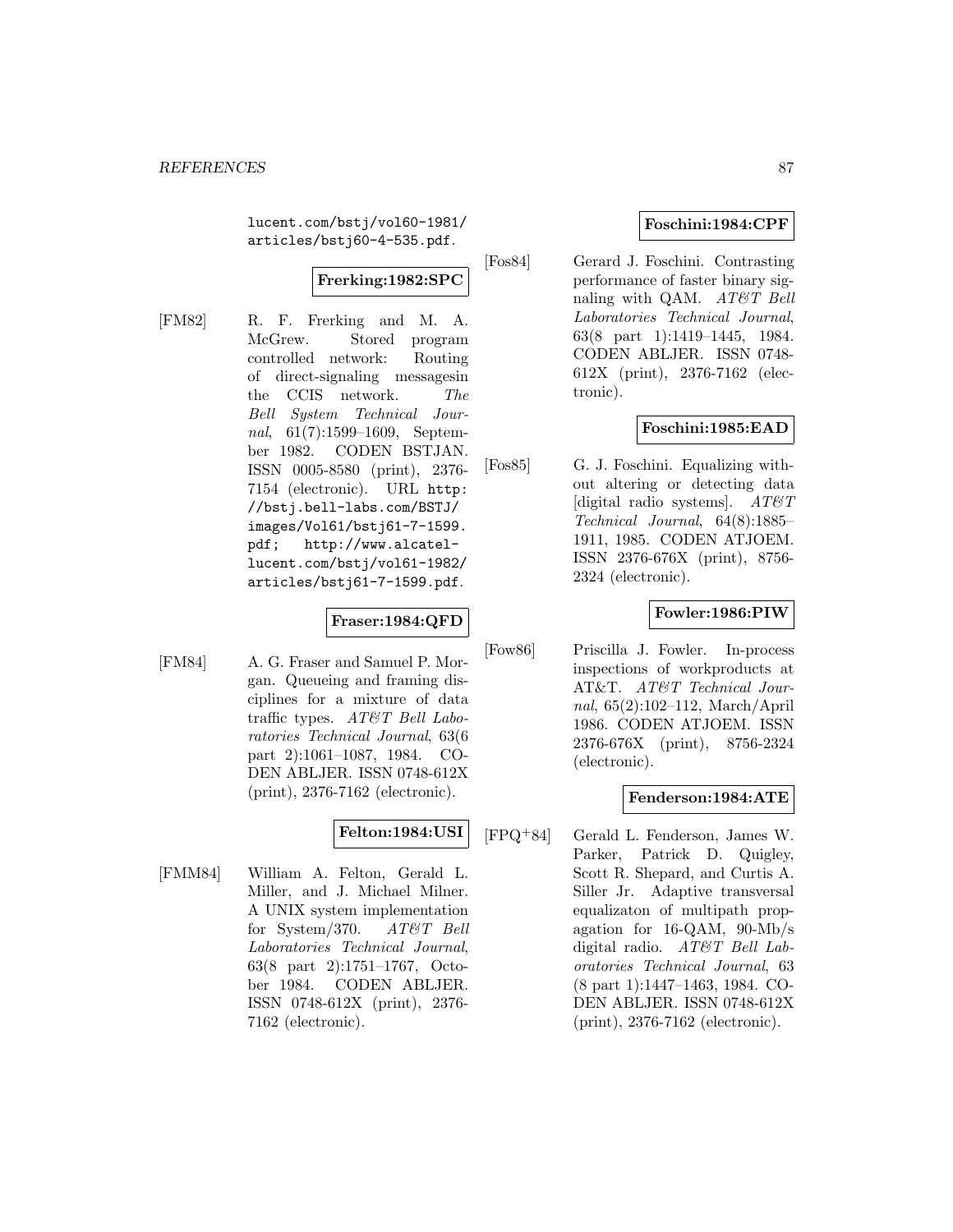### **Frase:1983:HFB**

[Fra83] L. T. Frase. Human factors and behavioral science: The UNIX Writer's Workbench software: Philosophy. The Bell System Technical Journal,  $62(6):1883-1890$ , July/ August 1983. CODEN BSTJAN. ISSN 0005-8580 (print), 2376- 7154 (electronic). URL http: //bstj.bell-labs.com/BSTJ/ images/Vol62/bstj62-6-1883. pdf; http://www.alcatellucent.com/bstj/vol62-1983/ articles/bstj62-6-1883.pdf.

#### **Fredericks:1980:ACV**

[Fre80a] A. A. Fredericks. Approximations for customer-viewed delays in multiprogrammed, transaction-oriented computer systems. The Bell System Technical Journal, 59(9): 1559–1574, November 1980. CODEN BSTJAN. ISSN 0005-8580 (print), 2376-7154 (electronic). URL http: //bstj.bell-labs.com/BSTJ/ images/Vol59/bstj59-9-1559. pdf; http://www.alcatellucent.com/bstj/vol59-1980/ articles/bstj59-9-1559.pdf.

#### **Fredericks:1980:CBS**

[Fre80b] A. A. Fredericks. Congestion in blocking systems A simple approximation technique. The Bell System Technical Journal, 59(6):805–827, July/ August 1980. CODEN BSTJAN. ISSN 0005-8580 (print), 2376- 7154 (electronic). URL http: //bstj.bell-labs.com/BSTJ/

images/Vol59/bstj59-6-805. pdf; http://www.alcatellucent.com/bstj/vol59-1980/ articles/bstj59-6-805.pdf.

#### **Fredericks:1982:CAW**

[Fre82] A. A. Fredericks. A class of approximations for the waiting time distribution in a  $GI/G/1$  queueing system. The Bell System Technical Journal, 61(3):295–325, March 1982. CODEN BSTJAN. ISSN 0005-8580 (print), 2376-7154 (electronic). URL http: //bstj.bell-labs.com/BSTJ/ images/Vol61/bstj61-3-295. pdf; http://www.alcatellucent.com/bstj/vol61-1982/ articles/bstj61-3-295.pdf.

#### **Fredericks:1986:PAM**

[Fre86] Albert A. Fredericks. Performance analysis modeling for manufacturing systems.  $AT \& T$ Technical Journal, 65(4):25–34, July/August 1986. CODEN ATJOEM. ISSN 2376-676X (print), 8756-2324 (electronic).

### **Felsberg:1983:ASS**

[FS83a] R. I. Felsberg and M. E. Sands. The AR6A single-sideband microwave radio system: Special test equipment. The Bell System Technical Journal, 62(10): 3477–3489, December 1983. CO-DEN BSTJAN. ISSN 0005- 8580 (print), 2376-7154 (electronic). URL http://bstj. bell-labs.com/BSTJ/images/ Vol62/bstj62-10-3477.pdf; http://www.alcatel-lucent.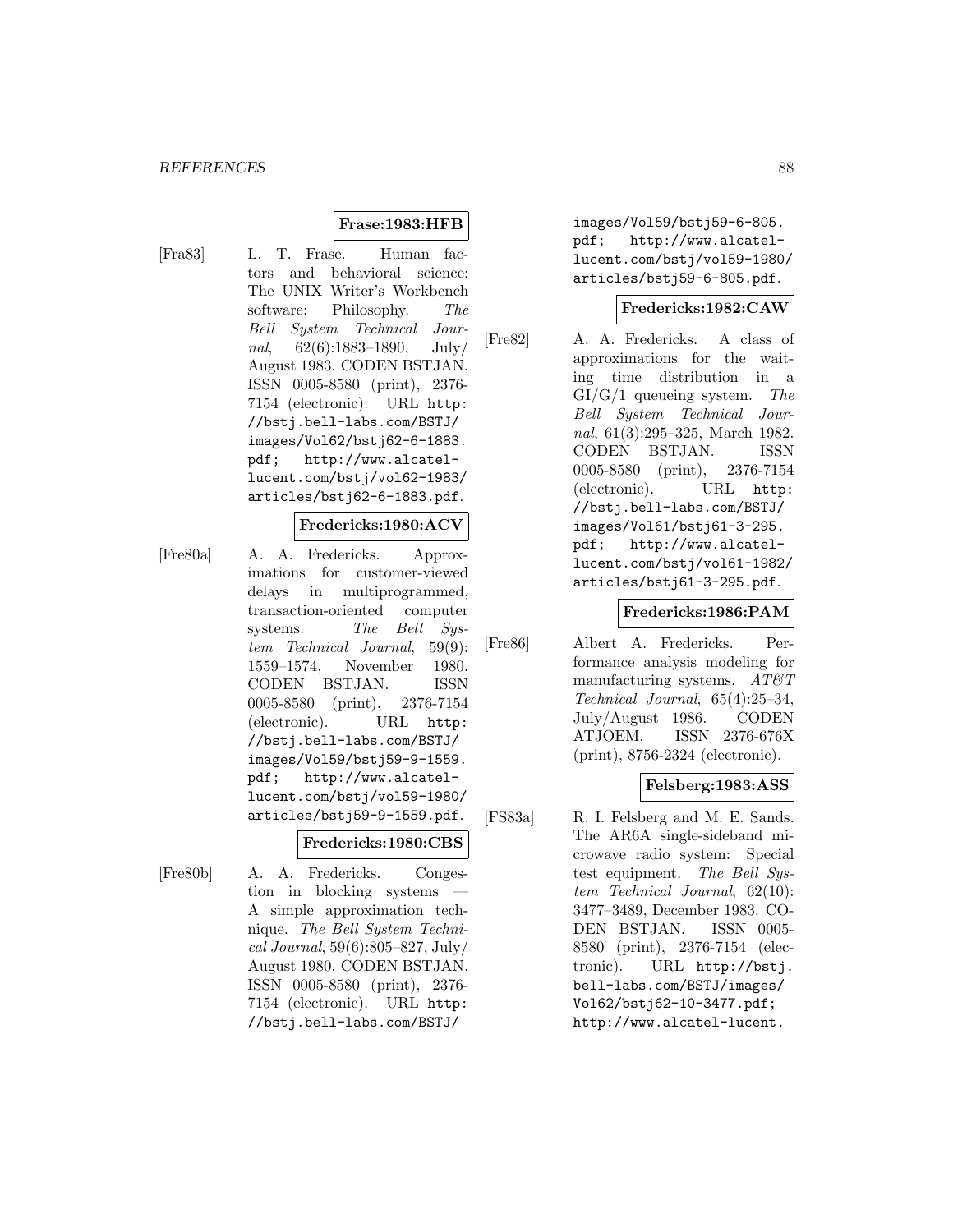com/bstj/vol62-1983/articles/ bstj62-10-3477.pdf.

# **Foschini:1983:DCF**

[FS83b] G. J. Foschini and J. Salz. Digital communications over fading radio channels. The Bell System Technical Journal, 62(2):429–456, February 1983. CODEN BSTJAN. ISSN 0005-8580 (print), 2376- 7154 (electronic). URL http: //bstj.bell-labs.com/BSTJ/ images/Vol62/bstj62-2-429. pdf; http://www.alcatellucent.com/bstj/vol62-1983/ articles/bstj62-2-429.pdf.

### **Factor:1988:DIS**

[FS88] Robert M. Factor and William B. Smith. A discipline for improving software productivity. AT&T Technical Journal, 67 (4):2–9, July 1988. CODEN ATJOEM. ISSN 2376-676X (print), 8756-2324 (electronic).

#### **Feigenbaum:1983:TNK**

[FT83] J. Feigenbaum and R. E. Tarjan. Two new kinds of biased search trees. The Bell System Technical Journal, 62(10): 3139–3158, December 1983. CO-DEN BSTJAN. ISSN 0005- 8580 (print), 2376-7154 (electronic). URL http://bstj. bell-labs.com/BSTJ/images/ Vol62/bstj62-10-3139.pdf; http://www.alcatel-lucent. com/bstj/vol62-1983/articles/ bstj62-10-3139.pdf.

# **Fallah:1987:SDQ**

[FT87] Hosein Fallah and George T. Tucker. Software design quality review. AT&T Technical Journal, 66(2):40–49, 1987. CO-DEN ATJOEM. ISSN 2376- 676X (print), 8756-2324 (electronic).

# **Fuchs:1986:QTP**

[Fuc86] E. Fuchs. Quality: theory and practice. AT&T Technical Journal, 65(2):4–8, March/ April 1986. CODEN ATJOEM. ISSN 2376-676X (print), 8756- 2324 (electronic).

# **Franklin:1982:ARS**

[FV82] C. M. Franklin and J. F. Vogler. Automated repair service bureau: Data base system. The Bell System Technical Journal, 61(6):1131–1151, July/ August 1982. CODEN BSTJAN. ISSN 0005-8580 (print), 2376- 7154 (electronic). URL http: //bstj.bell-labs.com/BSTJ/ images/Vol61/bstj61-6-1131. pdf; http://www.alcatellucent.com/bstj/vol61-1982/ articles/bstj61-6-1131.pdf.

### **Flink:1988:SVM**

[FW88] Charles W. Flink and Jonathan D. Weiss. System V/MLS labeling and mandatory policy alternatives. AT&T Technical Journal, 67(3):53–64, May 1988. CO-DEN ATJOEM. ISSN 2376- 676X (print), 8756-2324 (electronic).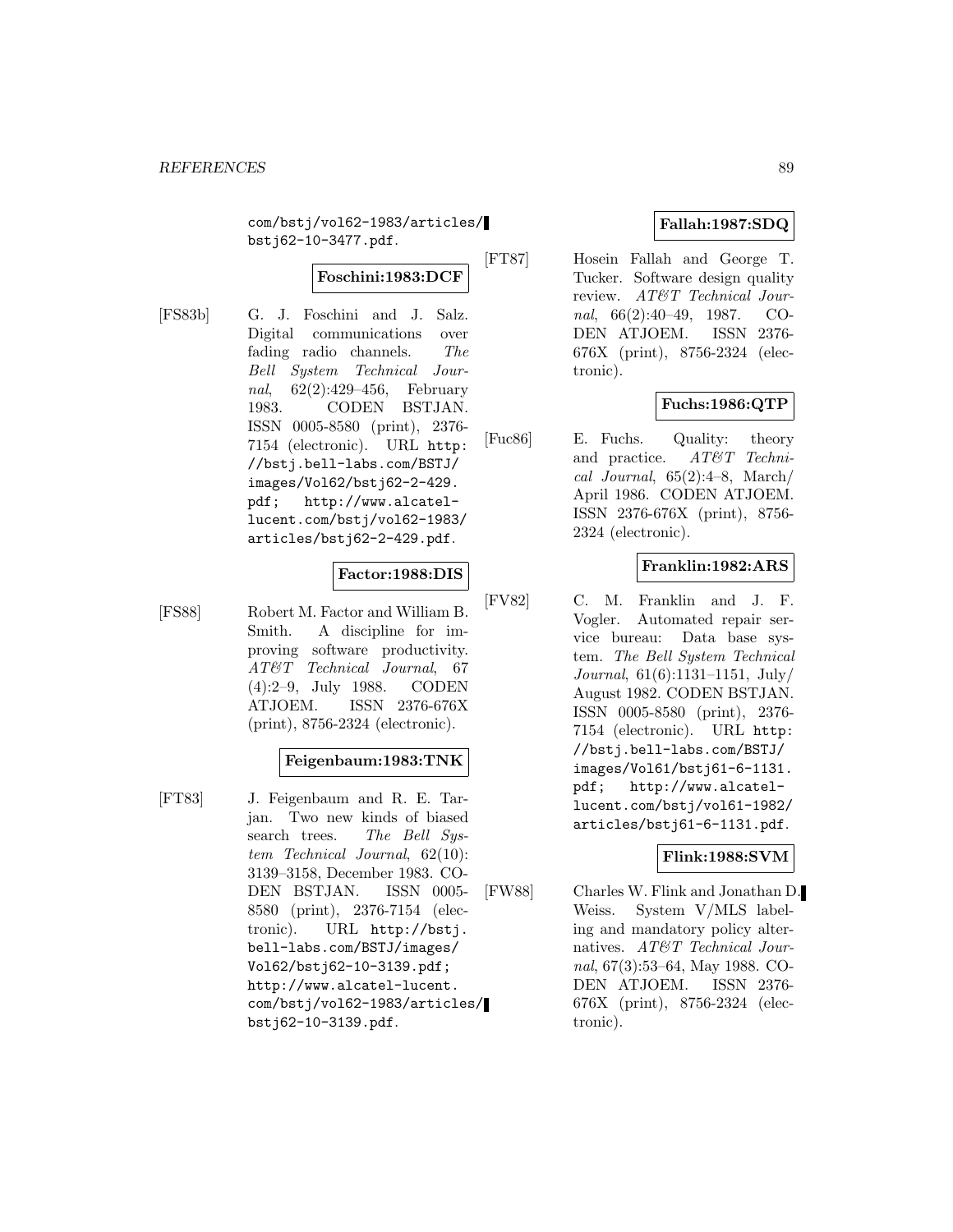### **Favin:1981:DSPb**

[FYC81] D. L. Favin, D. P. Yorkgitis, and S. Cordray. Digital signal processor: Power measurements. The Bell System Technical Journal, 60(7):1673–1685, September 1981. CODEN BSTJAN. ISSN 0005-8580 (print), 2376- 7154 (electronic). URL http: //bstj.bell-labs.com/BSTJ/ images/Vol60/bstj60-7-1673. pdf; http://www.alcatellucent.com/bstj/vol60-1981/ articles/bstj60-7-1673.pdf.

# **Gloge:1980:HSD**

[GAB<sup>+</sup>80] D. Gloge, A. Albanese, C. A. Burrus, E. L. Chinnock, J. A. Copeland, A. G. Dentai, T. P. Lee, Tingye Li, and K. Ogawa. High-speed digital lightwave communication using LEDs and PIN photodiodes at 1.3  $\mu$ m. The Bell System Technical Journal, 59(8):1365–1382, October 1980. CODEN BSTJAN. ISSN 0005-8580 (print), 2376- 7154 (electronic). URL http: //bstj.bell-labs.com/BSTJ/ images/Vol59/bstj59-8-1365. pdf; http://www.alcatellucent.com/bstj/vol59-1980/ articles/bstj59-8-1365.pdf.

### **Gadenz:1981:DSP**

[Gad81] R. N. Gadenz. Digital signal processor: Tone detection for CCITT no. 5 transceiver. The Bell System Technical Journal, 60(7):1687–1698, September 1981. CODEN BSTJAN. ISSN 0005-8580 (print), 2376-

7154 (electronic). URL http:

//bstj.bell-labs.com/BSTJ/ images/Vol60/bstj60-7-1687. pdf; http://www.alcatellucent.com/bstj/vol60-1981/ articles/bstj60-7-1687.pdf.

### **Gavish:1985:MCL**

[Gav85] Bezalel Gavish. Models for configuring large-scale distributed computing systems. AT&T Technical Journal, 64(2 part 2):491– 532, 1985. CODEN ATJOEM. ISSN 2376-676X (print), 8756- 2324 (electronic).

### **Glushko:1982:ARS**

[GB82] R. J. Glushko and M. H. Bianchi. Automated repair service bureau: On-line documentation: Mechanizing develoment, delivery, and use. The Bell System Technical Journal,  $61(6):1313-1323$ , July/ August 1982. CODEN BSTJAN. ISSN 0005-8580 (print), 2376- 7154 (electronic). URL http: //bstj.bell-labs.com/BSTJ/ images/Vol61/bstj61-6-1313. pdf; http://www.alcatellucent.com/bstj/vol61-1982/ articles/bstj61-6-1313.pdf.

## **Greenstein:1980:PMM**

[GC80] L. J. Greenstein and B. A. Czekaj. A polynomial model for multipath fading channel responses. The Bell System Technical Journal, 59(7): 1197–1225, September 1980. CODEN BSTJAN. ISSN 0005-8580 (print), 2376-7154 (electronic). URL http: //bstj.bell-labs.com/BSTJ/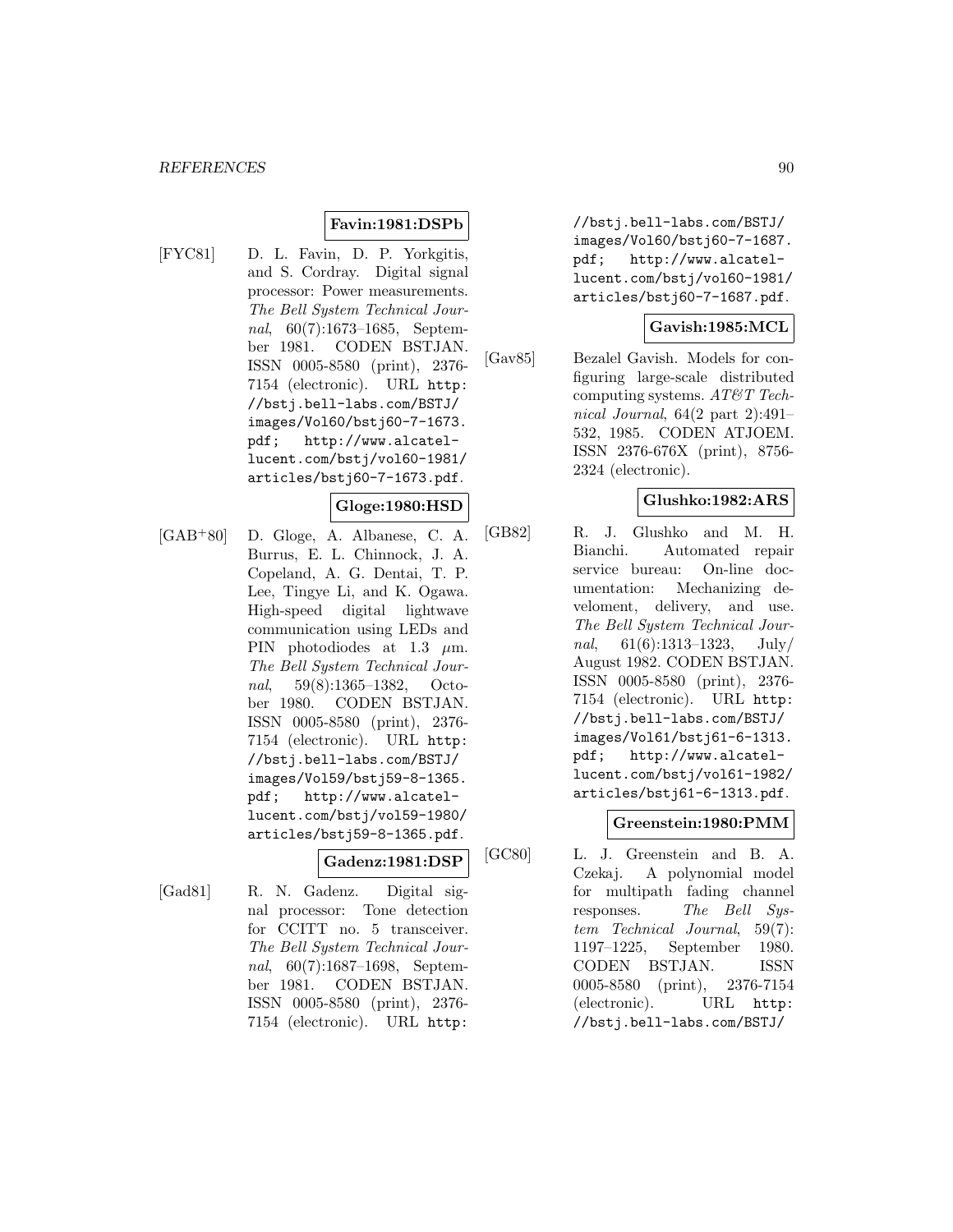images/Vol59/bstj59-7-1197. pdf; http://www.alcatellucent.com/bstj/vol59-1980/ articles/bstj59-7-1197.pdf.

### **Greenstein:1981:MMF**

[GC81] L. J. Greenstein and B. A. Czekaj. Modeling multipath fading responses using multitone probing signals and polynomial approximation. The Bell System Technical Journal, 60(2):193–214, February 1981. CODEN BSTJAN. ISSN 0005-8580 (print), 2376- 7154 (electronic). URL http: //bstj.bell-labs.com/BSTJ/ images/Vol60/bstj60-2-193. pdf; http://www.alcatellucent.com/bstj/vol60-1981/ articles/bstj60-2-193.pdf.

#### **Grzelakowski:1983:PAD**

[GCD83] M. E. Grzelakowski, J. H. Campbell, and M. R. Dubman. The 3B20D processor & DMERT operating system: DMERT operating system. The Bell System Technical Journal, 62(1):303–322, January 1983. CODEN BSTJAN. ISSN 0005-8580 (print), 2376- 7154 (electronic). URL http: //bstj.bell-labs.com/BSTJ/ images/Vol62/bstj62-1-303. pdf; http://www.alcatellucent.com/bstj/vol62-1983/ articles/bstj62-1-303.pdf.

#### **Gray:1987:BRP**

- 
- [GE87] J. C. Gray and M. L. Ehlers. The business resources planning system. AT&T Technical

Journal, 66(5):49–60, September/October 1987. CODEN ATJOEM. ISSN 2376-676X (print), 8756-2324 (electronic).

# **Gehani:1981:PDS**

[Geh81] N. Gehani. Program development by stepwise refinement and related topics. The Bell System Technical Journal, 60(3):347–378, March 1981. CODEN BSTJAN. ISSN 0005-8580 (print), 2376-7154 (electronic). URL http: //bstj.bell-labs.com/BSTJ/ images/Vol60/bstj60-3-347. pdf; http://www.alcatellucent.com/bstj/vol60-1981/ articles/bstj60-3-347.pdf.

### **Grantges:1983:TND**

[GFGB83] R. F. Grantges, V. L. Fahrmann, T. A. Gibson, and L. M. Brown. Total network data system: Central office equipment reports for stored program control systems. The Bell System Technical Journal, 62(7):2365–2395, September 1983. CODEN BSTJAN. ISSN 0005-8580 (print), 2376- 7154 (electronic). URL http: //bstj.bell-labs.com/BSTJ/ images/Vol62/bstj62-7-2365. pdf; http://www.alcatellucent.com/bstj/vol62-1983/ articles/bstj62-7-2365.pdf.

### **Gopinath:1984:BPS**

[GGV84] B. Gopinath, J.-M. Garcia, and P. Varaiya. Blocking probability in a switching center with arbitrary routing policy.  $AT\&T$ Bell Laboratories Technical Jour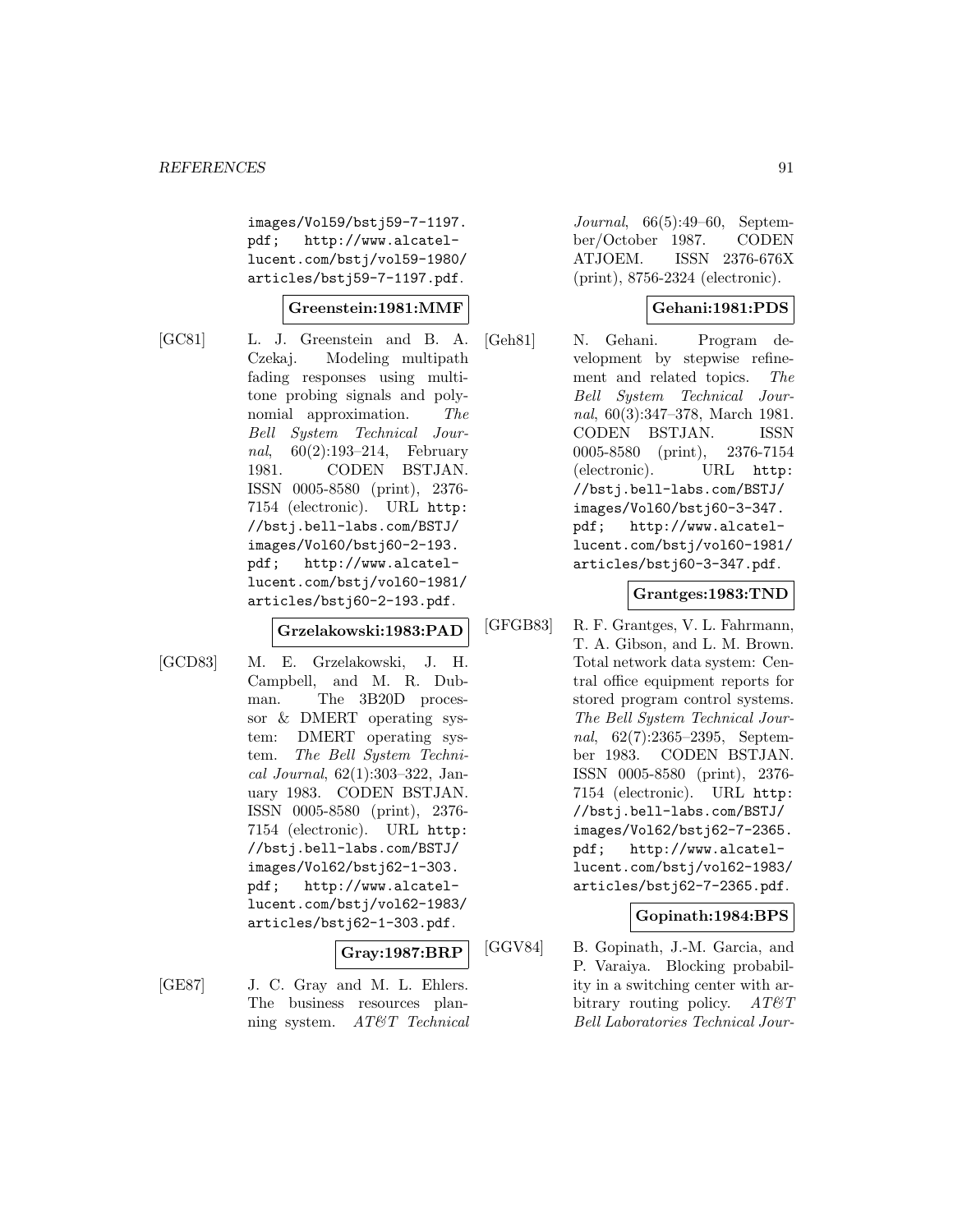nal, 63(5):709–720, 1984. CO-DEN ABLJER. ISSN 0748-612X (print), 2376-7162 (electronic).

## **Greenside:1981:NIS**

[GH81] H. S. Greenside and E. Helfand. Numerical integration of stochastic differential equations II. The Bell System Technical Journal, 60(8):1927–1940, October 1981. CODEN BSTJAN. ISSN 0005-8580 (print), 2376- 7154 (electronic). URL http: //bstj.bell-labs.com/BSTJ/ images/Vol60/bstj60-8-1927. pdf; http://www.alcatellucent.com/bstj/vol60-1981/ articles/bstj60-8-1927.pdf.

#### **Gauthier:1982:ARS**

[GH82] R. F. Gauthier and W. A. Harris. Automated repair service bureau: Two examples of human performance analysis and design in planning the ARSB. The Bell System Technical Journal,  $61(6):1301-1312$ , July/ August 1982. CODEN BSTJAN. ISSN 0005-8580 (print), 2376- 7154 (electronic). URL http: //bstj.bell-labs.com/BSTJ/ images/Vol61/bstj61-6-1301. pdf; http://www.alcatellucent.com/bstj/vol61-1982/ articles/bstj61-6-1301.pdf.

# **Gharavi:1984:CVL**

[Gha84] H. Gharavi. Conditional variable-length coding for graylevel pictures. AT&T Bell Laboratories Technical Journal, 63 (2):249–260, 1984. CODEN

ABLJER. ISSN 0748-612X (print), 2376-7162 (electronic).

### **Goodman:1980:FHM**

[GHP80] D. J. Goodman, P. S. Henry, and V. K. Prabhu. Frequencyhopped multilevel FSK for mobile radio. The Bell System Technical Journal, 59(7): 1257–1275, September 1980. CODEN BSTJAN. ISSN 0005-8580 (print), 2376-7154 (electronic). URL http: //bstj.bell-labs.com/BSTJ/ images/Vol59/bstj59-7-1257. pdf; http://www.alcatellucent.com/bstj/vol59-1980/ articles/bstj59-7-1257.pdf.

### **Giguere:1980:SOR**

[Gig80] W. J. Giguere. SARTS an overview of remote specialservice testing in the Bell System. The Bell System Technical Journal, 59(4):501–527, April 1980. CODEN BSTJAN. ISSN 0005-8580 (print), 2376- 7154 (electronic). URL http: //bstj.bell-labs.com/BSTJ/ images/Vol59/bstj59-4-501. pdf; http://www.alcatellucent.com/bstj/vol59-1980/ articles/bstj59-4-501.pdf.

### **Gingrich:1983:HFB**

[Gin83] P. S. Gingrich. Human factors and behavioral science: The UNIX Writer's Workbench software: Results of a field study. The Bell System Technical Journal, 62(6):1909–1921, July/ August 1983. CODEN BSTJAN. ISSN 0005-8580 (print), 2376-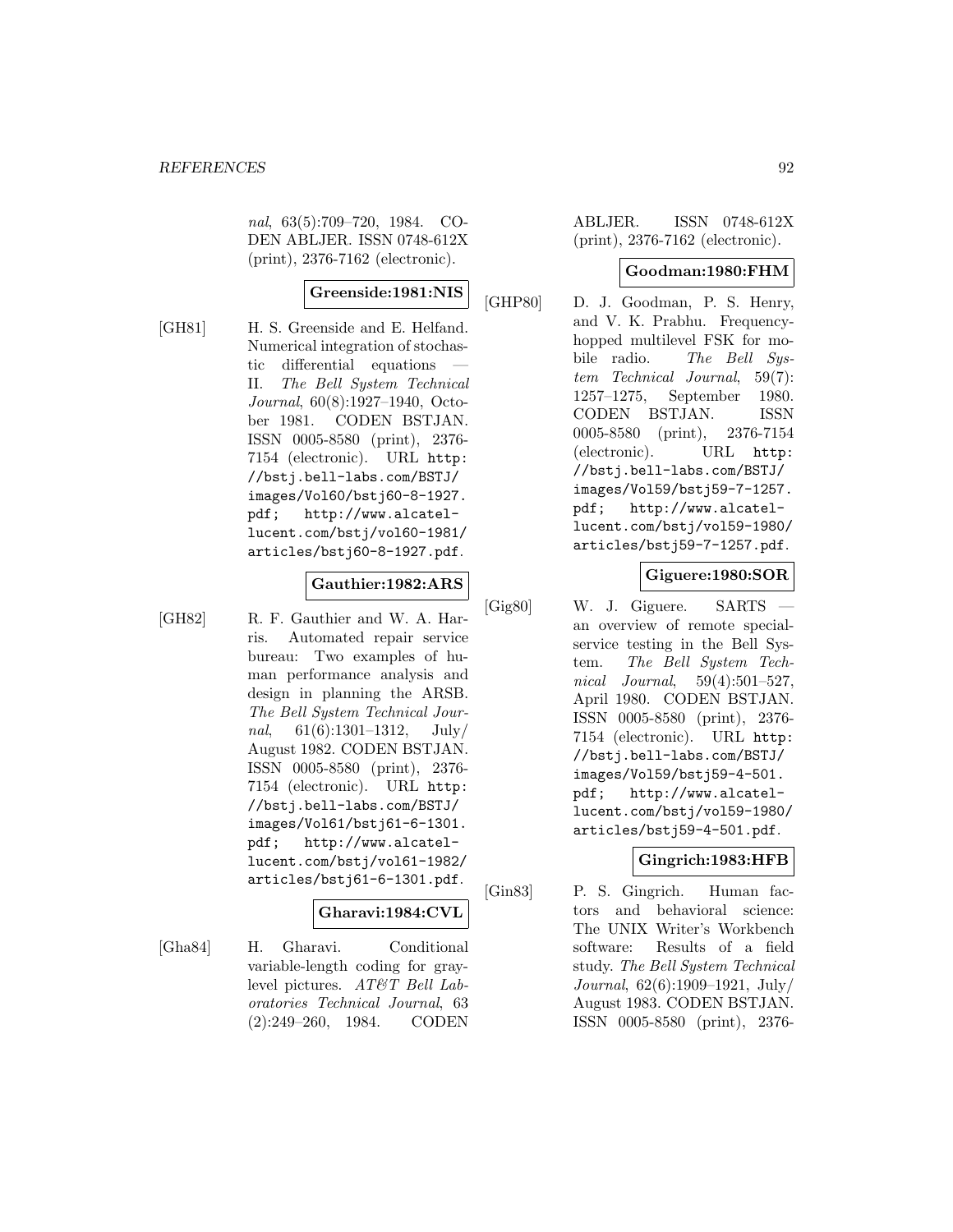7154 (electronic). URL http: //bstj.bell-labs.com/BSTJ/ images/Vol62/bstj62-6-1909. pdf; http://www.alcatellucent.com/bstj/vol62-1983/ articles/bstj62-6-1909.pdf.

### **Gonda:1983:ASS**

[GK83] J. Gonda and J. M. Kiker, Jr. The AR6A single-sideband microwave radio system: Microwave carrier supply. The Bell System Technical Journal, 62 (10):3391–3408, December 1983. CODEN BSTJAN. ISSN 0005- 8580 (print), 2376-7154 (electronic). URL http://bstj. bell-labs.com/BSTJ/images/ Vol62/bstj62-10-3391.pdf; http://www.alcatel-lucent. com/bstj/vol62-1983/articles/ bstj62-10-3391.pdf.

# **Gitlin:1988:DNI**

[GK88] Richard D. Gitlin and James C. Kaufeld, Jr. Data networking: An issue overview. AT&T Technical Journal, 67(6):3–6, November 1988. CODEN ATJOEM. ISSN 2376-676X (print), 8756- 2324 (electronic).

### **Gill:1983:TSP**

[GKS83] R. J. Gill, G. J. Kujawinski, and E. H. Stredde. Traffic service position system no. 1B: Real-time architecture utilizing the DMERT operating system. The Bell System Technical Journal, 62(3):775–826, March 1983. CODEN BSTJAN. ISSN 0005-8580 (print), 2376- 7154 (electronic). URL http:

//bstj.bell-labs.com/BSTJ/ images/Vol62/bstj62-3-775. pdf; http://www.alcatellucent.com/bstj/vol62-1983/ articles/bstj62-3-775.pdf.

### **Gates:1982:VSS**

[GKW82] G. W. Gates, R. F. Kranzmann, and L. D. Whitehead. 1A voice storage system: Software. The Bell System Technical Journal, 61(5):863–883, May/ June 1982. CODEN BSTJAN. ISSN 0005-8580 (print), 2376- 7154 (electronic). URL http: //bstj.bell-labs.com/BSTJ/ images/Vol61/bstj61-5-863. pdf; http://www.alcatellucent.com/bstj/vol61-1982/ articles/bstj61-5-863.pdf.

### **Gibson:1980:CSM**

[GL80] A. E. Gibson and D. B. Luber. Critical section methods for loop plant allocation. The Bell System Technical Journal, 59(1):99–117, January 1980. CODEN BSTJAN. ISSN 0005-8580 (print), 2376- 7154 (electronic). URL http: //bstj.bell-labs.com/BSTJ/ images/Vol59/bstj59-1-99. pdf; http://www.alcatellucent.com/bstj/vol59-1980/ articles/bstj59-1-99.pdf.

### **Gersho:1981:ACI**

[GL81] A. Gersho and T. L. Lim. Adaptive cancellation of intersymbol interference for data transmission. The Bell System Technical Journal, 60(9): 1997–2021, November 1981.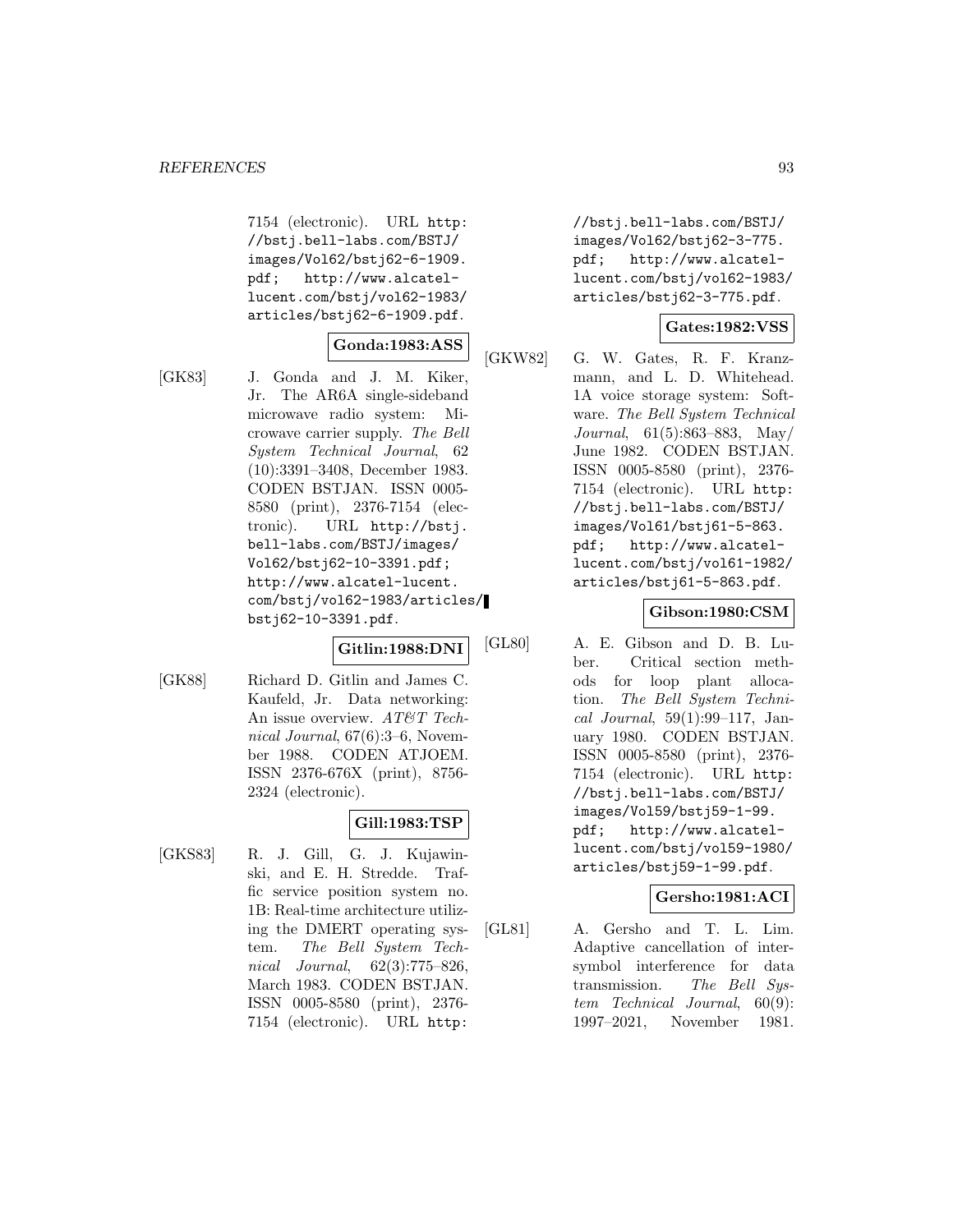CODEN BSTJAN. ISSN 0005-8580 (print), 2376-7154 (electronic). URL http: //bstj.bell-labs.com/BSTJ/ images/Vol60/bstj60-9-1997. pdf; http://www.alcatellucent.com/bstj/vol60-1981/ articles/bstj60-9-1997.pdf.

### **Glance:1984:BDC**

[Gla84] B. S. Glance. BER degradations caused by switching in digital mobile radio systems using base station diversity.  $AT \mathcal{C} T$ Bell Laboratories Technical Journal, 63(4):545–564, 1984. CO-DEN ABLJER. ISSN 0748-612X (print), 2376-7162 (electronic).

### **Gawron:1982:SPC**

[GLM82] L. J. Gawron, S. J. Lueders, and K. L. Moeller. Stored program controlled network: No. 1/1A ESS — SPC network capabilities and signaling architecture. The Bell System Technical Journal, 61(7):1611–1636, September 1982. CODEN BSTJAN. ISSN 0005-8580 (print), 2376- 7154 (electronic). URL http: //bstj.bell-labs.com/BSTJ/ images/Vol61/bstj61-7-1611. pdf; http://www.alcatellucent.com/bstj/vol61-1982/ articles/bstj61-7-1611.pdf.

### **Goldstein:1982:DDC**

[GLMS82] R. M. Goldstein, J. D. Leggett, G. L. Mowery, and K. F. Sodomsky. D4 digital channel bank family: Custom-integrated circuits for digital terminals. The Bell System Technical Jour-

nal, 61(9):2791–2813, November 1982. CODEN BSTJAN. ISSN 0005-8580 (print), 2376- 7154 (electronic). URL http: //bstj.bell-labs.com/BSTJ/ images/Vol61/bstj61-9-2791. pdf; http://www.alcatellucent.com/bstj/vol61-1982/ articles/bstj61-9-2791.pdf.

# **Grampp:1984:UOS**

[GM84] Frederick T. Grampp and Robert H. Morris. UNIX operating system security.  $AT\&T$ Bell Laboratories Technical Journal, 63(8 part 2):1649–1672, October 1984. CODEN ABLJER. ISSN 0748-612X (print), 2376- 7162 (electronic).

### **Gitlin:1987:CTT**

[GM87] Richard D. Gitlin and Howard C. Meadors, Jr. Center-tap tracking algorithms for timing recovery. AT&T Technical Journal, 66 (6):63–78, November 1987. CO-DEN ATJOEM. ISSN 2376- 676X (print), 8756-2324 (electronic).

### **Gammie:1983:ASS**

[GMMR83] J. Gammie, J. P. Moffatt, R. H. Moseley, and W. A. Robinson. The AR6A single-sideband microwave radio system: System design and performance. The Bell System Technical Journal, 62(10):3255–3312, December 1983. CODEN BSTJAN. ISSN 0005-8580 (print), 2376-7154 (electronic). URL http://bstj. bell-labs.com/BSTJ/images/ Vol62/bstj62-10-3255.pdf;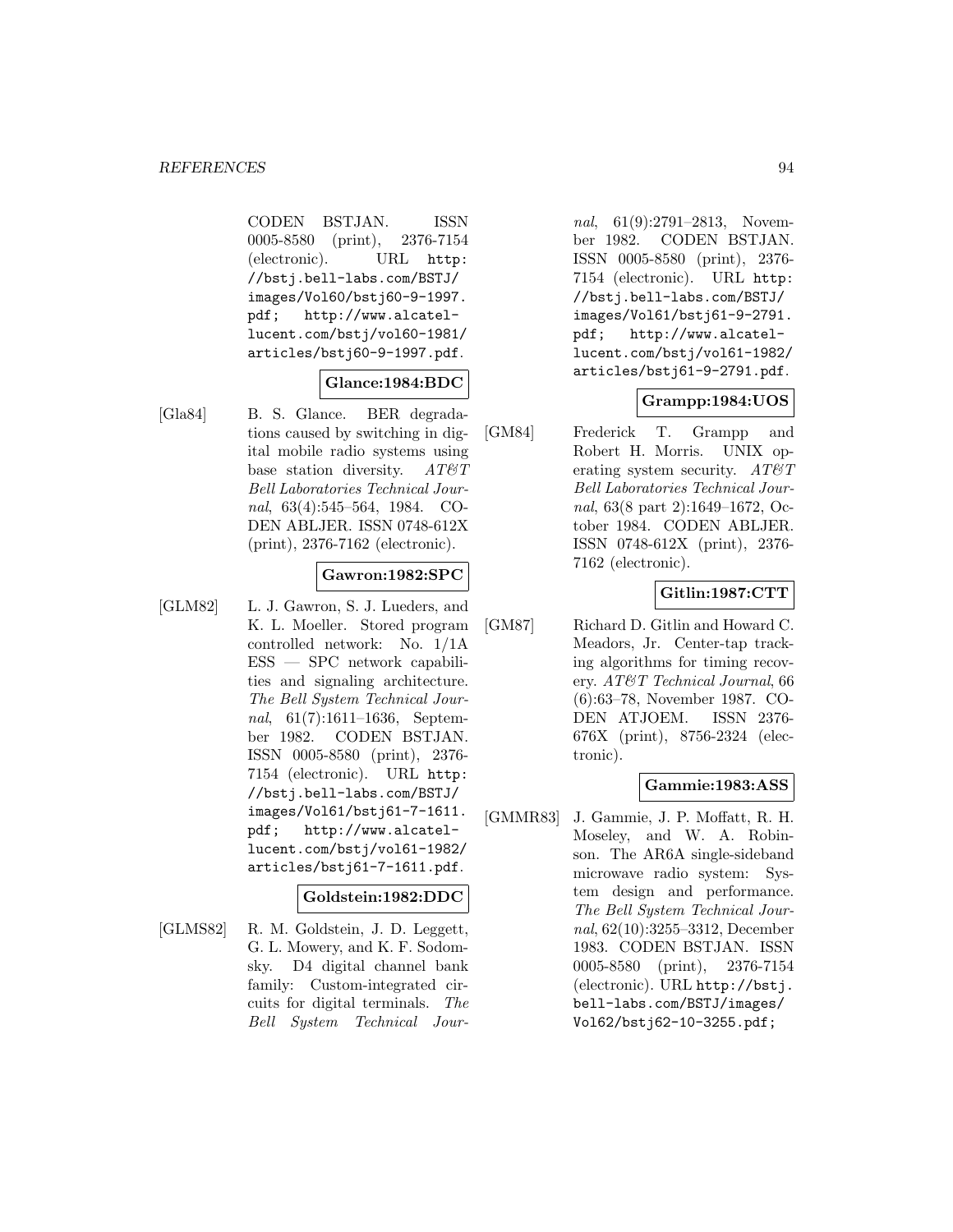http://www.alcatel-lucent. com/bstj/vol62-1983/articles/ bstj62-10-3255.pdf.

## **Gundaker:1987:QTP**

[GMT87] Bruce F. Gundaker, David E. Martinich, and Michael J. Tortorella. Quality technology in product realization systems. AT&T Technical Journal, 66(5): 5–20, September/October 1987. CODEN ATJOEM. ISSN 2376- 676X (print), 8756-2324 (electronic).

# **Gitlin:1982:TLA**

[GMW82] R. D. Gitlin, H. C. Meadors, Jr., and S. B. Weinstein. The tap-leakage algorithm: An algorithm for the stable operation of a digitally implemented, fractionally spaced adaptive equalizer. The Bell System Technical Journal, 61(8):1817–1839, October 1982. CODEN BSTJAN. ISSN 0005-8580 (print), 2376- 7154 (electronic). URL http: //bstj.bell-labs.com/BSTJ/ images/Vol61/bstj61-8-1817. pdf; http://www.alcatellucent.com/bstj/vol61-1982/ articles/bstj61-8-1817.pdf.

## **Gharavi:1983:CCC**

[GN83] H. Gharavi and A. N. Netravali. CCITT compatible coding of multilevel pictures. The Bell System Technical Journal, 62(9):2765–2778, November 1983. CODEN BSTJAN. ISSN 0005-8580 (print), 2376- 7154 (electronic). URL http: //bstj.bell-labs.com/BSTJ/

images/Vol62/bstj62-9-2765. pdf; http://www.alcatellucent.com/bstj/vol62-1983/ articles/bstj62-9-2765.pdf.

### **Gardner:1981:EOF**

[GNS<sup>+</sup>81] W. B. Gardner, S. R. Nagel, M. I. Schwartz, F. V. DiMarcello, C. R. Lovelace, D. L. Brownlow, M. R. Santana, and E. V. Sigety. The effect of optical fiber core and cladding diameter on the loss added by packaging and thermal cycling. The Bell System Techni $cal Journal, 60(6):859–864, July/$ August 1981. CODEN BSTJAN. ISSN 0005-8580 (print), 2376- 7154 (electronic). URL http: //bstj.bell-labs.com/BSTJ/ images/Vol60/bstj60-6-859. pdf; http://www.alcatellucent.com/bstj/vol60-1981/ articles/bstj60-6-859.pdf.

### **Godfrey:1986:HEQ**

[God86] A. B. Godfrey. The history and evolution of quality in AT&T. AT&T Technical Journal, 65(2): 9–20, March/April 1986. CO-DEN ATJOEM. ISSN 2376- 676X (print), 8756-2324 (electronic).

# **Goguen:1982:DSD**

[Gog82] N. H. Goguen. Database systems: Design of a prototype Videotex system. The Bell System Technical Journal, 61(9):2475–2486, November 1982. CODEN BSTJAN. ISSN 0005-8580 (print), 2376- 7154 (electronic). URL http: //bstj.bell-labs.com/BSTJ/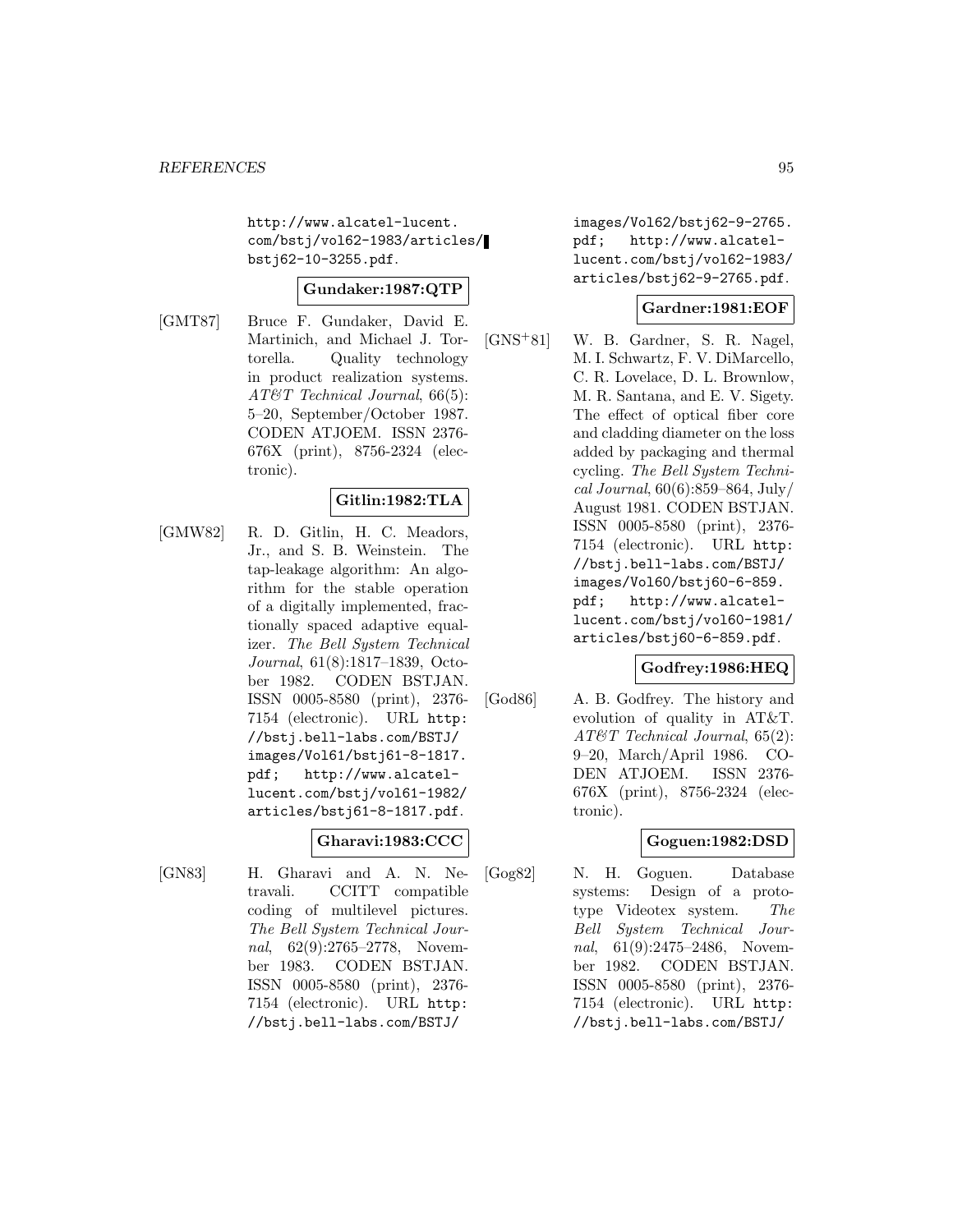images/Vol61/bstj61-9-2475. pdf; http://www.alcatellucent.com/bstj/vol61-1982/ articles/bstj61-9-2475.pdf.

## **Goldstein:1982:DSD**

[Gol82] A. J. Goldstein. Database systems: A directed hypergraph database: A model for the local loop telephone plant. The Bell System Technical Journal, 61(9):2529–2554, November 1982. CODEN BSTJAN. ISSN 0005-8580 (print), 2376- 7154 (electronic). URL http: //bstj.bell-labs.com/BSTJ/ images/Vol61/bstj61-9-2529. pdf; http://www.alcatellucent.com/bstj/vol61-1982/ articles/bstj61-9-2529.pdf.

### **Govind:1987:NIC**

[GOP87] P. K. Govind, Glen E. Offord, and Lisa J. Piper. Networkinterface chip for ISDN terminals. AT&T Technical Journal, 66(2):27–39, 1987. CO-DEN ATJOEM. ISSN 2376- 676X (print), 8756-2324 (electronic).

# **Garey:1984:OSW**

[GP84] Michael R. Garey and Ron Y. Pinter. Optimum scan-width selection under containment constraints. AT&T Bell Laboratories Technical Journal, 63(6 part 2):1191–1212, 1984. CO-DEN ABLJER. ISSN 0748-612X (print), 2376-7162 (electronic).

### **Gartside:1987:SMC**

[GPP87] Charles H. Gartside III, Andrew J. Panuska, and Parbhubhai D. Patel. Single-mode cable for long-haul, trunk and loop networks. AT&T Technical Journal, 66(1):84–94, January 1987. CODEN ATJOEM. ISSN 2376- 676X (print), 8756-2324 (electronic).

# **Graham:1983:SPC**

[Gra83] N. Y. Graham. Smoothing with periodic cubic splines. The Bell System Technical Jour*nal*,  $62(1):101-110$ , January 1983. CODEN BSTJAN. ISSN 0005-8580 (print), 2376- 7154 (electronic). URL http: //bstj.bell-labs.com/BSTJ/ images/Vol62/bstj62-1-101. pdf; http://www.alcatellucent.com/bstj/vol62-1983/ articles/bstj62-1-101.pdf.

### **Greenstein:1985:ASS**

[Gre85] L. J. Greenstein. Analysis/simulation study of crosspolarization cancellation in dualpolarization digital radio.  $AT\&T$ Technical Journal, 64(10):2261– 2280, 1985. CODEN ATJOEM. ISSN 2376-676X (print), 8756- 2324 (electronic).

### **Grimado:1982:TMT**

[Gri82] P. B. Grimado. A theoretical model of transient heat transfer in a firestopped cable bundle. The Bell System Technical Journal, 61(9):2313–2331, November 1982. CODEN BSTJAN.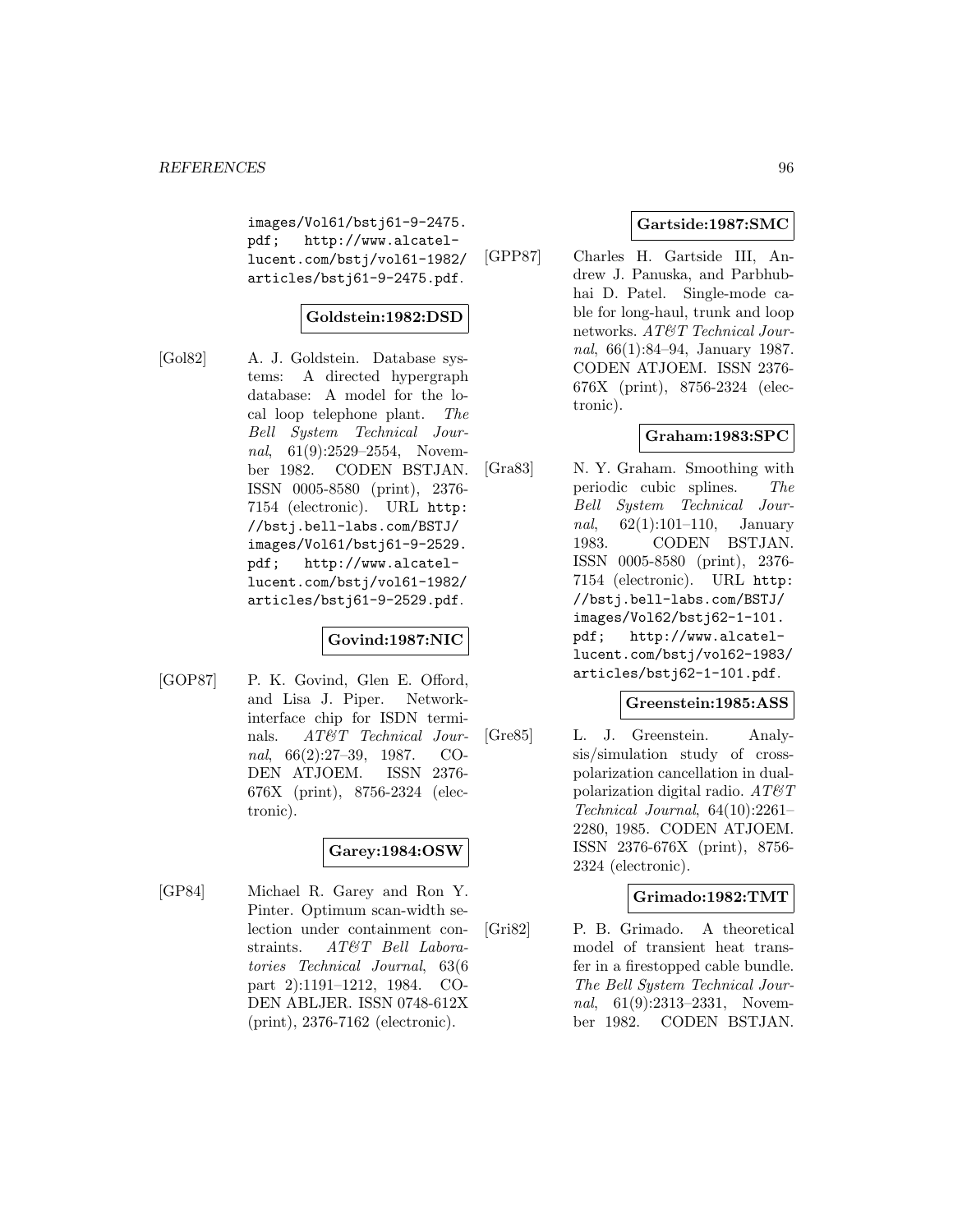ISSN 0005-8580 (print), 2376- 7154 (electronic). URL http: //bstj.bell-labs.com/BSTJ/ images/Vol61/bstj61-9-2313. pdf; http://www.alcatellucent.com/bstj/vol61-1982/ articles/bstj61-9-2313.pdf.

# **Grimado:1983:TCM**

[Gri83] P. B. Grimado. TELBECC — A computational method and computer program for analyzing telephone building energy consumption and control. The Bell System Technical Journal, 62(10): 2935–2960, December 1983. CO-DEN BSTJAN. ISSN 0005- 8580 (print), 2376-7154 (electronic). URL http://bstj. bell-labs.com/BSTJ/images/ Vol62/bstj62-10-2935.pdf; http://www.alcatel-lucent. com/bstj/vol62-1983/articles/ bstj62-10-2935.pdf.

### **Goodman:1983:CSC**

[GS83a] D. J. Goodman and C. E. Sundberg. Combined source and channel coding for variable-bitrate speech transmission. The Bell System Technical Journal, 62(7):2017–2036, September 1983. CODEN BSTJAN. ISSN 0005-8580 (print), 2376- 7154 (electronic). URL http: //bstj.bell-labs.com/BSTJ/ images/Vol62/bstj62-7-2017. pdf; http://www.alcatellucent.com/bstj/vol62-1983/ articles/bstj62-7-2017.pdf.

### **Goodman:1983:TEF**

[GS83b] D. J. Goodman and C. E.

Sundberg. Transmission errors and forward error correction in embedded differential pulse code modulation. The Bell System Technical Journal, 62(9):2735–2764, November 1983. CODEN BSTJAN. ISSN 0005-8580 (print), 2376- 7154 (electronic). URL http: //bstj.bell-labs.com/BSTJ/ images/Vol62/bstj62-9-2735. pdf; http://www.alcatellucent.com/bstj/vol62-1983/ articles/bstj62-9-2735.pdf.

#### **Gewirtz:1988:DND**

[GS88] William L. Gewirtz and Peter H. Stuntebeck. Data networking directions. AT&T Technical Journal, 67(6):7–22, November 1988. CODEN ATJOEM. ISSN 2376- 676X (print), 8756-2324 (electronic).

# **Goksel:1986:TTV**

[GST86] Ahmet Kemal Goksel, Warren T. Sekino, and William W. Troutman. Tools and techniques for VLSI quality. AT&T Technical Journal, 65(2):77–84, March/ April 1986. CODEN ATJOEM. ISSN 2376-676X (print), 8756- 2324 (electronic).

### **Gitlin:1981:FSE**

[GW81] R. D. Gitlin and S. B. Weinstein. Fractionally-spaced equalization: An improved digital transversal equalizer. The Bell System Technical Journal, 60(2):275–296, February 1981. CODEN BSTJAN. ISSN 0005-8580 (print), 2376-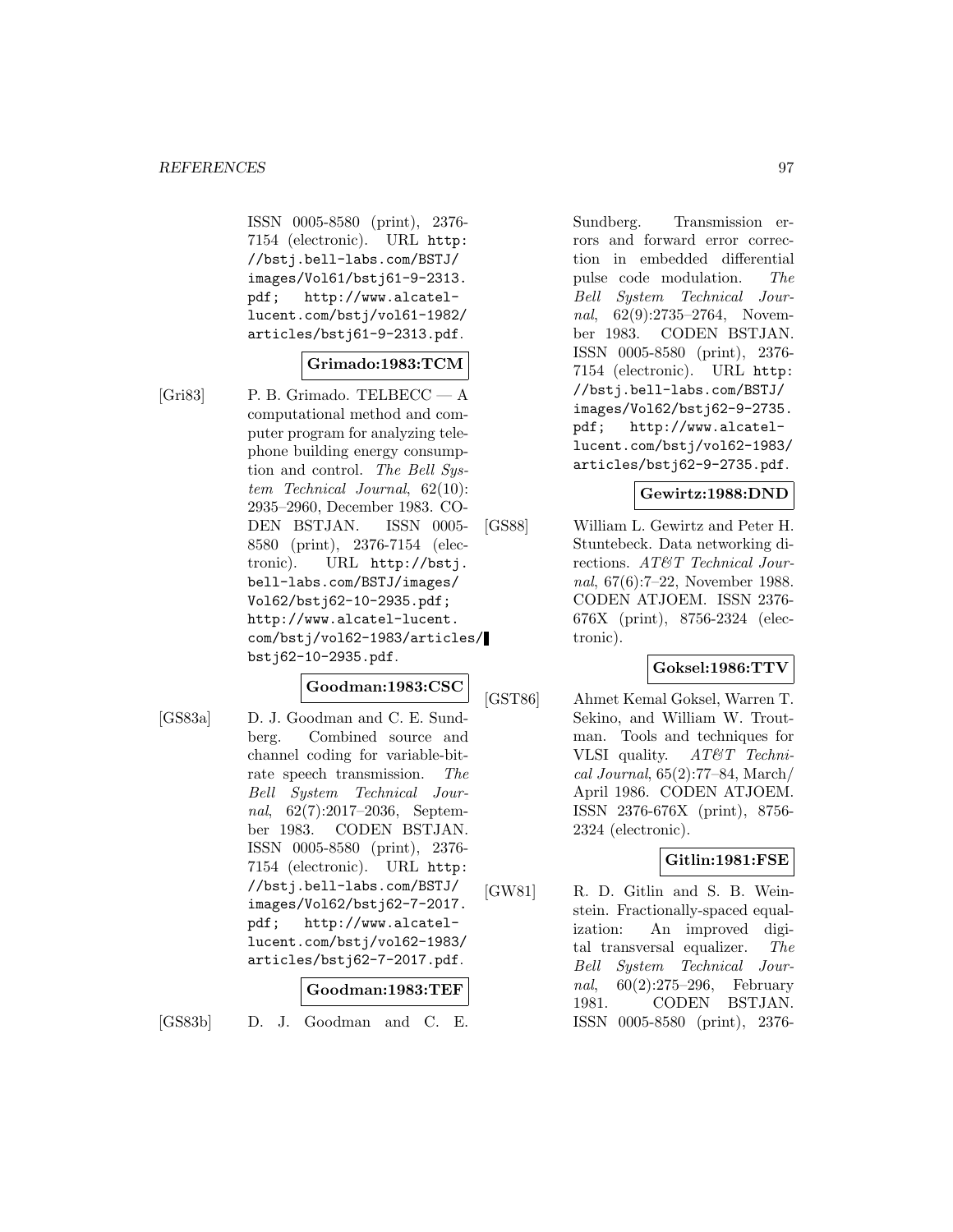7154 (electronic). URL http: //bstj.bell-labs.com/BSTJ/ images/Vol60/bstj60-2-275. pdf; http://www.alcatellucent.com/bstj/vol60-1981/ articles/bstj60-2-275.pdf.

#### **Grassman:1983:MSE**

- 
- [GY83] T. E. Grassman and J. E. Yates. Modernization of the suburban ESS: Overview: Evolution of the suburban ESS. The Bell System Technical Journal,  $62(6):1455-1466$ , July/ August 1983. CODEN BSTJAN. ISSN 0005-8580 (print), 2376- 7154 (electronic). URL http: //bstj.bell-labs.com/BSTJ/ images/Vol62/bstj62-6-1455. pdf; http://www.alcatellucent.com/bstj/vol62-1983/ articles/bstj62-6-1455.pdf.

#### **Greenstein:1985:SSS**

[GY85] L. J. Greenstein and Y. S. Yeh. A simulation study of space diversity and adaptive equalization in microwave digital radio. AT&T Technical Journal, 64(4):907–935, 1985. CO-DEN ATJOEM. ISSN 2376- 676X (print), 8756-2324 (electronic).

### **Hagelbarger:1983:ETH**

[HAK83] D. W. Hagelbarger, R. V. Anderson, and P. S. Kubik. Experimental teleterminals — hardware. The Bell System Technical Journal, 62(1):145–152, January 1983. CODEN BSTJAN. ISSN 0005-8580 (print), 2376- 7154 (electronic). URL http:

//bstj.bell-labs.com/BSTJ/ images/Vol62/bstj62-1-145. pdf; http://www.alcatellucent.com/bstj/vol62-1983/ articles/bstj62-1-145.pdf.

### **Halfin:1983:BDV**

[Hal83] S. Halfin. Batch delays versus customer delays. The Bell System Technical Journal, 62(7):2011–2015, September 1983. CODEN BSTJAN. ISSN 0005-8580 (print), 2376- 7154 (electronic). URL http: //bstj.bell-labs.com/BSTJ/ images/Vol62/bstj62-7-2011. pdf; http://www.alcatellucent.com/bstj/vol62-1983/ articles/bstj62-7-2011.pdf.

### **Hanson:1983:HFB**

[Han83] B. L. Hanson. Human factors and behavioral science: A brief history of applied behavioral science at Bell Laboratories. The Bell System Technical Journal, 62(6):1571–1590, July/ August 1983. CODEN BSTJAN. ISSN 0005-8580 (print), 2376- 7154 (electronic). URL http: //bstj.bell-labs.com/BSTJ/ images/Vol62/bstj62-6-1571. pdf; http://www.alcatellucent.com/bstj/vol62-1983/ articles/bstj62-6-1571.pdf.

### **Haskell:1981:TFM**

[Has81] B. G. Haskell. Time-frequency multiplexing (TFM) of two NTSC color TV signals simulation results. The Bell System Technical Journal, 60 (5):643–660, May/June 1981.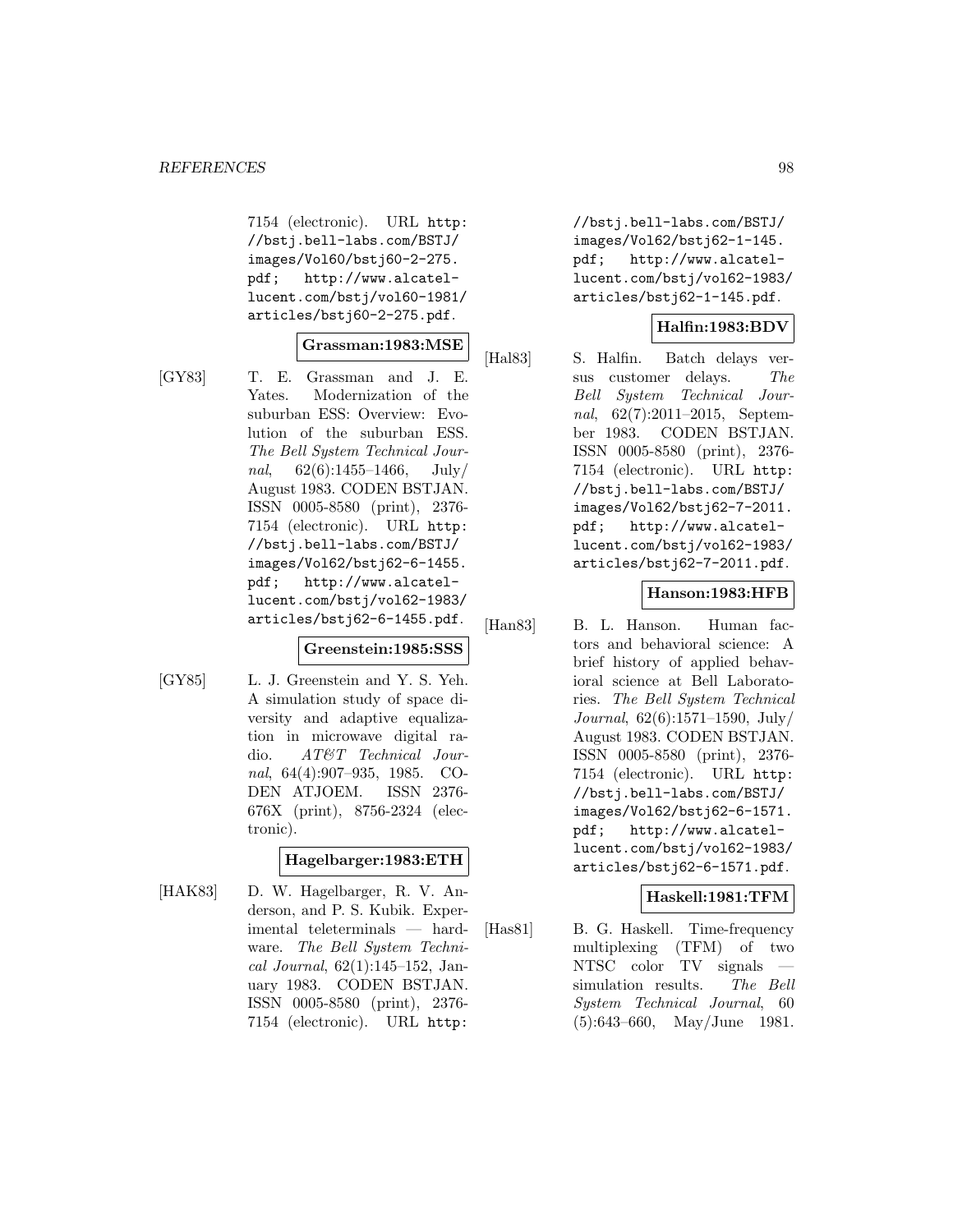CODEN BSTJAN. ISSN 0005-8580 (print), 2376-7154 (electronic). URL http: //bstj.bell-labs.com/BSTJ/ images/Vol60/bstj60-5-643. pdf; http://www.alcatellucent.com/bstj/vol60-1981/ articles/bstj60-5-643.pdf.

### **Hatamian:1985:HBV**

[HB85] Mehdi Hatamian and Edward G. Bowen. Homenet: a broadband voice/data/video network on CATV systems. AT&T Technical Journal, 64(2 part 1):347– 367, 1985. CODEN ATJOEM. ISSN 2376-676X (print), 8756- 2324 (electronic).

### **Hirschberg:1988:NLP**

[HBH88] Julia Hirschberg, Bruce W. Ballard, and Donald Hindle. Natural language processing.  $AT\&T$ Technical Journal, 67(1):41– 57, January 1988. CODEN ATJOEM. ISSN 2376-676X (print), 8756-2324 (electronic).

### **Heidt:1983:ASS**

[HCH<sup>+</sup>83] R. C. Heidt, E. F. Cook, R. P. Hecken, R. W. Judkins, J. M. Kiker, Jr., F. J. Provenzano, Jr., and H. C. Wang. The AR6A single-sideband microwave radio system: Radio transmitterreceiver units. The Bell System Technical Journal, 62(10): 3337–3356, December 1983. CO-DEN BSTJAN. ISSN 0005- 8580 (print), 2376-7154 (electronic). URL http://bstj. bell-labs.com/BSTJ/images/ Vol62/bstj62-10-3337.pdf;

http://www.alcatel-lucent. com/bstj/vol62-1983/articles/ bstj62-10-3337.pdf.

### **Healy:1981:EME**

[Hea81] J. D. Healy. The effects of misclassification error on the estimation of several population proportions. The Bell System Technical Journal, 60 (5):697–705, May/June 1981. CODEN BSTJAN. ISSN 0005-8580 (print), 2376-7154 (electronic). URL http: //bstj.bell-labs.com/BSTJ/ images/Vol60/bstj60-5-697. pdf; http://www.alcatellucent.com/bstj/vol60-1981/ articles/bstj60-5-697.pdf.

### **Heffes:1980:CDT**

[Hef80] H. Heffes. A class of data traffic processes — covariance function characterization and related queuing results. The Bell System Technical Journal, 59(6):897–929, July/August 1980. CODEN BSTJAN. ISSN 0005-8580 (print), 2376- 7154 (electronic). URL http: //bstj.bell-labs.com/BSTJ/ images/Vol59/bstj59-6-897. pdf; http://www.alcatellucent.com/bstj/vol59-1980/ articles/bstj59-6-897.pdf.

### **Heffes:1982:MFC**

[Hef82] H. Heffes. Moment formulae for a class of mixed multi-jobtype queueing networks. The Bell System Technical Journal, 61(5):709–745, May/June 1982. CODEN BSTJAN.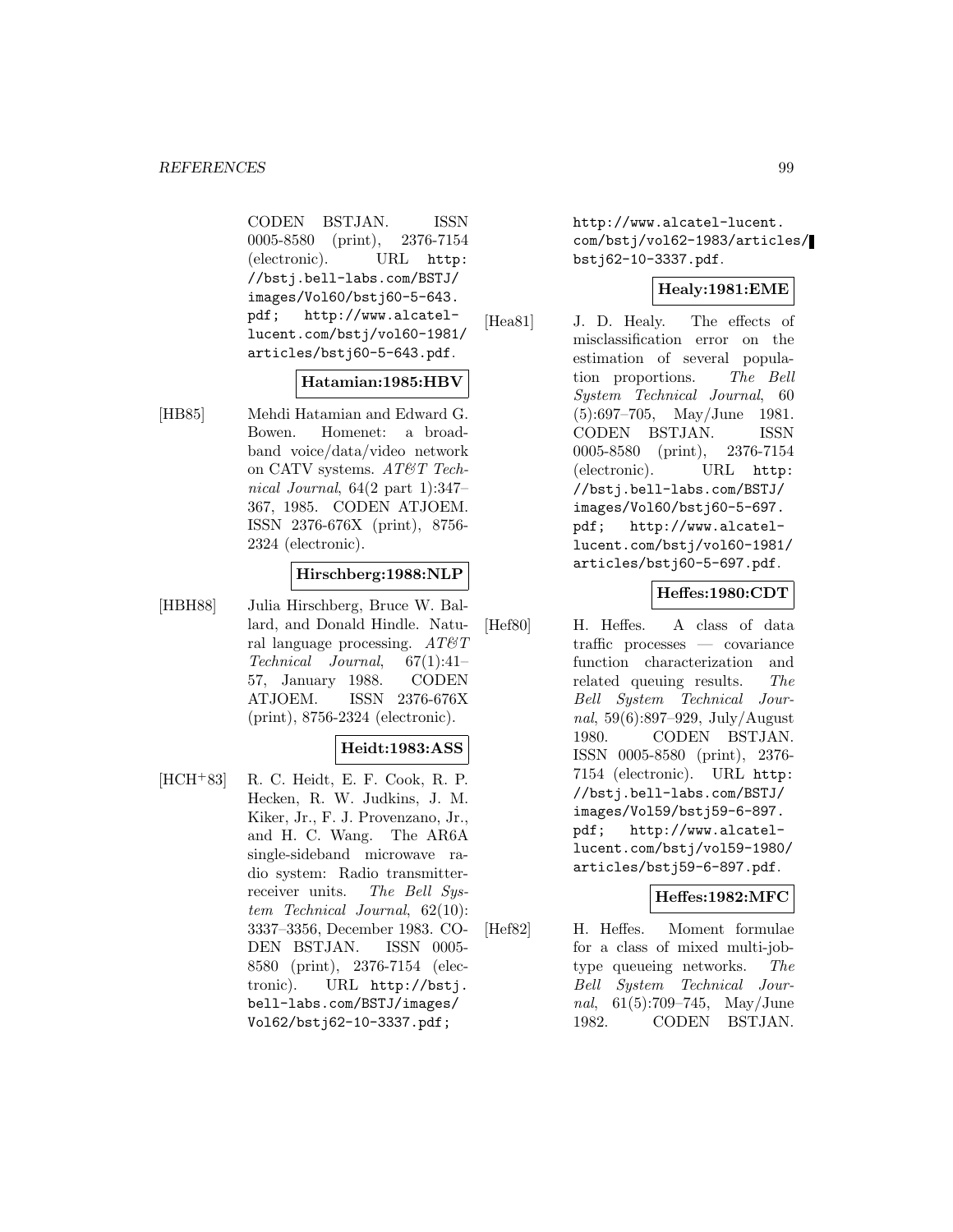ISSN 0005-8580 (print), 2376- 7154 (electronic). URL http: //bstj.bell-labs.com/BSTJ/ images/Vol61/bstj61-5-709. pdf; http://www.alcatellucent.com/bstj/vol61-1982/ articles/bstj61-5-709.pdf.

# **Heiber:1989:OUI**

[Hei89] Arnold Heiber. Overview of universal information services: concepts and technologies of future networks. AT&T Technical Journal, 68(2):5–13, 1989. CO-DEN ATJOEM. ISSN 2376- 676X (print), 8756-2324 (electronic).

# **Henry:1981:BJB**

[Hen81] P. S. Henry. B.S.T.J. briefs: Fast decryption algorithm for the knapsack cryptographic system. The Bell System Technical Journal, 60(5):767–773, May/ June 1981. CODEN BSTJAN. ISSN 0005-8580 (print), 2376- 7154 (electronic). URL http: //bstj.bell-labs.com/BSTJ/ images/Vol60/bstj60-5-767. pdf; http://www.alcatellucent.com/bstj/vol60-1981/ articles/bstj60-5-767.pdf.

# **Henry:1984:FSS**

[Hen84] Gary J. Henry. Fair Share Scheduler. AT&T Bell Laboratories Technical Journal, 63(8 part 2): 1845–1857, October 1984. CO-DEN ABLJER. ISSN 0748-612X (print), 2376-7162 (electronic).

# **Heyman:1982:ACS**

[Hey82] D. P. Heyman. An analysis of the carrier-sense multiple-access protocol. The Bell System Technical Journal, 61(8):2023–2051, October 1982. CODEN BSTJAN. ISSN 0005-8580 (print), 2376- 7154 (electronic). URL http: //bstj.bell-labs.com/BSTJ/ images/Vol61/bstj61-8-2023. pdf; http://www.alcatellucent.com/bstj/vol61-1982/ articles/bstj61-8-2023.pdf.

# **Heyman:1983:DTP**

[Hey83] D. P. Heyman. Data-transport performance analysis of fasnet. The Bell System Technical Journal, 62(8):2547–2560, October 1983. CODEN BSTJAN. ISSN 0005-8580 (print), 2376- 7154 (electronic). URL http: //bstj.bell-labs.com/BSTJ/ images/Vol62/bstj62-8-2547. pdf; http://www.alcatellucent.com/bstj/vol62-1983/ articles/bstj62-8-2547.pdf.

### **Hakki:1985:MML**

[HFE85] B. W. Hakki, P. E. Fraley, and T. F. Eltringham. 1.3-  $\mu$ m laser reliability determination for submarine cable systems. AT&T Technical Journal, 64(3):771–807, 1985. CO-DEN ATJOEM. ISSN 2376- 676X (print), 8756-2324 (electronic).

# **Henry:1981:NAH**

[HG81] P. S. Henry and B. S. Glance. A new approach to high-capacity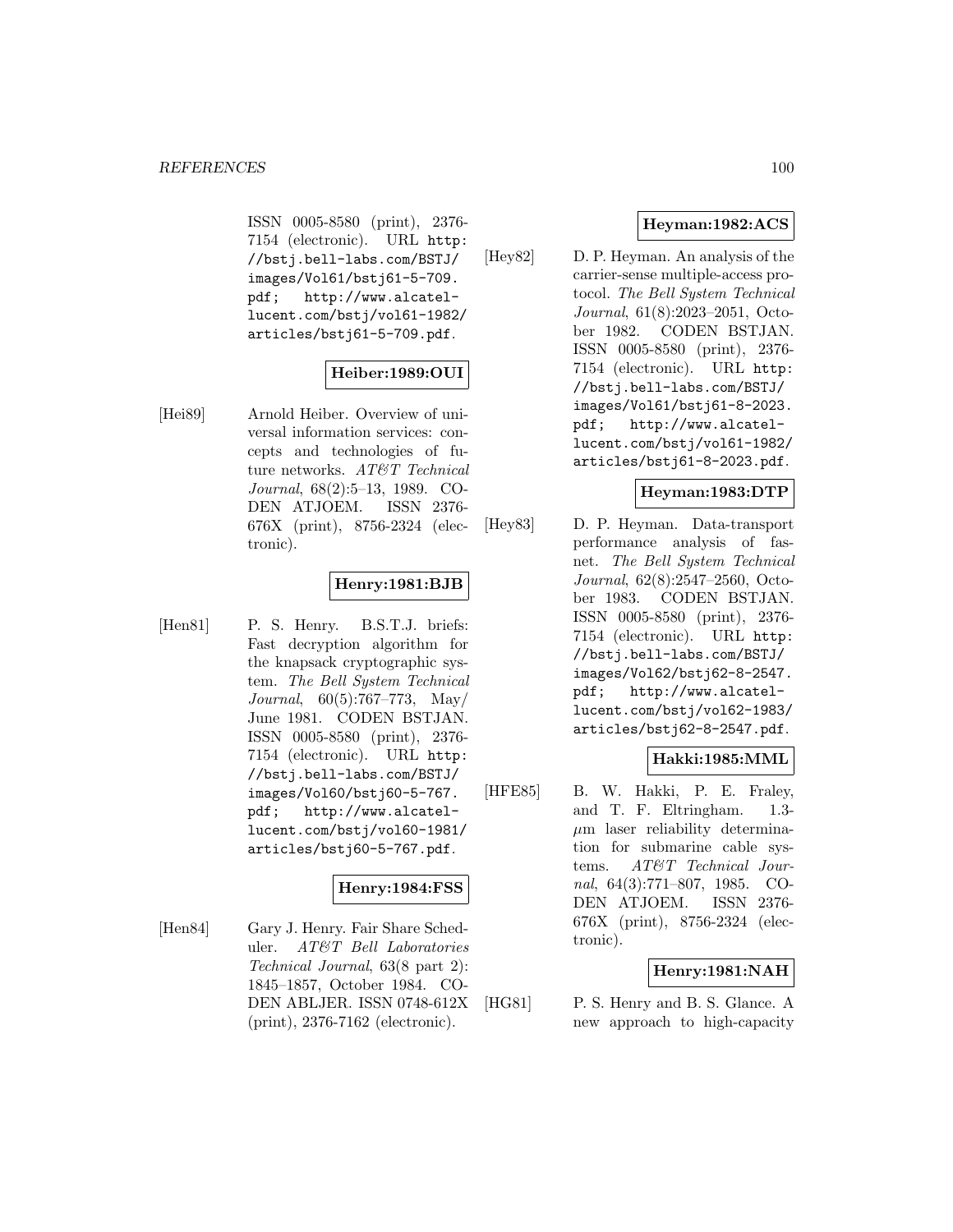digital mobile radio. The Bell System Technical Journal, 60(8):1891–1904, October 1981. CODEN BSTJAN. ISSN 0005-8580 (print), 2376- 7154 (electronic). URL http: //bstj.bell-labs.com/BSTJ/ images/Vol60/bstj60-8-1891. pdf; http://www.alcatellucent.com/bstj/vol60-1981/ articles/bstj60-8-1891.pdf.

# **Hoover:1987:TI**

[HHC87] Charles W. Hoover, Jr., William L. Harrod, and Melvin I. Cohen. Technology of interconnection. AT&T Technical Journal, 66(4): 2–12, 1987. CODEN ATJOEM. ISSN 2376-676X (print), 8756- 2324 (electronic).

### **Hakki:1983:HFI**

[HHG83] B. W. Hakki, W. R. Holbrook, and C. A. Gaw. Highfrequency impedance of protonbombarded injection lasers. The Bell System Technical Journal, 62(2):463–475, February 1983. CODEN BSTJAN. ISSN 0005-8580 (print), 2376- 7154 (electronic). URL http: //bstj.bell-labs.com/BSTJ/ images/Vol62/bstj62-2-463. pdf; http://www.alcatellucent.com/bstj/vol62-1983/ articles/bstj62-2-463.pdf.

# **Hatamian:1987:FII**

[HHL<sup>+</sup>87] Mehdi Hatamian, Lawrence A. Hornak, Trevor E. Little, Stuart K. Tewksbury, and Paul Franzon. Fundamental interconnection issues [ICS].  $AT \& T$ 

Technical Journal, 66(4):13–30, 1987. CODEN ATJOEM. ISSN 2376-676X (print), 8756-2324 (electronic).

# **Housos:1989:PAA**

[HHL89] Efthymios C. Housos, Chih Chung Huang, and Jun-Min Liu. Parallel algorithms for the AT&T KORBX system. AT&T Technical Journal, 68(3):37–47, 1989. CODEN ATJOEM. ISSN 2376- 676X (print), 8756-2324 (electronic). URL http://www. osti.gov/energycitations/ product.biblio.jsp?query\_ id=6&page=0&osti\_id=5280793.

# **Hack:1983:TSP**

[HHS83a] T. G. Hack, T. Huang, and L. C. Stecher. Traffic service position system no. 1B: Software development system. The Bell System Technical Journal, 62(3):859–884, March 1983. CODEN BSTJAN. ISSN 0005-8580 (print), 2376- 7154 (electronic). URL http: //bstj.bell-labs.com/BSTJ/ images/Vol62/bstj62-3-859. pdf; http://www.alcatellucent.com/bstj/vol62-1983/ articles/bstj62-3-859.pdf.

# **Hecken:1983:ASS**

[HHS83b] R. P. Hecken, R. C. Heidt, and D. E. Sanford. The AR6A single-sideband microwave radio system: Predistortion for the traveling-wave-tube amplifier. The Bell System Technical Journal, 62(10):3447–3464, December 1983. CODEN BSTJAN. ISSN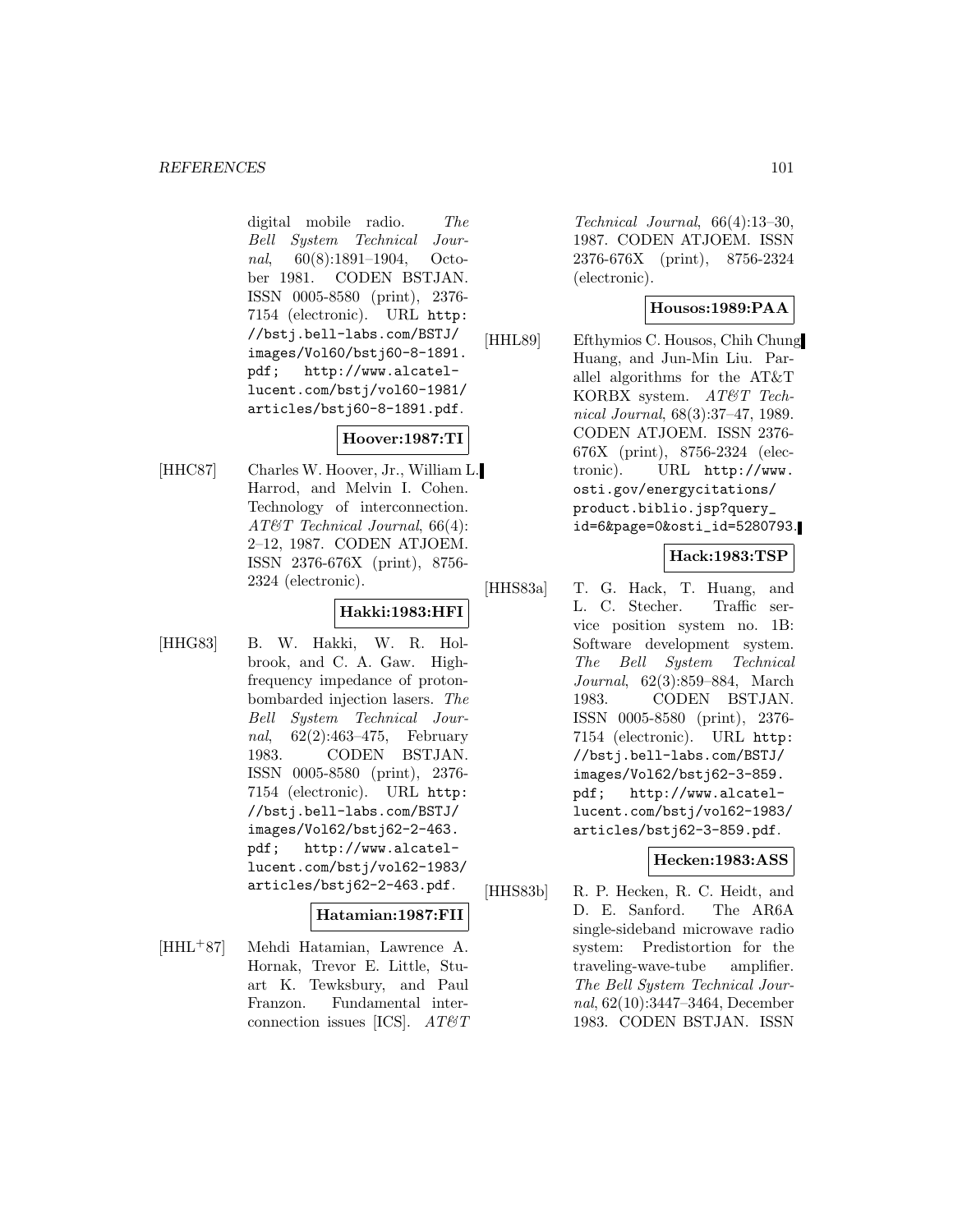0005-8580 (print), 2376-7154 (electronic). URL http://bstj. bell-labs.com/BSTJ/images/ Vol62/bstj62-10-3447.pdf; http://www.alcatel-lucent. com/bstj/vol62-1983/articles/ bstj62-10-3447.pdf.

### **Hinton:1987:PST**

[Hin87] H. Scott Hinton. Photonic switching technology applications. AT&T Technical Journal, 66(3):41–53, May/June 1987. CODEN ATJOEM. ISSN 2376- 676X (print), 8756-2324 (electronic).

### **Hac:1988:DLB**

[HJ88] A. Hac and T. J. Johnson. Dynamic load balancing through process and read-site placement in a distributed system.  $AT \mathcal{C}T$ Technical Journal, 67(5):72–85, September/October 1988. CO-DEN ATJOEM. ISSN 2376- 676X (print), 8756-2324 (electronic).

### **Howard:1988:ENN**

[HJG88] R. E. Howard, L. D. Jackel, and H. P. Graf. Electronic neural networks. AT&T Technical Journal, 67(1):58–64, January 1988. CODEN ATJOEM. ISSN 2376- 676X (print), 8756-2324 (electronic).

### **Hetherington:1983:PAD**

[HK83] I. K. Hetherington and P. Kusulas. The 3B20D processor & DMERT operating system: 3B20D processor memory systems. The Bell System Techni-

cal Journal, 62(1):207–220, January 1983. CODEN BSTJAN. ISSN 0005-8580 (print), 2376- 7154 (electronic). URL http: //bstj.bell-labs.com/BSTJ/ images/Vol62/bstj62-1-207. pdf; http://www.alcatellucent.com/bstj/vol62-1983/ articles/bstj62-1-207.pdf.

### **Hertz:1985:TLC**

[HKMP85] David Hertz, Robert P. Kurshan, David Malah, and John T. Peoples. Tone location by cyclotomic filters. AT&T Technical Journal,  $64(6$  part 1):1161-1180, 1985. CODEN ATJOEM. ISSN 2376-676X (print), 8756- 2324 (electronic).

### **Hall:1983:TND**

[HKRS83] M. S. Hall, Jr., J. A. Kohut, G. W. Riesz, and J. W. Steifle. Total network data system: System plan. The Bell System Technical Journal, 62(7):2147–2182, September 1983. CODEN BSTJAN. ISSN 0005-8580 (print), 2376- 7154 (electronic). URL http: //bstj.bell-labs.com/BSTJ/ images/Vol62/bstj62-7-2147. pdf; http://www.alcatellucent.com/bstj/vol62-1983/ articles/bstj62-7-2147.pdf.

# **Healy:1984:EOC**

[HLL<sup>+</sup>84] John D. Healy, Maurice Lampell, David G. Leeper, Thomas C. Redman, and Edward J. Vlacich. 1982/83 End Office Connection Study: ASPEN data acquisition system and sampling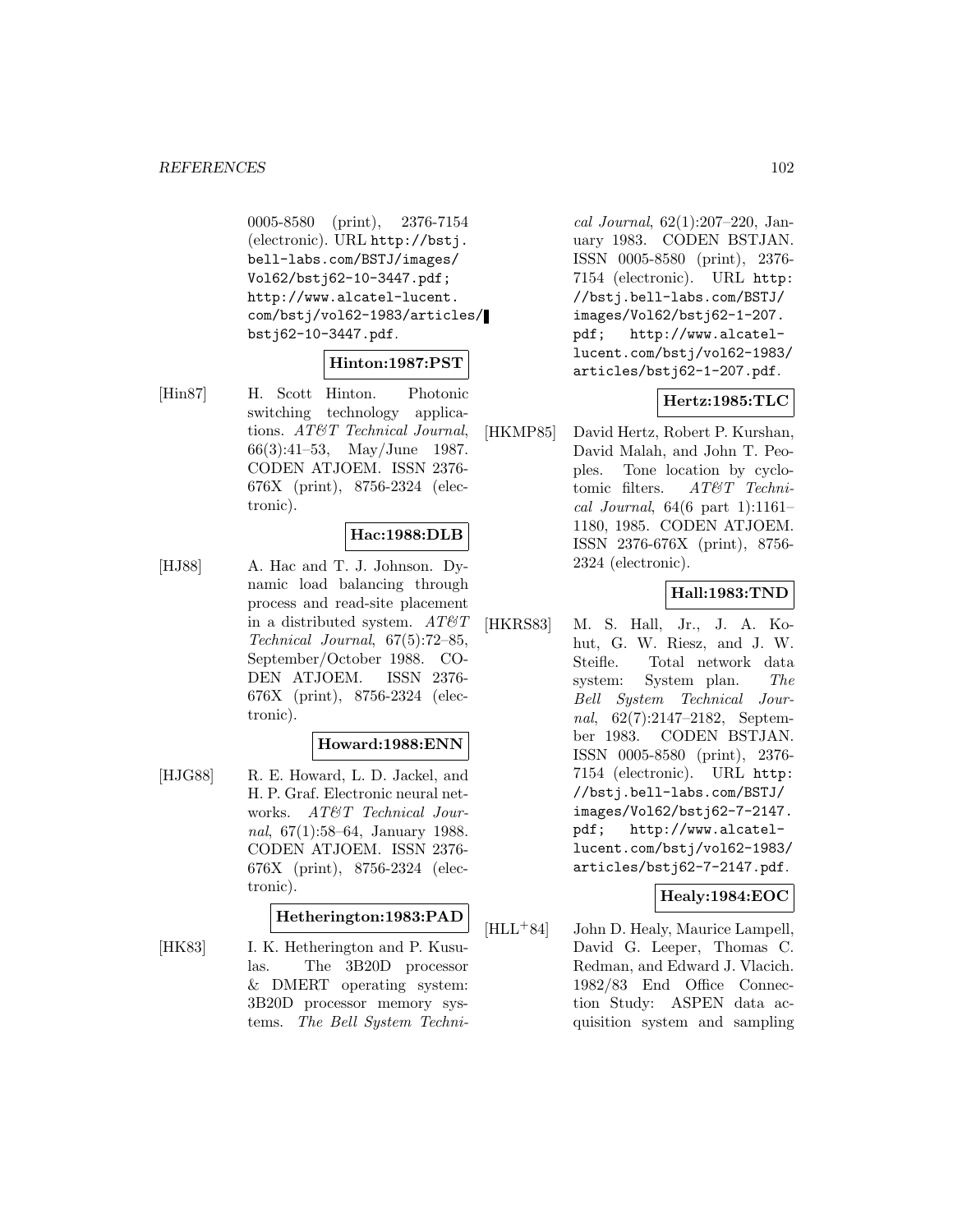plan. AT&T Bell Laboratories Technical Journal, 63(9):2033– 2057, 1984. CODEN ABLJER. ISSN 0748-612X (print), 2376- 7162 (electronic).

# **Haugk:1985:SSM**

[HLRW85] G. Haugk, F. M. Lax, R. D. Royer, and J. R. Williams. The 5ESS switching system: maintenance capabilities.  $AT\&T$  Technical Journal, 64(6 part 1):1385– 1416, 1985. CODEN ATJOEM. ISSN 2376-676X (print), 8756- 2324 (electronic).

### **Hinderks:1980:CCM**

[HM80] L. W. Hinderks and A. Maione. Copper conductivity at millimeterwave frequencies. The Bell System Technical Journal, 59(1):43– 65, January 1980. CODEN BST-JAN. ISSN 0005-8580 (print), 2376-7154 (electronic). URL http://bstj.bell-labs.com/ BSTJ/images/Vol59/bstj59-1- 43.pdf; http://www.alcatellucent.com/bstj/vol59-1980/ articles/bstj59-1-43.pdf.

### **Hayward:1983:TND**

[HM83] W. S. Hayward and J. P. Moreland. Total network data system: Theoretical and engineering foundations. The Bell System Technical Journal, 62(7):2183–2207, September 1983. CODEN BSTJAN. ISSN 0005-8580 (print), 2376- 7154 (electronic). URL http: //bstj.bell-labs.com/BSTJ/ images/Vol62/bstj62-7-2183. pdf; http://www.alcatellucent.com/bstj/vol62-1983/ articles/bstj62-7-2183.pdf.

### **Hoppner:1981:NED**

[HMPV81] K. M. Hoppner, H. Mann, S. F. Panyko, and J. VanZweden. No. 4 ESS: Digital interface. The Bell System Technical Journal, 60(6):1131–1166, July/ August 1981. CODEN BSTJAN. ISSN 0005-8580 (print), 2376- 7154 (electronic). URL http: //bstj.bell-labs.com/BSTJ/ images/Vol60/bstj60-6-1131. pdf; http://www.alcatellucent.com/bstj/vol60-1981/ articles/bstj60-6-1131.pdf.

### **Horing:1982:SPC**

[HMSY82] S. Horing, J. Z. Menard, R. E. Staehler, and B. J. Yokelson. Stored program controlled network: Overview. The Bell System Technical Journal, 61(7):1579–1589, September 1982. CODEN BSTJAN. ISSN 0005-8580 (print), 2376- 7154 (electronic). URL http: //bstj.bell-labs.com/BSTJ/ images/Vol61/bstj61-7-1579. pdf; http://www.alcatellucent.com/bstj/vol61-1982/ articles/bstj61-7-1579.pdf.

### **Hoadley:1981:QMP**

[Hoa81] Bruce Hoadley. The quality measurement plan (QMP). The Bell System Technical Journal, 60(2):215–273, February 1981. CODEN BSTJAN. ISSN 0005-8580 (print), 2376- 7154 (electronic). URL http: //bstj.bell-labs.com/BSTJ/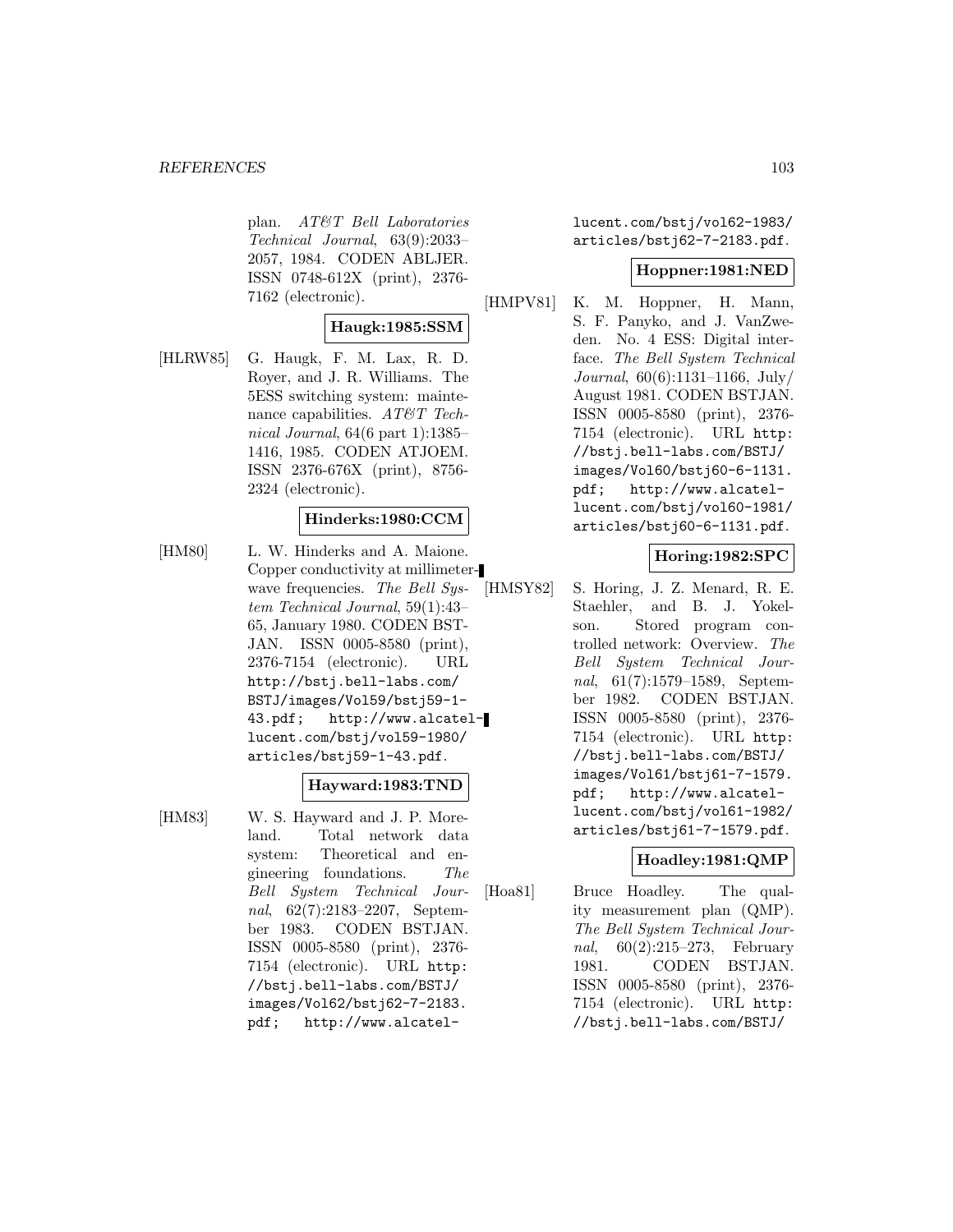images/Vol60/bstj60-2-215. pdf; http://www.alcatellucent.com/bstj/vol60-1981/ articles/bstj60-2-215.pdf.

### **Holtman:1982:ARS**

[Hol82] J. P. Holtman. Automated repair service bureau: The context-sensitive switch of the loop maintenance operations system. The Bell System Technical Journal, 61(6):1197–1208, July/ August 1982. CODEN BSTJAN. ISSN 0005-8580 (print), 2376- 7154 (electronic). URL http: //bstj.bell-labs.com/BSTJ/ images/Vol61/bstj61-6-1197. pdf; http://www.alcatellucent.com/bstj/vol61-1982/ articles/bstj61-6-1197.pdf.

# **Holmgren:1983:HFB**

[Hol83] J. E. Holmgren. Human factors and behavioral science: Toward Bell System applications of automatic speech recognition. The Bell System Technical Journal, 62(6):1865–1880, July/ August 1983. CODEN BSTJAN. ISSN 0005-8580 (print), 2376- 7154 (electronic). URL http: //bstj.bell-labs.com/BSTJ/ images/Vol62/bstj62-6-1865. pdf; http://www.alcatellucent.com/bstj/vol62-1983/ articles/bstj62-6-1865.pdf.

### **Holzmann:1985:TP**

[Hol85] G. J. Holzmann. Tracing protocols. AT&T Technical Journal, 64(10):2413–2433, 1985. CO-DEN ATJOEM. ISSN 2376676X (print), 8756-2324 (electronic).

### **Honig:1983:RFO**

[Hon83] M. L. Honig. Recursive fixedorder covariance least-squares algorithms. The Bell System Technical Journal, 62(10):2961– 2992, December 1983. CO-DEN BSTJAN. ISSN 0005- 8580 (print), 2376-7154 (electronic). URL http://bstj. bell-labs.com/BSTJ/images/ Vol62/bstj62-10-2961.pdf; http://www.alcatel-lucent. com/bstj/vol62-1983/articles/ bstj62-10-2961.pdf.

# **Honig:1984:ATN**

[Hon84] Michael L. Honig. Analysis of a TDMA network with voice and data traffic. AT&T Bell Laboratories Technical Journal, 63(8 part 1):1537–1563, 1984. CO-DEN ABLJER. ISSN 0748-612X (print), 2376-7162 (electronic).

### **Haglund:1983:PAD**

[HP83a] R. E. Haglund and L. D. Peterson. The 3B20D processor & DMERT operating system: 3B20D file memory systems. The Bell System Technical Journal, 62(1):235–254, January 1983. CODEN BSTJAN. ISSN 0005-8580 (print), 2376- 7154 (electronic). URL http: //bstj.bell-labs.com/BSTJ/ images/Vol62/bstj62-1-235. pdf; http://www.alcatellucent.com/bstj/vol62-1983/ articles/bstj62-1-235.pdf.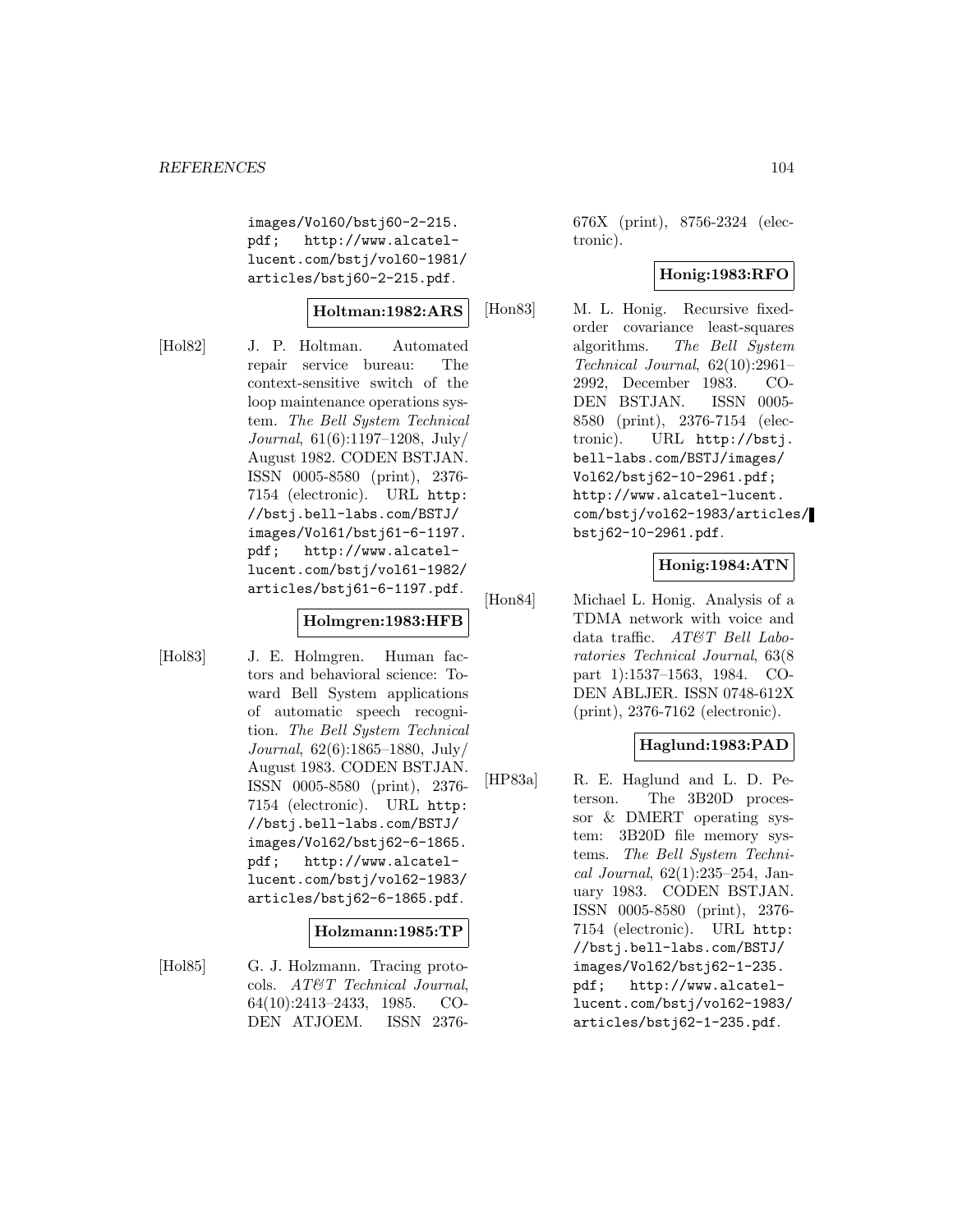# **Harvey:1983:ASS**

[HP83b] S. A. Harvey and P. D. Patel. The AR6A single-sideband microwave radio system: Radioline physical design. The Bell System Technical Journal, 62 (10):3313–3335, December 1983. CODEN BSTJAN. ISSN 0005- 8580 (print), 2376-7154 (electronic). URL http://bstj. bell-labs.com/BSTJ/images/ Vol62/bstj62-10-3313.pdf; http://www.alcatel-lucent. com/bstj/vol62-1983/articles/ bstj62-10-3313.pdf.

# **Higdon:1986:PIS**

[HPS86] Marda Higdon, Judith T. Page, and Peter Stuntebeck. Planning for ISDN in the 5ESS switch. AT&T Technical Journal, 65(1): 27–34, January/February 1986. CODEN ATJOEM. ISSN 2376- 676X (print), 8756-2324 (electronic).

# **Hester:1981:UDS**

[HPU81] S. D. Hester, D. L. Parnas, and D. F. Utter. Using documentation as a software design medium. The Bell System Technical Journal, 60(8):1941–1977, October 1981. CODEN BSTJAN. ISSN 0005-8580 (print), 2376- 7154 (electronic). URL http: //bstj.bell-labs.com/BSTJ/ images/Vol60/bstj60-8-1941. pdf; http://www.alcatellucent.com/bstj/vol60-1981/ articles/bstj60-8-1941.pdf.

# **Hansen:1983:PAD**

[HPW83] R. C. Hansen, R. W. Peterson, and N. O. Whittington. The 3B20D processor & DMERT operating system: Fault detection and recovery. The Bell System Technical Journal, 62(1):349–365, January 1983. CODEN BSTJAN. ISSN 0005-8580 (print), 2376- 7154 (electronic). URL http: //bstj.bell-labs.com/BSTJ/ images/Vol62/bstj62-1-349. pdf; http://www.alcatellucent.com/bstj/vol62-1983/ articles/bstj62-1-349.pdf.

# **Haas:1982:SPC**

[HSS82] C. W. Haas, D. C. Salerno, and D. Sheinbein. Stored program controlled network: 800 service using SPC network capability — network implementation and administrative functions. The Bell System Technical Journal, 61(7):1745–1757, September 1982. CODEN BSTJAN. ISSN 0005-8580 (print), 2376- 7154 (electronic). URL http: //bstj.bell-labs.com/BSTJ/ images/Vol61/bstj61-7-1745. pdf; http://www.alcatellucent.com/bstj/vol61-1982/ articles/bstj61-7-1745.pdf.

# **Hluchyj:1983:PAP**

[HTB83] M. G. Hluchyj, C. D. Tsao, and R. R. Boorstyn. Performance analysis of a preemptive priority queue with applications to packet communication systems. The Bell System Technical Journal, 62(10):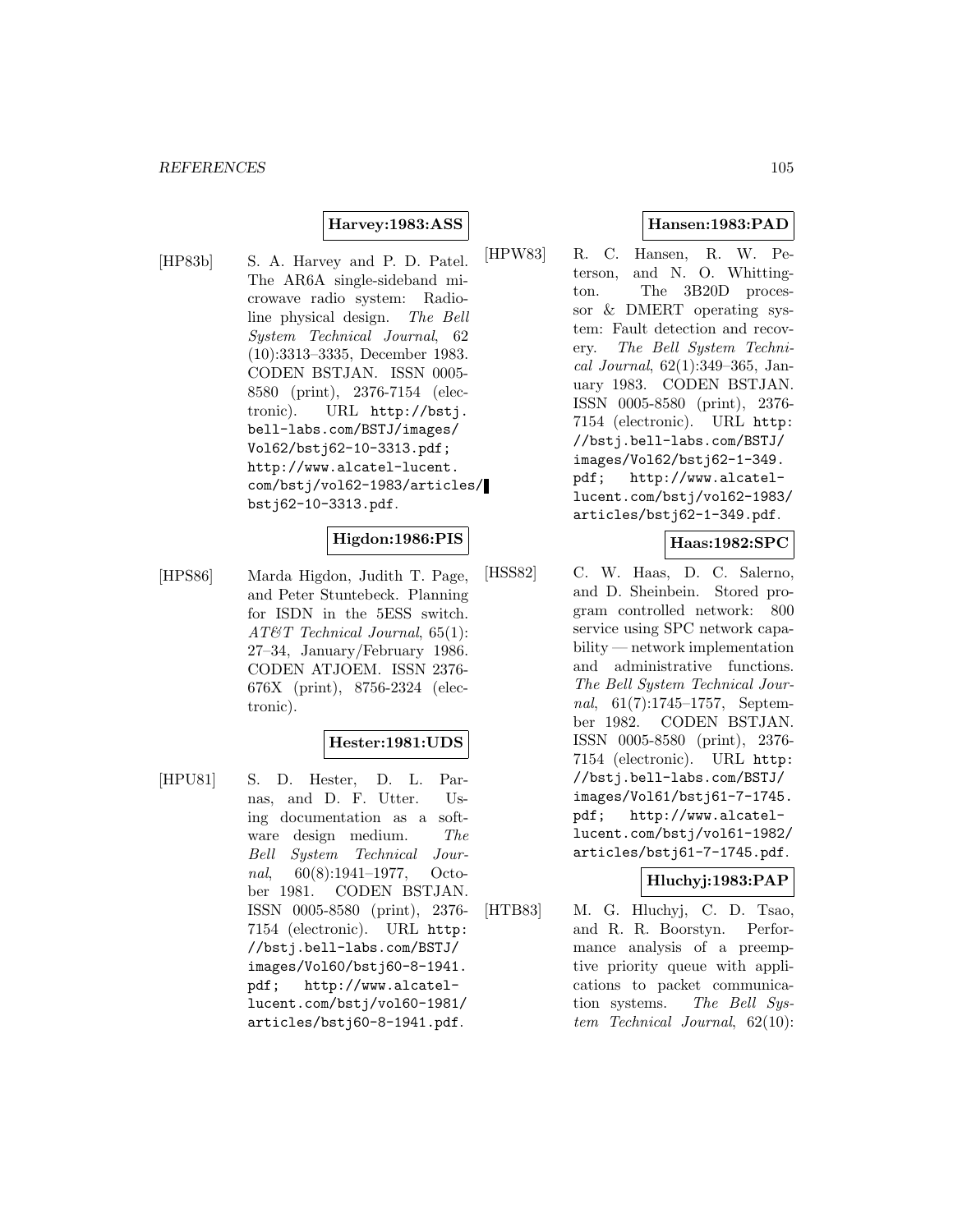3225–3245, December 1983. CO-DEN BSTJAN. ISSN 0005- 8580 (print), 2376-7154 (electronic). URL http://bstj. bell-labs.com/BSTJ/images/ Vol62/bstj62-10-3225.pdf; http://www.alcatel-lucent. com/bstj/vol62-1983/articles/ bstj62-10-3225.pdf.

### **Israelski:1989:GUI**

[IABB<sup>+</sup>89] E. W. Israelski, J. S. Angiolillo-Bent, D. J. Brems, L. L. Hoag, L. A. Roberts, and R. S. Wells. Generalizable user-interface research.  $AT\&T$ Technical Journal, 68(5):31–43, September/October 1989. CO-DEN ATJOEM. ISSN 2376- 676X (print), 8756-2324 (electronic).

#### **Ionescu-Graff:1982:SPA**

[IG82] A. Ionescu-Graff. A sequential projection algorithm for special-services demand. The Bell System Technical Journal, 61(1):39–66, January 1982. CODEN BSTJAN. ISSN 0005-8580 (print), 2376-7154 (electronic). URL http: //bstj.bell-labs.com/BSTJ/ images/Vol61/bstj61-1-39. pdf; http://www.alcatellucent.com/bstj/vol61-1982/ articles/bstj61-1-39.pdf.

# **Infosino:1980:RBD**

[Inf80] W. J. Infosino. Relationships between the demand for local telephone calls and household characteristics. The Bell System Technical Jour-

nal, 59(6):931–953, July/August 1980. CODEN BSTJAN. ISSN 0005-8580 (print), 2376- 7154 (electronic). URL http: //bstj.bell-labs.com/BSTJ/ images/Vol59/bstj59-6-931. pdf; http://www.alcatellucent.com/bstj/vol59-1980/ articles/bstj59-6-931.pdf.

### **Inglis:1986:SSQ**

[Ing86] James Inglis. Standard software quality metrics. AT&T Technical Journal, 65(2):113–118, March/ April 1986. CODEN ATJOEM. ISSN 2376-676X (print), 8756- 2324 (electronic).

### **Ishman:1983:MSE**

[IST<sup>+</sup>83] C. E. Ishman, R. B. Sanderson, L. M. Taff, D. P. Truax, and C. T. Tulloss. Modernization of the suburban ESS: Adding data links to an existing ESS. The Bell System Technical Journal, 62(6):1467–1495, July/ August 1983. CODEN BSTJAN. ISSN 0005-8580 (print), 2376- 7154 (electronic). URL http: //bstj.bell-labs.com/BSTJ/ images/Vol62/bstj62-6-1467. pdf; http://www.alcatellucent.com/bstj/vol62-1983/ articles/bstj62-6-1467.pdf.

### **Jagerman:1982:AMW**

[Jag82a] D. L. Jagerman. Approximate mean waiting times in transient  $GI/G/1$  queues. The Bell System Technical Journal, 61(8):2003–2022, October 1982. CODEN BSTJAN. ISSN 0005-8580 (print), 2376-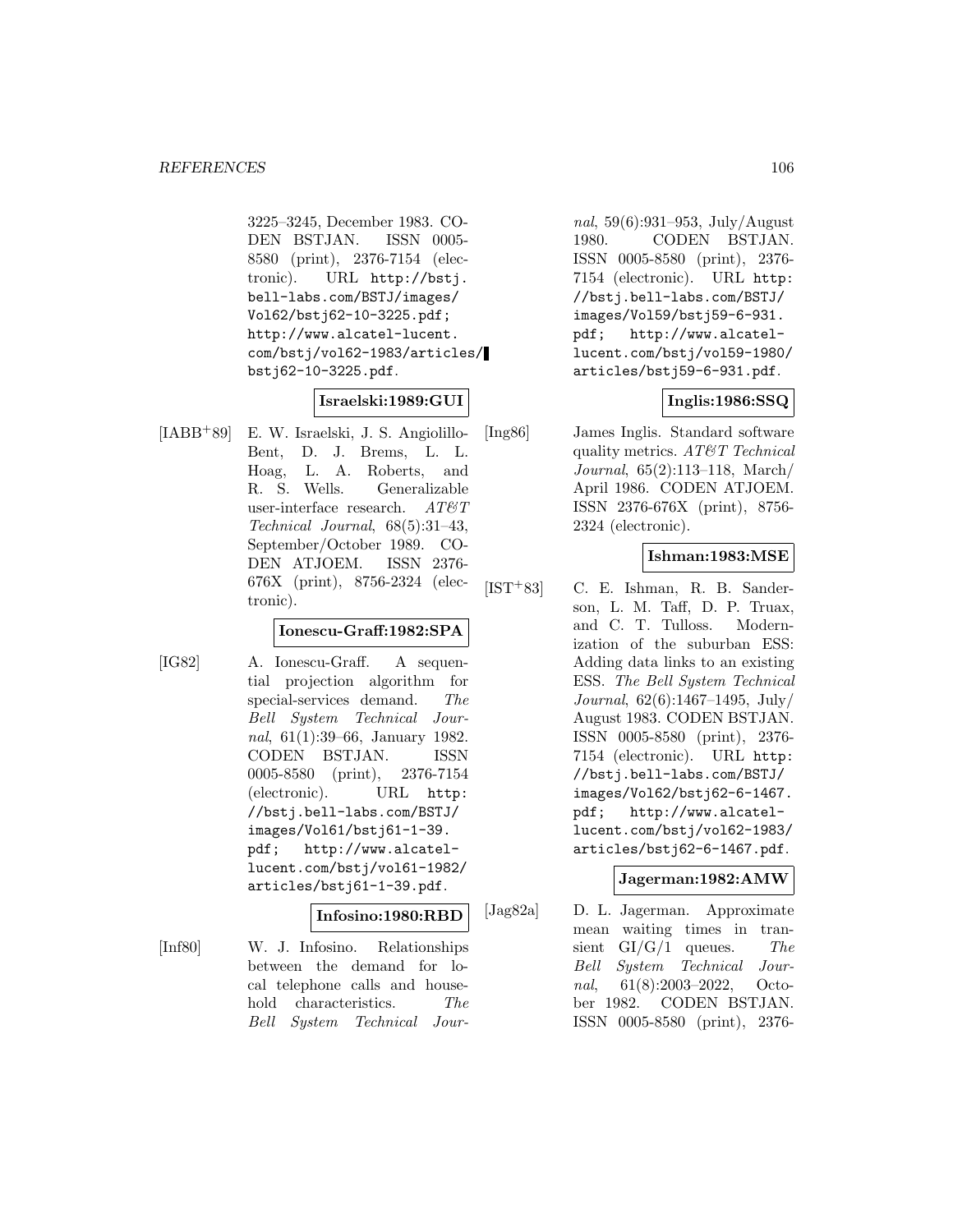7154 (electronic). URL http: //bstj.bell-labs.com/BSTJ/ images/Vol61/bstj61-8-2003. pdf; http://www.alcatellucent.com/bstj/vol61-1982/ articles/bstj61-8-2003.pdf.

### **Jagerman:1982:ITL**

[Jag82b] D. L. Jagerman. An inversion technique for the Laplace transform. The Bell System Technical Journal, 61(8):1995–2002, October 1982. CODEN BSTJAN. ISSN 0005-8580 (print), 2376- 7154 (electronic). URL http: //bstj.bell-labs.com/BSTJ/ images/Vol61/bstj61-8-1995. pdf; http://www.alcatellucent.com/bstj/vol61-1982/ articles/bstj61-8-1995.pdf.

# **Jagerman:1984:MTC**

[Jag84] David L. Jagerman. Methods in traffic calculations.  $AT \& T$ Bell Laboratories Technical Journal, 63(7):1283–1310, 1984. CO-DEN ABLJER. ISSN 0748-612X (print), 2376-7162 (electronic).

### **Jagerman:1985:LTI**

[Jag85a] D. L. Jagerman. Laplace transform inequalities with application to queueing.  $AT\&T$ Technical Journal, 64(7):1755– 1764, September 1985. CO-DEN ATJOEM. ISSN 2376- 676X (print), 8756-2324 (electronic).

### **Jagerman:1985:WTC**

[Jag85b] David L. Jagerman. Waiting time convexity in the  $M/G/1$ 

queue. AT&T Technical Journal, 64(1 part 1):33–41, 1985. CODEN ATJOEM. ISSN 2376- 676X (print), 8756-2324 (electronic).

### **Jayant:1981:APF**

[Jay81a] N. S. Jayant. Adaptive postfiltering of ADPCM speech. The Bell System Technical Journal, 60(5):707–717, May/June 1981. CODEN BSTJAN. ISSN 0005-8580 (print), 2376- 7154 (electronic). URL http: //bstj.bell-labs.com/BSTJ/ images/Vol60/bstj60-5-707. pdf; http://www.alcatellucent.com/bstj/vol60-1981/ articles/bstj60-5-707.pdf.

#### **Jayant:1981:SDS**

[Jay81b] N. S. Jayant. Subsampling of a DPCM speech channel to provide two 'self-contained' half-rate channels. The Bell System Technical Journal, 60(4):501–509, April 1981. CODEN BSTJAN. ISSN 0005-8580 (print), 2376- 7154 (electronic). URL http: //bstj.bell-labs.com/BSTJ/ images/Vol60/bstj60-4-501. pdf; http://www.alcatellucent.com/bstj/vol60-1981/ articles/bstj60-4-501.pdf.

# **Jayant:1983:VRA**

[Jay83] N. S. Jayant. Variable rate AD-PCM based on explicit noise coding. The Bell System Technical Journal, 62(3):657–677, March 1983. CODEN BSTJAN. ISSN 0005-8580 (print), 2376- 7154 (electronic). URL http: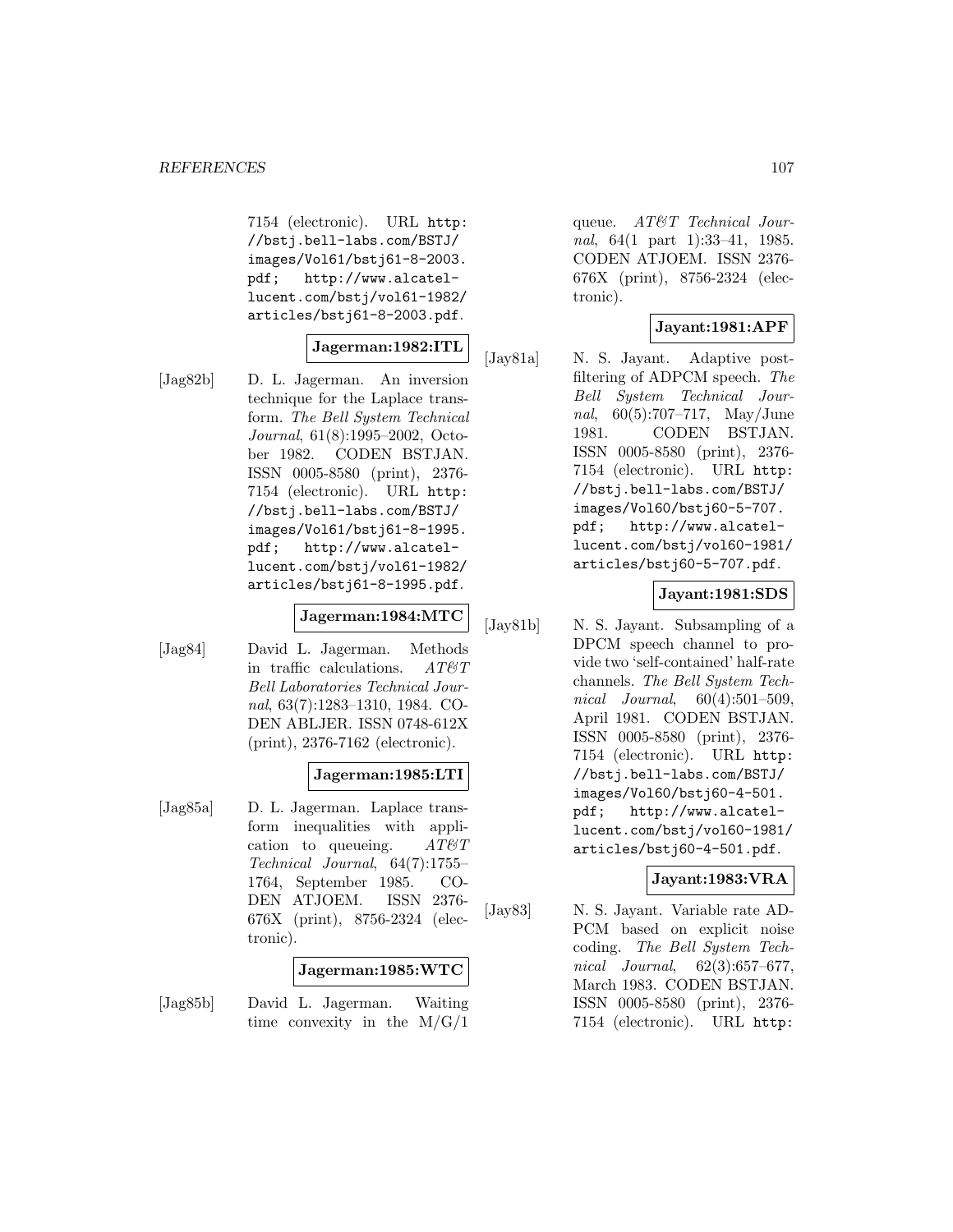//bstj.bell-labs.com/BSTJ/ images/Vol62/bstj62-3-657. pdf; http://www.alcatellucent.com/bstj/vol62-1983/ articles/bstj62-3-657.pdf.

**Jayant:1987:ENK**

[Jay87] N. S. Jayant. Effective number of keys in a voice privacy system based on permutation scrambling. AT&T Technical Journal, 66(1):132–136, January 1987. CODEN ATJOEM. ISSN 2376-676X (print), 8756- 2324 (electronic).

### **Julesz:1983:HFB**

[JB83] B. Julesz and J. R. Bergen. Human factors and behavioral science: Textons, the fundamental elements in preattentive vision and perception of textures. The Bell System Technical Journal, 62(6):1619–1645, July/ August 1983. CODEN BSTJAN. ISSN 0005-8580 (print), 2376- 7154 (electronic). URL http: //bstj.bell-labs.com/BSTJ/ images/Vol62/bstj62-6-1619. pdf; http://www.alcatellucent.com/bstj/vol62-1983/ articles/bstj62-6-1619.pdf.

### **Jayant:1980:BJB**

[JC80] N. S. Jayant and S. W. Christensen. B.S.T.J. briefs: Adaptive aperture coding for speech waveforms  $-$  II. The Bell System Technical Journal, 59(3):471–477, March 1980. CODEN BSTJAN. ISSN 0005-8580 (print), 2376-7154 (electronic). URL http:

//bstj.bell-labs.com/BSTJ/ images/Vol59/bstj59-3-471. pdf; http://www.alcatellucent.com/bstj/vol59-1980/ articles/bstj59-3-471.pdf.

#### **Jayant:1983:ASS**

[JCMQ83] N. S. Jayant, R. V. Cox, B. J. McDermott, and A. M. Quinn. Analog scramblers for speech based on sequential permutations in time and frequency. The Bell System Technical Journal, 62(1):25–46, January 1983. CODEN BSTJAN. ISSN 0005-8580 (print), 2376- 7154 (electronic). URL http: //bstj.bell-labs.com/BSTJ/ images/Vol62/bstj62-1-25. pdf; http://www.alcatellucent.com/bstj/vol62-1983/ articles/bstj62-1-25.pdf.

## **Jang:1982:BJB**

[JCMS82] S. J. Jang, L. G. Cohen, W. L. Mammel, and M. A. Saifi. B.S.T.J. briefs: Experimental verification of ultrawide bandwidth spectra in double-clad single-mode fiber. The Bell System Technical Journal, 61(3):385–390, March 1982. CODEN BSTJAN. ISSN 0005-8580 (print), 2376- 7154 (electronic). URL http: //bstj.bell-labs.com/BSTJ/ images/Vol61/bstj61-3-385. pdf; http://www.alcatellucent.com/bstj/vol61-1982/ articles/bstj61-3-385.pdf.

### **Jordan:1980:TAD**

[JCV80] A. S. Jordan, R. Caruso, and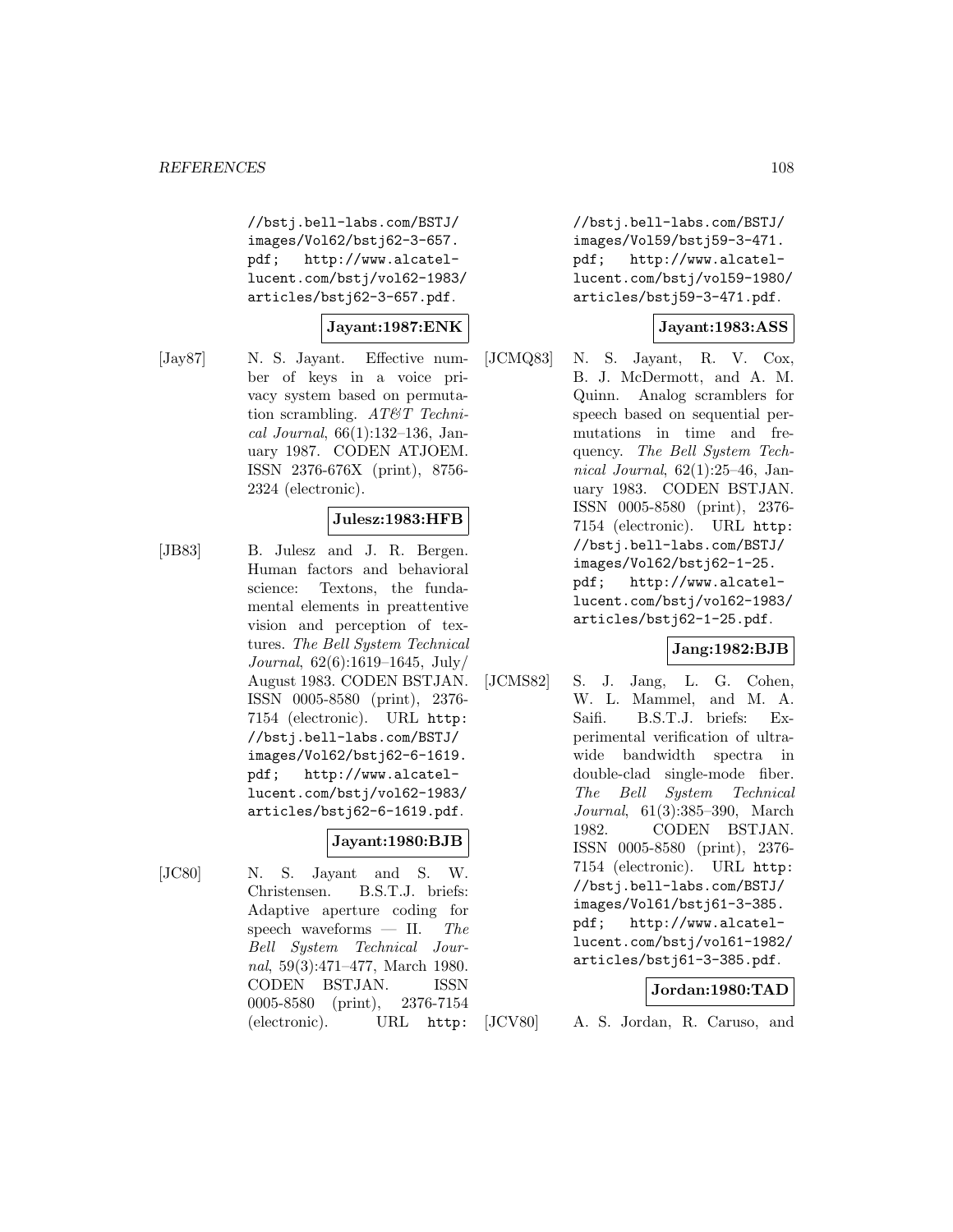A. R. VonNeida. A thermoelastic analysis of dislocation generation in pulled GaAs crystals. The Bell System Technical Journal, 59(4):593–637, April 1980. CODEN BSTJAN. ISSN 0005-8580 (print), 2376- 7154 (electronic). URL http: //bstj.bell-labs.com/BSTJ/ images/Vol59/bstj59-4-593. pdf; http://www.alcatellucent.com/bstj/vol59-1980/ articles/bstj59-4-593.pdf.

### **Jordan:1983:ADW**

[JCV83] A. S. Jordan, R. Caruso, and A. R. VonNeida. An analysis of the derivative weightgain signal from measured crystal shape: Implications of diameter control of GaAs. The Bell System Technical Journal, 62(2):477–498, February 1983. CODEN BSTJAN. ISSN 0005-8580 (print), 2376- 7154 (electronic). URL http: //bstj.bell-labs.com/BSTJ/ images/Vol62/bstj62-2-477. pdf; http://www.alcatellucent.com/bstj/vol62-1983/ articles/bstj62-2-477.pdf.

## **Johnston:1989:LVP**

[JDW89] W. Dexter Johnston, Jr., Michael A. DiGiuseppe, and Daniel P. Wilt. Liquid and vapor phase growth of III–V materials for photonic devices.  $AT\mathcal{O}T$ Technical Journal, 68(1):53–63, January/February 1989. CO-DEN ATJOEM. ISSN 2376- 676X (print), 8756-2324 (electronic).

## **Jeschke:1982:NRS**

[JKT82] C. E. Jeschke, A. E. Kranenborg, and B. S. Thakkar. No. 10A remote switching system: Physical design. The Bell System Technical Journal, 61(4):525–564, April 1982. CODEN BSTJAN. ISSN 0005-8580 (print), 2376- 7154 (electronic). URL http: //bstj.bell-labs.com/BSTJ/ images/Vol61/bstj61-4-525. pdf; http://www.alcatellucent.com/bstj/vol61-1982/ articles/bstj61-4-525.pdf.

#### **Joyce:1985:MAA**

 $[JLN+85]$  W. B. Joyce, K.-Y. Liou, F. R. Nash, P. R. Bossard, and R. L. Hartman. Methodology of accelerated aging [semiconductor devices]. AT&T Technical Journal, 64(3):717–764, 1985. CO-DEN ATJOEM. ISSN 2376- 676X (print), 8756-2324 (electronic).

### **Josenhans:1986:SPA**

[JLR<sup>+</sup>86] James G. Josenhans, John F. Lynch, Jr., Marian R. Rogers, Richard R. Rosinski, and Wendy P. VanDame. Speech processing application standards. AT&T Technical Journal, 65(5): 23–33, September/October 1986. CODEN ATJOEM. ISSN 2376- 676X (print), 8756-2324 (electronic).

### **Johnsen:1981:ECF**

[JN81] O. Johnsen and A. N. Netravali. An extension of the CCITT facsimile codes for dithered pic-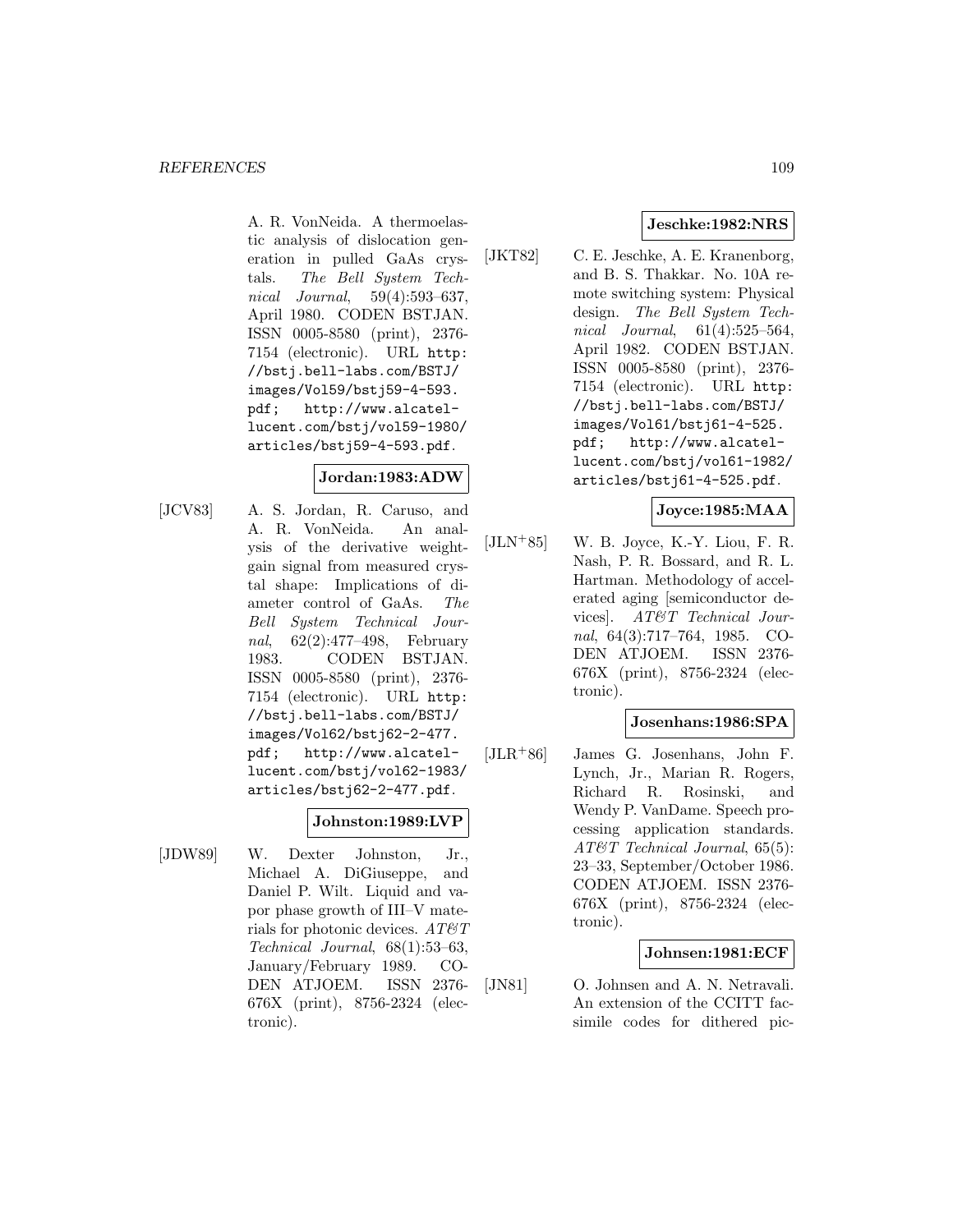tures. The Bell System Technical Journal, 60(3):391–404, March 1981. CODEN BSTJAN. ISSN 0005-8580 (print), 2376- 7154 (electronic). URL http: //bstj.bell-labs.com/BSTJ/ images/Vol60/bstj60-3-391. pdf; http://www.alcatellucent.com/bstj/vol60-1981/ articles/bstj60-3-391.pdf.

# **Johnsen:1981:NCT**

[Joh81] O. Johnsen. A new code for transmission of ordered dithered pictures. The Bell System Technical Journal, 60(3):379–389, March 1981. CODEN BSTJAN. ISSN 0005-8580 (print), 2376- 7154 (electronic). URL http: //bstj.bell-labs.com/BSTJ/ images/Vol60/bstj60-3-379. pdf; http://www.alcatellucent.com/bstj/vol60-1981/ articles/bstj60-3-379.pdf.

## **Jones:1988:PCA**

[Jon88] Mark A. Jones. Programming connectionist architectures. AT&T Technical Journal, 67(1): 65–68, January 1988. CODEN ATJOEM. ISSN 2376-676X (print), 8756-2324 (electronic).

## **Jablonowski:1987:OFM**

[JPW87] Donald P. Jablonowski, Un Chul Pack, and Laurence S. Watkins. Optical fiber manufacturing techniques. AT&T Technical Journal,  $66(1):33-44$ , January 1987. CODEN ATJOEM. ISSN 2376-676X (print), 8756-2324 (electronic).

# **Janac:1982:DLE**

[JS82] K. Janac and N. J. A. Sloane. The detection of long error bursts during transmission of video signals. The Bell System Technical Journal, 61(8):1911–1917, October 1982. CODEN BSTJAN. ISSN 0005-8580 (print), 2376- 7154 (electronic). URL http: //bstj.bell-labs.com/BSTJ/ images/Vol61/bstj61-8-1911. pdf; http://www.alcatellucent.com/bstj/vol61-1982/ articles/bstj61-8-1911.pdf.

## **Johnsen:1983:CTL**

[JSC83] O. Johnsen, J. Segen, and G. L. Cash. Coding of twolevel pictures by pattern matching and substitution. The Bell System Technical Journal, 62(8):2513–2545, October 1983. CODEN BSTJAN. ISSN 0005-8580 (print), 2376- 7154 (electronic). URL http: //bstj.bell-labs.com/BSTJ/ images/Vol62/bstj62-8-2513. pdf; http://www.alcatellucent.com/bstj/vol62-1983/ articles/bstj62-8-2513.pdf.

## **Juang:1984:HMM**

[Jua84a] Biing-Hwang Juang. On hidden Markov model and dynamic time warping for speech recognition — a unified view.  $AT \mathcal{C}T$ Bell Laboratories Technical Journal, 63(7):1213–1243, 1984. CO-DEN ABLJER. ISSN 0748-612X (print), 2376-7162 (electronic).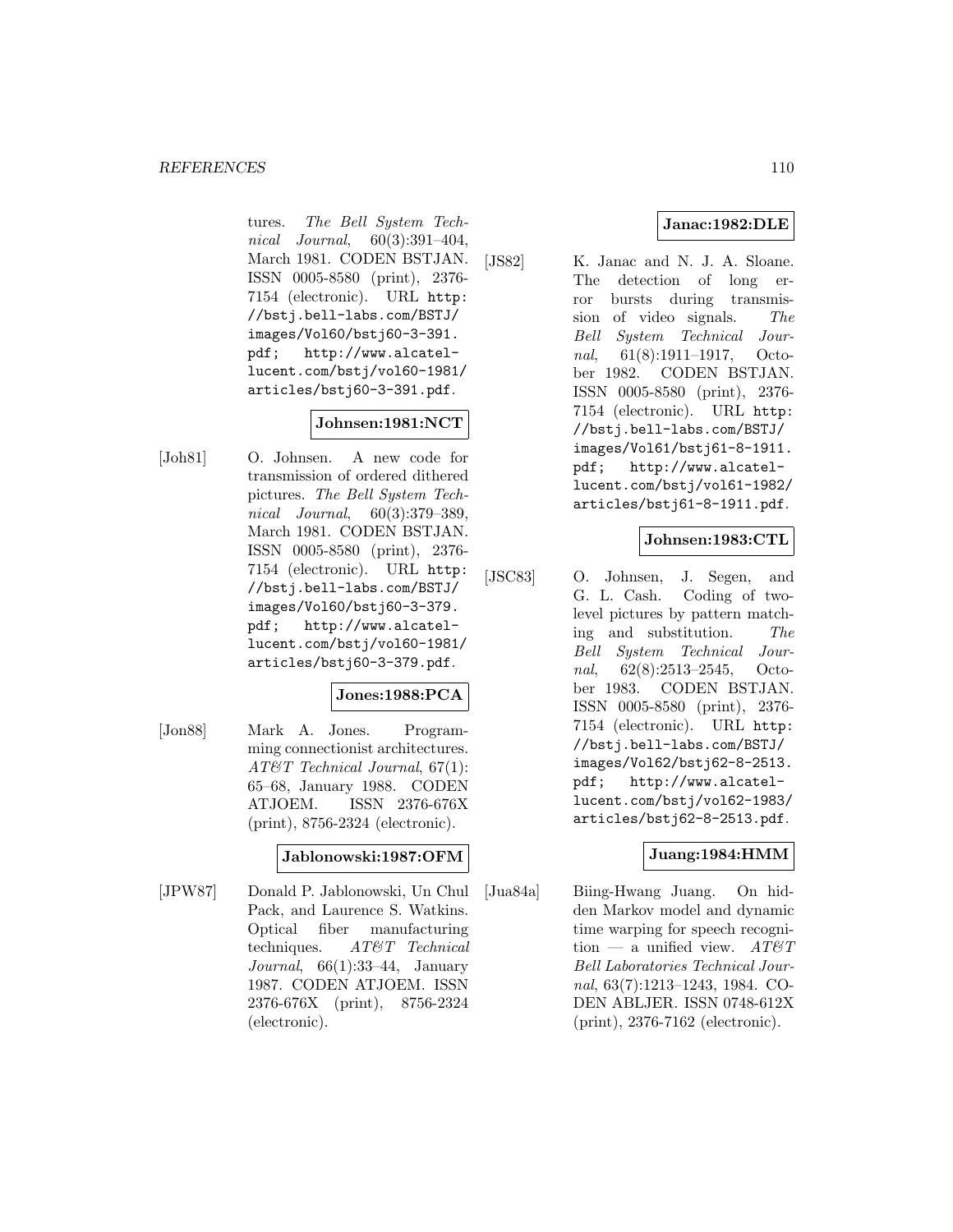### **Juang:1984:UIS**

[Jua84b] Biing-Hwang Juang. On using the Itakura–Saito measures for speech coder performance evaluation. AT&T Bell Laboratories Technical Journal, 63(8 part 1):1477–1498, 1984. CO-DEN ABLJER. ISSN 0748-612X (print), 2376-7162 (electronic).

## **Juang:1985:MLE**

[Jua85] B.-H. Juang. Maximumlikelihood estimation for mixture multivariate stochastic observations of Markov chains. AT&T Technical Journal, 64(6 part 1):1235–1249, 1985. CO-DEN ATJOEM. ISSN 2376- 676X (print), 8756-2324 (electronic).

## **Kane:1983:PAD**

[KAM83] J. R. Kane, R. E. Anderson, and P. S. McCabe. The 3B20D processor & DMERT operating system: Overview, architecture, and performance of DMERT. The Bell System Technical Journal, 62(1):291–301, January 1983. CODEN BSTJAN. ISSN 0005-8580 (print), 2376- 7154 (electronic). URL http: //bstj.bell-labs.com/BSTJ/ images/Vol62/bstj62-1-291. pdf; http://www.alcatellucent.com/bstj/vol62-1983/ articles/bstj62-1-291.pdf.

### **Kaminow:1989:PMAb**

- 
- [Kam89a] I. P. Kaminow. Photonic multiple-access networks: routing and multiplexing.  $AT \& T$

Technical Journal, 68(2):72–86, 1989. CODEN ATJOEM. ISSN 2376-676X (print), 8756-2324 (electronic).

### **Kaminow:1989:PMAa**

[Kam89b] I. P. Kaminow. Photonic multiple-access networks: topologies. AT&T Technical Journal, 68(2):61–71, 1989. CO-DEN ATJOEM. ISSN 2376- 676X (print), 8756-2324 (electronic).

### **Karmakar:1980:SSS**

[Kar80a] S. B. Karmakar. Steady-state stability of a synchronous machine. The Bell System Technical Journal, 59(8):1357–1364, October 1980. CODEN BSTJAN. ISSN 0005-8580 (print), 2376- 7154 (electronic). URL http: //bstj.bell-labs.com/BSTJ/ images/Vol59/bstj59-8-1357. pdf; http://www.alcatellucent.com/bstj/vol59-1980/ articles/bstj59-8-1357.pdf.

### **Kartalopoulos:1980:MIF**

[Kar80b] S. V. Kartalopoulos. A memory implementation of a fully programmable digital controller. The Bell System Technical Journal, 59(9):1599–1607, November 1980. CODEN BSTJAN. ISSN 0005-8580 (print), 2376- 7154 (electronic). URL http: //bstj.bell-labs.com/BSTJ/ images/Vol59/bstj59-9-1599. pdf; http://www.alcatellucent.com/bstj/vol59-1980/ articles/bstj59-9-1599.pdf.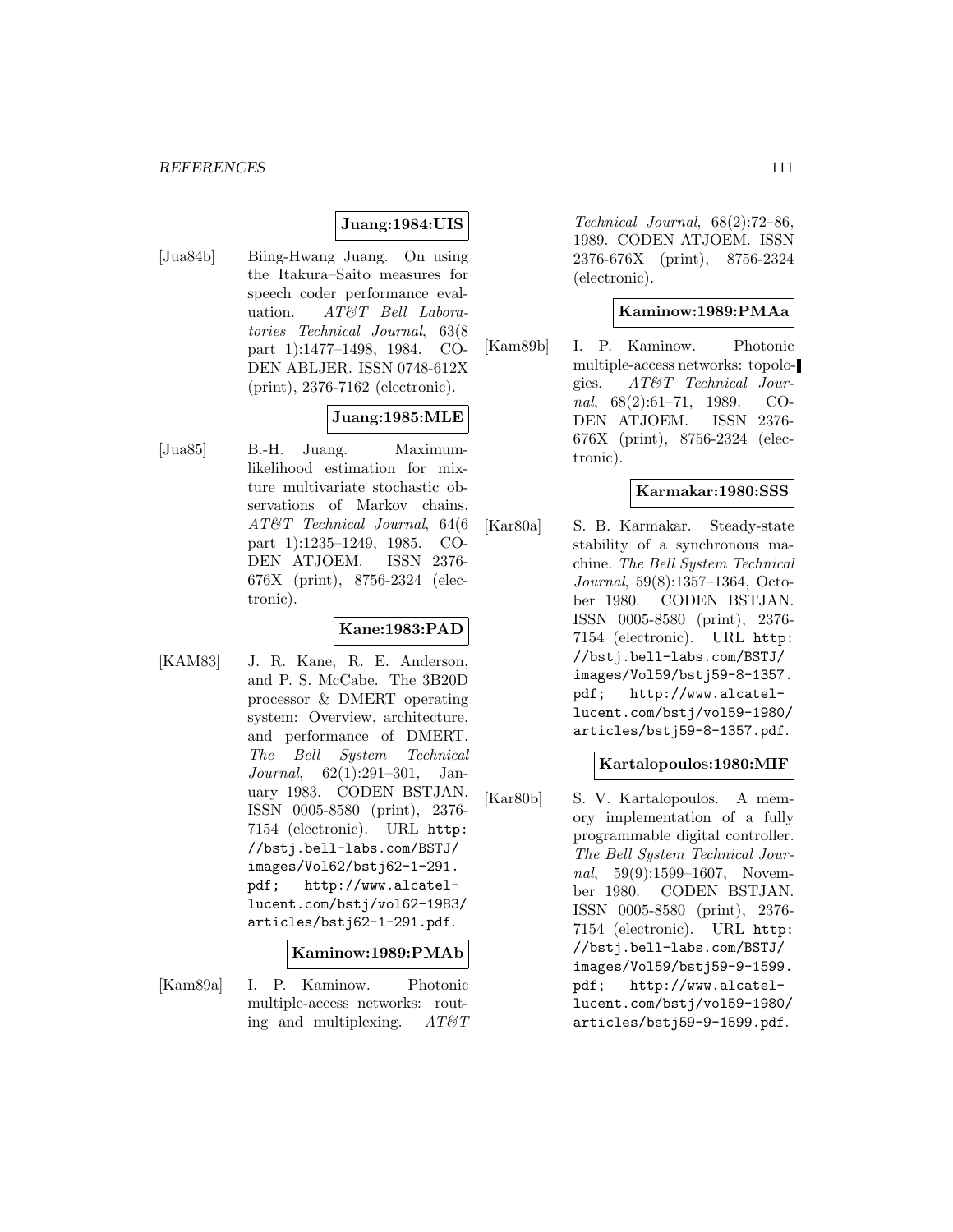### **Karabinis:1983:MPA**

[Kar83] P. D. Karabinis. Maximumpower and amplitude-equalizing algorithms for phase control in Space diversity combining. The Bell System Technical Journal, 62(1):63–89, January 1983. CODEN BSTJAN. ISSN 0005-8580 (print), 2376- 7154 (electronic). URL http: //bstj.bell-labs.com/BSTJ/ images/Vol62/bstj62-1-63. pdf; http://www.alcatellucent.com/bstj/vol62-1983/ articles/bstj62-1-63.pdf.

#### **Karim:1986:PCM**

[Kar86] M. R. Karim. Packet communications on a mobile radio channel. AT&T Technical Journal, 65(3):12–20, 1986. CO-DEN ATJOEM. ISSN 2376- 676X (print), 8756-2324 (electronic).

### **Kasper:1982:EMO**

[Kas82] B. L. Kasper. Equalization of multimode optical fiber systems. The Bell System Technical Journal, 61(7):1367–1388, September 1982. CODEN BSTJAN. ISSN 0005-8580 (print), 2376- 7154 (electronic). URL http: //bstj.bell-labs.com/BSTJ/ images/Vol61/bstj61-7-1367. pdf; http://www.alcatellucent.com/bstj/vol61-1982/ articles/bstj61-7-1367.pdf.

#### **Kavehrad:1984:PCP**

[Kav84] M. Kavehrad. Performance of cross-polarized M-ary QAM signals over nondispersive fading channels. AT&T Bell Laboratories Technical Journal, 63 (3):499–521, 1984. CODEN ABLJER. ISSN 0748-612X (print), 2376-7162 (electronic).

### **Kavehrad:1985:BCP**

[Kav85a] M. Kavehrad. Baseband cross-polarization interference cancellation for m-quadrature amplitude-modulated signals over multipath fading radio channels. AT&T Technical Journal, 64(8):1913–1926, 1985. CO-DEN ATJOEM. ISSN 2376- 676X (print), 8756-2324 (electronic).

### **Kavehrad:1985:CCH**

[Kav85b] Mohsen Kavehrad. Convolutional coding for high-speed microwave radio communications. AT&T Technical Journal, 64(7): 1625–1637, September 1985. CO-DEN ATJOEM. ISSN 2376- 676X (print), 8756-2324 (electronic).

### **Kulpa:1983:PAD**

[KBF83] S. H. Kulpa, J. M. Brown, and A. W. Fulton. The 3B20D processor & DMERT operating system: 3B20D packaging and technology. The Bell System Technical Journal, 62(1):221–234, January 1983. CODEN BSTJAN. ISSN 0005-8580 (print), 2376- 7154 (electronic). URL http: //bstj.bell-labs.com/BSTJ/ images/Vol62/bstj62-1-221. pdf; http://www.alcatellucent.com/bstj/vol62-1983/ articles/bstj62-1-221.pdf.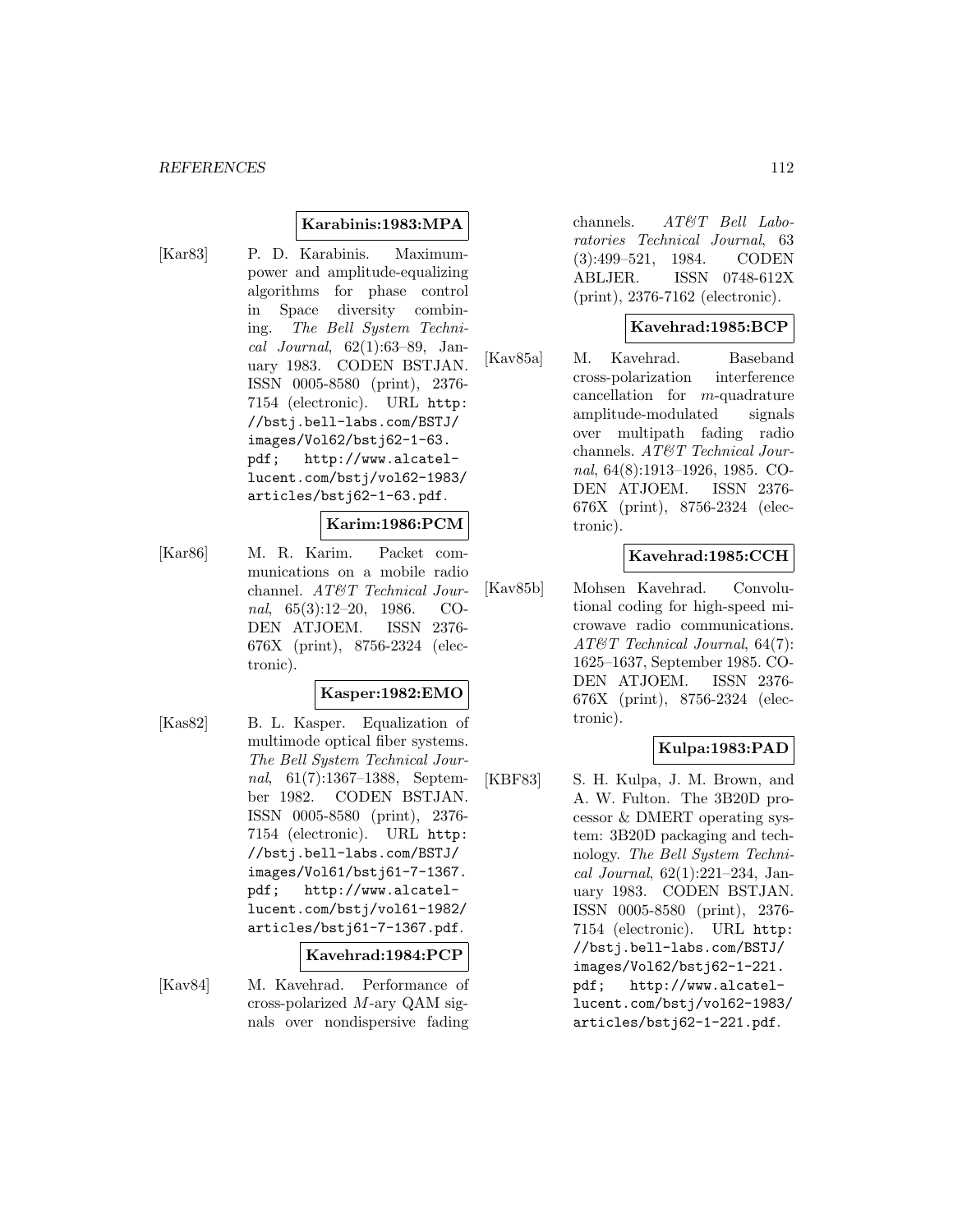### **Kuzmak:1988:KBS**

[KBG<sup>+</sup>88] Sylvia D. Kuzmak, Mark D. Brittingham, Allen L. Gorin, Gregory A. Milich, and Joseph E. Shoenfelt. Knowledge-based signal interpretation.  $AT\mathcal{O}T$ Technical Journal, 67(1):104– 120, January 1988. CODEN ATJOEM. ISSN 2376-676X (print), 8756-2324 (electronic).

# **Karp:1988:SDN**

[KBN88] Bennett C. Karp, L. Kirk Barker, and Larry D. Nelson. The Secure Data Network System.  $AT\&T$ Technical Journal, 67(3):19–27, May 1988. CODEN ATJOEM. ISSN 2376-676X (print), 8756- 2324 (electronic).

### **Keramidas:1980:PFR**

[KBZ80] V. G. Keramidas, G. W. Berkstresser, and C. L. Zipfel. Planar, fast, reliable, singleheterojunction light-emitting diodes for optical links. The Bell System Technical Journal, 59(9):1549–1557, November 1980. CODEN BSTJAN. ISSN 0005-8580 (print), 2376- 7154 (electronic). URL http: //bstj.bell-labs.com/BSTJ/ images/Vol59/bstj59-9-1549. pdf; http://www.alcatellucent.com/bstj/vol59-1980/ articles/bstj59-9-1549.pdf.

#### **Kalish:1987:SMF**

[KC87] David Kalish and Leonard G. Cohen. Single-mode fiber: From research and development to manufacturing. AT&T Techni-

cal Journal, 66(1):19–32, January 1987. CODEN ATJOEM. ISSN 2376-676X (print), 8756- 2324 (electronic).

### **Kapilow:1988:QSA**

[KC88] Sharon A. Kapilow and Mikhail Cherepov. Quest — a security auditing tool. AT&T Technical Journal, 67(3):65–71, May 1988. CODEN ATJOEM. ISSN 2376- 676X (print), 8756-2324 (electronic).

## **Kaplan:1984:ECR**

[KD84] Daniel R. Kaplan and Peter P. Deimel. Exact calculation of the reflection coefficient for coated optical waveguide devices. AT&T Bell Laboratories Technical Journal, 63 (6 part 1):857–877, 1984. CO-DEN ABLJER. ISSN 0748-612X (print), 2376-7162 (electronic).

#### **Kernighan:1989:USD**

[Ker89] B. W. Kernighan. The UNIX system document preparation tools: A retrospective.  $AT\&T$ Technical Journal, 68(4):5– 20, August 1989. CODEN ATJOEM. ISSN 2376-676X (print), 8756-2324 (electronic).

### **King:1983:ESA**

[KFS83] B. G. King, P. J. Fitzgerald, and H. A. Stein. An experimental study of atmospheric optical transmission. The Bell System Technical Journal, 62(3):607–629, March 1983. CODEN BSTJAN.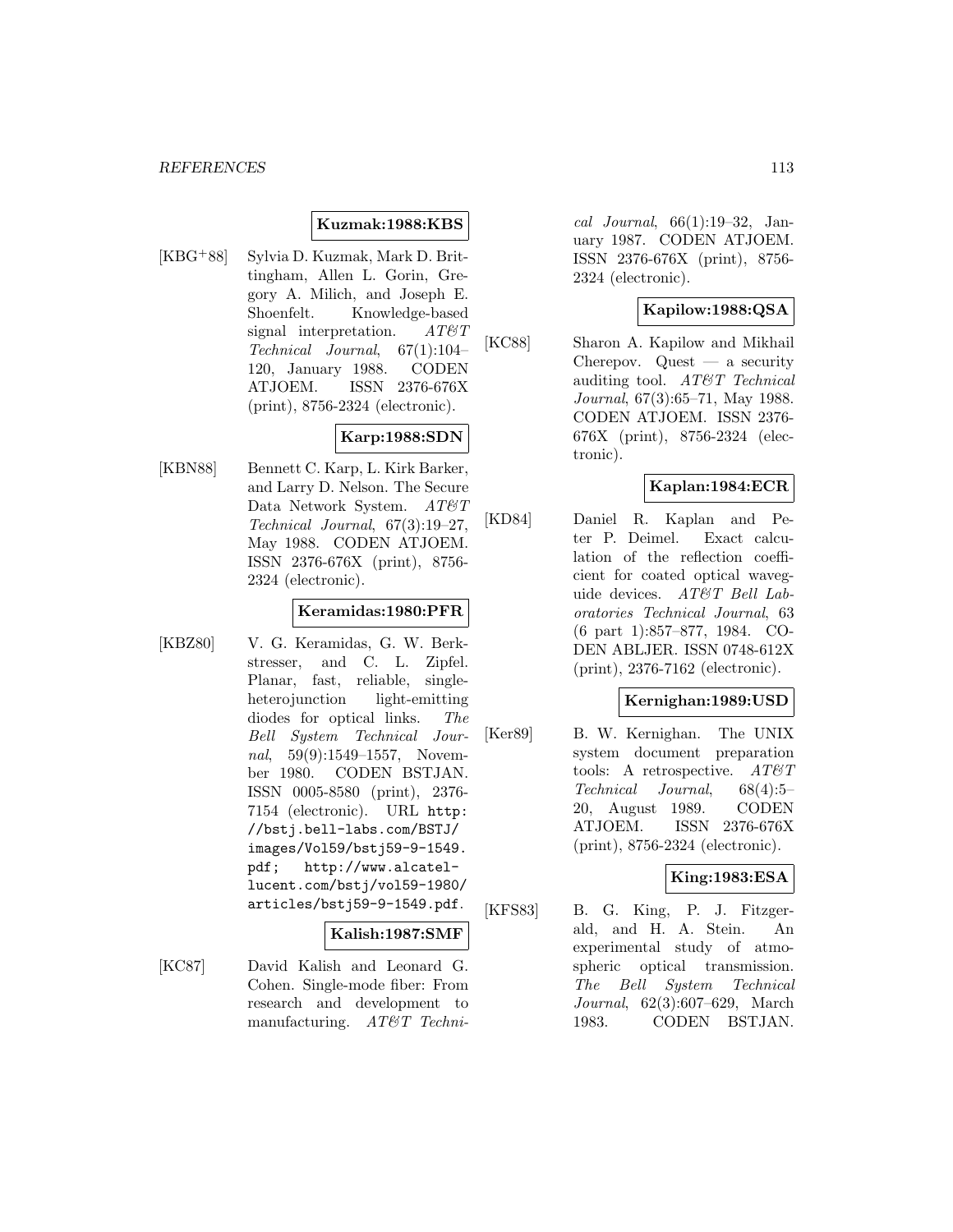ISSN 0005-8580 (print), 2376- 7154 (electronic). URL http: //bstj.bell-labs.com/BSTJ/ images/Vol62/bstj62-3-607. pdf; http://www.alcatellucent.com/bstj/vol62-1983/ articles/bstj62-3-607.pdf.

## **Kaufman:1982:EPN**

[KK82] R. L. Kaufman and A. J. M. Kester. Evaluation of private networks. The Bell System Technical Journal, 61(9): 2143–2166, November 1982. CODEN BSTJAN. ISSN 0005-8580 (print), 2376-7154 (electronic). URL http: //bstj.bell-labs.com/BSTJ/ images/Vol61/bstj61-9-2143. pdf; http://www.alcatellucent.com/bstj/vol61-1982/ articles/bstj61-9-2143.pdf.

## **Kolb:1983:PVT**

[KKLS83] E. D. Kolb, P. L. Key, R. A. Laudise, and E. E. Simpson. Pressure-volumetemperature behavior in the system  $H_2O-NaOH-SiO_2$  and its relationship to the hydrothermal growth of quartz. The Bell System Technical Journal, 62(3):639–656, March 1983. CODEN BSTJAN. ISSN 0005-8580 (print), 2376- 7154 (electronic). URL http: //bstj.bell-labs.com/BSTJ/ images/Vol62/bstj62-3-639. pdf; http://www.alcatellucent.com/bstj/vol62-1983/ articles/bstj62-3-639.pdf.

### **Klincewicz:1985:LSD**

[Kli85] John G. Klincewicz. A largescale distribution and location model. AT&T Technical Journal, 64(7):1705–1730, September 1985. CODEN ATJOEM. ISSN 2376-676X (print), 8756- 2324 (electronic).

## **Kaup:1981:TCC**

[KLRS81] T. C. Kaup, D. G. Leeper, A. K. Reilly, and P. E. Scheffler. T1 carrier characterization — field-measurement results. The Bell System Technical Journal, 60(6):965–1003, July/ August 1981. CODEN BSTJAN. ISSN 0005-8580 (print), 2376- 7154 (electronic). URL http: //bstj.bell-labs.com/BSTJ/ images/Vol60/bstj60-6-965. pdf; http://www.alcatellucent.com/bstj/vol60-1981/ articles/bstj60-6-965.pdf.

### **Karmarkar:1989:PSV**

[KLSW89] Narendra K. Karmarkar, Jeffrey C. Lagarias, Lev Slutsman, and Pyng Wang. Power series variants of Karmarkar-type algorithms. AT&T Technical Journal, 68(3):20–36, 1989. CO-DEN ATJOEM. ISSN 2376- 676X (print), 8756-2324 (electronic).

### **Klinksiek:1983:PAD**

[KM83] W. F. Klinksiek and H. L. Mitchell. The 3B20D processor & DMERT operating system: Integration and system test. The Bell System Techni-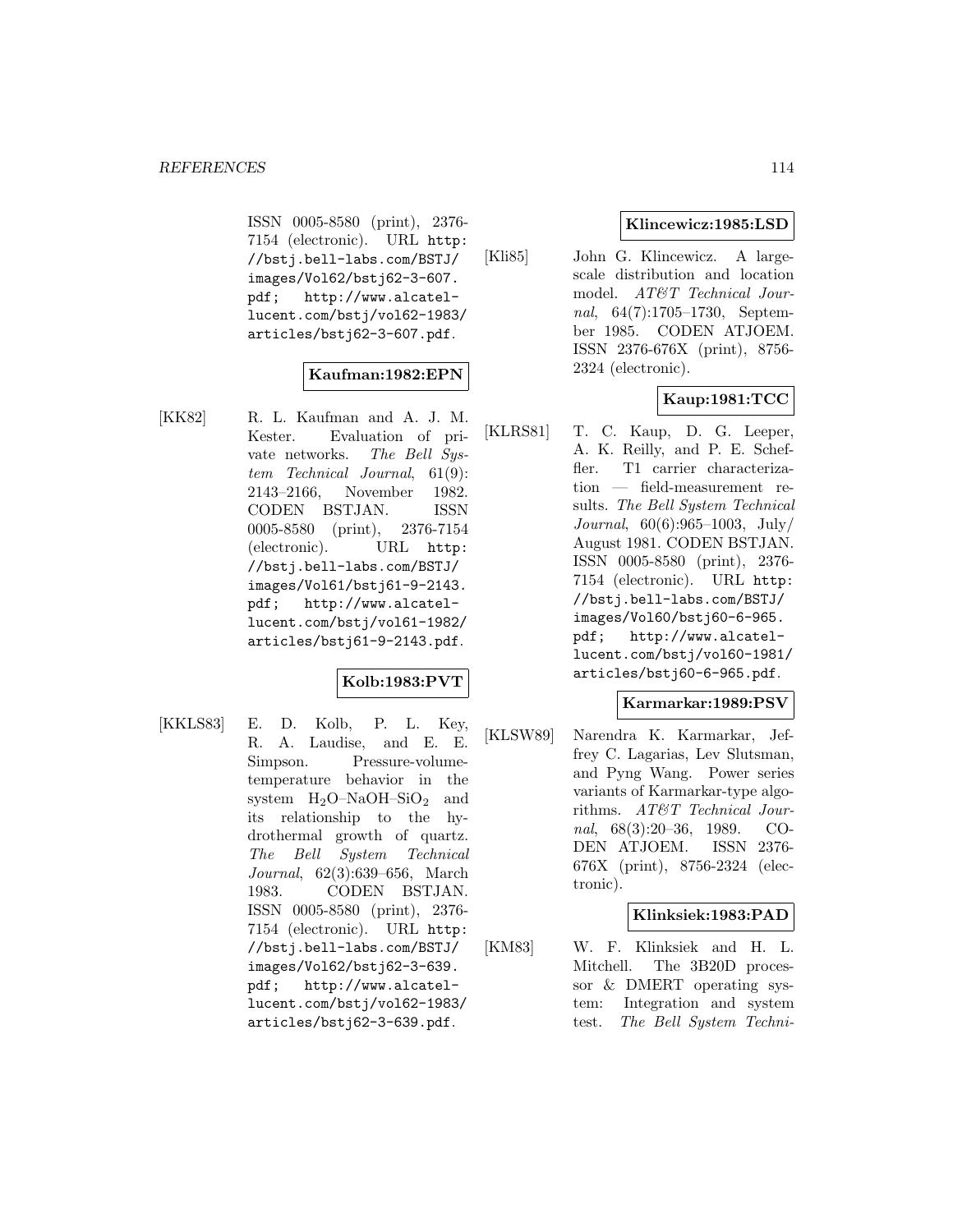cal Journal, 62(1):399–410, January 1983. CODEN BSTJAN. ISSN 0005-8580 (print), 2376- 7154 (electronic). URL http: //bstj.bell-labs.com/BSTJ/ images/Vol62/bstj62-1-399. pdf; http://www.alcatellucent.com/bstj/vol62-1983/ articles/bstj62-1-399.pdf.

### **Kavehrad:1985:PLC**

[KM85] M. Kavehrad and P. J. McLane. Performance of low-complexity channel coding and diversity for spread spectrum in indoor, wireless communication.  $AT \& T$ Technical Journal, 64(8):1927– 1965, 1985. CODEN ATJOEM. ISSN 2376-676X (print), 8756- 2324 (electronic).

## **Keeve:1982:NRS**

[KMM82] F. H. Keeve, J. C. Martin, and T. L. McRoberts. No. 10A remote switching system: System maintenance. The Bell System Technical Journal, 61(4):597–625, April 1982. CODEN BSTJAN. ISSN 0005-8580 (print), 2376-7154 (electronic). URL http: //bstj.bell-labs.com/BSTJ/ images/Vol61/bstj61-4-597. pdf; http://www.alcatellucent.com/bstj/vol61-1982/ articles/bstj61-4-597.pdf.

### **Knerr:1980:SST**

[Kne80] R. H. Knerr. Series- and shunt-tuned lumped-element microwave circulators. The Bell System Technical Journal, 59(5):723–730, May/June

1980. CODEN BSTJAN. ISSN 0005-8580 (print), 2376- 7154 (electronic). URL http: //bstj.bell-labs.com/BSTJ/ images/Vol59/bstj59-5-723. pdf; http://www.alcatellucent.com/bstj/vol59-1980/ articles/bstj59-5-723.pdf.

# **Kohl:1983:HFB**

[Koh83] G. A. Kohl. Human factors and behavioral science: Effects of shape and size of knobs on maximal hand-turning forces applied by females. The Bell System Technical Journal,  $62(6):1705-1712$ , July/ August 1983. CODEN BSTJAN. ISSN 0005-8580 (print), 2376- 7154 (electronic). URL http: //bstj.bell-labs.com/BSTJ/ images/Vol62/bstj62-6-1705. pdf; http://www.alcatellucent.com/bstj/vol62-1983/ articles/bstj62-6-1705.pdf.

### **Koontz:1980:EEL**

[Koo80] W. L. G. Koontz. Economic evaluation of loop feeder relief alternatives. The Bell System Technical Journal, 59(3):277–293, March 1980. CODEN BSTJAN. ISSN 0005-8580 (print), 2376- 7154 (electronic). URL http: //bstj.bell-labs.com/BSTJ/ images/Vol59/bstj59-3-277. pdf; http://www.alcatellucent.com/bstj/vol59-1980/ articles/bstj59-3-277.pdf.

### **Kowalski:1988:VDA**

[Kow88] Thaddeus J. Kowalski. The VLSI design automation assistant: a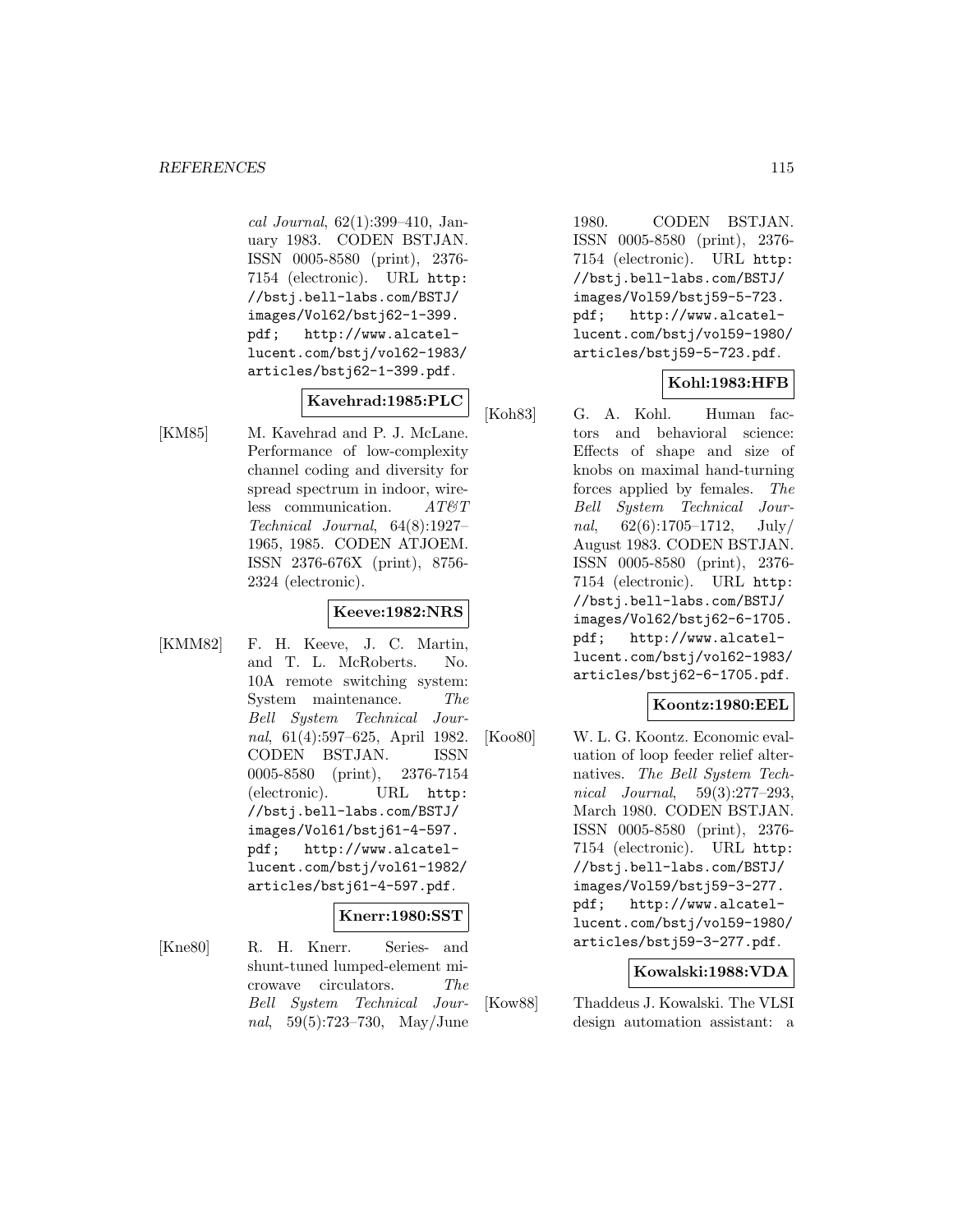synthesis expert. AT&T Technical Journal, 67(1):81–92, January 1988. CODEN ATJOEM. ISSN 2376-676X (print), 8756- 2324 (electronic).

### **Kiker:1983:ASS**

[KP83] J. M. Kiker, Jr. and S. B. Pirkau. The AR6A single-sideband microwave radio system: Frequency control. The Bell System Technical Journal, 62(10): 3377–3390, December 1983. CO-DEN BSTJAN. ISSN 0005- 8580 (print), 2376-7154 (electronic). URL http://bstj. bell-labs.com/BSTJ/images/ Vol62/bstj62-10-3377.pdf; http://www.alcatel-lucent. com/bstj/vol62-1983/articles/ bstj62-10-3377.pdf.

## **Kautz:1988:PPR**

[KP88] Henry A. Kautz and Edwin P. D. Pednault. Planning and plan recognition. AT&T Technical Journal, 67(1):25–40, January 1988. CODEN ATJOEM. ISSN 2376-676X (print), 8756- 2324 (electronic).

### **Kennedy:1985:PDE**

[KPW85] T. S. Kennedy, D. A. Pezzutti, and T. L. Wang. Project development environment. AT&T Technical Journal, 64(1 part 2):269–285, 1985. CODEN ATJOEM. ISSN 2376-676X (print), 8756-2324 (electronic).

#### **Khanna:1980:EET**

[KR80] S. P. Khanna and R. L. Remke. The EL2 electret transmitter:

Technology development. The Bell System Technical Journal, 59(5):745–762, May/June 1980. CODEN BSTJAN. ISSN 0005-8580 (print), 2376- 7154 (electronic). URL http: //bstj.bell-labs.com/BSTJ/ images/Vol59/bstj59-5-745. pdf; http://www.alcatellucent.com/bstj/vol59-1980/ articles/bstj59-5-745.pdf.

### **Kashper:1982:EDD**

[KRS82] A. Kashper, S. M. Rocklin, and C. R. Szelag. Effects of day-to-day load variation on trunk group blocking. The Bell System Technical Journal, 61(2):123–135, February 1982. CODEN BSTJAN. ISSN 0005-8580 (print), 2376- 7154 (electronic). URL http: //bstj.bell-labs.com/BSTJ/ images/Vol61/bstj61-2-123. pdf; http://www.alcatellucent.com/bstj/vol61-1982/ articles/bstj61-2-123.pdf.

# **Karhan:1983:HFB**

[KRS83] C. J. Karhan, C. A. Riley, and M. S. Schoeffler. Human factors and behavioral science: Designing and evaluating standard instructions for public telephones. The Bell System Technical Journal,  $62(6):1827-1847$ , July/ August 1983. CODEN BSTJAN. ISSN 0005-8580 (print), 2376- 7154 (electronic). URL http: //bstj.bell-labs.com/BSTJ/ images/Vol62/bstj62-6-1827. pdf; http://www.alcatel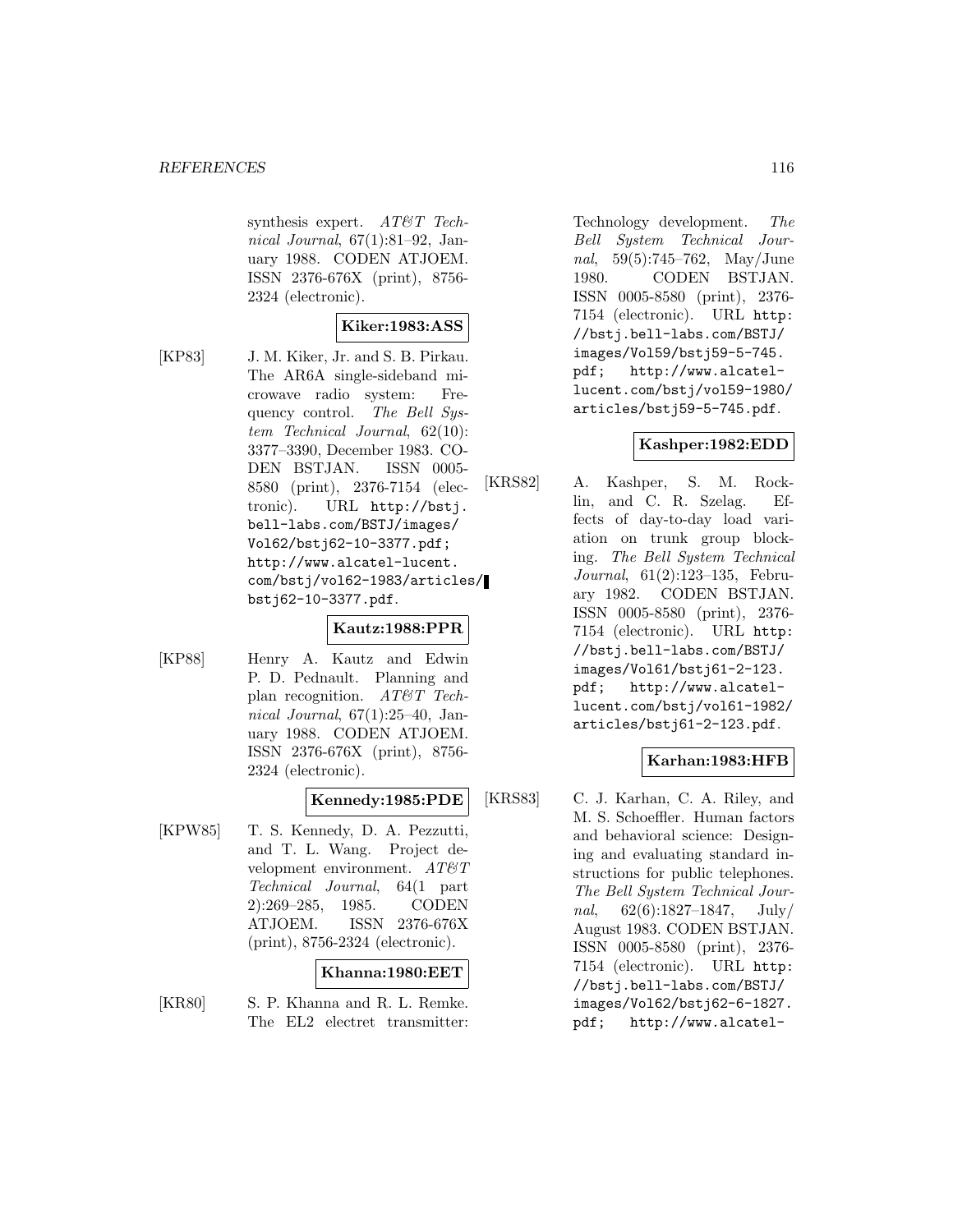lucent.com/bstj/vol62-1983/ articles/bstj62-6-1827.pdf.

#### **Kavehrad:1985:CPC**

[KS85] Mohsen Kavehrad and Jack Salz. Cross-polarization cancellation and equalization in digital transmission over dually polarized multipath fading channels. AT&T Technical Journal, 64(10):2211–2245, 1985. CO-DEN ATJOEM. ISSN 2376- 676X (print), 8756-2324 (electronic).

### **Kackar:1986:RDC**

[KS86] Raghu N. Kackar and Anne C. Shoemaker. Robust design: A cost effective method for improving manufacturing processes. AT&T Technical Journal, 65(2):39–50, March/April 1986. CODEN ATJOEM. ISSN 2376- 676X (print), 8756-2324 (electronic).

# **Karanam:1988:PEV**

[KSB88] V. R. Karanam, K. Sriram, and Duane O. Bowker. Performance evaluation of variablebit-rate voice in packet-switched networks. AT&T Technical Journal, 67(5):57–71, September/October 1988. CODEN ATJOEM. ISSN 2376-676X (print), 8756-2324 (electronic).

#### **Kaufman:1981:OMD**

[KSM81] L. Kaufman, J. B. Seery, and J. A. Morrison. Overflow models for dimension PBX feature packages. The Bell System Technical Journal, 60(5):661–676, May/

June 1981. CODEN BSTJAN. ISSN 0005-8580 (print), 2376- 7154 (electronic). URL http: //bstj.bell-labs.com/BSTJ/ images/Vol60/bstj60-5-661. pdf; http://www.alcatellucent.com/bstj/vol60-1981/ articles/bstj60-5-661.pdf.

### **Kummer:1980:LSL**

[Kum80] R. B. Kummer. Lightguide splice loss — effects of launch beam numerical aperture. The Bell System Technical Journal, 59(3):441–447, March 1980. CODEN BSTJAN. ISSN 0005-8580 (print), 2376- 7154 (electronic). URL http: //bstj.bell-labs.com/BSTJ/ images/Vol59/bstj59-3-441. pdf; http://www.alcatellucent.com/bstj/vol59-1980/ articles/bstj59-3-441.pdf.

### **Kumar:1983:EQN**

[Kum83] A. Kumar. Equivalent queueing networks and their use in approximate equilibrium analysis. The Bell System Technical Journal, 62(10):2893–2910, December 1983. CODEN BSTJAN. ISSN 0005-8580 (print), 2376-7154 (electronic). URL http://bstj. bell-labs.com/BSTJ/images/ Vol62/bstj62-10-2893.pdf; http://www.alcatel-lucent. com/bstj/vol62-1983/articles/ bstj62-10-2893.pdf.

### **Kumar:1988:SSP**

[Kum88] A. Kumar. SNA/SDLC performance over ISDN frame-relay, virtual-circuit data networks.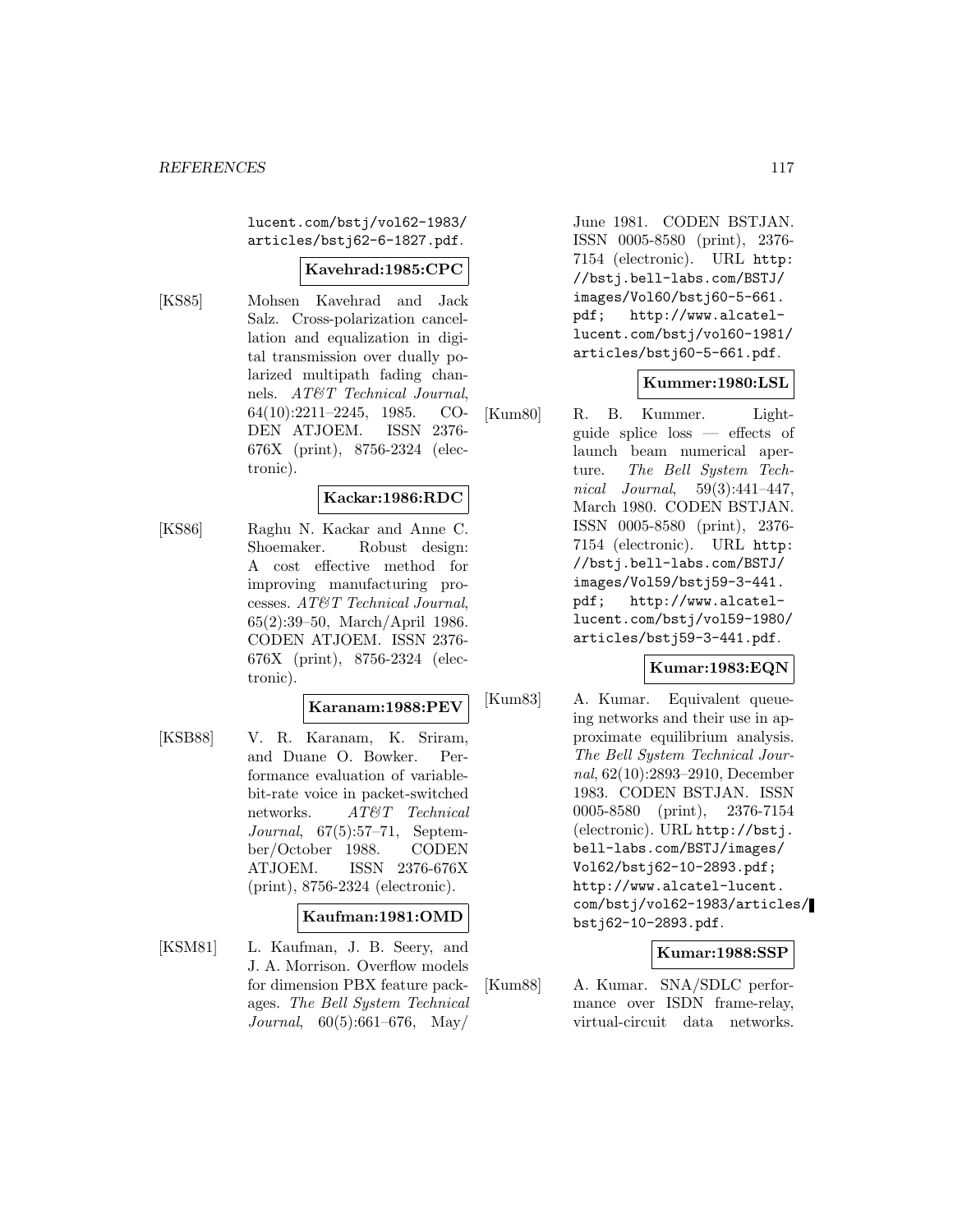AT&T Technical Journal, 67(5): 27–40, September/October 1988. CODEN ATJOEM. ISSN 2376- 676X (print), 8756-2324 (electronic).

# **Kurth:1980:TPA**

- 
- [Kur80] C. F. Kurth. Two-port analysis of SC networks with continuous input signals. The Bell System Technical Journal, 59(8):1297–1316, October 1980. CODEN BSTJAN. ISSN 0005-8580 (print), 2376- 7154 (electronic). URL http: //bstj.bell-labs.com/BSTJ/ images/Vol59/bstj59-8-1297. pdf; http://www.alcatellucent.com/bstj/vol59-1980/ articles/bstj59-8-1297.pdf.

#### **Kurshan:1985:PSB**

[Kur85] Robert P. Kurshan. Proposed specification of BX.25 link layer protocol. AT&T Technical Journal, 64(2 part 2):559–596, 1985. CODEN ATJOEM. ISSN 2376- 676X (print), 8756-2324 (electronic).

## **Kashper:1984:TIP**

[KV84] A. N. Kashper and G. C. Varvaloucas. Trunk implementation plan for hierarchical networks. AT&T Bell Laboratories Technical Journal, 63(1):57–88, 1984. CODEN ABLJER. ISSN 0748- 612X (print), 2376-7162 (electronic).

### **Klincewicz:1984:AQI**

[KW84] J. G. Klincewicz and W. Whitt. On approximations for queues,

II: Shape constraints. AT&T Bell Laboratories Technical Journal, 63(1):139–161, 1984. CO-DEN ABLJER. ISSN 0748-612X (print), 2376-7162 (electronic).

## **Lavin:1987:ORL**

[Lav87] Joanne S. Lavin. Optimally rehoming local serving offices to a new point of presence. AT&T Technical Journal, 66(2): 50–54, 1987. CODEN ATJOEM. ISSN 2376-676X (print), 8756- 2324 (electronic).

### **Lin:1983:HPL**

[LBHB83] Chinlon Lin, G. Beni, S. Hackwood, and T. J. Bridges. High-power lasers and optical waveguides for robotic materialprocessing applications. The Bell System Technical Journal, 62(8):2479–2492, October 1983. CODEN BSTJAN. ISSN 0005-8580 (print), 2376- 7154 (electronic). URL http: //bstj.bell-labs.com/BSTJ/ images/Vol62/bstj62-8-2479. pdf; http://www.alcatellucent.com/bstj/vol62-1983/ articles/bstj62-8-2479.pdf.

## **Lin:1980:RAE**

[LBP80] S. H. Lin, H. J. Bergmann, and M. V. Pursley. Rain attenuation on Earth-satellite paths summary of 10-year experiments and studies. The Bell System Technical Journal, 59(2):183–228, February 1980. CODEN BSTJAN. ISSN 0005-8580 (print), 2376- 7154 (electronic). URL http: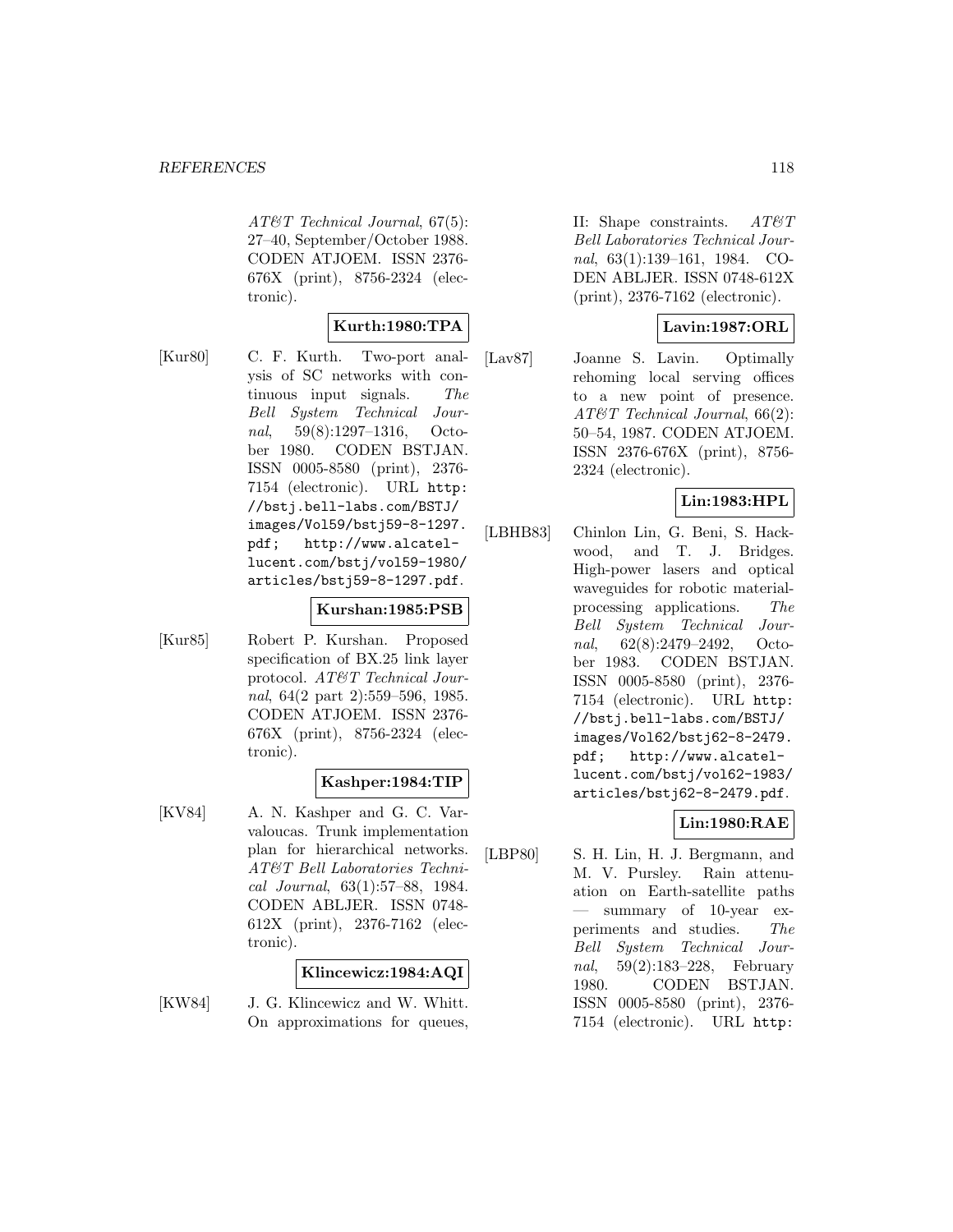//bstj.bell-labs.com/BSTJ/ images/Vol59/bstj59-2-183. pdf; http://www.alcatellucent.com/bstj/vol59-1980/ articles/bstj59-2-183.pdf.

### **Landauer:1982:DSH**

[LDGF82] T. K. Landauer, S. T. Dumais, L. M. Gomez, and G. W. Furnas. Database systems: Human factors in a data access. The Bell System Technical Journal, 61(9):2487-2509, November 1982. CODEN BSTJAN. ISSN 0005-8580 (print), 2376- 7154 (electronic). URL http: //bstj.bell-labs.com/BSTJ/ images/Vol61/bstj61-9-2487. pdf; http://www.alcatellucent.com/bstj/vol61-1982/ articles/bstj61-9-2487.pdf.

## **Leck:1980:BJB**

[Lec80] R. P. Leck. B.S.T.J. briefs: A microprocessor-based automatic frequency controller. The Bell System Technical Journal, 59 (10):2007–2010, December 1980. CODEN BSTJAN. ISSN 0005- 8580 (print), 2376-7154 (electronic). URL http://bstj. bell-labs.com/BSTJ/images/ Vol59/bstj59-10-2007.pdf; http://www.alcatel-lucent. com/bstj/vol59-1980/articles/ bstj59-10-2007.pdf.

### **Lee:1982:PLA**

[Lee82] G. S. Lee. Piecewise linear approximation of multivariate functions. The Bell System Technical Journal, 61 (7):1463–1486, September 1982.

CODEN BSTJAN. ISSN 0005-8580 (print), 2376-7154 (electronic). URL http: //bstj.bell-labs.com/BSTJ/ images/Vol61/bstj61-7-1463. pdf; http://www.alcatellucent.com/bstj/vol61-1982/ articles/bstj61-7-1463.pdf.

### **Lee:1983:ATR**

[Lee83] T. T. Lee. An algebraic theory of relational databases. The Bell System Technical Journal, 62 (10):3159–3204, December 1983. CODEN BSTJAN. ISSN 0005- 8580 (print), 2376-7154 (electronic). URL http://bstj. bell-labs.com/BSTJ/images/ Vol62/bstj62-10-3159.pdf; http://www.alcatel-lucent. com/bstj/vol62-1983/articles/ bstj62-10-3159.pdf.

### **Lenahan:1983:CMO**

[Len83] T. A. Lenahan. Calculation of modes in an optical fiber using the finite element method and EISPACK. The Bell System Technical Journal, 62(9):2663–2694, November 1983. CODEN BSTJAN. ISSN 0005-8580 (print), 2376- 7154 (electronic). URL http: //bstj.bell-labs.com/BSTJ/ images/Vol62/bstj62-9-2663. pdf; http://www.alcatellucent.com/bstj/vol62-1983/ articles/bstj62-9-2663.pdf.

### **Lenahan:1985:TBD**

[Len85] T. A. Lenahan. Thermal buckling of dual-coated fiber.  $AT \& T$ Technical Journal, 64(7):1565–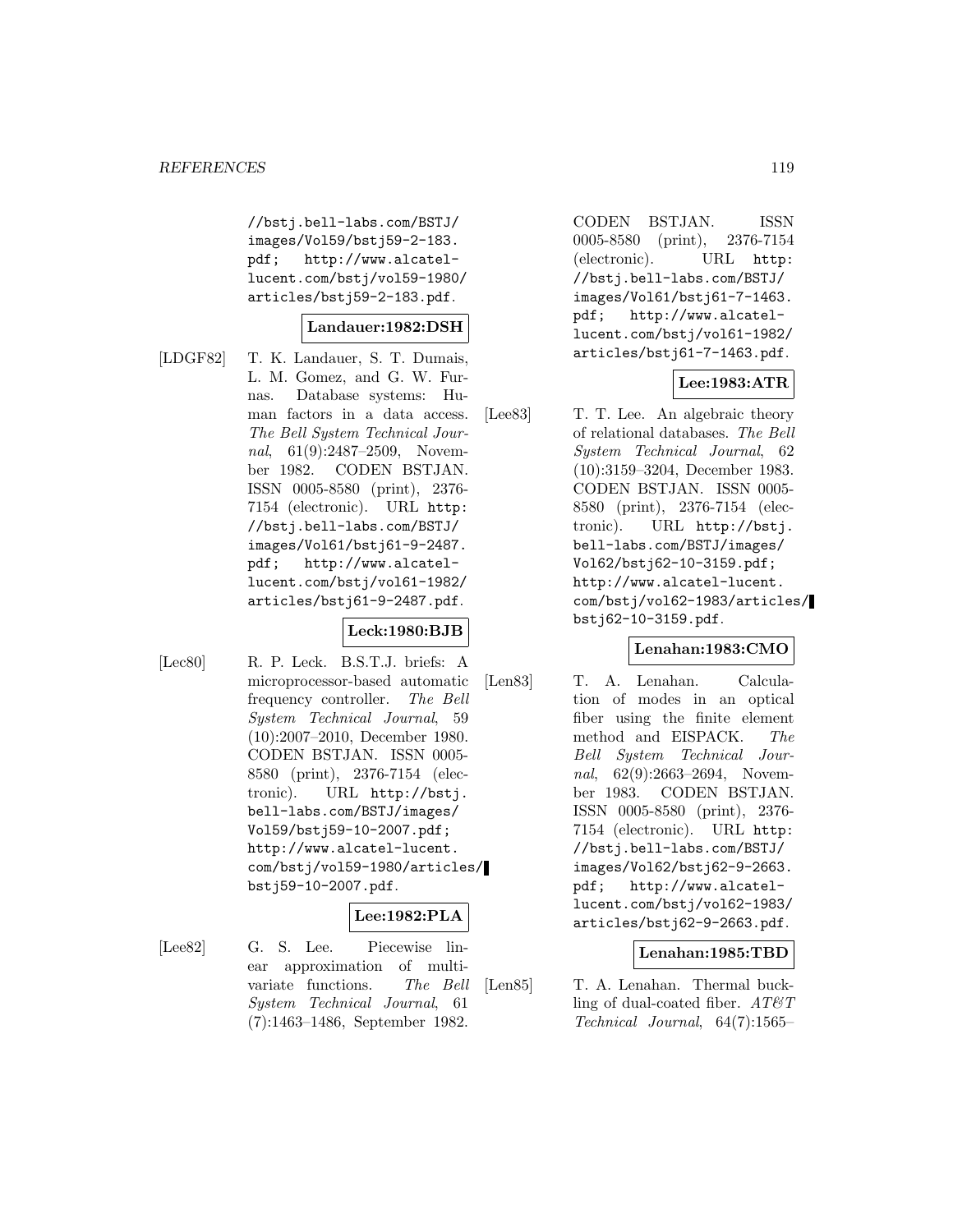1584, September 1985. CO-DEN ATJOEM. ISSN 2376- 676X (print), 8756-2324 (electronic).

# **Leung:1986:DSC**

[Leu86] W. H. Francis Leung. The distributed software concept of remoted processes, their application and implementation. AT&T Technical Journal, 65(3): 2–11, 1986. CODEN ATJOEM. ISSN 2376-676X (print), 8756- 2324 (electronic).

## **Limb:1982:DFU**

[LF82] J. O. Limb and C. Flores. Description of fasnet — A unidirectional local-area communications network. The Bell System Technical Journal, 61(7):1413–1440, September 1982. CODEN BSTJAN. ISSN 0005-8580 (print), 2376- 7154 (electronic). URL http: //bstj.bell-labs.com/BSTJ/ images/Vol61/bstj61-7-1413. pdf; http://www.alcatellucent.com/bstj/vol61-1982/ articles/bstj61-7-1413.pdf.

### **Lipske:1984:NZO**

[LF84] K. R. Lipske and J. H. Fletcher. Nonlinear zero-one combinatorial, goal-programming model and constructive algorithm for solving multiobjective assignment problems. AT&T Bell Laboratories Technical Journal, 63(4):665–677, 1984. CODEN ABLJER. ISSN 0748-612X (print), 2376-7162 (electronic).

## **Laker:1982:PIB**

[LFG82] K. R. Laker, P. E. Fleischer, and A. Ganesan. Parasitic insensitive, biphase switched capacitor filters realized with one operational amplifier per pole pair. The Bell System Technical Journal, 61(5):685–707, May/ June 1982. CODEN BSTJAN. ISSN 0005-8580 (print), 2376- 7154 (electronic). URL http: //bstj.bell-labs.com/BSTJ/ images/Vol61/bstj61-5-685. pdf; http://www.alcatellucent.com/bstj/vol61-1982/ articles/bstj61-5-685.pdf.

### **Lilienthal:1988:FMW**

[LFHV88] Peter F. Lilienthal II, J. Peter Flemming, E. G. Harokopos, and Glenn C. Van Orden. A flexible manufacturing workstation. AT&T Technical Journal, 67(2): 5–14, March/April 1988. CO-DEN ATJOEM. ISSN 2376- 676X (print), 8756-2324 (electronic).

## **Loverde:1985:PAD**

[LFLB85] A. S. Loverde, Howard D. Frisch, C. R. Lindemulder, and Donn Baker. Physical architecture and design. AT&T Technical Journal, 64(1 part 2):175–195, 1985. CODEN ATJOEM. ISSN 2376- 676X (print), 8756-2324 (electronic).

### **Levinson:1984:SGL**

[LG84] F. H. Levinson and S. W. Granlund. Single GRIN-lens directional couplers.  $AT\&T$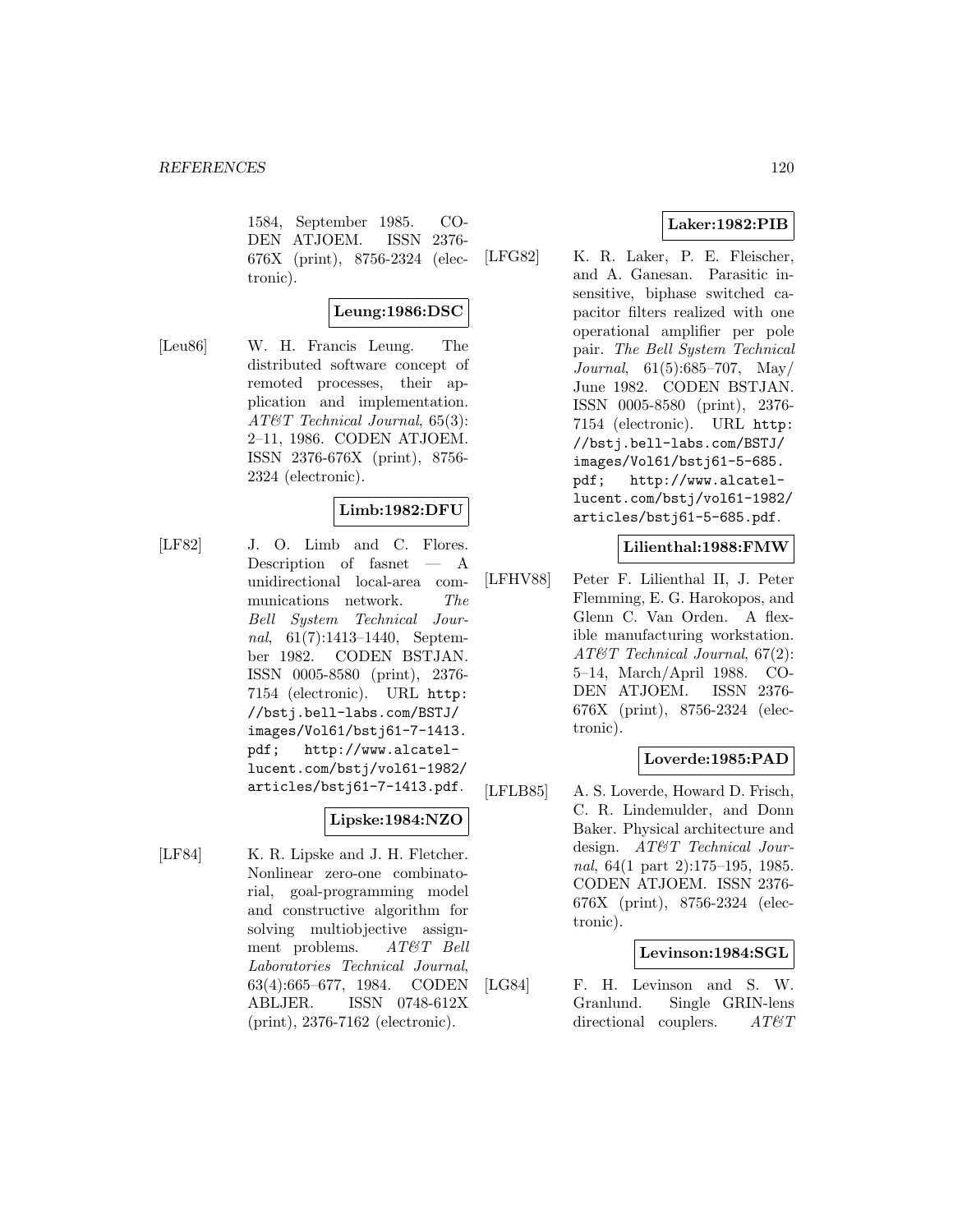Bell Laboratories Technical Journal, 63(3):431–439, 1984. CO-DEN ABLJER. ISSN 0748-612X (print), 2376-7162 (electronic).

# **Li:1987:ALS**

[Li87] Tingye Li. Advances in lightwave systems research. AT&T Technical Journal,  $66(1):5-18$ , January 1987. CODEN ATJOEM. ISSN 2376-676X (print), 8756- 2324 (electronic).

# **Liebesman:1982:CEM**

[Lie82] B. S. Liebesman. The continuing evolution of the military standard 105D sampling system. The Bell System Technical Journal, 61(2):137–157, February 1982. CODEN BSTJAN. ISSN 0005-8580 (print), 2376- 7154 (electronic). URL http: //bstj.bell-labs.com/BSTJ/ images/Vol61/bstj61-2-137. pdf; http://www.alcatellucent.com/bstj/vol61-1982/ articles/bstj61-2-137.pdf.

# **Lin:1980:SBM**

[Lin80] S. H. Lin. Statistical behavior of multipair crosstalk. The Bell System Technical Journal, 59(6):955–974, July/August 1980. CODEN BSTJAN. ISSN 0005-8580 (print), 2376- 7154 (electronic). URL http: //bstj.bell-labs.com/BSTJ/ images/Vol59/bstj59-6-955. pdf; http://www.alcatellucent.com/bstj/vol59-1980/ articles/bstj59-6-955.pdf.

# **Lin:1981:SBC**

[Lin81] S. H. Lin. Statistical behavior of crosstalk power sum with dominant components. The Bell System Technical Journal, 60(7):1363–1374, September 1981. CODEN BSTJAN. ISSN 0005-8580 (print), 2376- 7154 (electronic). URL http: //bstj.bell-labs.com/BSTJ/ images/Vol60/bstj60-7-1363. pdf; http://www.alcatellucent.com/bstj/vol60-1981/ articles/bstj60-7-1363.pdf.

## **Linderman:1982:DSI**

[Lin82] J. P. Linderman. Database systems: Issues in the design of a distributed record management system. The Bell System Technical Journal, 61(9):2555-2566, November 1982. CODEN BSTJAN. ISSN 0005-8580 (print), 2376- 7154 (electronic). URL http: //bstj.bell-labs.com/BSTJ/ images/Vol61/bstj61-9-2555. pdf; http://www.alcatellucent.com/bstj/vol61-1982/ articles/bstj61-9-2555.pdf.

### **Linderman:1984:TPC**

[Lin84] John P. Linderman. Theory and practice in the construction of a working sort routine.  $AT \& T$ Bell Laboratories Technical Journal, 63(8 part 2):1827–1843, October 1984. CODEN ABLJER. ISSN 0748-612X (print), 2376- 7162 (electronic).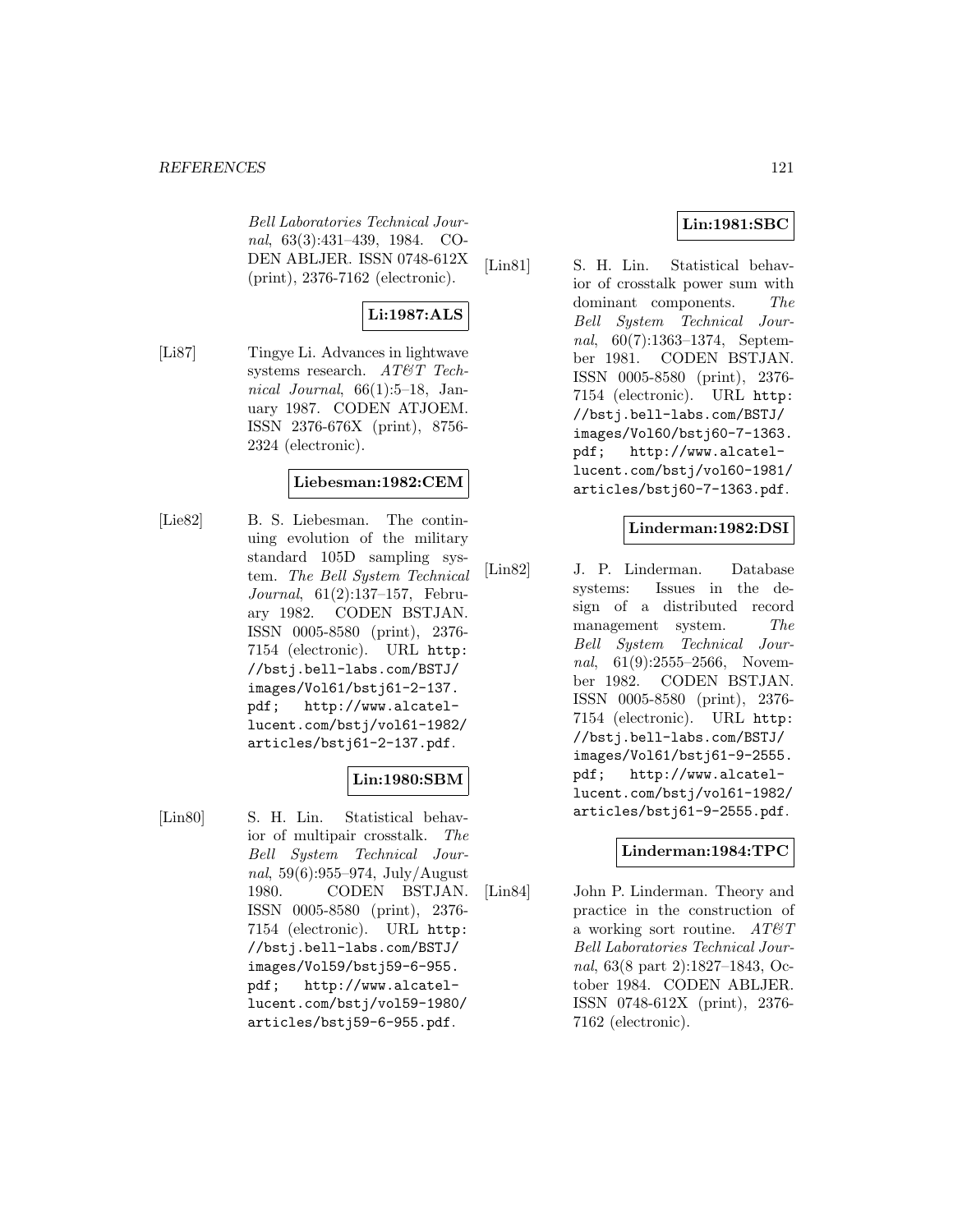### **Liu:1980:DDD**

[Liu80] K. S. Liu. Direct distance dialing: Call completion and customer retrial behavior. The Bell System Technical Journal, 59(3):295–311, March 1980. CODEN BSTJAN. ISSN 0005-8580 (print), 2376- 7154 (electronic). URL http: //bstj.bell-labs.com/BSTJ/ images/Vol59/bstj59-3-295. pdf; http://www.alcatellucent.com/bstj/vol59-1980/ articles/bstj59-3-295.pdf.

#### **Luan:1988:EBM**

[LL88] D. T. Luan and D. M. Lucantoni. The effect of bandwidth management on the performance of a window-based flow control. AT&T Technical Journal, 67(5): 17–26, September/October 1988. CODEN ATJOEM. ISSN 2376- 676X (print), 8756-2324 (electronic).

### **Lawser:1982:SPC**

[LLS82] J. J. Lawser, R. E. LeCronier, and R. L. Simms. Stored program controlled network: Generic network plan. The Bell System Technical Journal, 61(7):1589–1598, September 1982. CODEN BSTJAN. ISSN 0005-8580 (print), 2376- 7154 (electronic). URL http: //bstj.bell-labs.com/BSTJ/ images/Vol61/bstj61-7-1589. pdf; http://www.alcatellucent.com/bstj/vol61-1982/ articles/bstj61-7-1589.pdf.

### **Levendel:1981:FSM**

[LM81a] Y. H. Levendel and P. R. Menon. Fault-simulation methods — extensions and comparison. The Bell System Technical Journal, 60(9):2235-2258, November 1981. CODEN BSTJAN. ISSN 0005-8580 (print), 2376- 7154 (electronic). URL http: //bstj.bell-labs.com/BSTJ/ images/Vol60/bstj60-9-2235. pdf; http://www.alcatellucent.com/bstj/vol60-1981/ articles/bstj60-9-2235.pdf.

### **Lim:1981:AEP**

[LM81b] T. L. Lim and M. S. Mueller. Adaptive equalization and phase tracking for simultaneous analog/digital data transmission. The Bell System Technical Journal, 60(9):2039–2063, November 1981. CODEN BSTJAN. ISSN 0005-8580 (print), 2376- 7154 (electronic). URL http: //bstj.bell-labs.com/BSTJ/ images/Vol60/bstj60-9-2039. pdf; http://www.alcatellucent.com/bstj/vol60-1981/ articles/bstj60-9-2039.pdf.

### **Levendel:1981:ALS**

[LMM81] Y. L. Levendel, P. R. Menon, and C. E. Miller. Accurate logic simulation models for TTL totempole and MOS gates and tristate devices. The Bell System Technical Journal, 60(7):1271–1287, September 1981. CODEN BSTJAN. ISSN 0005-8580 (print), 2376- 7154 (electronic). URL http: //bstj.bell-labs.com/BSTJ/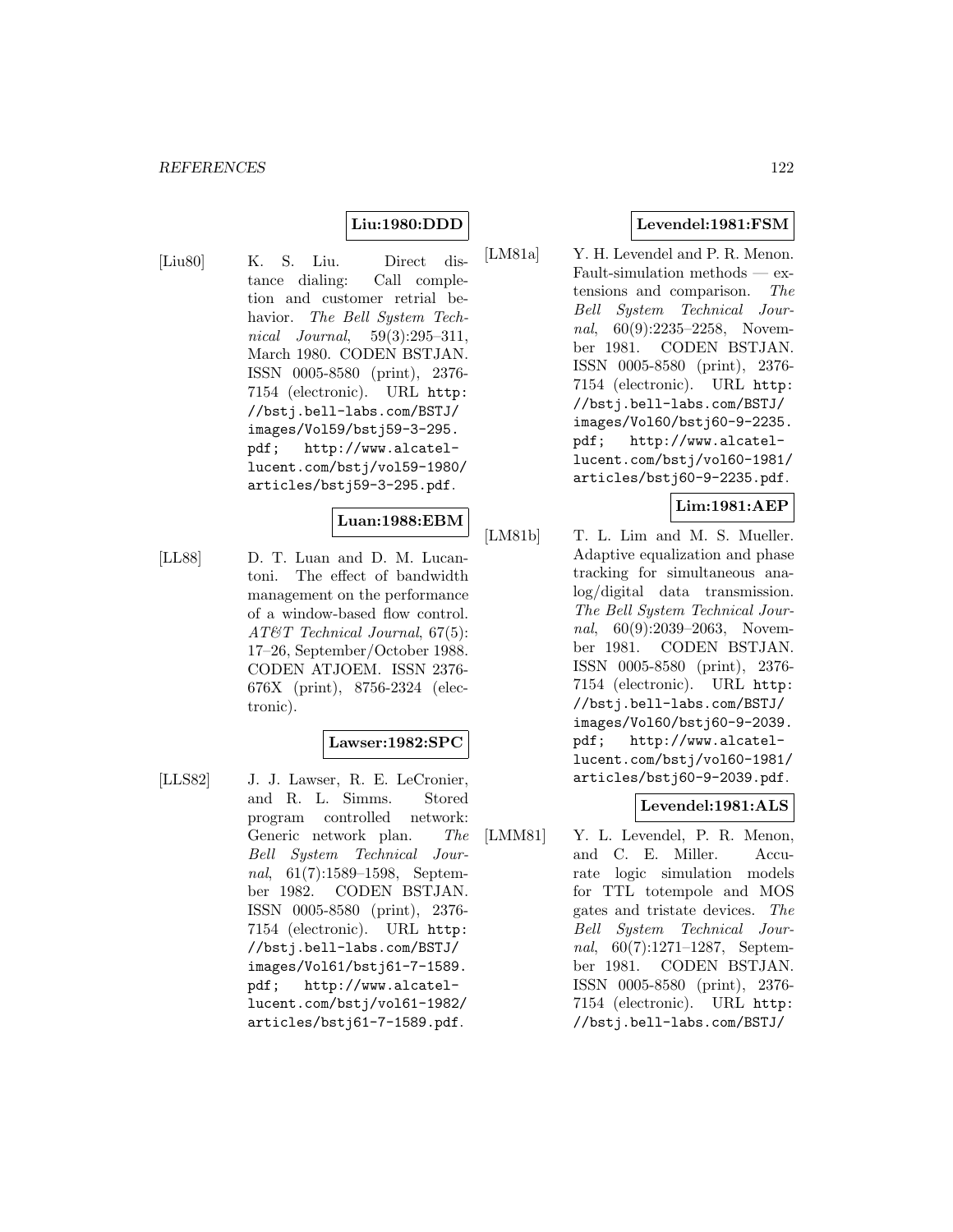images/Vol60/bstj60-7-1271. pdf; http://www.alcatellucent.com/bstj/vol60-1981/ articles/bstj60-7-1271.pdf.

### **Logan:1983:APG**

[LMOS83] B. F. Logan, Jr., J. E. Mazo, A. M. Odlyzko, and L. A. Shepp. On the average product of Gauss–Markov variables. The Bell System Technical Journal, 62(10):2993–3006, December 1983. CODEN BSTJAN. ISSN 0005-8580 (print), 2376-7154 (electronic). URL http://bstj. bell-labs.com/BSTJ/images/ Vol62/bstj62-10-2993.pdf; http://www.alcatel-lucent. com/bstj/vol62-1983/articles/ bstj62-10-2993.pdf.

#### **Levendel:1982:SPC**

[LMP82] Y. H. Levendel, P. R. Menon, and S. H. Patel. Special-purpose computer for logic simulation using distributed processing. The Bell System Technical Journal, 61(10):2873–2909, December 1982. CODEN BSTJAN. ISSN 0005-8580 (print), 2376-7154 (electronic). URL http://bstj. bell-labs.com/BSTJ/images/ Vol61/bstj61-10-2873.pdf; http://www.alcatel-lucent. com/bstj/vol61-1982/articles/ bstj61-10-2873.pdf.

#### **Levendel:1983:PFS**

[LMP83] Y. H. Levendel, P. R. Menon, and S. H. Patel. Parallel fault simulation using distributed processing. The Bell System Technical Journal, 62(10):3107–

3137, December 1983. CO-DEN BSTJAN. ISSN 0005- 8580 (print), 2376-7154 (electronic). URL http://bstj. bell-labs.com/BSTJ/images/ Vol62/bstj62-10-3107.pdf; http://www.alcatel-lucent. com/bstj/vol62-1983/articles/ bstj62-10-3107.pdf.

### **Lee:1989:SLT**

[LMS<sup>+</sup>89] Dah Nain Lee, Karen T. Medhi, John L. Strand, Roger G. Cox, and Stephen Chen. Solving large telecommunications network loading problems.  $AT \& T$ Technical Journal, 68(3):48–56, 1989. CODEN ATJOEM. ISSN 2376-676X (print), 8756-2324 (electronic).

### **Lo:1987:PAA**

[Lo87] Chung-Yin Lo. Performance analysis and application of a twopriority packet queue.  $AT\&T$ Technical Journal, 66(3):82– 99, May/June 1987. CODEN ATJOEM. ISSN 2376-676X (print), 8756-2324 (electronic).

### **Loeb:1983:HFB**

[Loe83] K. M. Cohen Loeb. Human factors and behavioral science: Membrane keyboards and human performance. The Bell System Technical Journal,  $62(6):1733-1749$ , July/ August 1983. CODEN BSTJAN. ISSN 0005-8580 (print), 2376- 7154 (electronic). URL http: //bstj.bell-labs.com/BSTJ/ images/Vol62/bstj62-6-1733. pdf; http://www.alcatel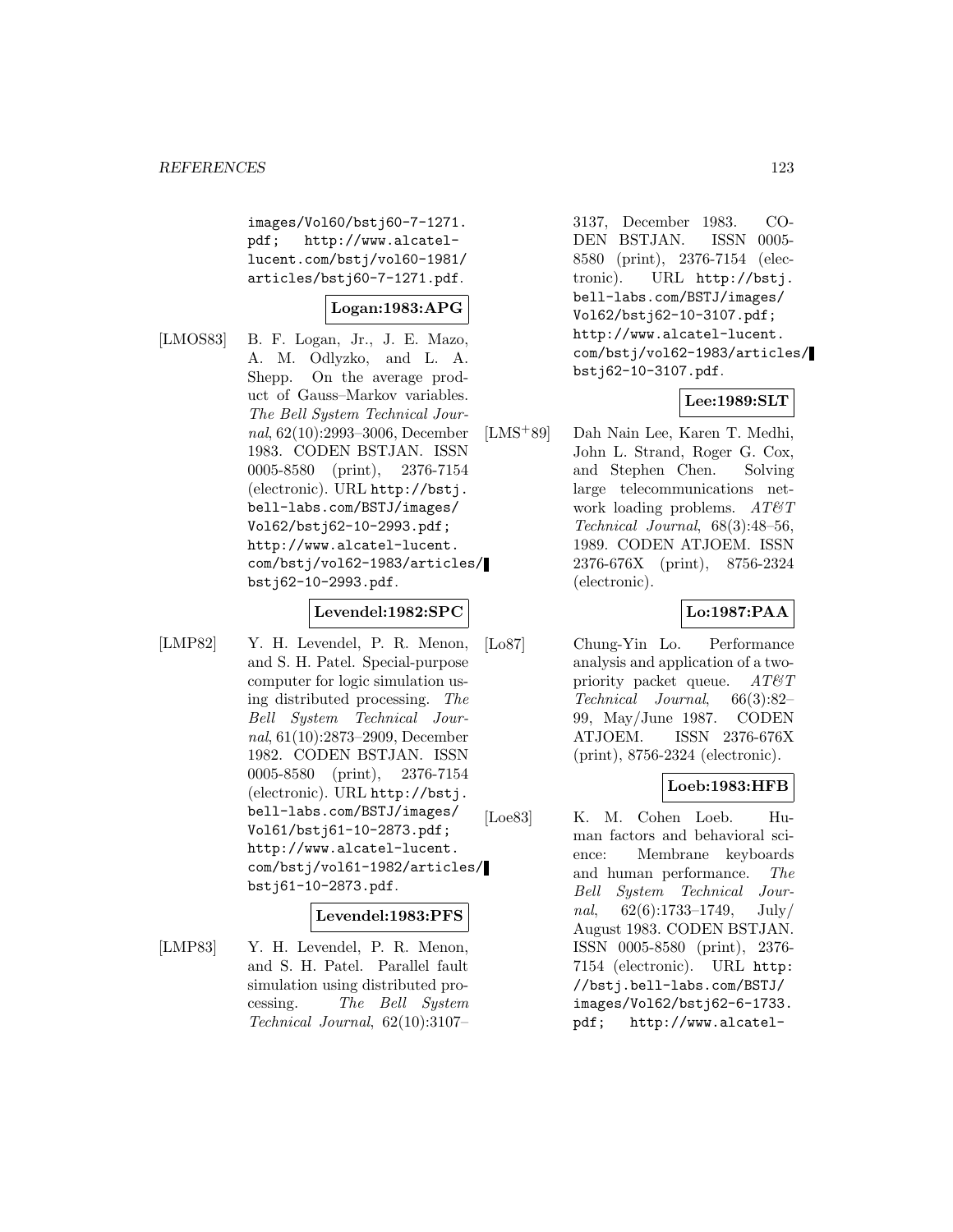lucent.com/bstj/vol62-1983/ articles/bstj62-6-1733.pdf.

### **Logan:1983:BCI**

[Log83a] B. F. Logan, Jr. Bandwidthconserving independent amplitude and phase modulation. The Bell System Technical Journal, 62(10):3053–3062, December 1983. CODEN BSTJAN. ISSN 0005-8580 (print), 2376-7154 (electronic). URL http://bstj. bell-labs.com/BSTJ/images/ Vol62/bstj62-10-3053.pdf; http://www.alcatel-lucent. com/bstj/vol62-1983/articles/ bstj62-10-3053.pdf.

#### **Logan:1983:SSC**

[Log83b] B. F. Logan, Jr. Series solutions of companding problems. The Bell System Technical Journal, 62(10):3007–3052, December 1983. CODEN BSTJAN. ISSN 0005-8580 (print), 2376-7154 (electronic). URL http://bstj. bell-labs.com/BSTJ/images/ Vol62/bstj62-10-3007.pdf; http://www.alcatel-lucent. com/bstj/vol62-1983/articles/ bstj62-10-3007.pdf.

### **Logan:1984:CM**

[Log84a] B. F. Logan, Jr. Click modulation. AT&T Bell Laboratories Technical Journal, 63(3):401– 423, 1984. CODEN ABLJER. ISSN 0748-612X (print), 2376- 7162 (electronic).

#### **Logan:1984:SDRa**

[Log84b] B. F. Logan, Jr. Signals designed for recovery after clipping  $- I$ . localization of infinite products. AT&T Bell Laboratories Technical Journal, 63(2):261–285, 1984. CODEN ABLJER. ISSN 0748- 612X (print), 2376-7162 (electronic).

# **Logan:1984:SDRb**

[Log84c] B. F. Logan, Jr. Signals designed for recovery after clipping — II. Fourier transform theory of recovery.  $AT\mathcal{O}T$ Bell Laboratories Technical Journal, 63(2):287–306, 1984. CO-DEN ABLJER. ISSN 0748-612X (print), 2376-7162 (electronic).

### **Logan:1984:SDR**

[Log84d] B. F. Logan, Jr. Signals designed for recovery after clipping — III: generalizations.  $AT\&T$ Bell Laboratories Technical Journal, 63(3):379–399, 1984. CO-DEN ABLJER. ISSN 0748-612X (print), 2376-7162 (electronic).

### **Logan:1985:BEE**

[Log85] Benjamin F. Logan, Jr. Bandwidtherror exchange for a simple fading channel model. AT&T Technical Journal, 64(7):1687– 1704, September 1985. CO-DEN ATJOEM. ISSN 2376- 676X (print), 8756-2324 (electronic).

### **Longhitano:1980:SAS**

[Lon80] R. Longhitano. Sensitivity analysis of the 47A signal. The Bell System Technical Journal, 59(9):1747–1756, November 1980. CODEN BSTJAN.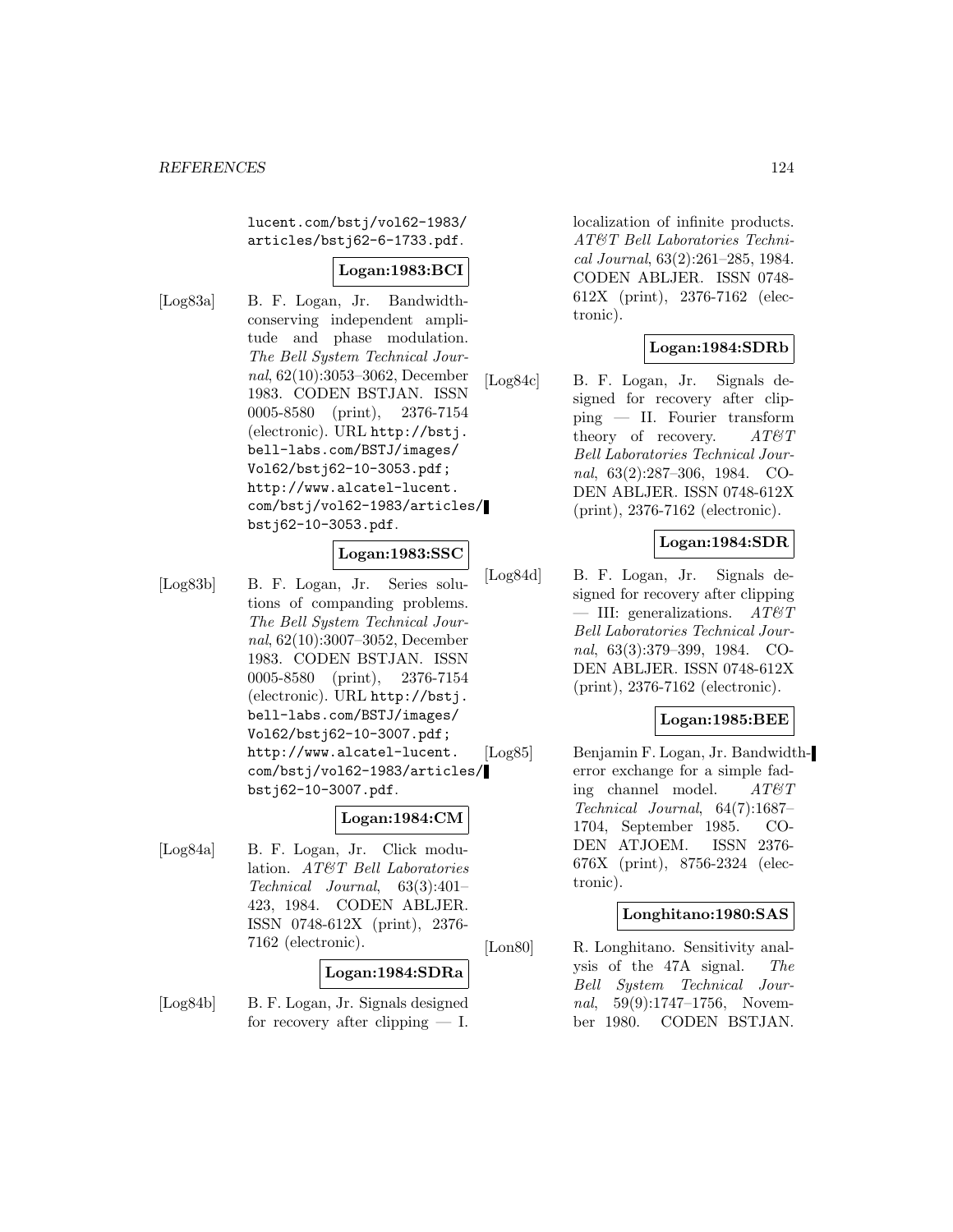ISSN 0005-8580 (print), 2376- 7154 (electronic). URL http: //bstj.bell-labs.com/BSTJ/ images/Vol59/bstj59-9-1747. pdf; http://www.alcatellucent.com/bstj/vol59-1980/ articles/bstj59-9-1747.pdf.

### **Luniewicz:1984:SSL**

[LOS84] Michael M. Luniewicz, John W. Olson, and Kenneth E. Stiefel. SLC 96 subscriber loop carrier system: channel bank.  $AT\mathcal{O}T$ Bell Laboratories Technical Journal, 63(10 part 2):2283-2331, 1984. CODEN ABLJER. ISSN 0748-612X (print), 2376-7162 (electronic).

#### **Levinson:1983:IAT**

[LRS83] S. E. Levinson, L. R. Rabiner, and M. M. Sondhi. An introduction to the application of the theory of probabilistic functions of a Markov process to automatic speech recognition. The Bell System Technical Journal, 62(4):1035–1074, April 1983. CODEN BSTJAN. ISSN 0005-8580 (print), 2376- 7154 (electronic). URL http: //bstj.bell-labs.com/BSTJ/ images/Vol62/bstj62-4-1035. pdf; http://www.alcatellucent.com/bstj/vol62-1983/ articles/bstj62-4-1035.pdf.

#### **Lawrence:1980:FPD**

[LS80a] V. B. Lawrence and A. C. Salazar. Finite precision design of linear-phase FIR filters. The Bell System Technical Journal, 59(9):1575–1598, Novem-

ber 1980. CODEN BSTJAN. ISSN 0005-8580 (print), 2376- 7154 (electronic). URL http: //bstj.bell-labs.com/BSTJ/ images/Vol59/bstj59-9-1575. pdf; http://www.alcatellucent.com/bstj/vol59-1980/ articles/bstj59-9-1575.pdf.

### **Leland:1980:IMS**

[LS80b] K. W. Leland and N. R. Sollenberger. Impairment mechanisms for SSB mobile communications at UHF with pilotbased Doppler/fading correction. The Bell System Technical Journal, 59(10):1923–1942, December 1980. CODEN BSTJAN. ISSN 0005-8580 (print), 2376-7154 (electronic). URL http://bstj. bell-labs.com/BSTJ/images/ Vol59/bstj59-10-1923.pdf; http://www.alcatel-lucent. com/bstj/vol59-1980/articles/ bstj59-10-1923.pdf.

### **Levinson:1980:CMA**

[LS80c] S. E. Levinson and K. L. Shipley. A conversational-mode airline information and reservation system using speech input and output. The Bell System Technical Journal, 59(1):119–137, January 1980. CODEN BSTJAN. ISSN 0005-8580 (print), 2376- 7154 (electronic). URL http: //bstj.bell-labs.com/BSTJ/ images/Vol59/bstj59-1-119. pdf; http://www.alcatellucent.com/bstj/vol59-1980/ articles/bstj59-1-119.pdf.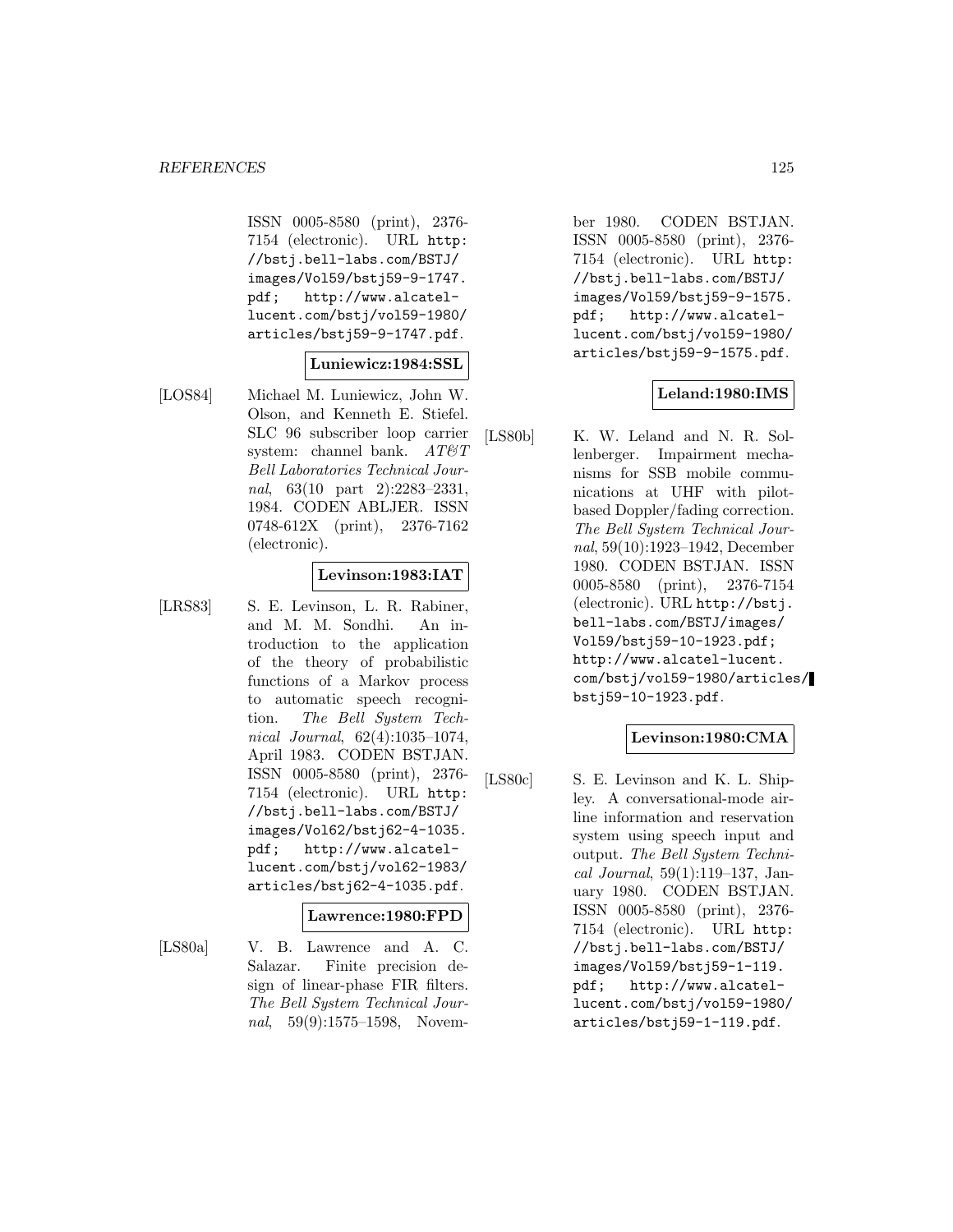## **Lehder:1988:SET**

[LSY88] Wilfred E. Lehder, Jr., D. Paul Smith, and Weider D. Yu. Software estimation technology. AT&T Technical Journal, 67 (4):10–18, July 1988. CODEN ATJOEM. ISSN 2376-676X (print), 8756-2324 (electronic).

## **Lin:1983:CDM**

 $[LTT+83]$  C. Lin, A. R. Tynes, A. Tomita, P. L. Liu, and D. L. Philen. Chromatic dispersion measurements in single-mode fibers using picosecond InGaAsP injection lasers in the 1.2- to 1.5- $\mu$ m spectral region. The Bell System Technical Journal, 62(2):457–462, February 1983. CODEN BSTJAN. ISSN 0005-8580 (print), 2376- 7154 (electronic). URL http: //bstj.bell-labs.com/BSTJ/ images/Vol62/bstj62-2-457. pdf; http://www.alcatellucent.com/bstj/vol62-1983/ articles/bstj62-2-457.pdf.

#### **Lodwig:1983:MSE**

- 
- [LW83] J. P. Lodwig and D. A. Ward. Modernization of the suburban ESS: Billing and measurements modernization. The Bell System Technical Journal,  $62(6):1537-1550$ , July/ August 1983. CODEN BSTJAN. ISSN 0005-8580 (print), 2376- 7154 (electronic). URL http: //bstj.bell-labs.com/BSTJ/ images/Vol62/bstj62-6-1537. pdf; http://www.alcatellucent.com/bstj/vol62-1983/ articles/bstj62-6-1537.pdf.

## **Leonard:1982:ARS**

[LZ82] G. H. Leonard and J. E. Zielinski. Automated repair service bureau: Human performance design techniques. The Bell System Technical Journal,  $61(6):1293-1299$ , July/ August 1982. CODEN BSTJAN. ISSN 0005-8580 (print), 2376- 7154 (electronic). URL http: //bstj.bell-labs.com/BSTJ/ images/Vol61/bstj61-6-1293. pdf; http://www.alcatellucent.com/bstj/vol61-1982/ articles/bstj61-6-1293.pdf.

#### **Macdonald:1983:HFB**

[Mac83] N. H. Macdonald. Human factors and behavioral science: The UNIX Writer's Workbench software: Rationale and design. The Bell System Technical Journal, 62(6):1891–1908, July/ August 1983. CODEN BSTJAN. ISSN 0005-8580 (print), 2376- 7154 (electronic). URL http: //bstj.bell-labs.com/BSTJ/ images/Vol62/bstj62-6-1891. pdf; http://www.alcatellucent.com/bstj/vol62-1983/ articles/bstj62-6-1891.pdf.

### **Manighalam:1989:INS**

[Man89] S. Manighalam. Interconnection Network Simulator (INS). AT&T Technical Journal, 68(6): 63–72, 1989. CODEN ATJOEM. ISSN 2376-676X (print), 8756- 2324 (electronic).

### **Martersteck:1981:NEP**

[Mar81] K. E. Martersteck. No. 4 ESS: Prologue. The Bell Sys-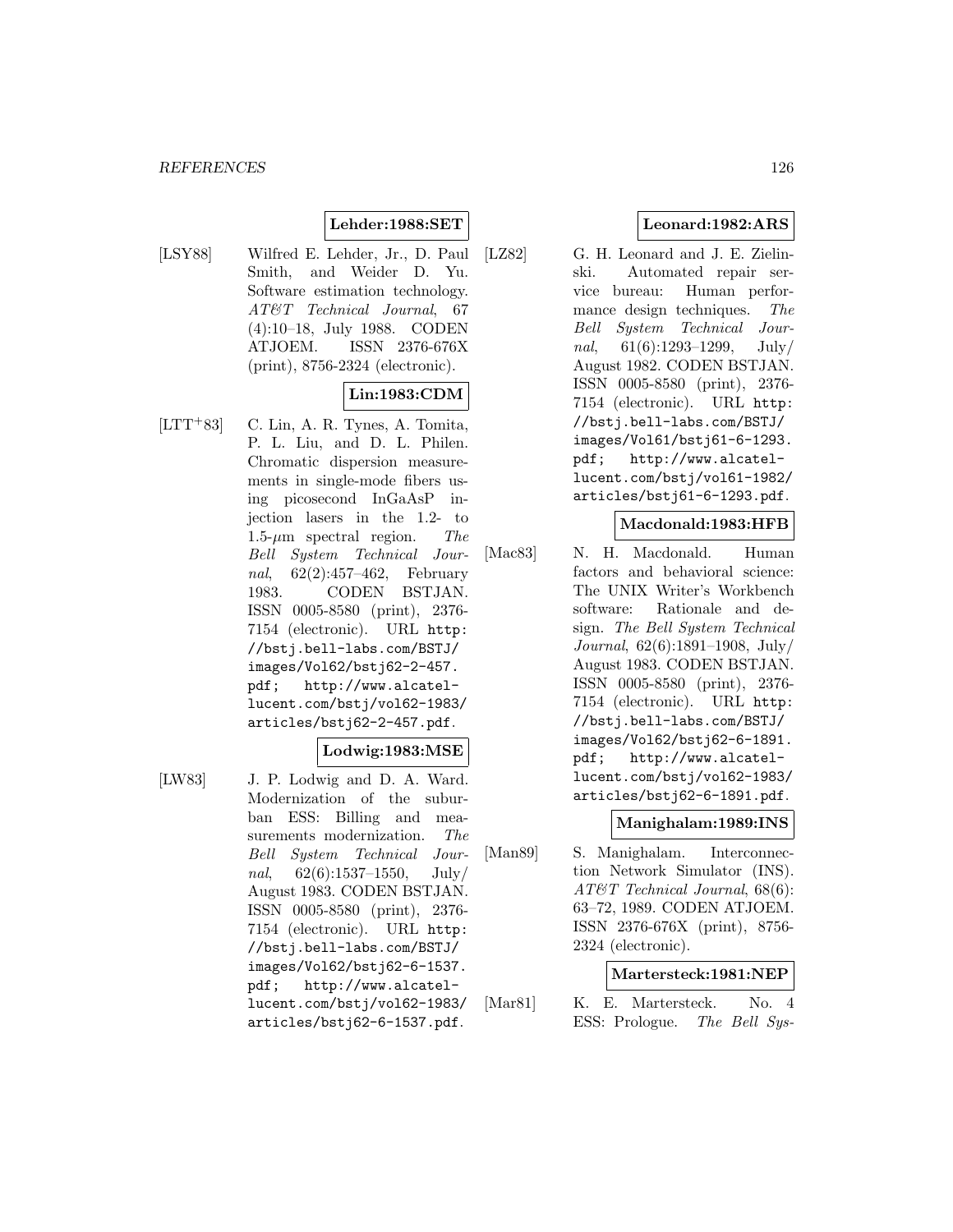tem Technical Journal, 60(6): 1041–1048, July/August 1981. CODEN BSTJAN. ISSN 0005-8580 (print), 2376-7154 (electronic). URL http: //bstj.bell-labs.com/BSTJ/ images/Vol60/bstj60-6-1041. pdf; http://www.alcatellucent.com/bstj/vol60-1981/ articles/bstj60-6-1041.pdf.

# **Martin:1982:ARS**

[Mar82] R. L. Martin. Automated repair service bureau: System architecture. The Bell System Technical Journal, 61(6):1115–1129, July/ August 1982. CODEN BSTJAN. ISSN 0005-8580 (print), 2376- 7154 (electronic). URL http: //bstj.bell-labs.com/BSTJ/ images/Vol61/bstj61-6-1115. pdf; http://www.alcatellucent.com/bstj/vol61-1982/ articles/bstj61-6-1115.pdf.

## **Markle:1983:ASS**

[Mar83] R. E. Markle. The AR6A singlesideband microwave radio system: Prologue. The Bell System Technical Journal, 62(10): 3249–3253, December 1983. CO-DEN BSTJAN. ISSN 0005- 8580 (print), 2376-7154 (electronic). URL http://bstj. bell-labs.com/BSTJ/images/ Vol62/bstj62-10-3249.pdf; http://www.alcatel-lucent. com/bstj/vol62-1983/articles/ bstj62-10-3249.pdf.

## **Martin:1984:USP**

[Mar84] R. L. Martin. The UNIX system: Preface. AT&T Bell Laboratories

Technical Journal, 63(8 part 2): 1571–1572, October 1984. CO-DEN ABLJER. ISSN 0748-612X (print), 2376-7162 (electronic).

## **Marques:1988:SNT**

[Mar88] Todd E. Marques. StarKeeper network troubleshooter: An expert system product. AT&T Technical Journal, 67(6):137– 154, November 1988. CODEN ATJOEM. ISSN 2376-676X (print), 8756-2324 (electronic).

## **Maxemchuk:1980:ESS**

[Max80] N. F. Maxemchuk. An experimental speech storage and editing facility. The Bell System Technical Journal, 59 (8):1383–1395, October 1980. CODEN BSTJAN. ISSN 0005-8580 (print), 2376-7154 (electronic). URL http: //bstj.bell-labs.com/BSTJ/ images/Vol59/bstj59-8-1383. pdf; http://www.alcatellucent.com/bstj/vol59-1980/ articles/bstj59-8-1383.pdf.

## **Maxemchuk:1982:VCC**

[Max82] N. F. Maxemchuk. A variation on CSMA/CD that yields movable TDM slots in integrated voice/data local networks. The Bell System Technical Journal, 61(7):1527–1550, September 1982. CODEN BSTJAN. ISSN 0005-8580 (print), 2376- 7154 (electronic). URL http: //bstj.bell-labs.com/BSTJ/ images/Vol61/bstj61-7-1527. pdf; http://www.alcatel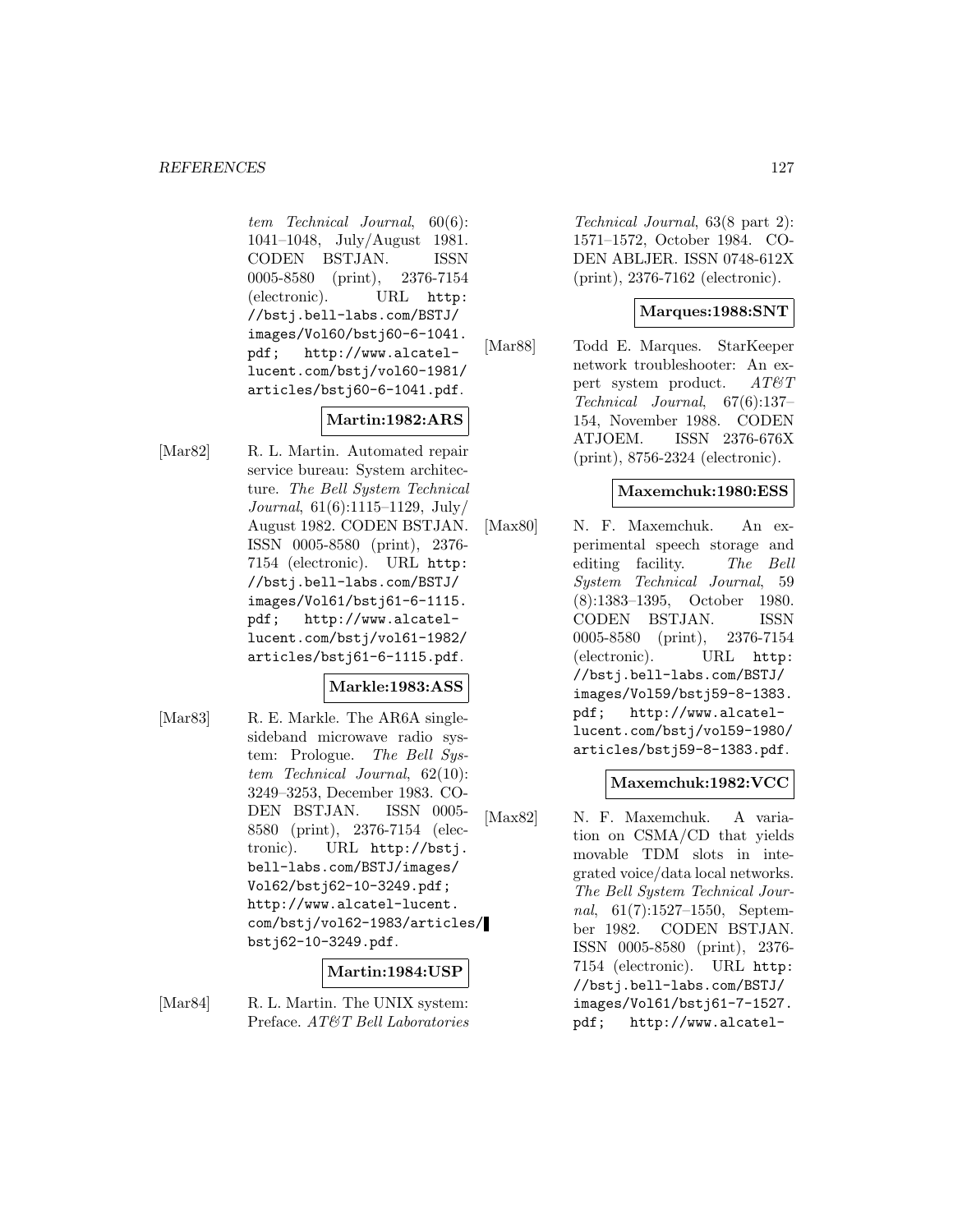lucent.com/bstj/vol61-1982/ articles/bstj61-7-1527.pdf.

## **Mazo:1980:ADD**

[Maz80] J. E. Mazo. Analysis of decisiondirected equalizer convergence. The Bell System Technical Journal, 59(10):1857–1876, December 1980. CODEN BSTJAN. ISSN 0005-8580 (print), 2376-7154 (electronic). URL http://bstj. bell-labs.com/BSTJ/images/ Vol59/bstj59-10-1857.pdf; http://www.alcatel-lucent. com/bstj/vol59-1980/articles/ bstj59-10-1857.pdf.

### **Mazo:1982:SEM**

[Maz82] J. E. Mazo. Some extremal Markov chains. The Bell System Technical Journal, 61(8):2065–2080, October 1982. CODEN BSTJAN. ISSN 0005-8580 (print), 2376- 7154 (electronic). URL http: //bstj.bell-labs.com/BSTJ/ images/Vol61/bstj61-8-2065. pdf; http://www.alcatellucent.com/bstj/vol61-1982/ articles/bstj61-8-2065.pdf.

## **Mazo:1985:BDD**

[Maz85] James E. Mazo. On binary differential detection for coherent lightwave communication. AT&T Technical Journal, 64 (10):2467–2483, 1985. CODEN ATJOEM. ISSN 2376-676X (print), 8756-2324 (electronic).

## **Mitze:1983:PAD**

[MBD<sup>+</sup>83] R. W. Mitze, H. L. Bosco, N. X. DeLessio, R. J. Frank, N. A.

Martellotto, W. C. Schwartz, and R. M. Wolfe. The 3B20D processor & DMERT operating system: 3B20D processor & DMERT as a base for telecommuncations applications. The Bell System Technical Journal, 62(1):171–179, January 1983. CODEN BSTJAN. ISSN 0005-8580 (print), 2376- 7154 (electronic). URL http: //bstj.bell-labs.com/BSTJ/ images/Vol62/bstj62-1-171. pdf; http://www.alcatellucent.com/bstj/vol62-1983/ articles/bstj62-1-171.pdf.

#### **McGonegal:1981:DSP**

[MBJ81] C. A. McGonegal, D. A. Berkley, and N. S. Jayant. Digital signal processor: Private communications. The Bell System Technical Journal, 60(7):1563–1572, September 1981. CODEN BSTJAN. ISSN 0005-8580 (print), 2376- 7154 (electronic). URL http: //bstj.bell-labs.com/BSTJ/ images/Vol60/bstj60-7-1563. pdf; http://www.alcatellucent.com/bstj/vol60-1981/ articles/bstj60-7-1563.pdf.

### **McCallum:1986:ORM**

[McC86] Charles J. McCallum, Jr. Operations research in manufacturing. AT&T Technical Journal, 65 (4):4–16, July/August 1986. CO-DEN ATJOEM. ISSN 2376- 676X (print), 8756-2324 (electronic).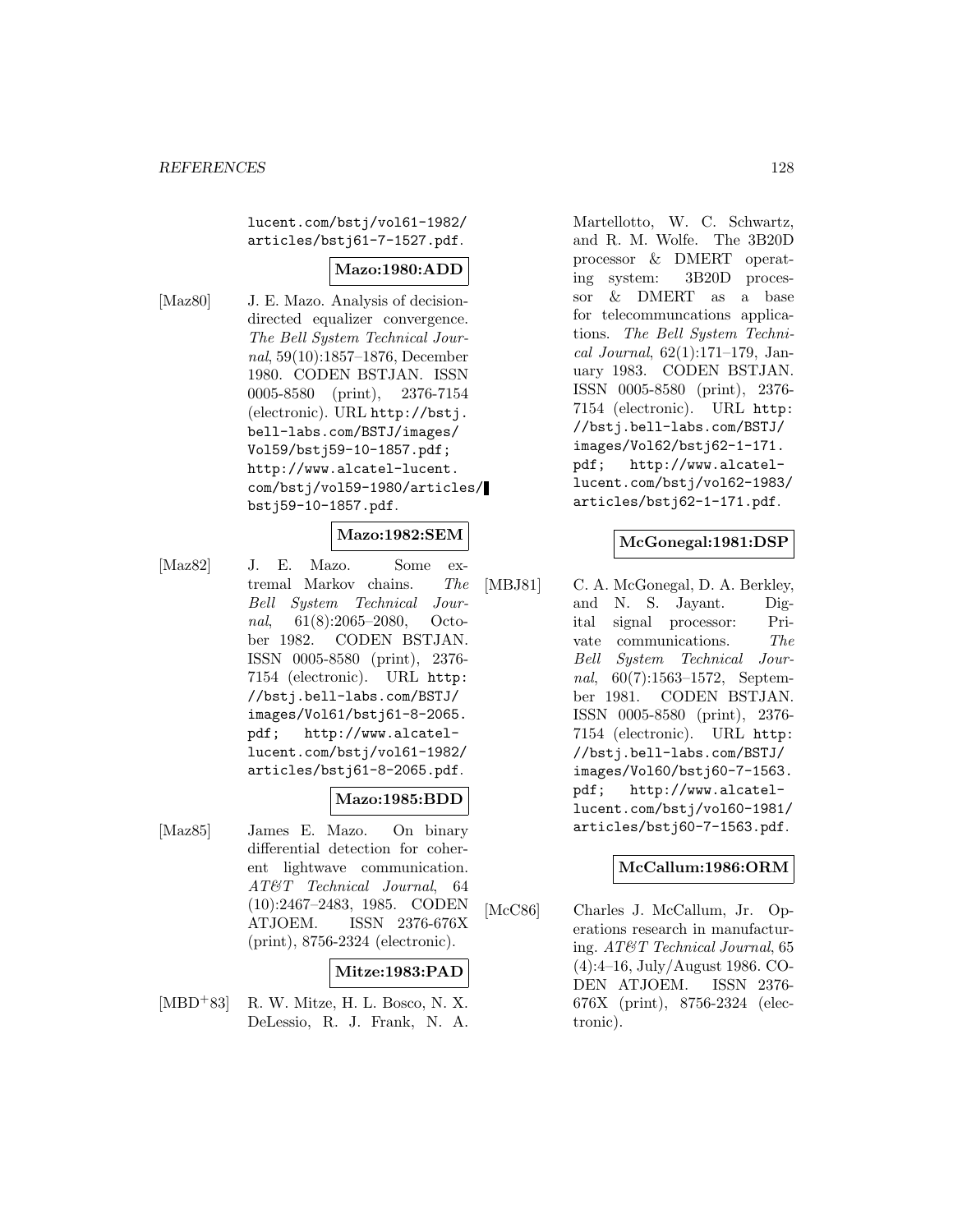### **McNees:1980:TPM**

[McN80] G. K. McNees. Transmission performance of Mu-255 quantization in a local digital office. The Bell System Technical Journal, 59 (10):1943–1964, December 1980. CODEN BSTJAN. ISSN 0005- 8580 (print), 2376-7154 (electronic). URL http://bstj. bell-labs.com/BSTJ/images/ Vol59/bstj59-10-1943.pdf; http://www.alcatel-lucent. com/bstj/vol59-1980/articles/ bstj59-10-1943.pdf.

### **Miller:1982:WBL**

[MDSL82] R. C. Miller, B. C. DeLoach, T. S. Stakelon, and R. B. Lawry. Wideband, bidirectional lightguide communication with an optically powered audio channel. The Bell System Technical Journal, 61(7):1359–1365, September 1982. CODEN BSTJAN. ISSN 0005-8580 (print), 2376- 7154 (electronic). URL http: //bstj.bell-labs.com/BSTJ/ images/Vol61/bstj61-7-1359. pdf; http://www.alcatellucent.com/bstj/vol61-1982/ articles/bstj61-7-1359.pdf.

### **Means:1980:CLR**

[Mea80] D. R. Means. A class of lossless, reciprocal anti-sidetone networks for telephone sets. The Bell System Technical Journal, 59(8):1483–1492, October 1980. CODEN BSTJAN. ISSN 0005-8580 (print), 2376- 7154 (electronic). URL http: //bstj.bell-labs.com/BSTJ/ images/Vol59/bstj59-8-1483.

pdf; http://www.alcatellucent.com/bstj/vol59-1980/ articles/bstj59-8-1483.pdf.

#### **Meyers:1982:CDR**

[Mey82] M. H. Meyers. Computing the distribution of a random variable via Gaussian quadrature rules. The Bell System Technical Journal, 61(9):2245-2261, November 1982. CODEN BSTJAN. ISSN 0005-8580 (print), 2376- 7154 (electronic). URL http: //bstj.bell-labs.com/BSTJ/ images/Vol61/bstj61-9-2245. pdf; http://www.alcatellucent.com/bstj/vol61-1982/ articles/bstj61-9-2245.pdf.

### **Malah:1981:FSS**

[MF81] D. Malah and J. L. Flanagan. Frequency scaling of speech signals by transform techniques. The Bell System Technical Journal, 60(9):2107-2156, November 1981. CODEN BSTJAN. ISSN 0005-8580 (print), 2376- 7154 (electronic). URL http: //bstj.bell-labs.com/BSTJ/ images/Vol60/bstj60-9-2107. pdf; http://www.alcatellucent.com/bstj/vol60-1981/ articles/bstj60-9-2107.pdf.

### **Miller:1982:GDC**

[MF82] J. E. Miller and O. Fujimura. Graphic displays of combined presentations of acoustic and articulatory information. The Bell System Technical Journal, 61(5):799–810, May/June 1982. CODEN BSTJAN. ISSN 0005-8580 (print), 2376-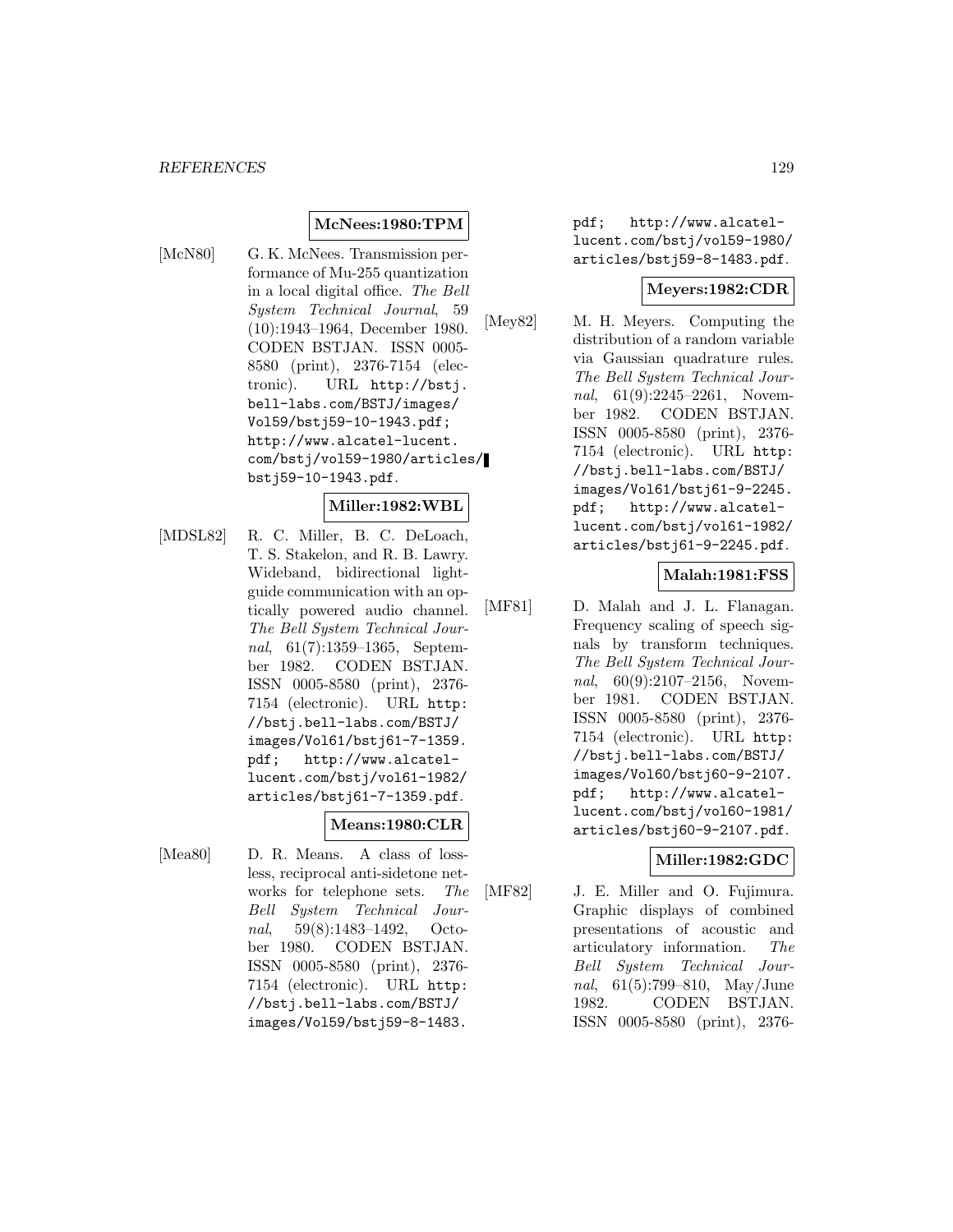7154 (electronic). URL http: //bstj.bell-labs.com/BSTJ/ images/Vol61/bstj61-5-799. pdf; http://www.alcatellucent.com/bstj/vol61-1982/ articles/bstj61-5-799.pdf.

### **Minkoff:1984:WON**

[Min84] J. B. Minkoff. Wideband operation of nonlinear solid-state power amplifiers — comparisons of calculations and measurements. AT&T Bell Laboratories Technical Journal, 63(2):231– 248, 1984. CODEN ABLJER. ISSN 0748-612X (print), 2376- 7162 (electronic).

### **Mark:1984:IVD**

[ML84] John W. Mark and John O. Limb. Integrated voice/data services on Fasnet.  $AT\mathcal{C}T$ Bell Laboratories Technical Journal, 63(2):307–336, 1984. CO-DEN ABLJER. ISSN 0748-612X (print), 2376-7162 (electronic).

#### **McKenna:1982:IRA**

[MM82] J. McKenna and D. Mitra. Integral representations and asymptotic expansions for closed Markovian queueing networks: Normal usage. The Bell System Technical Journal, 61(5):661–683, May/June 1982. CODEN BSTJAN. ISSN 0005-8580 (print), 2376- 7154 (electronic). URL http: //bstj.bell-labs.com/BSTJ/ images/Vol61/bstj61-5-661. pdf; http://www.alcatellucent.com/bstj/vol61-1982/ articles/bstj61-5-661.pdf.

## **McFarland:1985:IAR**

[MM85] M. A. McFarland and J. A. Miller. Introduction activities and results. AT&T Technical Journal,  $64(1$  part  $2):321-$ 332, 1985. CODEN ATJOEM. ISSN 2376-676X (print), 8756- 2324 (electronic).

## **McKenna:1981:CCM**

[MMR81] J. McKenna, D. Mitra, and K. G. Ramakrishnan. A class of closed Markovian queuing networks: Integral representations, asymptotic expansions, and generalizations. The Bell System Technical Journal, 60(5):599–641, May/ June 1981. CODEN BSTJAN. ISSN 0005-8580 (print), 2376- 7154 (electronic). URL http: //bstj.bell-labs.com/BSTJ/ images/Vol60/bstj60-5-599. pdf; http://www.alcatellucent.com/bstj/vol60-1981/ articles/bstj60-5-599.pdf.

### **McRoy:1984:SSL**

[MMTV84] Steven A. McRoy, James H. Miller, James B. Truesdale, and Robert W. Van Slooten. SLC 96 subscriber loop carrier system: integration with the 5ESS switching system. AT&T Bell Laboratories Technical Journal, 63(10 part 2):2417–2437, 1984. CODEN ABLJER. ISSN 0748- 612X (print), 2376-7162 (electronic).

### **Morrison:1980:ASO**

[Mor80a] J. A. Morrison. Analysis of some overflow problems with queuing. The Bell System Technical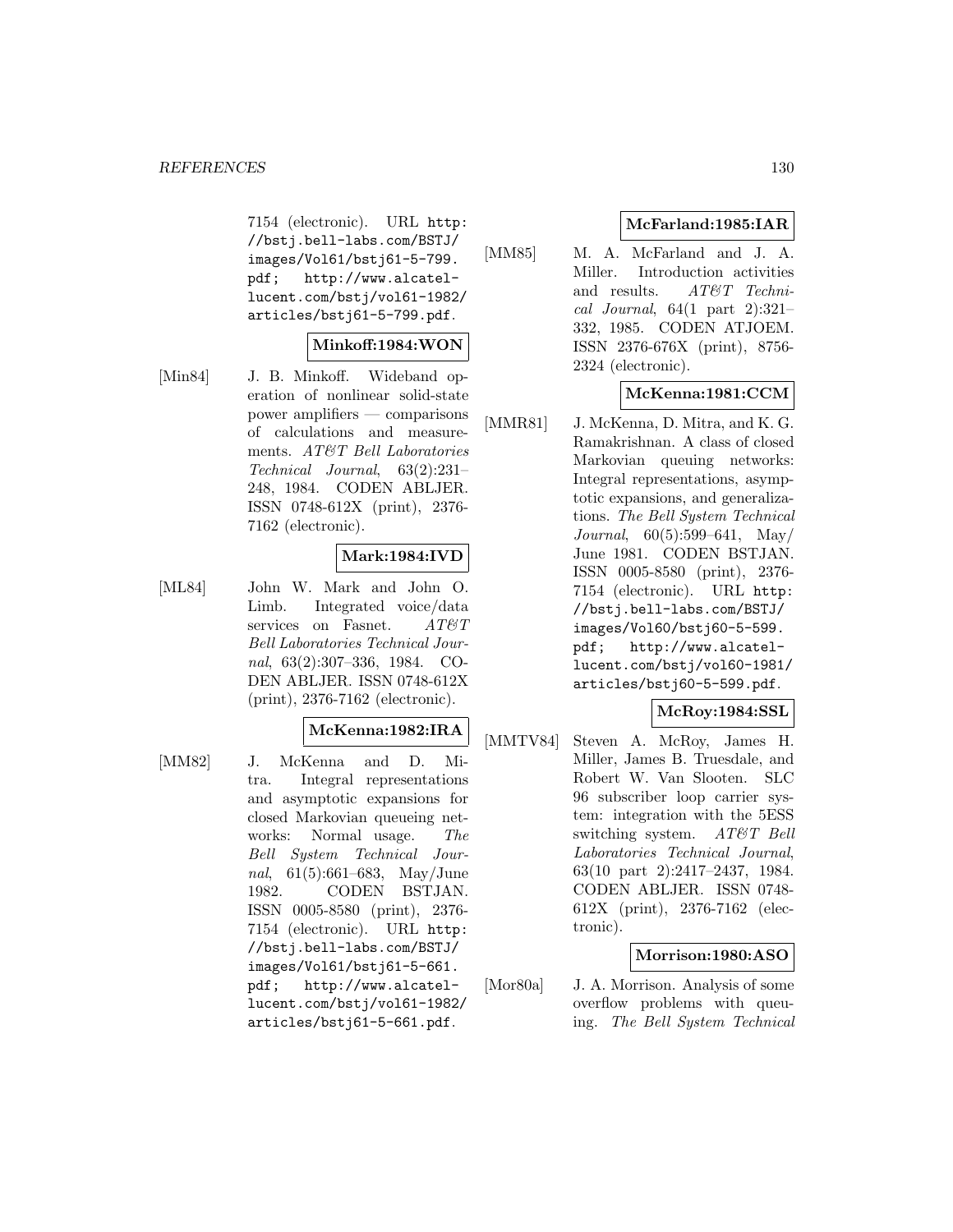Journal, 59(8):1427–1462, October 1980. CODEN BSTJAN. ISSN 0005-8580 (print), 2376- 7154 (electronic). URL http: //bstj.bell-labs.com/BSTJ/ images/Vol59/bstj59-8-1427. pdf; http://www.alcatellucent.com/bstj/vol59-1980/ articles/bstj59-8-1427.pdf.

## **Morrison:1980:STO**

[Mor80b] J. A. Morrison. Some traffic overflow problems with a large secondary queue. The Bell System Technical Journal, 59(8):1463–1482, October 1980. CODEN BSTJAN. ISSN 0005-8580 (print), 2376- 7154 (electronic). URL http: //bstj.bell-labs.com/BSTJ/ images/Vol59/bstj59-8-1463. pdf; http://www.alcatellucent.com/bstj/vol59-1980/ articles/bstj59-8-1463.pdf.

## **Morris:1981:PQN**

[Mor81a] R. J. T. Morris. Priority queuing networks. The Bell System Technical Journal, 60(8):1745–1769, October 1981. CODEN BSTJAN. ISSN 0005-8580 (print), 2376- 7154 (electronic). URL http: //bstj.bell-labs.com/BSTJ/ images/Vol60/bstj60-8-1745. pdf; http://www.alcatellucent.com/bstj/vol60-1981/ articles/bstj60-8-1745.pdf.

### **Morrison:1981:OSW**

- 
- [Mor81b] J. A. Morrison. An overflow system in which queuing takes precedence. The Bell System

Technical Journal, 60(1):1–12, January 1981. CODEN BST-JAN. ISSN 0005-8580 (print), 2376-7154 (electronic). URL http://bstj.bell-labs.com/ BSTJ/images/Vol60/bstj60-1- 1.pdf; http://www.alcatellucent.com/bstj/vol60-1981/ articles/bstj60-1-1.pdf.

### **Moreland:1982:RSP**

[Mor82] J. P. Moreland. A robust sequential projection algorithm for traffic load forecasting. The Bell System Technical Journal,  $61(1):15-38$ , January 1982. CODEN BSTJAN. ISSN 0005-8580 (print), 2376- 7154 (electronic). URL http: //bstj.bell-labs.com/BSTJ/ images/Vol61/bstj61-1-15. pdf; http://www.alcatellucent.com/bstj/vol61-1982/ articles/bstj61-1-15.pdf.

### **Myers:1981:CSS**

[MR81] C. S. Myers and L. R. Rabiner. A comparative study of several dynamic time-warping algorithms for connected-word recognition. The Bell System Technical Journal, 60(7):1389–1409, September 1981. CODEN BSTJAN. ISSN 0005-8580 (print), 2376- 7154 (electronic). URL http: //bstj.bell-labs.com/BSTJ/ images/Vol60/bstj60-7-1389. pdf; http://www.alcatellucent.com/bstj/vol60-1981/ articles/bstj60-7-1389.pdf.

### **Marple:1983:PFA**

[MR83] S. L. Marple, Jr. and L. R. Ra-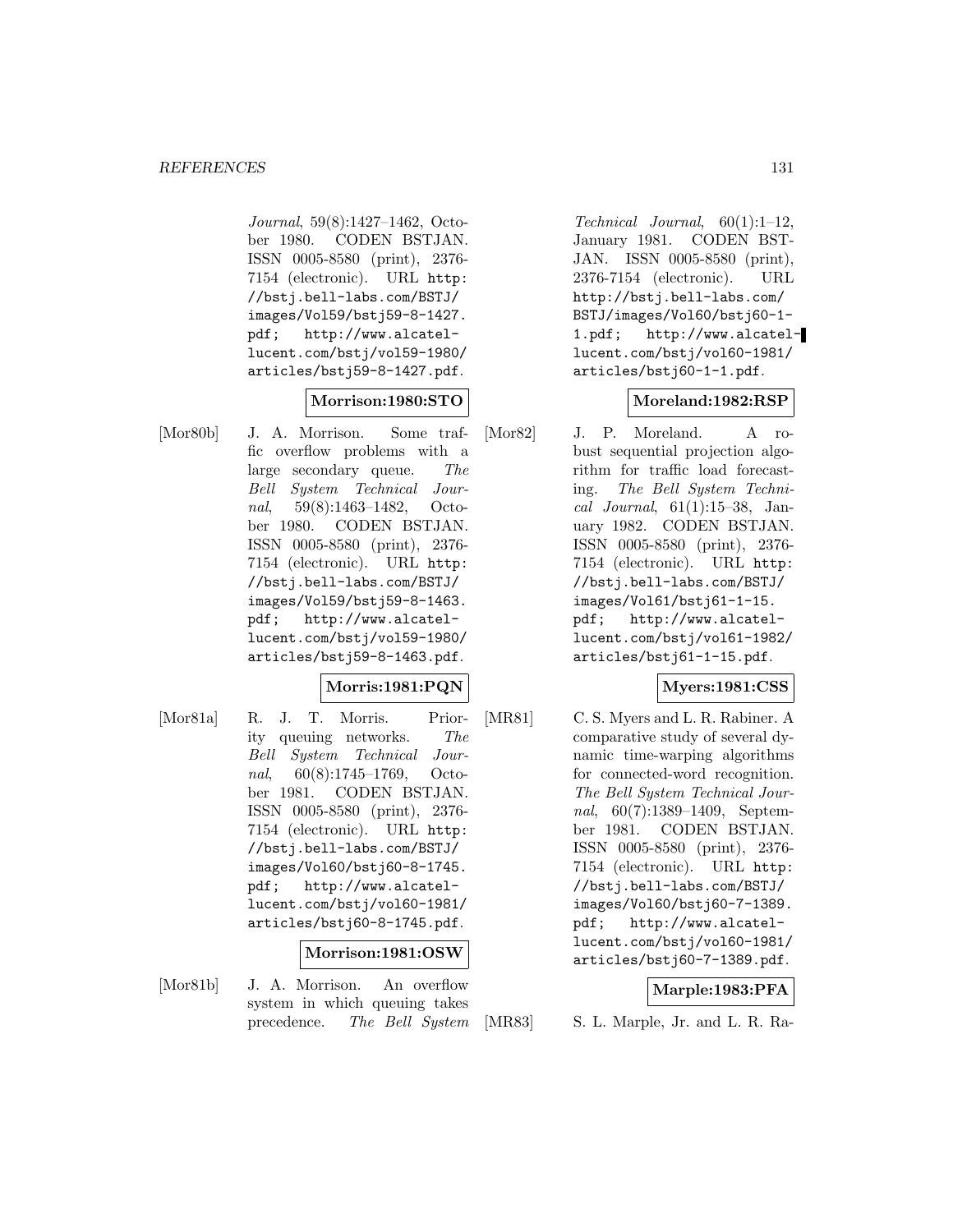biner. Performance of a fast algorithm for FIR system identification using least-squares analysis. The Bell System Technical Journal, 62(3):717–742, March 1983. CODEN BSTJAN. ISSN 0005-8580 (print), 2376- 7154 (electronic). URL http: //bstj.bell-labs.com/BSTJ/ images/Vol62/bstj62-3-717. pdf; http://www.alcatellucent.com/bstj/vol62-1983/ articles/bstj62-3-717.pdf.

# **Myers:1981:UDT**

[MRR81] C. S. Myers, L. R. Rabiner, and A. E. Rosenberg. On the use of dynamic time warping for word spotting and connected word recognition. The Bell System Technical Journal, 60(3):303–325, March 1981. CODEN BSTJAN. ISSN 0005-8580 (print), 2376-7154 (electronic). URL http: //bstj.bell-labs.com/BSTJ/ images/Vol60/bstj60-3-303. pdf; http://www.alcatellucent.com/bstj/vol60-1981/ articles/bstj60-3-303.pdf.

### **Metz:1981:NEN**

[MRW81] R. Metz, E. L. Reible, and D. F. Winchell. No. 4 ESS: Network clock synchronization. The Bell System Technical Journal,  $60(6):1109-1129$ , July/ August 1981. CODEN BSTJAN. ISSN 0005-8580 (print), 2376- 7154 (electronic). URL http: //bstj.bell-labs.com/BSTJ/ images/Vol60/bstj60-6-1109. pdf; http://www.alcatellucent.com/bstj/vol60-1981/ articles/bstj60-6-1109.pdf.

### **Mueller:1981:UTD**

[MS81] M. S. Mueller and J. Salz. A unified theory of data-aided equalization. The Bell System Technical Journal, 60(9): 2023–2038, November 1981. CODEN BSTJAN. ISSN 0005-8580 (print), 2376-7154 (electronic). URL http: //bstj.bell-labs.com/BSTJ/ images/Vol60/bstj60-9-2023. pdf; http://www.alcatellucent.com/bstj/vol60-1981/ articles/bstj60-9-2023.pdf.

### **Monma:1982:PAF**

[MS82] C. L. Monma and M. Segal. A primal algorithm for finding minimum-cost flows in capacitated networks with applications. The Bell System Technical Journal, 61(6):949–968, July/ August 1982. CODEN BSTJAN. ISSN 0005-8580 (print), 2376- 7154 (electronic). URL http: //bstj.bell-labs.com/BSTJ/ images/Vol61/bstj61-6-949. pdf; http://www.alcatellucent.com/bstj/vol61-1982/ articles/bstj61-6-949.pdf.

### **Monma:1984:PAI**

[MS84] C. L. Monma and D. R. Smith. Probabilistic analysis of interframe tie requirements for crossconnect systems. AT&T Bell Laboratories Technical Journal, 63(4):643–664, 1984. CODEN ABLJER. ISSN 0748-612X (print), 2376-7162 (electronic).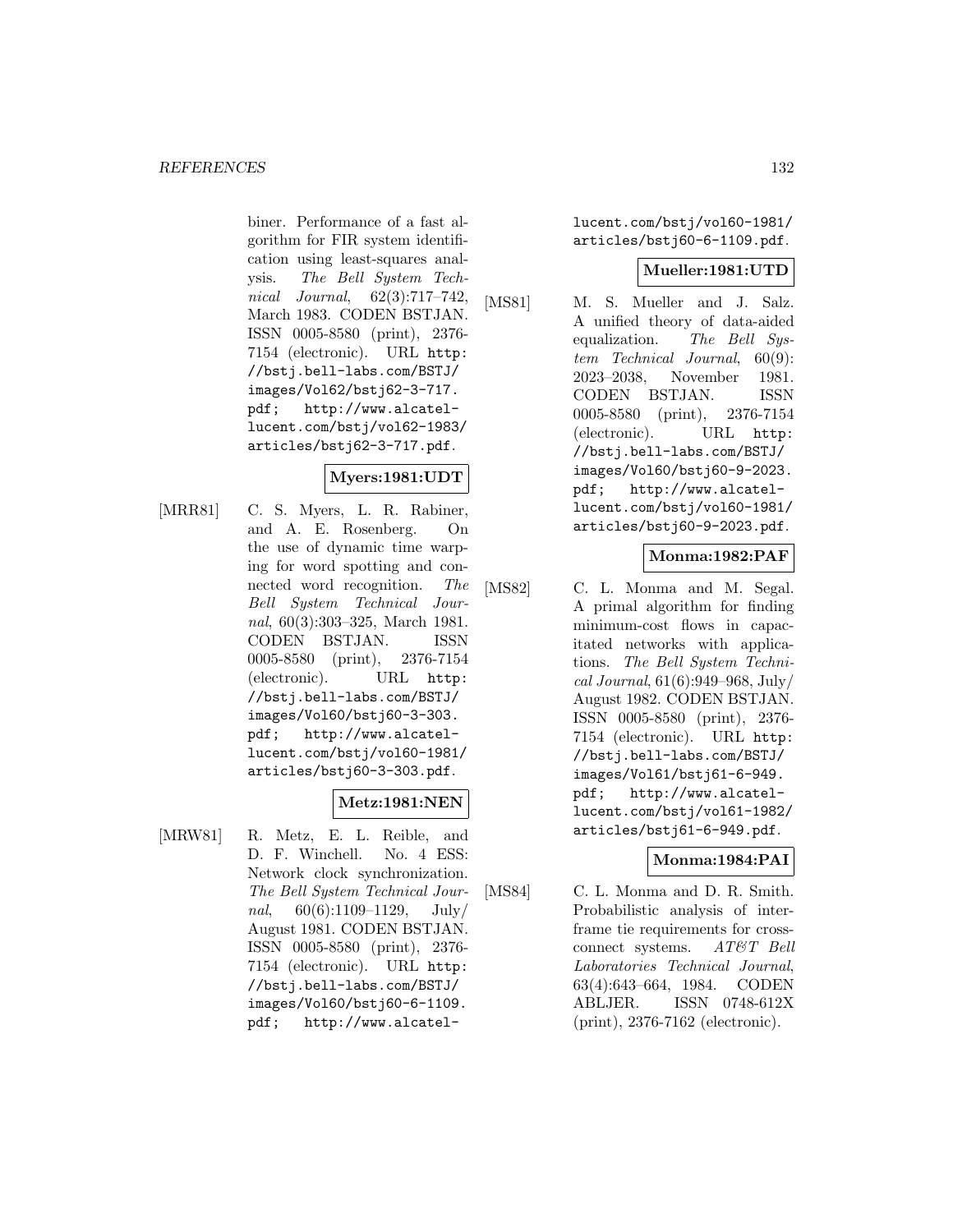#### **Melliar-Smith:1989:PED**

[MS89] C. Mark Melliar-Smith. Photonic and electronic device technologies. AT&T Technical Journal,  $68(1):2-4$ , January/February 1989. CODEN ATJOEM. ISSN 2376-676X (print), 8756-2324 (electronic).

### **Morgen:1984:SSL**

[MSO84] Dennis H. Morgen, Michael A. Schwartz, and John W. Olson. SLC 96 subscriber loop carrier system: maintenance and operation. AT&T Bell Laboratories Technical Journal, 63(10 part 2):2363–2387, 1984. CO-DEN ABLJER. ISSN 0748-612X (print), 2376-7162 (electronic).

### **McDonald:1980:DWP**

[MT80] P. H. McDonald and T. J. Thompson. Designer's Workbench: The programmer environment. The Bell System Technical Journal, 59(9): 1793–1809, November 1980. CODEN BSTJAN. ISSN 0005-8580 (print), 2376-7154 (electronic). URL http: //bstj.bell-labs.com/BSTJ/ images/Vol59/bstj59-9-1793. pdf; http://www.alcatellucent.com/bstj/vol59-1980/ articles/bstj59-9-1793.pdf.

### **Mueller:1981:LSA**

[Mue81a] M. S. Mueller. Least-squares algorithms for adaptive equalizers. The Bell System Technical Journal, 60(8):1905–1925, October 1981. CODEN BSTJAN.

ISSN 0005-8580 (print), 2376- 7154 (electronic). URL http: //bstj.bell-labs.com/BSTJ/ images/Vol60/bstj60-8-1905. pdf; http://www.alcatellucent.com/bstj/vol60-1981/ articles/bstj60-8-1905.pdf.

### **Mueller:1981:RIC**

[Mue81b] M. S. Mueller. On the rapid initial convergence of least-squares equalizer adjustment algorithms. The Bell System Technical Journal, 60(10):2345–2358, December 1981. CODEN BSTJAN. ISSN 0005-8580 (print), 2376-7154 (electronic). URL http://bstj. bell-labs.com/BSTJ/images/ Vol60/bstj60-10-2345.pdf; http://www.alcatel-lucent. com/bstj/vol60-1981/articles/ bstj60-10-2345.pdf.

#### **Morrison:1982:TOS**

[MW82] J. A. Morrison and P. E. Wright. A traffic overflow system with A large primary queue. The Bell System Technical Journal, 61(7):1487–1517, September 1982. CODEN BSTJAN. ISSN 0005-8580 (print), 2376- 7154 (electronic). URL http: //bstj.bell-labs.com/BSTJ/ images/Vol61/bstj61-7-1487. pdf; http://www.alcatellucent.com/bstj/vol61-1982/ articles/bstj61-7-1487.pdf.

### **Morrison:1983:SAM**

[MY83] J. A. Morrison and W. W. Yale. Stochastic analysis of mechanizing transaction data bases. The Bell System Tech-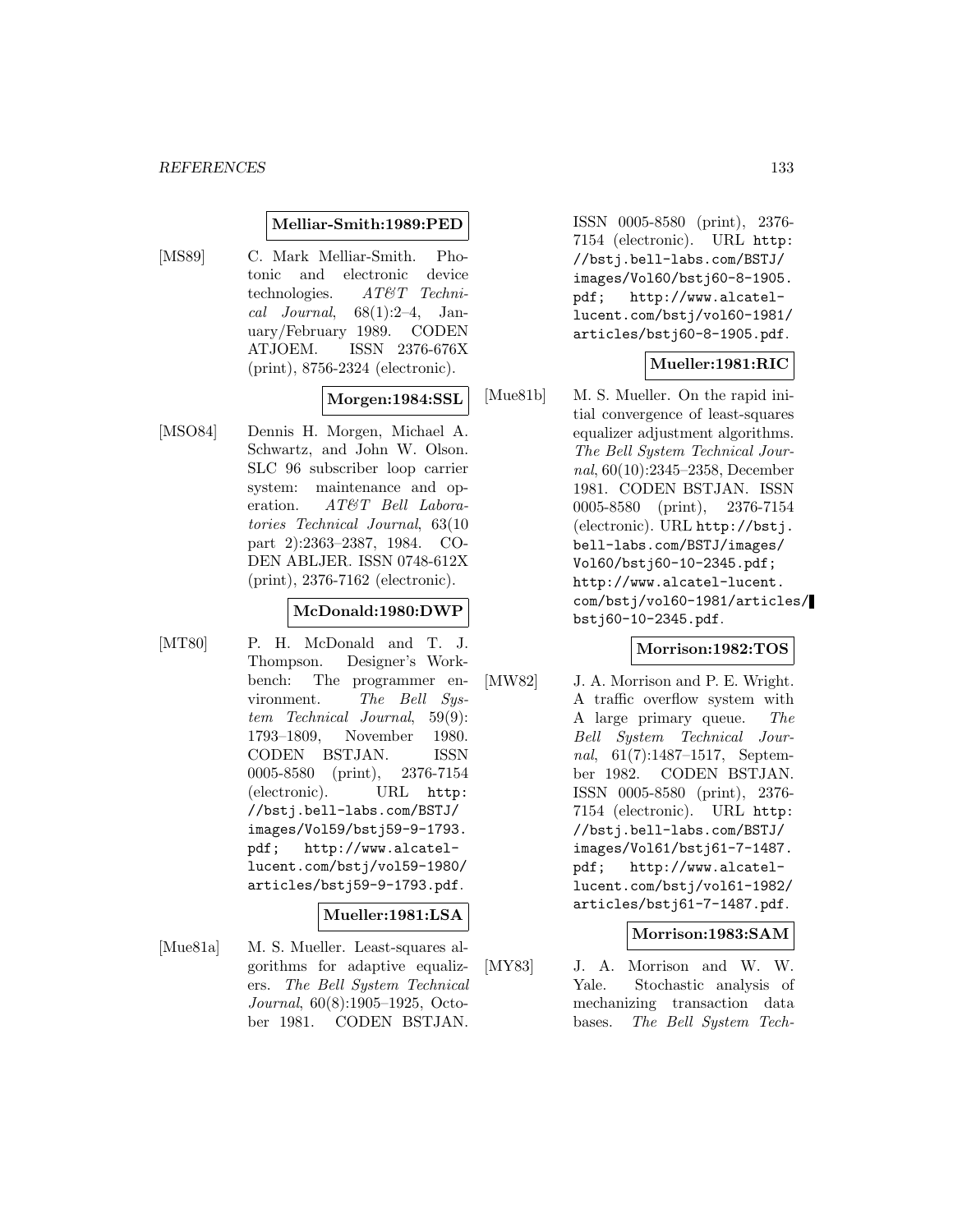nical Journal, 62(1):91–99, January 1983. CODEN BSTJAN. ISSN 0005-8580 (print), 2376- 7154 (electronic). URL http: //bstj.bell-labs.com/BSTJ/ images/Vol62/bstj62-1-91. pdf; http://www.alcatellucent.com/bstj/vol62-1983/ articles/bstj62-1-91.pdf.

# **Malek-Zavarei:1982:AGT**

[MZ82] M. Malek-Zavarei. Application of graph theory to the solution of a nonlinear optimal assignment problem. The Bell System Technical Journal, 61(8):1863–1870, October 1982. CODEN BSTJAN. ISSN 0005-8580 (print), 2376- 7154 (electronic). URL http: //bstj.bell-labs.com/BSTJ/ images/Vol61/bstj61-8-1863. pdf; http://www.alcatellucent.com/bstj/vol61-1982/ articles/bstj61-8-1863.pdf.

### **Malek-Zavarei:1984:GAD**

[MZCW84] M. Malek-Zavarei, M. C. Chow, and J. D. Williams. Generic approaches to the design of network services circuits.  $AT\&T$ Bell Laboratories Technical Journal, 63(5):737–773, 1984. CO-DEN ABLJER. ISSN 0748-612X (print), 2376-7162 (electronic).

### **Nassau:1981:MDZ**

[Nas81] K. Nassau. The material dispersion zero in infrared optical waveguide materials. The Bell System Technical Journal, 60(3):327–337, March 1981. CODEN BSTJAN. ISSN

0005-8580 (print), 2376-7154 (electronic). URL http: //bstj.bell-labs.com/BSTJ/ images/Vol60/bstj60-3-327. pdf; http://www.alcatellucent.com/bstj/vol60-1981/ articles/bstj60-3-327.pdf.

## **Netravali:1982:IRD**

[NB82] A. N. Netravali and E. G. Bowen. Improved reconstruction of DPCM-coded pictures. The Bell System Technical Journal, 61(6):969–979, July/August 1982. CODEN BSTJAN. ISSN 0005-8580 (print), 2376- 7154 (electronic). URL http: //bstj.bell-labs.com/BSTJ/ images/Vol61/bstj61-6-969. pdf; http://www.alcatellucent.com/bstj/vol61-1982/ articles/bstj61-6-969.pdf.

### **Nair:1981:SSP**

[ND81] V. N. Nair and T. E. Dalenius. Sampling from structured populations: Some issues and answers. The Bell System Technical Journal, 60(7):1235–1256, September 1981. CODEN BSTJAN. ISSN 0005-8580 (print), 2376- 7154 (electronic). URL http: //bstj.bell-labs.com/BSTJ/ images/Vol60/bstj60-7-1235. pdf; http://www.alcatellucent.com/bstj/vol60-1981/ articles/bstj60-7-1235.pdf.

## **Neal:1980:BDT**

[Nea80] S. R. Neal. Blocking distributions for trunk network administration. The Bell System Techni-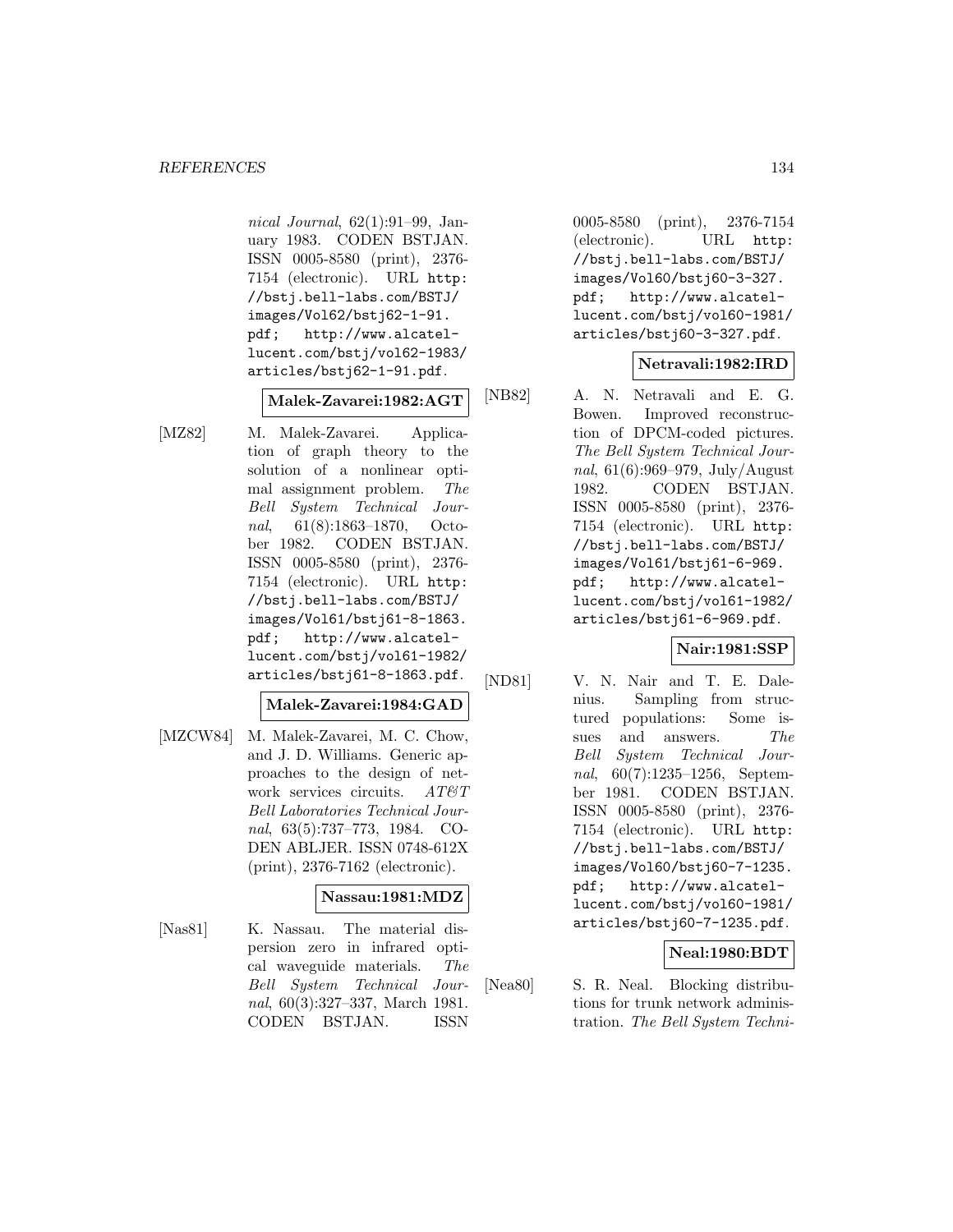cal Journal, 59(6):829–844, July/ August 1980. CODEN BSTJAN. ISSN 0005-8580 (print), 2376- 7154 (electronic). URL http: //bstj.bell-labs.com/BSTJ/ images/Vol59/bstj59-6-829. pdf; http://www.alcatellucent.com/bstj/vol59-1980/ articles/bstj59-6-829.pdf.

## **Nelson:1984:EII**

[NMR<sup>+</sup>84] T. J. Nelson, D. J. Muehlner, V. V. S. Rana, B. J. Roman, and G. P. Vella-Coleiro. Experimental ion-implanted bubble memory device with  $16-\mu m^2$  cell. AT&T Bell Laboratories Technical Journal, 63(2):337–355, 1984. CODEN ABLJER. ISSN 0748- 612X (print), 2376-7162 (electronic).

## **Noe:1981:IFU**

[Noe81] N. H. Noe. Impact of forecast uncertainty on feeder-cable sizing. The Bell System Technical Journal, 60(5):677–696, May/ June 1981. CODEN BSTJAN. ISSN 0005-8580 (print), 2376- 7154 (electronic). URL http: //bstj.bell-labs.com/BSTJ/ images/Vol60/bstj60-5-677. pdf; http://www.alcatellucent.com/bstj/vol60-1981/ articles/bstj60-5-677.pdf.

### **Netravali:1980:MCC**

[NR80] A. N. Netravali and J. D. Robbins. Motion-compensated coding: Some new results. The Bell System Technical Journal, 59(9):1735–1745, November 1980. CODEN BSTJAN.

ISSN 0005-8580 (print), 2376- 7154 (electronic). URL http: //bstj.bell-labs.com/BSTJ/ images/Vol59/bstj59-9-1735. pdf; http://www.alcatellucent.com/bstj/vol59-1980/ articles/bstj59-9-1735.pdf.

### **Nichols:1982:NRS**

[NS82] R. K. Nichols and T. J. J. Starr. No. 10A remote switching system: Control-complex architecture and circuit design. The Bell System Technical Journal, 61(4):419–450, April 1982. CODEN BSTJAN. ISSN 0005-8580 (print), 2376- 7154 (electronic). URL http: //bstj.bell-labs.com/BSTJ/ images/Vol61/bstj61-4-419. pdf; http://www.alcatellucent.com/bstj/vol61-1982/ articles/bstj61-4-419.pdf.

### **Netravali:1985:AET**

[NS85] A. N. Netravali and J. Salz. Algorithms for estimation of threedimensional motion. AT&T Technical Journal, 64(2 part 1):335–346, 1985. CODEN ATJOEM. ISSN 2376-676X (print), 8756-2324 (electronic).

## **Neigh:1986:RIA**

[NS86] James L. Neigh and Leslie A. Spindel. Role of ISDN in AT&T information systems architecture. AT&T Technical Journal,  $65(1):45-55$ , January/February 1986. CODEN ATJOEM. ISSN 2376-676X (print), 8756-2324 (electronic).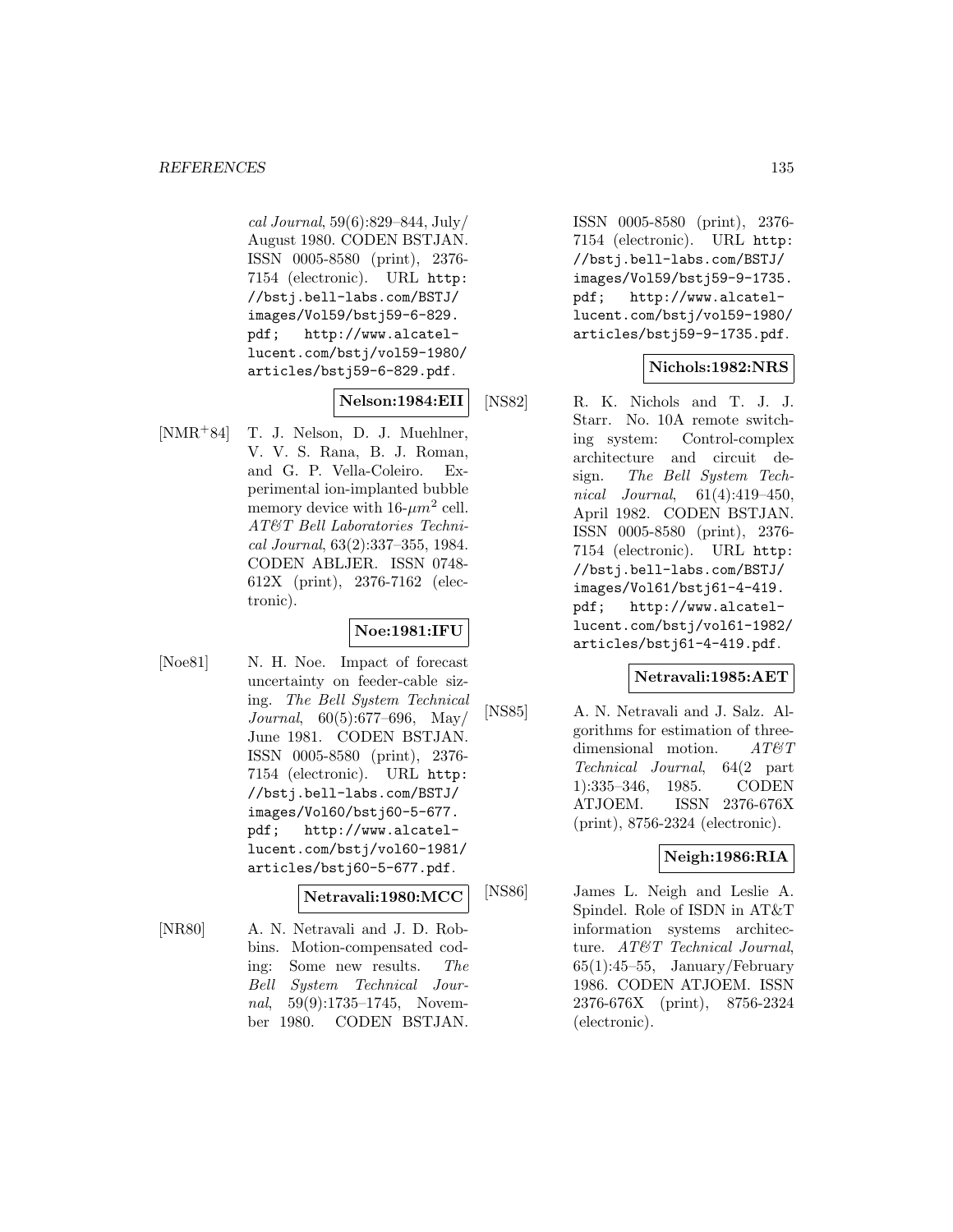# **Nantz:1987:LAL**

[NS87] Timothy D. Nantz and Walter J. Shenk. Lightguide applications in the loop. AT&T Technical Journal, 66(1):108–118, January 1987. CODEN ATJOEM. ISSN 2376-676X (print), 8756- 2324 (electronic).

## **Nucho:1981:TBK**

[Nuc81] R. N. Nucho. Transient behavior of the Kendall birth-death process — applications to capacity expansion for special services. The Bell System Technical Journal,  $60(1):57-87$ , January 1981. CODEN BSTJAN. ISSN 0005-8580 (print), 2376- 7154 (electronic). URL http: //bstj.bell-labs.com/BSTJ/ images/Vol60/bstj60-1-57. pdf; http://www.alcatellucent.com/bstj/vol60-1981/ articles/bstj60-1-57.pdf.

### **Nussbaum:1982:VSS**

[Nus82] E. Nussbaum. 1A voice storage system: Voice storage in the network — perspective and history. The Bell System Technical Journal, 61(5):811–813, May/ June 1982. CODEN BSTJAN. ISSN 0005-8580 (print), 2376- 7154 (electronic). URL http: //bstj.bell-labs.com/BSTJ/ images/Vol61/bstj61-5-811. pdf; http://www.alcatellucent.com/bstj/vol61-1982/ articles/bstj61-5-811.pdf.

### **Nelson:1980:DBD**

[NWB<sup>+</sup>80] T. J. Nelson, R. Wolfe, S. L. Blank, P. I. Bonyhard, W. A.

Johnson, B. J. Roman, and G. P. Vella Coleiro. Design of bubble device elements employing ion-implanted propagation patterns. The Bell System Technical Journal, 59(2):229–257, February 1980. CODEN BSTJAN. ISSN 0005-8580 (print), 2376- 7154 (electronic). URL http: //bstj.bell-labs.com/BSTJ/ images/Vol59/bstj59-2-229. pdf; http://www.alcatellucent.com/bstj/vol59-1980/ articles/bstj59-2-229.pdf.

### **Ogawa:1981:NCG**

[Oga81] K. Ogawa. Noise caused by GaAs MESFETs in optical receivers. The Bell System Technical Journal, 60(6):923–928, July/ August 1981. CODEN BSTJAN. ISSN 0005-8580 (print), 2376- 7154 (electronic). URL http: //bstj.bell-labs.com/BSTJ/ images/Vol60/bstj60-6-923. pdf; http://www.alcatellucent.com/bstj/vol60-1981/ articles/bstj60-6-923.pdf.

### **Ogawa:1982:CSM**

[Oga82] K. Ogawa. Considerations for single-mode fiber systems. The Bell System Technical Journal, 61(8):1919–1931, October 1982. CODEN BSTJAN. ISSN 0005-8580 (print), 2376- 7154 (electronic). URL http: //bstj.bell-labs.com/BSTJ/ images/Vol61/bstj61-8-1919. pdf; http://www.alcatellucent.com/bstj/vol61-1982/ articles/bstj61-8-1919.pdf.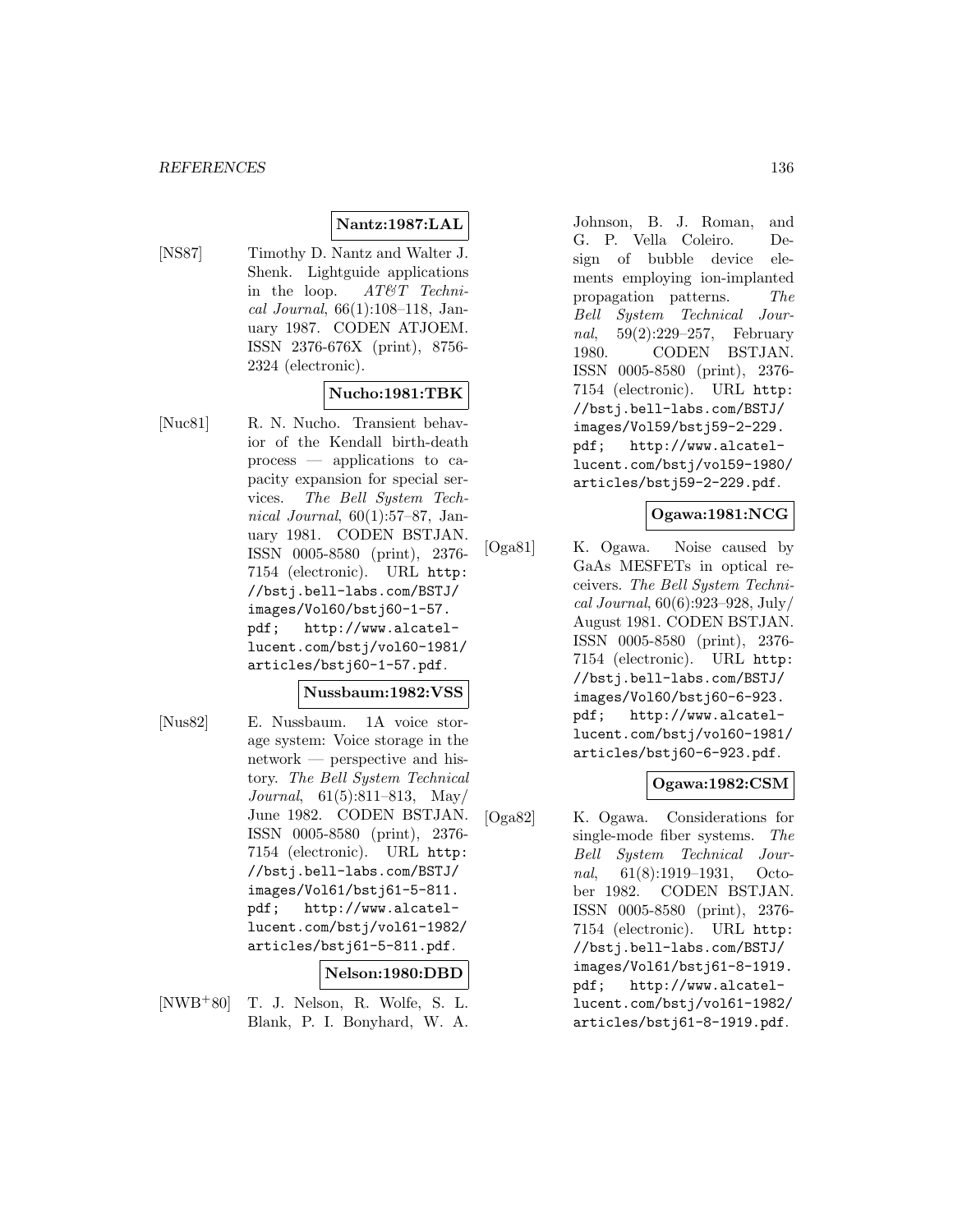### **ONeill:1980:DWP**

[O'N80] L. A. O'Neill. Designer's Workbench: Philosophy. The Bell System Technical Journal, 59(9):1757–1765, November 1980. CODEN BSTJAN. ISSN 0005-8580 (print), 2376- 7154 (electronic). URL http: //bstj.bell-labs.com/BSTJ/ images/Vol59/bstj59-9-1757. pdf; http://www.alcatellucent.com/bstj/vol59-1980/ articles/bstj59-9-1757.pdf.

### **Ogawa:1983:LWO**

[OOB83] K. Ogawa, B. Owen, and H. J. Boll. A long-wavelength optical receiver using a shortchannel Si-MOSFET. The Bell System Technical Journal,  $62(5):1181-1188$ , May/ June 1983. CODEN BSTJAN. ISSN 0005-8580 (print), 2376- 7154 (electronic). URL http: //bstj.bell-labs.com/BSTJ/ images/Vol62/bstj62-5-1181. pdf; http://www.alcatellucent.com/bstj/vol62-1983/ articles/bstj62-5-1181.pdf.

#### **Overstreet:1982:ARS**

[Ove82] E. A. Overstreet. Automated repair service bureau: Economic evaluation. The Bell System Technical Journal,  $61(6):1325-1344$ , July/ August 1982. CODEN BSTJAN. ISSN 0005-8580 (print), 2376- 7154 (electronic). URL http: //bstj.bell-labs.com/BSTJ/ images/Vol61/bstj61-6-1325. pdf; http://www.alcatellucent.com/bstj/vol61-1982/ articles/bstj61-6-1325.pdf.

#### **Ozarow:1984:WTC**

[OW84] Lawrence H. Ozarow and Aaron D. Wyner. Wire-tap channel II. AT&T Bell Laboratories Technical Journal, 63(10 part 1):2135– 2157, 1984. CODEN ABLJER. ISSN 0748-612X (print), 2376- 7162 (electronic).

### **Ozarow:1980:SCP**

[Oza80] L. Ozarow. On a source-coding problem with two channels and three receivers. The Bell System Technical Journal, 59(10): 1909–1921, December 1980. CO-DEN BSTJAN. ISSN 0005- 8580 (print), 2376-7154 (electronic). URL http://bstj. bell-labs.com/BSTJ/images/ Vol59/bstj59-10-1909.pdf; http://www.alcatel-lucent. com/bstj/vol59-1980/articles/ bstj59-10-1909.pdf.

### **Panish:1989:MBE**

[Pan89] Morton B. Panish. Molecularbeam epitaxy. AT&T Technical Journal, 68(1):43–52, January/February 1989. CODEN ATJOEM. ISSN 2376-676X (print), 8756-2324 (electronic).

### **Paul:1983:HFB**

[Pau83] L. M. Paul. Human factors and behavioral science: Human factors comparison of two fiberoptic continuous-groove fieldrepair splicing techniques. The Bell System Technical Journal,  $62(6):1713-1721$ , July/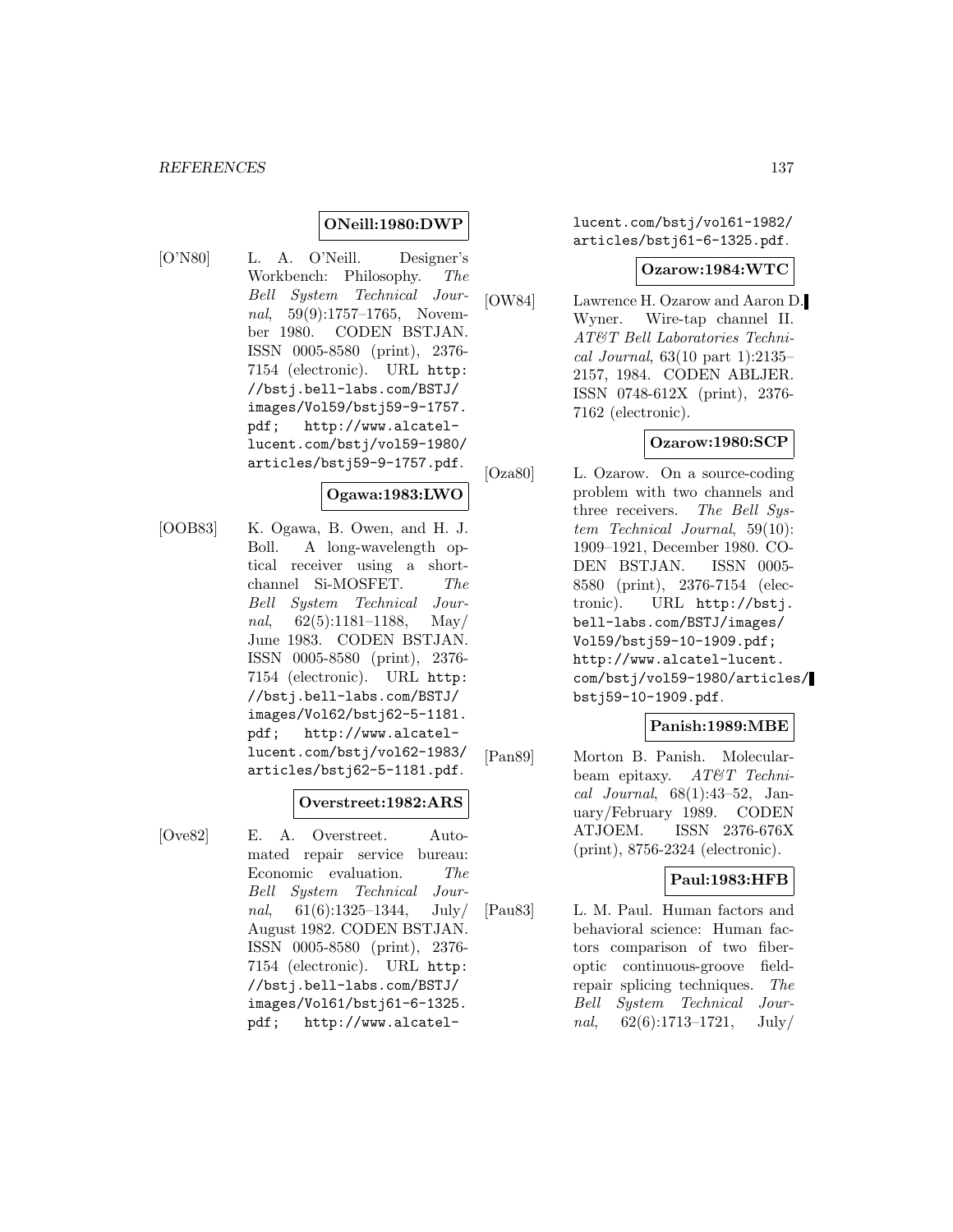August 1983. CODEN BSTJAN. ISSN 0005-8580 (print), 2376- 7154 (electronic). URL http: //bstj.bell-labs.com/BSTJ/ images/Vol62/bstj62-6-1713. pdf; http://www.alcatellucent.com/bstj/vol62-1983/ articles/bstj62-6-1713.pdf.

# **Presby:1982:VCD**

[PC82] H. M. Presby and R. Chang. Video colorization diagnostics in optical telecommunications. The Bell System Technical Journal, 61(3):267–282, March 1982. CODEN BSTJAN. ISSN 0005-8580 (print), 2376- 7154 (electronic). URL http: //bstj.bell-labs.com/BSTJ/ images/Vol61/bstj61-3-267. pdf; http://www.alcatellucent.com/bstj/vol61-1982/ articles/bstj61-3-267.pdf.

### **Peterson:1980:CVS**

[PCP80] G. E. Peterson, A. Carnevale, and U. C. Paek. Comparison of vector and scalar modes in a lightguide with a hyperbolic secant index distribution. The Bell System Technical Journal, 59(9):1681–1691, November 1980. CODEN BSTJAN. ISSN 0005-8580 (print), 2376- 7154 (electronic). URL http: //bstj.bell-labs.com/BSTJ/ images/Vol59/bstj59-9-1681. pdf; http://www.alcatellucent.com/bstj/vol59-1980/ articles/bstj59-9-1681.pdf.

### **Peterson:1980:ENS**

[PCPB80] G. E. Peterson, A. Carnevale,

U. C. Paek, and D. W. Berreman. An exact numerical solution to Maxwell's equations for lightguides. The Bell System Technical Journal, 59(7):1175–1196, September 1980. CODEN BSTJAN. ISSN 0005-8580 (print), 2376- 7154 (electronic). URL http: //bstj.bell-labs.com/BSTJ/ images/Vol59/bstj59-7-1175. pdf; http://www.alcatellucent.com/bstj/vol59-1980/ articles/bstj59-7-1175.pdf.

### **Peterson:1981:NCO**

[PCPF81] G. E. Peterson, A. Carnevale, U. C. Paek, and J. W. Fleming. Numerical calculation of optimum a for a germaniadoped silica lightguide. The Bell System Technical Journal, 60(4):455–470, April 1981. CODEN BSTJAN. ISSN 0005-8580 (print), 2376-7154 (electronic). URL http: //bstj.bell-labs.com/BSTJ/ images/Vol60/bstj60-4-455. pdf; http://www.alcatellucent.com/bstj/vol60-1981/ articles/bstj60-4-455.pdf.

## **Peterson:1984:ETL**

[Pet84] George E. Peterson. Electrical transmission lines as models for soliton propagation in materials: elementary aspects of video solitons. AT&T Bell Laboratories Technical Journal, 63 (6 part 1):901–919, 1984. CO-DEN ABLJER. ISSN 0748-612X (print), 2376-7162 (electronic).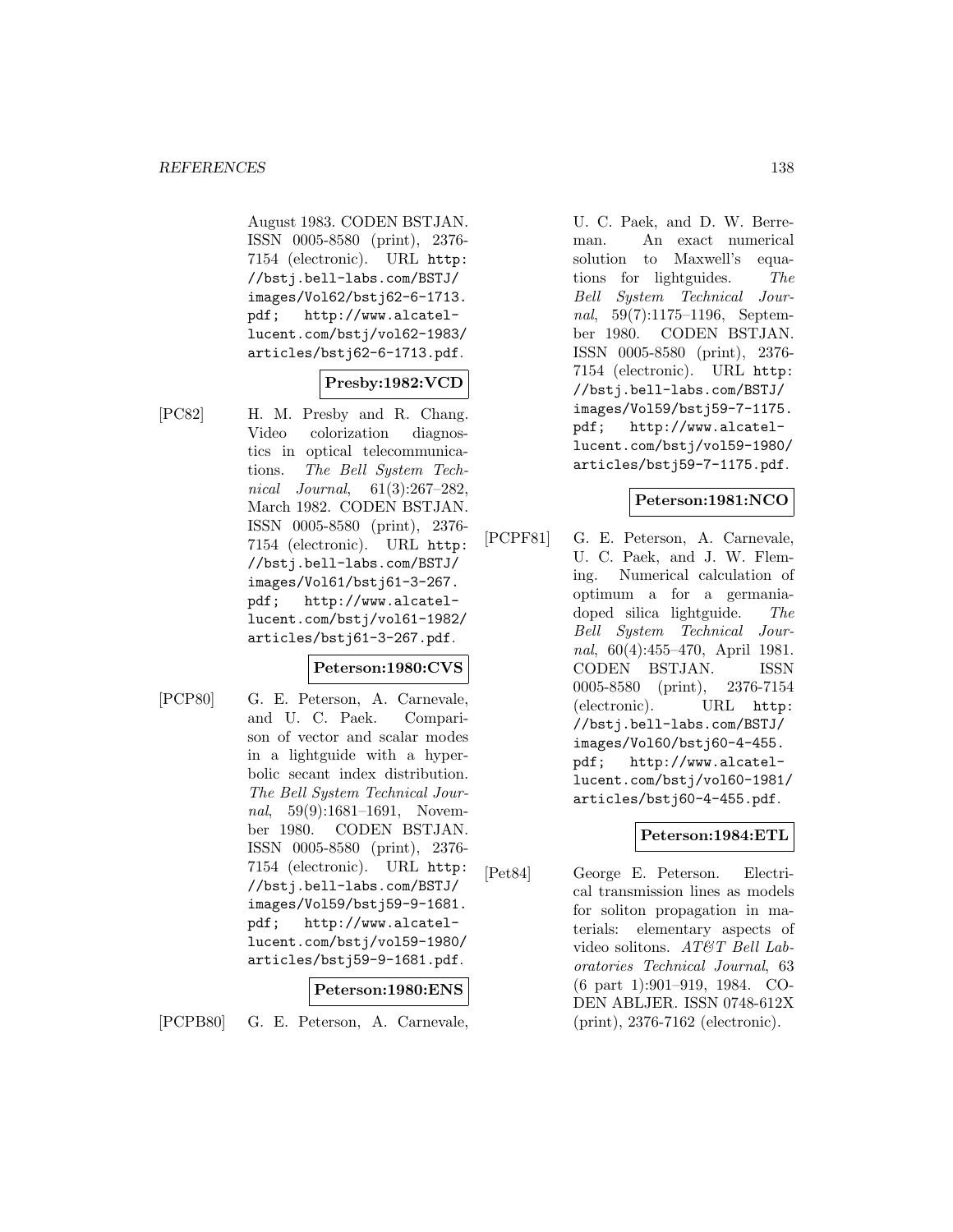### **Pettijohn:1986:AQD**

[Pet86] Caryl L. Pettijohn. Achieving quality in the development process. AT&T Technical Journal, 65(2):85–93, March/April 1986. CODEN ATJOEM. ISSN 2376- 676X (print), 8756-2324 (electronic).

## **Pfeufer:1980:HIS**

[Pfe80] F. J. Pfeufer. The human interface to the switched access remote test system. The Bell System Technical Journal, 59(4):529–556, April 1980. CODEN BSTJAN. ISSN 0005-8580 (print), 2376-7154 (electronic). URL http: //bstj.bell-labs.com/BSTJ/ images/Vol59/bstj59-4-529. pdf; http://www.alcatellucent.com/bstj/vol59-1980/ articles/bstj59-4-529.pdf.

### **Pfeiffer:1983:TND**

[Pfe83] J. Pfeiffer, Jr. Total network data system: Operating company perspective. The Bell System Technical Journal, 62(7):2459–2471, September 1983. CODEN BSTJAN. ISSN 0005-8580 (print), 2376- 7154 (electronic). URL http: //bstj.bell-labs.com/BSTJ/ images/Vol62/bstj62-7-2459. pdf; http://www.alcatellucent.com/bstj/vol62-1983/ articles/bstj62-7-2459.pdf.

#### **Phadke:1982:QEP**

[Pha82] M. S. Phadke. Quality evaluation plan using adaptive Kalman filtering. The

Bell System Technical Journal, 61(8):2081–2107, October 1982. CODEN BSTJAN. ISSN 0005-8580 (print), 2376- 7154 (electronic). URL http: //bstj.bell-labs.com/BSTJ/ images/Vol61/bstj61-8-2081. pdf; http://www.alcatellucent.com/bstj/vol61-1982/ articles/bstj61-8-2081.pdf.

### **Phadke:1986:DOC**

[Pha86] M. S. Phadke. Design optimization case studies. AT&T Technical Journal, 65(2):51–68, March/ April 1986. CODEN ATJOEM. ISSN 2376-676X (print), 8756- 2324 (electronic).

### **Philen:1982:MOD**

[Phi82] D. L. Philen. Measurements of OH diffusion in optical-fiber cores. The Bell System Technical Journal, 61(3):283–293, March 1982. CODEN BSTJAN. ISSN 0005-8580 (print), 2376- 7154 (electronic). URL http: //bstj.bell-labs.com/BSTJ/ images/Vol61/bstj61-3-283. pdf; http://www.alcatellucent.com/bstj/vol61-1982/ articles/bstj61-3-283.pdf.

### **Pike:1984:BMG**

[Pik84] Rob Pike. The Blit: a multiplexed graphics terminal.  $AT \mathcal{C}T$ Bell Laboratories Technical Journal, 63(8 part 2):1607–1631, October 1984. CODEN ABLJER. ISSN 0748-612X (print), 2376- 7162 (electronic).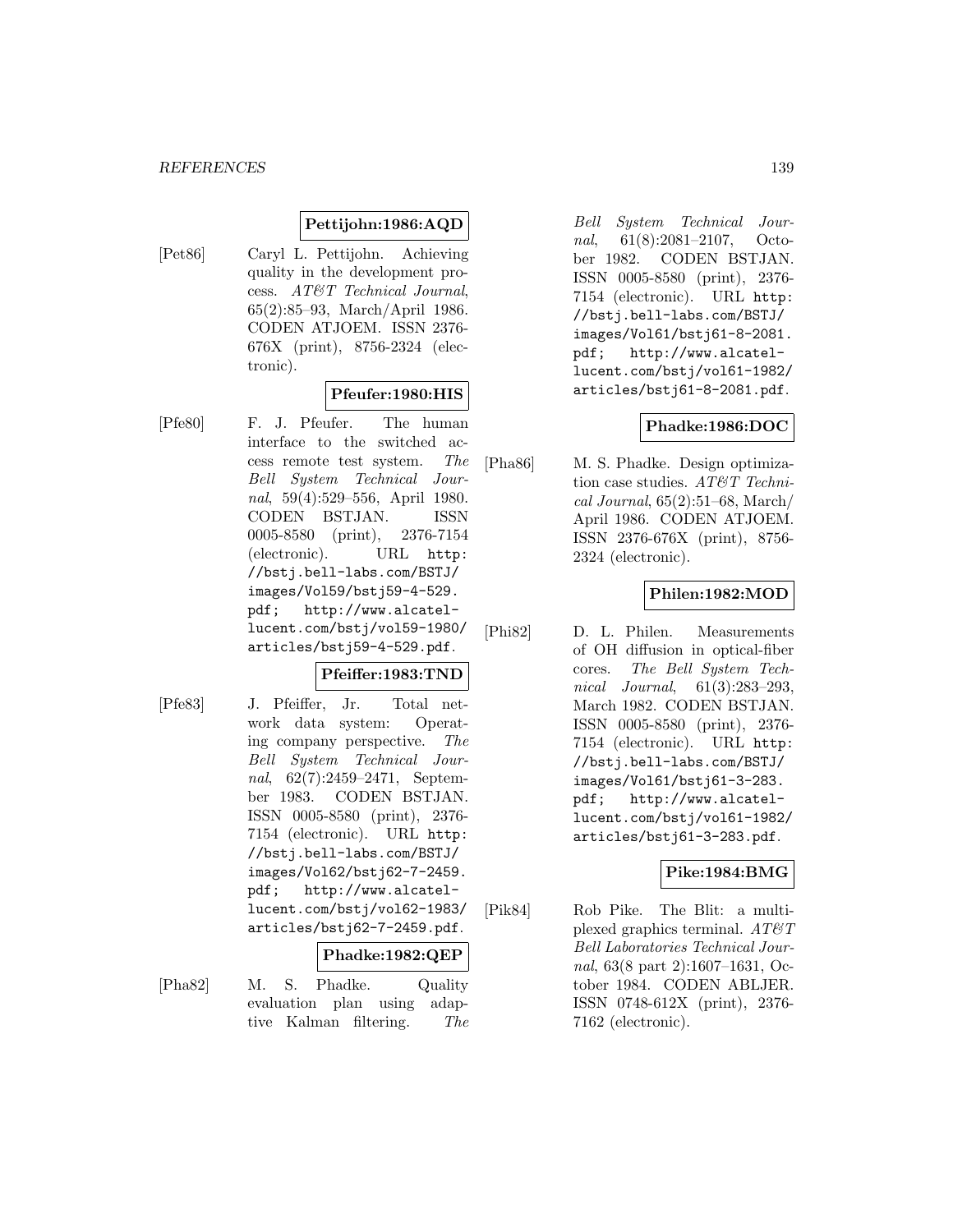### **Pirsch:1982:AII**

[Pir82] P. Pirsch. Adaptive intrainterframe DPCM coder. The Bell System Technical Journal, 61(5):747–764, May/June 1982. CODEN BSTJAN. ISSN 0005-8580 (print), 2376- 7154 (electronic). URL http: //bstj.bell-labs.com/BSTJ/ images/Vol61/bstj61-5-747. pdf; http://www.alcatellucent.com/bstj/vol61-1982/ articles/bstj61-5-747.pdf.

### **Pike:1984:PDU**

[PK84] Rob Pike and Brian W. Kernighan. Program design in the UNIX system environment. AT&T Bell Laboratories Technical Journal, 63(8 part 2):1595–1605, October 1984. CODEN ABLJER. ISSN 0748-612X (print), 2376- 7162 (electronic).

## **Pinnel:1987:ISR**

[PK87] M. R. Pinnel and W. H. Knausenberger. Interconnection system requirements and modeling. AT&T Technical Journal, 66(4): 45–56, 1987. CODEN ATJOEM. ISSN 2376-676X (print), 8756- 2324 (electronic).

## **Phadke:1983:LQC**

[PKSG83] M. S. Phadke, R. N. Kackar, D. V. Speeney, and M. J. Grieco. Off-line quality control in integrated circuit fabrication using experimental design. The Bell System Technical Journal, 62(5):1273–1309, May/ June 1983. CODEN BSTJAN.

ISSN 0005-8580 (print), 2376- 7154 (electronic). URL http: //bstj.bell-labs.com/BSTJ/ images/Vol62/bstj62-5-1273. pdf; http://www.alcatellucent.com/bstj/vol62-1983/ articles/bstj62-5-1273.pdf.

### **Pearson:1982:BJB**

[PLR82] A. D. Pearson, P. D. Lazay, and W. A. Reed. B.S.T.J. briefs: Fabrication and properties of single-mode optical fiber exhibiting low dispersion, low loss, and tight mode confinement simultaneously. The Bell System Technical Journal, 61(2):262–266, February 1982. CODEN BSTJAN. ISSN 0005-8580 (print), 2376- 7154 (electronic). URL http: //bstj.bell-labs.com/BSTJ/ images/Vol61/bstj61-2-262. pdf; http://www.alcatellucent.com/bstj/vol61-1982/ articles/bstj61-2-262.pdf.

## **Paek:1981:EFF**

[PPC81a] U. C. Paek, G. E. Peterson, and A. Carnevale. Electromagnetic fields, field confinement, and energy flow in dispersionless single-mode lightguides with graded-index profiles. The Bell System Technical Journal, 60(8):1727–1743, October 1981. CODEN BSTJAN. ISSN 0005-8580 (print), 2376- 7154 (electronic). URL http: //bstj.bell-labs.com/BSTJ/ images/Vol60/bstj60-8-1727. pdf; http://www.alcatel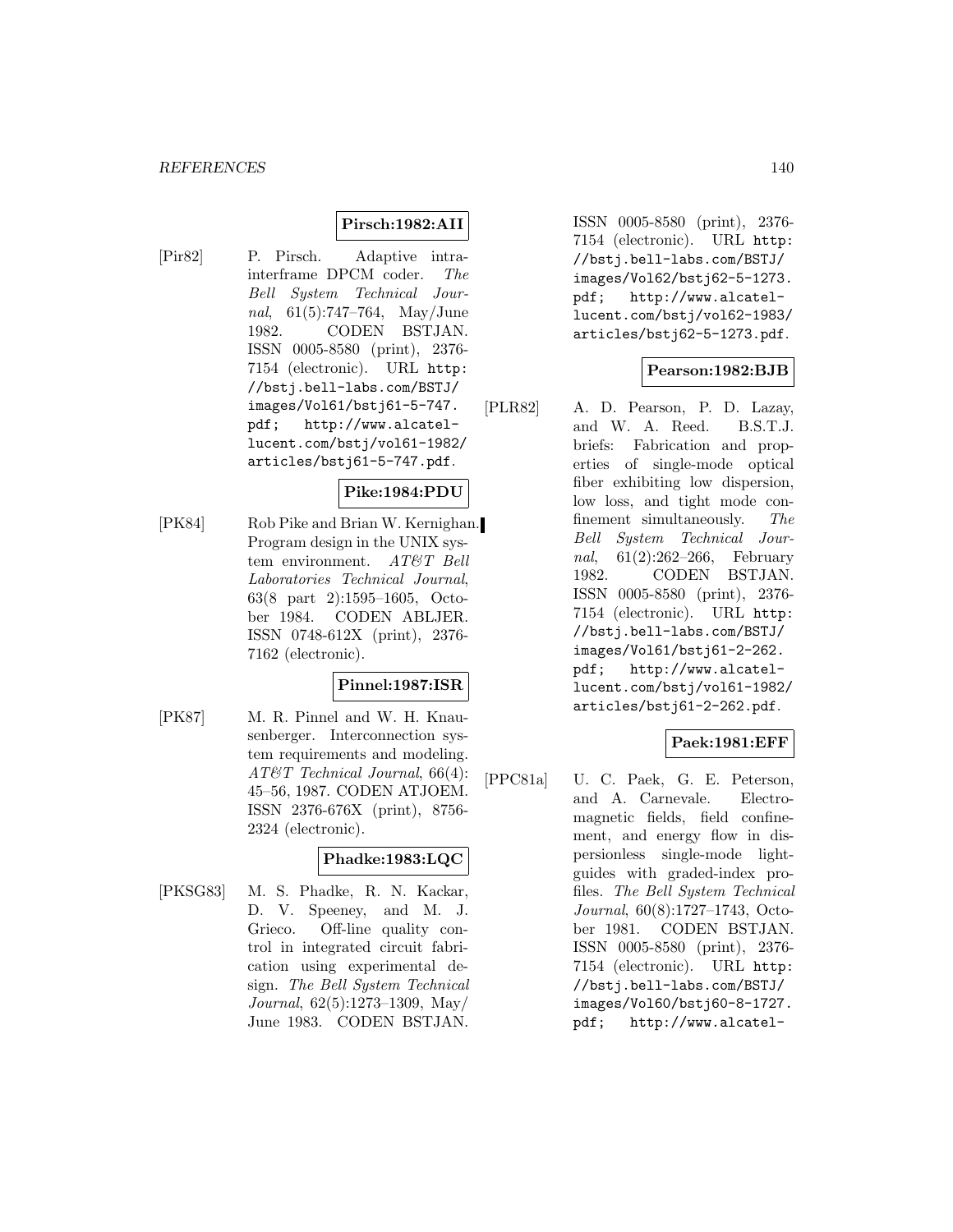lucent.com/bstj/vol60-1981/ articles/bstj60-8-1727.pdf.

# **Paeke:1981:DSM**

[PPC81b] U. C. Paeke, G. E. Peterson, and A. Carnevale. Dispersionless single-mode lightguides with a index profile. The Bell System Technical Journal, 60(5):583–598, May/June 1981. CODEN BSTJAN. ISSN 0005-8580 (print), 2376- 7154 (electronic). URL http: //bstj.bell-labs.com/BSTJ/ images/Vol60/bstj60-5-583. pdf; http://www.alcatellucent.com/bstj/vol60-1981/ articles/bstj60-5-583.pdf.

### **Perdue:1986:CVS**

[PR86] R. J. Perdue and E. L. Rissanen. Conversant 1 voice system: architecture and applications. AT&T Technical Journal, 65(5): 34–47, September/October 1986. CODEN ATJOEM. ISSN 2376- 676X (print), 8756-2324 (electronic).

### **Prabhu:1980:DEA**

[Pra80] V. K. Prabhu. The detection efficiency of 16-ary QAM. The Bell System Technical Journal, 59(4):639–656, April 1980. CODEN BSTJAN. ISSN 0005-8580 (print), 2376- 7154 (electronic). URL http: //bstj.bell-labs.com/BSTJ/ images/Vol59/bstj59-4-639. pdf; http://www.alcatellucent.com/bstj/vol59-1980/ articles/bstj59-4-639.pdf.

# **Prather:1983:TPT**

[Pra83] R. E. Prather. Theory of program testing — an overview. The Bell System Technical Journal, 62(10):3073–3105, December 1983. CODEN BSTJAN. ISSN 0005-8580 (print), 2376-7154 (electronic). URL http://bstj. bell-labs.com/BSTJ/images/ Vol62/bstj62-10-3073.pdf; http://www.alcatel-lucent. com/bstj/vol62-1983/articles/ bstj62-10-3073.pdf.

## **Presby:1981:PCO**

[Pre81] H. M. Presby. Profile characterization of optical fibers A comparative study. The Bell System Technical Journal, 60(7):1335–1362, September 1981. CODEN BSTJAN. ISSN 0005-8580 (print), 2376- 7154 (electronic). URL http: //bstj.bell-labs.com/BSTJ/ images/Vol60/bstj60-7-1335. pdf; http://www.alcatellucent.com/bstj/vol60-1981/ articles/bstj60-7-1335.pdf.

## **Pferd:1981:OFS**

[PS81a] W. Pferd and G. C. Stocker. Optical fibers for scanning digitizers. The Bell System Technical Journal, 60(4):523–534, April 1981. CODEN BSTJAN. ISSN 0005-8580 (print), 2376- 7154 (electronic). URL http: //bstj.bell-labs.com/BSTJ/ images/Vol60/bstj60-4-523. pdf; http://www.alcatellucent.com/bstj/vol60-1981/ articles/bstj60-4-523.pdf.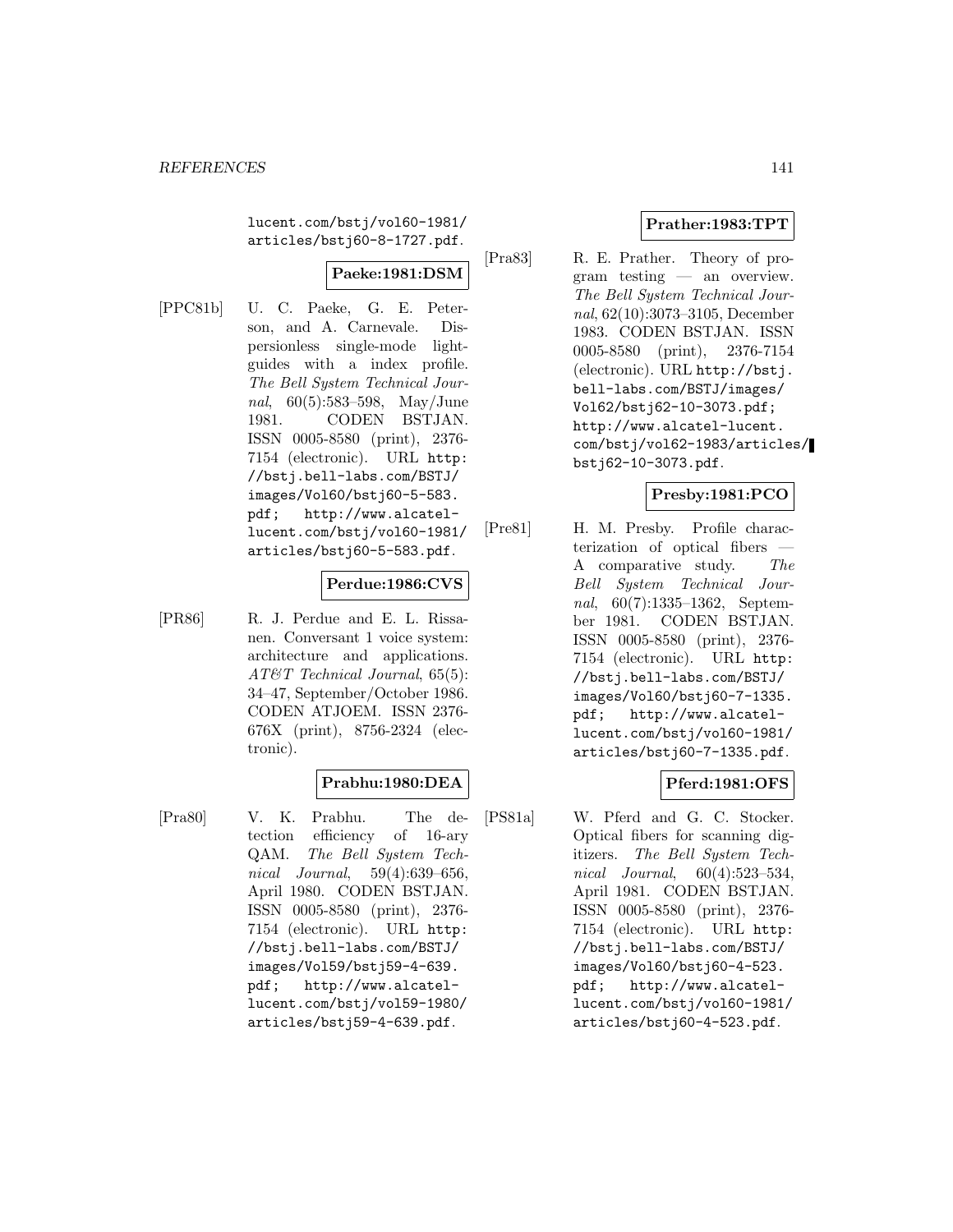### **Prabhu:1981:PPS**

[PS81b] V. K. Prabhu and J. Salz. On the performance of phase-shiftkeying systems. The Bell System Technical Journal, 60(10): 2307–2343, December 1981. CO-DEN BSTJAN. ISSN 0005- 8580 (print), 2376-7154 (electronic). URL http://bstj. bell-labs.com/BSTJ/images/ Vol60/bstj60-10-2307.pdf; http://www.alcatel-lucent. com/bstj/vol60-1981/articles/ bstj60-10-2307.pdf.

#### **Prabhu:1982:FHS**

[PS82] V. K. Prabhu and R. Steele. Frequency-hopped single-sideband modulation for mobile radio. The Bell System Technical Journal, 61(7):1389–1411, September 1982. CODEN BSTJAN. ISSN 0005-8580 (print), 2376- 7154 (electronic). URL http: //bstj.bell-labs.com/BSTJ/ images/Vol61/bstj61-7-1389. pdf; http://www.alcatellucent.com/bstj/vol61-1982/ articles/bstj61-7-1389.pdf.

### **Pulat:1988:AMS**

[Pul88] B. Mustafa Pulat. Automating manual storeroom zones in a factory. AT&T Technical Journal, 67(2):87–94, March/April 1988. CODEN ATJOEM. ISSN 2376- 676X (print), 8756-2324 (electronic).

#### **Pack:1982:KFM**

[PW82] C. D. Pack and B. A. Whitaker. Kalman filter models for net-

work forecasting. The Bell System Technical Journal, 61(1):1– 14, January 1982. CODEN BST-JAN. ISSN 0005-8580 (print), 2376-7154 (electronic). URL http://bstj.bell-labs.com/ BSTJ/images/Vol61/bstj61-1- 1.pdf; http://www.alcatellucent.com/bstj/vol61-1982/ articles/bstj61-1-1.pdf.

#### **Pierson:1988:SMC**

[PW88] Lyndon G. Pierson and Edward L. Witzke. A security methodology for computer networks. AT&T Technical Journal, 67(3):28–36, May 1988. CO-DEN ATJOEM. ISSN 2376- 676X (print), 8756-2324 (electronic).

### **Quinn:1983:PAD**

[QEG83] J. L. Quinn, R. L. Engram, and F. M. Goetz. The 3B20D processor & DMERT operating system: Diagnostic tests and control software. The Bell System Technical Journal, 62(1):367–381, January 1983. CODEN BSTJAN. ISSN 0005-8580 (print), 2376- 7154 (electronic). URL http: //bstj.bell-labs.com/BSTJ/ images/Vol62/bstj62-1-367. pdf; http://www.alcatellucent.com/bstj/vol62-1983/ articles/bstj62-1-367.pdf.

### **Rabiner:1982:NSF**

[Rab82] L. R. Rabiner. Note on some factors affecting performance of dynamic time warping algorithms for isolated word recognition. The Bell System Tech-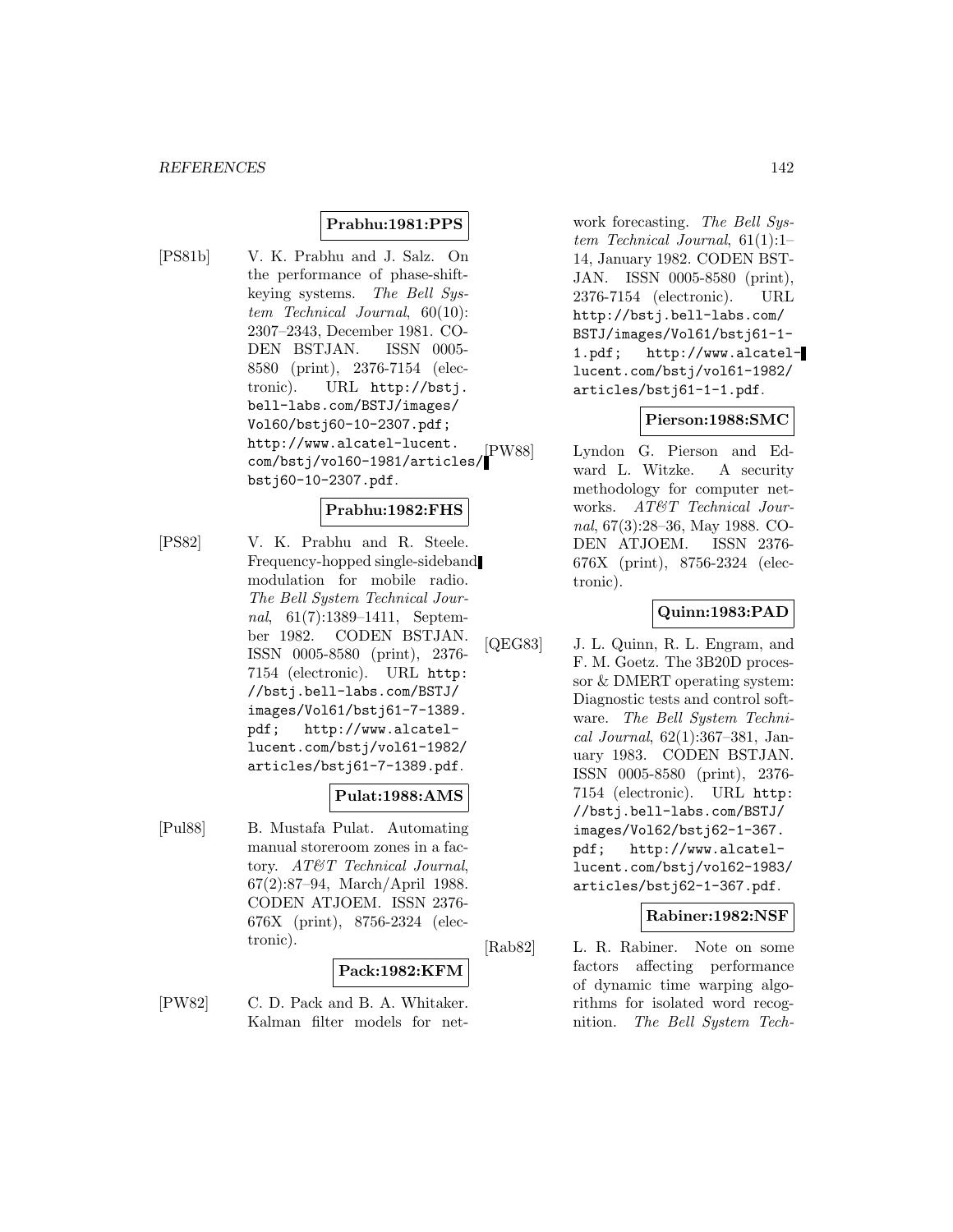nical Journal, 61(3):363–373, March 1982. CODEN BSTJAN. ISSN 0005-8580 (print), 2376- 7154 (electronic). URL http: //bstj.bell-labs.com/BSTJ/ images/Vol61/bstj61-3-363. pdf; http://www.alcatellucent.com/bstj/vol61-1982/ articles/bstj61-3-363.pdf.

### **Rabiner:1984:AEC**

[Rab84] Lawrence R. Rabiner. On the application of energy contours to the recognition of connected word sequences. AT&T Bell Laboratories Technical Journal, 63(9):1981–1995, 1984. CO-DEN ABLJER. ISSN 0748-612X (print), 2376-7162 (electronic).

# **Rainal:1981:CCC**

[Rai81] A. J. Rainal. Current-carrying capacity of fine-line printed conductors. The Bell System Technical Journal, 60(7): 1375–1388, September 1981. CODEN BSTJAN. ISSN 0005-8580 (print), 2376-7154 (electronic). URL http: //bstj.bell-labs.com/BSTJ/ images/Vol60/bstj60-7-1375. pdf; http://www.alcatellucent.com/bstj/vol60-1981/ articles/bstj60-7-1375.pdf.

# **Rainal:1984:CIN**

[Rai84] A. J. Rainal. Computing inductive noise of chip packages. AT&T Bell Laboratories Technical Journal, 63(1):177–195, 1984. CODEN ABLJER. ISSN 0748- 612X (print), 2376-7162 (electronic).

### **Ramamurthy:1988:AMU**

[Ram88] Gopalakrishnan Ramamurthy. An analytical model for Unix systems.  $AT\&T$  Technical Journal, 67(5):86–99, September/October 1988. CODEN ATJOEM. ISSN 2376-676X (print), 8756-2324 (electronic).

## **Ransom:1984:LAD**

[Ran84] M. Niel Ransom. Local area data transport service overview. AT&T Bell Laboratories Technical Journal, 63(6 part 2):1113– 1134, 1984. CODEN ABLJER. ISSN 0748-612X (print), 2376- 7162 (electronic).

# **Ray:1988:AVI**

[Ray88] R. Ray. Automated visual inspection of solder bumps.  $AT\ensuremath{\mathcal{C}} T$ Technical Journal, 67(2):47–60, March/April 1988. CODEN ATJOEM. ISSN 2376-676X (print), 8756-2324 (electronic).

### **Rowley:1982:UMB**

[RB82] J. E. Rowley and J. Bernardini. Using magnetic bubble memories to provide recorded announcements. The Bell System Technical Journal, 61 (8):1841–1862, October 1982. CODEN BSTJAN. ISSN 0005-8580 (print), 2376-7154 (electronic). URL http: //bstj.bell-labs.com/BSTJ/ images/Vol61/bstj61-8-1841. pdf; http://www.alcatellucent.com/bstj/vol61-1982/ articles/bstj61-8-1841.pdf.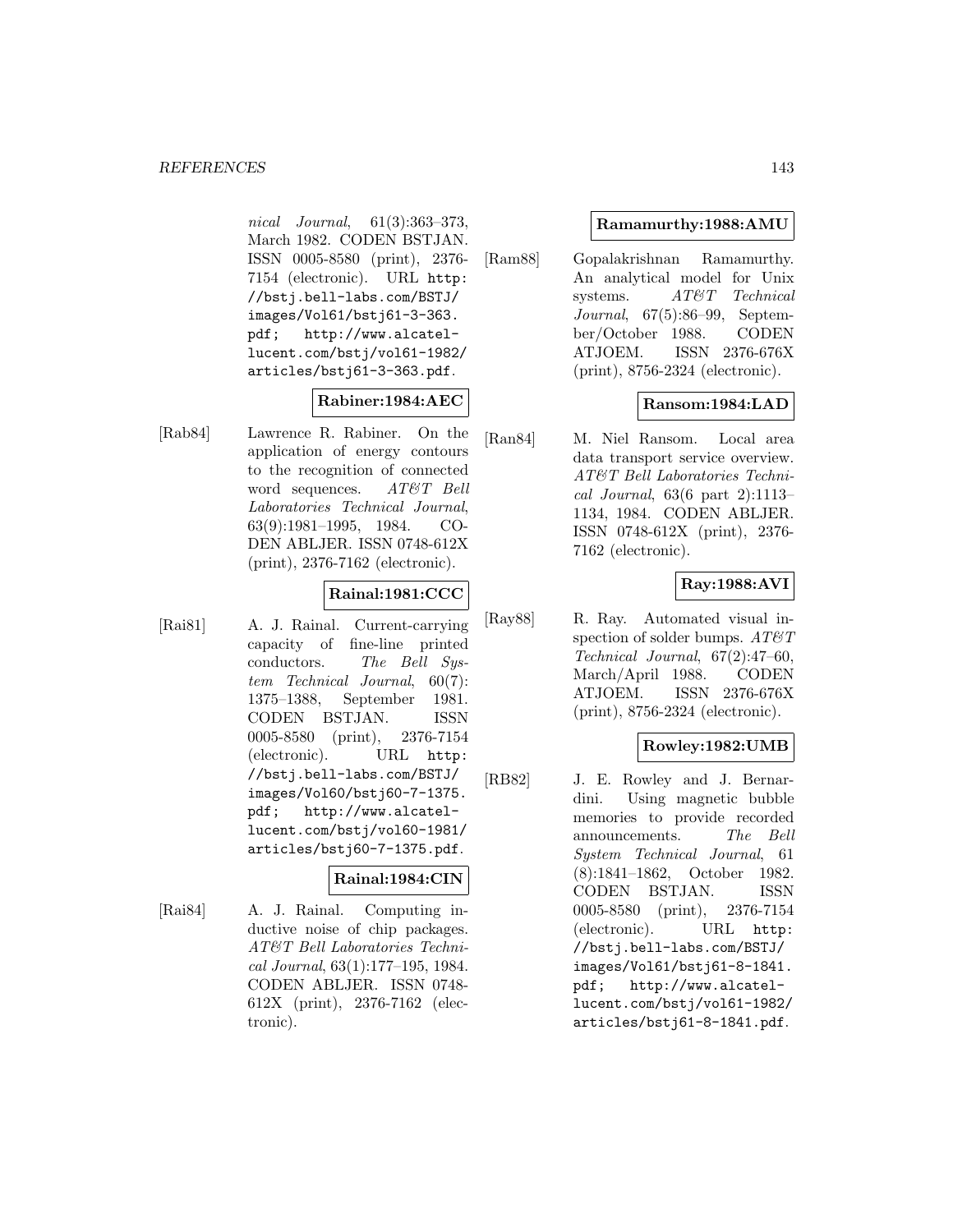### **Rolund:1983:PAD**

[RBH83] M. W. Rolund, J. T. Beckett, and D. A. Harms. The 3B20D processor & DMERT operating system: 3B20D central processing unit. The Bell System Technical Journal, 62(1):191–206, January 1983. CODEN BSTJAN. ISSN 0005-8580 (print), 2376- 7154 (electronic). URL http: //bstj.bell-labs.com/BSTJ/ images/Vol62/bstj62-1-191. pdf; http://www.alcatellucent.com/bstj/vol62-1983/ articles/bstj62-1-191.pdf.

#### **Rabiner:1982:ITP**

[RBW82] L. R. Rabiner, A. Bergh, and J. G. Wilpon. An improved training procedure for connected-digit recognition. The Bell System Technical Journal,  $61(6):981-1001$ , July/August 1982. CODEN BSTJAN. ISSN 0005-8580 (print), 2376- 7154 (electronic). URL http: //bstj.bell-labs.com/BSTJ/ images/Vol61/bstj61-6-981. pdf; http://www.alcatellucent.com/bstj/vol61-1982/ articles/bstj61-6-981.pdf.

# **Reed:1986:TOC**

[RCS86] William A. Reed, Leonard G. Cohen, and Hen-Tai Shang. Tailoring optical characteristics of dispersion-shifted lightguides for applications near 1.55  $\mu$ m. AT&T Technical Journal, 65(5): 105–122, September 1986. CO-DEN ATJOEM. ISSN 2376676X (print), 8756-2324 (electronic).

### **Rhodes:1982:ARS**

[RD82] S. P. Rhodes and L. S. Dickert. Automated repair service bureau: The trouble report evaluation and analysis tool. The Bell System Technical Journal, 61(6):1153–1163, July/ August 1982. CODEN BSTJAN. ISSN 0005-8580 (print), 2376- 7154 (electronic). URL http: //bstj.bell-labs.com/BSTJ/ images/Vol61/bstj61-6-1153. pdf; http://www.alcatellucent.com/bstj/vol61-1982/ articles/bstj61-6-1153.pdf.

**Reiser:1981:CTA**

[Rei81] J. F. Reiser. Compiling threeaddress code for C programs. The Bell System Technical Journal, 60(2):159–166, February 1981. CODEN BSTJAN. ISSN 0005-8580 (print), 2376- 7154 (electronic). URL http: //bstj.bell-labs.com/BSTJ/ images/Vol60/bstj60-2-159. pdf; http://www.alcatellucent.com/bstj/vol60-1981/ articles/bstj60-2-159.pdf.

## **Reich:1985:MAI**

[Rei85] Leonard S. Reich. The making of American industrial research: science and business at GE and Bell, 1876–1926. Studies in economic history and policy: the United States in the twentieth century / edited by Louis Galambos and Robert Gallman. Cambridge University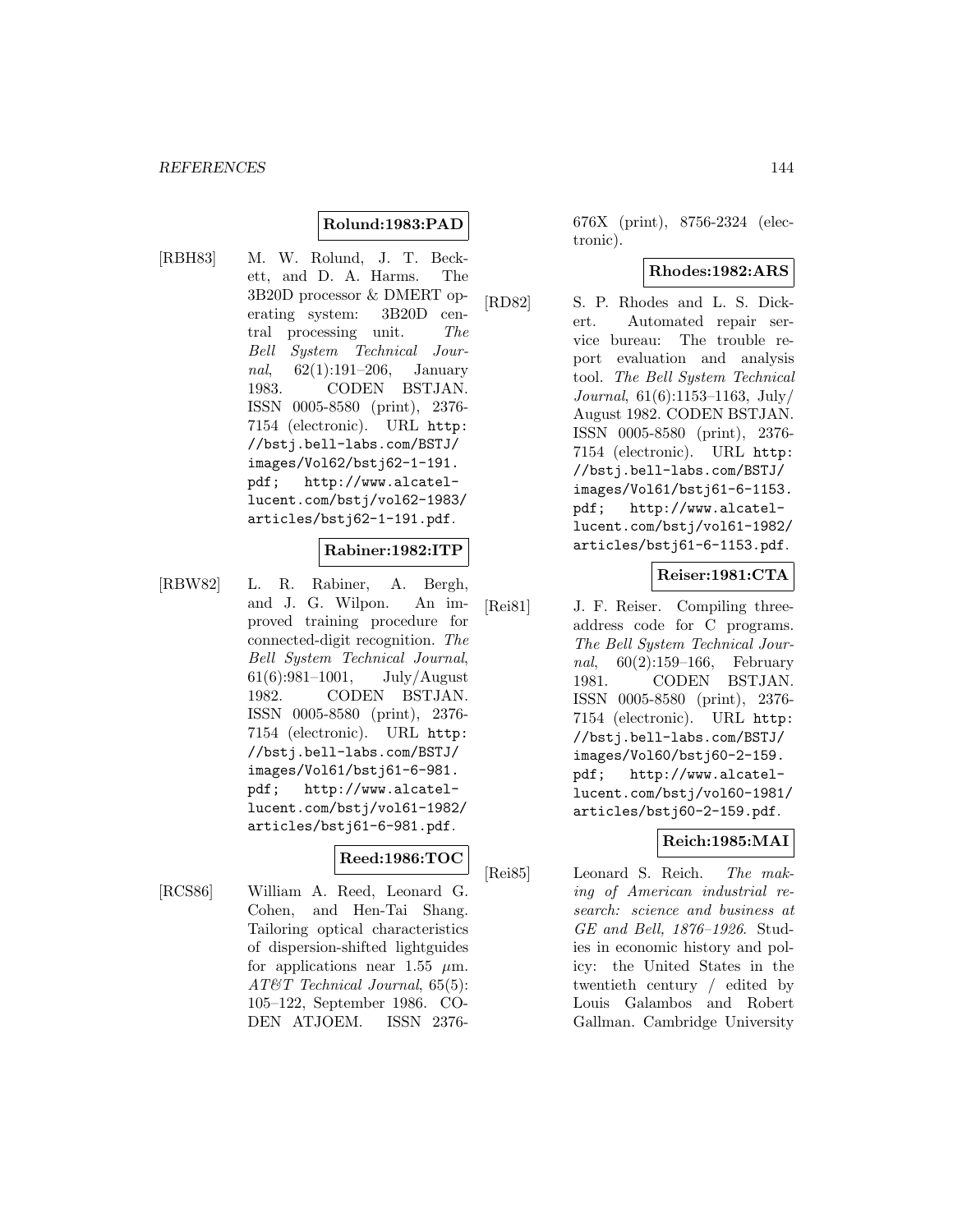Press, Cambridge, UK, 1985. ISBN 0-521-30529-2. xvi + 309 pp. LCCN HD30.42.U5 R44 1985. URL http://www. loc.gov/catdir/description/ cam023/85006645.html; http: //www.loc.gov/catdir/samples/ cam031/85006645.html; http: //www.loc.gov/catdir/toc/ cam031/85006645.html.

# **Reudink:1983:EPL**

[Reu83] D. O. Reudink. Estimates of path loss and radiated power for UHF mobile-satellite systems. The Bell System Technical Journal, 62(8):2493–2512, October 1983. CODEN BSTJAN. ISSN 0005-8580 (print), 2376- 7154 (electronic). URL http: //bstj.bell-labs.com/BSTJ/ images/Vol62/bstj62-8-2493. pdf; http://www.alcatellucent.com/bstj/vol62-1983/ articles/bstj62-8-2493.pdf.

#### **Ritchie:1984:EUT**

[Rit84a] Dennis M. Ritchie. Evolution of the UNIX time-sharing system. AT&T Bell Laboratories Technical Journal, 63(8 part 2): 1577–1593, October 1984. CO-DEN ABLJER. ISSN 0748-612X (print), 2376-7162 (electronic).

# **Ritchie:1984:SIO**

[Rit84b] Dennis M. Ritchie. Stream input-output system.  $AT\&T$  Bell Laboratories Technical Journal, 63(8 part 2):1897–1910, October 1984. CODEN ABLJER. ISSN 0748-612X (print), 2376- 7162 (electronic).

#### **Ramamoorthy:1984:EAS**

[RJ84] Venkatasubbarao Ramamoorthy and Nuggehally S. Jayant. Enhancement of ADPCM speech by adaptive postfiltering.  $AT\&T$ Bell Laboratories Technical Journal, 63(8 part 1):1465-1475, 1984. CODEN ABLJER. ISSN 0748-612X (print), 2376-7162 (electronic).

# **Rabiner:1985:SPC**

[RJLS85] Lawrence R. Rabiner, Biing-Hwang Juang, Stephen E. Levinson, and Man Mohan Sondhi. Some properties of continuous hidden Markov model representations. AT&T Technical Journal, 64(6 part 1):1251-1270, 1985. CODEN ATJOEM. ISSN 2376-676X (print), 8756-2324 (electronic).

# **Rabiner:1983:AVQ**

[RLS83] L. R. Rabiner, S. E. Levinson, and M. M. Sondhi. On the application of vector quantization and hidden Markov models to speaker-independent, isolated word recognition. The Bell System Technical Journal, 62(4):1075–1105, April 1983. CODEN BSTJAN. ISSN 0005-8580 (print), 2376- 7154 (electronic). URL http: //bstj.bell-labs.com/BSTJ/ images/Vol62/bstj62-4-1075. pdf; http://www.alcatellucent.com/bstj/vol62-1983/ articles/bstj62-4-1075.pdf.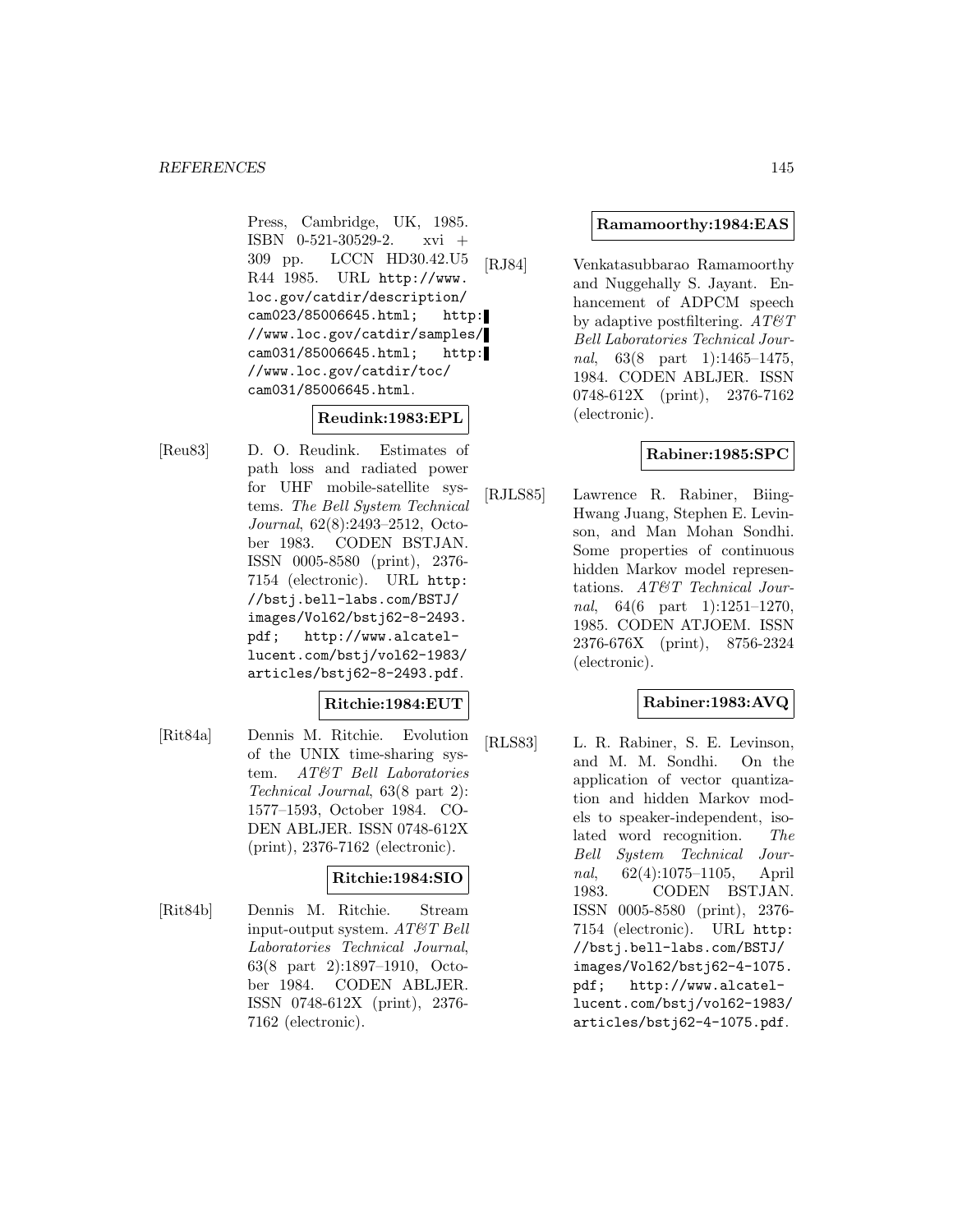# **Rabiner:1984:UHM**

[RLS84] L. R. Rabiner, S. E. Levinson, and M. M. Sondhi. On the use of hidden Markov models for speaker-independent recognition of isolated words from a medium-size vocabulary.  $AT\&T$ Bell Laboratories Technical Journal, 63(4):627–642, 1984. CO-DEN ABLJER. ISSN 0748-612X (print), 2376-7162 (electronic).

#### **Ramakrishnan:1982:OPS**

[RM82] K. G. Ramakrishnan and D. Mitra. An overview of PANACEA, a software package for analyzing Markovian queueing networks. The Bell System Technical Journal, 61(10):2849–2872, December 1982. CODEN BSTJAN. ISSN 0005-8580 (print), 2376-7154 (electronic). URL http://bstj. bell-labs.com/BSTJ/images/ Vol61/bstj61-10-2849.pdf; http://www.alcatel-lucent. com/bstj/vol61-1982/articles/ bstj61-10-2849.pdf.

#### **Robbins:1982:SSM**

[RN82] J. D. Robbins and A. N. Netravali. Spatial subsampling in motion-compensated television coders. The Bell System Technical Journal, 61 (8):1895–1910, October 1982. CODEN BSTJAN. ISSN 0005-8580 (print), 2376-7154 (electronic). URL http: //bstj.bell-labs.com/BSTJ/ images/Vol61/bstj61-8-1895. pdf; http://www.alcatellucent.com/bstj/vol61-1982/ articles/bstj61-8-1895.pdf.

# **Roberts:1982:ITN**

[Rob82] C. S. Roberts. Implementing and testing new versions of a good, 48-bit, pseudorandom number generator. The Bell System Technical Journal, 61(8):2053–2063, October 1982. CODEN BSTJAN. ISSN 0005-8580 (print), 2376- 7154 (electronic). URL http: //bstj.bell-labs.com/BSTJ/ images/Vol61/bstj61-8-2053. pdf; http://www.alcatellucent.com/bstj/vol61-1982/ articles/bstj61-8-2053.pdf.

#### **Rochkind:1982:DSS**

[Roc82] M. J. Rochkind. Database systems: Structure of a database file system for the UNIX operating system. The Bell System Technical Journal, 61 (9):2387–2405, November 1982. CODEN BSTJAN. ISSN 0005-8580 (print), 2376-7154 (electronic). URL http: //bstj.bell-labs.com/BSTJ/ images/Vol61/bstj61-9-2387. pdf; http://www.alcatellucent.com/bstj/vol61-1982/ articles/bstj61-9-2387.pdf.

### **Rocca:1986:IA**

[Roc86] Richard T. Rocca. ISDN architecture. AT&T Technical Journal, 65(1):4–18, January/February 1986. CODEN ATJOEM. ISSN 2376-676X (print), 8756-2324 (electronic).

### **Rogalski:1987:EGL**

[Rog87] James E. Rogalski. Evolution of gigabit lightwave transmis-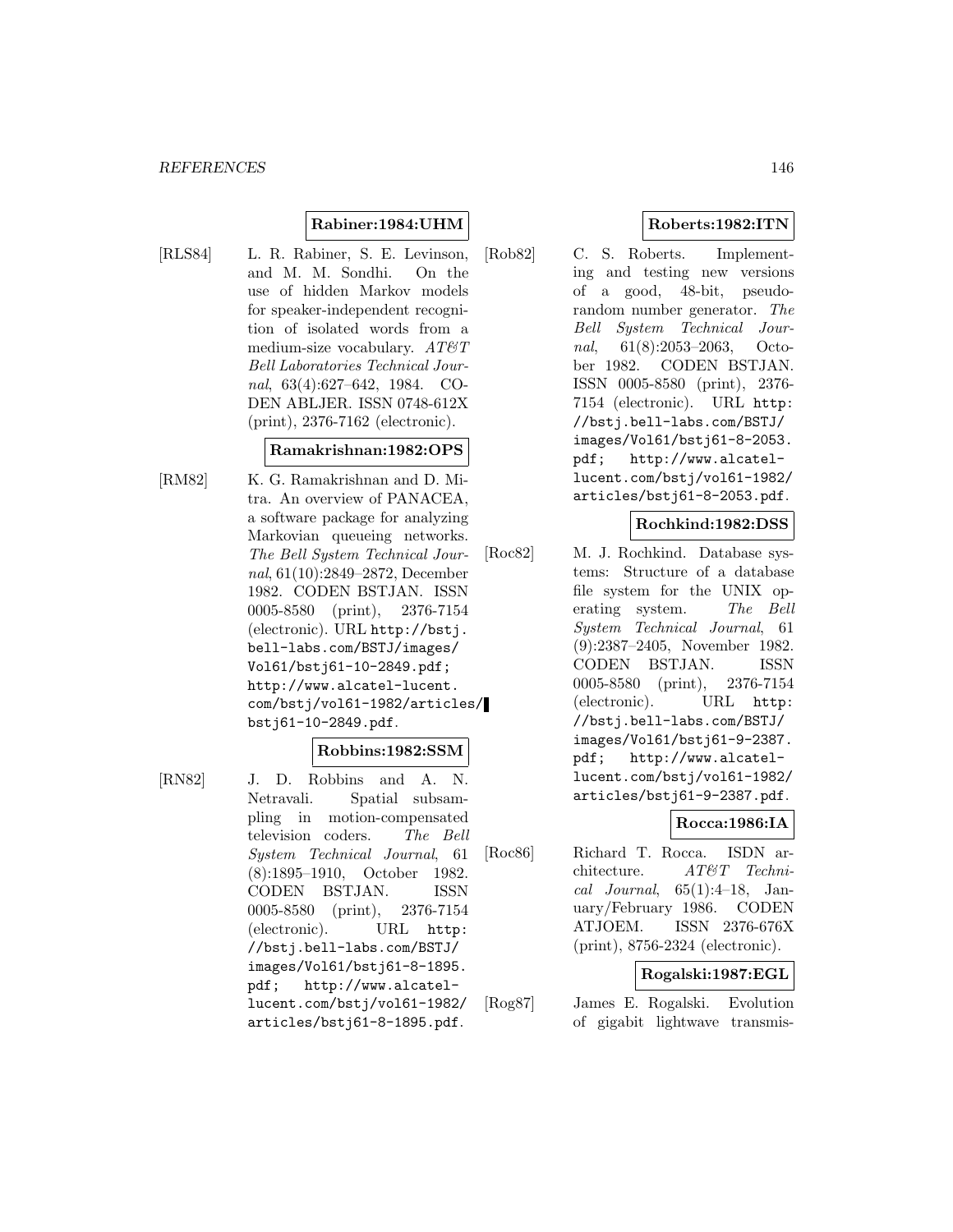sion systems. AT&T Technical Journal,  $66(3):32-40$ , May/ June 1987. CODEN ATJOEM. ISSN 2376-676X (print), 8756- 2324 (electronic).

# **Roome:1982:DSI**

[Roo82] W. D. Roome. Database systems: The intelligent store: A content-addressable page manager. The Bell System Technical Journal, 61(9): 2567–2596, November 1982. CODEN BSTJAN. ISSN 0005-8580 (print), 2376-7154 (electronic). URL http: //bstj.bell-labs.com/BSTJ/ images/Vol61/bstj61-9-2567. pdf; http://www.alcatellucent.com/bstj/vol61-1982/ articles/bstj61-9-2567.pdf.

# **Rosenbaum:1983:HFB**

[Ros83] D. A. Rosenbaum. Human factors and behavioral science: Central control of movement timing. The Bell System Technical Journal, 62(6):1647–1657, July/ August 1983. CODEN BSTJAN. ISSN 0005-8580 (print), 2376- 7154 (electronic). URL http: //bstj.bell-labs.com/BSTJ/ images/Vol62/bstj62-6-1647. pdf; http://www.alcatellucent.com/bstj/vol62-1983/ articles/bstj62-6-1647.pdf.

#### **Rosenberg:1984:PMP**

[Ros84a] A. E. Rosenberg. A probabilistic model for the performance of word recognizers.  $AT\mathcal{O}T$ Bell Laboratories Technical Journal,  $63(1):1-32$ , 1984. CO-

DEN ABLJER. ISSN 0748-612X (print), 2376-7162 (electronic).

### **Rosler:1984:ECP**

[Ros84b] Lawrence Rosler. Evolution of  $C$  — past and future. AT&T Bell Laboratories Technical Journal, 63(8 part 2):1685–1699, October 1984. CODEN ABLJER. ISSN 0748-612X (print), 2376- 7162 (electronic).

# **Rowe:1982:MNG**

[Row82] H. E. Rowe. Memoryless nonlinearities with Gaussian inputs: Elementary results. The Bell System Technical Journal, 61(7):1519–1525, September 1982. CODEN BSTJAN. ISSN 0005-8580 (print), 2376- 7154 (electronic). URL http: //bstj.bell-labs.com/BSTJ/ images/Vol61/bstj61-7-1519. pdf; http://www.alcatellucent.com/bstj/vol61-1982/ articles/bstj61-7-1519.pdf.

# **Rowe:1984:PCB**

[Row84a] H. E. Rowe. Processing channelbank spectrometer data.  $AT\&T$ Bell Laboratories Technical Journal, 63(4):565–585, 1984. CO-DEN ABLJER. ISSN 0748-612X (print), 2376-7162 (electronic).

#### **Rowe:1984:SFR**

[Row84b] Harrison E. Rowe. Spatial filtering radio astronomical data: one-dimensional case. AT&T Bell Laboratories Technical Journal, 63(9):1997–2031, 1984. CO-DEN ABLJER. ISSN 0748-612X (print), 2376-7162 (electronic).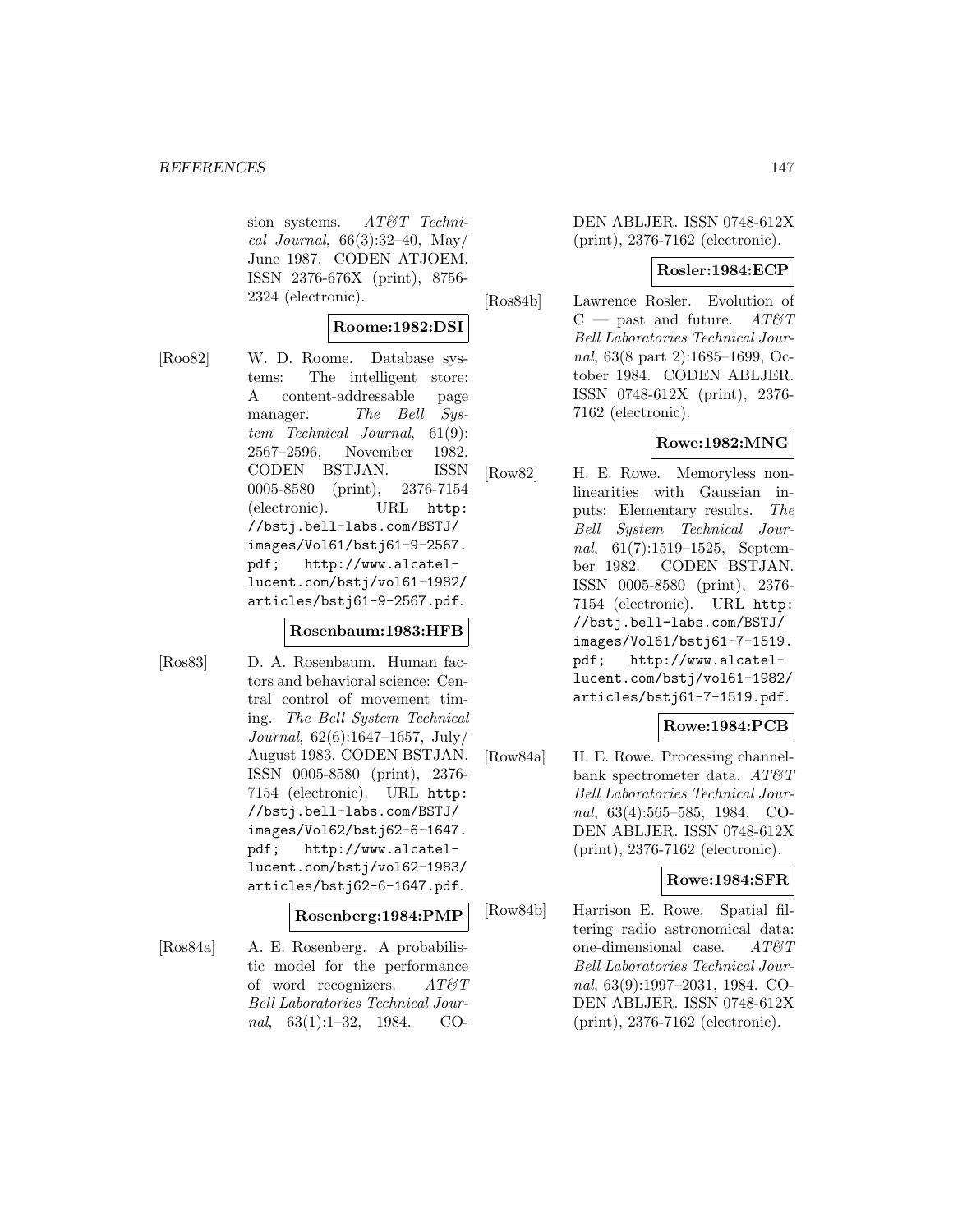### **Rabiner:1984:PIW**

[RPS84] Lawrence R. Rabiner, Kok-Chin Pan, and Frank K. Soong. On the performance of isolated word speech recognizers using vector quantization and temporal energy contours. AT&T Bell Laboratories Technical Journal, 63(7):1245–1260, 1984. CO-DEN ABLJER. ISSN 0748-612X (print), 2376-7162 (electronic).

#### **Rosenberg:1980:RSS**

[RRW80] A. E. Rosenberg, L. R. Rabiner, and J. G. Wilpon. Recognition of spoken spelled names for directory assistance using speaker-independent templates. The Bell System Technical Journal, 59(4):571–592, April 1980. CODEN BSTJAN. ISSN 0005-8580 (print), 2376- 7154 (electronic). URL http: //bstj.bell-labs.com/BSTJ/ images/Vol59/bstj59-4-571. pdf; http://www.alcatellucent.com/bstj/vol59-1980/ articles/bstj59-4-571.pdf.

#### **Rabiner:1982:IWR**

[RRWK82] L. R. Rabiner, A. E. Rosenberg, J. G. Wilpon, and W. J. Keilin. Isolated word recognition for large vocabularies. The Bell System Technical Journal, 61 (10):2989–3005, December 1982. CODEN BSTJAN. ISSN 0005- 8580 (print), 2376-7154 (electronic). URL http://bstj. bell-labs.com/BSTJ/images/ Vol61/bstj61-10-2989.pdf; http://www.alcatel-lucent.

com/bstj/vol61-1982/articles/ bstj61-10-2989.pdf.

#### **Rabiner:1985:SFV**

[RS85a] L. R. Rabiner and F. K. Soong. Single-frame vowel recognition using vector quantization with several distance measures. AT&T Technical Journal, 64(10):2319–2330, 1985. CO-DEN ATJOEM. ISSN 2376- 676X (print), 8756-2324 (electronic).

# **Rege:1985:PBA**

[RS85b] K. M. Rege and B. Sengupta. A priority-based admission scheme for a multiclass queueing system. AT&T Technical Journal, 64(7): 1731–1753, September 1985. CO-DEN ATJOEM. ISSN 2376- 676X (print), 8756-2324 (electronic).

#### **Rege:1985:STD**

[RS85c] K. M. Rege and B. Sengupta. Sojourn time distribution in a multiprogrammed computer system. AT&T Technical Journal, 64(5):1077–1090, 1985. CO-DEN ATJOEM. ISSN 2376- 676X (print), 8756-2324 (electronic).

#### **Robertson:1986:EMS**

[RS86] Lenard B. Robertson and Glenn A. Secor. Effective management of software development. AT&T Technical Journal, 65(2):94–101, March/April 1986. CODEN ATJOEM. ISSN 2376- 676X (print), 8756-2324 (electronic).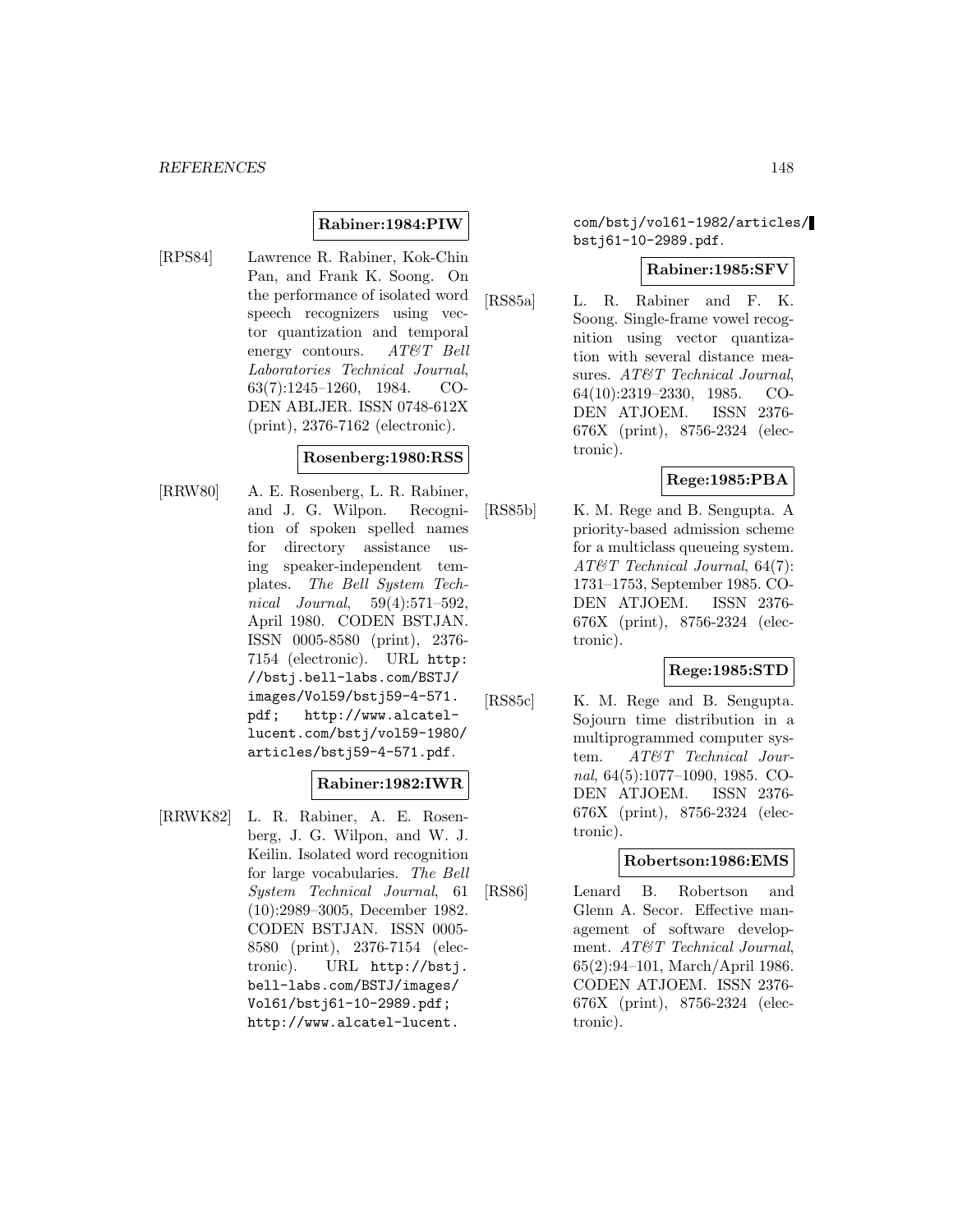# **Roy:1988:SHQ**

[RS88] Pradip K. Roy and Ashok K. Sinha. Synthesis of high-quality ultra-thin gate oxides for ULSI applications. AT&T Technical Journal, 67(6):155–174, November 1988. CODEN ATJOEM. ISSN 2376-676X (print), 8756- 2324 (electronic).

### **Rabiner:1983:NPV**

[RSL83] L. R. Rabiner, M. M. Sondhi, and S. E. Levinson. Note on the properties of a vector quantizer for LPC coefficients. The Bell System Technical Journal, 62(8):2603–2616, October 1983. CODEN BSTJAN. ISSN 0005-8580 (print), 2376- 7154 (electronic). URL http: //bstj.bell-labs.com/BSTJ/ images/Vol62/bstj62-8-2603. pdf; http://www.alcatellucent.com/bstj/vol62-1983/ articles/bstj62-8-2603.pdf.

#### **Rabiner:1984:VQC**

[RSL84] L. R. Rabiner, M. M. Sondhi, and S. E. Levinson. A vector quantizer combining energy and LPC parameters and its application to isolated word recognition. AT&T Bell Laboratories Technical Journal, 63(5):721–735, 1984. CODEN ABLJER. ISSN 0748- 612X (print), 2376-7162 (electronic).

#### **Rubin:1982:ARS**

[Rub82] H. Rubin. Automated repair service bureau: Secondgeneration mechanized loop test-

ing system — A distributed microprocessor application. The Bell System Technical Journal,  $61(6):1257-1274$ , July/ August 1982. CODEN BSTJAN. ISSN 0005-8580 (print), 2376- 7154 (electronic). URL http: //bstj.bell-labs.com/BSTJ/ images/Vol61/bstj61-6-1257. pdf; http://www.alcatellucent.com/bstj/vol61-1982/ articles/bstj61-6-1257.pdf.

### **Rummler:1980:TFD**

[Rum80] W. D. Rummler. Time- and frequency-domain representation of multipath fading on line-ofsight microwave paths. The Bell System Technical Journal, 59(5):763–796, May/June 1980. CODEN BSTJAN. ISSN 0005-8580 (print), 2376- 7154 (electronic). URL http: //bstj.bell-labs.com/BSTJ/ images/Vol59/bstj59-5-763. pdf; http://www.alcatellucent.com/bstj/vol59-1980/ articles/bstj59-5-763.pdf.

#### **Rummler:1982:SMM**

[Rum82] W. D. Rummler. A statistical model of multipath fading on a Space-diversity radio channel. The Bell System Technical Journal, 61(9):2185-2219, November 1982. CODEN BSTJAN. ISSN 0005-8580 (print), 2376- 7154 (electronic). URL http: //bstj.bell-labs.com/BSTJ/ images/Vol61/bstj61-9-2185. pdf; http://www.alcatellucent.com/bstj/vol61-1982/ articles/bstj61-9-2185.pdf.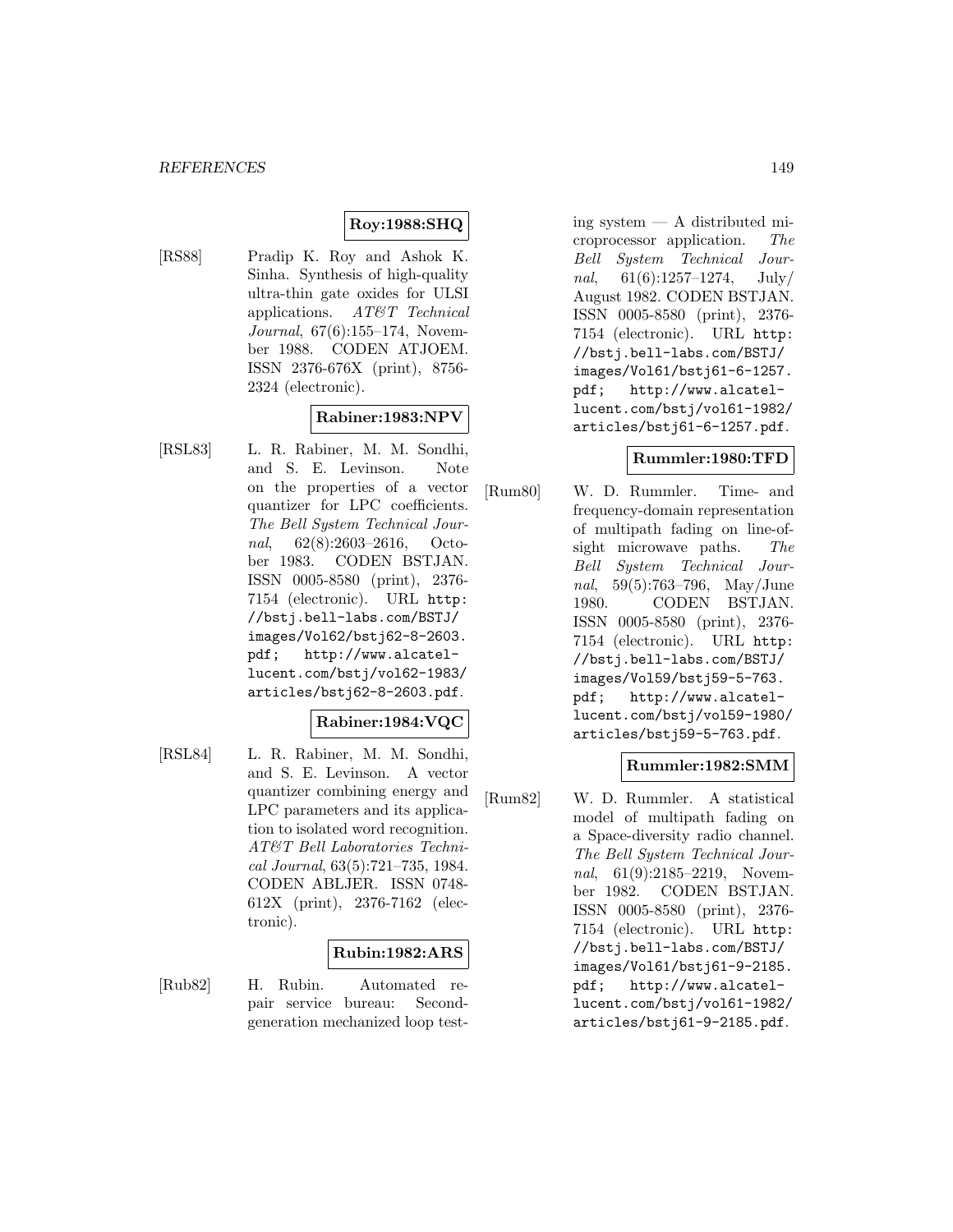### **Rabiner:1981:TPP**

[RW81] L. R. Rabiner and J. G. Wilpon. A two-pass patternrecognition approach to isolated word recognition. The Bell System Technical Journal, 60(5):739–766, May/June 1981. CODEN BSTJAN. ISSN 0005-8580 (print), 2376- 7154 (electronic). URL http: //bstj.bell-labs.com/BSTJ/ images/Vol60/bstj60-5-739. pdf; http://www.alcatellucent.com/bstj/vol60-1981/ articles/bstj60-5-739.pdf.

#### **Rowland:1983:PAD**

[RW83] B. R. Rowland and R. J. Welsch. The 3B20D processor & DMERT operating system: Software development system. The Bell System Technical Journal, 62(1):275–289, January 1983. CODEN BSTJAN. ISSN 0005-8580 (print), 2376- 7154 (electronic). URL http: //bstj.bell-labs.com/BSTJ/ images/Vol62/bstj62-1-275. pdf; http://www.alcatellucent.com/bstj/vol62-1983/ articles/bstj62-1-275.pdf.

#### **Reeds:1984:FSU**

[RW84] James A. Reeds and Peter J. Weinberger. File security and the UNIX system crypt command. AT&T Bell Laboratories Technical Journal, 63(8 part 2): 1673–1683, October 1984. CO-DEN ABLJER. ISSN 0748-612X (print), 2376-7162 (electronic). Reprinted in [AT&T86, pp. 93– 103].

### **Rabiner:1981:EVA**

[RWA81] L. R. Rabiner, J. G. Wilpon, and J. G. Ackenhusen. On the effects of varying analysis parameters on an LPC-based isolated word recognizer. The Bell System Technical Journal, 60(6):893–911, July/ August 1981. CODEN BSTJAN. ISSN 0005-8580 (print), 2376- 7154 (electronic). URL http: //bstj.bell-labs.com/BSTJ/ images/Vol60/bstj60-6-893. pdf; http://www.alcatellucent.com/bstj/vol60-1981/ articles/bstj60-6-893.pdf.

### **Rabiner:1986:SMT**

[RWJ86] L. R. Rabiner, J. G. Wilpon, and Biing-Hwang Juang. A segmental k-means training procedure for connected word recognition. AT&T Technical Journal, 65(3): 21–31, 1986. CODEN ATJOEM. ISSN 2376-676X (print), 8756- 2324 (electronic).

# **Rabiner:1980:VCR**

[RWR80] L. R. Rabiner, J. G. Wilpon, and A. E. Rosenberg. A voice-controlled, repertory-dialer system. The Bell System Technical Journal, 59(7):1153– 1163, September 1980. CO-DEN BSTJAN. ISSN 0005- 8580 (print), 2376-7154 (electronic). URL http://bstj. bell-labs.com/BSTJ/images/ Vol59/bstj59-7-1153.pdf; http://www.alcatel-lucent. com/bstj/vol59-1980/articles/ bstj59-7-1153.pdf.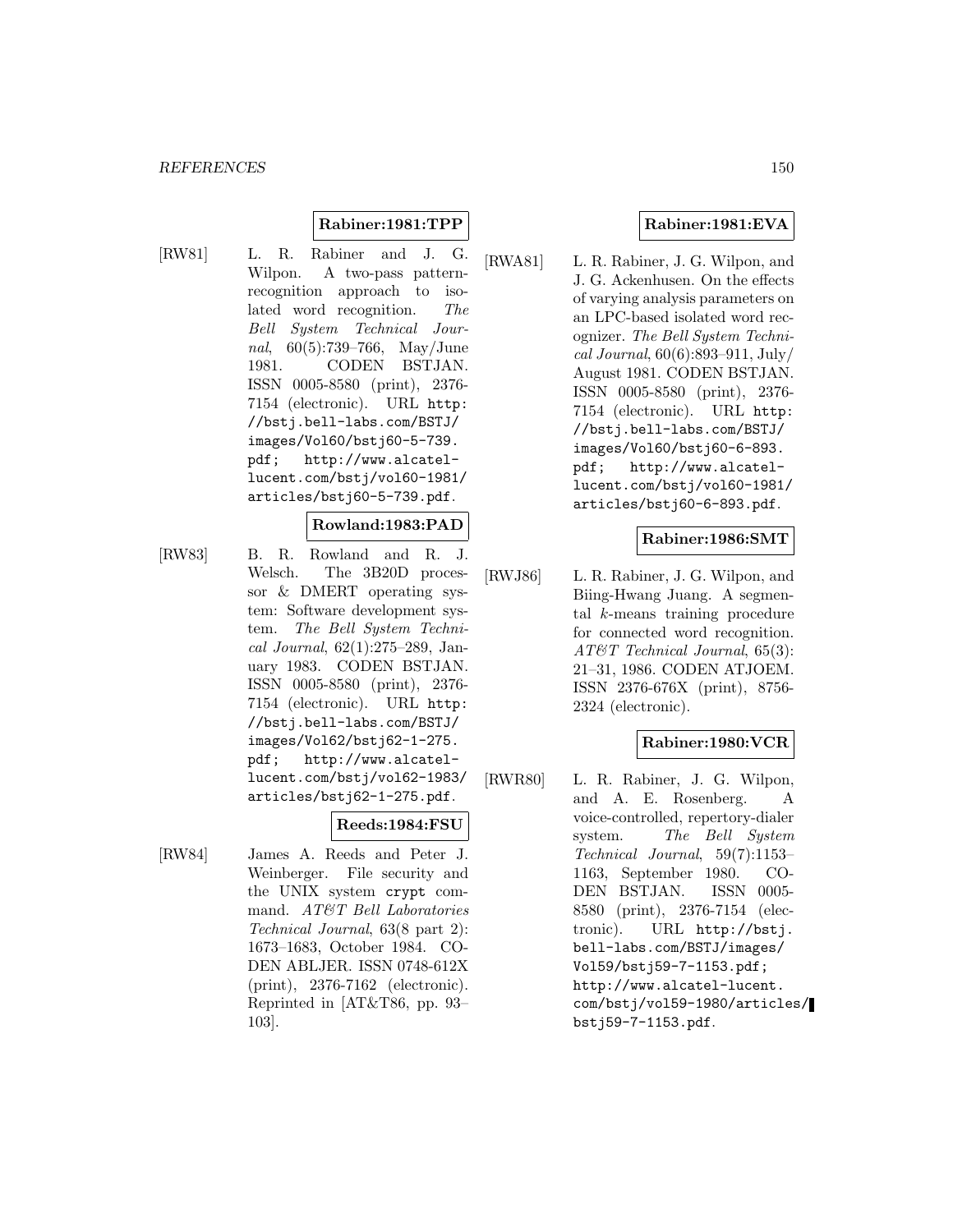#### **Rustako:1985:LSF**

[RWRH85] A. J. Rustako, Jr., C. B. Woodworth, R. S. Roman, and H. H. Hoffman. A laboratory simulation facility for multipath fading microwave radio channels. AT&T Technical Journal, 64 (10):2281–2317, 1985. CODEN ATJOEM. ISSN 2376-676X (print), 8756-2324 (electronic).

#### **Rabiner:1984:AET**

[RWT84] L. R. Rabiner, J. G. Wilpon, and S. G. Terrace. On the application of embedded training to connected letter recognition for directory listing retrieval.  $AT\&T$ Bell Laboratories Technical Journal, 63(3):459–477, 1984. CO-DEN ABLJER. ISSN 0748-612X (print), 2376-7162 (electronic).

### **Rzeszewski:1983:CHD**

[Rze83] T. S. Rzeszewski. A compatible high-definition television system. The Bell System Technical Journal, 62(7):2091–2111, September 1983. CODEN BSTJAN. ISSN 0005-8580 (print), 2376- 7154 (electronic). URL http: //bstj.bell-labs.com/BSTJ/ images/Vol62/bstj62-7-2091. pdf; http://www.alcatellucent.com/bstj/vol62-1983/ articles/bstj62-7-2091.pdf.

#### **Sharma:1981:FCF**

[SA81a] D. K. Sharma and S. R. Ahuja. A first-come-firstserve bus-allocation scheme using ticket assignments. The Bell System Technical Jour-

nal, 60(7):1257–1269, September 1981. CODEN BSTJAN. ISSN 0005-8580 (print), 2376- 7154 (electronic). URL http: //bstj.bell-labs.com/BSTJ/ images/Vol60/bstj60-7-1257. pdf; http://www.alcatellucent.com/bstj/vol60-1981/ articles/bstj60-7-1257.pdf.

#### **Smith:1981:VBA**

[SA81b] J. O. Smith and J. B. Allen. Variable bandwidth adaptive delta modulation. The Bell System Technical Journal, 60 (5):719–737, May/June 1981. CODEN BSTJAN. ISSN 0005-8580 (print), 2376-7154 (electronic). URL http: //bstj.bell-labs.com/BSTJ/ images/Vol60/bstj60-5-719. pdf; http://www.alcatellucent.com/bstj/vol60-1981/ articles/bstj60-5-719.pdf.

### **Sandberg:1985:APR**

[SA85] I. W. Sandberg and J. B. Allen. Almost-periodic response determination for models of the basilar membrane. AT&T Technical Journal, 64(8):1775–1786, 1985. CODEN ATJOEM. ISSN 2376- 676X (print), 8756-2324 (electronic).

#### **Saleh:1980:CFR**

[Sal80] A. A. M. Saleh. Computation of the frequency response of a class of symmetric N-way power dividers. The Bell System Technical Journal, 59(8):1493–1512, October 1980. CODEN BSTJAN.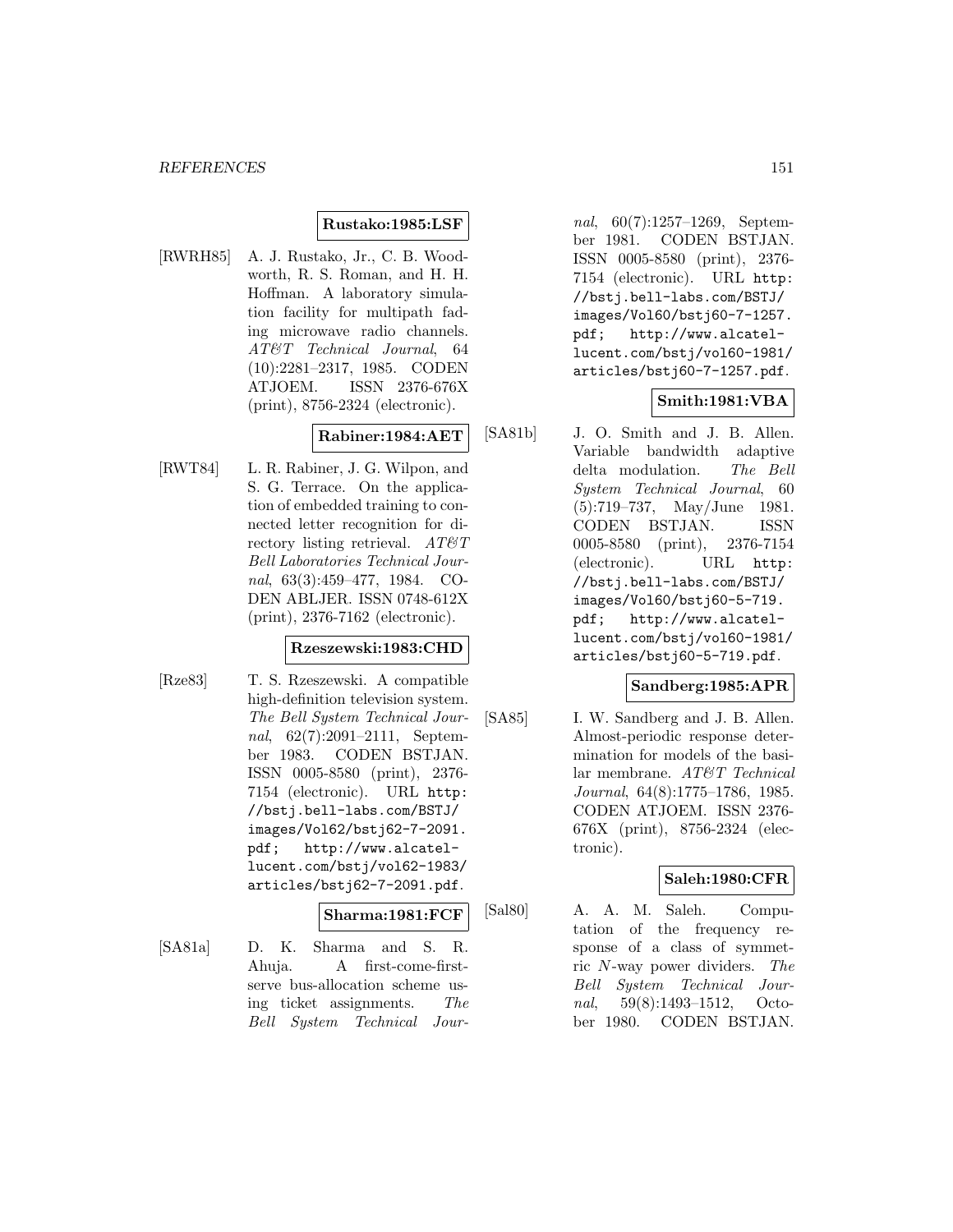ISSN 0005-8580 (print), 2376- 7154 (electronic). URL http: //bstj.bell-labs.com/BSTJ/ images/Vol59/bstj59-8-1493. pdf; http://www.alcatellucent.com/bstj/vol59-1980/ articles/bstj59-8-1493.pdf.

# **Saleh:1982:MAM**

[Sal82] A. A. M. Saleh. Matrix analysis of mildly nonlinear, multiple-input, multiple-output systems with memory. The Bell System Technical Journal, 61(9):2221-2243, November 1982. CODEN BSTJAN. ISSN 0005-8580 (print), 2376- 7154 (electronic). URL http: //bstj.bell-labs.com/BSTJ/ images/Vol61/bstj61-9-2221. pdf; http://www.alcatellucent.com/bstj/vol61-1982/ articles/bstj61-9-2221.pdf.

# **Salz:1983:SPD**

[Sal83] J. Salz. On the start-up problem in digital echo cancelers. The Bell System Technical Journal, 62(6):1353–1364, July/ August 1983. CODEN BSTJAN. ISSN 0005-8580 (print), 2376- 7154 (electronic). URL http: //bstj.bell-labs.com/BSTJ/ images/Vol62/bstj62-6-1353. pdf; http://www.alcatellucent.com/bstj/vol62-1983/ articles/bstj62-6-1353.pdf.

#### **Salz:1985:CLC**

[Sal85a] Jack Salz. Coherent lightwave communications.  $AT \& T$ Technical Journal, 64(10):2153– 2209, 1985. CODEN ATJOEM.

ISSN 2376-676X (print), 8756- 2324 (electronic).

### **Salz:1985:DTC**

[Sal85b] Jack Salz. Digital transmission over cross-coupled linear channels. AT&T Technical Journal, 64(6 part 1):1147–1159, 1985. CODEN ATJOEM. ISSN 2376- 676X (print), 8756-2324 (electronic).

### **Sandberg:1980:DND**

[San80] I. W. Sandberg. Diffeomorphisms and Newton-direction algorithms. The Bell System Technical Journal, 59(9): 1721–1733, November 1980. CODEN BSTJAN. ISSN 0005-8580 (print), 2376-7154 (electronic). URL http: //bstj.bell-labs.com/BSTJ/ images/Vol59/bstj59-9-1721. pdf; http://www.alcatellucent.com/bstj/vol59-1980/ articles/bstj59-9-1721.pdf.

# **Sandberg:1981:CRN**

[San81a] I. W. Sandberg. Criteria for the response of nonlinear systems to be L-asymptotically periodic. The Bell System Technical Journal, 60(10):2359–2371, December 1981. CODEN BSTJAN. ISSN 0005-8580 (print), 2376-7154 (electronic). URL http://bstj. bell-labs.com/BSTJ/images/ Vol60/bstj60-10-2359.pdf; http://www.alcatel-lucent. com/bstj/vol60-1981/articles/ bstj60-10-2359.pdf.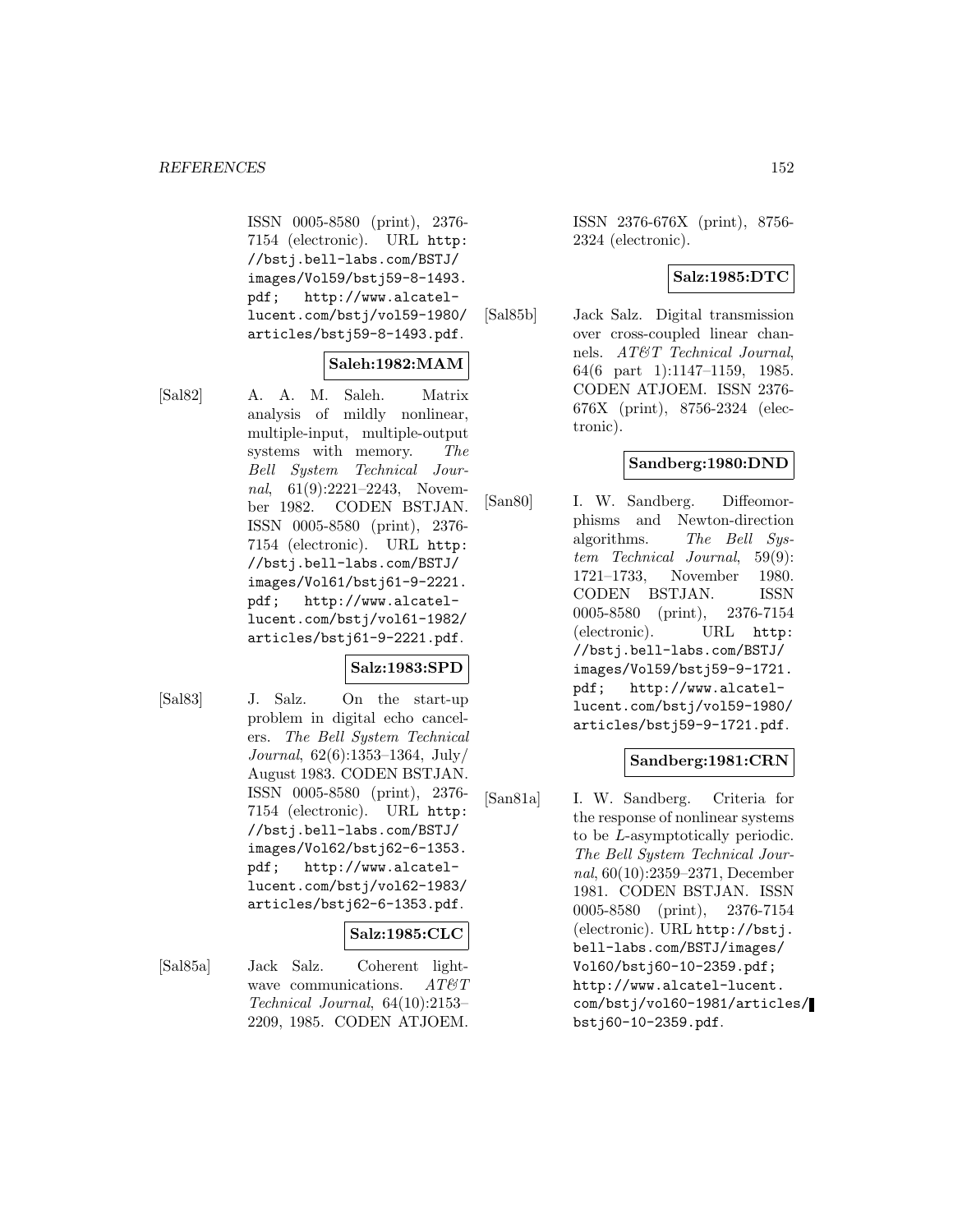#### **Sandberg:1981:NDA**

[San81b] I. W. Sandberg. On Newtondirection algorithms and diffeomorphisms. The Bell System Technical Journal, 60(3): 339–346, March 1981. CO-DEN BSTJAN. ISSN 0005- 8580 (print), 2376-7154 (electronic). URL http://bstj. bell-labs.com/BSTJ/images/ Vol60/bstj60-3-339.pdf; http://www.alcatel-lucent. com/bstj/vol60-1981/articles/ bstj60-3-339.pdf.

### **Sandberg:1982:ENS**

[San82a] I. W. Sandberg. Expansions for nonlinear systems. The Bell System Technical Journal, 61(2):159–199, February 1982. CODEN BSTJAN. ISSN 0005-8580 (print), 2376- 7154 (electronic). URL http: //bstj.bell-labs.com/BSTJ/ images/Vol61/bstj61-2-159. pdf; http://www.alcatellucent.com/bstj/vol61-1982/ articles/bstj61-2-159.pdf.

# **Sandberg:1982:VET**

[San82b] I. W. Sandberg. Volterra expansions for time-varying nonlinear systems. The Bell System Technical Journal, 61 (2):201–225, February 1982. CODEN BSTJAN. ISSN 0005-8580 (print), 2376-7154 (electronic). URL http: //bstj.bell-labs.com/BSTJ/ images/Vol61/bstj61-2-201. pdf; http://www.alcatellucent.com/bstj/vol61-1982/ articles/bstj61-2-201.pdf.

# **Sandberg:1985:CGE**

[San85a] I. W. Sandberg. Criteria for the global existence of functional expansions for input/output maps. AT&T Technical Journal, 64(7): 1639–1658, September 1985. CO-DEN ATJOEM. ISSN 2376- 676X (print), 8756-2324 (electronic).

### **Sandberg:1985:NIO**

[San85b] Irwin W. Sandberg. Nonlinear input-output maps and approximate representations.  $AT\&T$ Technical Journal, 64(8):1967– 1983, 1985. CODEN ATJOEM. ISSN 2376-676X (print), 8756- 2324 (electronic).

#### **Sanferrare:1987:TLS**

[San87] Robert J. Sanferrare. Terrestrial lightwave systems. AT&T Technical Journal, 66(1):95–107, January 1987. CODEN ATJOEM. ISSN 2376-676X (print), 8756- 2324 (electronic).

### **Streeter:1983:HFB**

[SAT83] L. A. Streeter, J. M. Ackroff, and G. A. Taylor. Human factors and behavioral science: On abbreviating command names. The Bell System Technical Journal,  $62(6):1807-1826$ , July/ August 1983. CODEN BSTJAN. ISSN 0005-8580 (print), 2376- 7154 (electronic). URL http: //bstj.bell-labs.com/BSTJ/ images/Vol62/bstj62-6-1807. pdf; http://www.alcatellucent.com/bstj/vol62-1983/ articles/bstj62-6-1807.pdf.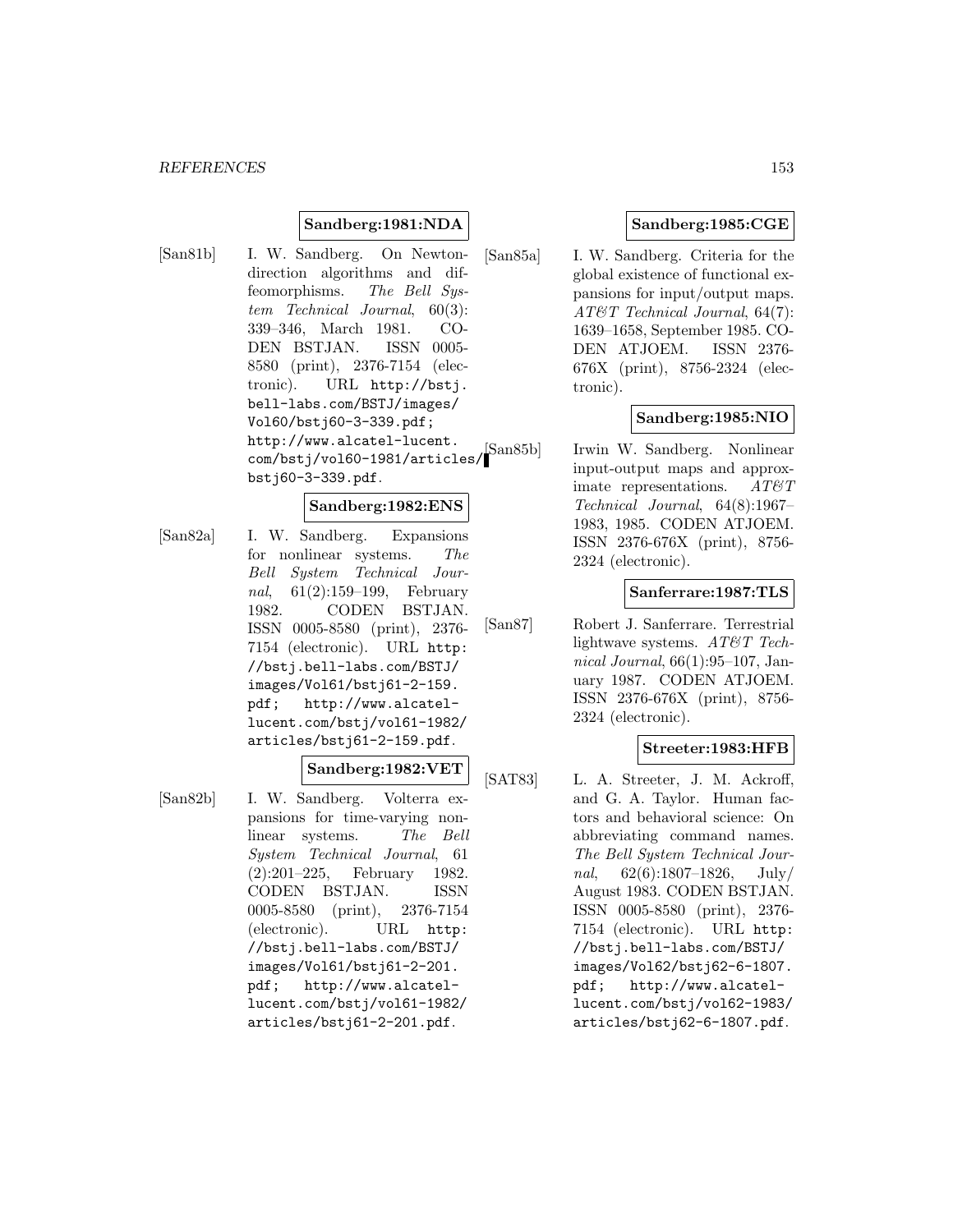### **Stone:1980:BJB**

- 
- [SB80] J. Stone and C. A. Burrus. B.S.T.J. briefs: Reduction of the  $1.38-\mu m$  water peak in optical fibers by deuterium-hydrogen exchange. The Bell System Technical Journal, 59(8):1541–1548, October 1980. CODEN BSTJAN. ISSN 0005-8580 (print), 2376- 7154 (electronic). URL http: //bstj.bell-labs.com/BSTJ/ images/Vol59/bstj59-8-1541. pdf; http://www.alcatellucent.com/bstj/vol59-1980/ articles/bstj59-8-1541.pdf.

### **Schenker:1982:ARS**

[SB82] L. Schenker and S. J. Barbera. Automated repair service bureau: Preface. The Bell System Technical Journal,  $61(6):1095-1096$ , July/ August 1982. CODEN BSTJAN. ISSN 0005-8580 (print), 2376- 7154 (electronic). URL http: //bstj.bell-labs.com/BSTJ/ images/Vol61/bstj61-6-1095. pdf; http://www.alcatellucent.com/bstj/vol61-1982/ articles/bstj61-6-1095.pdf.

#### **Steele:1983:SRS**

[SB83] R. Steele and F. Benjamin. Sample reduction and subsequent adaptive interpolation of speech signals. The Bell System Technical Journal, 62(6): 1365–1398, July/August 1983. CODEN BSTJAN. ISSN 0005-8580 (print), 2376-7154 (electronic). URL http: //bstj.bell-labs.com/BSTJ/

images/Vol62/bstj62-6-1365. pdf; http://www.alcatellucent.com/bstj/vol62-1983/ articles/bstj62-6-1365.pdf.

#### **Sulewski:1982:DBL**

[SBD82] P. Sulewski, D. J. Bishop, and R. C. Dynes. A description of the Bell Laboratories scanned acoustic microscope. The Bell System Technical Journal, 61(9):2167–2183, November 1982. CODEN BSTJAN. ISSN 0005-8580 (print), 2376- 7154 (electronic). URL http: //bstj.bell-labs.com/BSTJ/ images/Vol61/bstj61-9-2167. pdf; http://www.alcatellucent.com/bstj/vol61-1982/ articles/bstj61-9-2167.pdf.

# **Staehler:1983:TSP**

[SC83] R. E. Staehler and J. I. Cochrane. Traffic service position system no. 1B: Overview and objectives. The Bell System Technical Journal, 62(3): 755–764, March 1983. CO-DEN BSTJAN. ISSN 0005- 8580 (print), 2376-7154 (electronic). URL http://bstj. bell-labs.com/BSTJ/images/ Vol62/bstj62-3-755.pdf; http://www.alcatel-lucent. com/bstj/vol62-1983/articles/ bstj62-3-755.pdf.

#### **Scanlon:1983:PAD**

[Sca83] J. M. Scanlon. The 3B20D processor & DMERT operating system: Prologue. The Bell System Technical Jour*nal*,  $62(1):167-169$ , January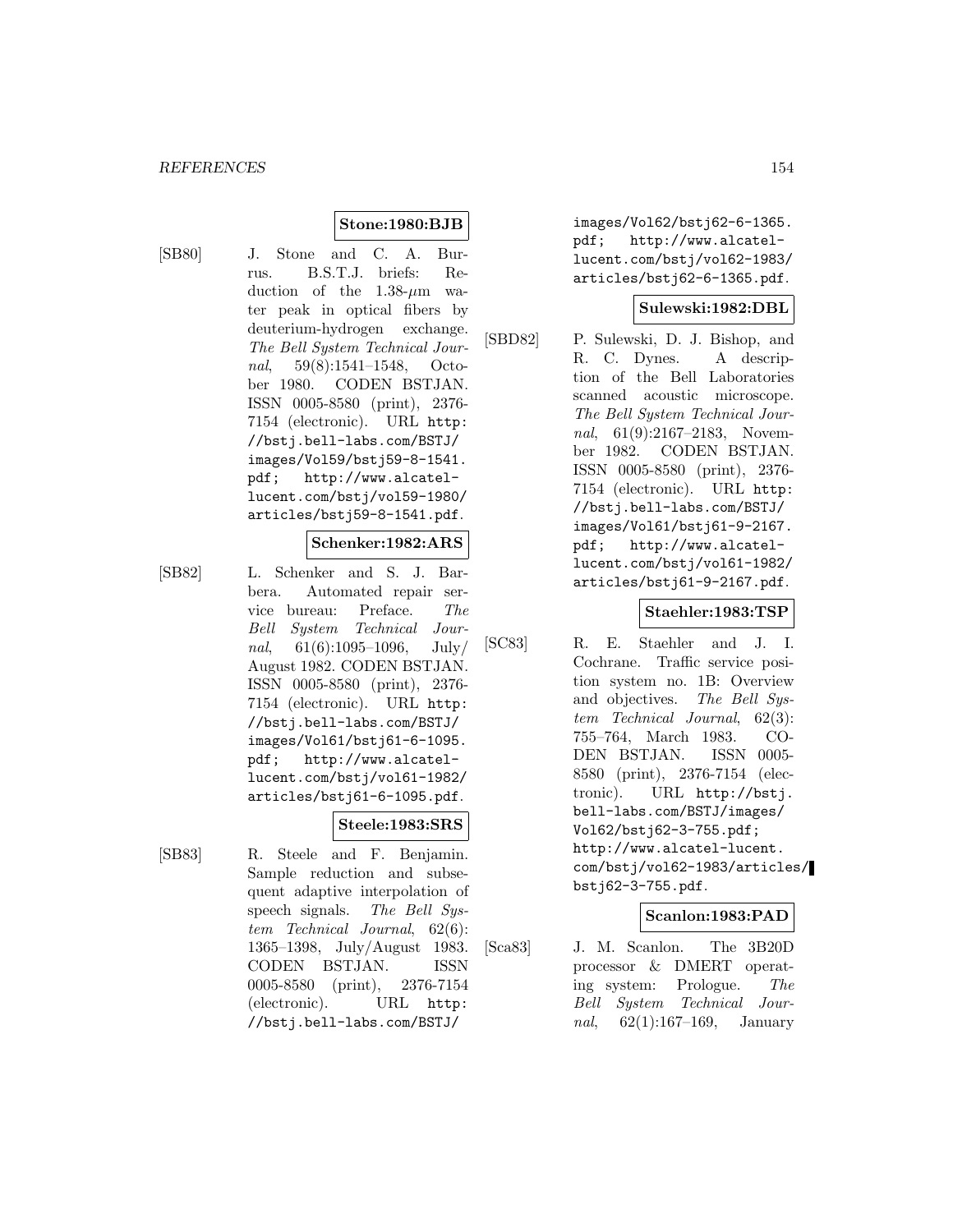1983. CODEN BSTJAN. ISSN 0005-8580 (print), 2376- 7154 (electronic). URL http: //bstj.bell-labs.com/BSTJ/ images/Vol62/bstj62-1-167. pdf; http://www.alcatellucent.com/bstj/vol62-1983/ articles/bstj62-1-167.pdf.

### **Schiavone:1981:PPR**

[Sch81] J. A. Schiavone. Prediction of positive refractivity gradients for line-of-sight microwave radio paths. The Bell System Technical Journal, 60(6):803–822, July/ August 1981. CODEN BSTJAN. ISSN 0005-8580 (print), 2376- 7154 (electronic). URL http: //bstj.bell-labs.com/BSTJ/ images/Vol60/bstj60-6-803. pdf; http://www.alcatellucent.com/bstj/vol60-1981/ articles/bstj60-6-803.pdf.

#### **Schenker:1983:TND**

[Sch83a] L. Schenker. Total network data system: Introduction. The Bell System Technical Journal, 62(7):2123–2125, September 1983. CODEN BSTJAN. ISSN 0005-8580 (print), 2376- 7154 (electronic). URL http: //bstj.bell-labs.com/BSTJ/ images/Vol62/bstj62-7-2123. pdf; http://www.alcatellucent.com/bstj/vol62-1983/ articles/bstj62-7-2123.pdf.

#### **Schmidt:1983:CLD**

[Sch83b] R. L. Schmidt. A comparison of line difference predictions for time-frequency multiplexing of television signals.

The Bell System Technical Journal, 62(7):1955–1975, September 1983. CODEN BSTJAN. ISSN 0005-8580 (print), 2376- 7154 (electronic). URL http: //bstj.bell-labs.com/BSTJ/ images/Vol62/bstj62-7-1955. pdf; http://www.alcatellucent.com/bstj/vol62-1983/ articles/bstj62-7-1955.pdf.

### **Saul:1985:RIP**

[SCS85] R. H. Saul, F. S. Chen, and P. W. Shumate, Jr. Reliability of InGaAs photodiodes for SL applications. AT&T Technical Journal, 64(3):861–882, 1985. CODEN ATJOEM. ISSN 2376- 676X (print), 8756-2324 (electronic).

### **Stone:1984:OAR**

[SCWB84] Julian Stone, Andrew R. Chraplyvy, Jay M. Wiesenfeld, and Charles A. Burrus Jr. Overtone absorption and Raman spectra of  $H_2$  and  $D_2$  in silica optical fibers.  $AT \& T$ Bell Laboratories Technical Journal, 63(6 part 1):991–1000, 1984. CODEN ABLJER. ISSN 0748- 612X (print), 2376-7162 (electronic).

# **Semplak:1980:HRA**

[Sem80] R. A. Semplak. Horn-reflector antenna — eliminating weathercover reflections. The Bell System Technical Journal, 59 (8):1333–1342, October 1980. CODEN BSTJAN. ISSN 0005-8580 (print), 2376-7154 (electronic). URL http: //bstj.bell-labs.com/BSTJ/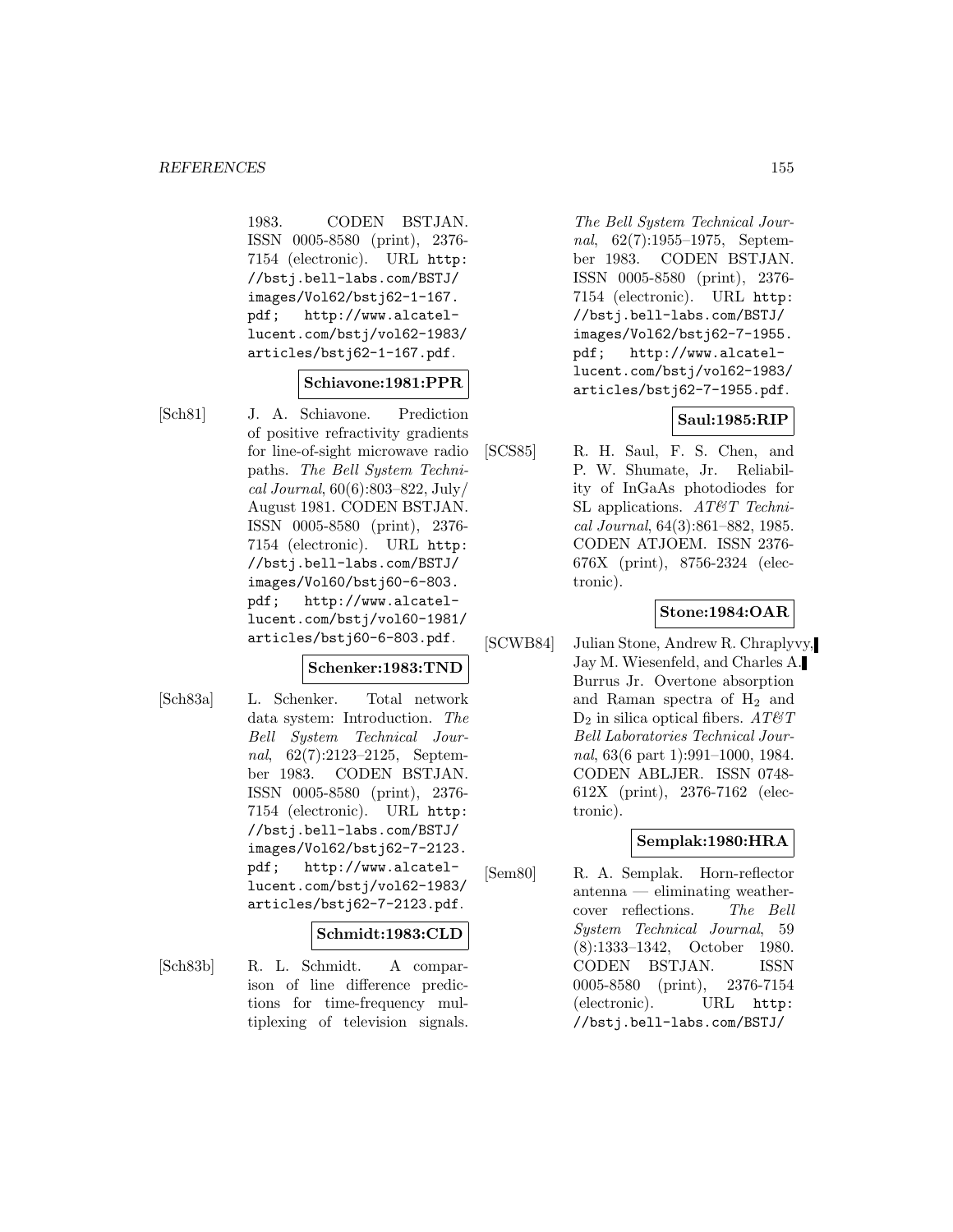images/Vol59/bstj59-8-1333. pdf; http://www.alcatellucent.com/bstj/vol59-1980/ articles/bstj59-8-1333.pdf.

#### **Semmelman:1981:DSP**

[Sem81] C. L. Semmelman. Digital signal processor: Design of the assembler. The Bell System Technical Journal, 60(7):1483–1497, September 1981. CODEN BSTJAN. ISSN 0005-8580 (print), 2376- 7154 (electronic). URL http: //bstj.bell-labs.com/BSTJ/ images/Vol60/bstj60-7-1483. pdf; http://www.alcatellucent.com/bstj/vol60-1981/ articles/bstj60-7-1483.pdf.

#### **Semplak:1983:HMS**

[Sem83a] R. A. Semplak. Hybrid-mode, shielded, offset parabolic antenna. The Bell System Technical Journal,  $62(1):111-120$ , January 1983. CODEN BSTJAN. ISSN 0005-8580 (print), 2376- 7154 (electronic). URL http: //bstj.bell-labs.com/BSTJ/ images/Vol62/bstj62-1-111. pdf; http://www.alcatellucent.com/bstj/vol62-1983/ articles/bstj62-1-111.pdf.

# **Semplak:1983:MSN**

[Sem83b] R. A. Semplak. Measurements of selective near-in sidelobe reduction of a pyramidal, horn-reflector antenna. The Bell System Technical Journal, 62(3):595–605, March 1983. CODEN BSTJAN. ISSN 0005-8580 (print), 2376-7154

(electronic). URL http: //bstj.bell-labs.com/BSTJ/ images/Vol62/bstj62-3-595. pdf; http://www.alcatellucent.com/bstj/vol62-1983/ articles/bstj62-3-595.pdf.

#### **Semplak:1985:GMT**

[Sem85] R. A. Semplak. 100-GHz measurements of two astigmatic launchers. AT&T Technical Journal, 64(5):1019–1031, 1985. CODEN ATJOEM. ISSN 2376- 676X (print), 8756-2324 (electronic).

#### **Sethi:1980:DCR**

[SF80] D. P. S. Sethi and H. T. Freedman. Decision criteria for rehabilitation of the distribution network. The Bell System Technical Journal, 59(6):881–895, July/ August 1980. CODEN BSTJAN. ISSN 0005-8580 (print), 2376- 7154 (electronic). URL http: //bstj.bell-labs.com/BSTJ/ images/Vol59/bstj59-6-881. pdf; http://www.alcatellucent.com/bstj/vol59-1980/ articles/bstj59-6-881.pdf.

#### **Smithgall:1981:HSM**

[SF81] D. H. Smithgall and R. E. Frazee. High-speed measurement and control of fibercoating concentricity. The Bell System Technical Journal, 60(9):2065–2080, November 1981. CODEN BSTJAN. ISSN 0005-8580 (print), 2376- 7154 (electronic). URL http: //bstj.bell-labs.com/BSTJ/ images/Vol60/bstj60-9-2065.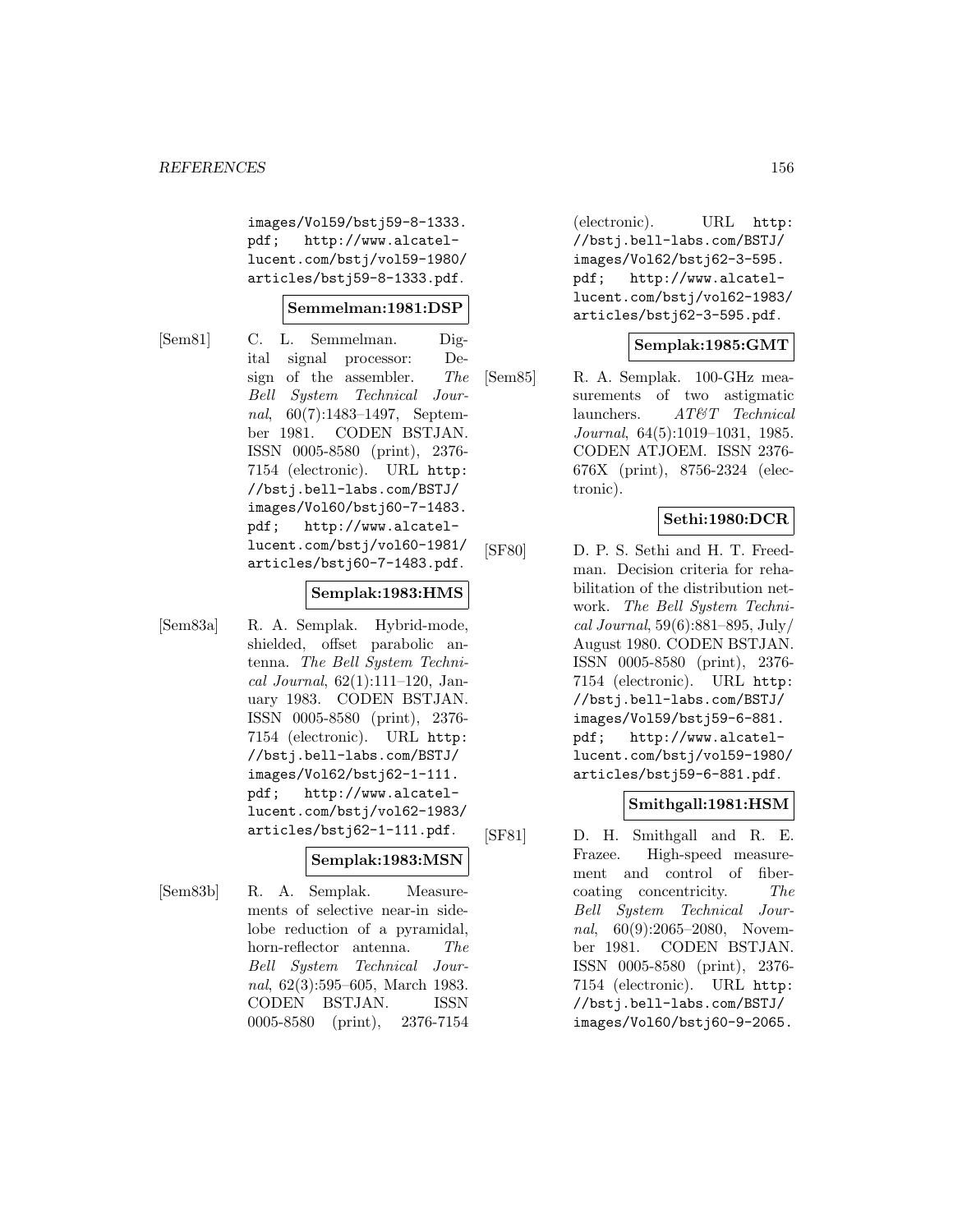pdf; http://www.alcatellucent.com/bstj/vol60-1981/ articles/bstj60-9-2065.pdf.

# **Smith:1982:SAP**

[SF82] R. G. Smith and S. R. Forrest. Sensitivity of avalanche photodetector receivers for longwavelength optical communications. The Bell System Technical Journal, 61(10):2929– 2946, December 1982. CO-DEN BSTJAN. ISSN 0005- 8580 (print), 2376-7154 (electronic). URL http://bstj. bell-labs.com/BSTJ/images/ Vol61/bstj61-10-2929.pdf; http://www.alcatel-lucent. com/bstj/vol61-1982/articles/ bstj61-10-2929.pdf.

#### **Sharma:1981:MPE**

[Sha81] D. K. Sharma. McDonald's problem — an example of using Dijkstra's programming method. The Bell System Technical Journal, 60(9):2157-2165, November 1981. CODEN BSTJAN. ISSN 0005-8580 (print), 2376- 7154 (electronic). URL http: //bstj.bell-labs.com/BSTJ/ images/Vol60/bstj60-9-2157. pdf; http://www.alcatellucent.com/bstj/vol60-1981/ articles/bstj60-9-2157.pdf.

# **Shapira:1985:SAR**

[Sha85] Joseph Shapira. Simple analytical representation of antenna spatial radiation patterns with application to the pyramidal horn-reflector antenna.  $AT \mathcal{C}T$ Technical Journal, 64(7):1601–

1624, September 1985. CO-DEN ATJOEM. ISSN 2376- 676X (print), 8756-2324 (electronic).

# **Sharp:1988:DCO**

[Sha88] R. L. Sharp. Design of a certifiable one-way data-flow device. AT&T Technical Journal, 67(3):44–52, May 1988. CO-DEN ATJOEM. ISSN 2376- 676X (print), 8756-2324 (electronic).

# **Sheng:1988:VPL**

[She88] Diane D. Sheng. Virtual privateline performance and customer cost impacts. AT&T Technical Journal, 67(6):47–68, November 1988. CODEN ATJOEM. ISSN 2376-676X (print), 8756- 2324 (electronic).

#### **Shichor:1982:FRE**

[Shi82] E. Shichor. Fast recursive estimation using the lattice structure. The Bell System Technical Journal, 61(1):97–115, January 1982. CODEN BSTJAN. ISSN 0005-8580 (print), 2376- 7154 (electronic). URL http: //bstj.bell-labs.com/BSTJ/ images/Vol61/bstj61-1-97. pdf; http://www.alcatellucent.com/bstj/vol61-1982/ articles/bstj61-1-97.pdf.

#### **Siller:1984:EIW**

[Sil84] C. A. Siller, Jr. Experimental investigation of wide-angle sidelobe suppression in a pyramidal horn-reflector antenna. AT&T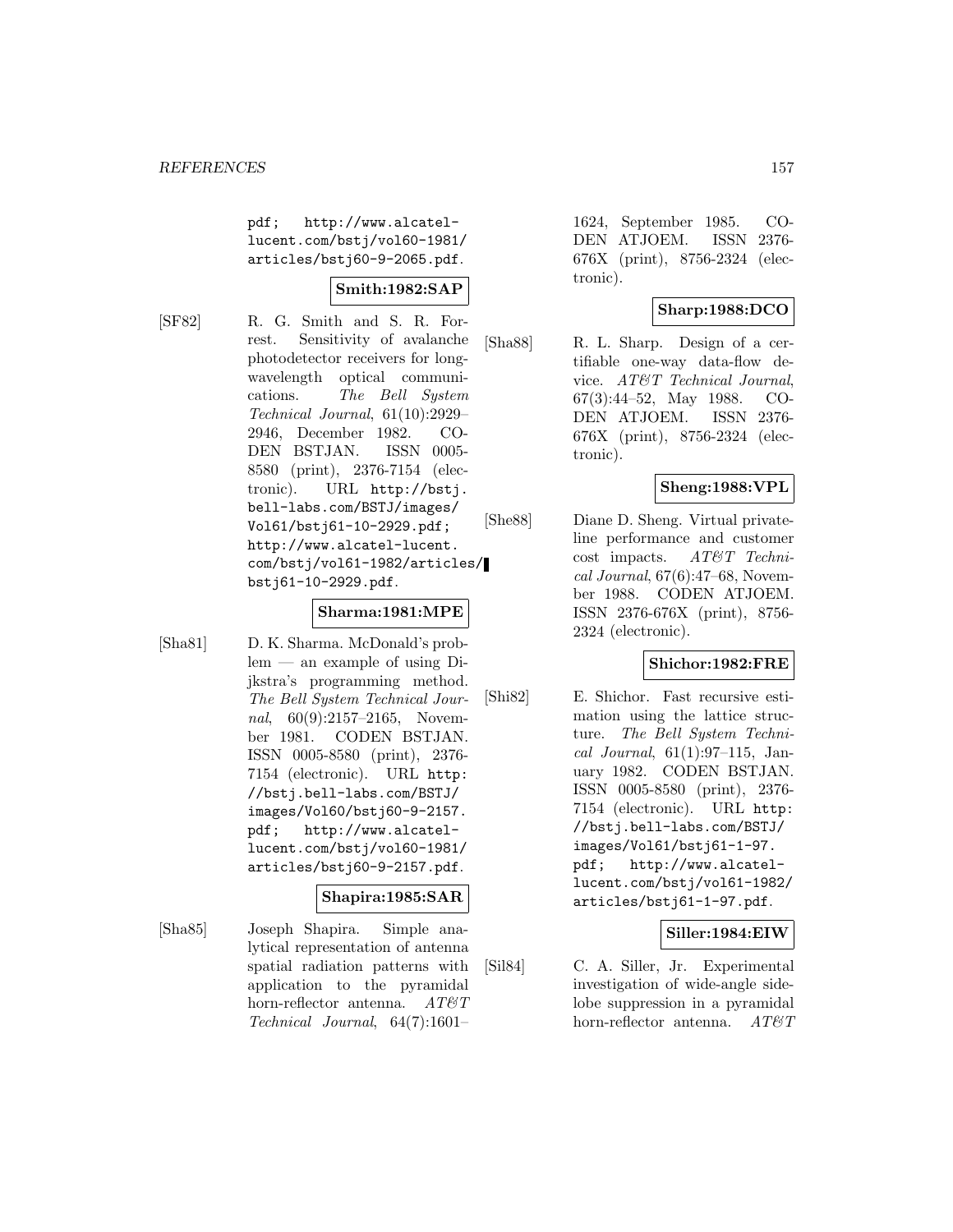Bell Laboratories Technical Journal, 63(4):531–544, 1984. CO-DEN ABLJER. ISSN 0748-612X (print), 2376-7162 (electronic).

# **Sengupta:1985:CRT**

[SJ85] B. Sengupta and D. L. Jagerman. A conditional response time of the M/M/1 processorsharing queue.  $AT\&T$  Technical Journal,  $64(2$  part 1):409-421, 1985. CODEN ATJOEM. ISSN 2376-676X (print), 8756- 2324 (electronic).

#### **Stelte:1984:ATI**

[SKP84] David J. Stelte, Henry J. Kafka, and W. Joseph Paule. AT&T Technologies implementation of Local Area Data Transport — a hardware and software overview. AT&T Bell Laboratories Technical Journal, 63(6 part 2):1135– 1190, 1984. CODEN ABLJER. ISSN 0748-612X (print), 2376- 7162 (electronic).

# **Smith:1982:PLD**

[Smi82] P. W. Smith. On the physical limits of digital optical switching and logic elements. The Bell System Technical Journal, 61(8):1975–1993, October 1982. CODEN BSTJAN. ISSN 0005-8580 (print), 2376- 7154 (electronic). URL http: //bstj.bell-labs.com/BSTJ/ images/Vol61/bstj61-8-1975. pdf; http://www.alcatellucent.com/bstj/vol61-1982/ articles/bstj61-8-1975.pdf.

### **Smith:1983:MSS**

[Smi83] D. R. Smith. A model for specialservice circuit activity. The Bell System Technical Journal, 62 (10):2911–2934, December 1983. CODEN BSTJAN. ISSN 0005- 8580 (print), 2376-7154 (electronic). URL http://bstj. bell-labs.com/BSTJ/images/ Vol62/bstj62-10-2911.pdf; http://www.alcatel-lucent. com/bstj/vol62-1983/articles/ bstj62-10-2911.pdf.

### **Singhal:1989:CDO**

[SMNV89] K. Singhal, C. C. McAndrew, S. R. Nassif, and V. Visvanathan. The CENTER design optimization system. AT&T Technical Journal, 68(3):77–92, 1989. CO-DEN ATJOEM. ISSN 2376- 676X (print), 8756-2324 (electronic).

### **Stuller:1980:ITC**

[SNR80] J. A. Stuller, A. N. Netravali, and J. D. Robbins. Interframe television coding using gain and displacement compensation. The Bell System Technical Journal, 59(7):1227–1240, September 1980. CODEN BSTJAN. ISSN 0005-8580 (print), 2376- 7154 (electronic). URL http: //bstj.bell-labs.com/BSTJ/ images/Vol59/bstj59-7-1227. pdf; http://www.alcatellucent.com/bstj/vol59-1980/ articles/bstj59-7-1227.pdf.

#### **Sondhi:1983:RPS**

[Son83] M. M. Sondhi. Random processes with specified spec-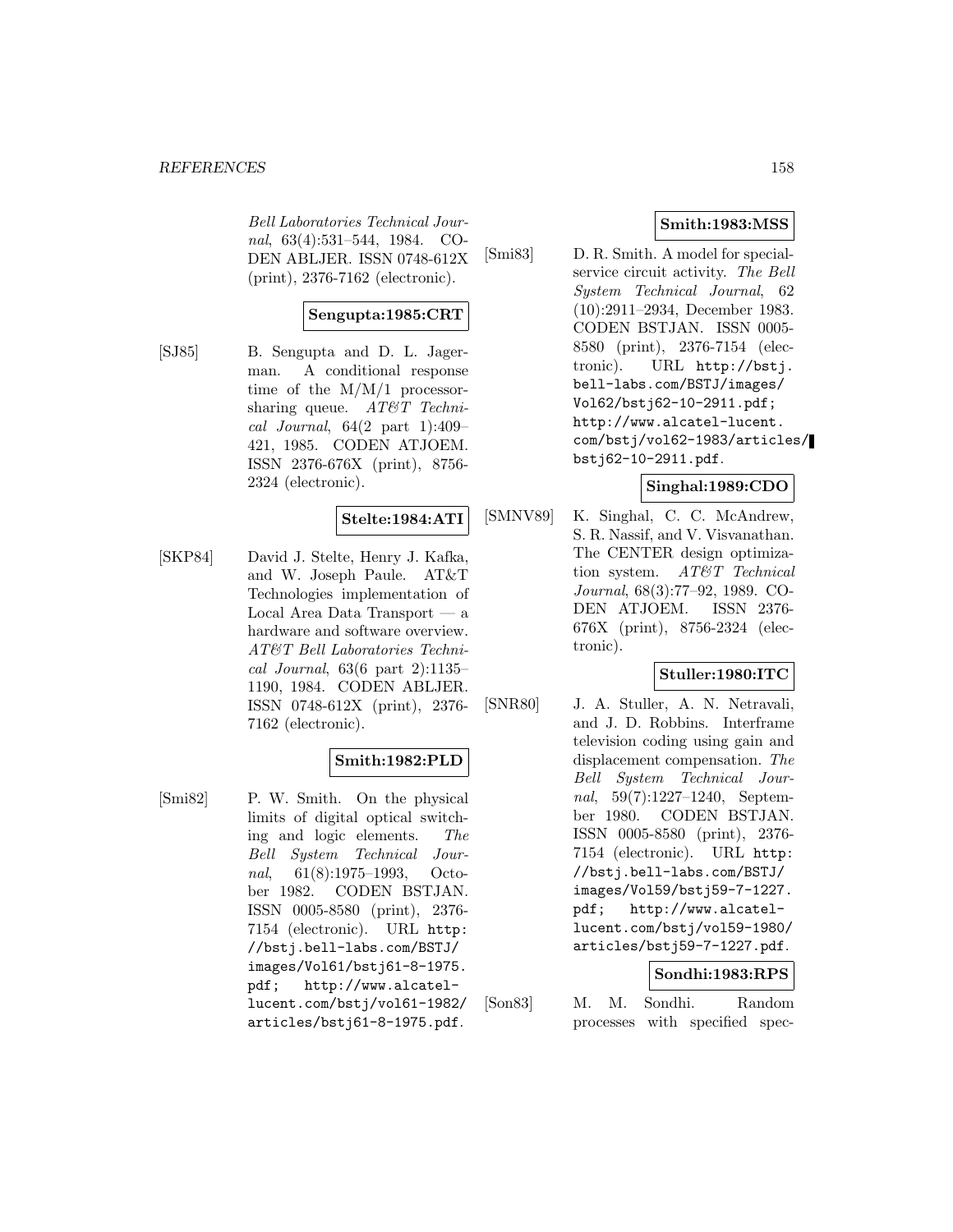tral density and first-order probability density. The Bell System Technical Journal, 62(3):679–701, March 1983. CODEN BSTJAN. ISSN 0005-8580 (print), 2376-7154 (electronic). URL http: //bstj.bell-labs.com/BSTJ/ images/Vol62/bstj62-3-679. pdf; http://www.alcatellucent.com/bstj/vol62-1983/ articles/bstj62-3-679.pdf.

# **Shah:1989:IVD**

[SP89] Nitin J. Shah and Shin-Shem Pei. III–V device technologies for electronic applications.  $AT \& T$ Technical Journal, 68(1):19–28, January/February 1989. CO-DEN ATJOEM. ISSN 2376- 676X (print), 8756-2324 (electronic).

# **Soong:1987:VQA**

[SRJR87] Frank K. Soong, E. Rosenberg, Biing-Hwang Juang, and Lawrence R. Rabiner. Vector quantization approach to speaker recognition. AT&T Technical Journal, 66(2):14–26, 1987. CO-DEN ATJOEM. ISSN 2376- 676X (print), 8756-2324 (electronic).

#### **Saleh:1983:ALP**

[SS83] A. A. M. Saleh and J. Salz. Adaptive linearization of power amplifiers in digital radio systems. The Bell System Technical Journal, 62(4):1019–1033, April 1983. CODEN BSTJAN. ISSN 0005-8580 (print), 2376- 7154 (electronic). URL http:

//bstj.bell-labs.com/BSTJ/ images/Vol62/bstj62-4-1019. pdf; http://www.alcatellucent.com/bstj/vol62-1983/ articles/bstj62-4-1019.pdf.

### **Sears:1984:PQH**

[SS84] F. M. Sears and J. R. Simpson. Polarization quality of highbirefringence single-mode fibers. AT&T Bell Laboratories Technical Journal, 63(2):365–371, 1984. CODEN ABLJER. ISSN 0748- 612X (print), 2376-7162 (electronic).

# **Shepp:1986:CTP**

[SS86] Lawrence A. Shepp and Sushanta Srivastava. Computer tomography of PKM and AKM exit cones. AT&T Technical Journal, 65(1):78–88, January/February 1986. CODEN ATJOEM. ISSN 2376-676X (print), 8756-2324 (electronic).

#### **Sondhi:1981:IQN**

[SSR81] M. M. Sondhi, C. E. Schmidt, and L. R. Rabiner. Improving the quality of a noisy speech signal. The Bell System Technical Journal, 60(8):1847–1859, October 1981. CODEN BSTJAN. ISSN 0005-8580 (print), 2376- 7154 (electronic). URL http: //bstj.bell-labs.com/BSTJ/ images/Vol60/bstj60-8-1847. pdf; http://www.alcatellucent.com/bstj/vol60-1981/ articles/bstj60-8-1847.pdf.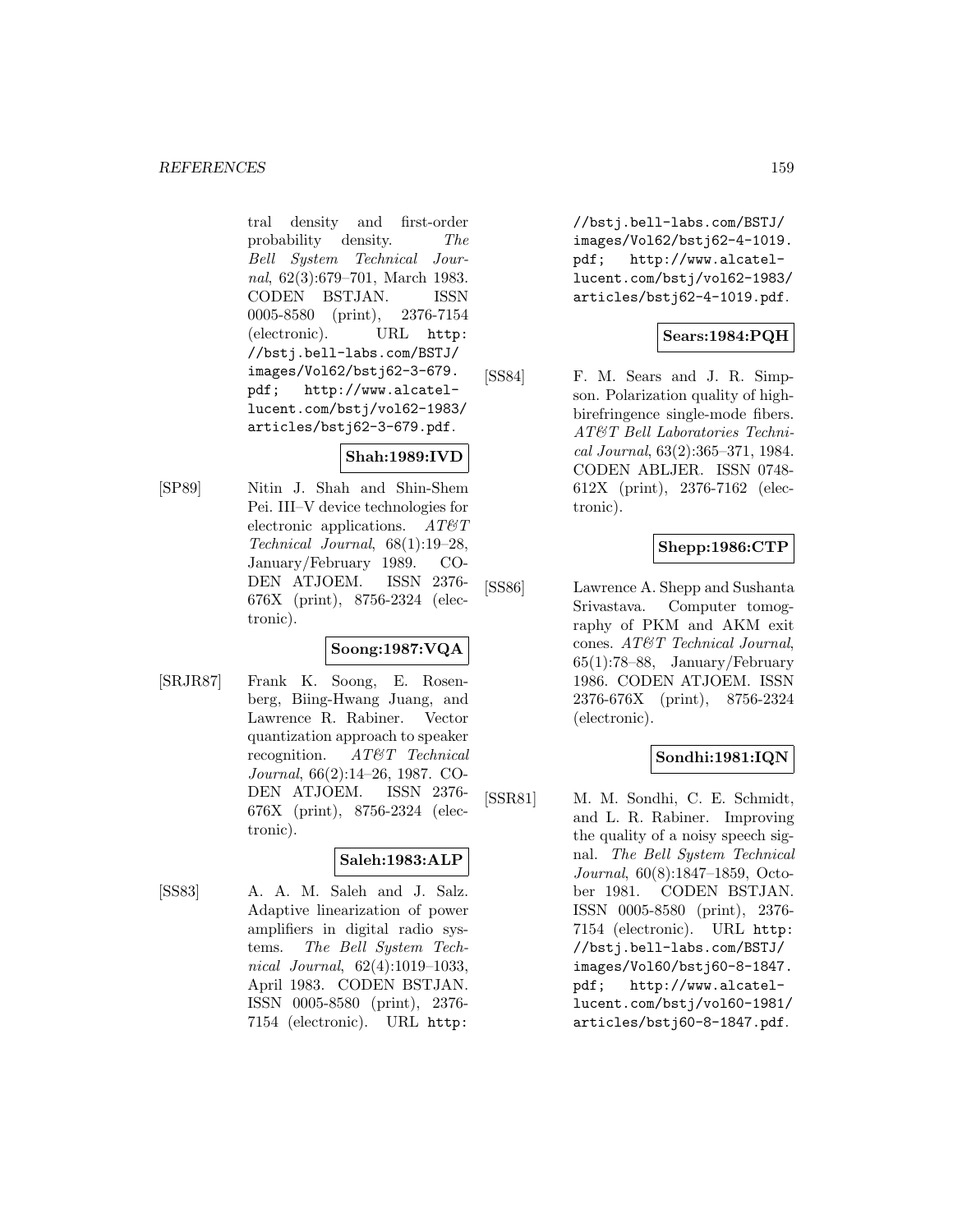# **Shepp:1980:PMA**

[SSW80] L. A. Shepp, D. Slepian, and A. D. Wyner. On prediction of moving-average processes. The Bell System Technical Journal, 59(3):367–415, March 1980. CODEN BSTJAN. ISSN 0005-8580 (print), 2376- 7154 (electronic). URL http: //bstj.bell-labs.com/BSTJ/ images/Vol59/bstj59-3-367. pdf; http://www.alcatellucent.com/bstj/vol59-1980/ articles/bstj59-3-367.pdf.

#### **Steel:1984:TEC**

[SSW84] Raymond Steel, Carl-Erik Sundberg, and Wei Choong Wong. Transmission errors in companded PCM over Gaussian and Rayleigh fading channels.  $AT\&T$ Bell Laboratories Technical Journal, 63(6 part 1):955–990, 1984. CODEN ABLJER. ISSN 0748- 612X (print), 2376-7162 (electronic).

#### **Sampson:1982:SPC**

- 
- [ST82] S. F. Sampson and D. W. Tietz. Stored program controlled network: Data base administration system — architecture and data base design. The Bell System Technical Journal, 61(7):1779–1797, September 1982. CODEN BSTJAN. ISSN 0005-8580 (print), 2376- 7154 (electronic). URL http: //bstj.bell-labs.com/BSTJ/ images/Vol61/bstj61-7-1779. pdf; http://www.alcatellucent.com/bstj/vol61-1982/ articles/bstj61-7-1779.pdf.

# **Steele:1982:PSN**

[Ste82] R. Steele. Peak signal-tonoise formulas for multistage delta modulation with RCshaped Gaussian input signals. The Bell System Technical Journal, 61(3):347–362, March 1982. CODEN BSTJAN. ISSN 0005-8580 (print), 2376- 7154 (electronic). URL http: //bstj.bell-labs.com/BSTJ/ images/Vol61/bstj61-3-347. pdf; http://www.alcatellucent.com/bstj/vol61-1982/ articles/bstj61-3-347.pdf.

#### **Strakhov:1983:AMW**

[Str83] N. A. Strakhov. Application of the minimum-weight spanning-tree algorithm to assignment of communication facilities. The Bell System Technical Journal, 62(8):2581–2602, October 1983. CODEN BSTJAN. ISSN 0005-8580 (print), 2376- 7154 (electronic). URL http: //bstj.bell-labs.com/BSTJ/ images/Vol62/bstj62-8-2581. pdf; http://www.alcatellucent.com/bstj/vol62-1983/ articles/bstj62-8-2581.pdf.

#### **Stroustrup:1984:DAC**

[Str84] Bjarne Stroustrup. Data abstraction in C. AT&T Bell Laboratories Technical Journal, 63(8 part 2):1701–1732, October 1984. CODEN ABLJER. ISSN 0748-612X (print), 2376- 7162 (electronic).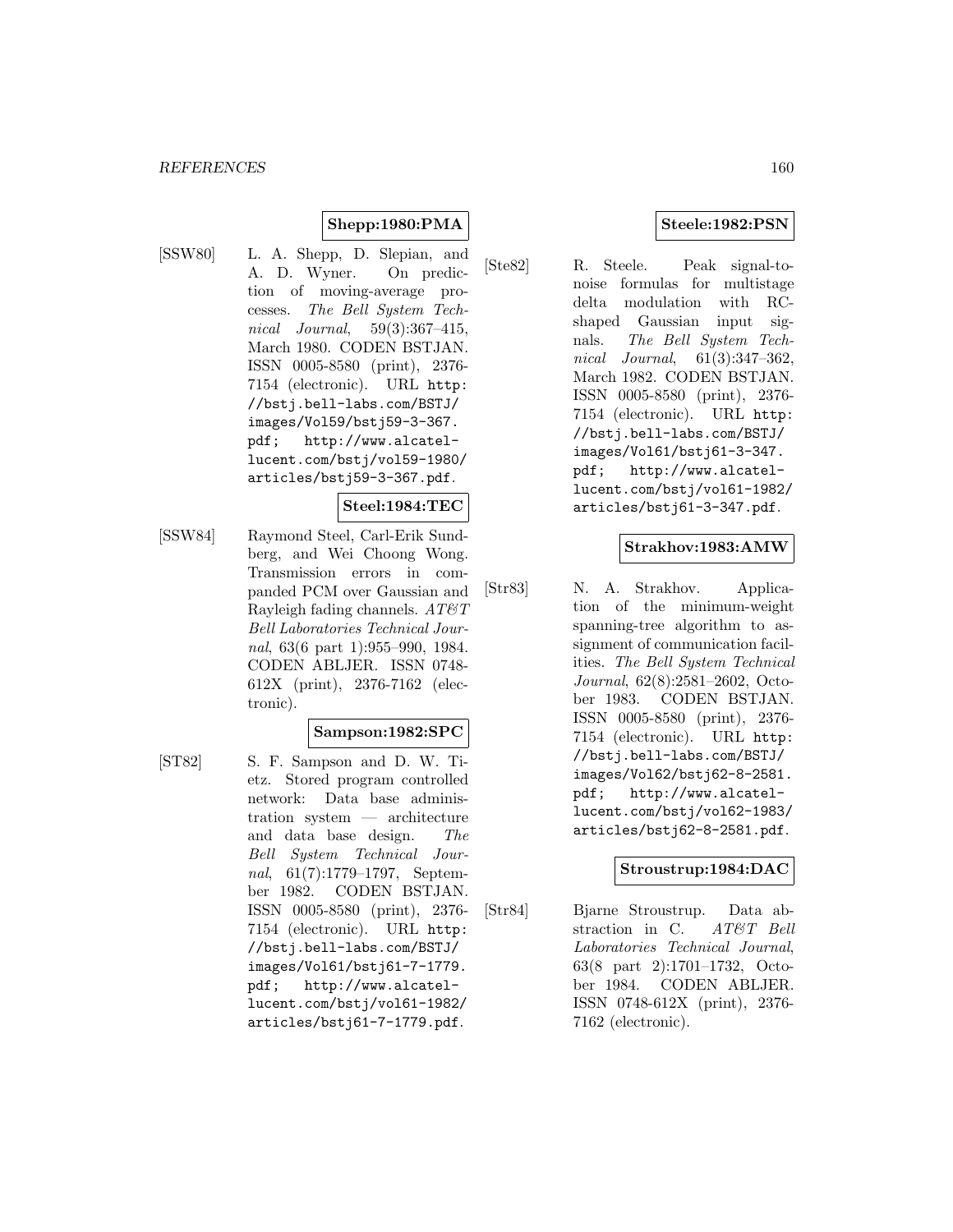# **Strip:1988:TRM**

[Str88] D. R. Strip. Technology for robotic mechanical assembly: force-directed insertions.  $AT \mathcal{C}T$ Technical Journal, 67(2):23–34, March/April 1988. CODEN ATJOEM. ISSN 2376-676X (print), 8756-2324 (electronic).

# **Sumner:1983:HFB**

[Sum83] E. E. Sumner. Human factors and behavioral science: Introduction. The Bell System Technical Journal, 62(6): 1561–1568, July/August 1983. CODEN BSTJAN. ISSN 0005-8580 (print), 2376-7154 (electronic). URL http: //bstj.bell-labs.com/BSTJ/ images/Vol62/bstj62-6-1561. pdf; http://www.alcatellucent.com/bstj/vol62-1983/ articles/bstj62-6-1561.pdf.

#### **Sundberg:1982:EPP**

[Sun82] C. E. Sundberg. Error probability of partial-response continuous-phase modulation with coherent MSK-type receiver, diversity, and slow Rayleigh fading in Gaussian noise. The Bell System Technical Journal, 61(8):1933–1963, October 1982. CODEN BSTJAN. ISSN 0005-8580 (print), 2376- 7154 (electronic). URL http: //bstj.bell-labs.com/BSTJ/ images/Vol61/bstj61-8-1933. pdf; http://www.alcatellucent.com/bstj/vol61-1982/ articles/bstj61-8-1933.pdf.

# **Sundberg:1983:ACC**

[Sun83a] C. E. Sundberg. Alternative cell configurations for digital mobile radio systems. The Bell System Technical Journal, 62(7):2037–2065, September 1983. CODEN BSTJAN. ISSN 0005-8580 (print), 2376- 7154 (electronic). URL http: //bstj.bell-labs.com/BSTJ/ images/Vol62/bstj62-7-2037. pdf; http://www.alcatellucent.com/bstj/vol62-1983/ articles/bstj62-7-2037.pdf.

#### **Sundberg:1983:CPM**

[Sun83b] C. E. Sundberg. On continuous phase modulation in cellular digital mobile radio systems. The Bell System Technical Journal, 62(7):2067–2089, September 1983. CODEN BSTJAN. ISSN 0005-8580 (print), 2376- 7154 (electronic). URL http: //bstj.bell-labs.com/BSTJ/ images/Vol62/bstj62-7-2067. pdf; http://www.alcatellucent.com/bstj/vol62-1983/ articles/bstj62-7-2067.pdf.

# **Surette:1986:QAN**

[Sur86] Gerald J. Surette. Quality in AT&T network systems.  $AT\&T$ Technical Journal, 65(2):21–29, March/April 1986. CODEN ATJOEM. ISSN 2376-676X (print), 8756-2324 (electronic).

### **Steele:1981:STS**

[SV81] R. Steele and D. Vitello. Simultaneous transmission of speech and data using codebreaking techniques. The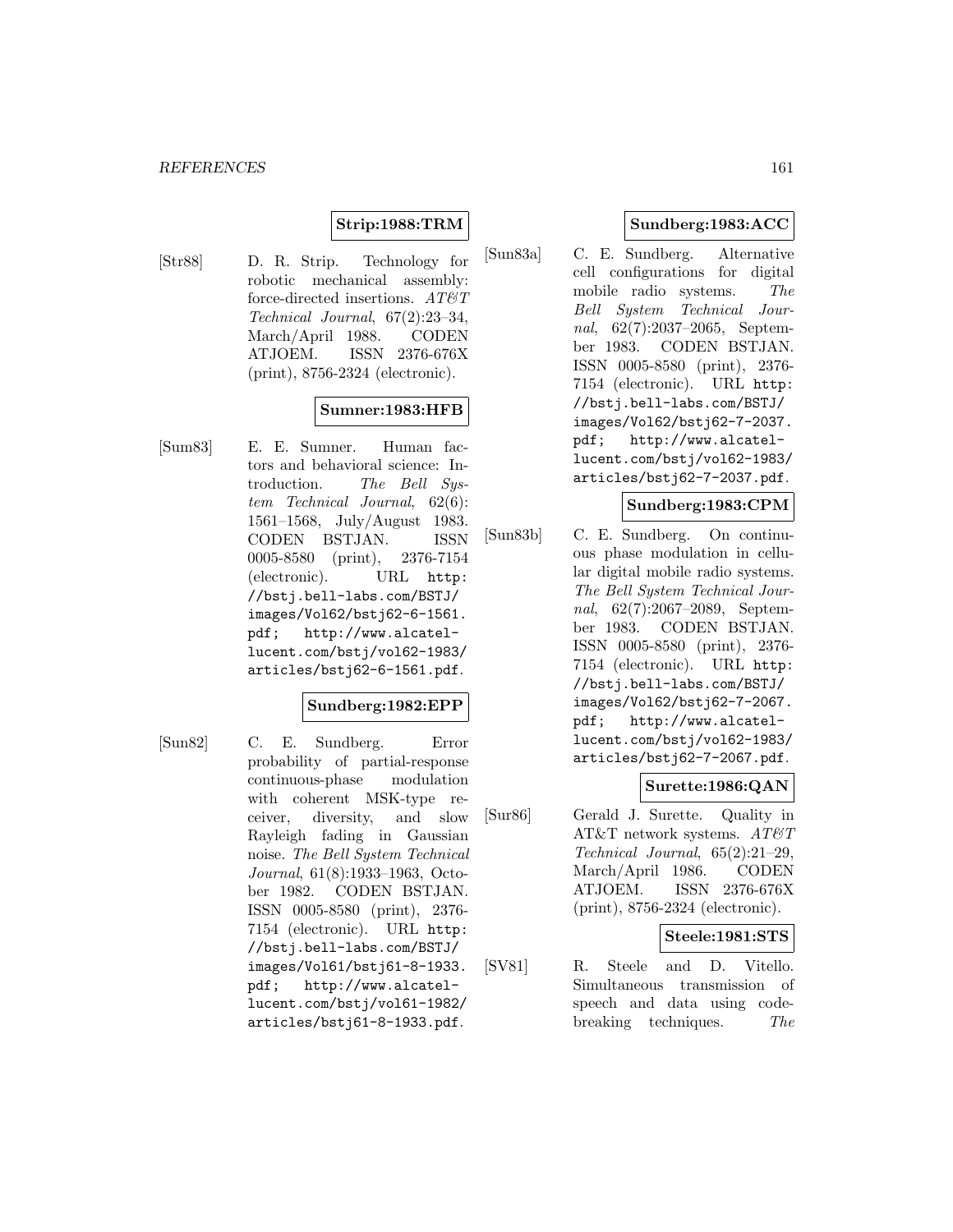Bell System Technical Journal, 60(9):2081-2105, November 1981. CODEN BSTJAN. ISSN 0005-8580 (print), 2376- 7154 (electronic). URL http: //bstj.bell-labs.com/BSTJ/ images/Vol60/bstj60-9-2081. pdf; http://www.alcatellucent.com/bstj/vol60-1981/ articles/bstj60-9-2081.pdf.

# **Salz:1980:SSS**

[SW80] J. Salz and J. J. Werner. Spectral shaping by simultaneous amplitude and frequency modulation. The Bell System Technical Journal, 59(4):557–570, April 1980. CODEN BSTJAN. ISSN 0005-8580 (print), 2376- 7154 (electronic). URL http: //bstj.bell-labs.com/BSTJ/ images/Vol59/bstj59-4-557. pdf; http://www.alcatellucent.com/bstj/vol59-1980/ articles/bstj59-4-557.pdf.

# **Smith:1981:RSE**

[SW81] D. R. Smith and W. Whitt. Resource sharing for efficiency in traffic systems. The Bell System Technical Journal, 60(1):39–55, January 1981. CODEN BSTJAN. ISSN 0005-8580 (print), 2376-7154 (electronic). URL http: //bstj.bell-labs.com/BSTJ/ images/Vol60/bstj60-1-39. pdf; http://www.alcatellucent.com/bstj/vol60-1981/ articles/bstj60-1-39.pdf.

### **Sheinbein:1982:SPC**

[SW82] D. Sheinbein and R. P. We-

ber. Stored program controlled network: 800 service using SPC network capability. The Bell System Technical Journal, 61(7):1737–1744, September 1982. CODEN BSTJAN. ISSN 0005-8580 (print), 2376- 7154 (electronic). URL http: //bstj.bell-labs.com/BSTJ/ images/Vol61/bstj61-7-1737. pdf; http://www.alcatellucent.com/bstj/vol61-1982/ articles/bstj61-7-1737.pdf.

#### **Swartz:1983:SBS**

[SW83] R. G. Swartz and B. A. Wooley. Stabilized biasing of semiconductor lasers. The Bell System Technical Journal, 62(7):1923–1936, September 1983. CODEN BSTJAN. ISSN 0005-8580 (print), 2376- 7154 (electronic). URL http: //bstj.bell-labs.com/BSTJ/ images/Vol62/bstj62-7-1923. pdf; http://www.alcatellucent.com/bstj/vol62-1983/ articles/bstj62-7-1923.pdf.

#### **Swartwout:1985:DLL**

[Swa85] D. Swartwout. Datastream — a language for large files.  $AT\&T$ Technical Journal, 64(9):2037– 2060, 1985. CODEN ATJOEM. ISSN 2376-676X (print), 8756- 2324 (electronic).

#### **Steele:1984:SDD**

[SWS84a] Raymond Steele, Wai Choong Wong, and Carl-Erik W. Sundberg. Soft decision demodulation to reduce the effect of transmission errors in logarithmic PCM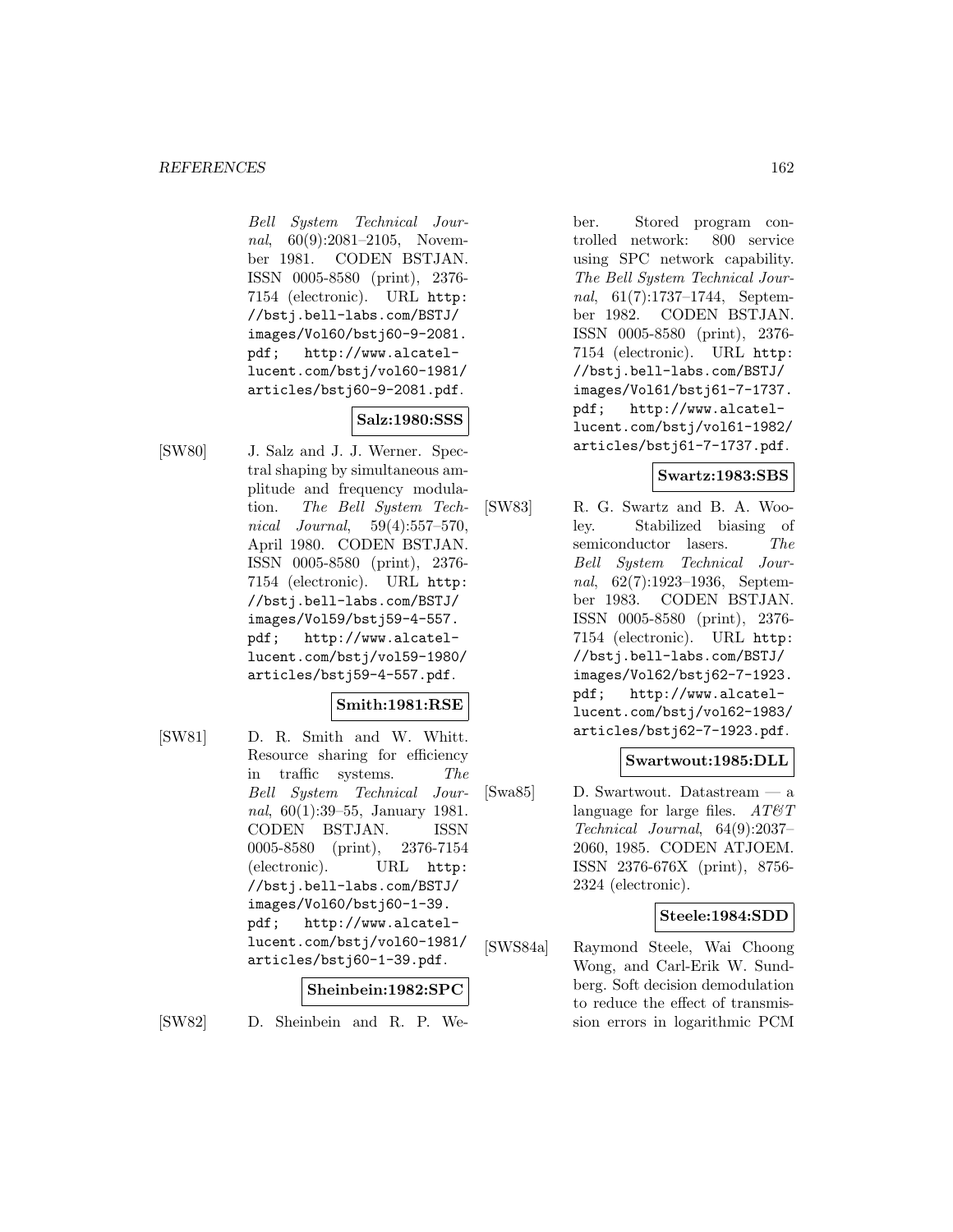transmitted over Rayleigh fading channels. AT&T Bell Laboratories Technical Journal, 63 (10 part 1):2193–2213, 1984. CO-DEN ABLJER. ISSN 0748-612X (print), 2376-7162 (electronic).

#### **Sundberg:1984:WSC**

[SWS84b] C.-E. Sundberg, W. C. Wong, and R. Steele. Weighting strategies for companded PCM transmitted over Rayleigh fading and Gaussian channels. AT&T Bell Laboratories Technical Journal, 63(4):587–626, 1984. CODEN ABLJER. ISSN 0748-612X (print), 2376-7162 (electronic).

#### **Schwartz:1982:DFM**

[SY82] S. C. Schwartz and Y. S. Yeh. On the distribution function and moments of power sums with log-normal components. The Bell System Technical Journal, 61(7):1441–1462, September 1982. CODEN BSTJAN. ISSN 0005-8580 (print), 2376- 7154 (electronic). URL http: //bstj.bell-labs.com/BSTJ/ images/Vol61/bstj61-7-1441. pdf; http://www.alcatellucent.com/bstj/vol61-1982/ articles/bstj61-7-1441.pdf.

#### **Szelag:1980:TDS**

- 
- [Sze80] C. R. Szelag. Trunk demand servicing in the presence of measurement uncertainty. The Bell System Technical Journal, 59(6):845–860, July/ August 1980. CODEN BSTJAN. ISSN 0005-8580 (print), 2376- 7154 (electronic). URL http:

//bstj.bell-labs.com/BSTJ/ images/Vol59/bstj59-6-845. pdf; http://www.alcatellucent.com/bstj/vol59-1980/ articles/bstj59-6-845.pdf.

### **Szelag:1982:STF**

[Sze82] C. R. Szelag. A shortterm forecasting algorithm for trunk demand servicing. The Bell System Technical Journal, 61(1):67–96, January 1982. CODEN BSTJAN. ISSN 0005-8580 (print), 2376-7154 (electronic). URL http: //bstj.bell-labs.com/BSTJ/ images/Vol61/bstj61-1-67. pdf; http://www.alcatellucent.com/bstj/vol61-1982/ articles/bstj61-1-67.pdf.

### **Titus:1982:BJB**

[TA82] J. M. Titus and H. W. Arnold. B.S.T.J. briefs: Low-elevationangle propagation effects on COMSTAR satellite signals. The Bell System Technical Journal, 61(7):1567–1572, September 1982. CODEN BSTJAN. ISSN 0005-8580 (print), 2376- 7154 (electronic). URL http: //bstj.bell-labs.com/BSTJ/ images/Vol61/bstj61-7-1567. pdf; http://www.alcatellucent.com/bstj/vol61-1982/ articles/bstj61-7-1567.pdf.

#### **Taylor:1984:VSC**

[Tay84] Geoffrey W. Taylor. Velocitysaturated characteristics of short-channel MOSFETs.  $AT\&T$ Bell Laboratories Technical Journal, 63(7):1325–1404, 1984. CO-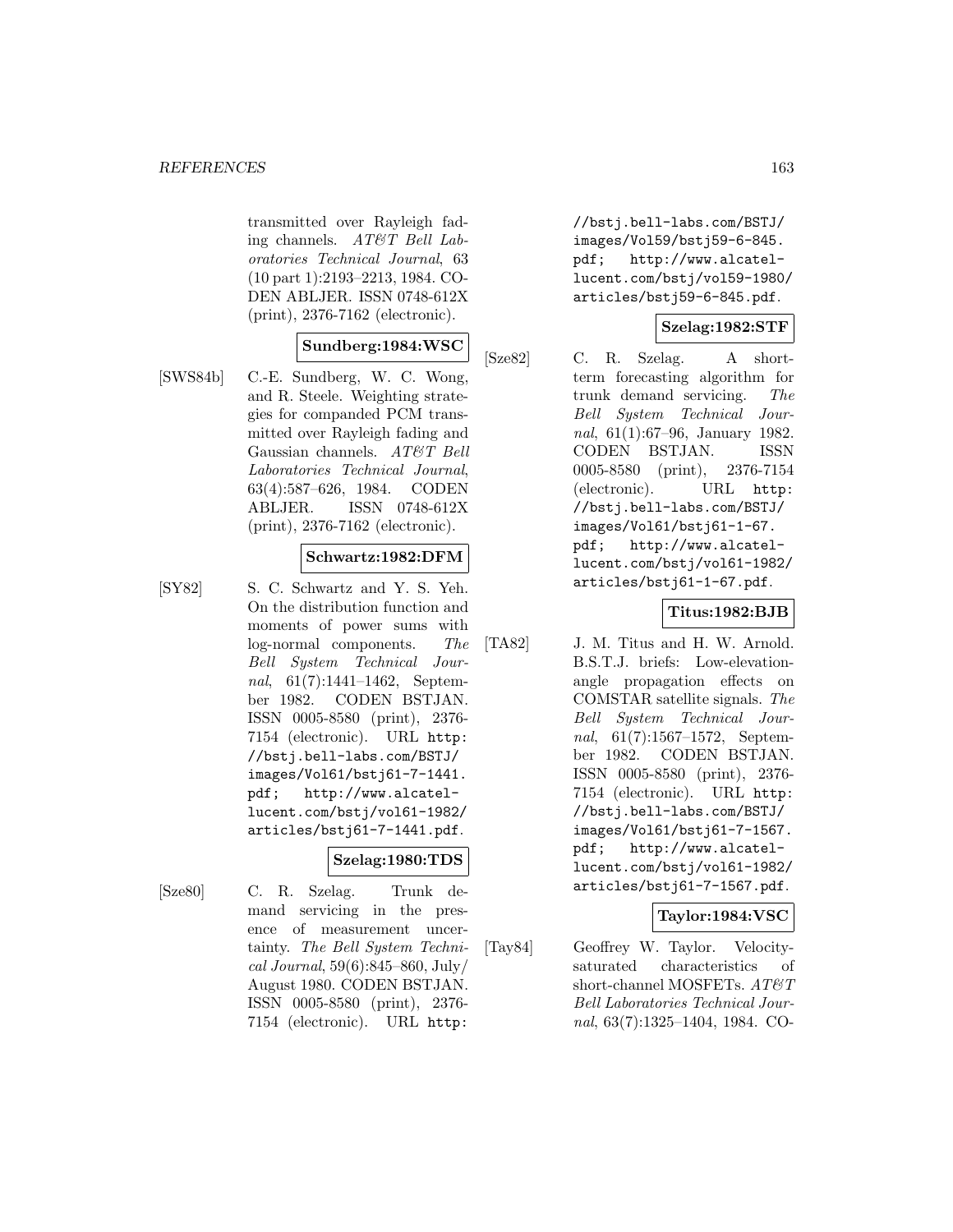DEN ABLJER. ISSN 0748-612X (print), 2376-7162 (electronic).

# **Toy:1983:PAD**

[TG83] W. N. Toy and L. E. Gallaher. The 3B20D processor & DMERT operating system: Overview and architecture of the 3B20D processor. The Bell System Technical Journal, 62(1):181–190, January 1983. CODEN BSTJAN. ISSN 0005-8580 (print), 2376- 7154 (electronic). URL http: //bstj.bell-labs.com/BSTJ/ images/Vol62/bstj62-1-181. pdf; http://www.alcatellucent.com/bstj/vol62-1983/ articles/bstj62-1-181.pdf.

#### **Thompson:1980:DWP**

[Tho80] T. J. Thompson. Designer's Workbench: Providing a production environment. The Bell System Technical Journal, 59(9):1811–1825, November 1980. CODEN BSTJAN. ISSN 0005-8580 (print), 2376- 7154 (electronic). URL http: //bstj.bell-labs.com/BSTJ/ images/Vol59/bstj59-9-1811. pdf; http://www.alcatellucent.com/bstj/vol59-1980/ articles/bstj59-9-1811.pdf.

#### **Thomas:1987:EBL**

[Tho87] D. G. Thomas. Extending the boundaries of lightwave technology. AT&T Technical Journal, 66(1):2–4, January 1987. CO-DEN ATJOEM. ISSN 2376- 676X (print), 8756-2324 (electronic).

# **Timor:1980:IDS**

[Tim80] U. Timor. Improved decoding scheme for frequency-hopped multilevel FSK system. The Bell System Technical Journal, 59 (10):1839–1855, December 1980. CODEN BSTJAN. ISSN 0005- 8580 (print), 2376-7154 (electronic). URL http://bstj. bell-labs.com/BSTJ/images/ Vol59/bstj59-10-1839.pdf; http://www.alcatel-lucent. com/bstj/vol59-1980/articles/ bstj59-10-1839.pdf.

### **Timor:1981:MDF**

[Tim81] Uzi Timor. Multistage decoding of frequency-hopped FSK system. The Bell System Technical Journal, 60(4):471–483, April 1981. CODEN BSTJAN. ISSN 0005-8580 (print), 2376- 7154 (electronic). URL http: //bstj.bell-labs.com/BSTJ/ images/Vol60/bstj60-4-471. pdf; http://www.alcatellucent.com/bstj/vol60-1981/ articles/bstj60-4-471.pdf.

# **Timor:1982:MFH**

[Tim82] Uzi Timor. Multitone frequencyhopped MFSK system for mobile radio. The Bell System Technical Journal, 61(10):3007– 3017, December 1982. CO-DEN BSTJAN. ISSN 0005- 8580 (print), 2376-7154 (electronic). URL http://bstj. bell-labs.com/BSTJ/images/ Vol61/bstj61-10-3007.pdf; http://www.alcatel-lucent. com/bstj/vol61-1982/articles/ bstj61-10-3007.pdf.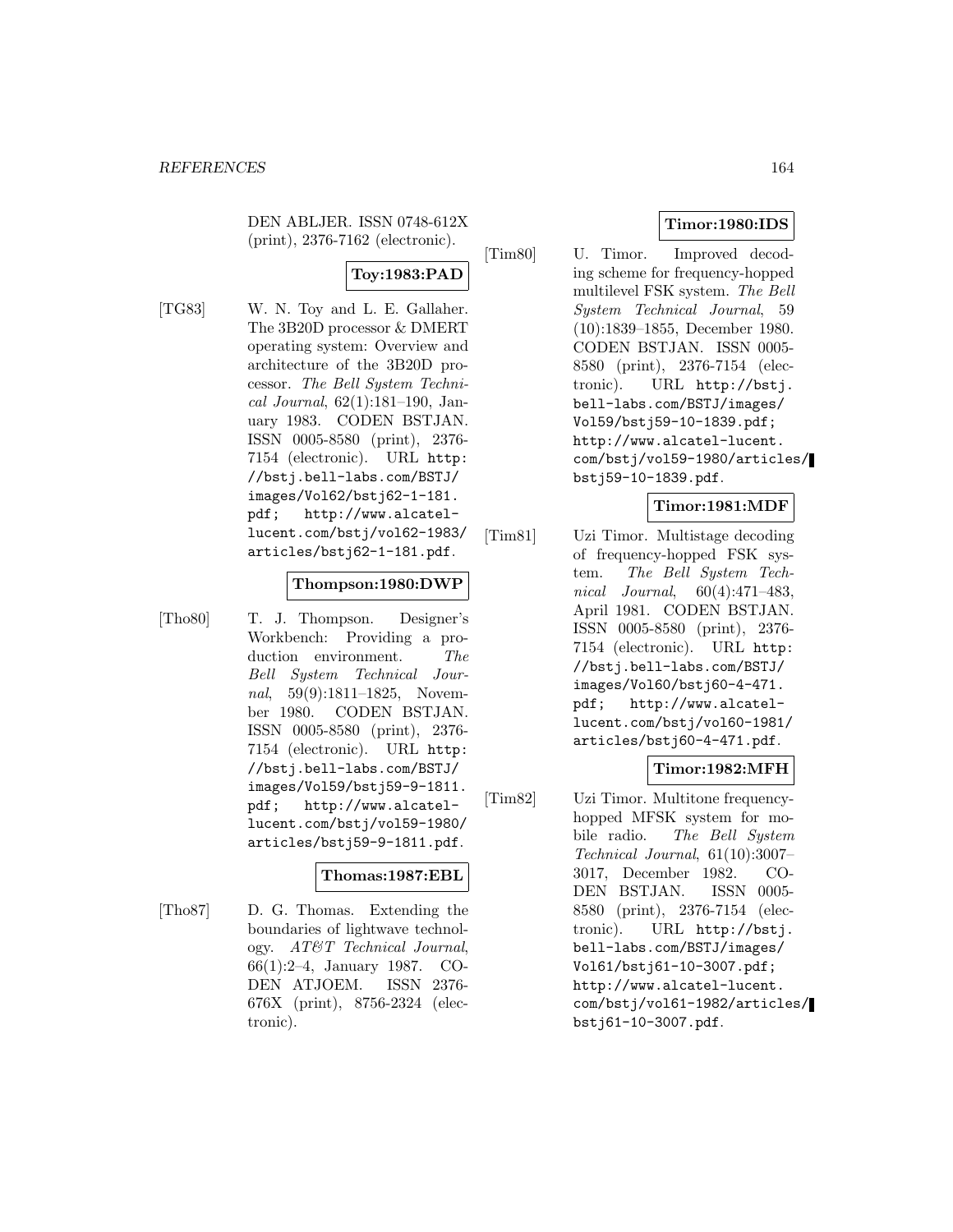#### **Tolendino:1988:STS**

[TNG88] L. F. Tolendino, S. D. Nelson, and S. A. Gossage. Sandia's terminal switching network and fiber optic loop. AT&T Technical Journal, 67(3):37–43, May 1988. CODEN ATJOEM. ISSN 2376- 676X (print), 8756-2324 (electronic).

### **Tolleth:1984:SSM**

[Tol84] David W. Tolleth. System sparing for minicomputer-based operations systems. AT&T Bell Laboratories Technical Journal, 63(6 part 2):1029–1047, 1984. CODEN ABLJER. ISSN 0748- 612X (print), 2376-7162 (electronic).

#### **Tortorella:1981:CCT**

[Tor81] M. Tortorella. Cutoff calls and telephone equipment reliability. The Bell System Technical Journal, 60(8):1861–1889, October 1981. CODEN BSTJAN. ISSN 0005-8580 (print), 2376- 7154 (electronic). URL http: //bstj.bell-labs.com/BSTJ/ images/Vol60/bstj60-8-1861. pdf; http://www.alcatellucent.com/bstj/vol60-1981/ articles/bstj60-8-1861.pdf.

#### **Tow:1983:PDC**

[Tow83] J. Tow. Practical design considerations for coupled-singleamplifier-biquad active bandpass filters. The Bell System Technical Journal, 62(6): 1399–1413, July/August 1983. CODEN BSTJAN. ISSN

0005-8580 (print), 2376-7154 (electronic). URL http: //bstj.bell-labs.com/BSTJ/ images/Vol62/bstj62-6-1399. pdf; http://www.alcatellucent.com/bstj/vol62-1983/ articles/bstj62-6-1399.pdf.

### **Toy:1987:DVT**

[Toy87] Wing N. Toy. Dual versus triplication reliability estimations. AT&T Technical Journal, 66(6): 15–20, November 1987. CO-DEN ATJOEM. ISSN 2376- 676X (print), 8756-2324 (electronic).

# **Tribolet:1982:IMI**

[TRW82] J. M. Tribolet, L. R. Rabiner, and J. G. Wilpon. An improved model for isolated word recognition. The Bell System Technical Journal, 61(9):2289–2312, November 1982. CODEN BSTJAN. ISSN 0005-8580 (print), 2376- 7154 (electronic). URL http: //bstj.bell-labs.com/BSTJ/ images/Vol61/bstj61-9-2289. pdf; http://www.alcatellucent.com/bstj/vol61-1982/ articles/bstj61-9-2289.pdf.

#### **Turin:1985:UBV**

[Tur85] William Turin. Union bounds on Viterbi algorithm performance. AT&T Technical Journal, 64 (10):2375–2385, 1985. CODEN ATJOEM. ISSN 2376-676X (print), 8756-2324 (electronic).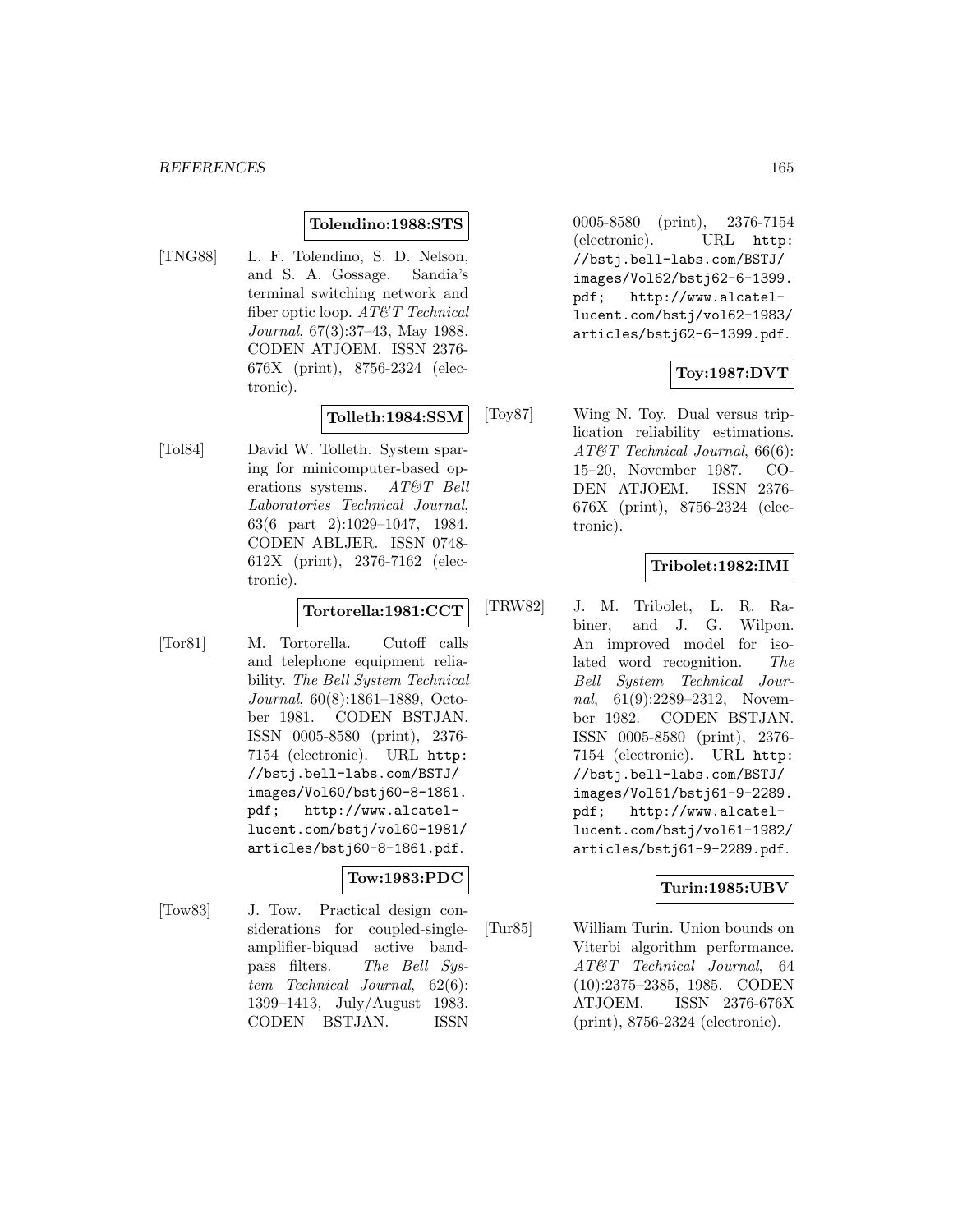# **Temkin:1983:ILO**

[TZD<sup>+</sup>83] H. Temkin, C. L. Zipfel, M. A. DiGiuseppe, A. K. Chin, V. G. Keramidas, and R. H. Saul. In-GaAsP LEDs for  $1.3-\mu m$  optical transmission. The Bell System Technical Journal, 62(1):1– 24, January 1983. CODEN BST-JAN. ISSN 0005-8580 (print), 2376-7154 (electronic). URL http://bstj.bell-labs.com/ BSTJ/images/Vol62/bstj62-1- 1.pdf; http://www.alcatellucent.com/bstj/vol62-1983/ articles/bstj62-1-1.pdf.

#### **Uhrhane:1982:ARS**

[Uhr82] F. J. Uhrhane. Automated repair service bureau: Mechanized loop testing strategies and techniques. The Bell System Technical Journal,  $61(6):1209-1234$ , July/ August 1982. CODEN BSTJAN. ISSN 0005-8580 (print), 2376- 7154 (electronic). URL http: //bstj.bell-labs.com/BSTJ/ images/Vol61/bstj61-6-1209. pdf; http://www.alcatellucent.com/bstj/vol61-1982/ articles/bstj61-6-1209.pdf.

**Ungar:1980:ELP**

- 
- [Ung80] S. G. Ungar. Effects of lightning punctures on the coreshield voltage of buried cable. The Bell System Technical Journal, 59(3):333–366, March 1980. CODEN BSTJAN. ISSN 0005-8580 (print), 2376- 7154 (electronic). URL http: //bstj.bell-labs.com/BSTJ/ images/Vol59/bstj59-3-333. pdf; http://www.alcatel-

lucent.com/bstj/vol59-1980/ articles/bstj59-3-333.pdf.

### **Vardi:1981:AOS**

[Var81] Y. Vardi. Absenteeism of operators: A statistical study with managerial applications. The Bell System Technical Journal, 60(1):13–38, January 1981. CODEN BSTJAN. ISSN 0005-8580 (print), 2376- 7154 (electronic). URL http: //bstj.bell-labs.com/BSTJ/ images/Vol60/bstj60-1-13. pdf; http://www.alcatellucent.com/bstj/vol60-1981/ articles/bstj60-1-13.pdf.

#### **Vesonder:1988:RBP**

[Ves88] Gregg T. Vesonder. Rule-based programming in the Unix system. AT&T Technical Journal, 67(1):69–80, January 1988. CO-DEN ATJOEM. ISSN 2376- 676X (print), 8756-2324 (electronic).

### **Vigants:1981:MRO**

[Vig81] A. Vigants. Microwave radio obstruction fading. The Bell System Technical Journal, 60(6):785–801, July/August 1981. CODEN BSTJAN. ISSN 0005-8580 (print), 2376- 7154 (electronic). URL http: //bstj.bell-labs.com/BSTJ/ images/Vol60/bstj60-6-785. pdf; http://www.alcatellucent.com/bstj/vol60-1981/ articles/bstj60-6-785.pdf.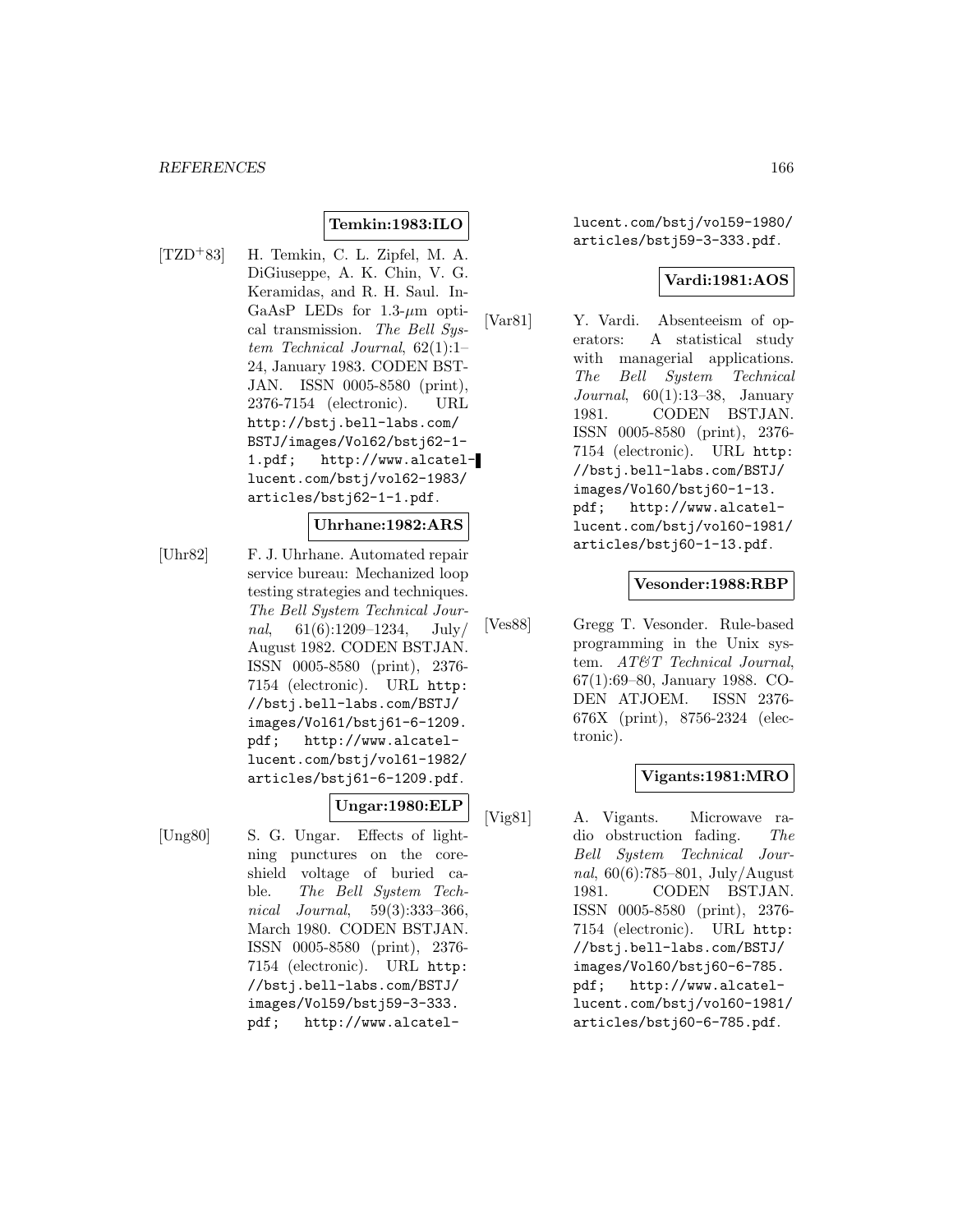### **Wang:1988:PSM**

[WA88] Jin-Der Wang and Ender Ayanoglu. War80] Priority statistical multiplexer design for SNA\*/SDLC access to a virtual-circuit packet network. AT&T Technical Journal, 67(6): 69–86, November 1988. CO-DEN ATJOEM. ISSN 2376- 676X (print), 8756-2324 (electronic).

# **Walker:1983:PRS**

[Wal83] E. H. Walker. Penetration of radio signals into buildings in the cellular radio environment. The Bell System Technical Journal, 62(9):2719–2734, November 1983. CODEN BSTJAN. ISSN 0005-8580 (print), 2376- 7154 (electronic). URL http: //bstj.bell-labs.com/BSTJ/ images/Vol62/bstj62-9-2719. pdf; http://www.alcatellucent.com/bstj/vol62-1983/ articles/bstj62-9-2719.pdf.

#### **Wang:1983:ERM**

[Wan83] Y. Y. Wang. Experimental results of 20-Mb/s FSK digital transmission on 4-GHz (TD) radio. The Bell System Technical Journal, 62(5):1209–1231, May/ June 1983. CODEN BSTJAN. ISSN 0005-8580 (print), 2376- 7154 (electronic). URL http: //bstj.bell-labs.com/BSTJ/ images/Vol62/bstj62-5-1209. pdf; http://www.alcatellucent.com/bstj/vol62-1983/ articles/bstj62-5-1209.pdf.

### **Warren:1980:DSP**

R. E. Warren. Developing space planning aids for central office equipment systems. The Bell System Technical Journal, 59 (10):1965–2000, December 1980. CODEN BSTJAN. ISSN 0005- 8580 (print), 2376-7154 (electronic). URL http://bstj. bell-labs.com/BSTJ/images/ Vol59/bstj59-10-1965.pdf; http://www.alcatel-lucent. com/bstj/vol59-1980/articles/ bstj59-10-1965.pdf.

### **W:1985:ADP**

[WC85] Fuhrmann S. W. and R. B. Cooper. Application of decomposition principle in M/G/1 vacation model to two continuum cyclic queueing models — especially token-ring LANs.  $AT\mathcal{O}T$ Technical Journal, 64(5):1091– 1099, 1985. CODEN ATJOEM. ISSN 2376-676X (print), 8756- 2324 (electronic).

### **White:1981:HMC**

[WCS81] L. D. White, R. W. Coons, and R. C. Strum. A 200-Hz to 30-MHz computer-operated impedance/admittance bridge (COZY). The Bell System Technical Journal, 60(3):405–443, March 1981. CODEN BSTJAN. ISSN 0005-8580 (print), 2376- 7154 (electronic). URL http: //bstj.bell-labs.com/BSTJ/ images/Vol60/bstj60-3-405. pdf; http://www.alcatellucent.com/bstj/vol60-1981/ articles/bstj60-3-405.pdf.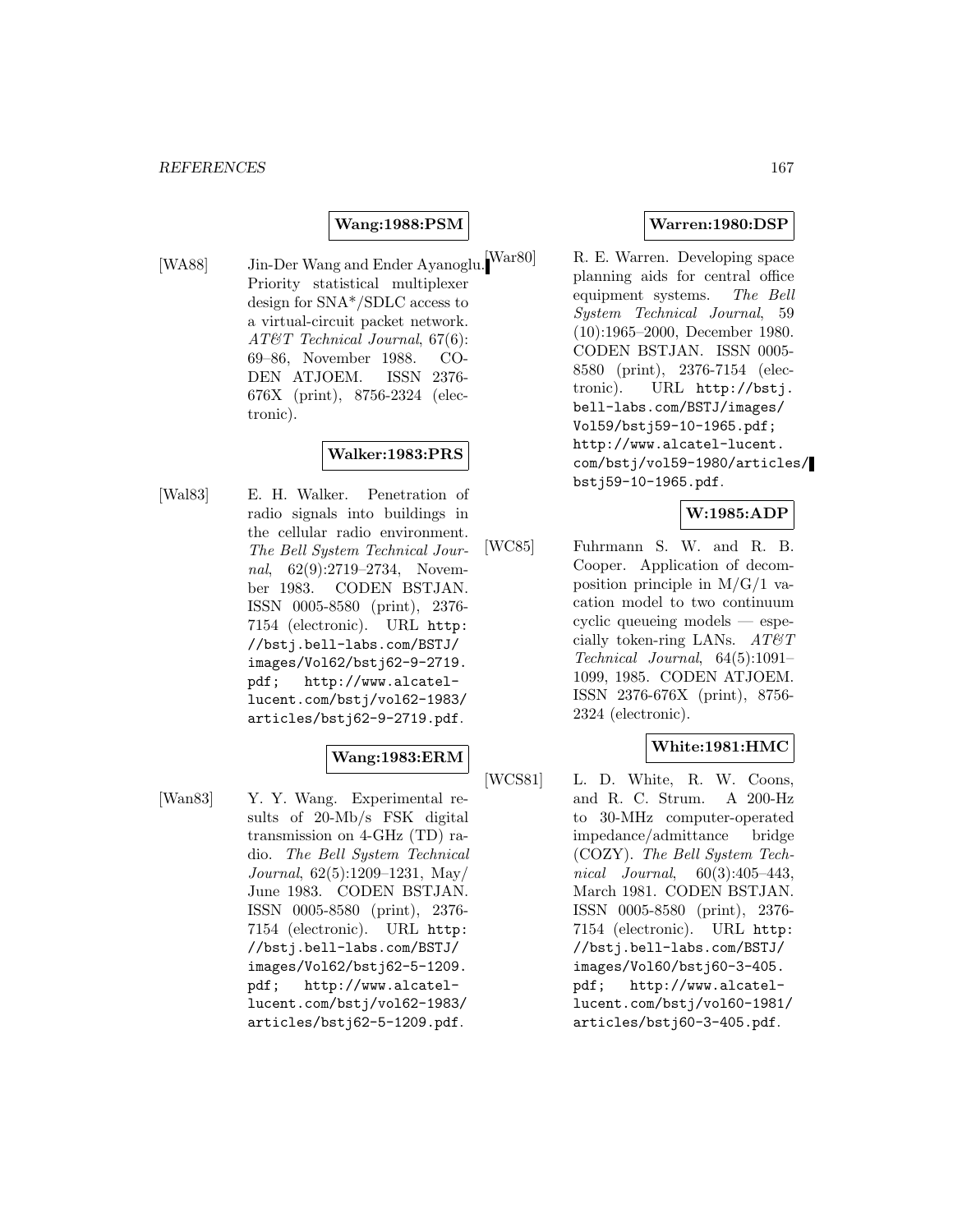#### **Weinberger:1982:DSM**

[Wei82] P. J. Weinberger. Database systems: Making UNIX operating systems safe for databases. The Bell System Technical Journal, 61(9):2407-2422, November 1982. CODEN BSTJAN. ISSN 0005-8580 (print), 2376- 7154 (electronic). URL http: //bstj.bell-labs.com/BSTJ/ images/Vol61/bstj61-9-2407. pdf; http://www.alcatellucent.com/bstj/vol61-1982/ articles/bstj61-9-2407.pdf.

#### **Weinberger:1984:CDI**

[Wei84] Peter J. Weinberger. Cheap dynamic instruction counting. AT&T Bell Laboratories Technical Journal, 63(8 part 2): 1815–1826, October 1984. CO-DEN ABLJER. ISSN 0748-612X (print), 2376-7162 (electronic).

### **Welsh:1987:LDL**

[Wel87] Frederic S. Welsh. Lightwave data links and interfaces. AT&T Technical Journal, 66(1): 65–72, January 1987. CODEN ATJOEM. ISSN 2376-676X (print), 8756-2324 (electronic).

# **Werner:1985:ECI**

[Wer85] J. J. Werner. Effects of channel impairments on the performance of an in-band data-driven echo canceler. AT&T Technical Journal, 64(1 part 1):91–113, 1985. CODEN ATJOEM. ISSN 2376- 676X (print), 8756-2324 (electronic).

### **Weste:1981:MIS**

[Wes81] N. H. E. Weste.  $MULGA$  — an interactive symbolic layout system for the design of integrated circuits. The Bell System Technical Journal, 60(6):823–857, July/ August 1981. CODEN BSTJAN. ISSN 0005-8580 (print), 2376- 7154 (electronic). URL http: //bstj.bell-labs.com/BSTJ/ images/Vol60/bstj60-6-823. pdf; http://www.alcatellucent.com/bstj/vol60-1981/ articles/bstj60-6-823.pdf.

### **Wang:1982:DSD**

[WH82] C. C. Wang and C. P. Huang. Database systems: Database administration system — architecture and design issues. The Bell System Technical Journal, 61(9):2439–2458, November 1982. CODEN BSTJAN. ISSN 0005-8580 (print), 2376- 7154 (electronic). URL http: //bstj.bell-labs.com/BSTJ/ images/Vol61/bstj61-9-2439. pdf; http://www.alcatellucent.com/bstj/vol61-1982/ articles/bstj61-9-2439.pdf.

# **Whitt:1983:CBD**

[Whi83a] W. Whitt. Comparing batch delays and customer delays. The Bell System Technical Journal, 62(7):2001–2009, September 1983. CODEN BSTJAN. ISSN 0005-8580 (print), 2376- 7154 (electronic). URL http: //bstj.bell-labs.com/BSTJ/ images/Vol62/bstj62-7-2001. pdf; http://www.alcatel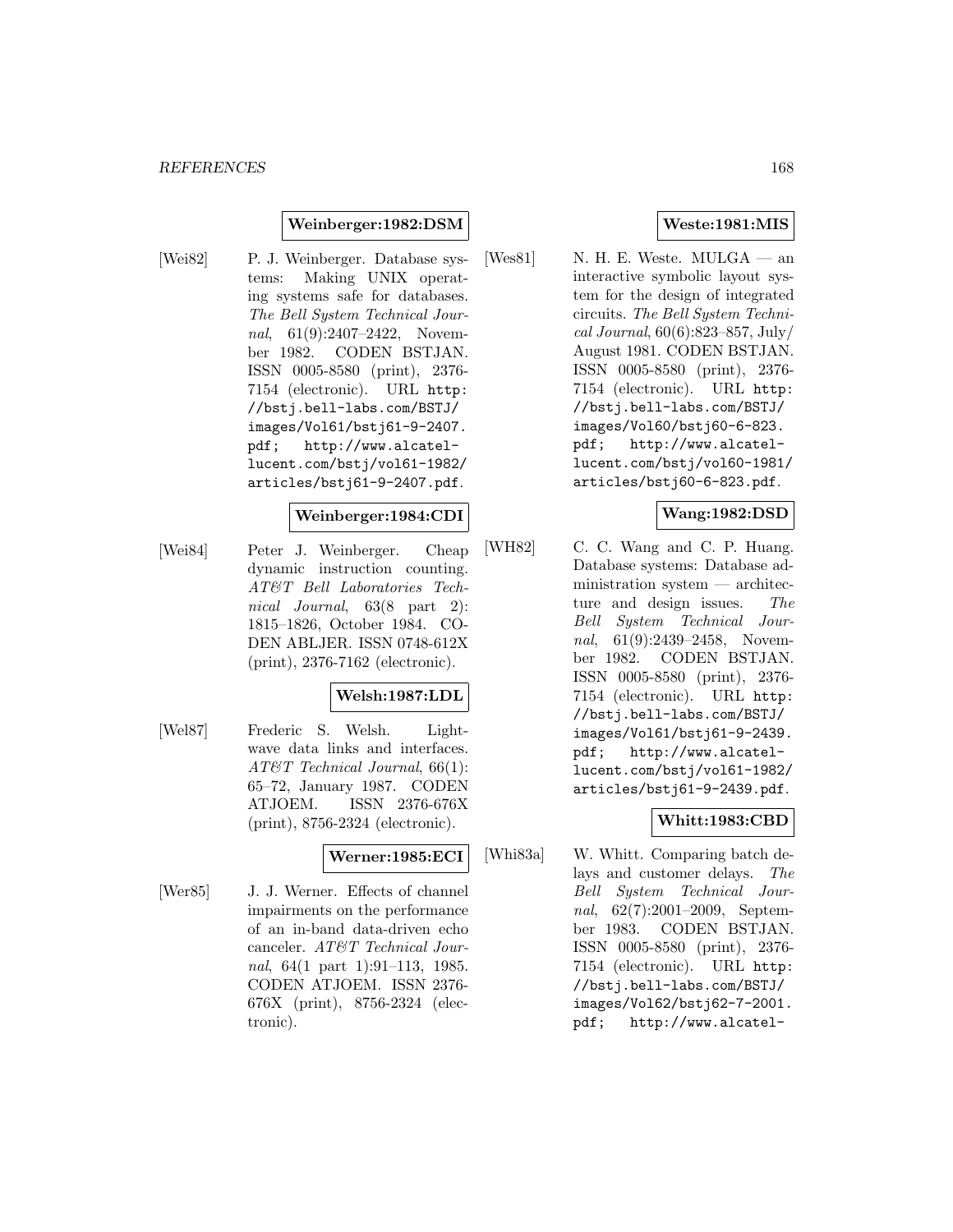lucent.com/bstj/vol62-1983/ articles/bstj62-7-2001.pdf.

### **Whitt:1983:PQN**

[Whi83b] W. Whitt. Performance of the queueing network analyzer. The Bell System Technical Journal, 62(9):2817–2843, November 1983. CODEN BSTJAN. ISSN 0005-8580 (print), 2376- 7154 (electronic). URL http: //bstj.bell-labs.com/BSTJ/ images/Vol62/bstj62-9-2817. pdf; http://www.alcatellucent.com/bstj/vol62-1983/ articles/bstj62-9-2817.pdf.

# **Whitt:1983:QNA**

[Whi83c] W. Whitt. The queueing network analyzer. The Bell System Technical Journal, 62(9):2779–2815, November 1983. CODEN BSTJAN. ISSN 0005-8580 (print), 2376- 7154 (electronic). URL http: //bstj.bell-labs.com/BSTJ/ images/Vol62/bstj62-9-2779. pdf; http://www.alcatellucent.com/bstj/vol62-1983/ articles/bstj62-9-2779.pdf.

# **Whitt:1984:HTA**

[Whi84a] W. Whitt. Heavy-traffic approximations for service systems with blocking.  $AT\&T$ Bell Laboratories Technical Journal, 63(5):689–708, 1984. CO-DEN ABLJER. ISSN 0748-612X (print), 2376-7162 (electronic).

# **Whitt:1984:AQE**

[Whi84b] W. Whitt. On approximations for queues, I: Extremal distribu-

tions. AT&T Bell Laboratories Technical Journal, 63(1):115– 138, 1984. CODEN ABLJER. ISSN 0748-612X (print), 2376- 7162 (electronic).

# **Whitt:1984:AQI**

[Whi84c] W. Whitt. On approximations for queues. III. Mixtures of exponential distributions. AT&T Bell Laboratories Technical Journal, 63(1):163–175, 1984. CO-DEN ABLJER. ISSN 0748-612X (print), 2376-7162 (electronic).

#### **Whitt:1984:OCM**

[Whi84d] Ward Whitt. Open and closed models for networks of queues. AT&T Bell Laboratories Technical Journal, 63(9):1911–1979, 1984. CODEN ABLJER. ISSN 0748-612X (print), 2376-7162 (electronic).

#### **Whitt:1985:BWS**

[Whi85] Ward Whitt. Blocking when service is required from several facilities simultaneously.  $AT \& T$ Technical Journal, 64(8):1807– 1856, 1985. CODEN ATJOEM. ISSN 2376-676X (print), 8756- 2324 (electronic).

# **Willett:1982:DRS**

[Wil82] R. J. Willett. Design of recovery strategies for a fault-tolerant no. 4 electronic switching system. The Bell System Technical Journal, 61(10):3019–3040, December 1982. CODEN BSTJAN. ISSN 0005-8580 (print), 2376-7154 (electronic). URL http://bstj. bell-labs.com/BSTJ/images/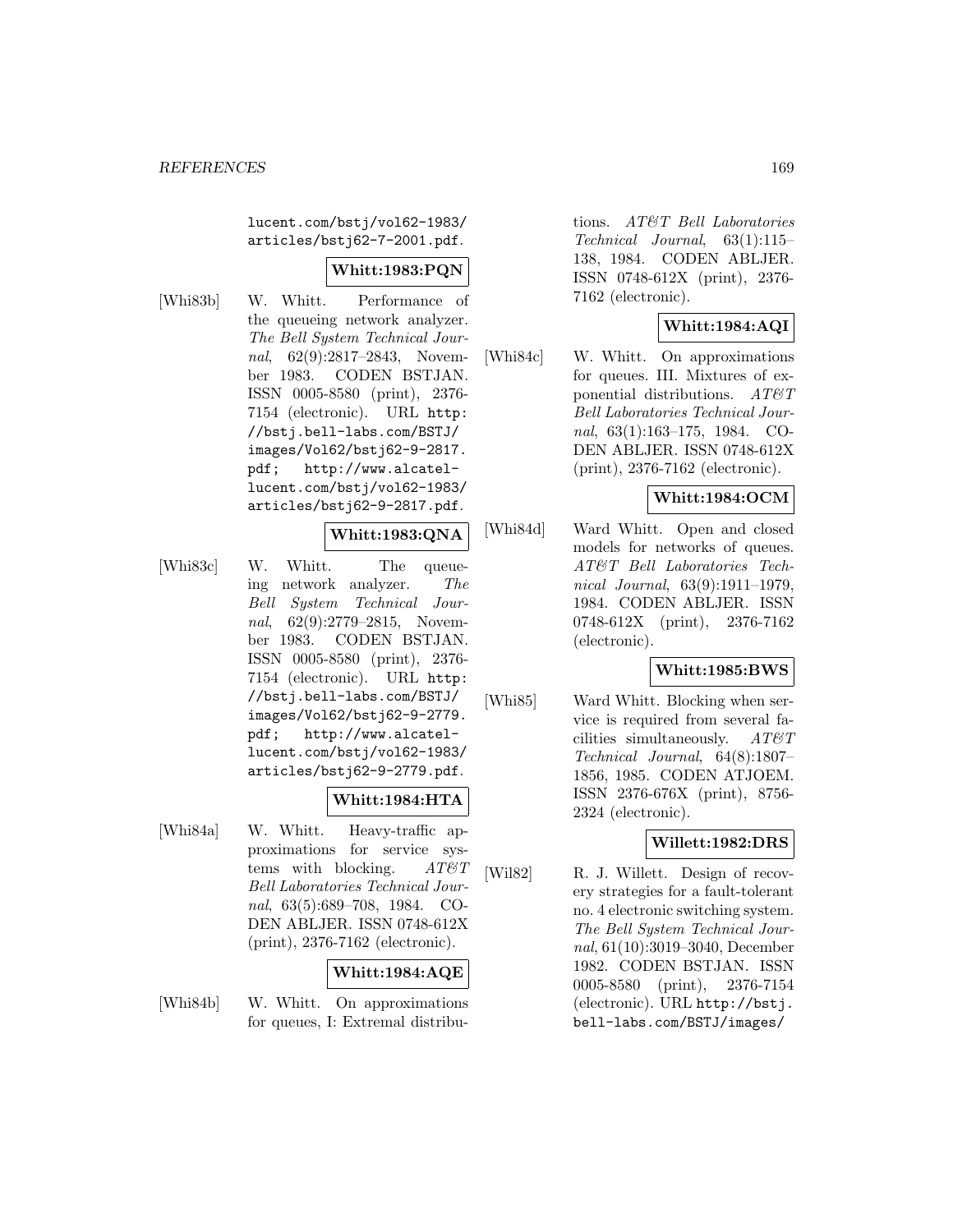Vol61/bstj61-10-3019.pdf; http://www.alcatel-lucent. com/bstj/vol61-1982/articles/ bstj61-10-3019.pdf.

### **Wilpon:1985:SAA**

[Wil85] Jay G. Wilpon. A study on the ability to automatically recognize telephone-quality speech from large customer populations. AT&T Technical Journal, 64(2 part 1):423–451, 1985. CO-DEN ATJOEM. ISSN 2376- 676X (print), 8756-2324 (electronic).

#### **Witsenhausen:1980:BJB**

[Wit80] H. S. Witsenhausen. B.S.T.J. briefs: On source networks with minimal breakdown degradation. The Bell System Technical Journal, 59(6):1083–1087, July/ August 1980. CODEN BSTJAN. ISSN 0005-8580 (print), 2376- 7154 (electronic). URL http: //bstj.bell-labs.com/BSTJ/ images/Vol59/bstj59-6-1083. pdf; http://www.alcatellucent.com/bstj/vol59-1980/ articles/bstj59-6-1083.pdf.

#### **Witsenhausen:1981:MWC**

[Wit81] H. S. Witsenhausen. Minimizing the worst-case distortion in channel splitting. The Bell System Technical Journal, 60(8):1979–1983, October 1981. CODEN BSTJAN. ISSN 0005-8580 (print), 2376- 7154 (electronic). URL http: //bstj.bell-labs.com/BSTJ/ images/Vol60/bstj60-8-1979. pdf; http://www.alcatellucent.com/bstj/vol60-1981/ articles/bstj60-8-1979.pdf.

#### **Witsenhausen:1984:CSS**

[Wit84] Hans S. Witsenhausen. On the capacity of sticky storage devices. AT&T Bell Laboratories Technical Journal, 63(7):1311– 1323, 1984. CODEN ABLJER. ISSN 0748-612X (print), 2376- 7162 (electronic).

#### **White:1983:MAL**

[WM83] I. A. White and S. C. Mettler. Modal analysis of loss and mode mixing in multimode parabolic index splices. The Bell System Technical Journal,  $62(5):1189-1207$ , May/ June 1983. CODEN BSTJAN. ISSN 0005-8580 (print), 2376- 7154 (electronic). URL http: //bstj.bell-labs.com/BSTJ/ images/Vol62/bstj62-5-1189. pdf; http://www.alcatellucent.com/bstj/vol62-1983/ articles/bstj62-5-1189.pdf.

# **Weiss:1988:TAD**

[WM88] Alan A. Weiss and Debasis Mitra. Transient analysis of a data network with a processorsharing switch. AT&T Technical Journal,  $67(5):4-16$ , September/October 1988. CODEN ATJOEM. ISSN 2376-676X (print), 8756-2324 (electronic).

#### **Worrall:1982:VSS**

[Wor82] D. P. Worrall. 1A voice storage system: New custom calling services. The Bell System Technical Journal, 61(5):821–839, May/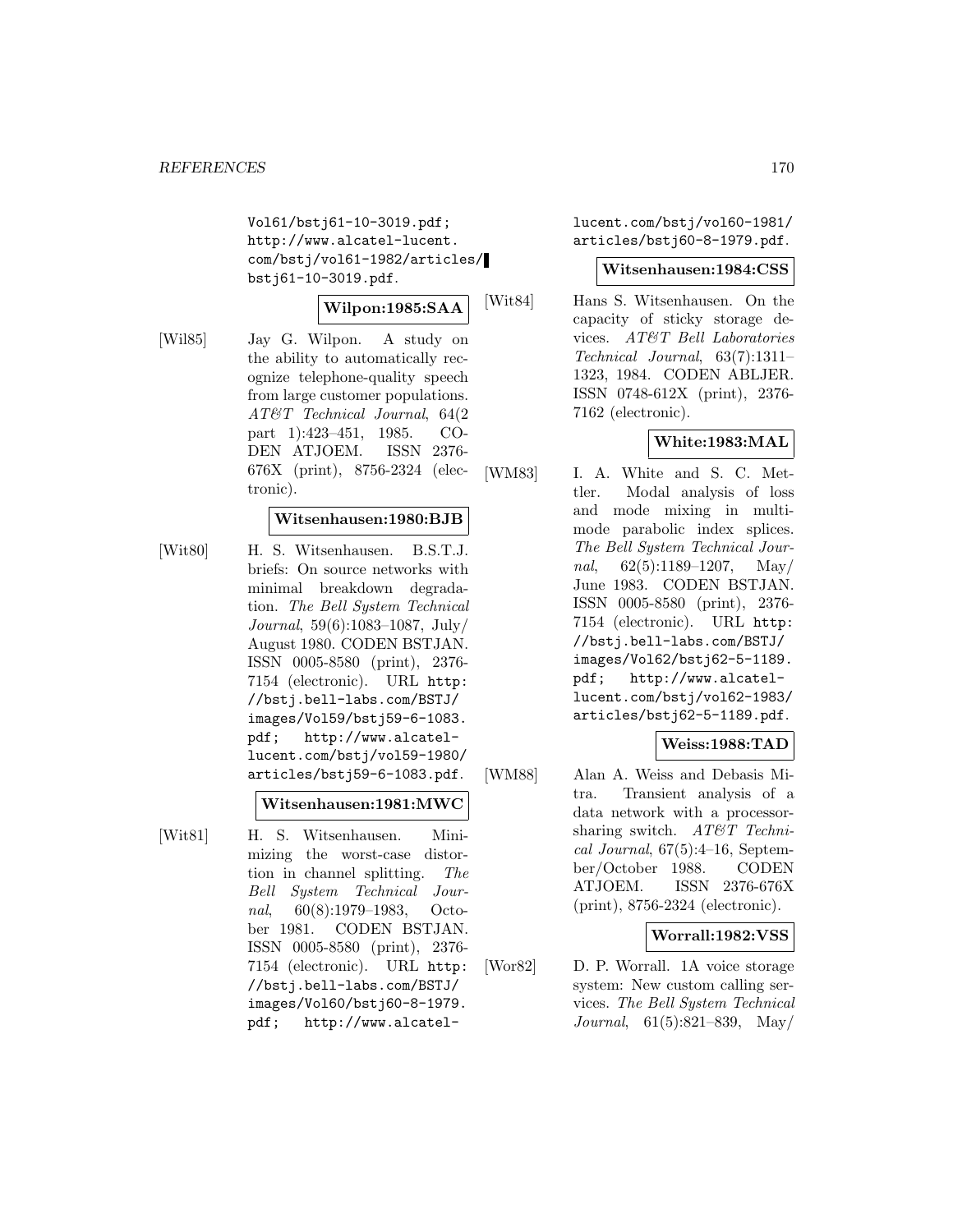June 1982. CODEN BSTJAN. ISSN 0005-8580 (print), 2376- 7154 (electronic). URL http: //bstj.bell-labs.com/BSTJ/ images/Vol61/bstj61-5-821. pdf; http://www.alcatellucent.com/bstj/vol61-1982/ articles/bstj61-5-821.pdf.

### **Windhausen:1987:BAN**

[WPG87] Richard A. Windhausen, Nimesh D. Parikh, and P. K. Govind. Basic access network termination chip for ISDN 4-wire loops. AT&T Technical Journal, 66(6): 35–50, November 1987. CO-DEN ATJOEM. ISSN 2376- 676X (print), 8756-2324 (electronic).

# **Wilpon:1983:RID**

[WR83] J. G. Wilpon and L. R. Rabiner. On the recognition of isolated digits from a large telephone customer population. The Bell System Technical Journal, 62(7):1977–2000, September 1983. CODEN BSTJAN. ISSN 0005-8580 (print), 2376- 7154 (electronic). URL http: //bstj.bell-labs.com/BSTJ/ images/Vol62/bstj62-7-1977. pdf; http://www.alcatellucent.com/bstj/vol62-1983/ articles/bstj62-7-1977.pdf.

### **Wilpon:1984:IWD**

[WRM84] J. G. Wilpon, L. R. Rabiner, and T. Martin. An improved word-detection algorithm for telephone-quality speech incorporating both syntactic and semantic constraints. AT&T Bell

Laboratories Technical Journal, 63(3):479–498, 1984. CODEN ABLJER. ISSN 0748-612X (print), 2376-7162 (electronic).

# **Wong:1982:TDP**

[WSX82] W. C. Wong, R. Steele, and C. S. Xydeas. Transmitting data on the phase of speech signals. The Bell System Technical Journal, 61(10):2947–2970, December 1982. CODEN BSTJAN. ISSN 0005-8580 (print), 2376-7154 (electronic). URL http://bstj. bell-labs.com/BSTJ/images/ Vol61/bstj61-10-2947.pdf; http://www.alcatel-lucent. com/bstj/vol61-1982/articles/ bstj61-10-2947.pdf.

### **Warner:1980:TDC**

[WW80] D. D. Warner and C. L. Wilson. Two dimensional concentration dependent diffusion. The Bell System Technical Journal,  $59(1):1-41$ , January 1980. CODEN BST-JAN. ISSN 0005-8580 (print), 2376-7154 (electronic). URL http://bstj.bell-labs.com/ BSTJ/images/Vol59/bstj59-1- 1.pdf; http://www.alcatellucent.com/bstj/vol59-1980/ articles/bstj59-1-1.pdf.

# **Witsenhausen:1981:SCM**

[WW81] H. S. Witsenhausen and A. D. Wyner. Source coding for multiple descriptions II: A binary source. The Bell System Technical Journal, 60(10): 2281–2292, December 1981. CO-DEN BSTJAN. ISSN 0005-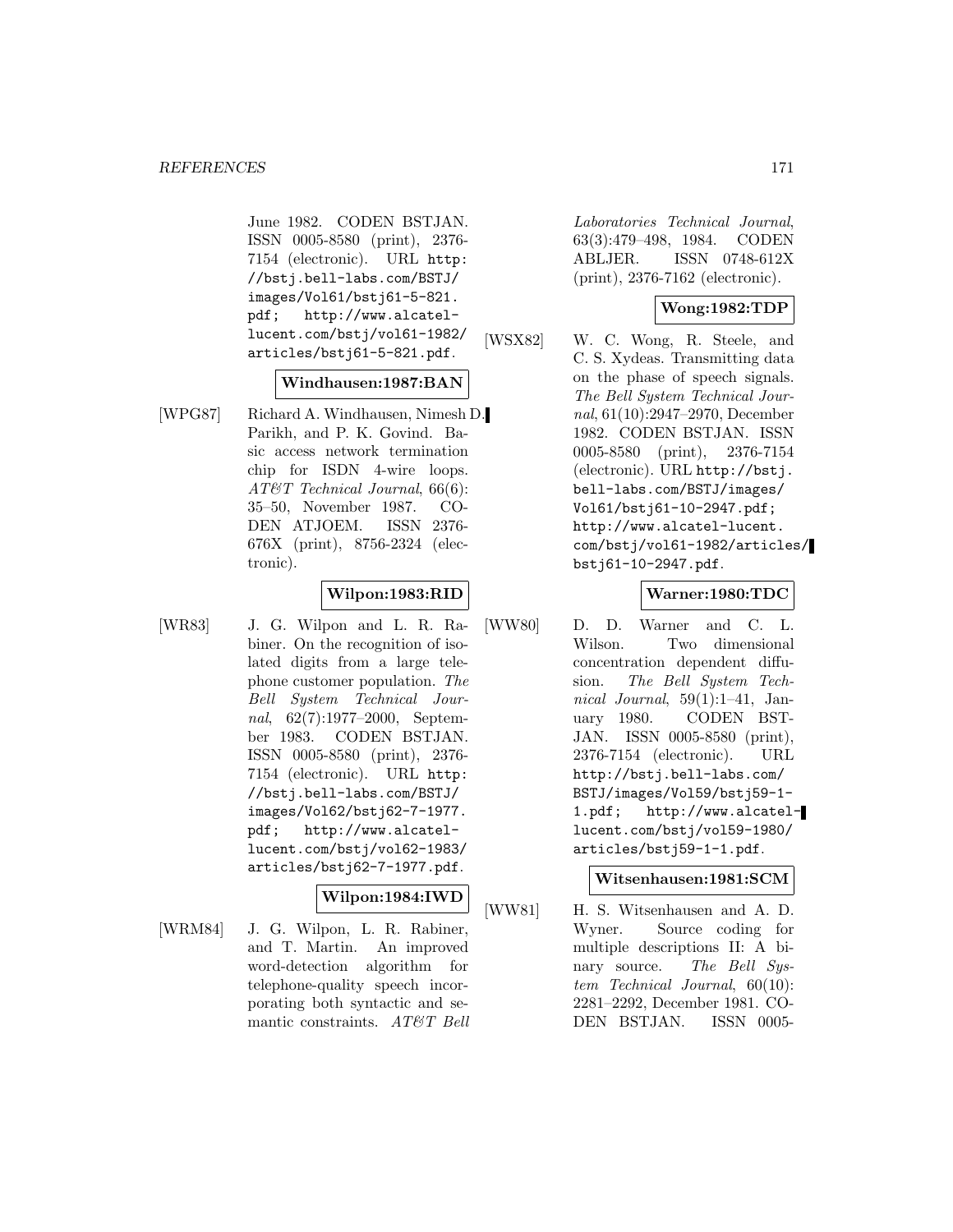8580 (print), 2376-7154 (electronic). URL http://bstj. bell-labs.com/BSTJ/images/ Vol60/bstj60-10-2281.pdf; http://www.alcatel-lucent.  $\text{com/bstj/vol60-1981/articles/|\text{Yan85}|}$ bstj60-10-2281.pdf.

# **Wolf:1984:CWO**

[WWKZ84] Jack K. Wolf, Aaron D. Wyner, Janos Korner, and Jacob Ziv. Coding for a write-once memory. AT&T Bell Laboratories Technical Journal, 63(6 part 2):1089– 1112, 1984. CODEN ABLJER. ISSN 0748-612X (print), 2376- 7162 (electronic).

### **Wolf:1980:SCM**

[WWZ80] J. K. Wolf, A. D. Wyner, and J. Ziv. Source coding for multiple descriptions. The Bell System Technical Journal, 59(8):1417–1426, October 1980. CODEN BSTJAN. ISSN 0005-8580 (print), 2376- 7154 (electronic). URL http: //bstj.bell-labs.com/BSTJ/ images/Vol59/bstj59-8-1417. pdf; http://www.alcatellucent.com/bstj/vol59-1980/ articles/bstj59-8-1417.pdf.

# **Wynn:1981:BMD**

[Wyn81] W. D. Wynn. A bubble memory differential detector. The Bell System Technical Journal, 60(4):485–500, April 1981. CODEN BSTJAN. ISSN 0005-8580 (print), 2376- 7154 (electronic). URL http: //bstj.bell-labs.com/BSTJ/ images/Vol60/bstj60-4-485.

pdf; http://www.alcatellucent.com/bstj/vol60-1981/ articles/bstj60-4-485.pdf.

# **Yanofchick:1985:DMS**

Raymond J. Yanofchick. T — a data management system. AT&T Technical Journal, 64(9):2119–2129, 1985. CO-DEN ATJOEM. ISSN 2376- 676X (print), 8756-2324 (electronic).

# **Yavelberg:1982:HPE**

[Yav82] I. S. Yavelberg. Human performance engineering considerations for very large computerbased systems: The end user. The Bell System Technical Journal, 61(5):765–797, May/June 1982. CODEN BSTJAN. ISSN 0005-8580 (print), 2376- 7154 (electronic). URL http: //bstj.bell-labs.com/BSTJ/ images/Vol61/bstj61-5-765. pdf; http://www.alcatellucent.com/bstj/vol61-1982/ articles/bstj61-5-765.pdf.

# **Yeh:1985:NAS**

[YG85] Y. S. Yeh and L. J. Greenstein. New approach to space diversity combining in microwave digital radio. AT&T Technical Journal, 64(4):885–905, 1985. CO-DEN ATJOEM. ISSN 2376- 676X (print), 8756-2324 (electronic).

#### **Yacobellis:1983:PAD**

[YMNW83] R. H. Yacobellis, J. H. Miller, B. G. Niedfeldt, and S. S. Weber. The 3B20D processor